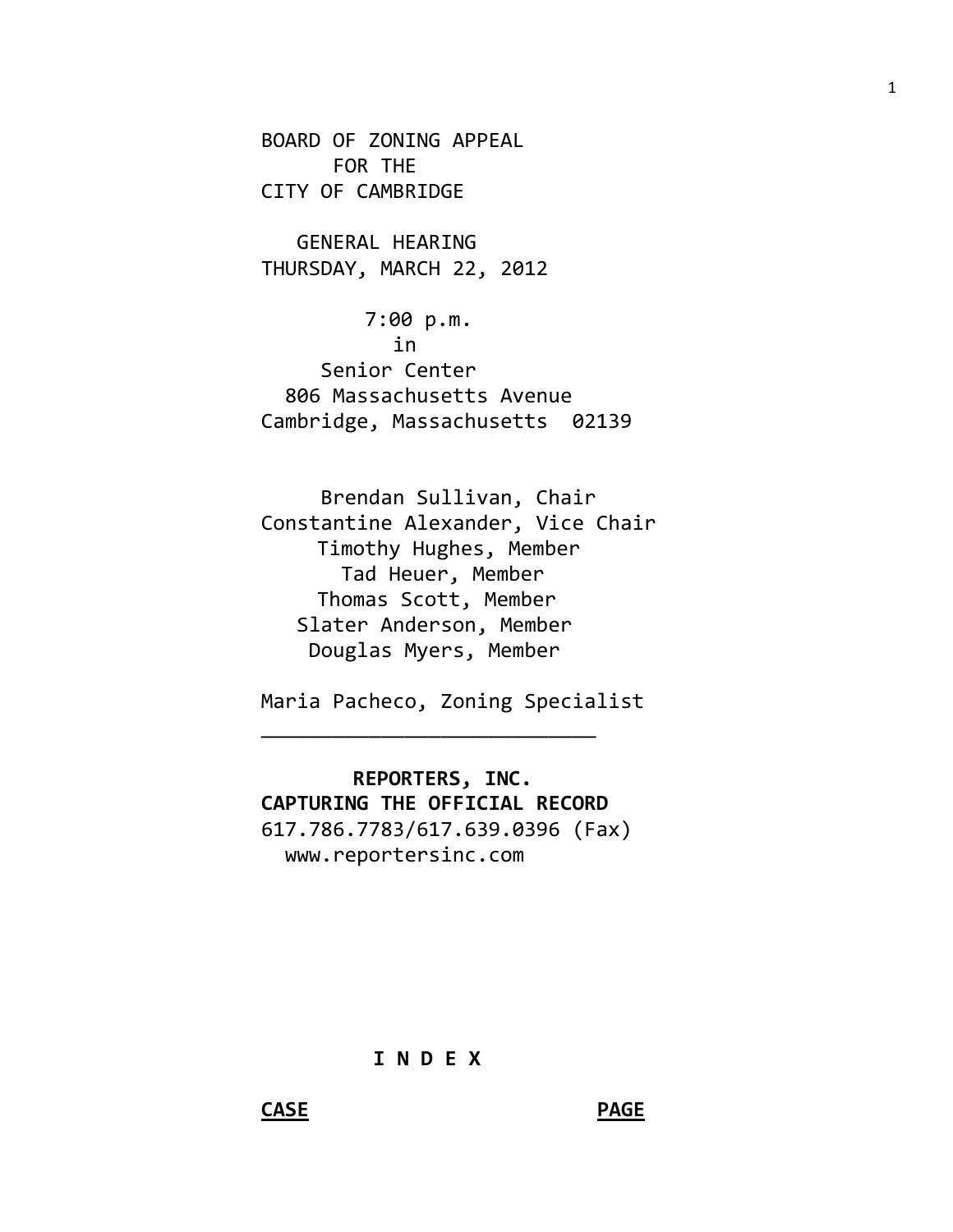| 10157 |                          | 3   |
|-------|--------------------------|-----|
| 10204 |                          | 5   |
| 10191 |                          | 18  |
| 10114 | - -                      | 36  |
| 10051 | $ -$                     | 38  |
| 10106 | $\overline{\phantom{0}}$ | 83  |
| 10214 | $- -$                    | 84  |
| 10223 | - -                      | 40  |
| 10224 | - -                      | 84  |
| 10225 | $ -$                     | 87  |
| 10226 | $-$                      | 103 |
| 10227 | - -                      | 122 |
| 10228 |                          | 133 |
| 10229 |                          | 179 |
| 10230 |                          | 217 |

## **P R O C E E D I N G S**

(7:00 p.m.) (Sitting Members: Brendan Sullivan, Constantine Alexander, Timothy Hughes, Tad Heuer, Thomas Scott.)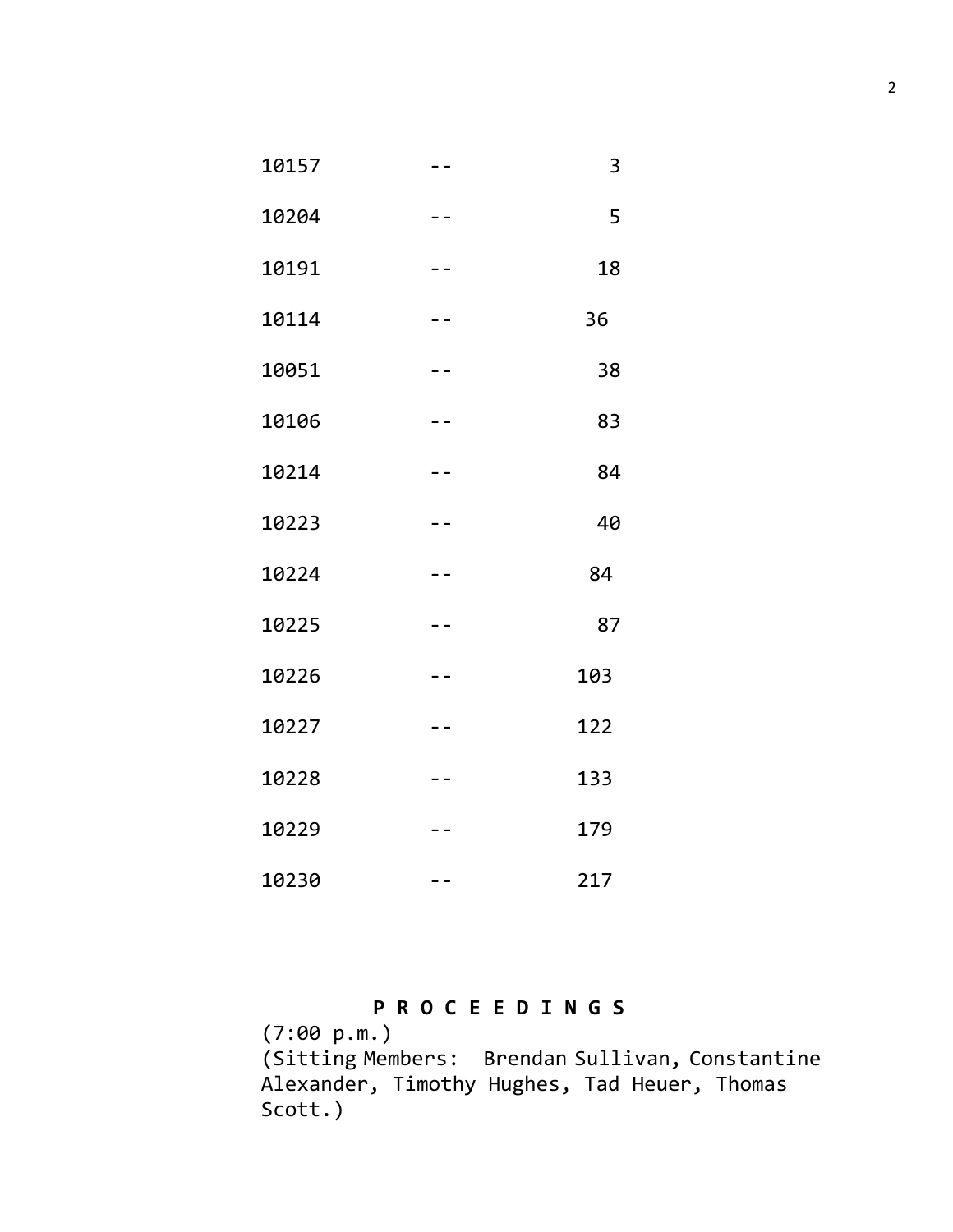BRENDAN SULLIVAN: Let me call the Board of Zoning Appeal for March 22, 2012, to order.

The first case will be case No. 10157, 23-25 Haskell Street. Is there anybody here on that matter?

(No Response.)

BRENDAN SULLIVAN: The Board is in receipt from correspondence from Luke Begley, B-e-g-l-e-y, dated March 20th to Mr. Sean O'Grady. (Reading) We want to send you an e-mail to let you know that we officially withdraw our Zoning Board case 10157. Thank you very much for the instruction you've previously provided for filling out our forms in a proper manner. Sincerely, Luke and Rachelle,

R-a-c-h-e-l-l-e Begley.

On the motion to accept the request for a withdrawal, all those in favor.

(Show of hands).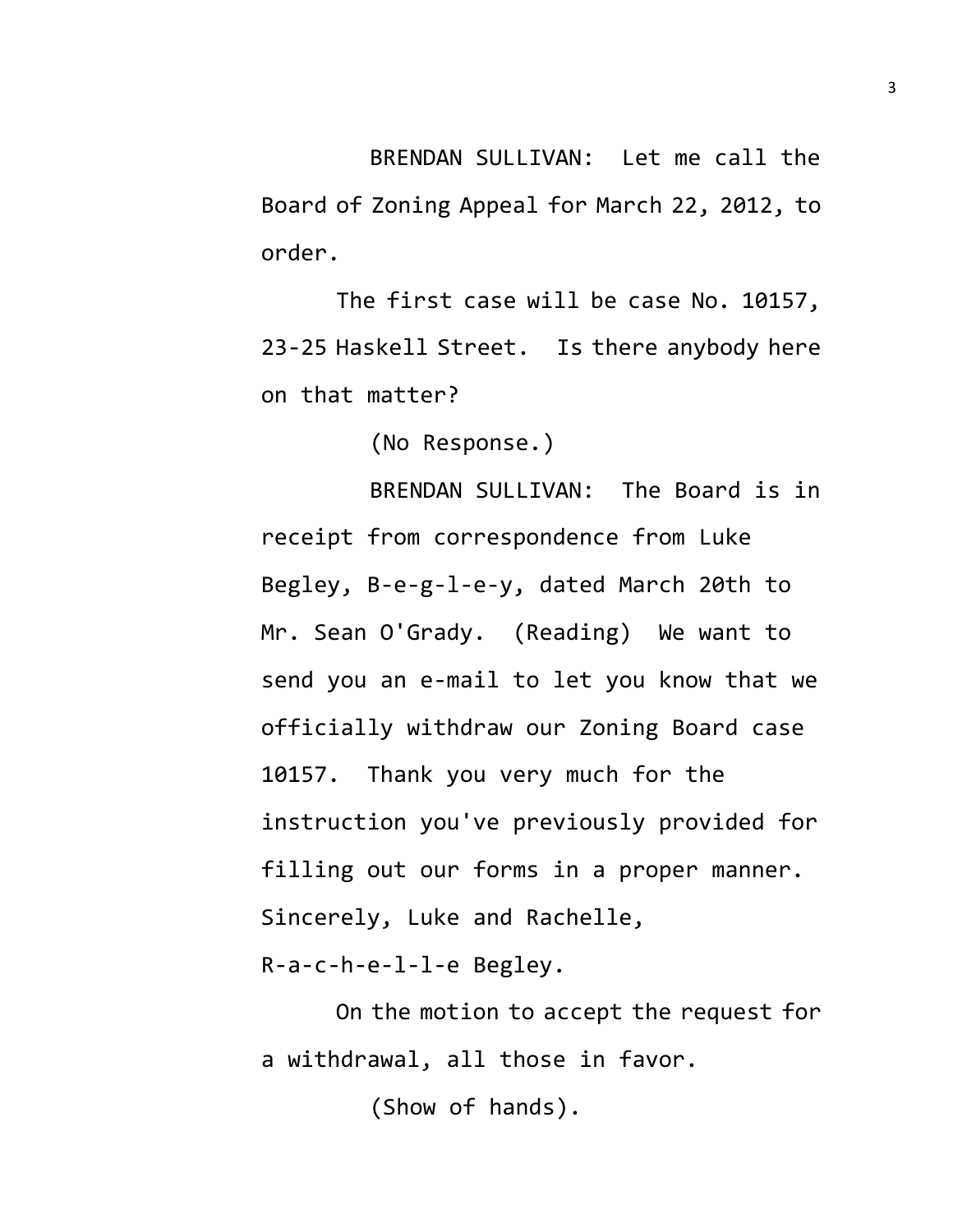BRENDAN SULLIVAN: Five in favor.

(Sullivan, Alexander, Hughes, Heuer, Scott.)

BRENDAN SULLIVAN: The matter is withdrawn.

(7:00 p.m.)

(Sitting Members: Constantine Alexander, Timothy Hughes, Tad Heuer, Thomas Scott, Slater Anderson.)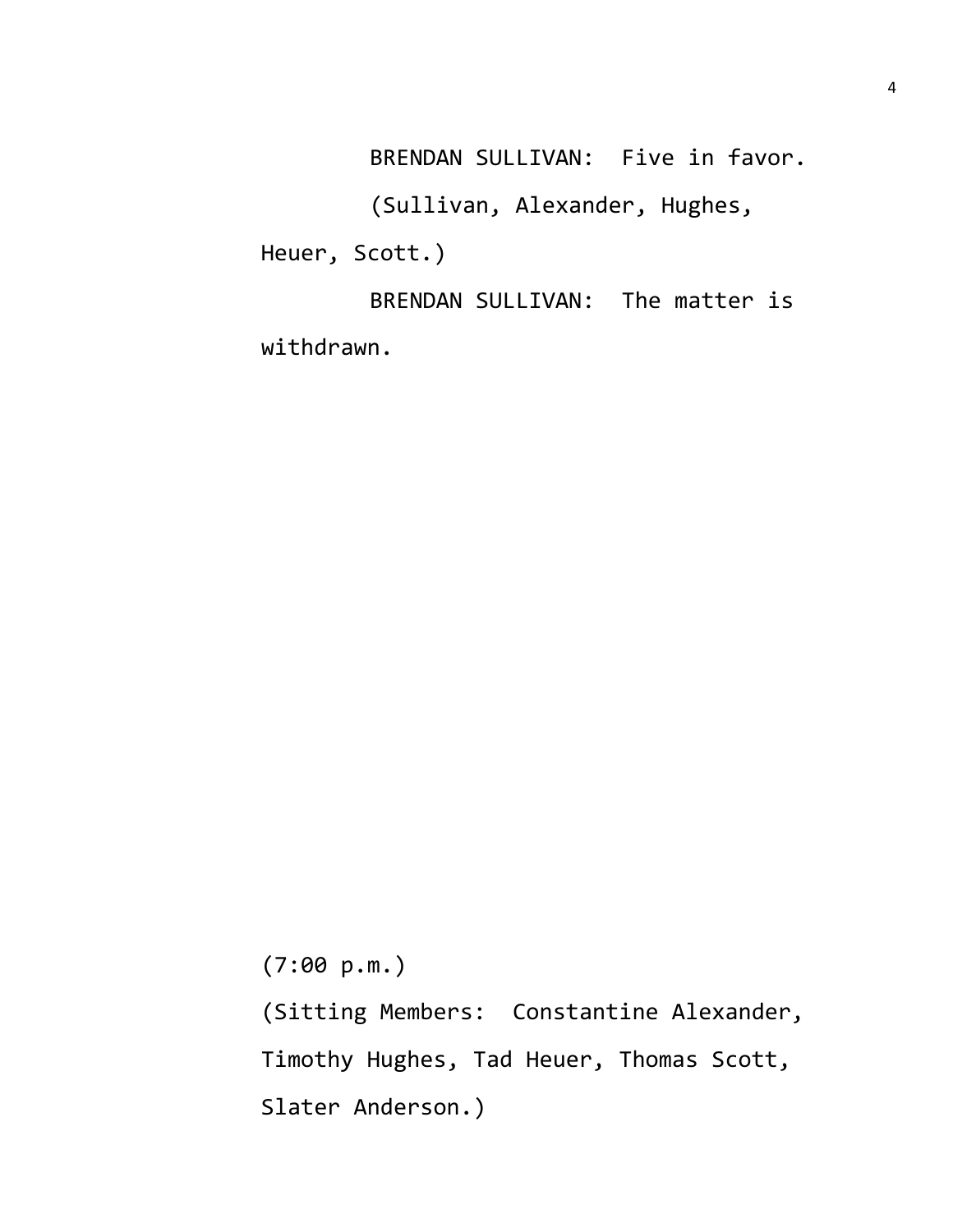CONSTANTINE ALEXANDER: The acting

Chair, in place of Mr. Sullivan, will call case number, as he did, I'll repeat it, 10204, 50-54 Essex Street. You're here on behalf of the Petitioner?

JAMES KOLOSKI: Yes.

CONSTANTINE ALEXANDER: Give your name and address to the stenographer, please.

JAMES KOLOSKI: James Koloski, K-o-l-o-s-k-i. Nobadeer, N-o-b-a-d-e-e-r Collaborative. The address is 530 South Main Street, Woonsocket, Rhode Island.

ANJA BRESLER: Anja Bresler, A-n-j-a B-r-e-s-l-e-r. And I work at 50 Essex Street in Cambridge.

CONSTANTINE ALEXANDER: When this case started, you wanted to put six signs as I recall up there.

JAMES KOLOSKI: Yes.

CONSTANTINE ALEXANDER: And there was a bit of neighborhood opposition.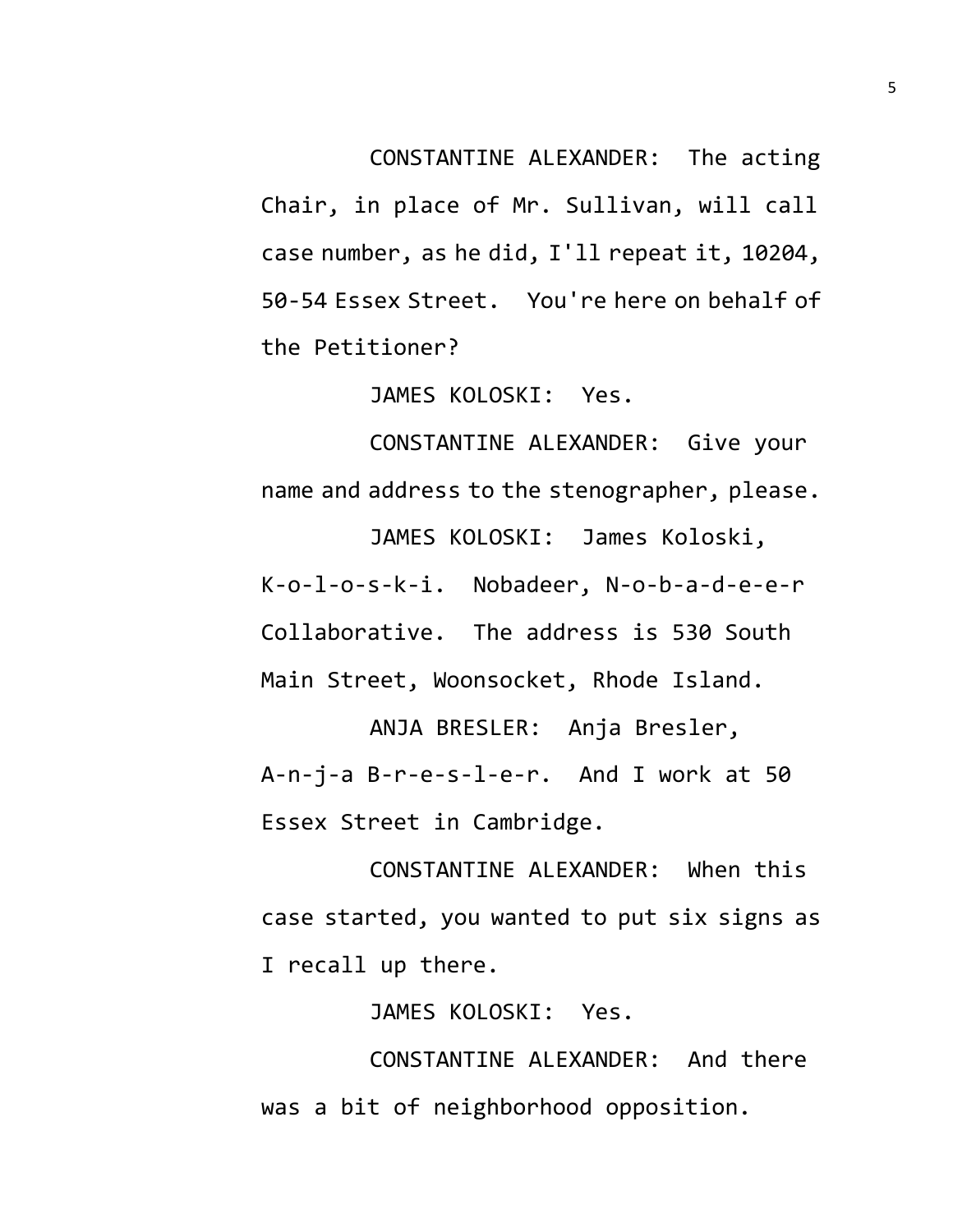## JAMES KOLOSKI: Yes.

CONSTANTINE ALEXANDER: We asked you to go back and collectively rethink it and talk to the neighbors and you came back with a new set of plans I understand.

JAMES KOLOSKI: Which we have, yes. I'll let Anja speak to that.

ANJA BRESLER: Yes. So I think we addressed all of the concerns that you brought up last time. One was sort of the aerial view of where the signs are going to go. One was the number of signs. We reduced them by half. There were six originally, now there's three. We were very clear about which signs were going to be removed which was a concern last time. And we did have a community meeting. There were about -- I want to say 17 of our neighbors were present. It was a very friendly collaborative meeting that the signs were discussed, other things were discussed. It was a very positive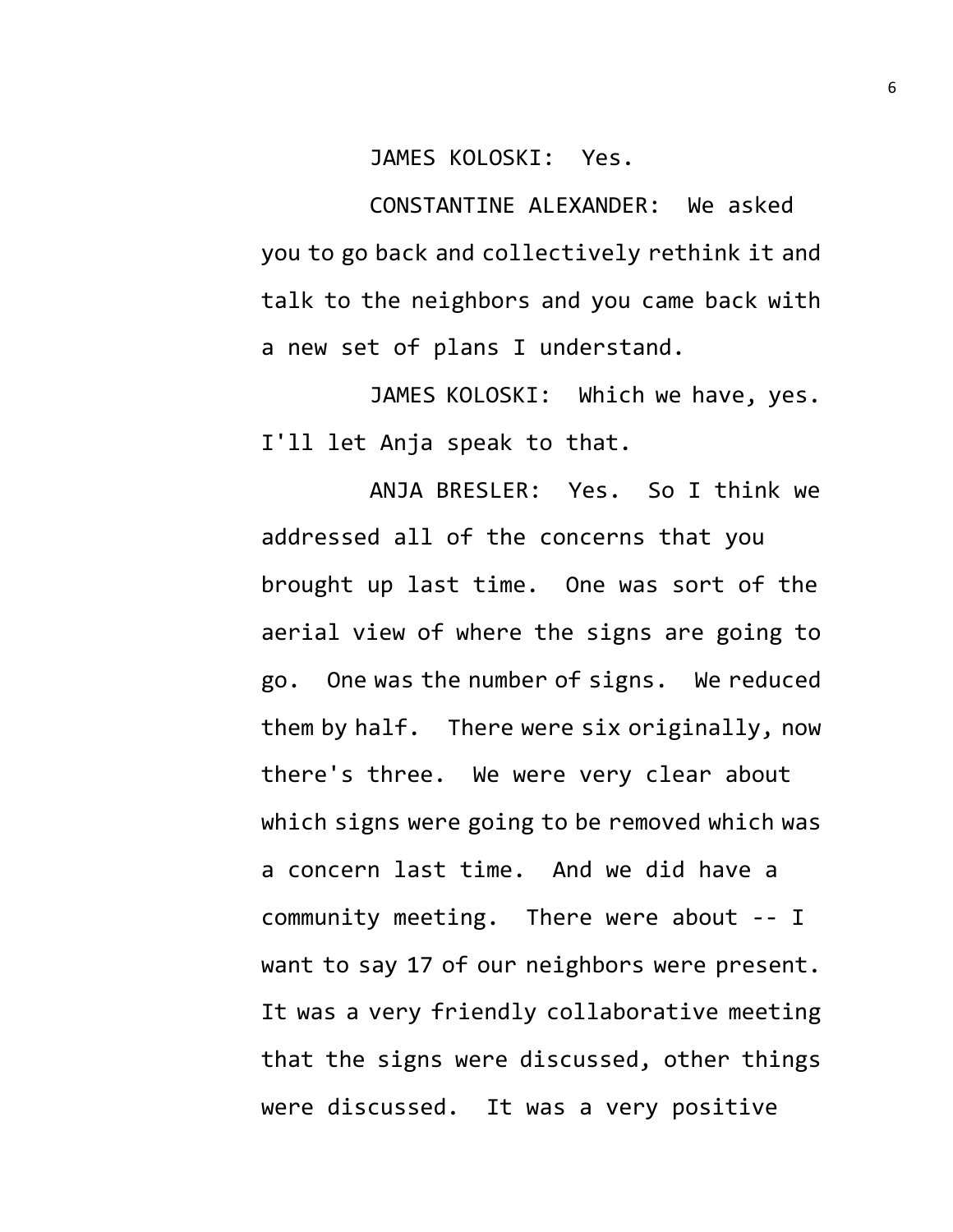meeting, and they had sent you an e-mail. I don't know if that's in your file.

CONSTANTINE ALEXANDER: Yes, I will read it into the record at the appropriate time.

ANJA BRESLER: As an inclusion of that meeting.

CONSTANTINE ALEXANDER: Okay. And tell us about the sizes of the three signs.

JAMES KOLOSKI: Three signs, they're the same size as --

CONSTANTINE ALEXANDER: We have them in our file, but maybe it will be helpful if we have some visuals for the Board.

JAMES KOLOSKI: They are the same as we had proposed previously.

CONSTANTINE ALEXANDER: You just reduced the number?

JAMES KOLOSKI: Yes, the only thing that changed was the number. The quantity went from six to three. But they're still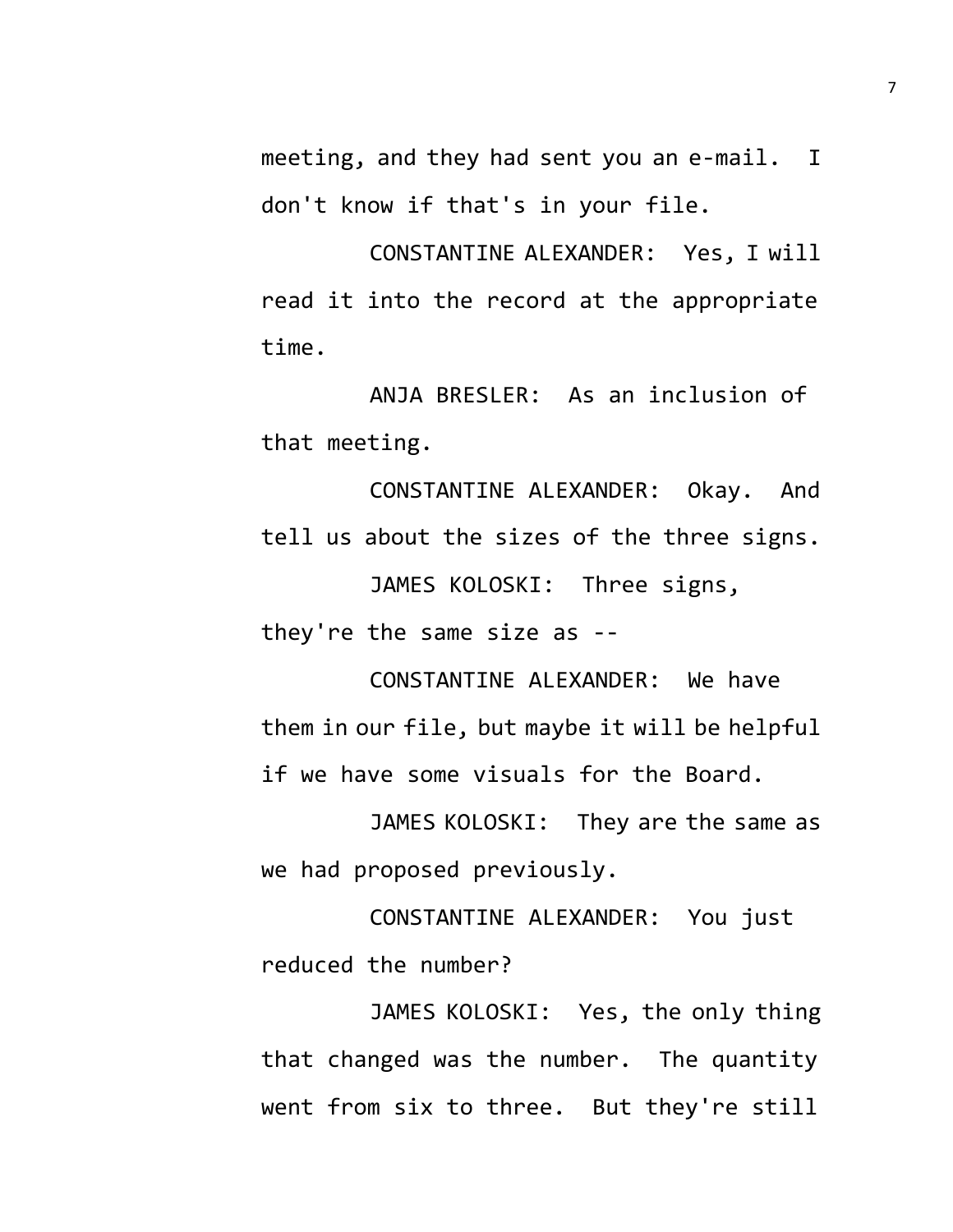eight feet by a foot and a half is the overall dimension. They're flush-mounted to the wall. They set about two inches off the wall.

CONSTANTINE ALEXANDER: They're not illuminated?

JAMES KOLOSKI: They're not illuminated.

CONSTANTINE ALEXANDER: I'm going to suggest to the members of the Board that we place a condition that they can't be externally illuminated. We don't want any flash, spotlights in the front of the building --

JAMES KOLOSKI: Sure.

CONSTANTINE ALEXANDER: -- flashing up on the signs. Which technically is not an illuminated sign, at least for the purposes of our Zoning by-laws. I want to cut that off. I don't think that's a problem for you. JAMES KOLOSKI: No, no, there's no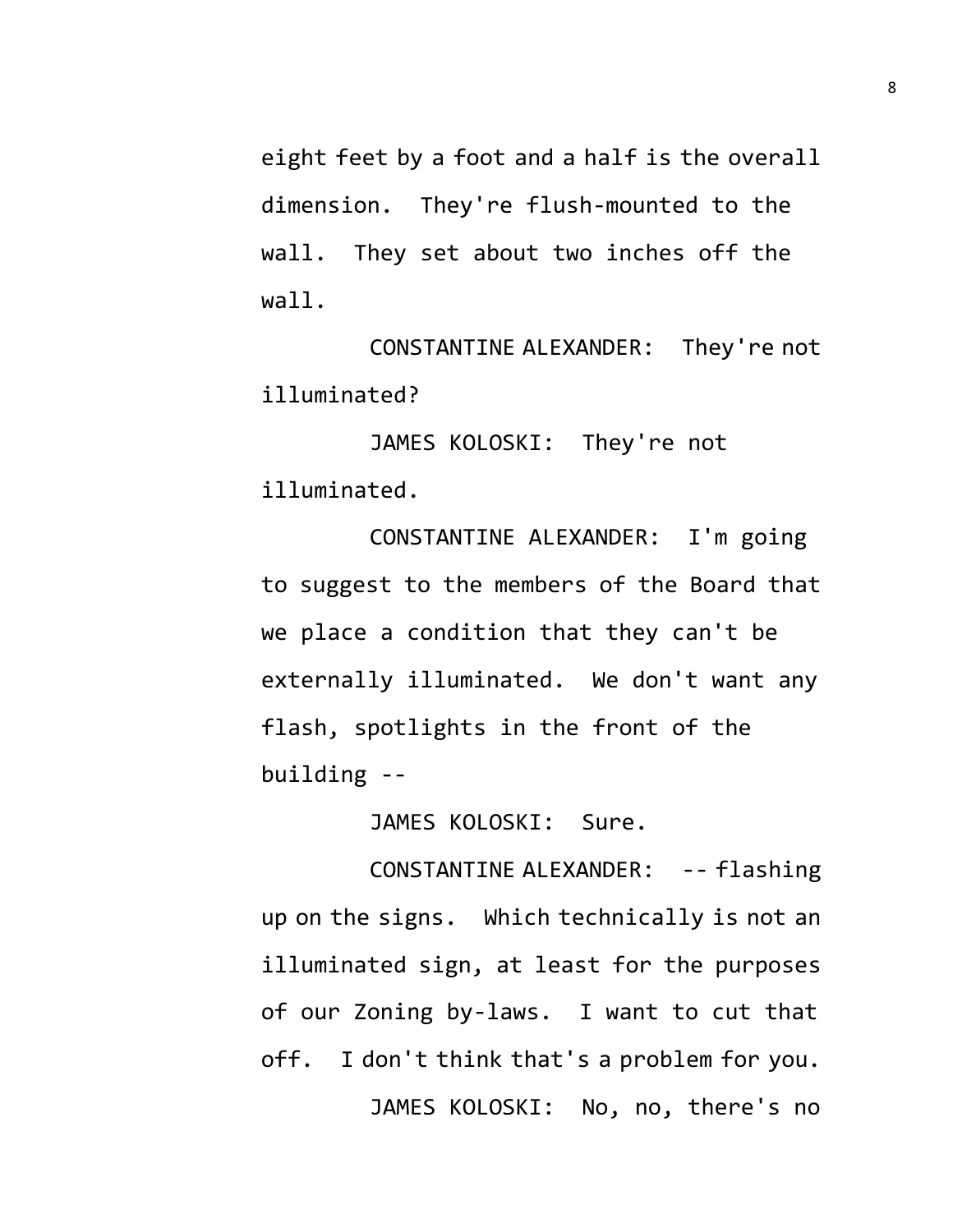intention of illuminating these.

TAD HEUER: And the relief you need is because of the number of signs as well as the height; is that right?

JAMES KOLOSKI: The overall square footage of the signs. And the -- I don't think it's a number. I think it's --

CONSTANTINE ALEXANDER: I don't think it's height. I think it's just number. Total square footage of the signs.

TAD HEUER: They're not above 20 feet?

JAMES KOLOSKI: They're on the top of the sill of 24 which I think is about 18 feet.

TAD HEUER: Okay.

CONSTANTINE ALEXANDER: Questions? THOMAS SCOTT: Do you have a plan

that shows where they're located?

JAMES KOLOSKI: Yes.

CONSTANTINE ALEXANDER: It's in the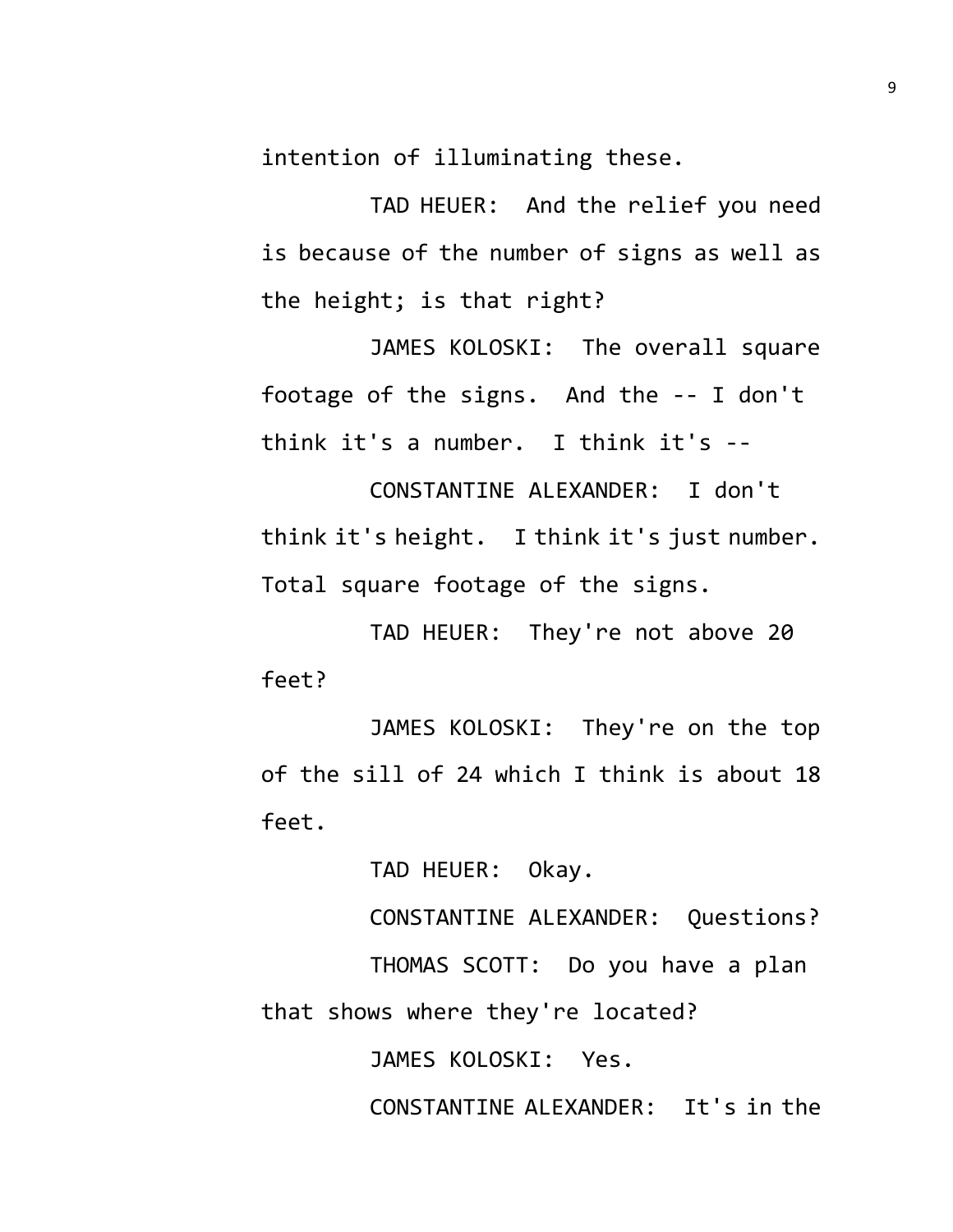file.

THOMAS SCOTT: I didn't see it. CONSTANTINE ALEXANDER: Sure. Give Mr. Scott a second to check it out. And others, I think the first half is what they originally proposed and then they came --

TAD HEUER: It's this here.

JAMES KOLOSKI: Those are the three.

There's one facing the back parking lot, one facing Essex Street at 50, and one at the corner of Harvard and Essex facing Essex.

THOMAS SCOTT: And they're not vertical anymore, they're horizontal?

JAMES KOLOSKI: No, they're vertical. Those are the existing ones that are coming down.

THOMAS SCOTT: Oh, okay.

ANJA BRESLER: When we were here last, there was confusion about what would come down and so we wanted to be very explicit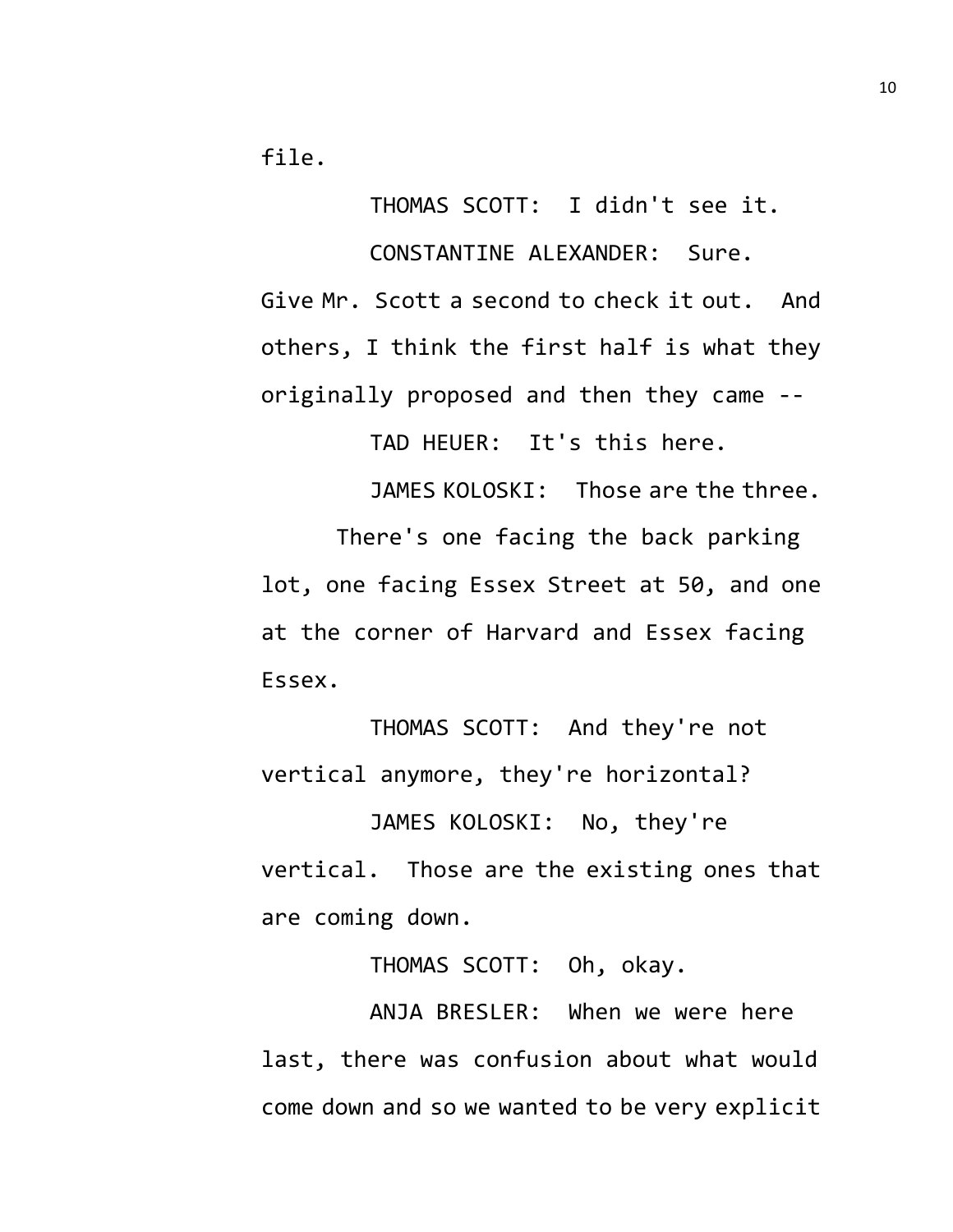about what comes down. And all the white ones are coming down.

> THOMAS SCOTT: Okay, I get it. Okay.

CONSTANTINE ALEXANDER: Other questions from members of the Board at this point?

(No Response.)

CONSTANTINE ALEXANDER: I'll open the matter up to public testimony.

Anyone here wishing to be heard on this matter?

(No Response.)

CONSTANTINE ALEXANDER: The Chair notes that no one wishes to be heard. The Chair will also note that we are in receipt of an e-mail from a Jonathan King to this Board. (Reading) Dear Members of the Board of Zoning Appeal: We are writing with respect to the case involving new signage for the two former St. Mary buildings at 50 and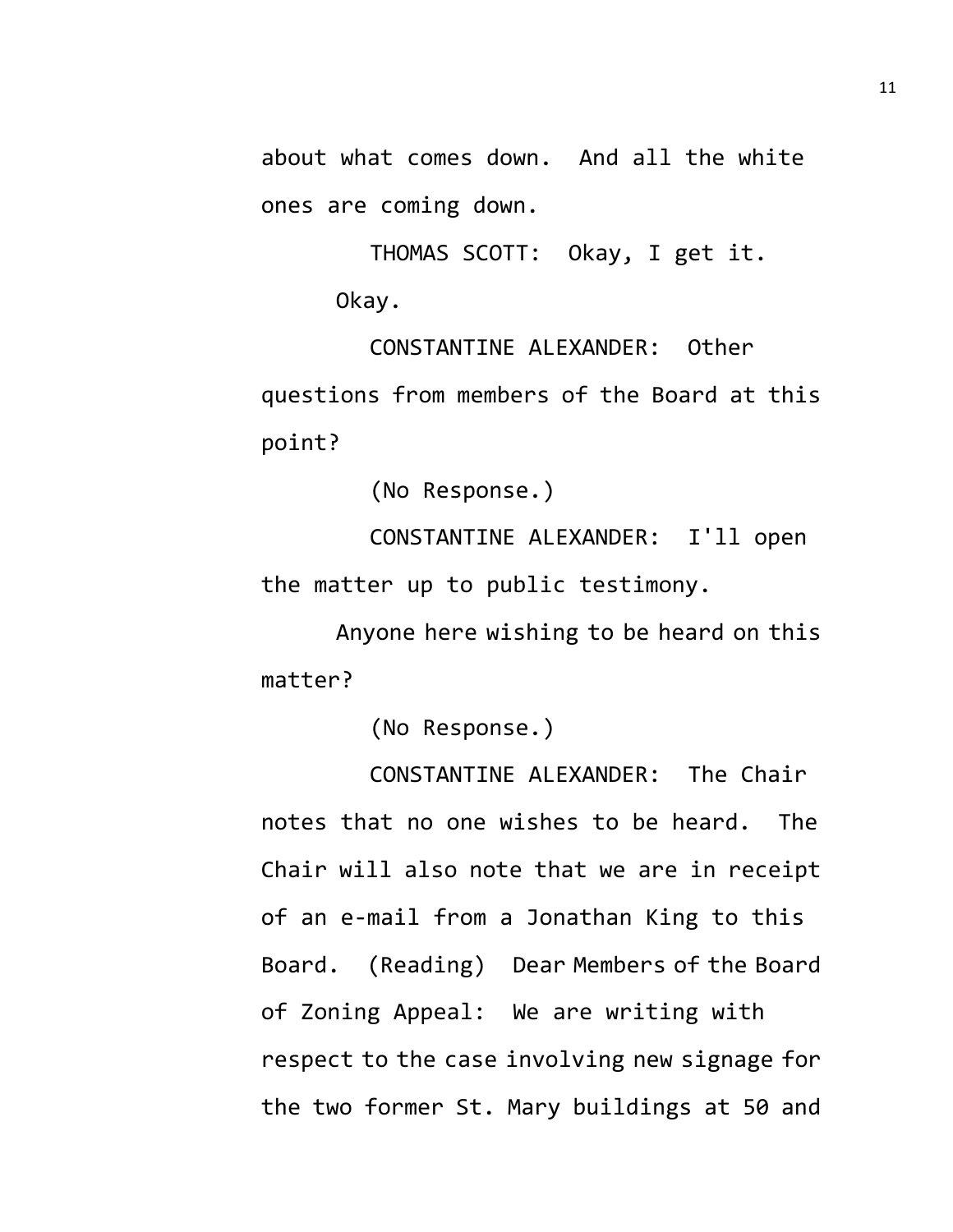54 Essex Street now occupied by Prospect Hill Academy Charter School. A delegation of our neighborhood organization met with the head of the school, Mr. Lipert; community liaison, Ms. Bresler; and two PHA board members earlier this month. All those abutters who have spoken at the initial Zoning hearing were in attendance. The PHA presented a revised signage plan removing the existing external signs on their two buildings and reducing the number of new replacement signs from six to three. The new signs are to be flush, mat, and unlit at night. In the course of the meeting our delegation, which included abutters from Hanson Place, Essex Street, and Percy Place expressed our additional concerns of traffic problems during drop off and pick up and littering by students and noise (outdoor). Productive discussion took place. We identified a number of interests that our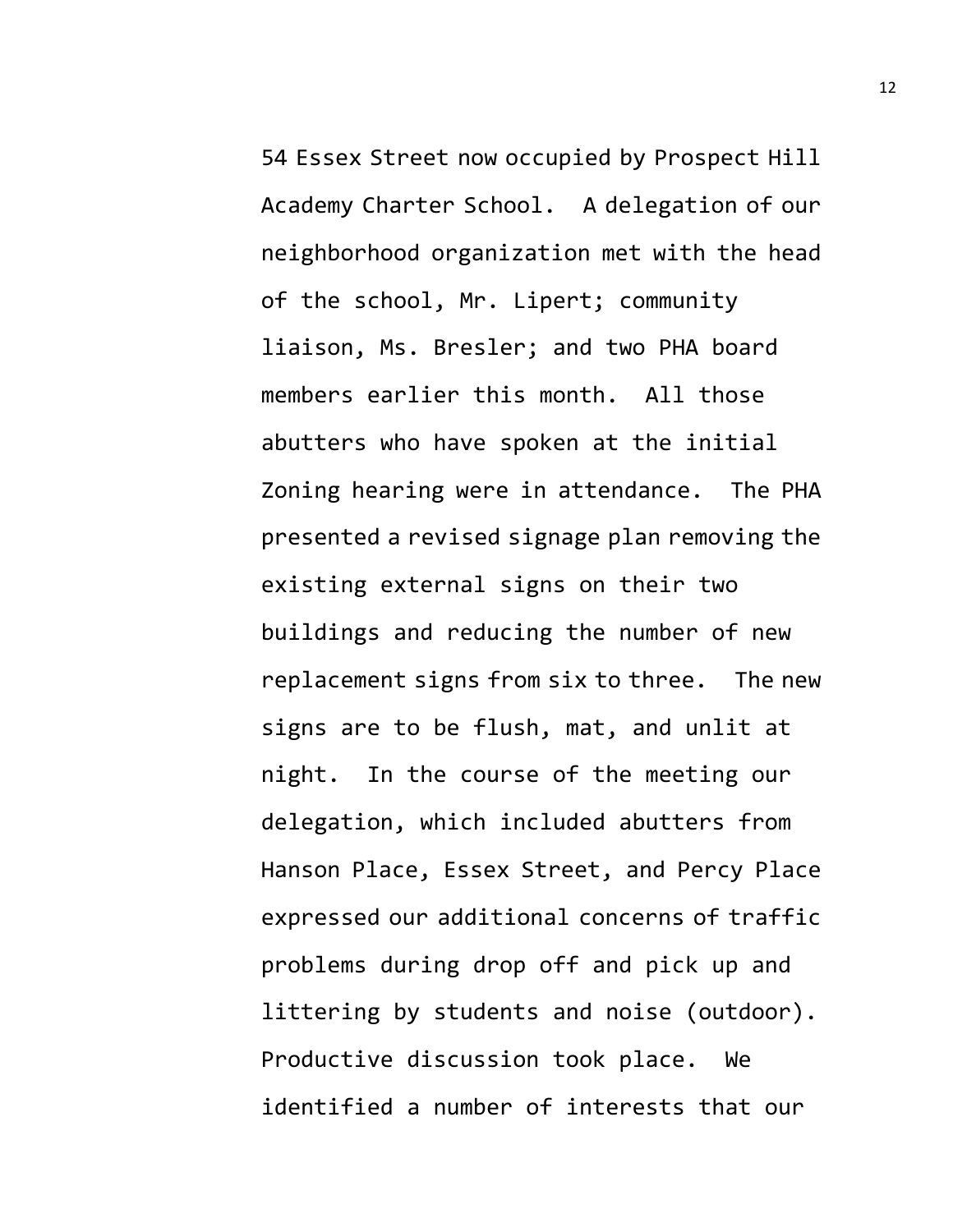community shares with the PHA school, and we expect to work together in the future. Given the revision in the signage plan and the expressed intent of PHA representatives to try to resolve the other issues, we withdraw our objections to the initial proposal and are happy to support the revised proposal of a total of three flush mat unlit signs in the buildings; two facing Essex/Harvard Street and one in the rear facing Norfolk Street parking lot. Thank you for your support for our concerns and of insisting on a consultative process with the neighborhood. And the letter from Jonathan King is signed on behalf of Essex Street neighbors.

And that's the sum and substance of I think our correspondence.

At this point I'm going to close public testimony.

> Any final words you want to add? JAMES KOLOSKI: We appreciate your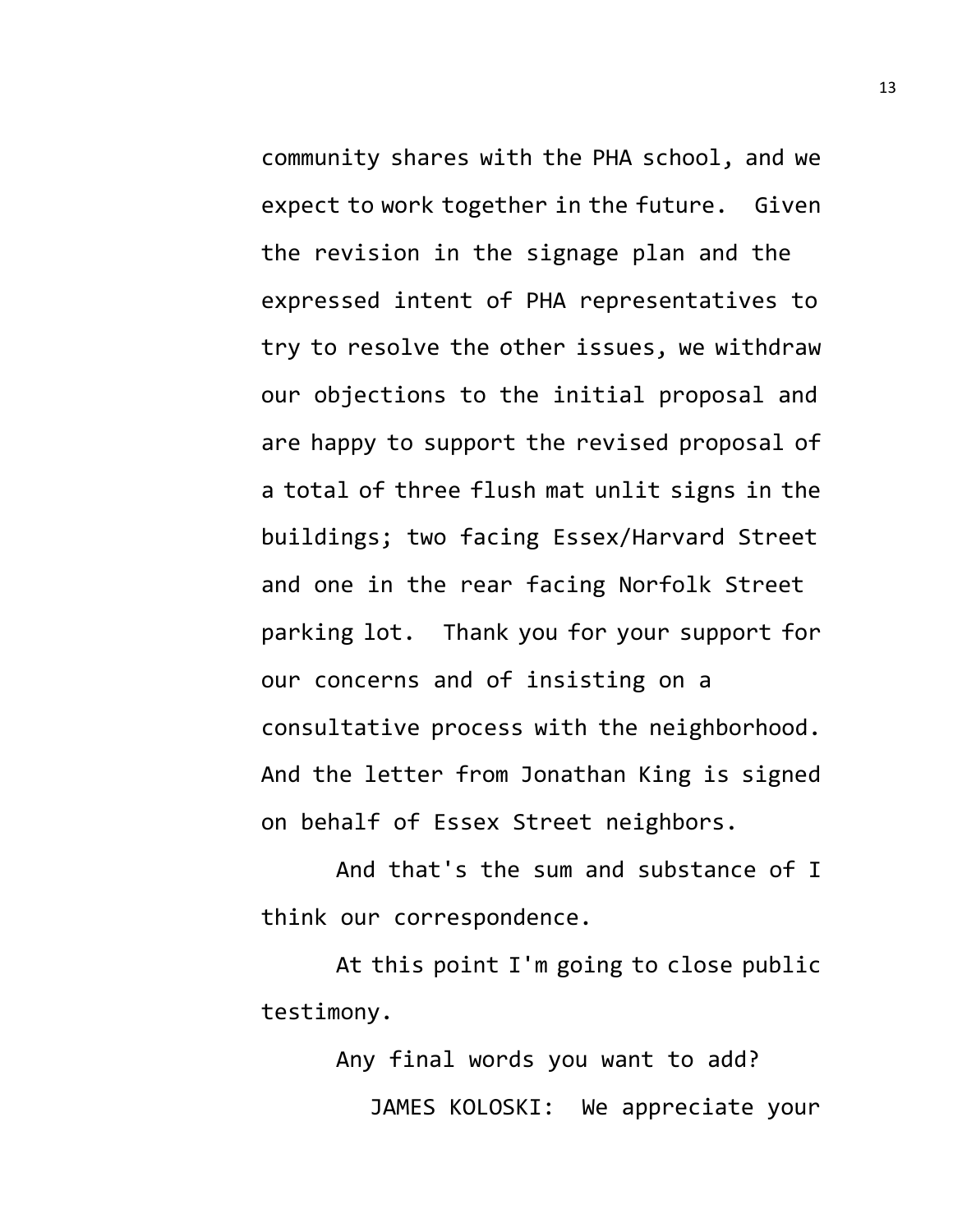input and helping us out.

CONSTANTINE ALEXANDER: That's why we get paid the big bucks.

JAMES KOLOSKI: Right.

CONSTANTINE ALEXANDER: Any comments from members of the Board at this point? We ready for a vote?

TAD HEUER: I'm really impressed with what you've done and going back and working with the neighbors and hearing their concerns and coming up with something that really looks like it works for them and for you. I mean you guys -- we hear this now, you're going to be in close proximity with them for quite a long time. So I'm really gratified that you've been able to come to an agreement that works for everyone. I think it's a really good solution. Where you're putting the signs are the optimal solution for the most visibility with the smallest number. I think you really took a lot of the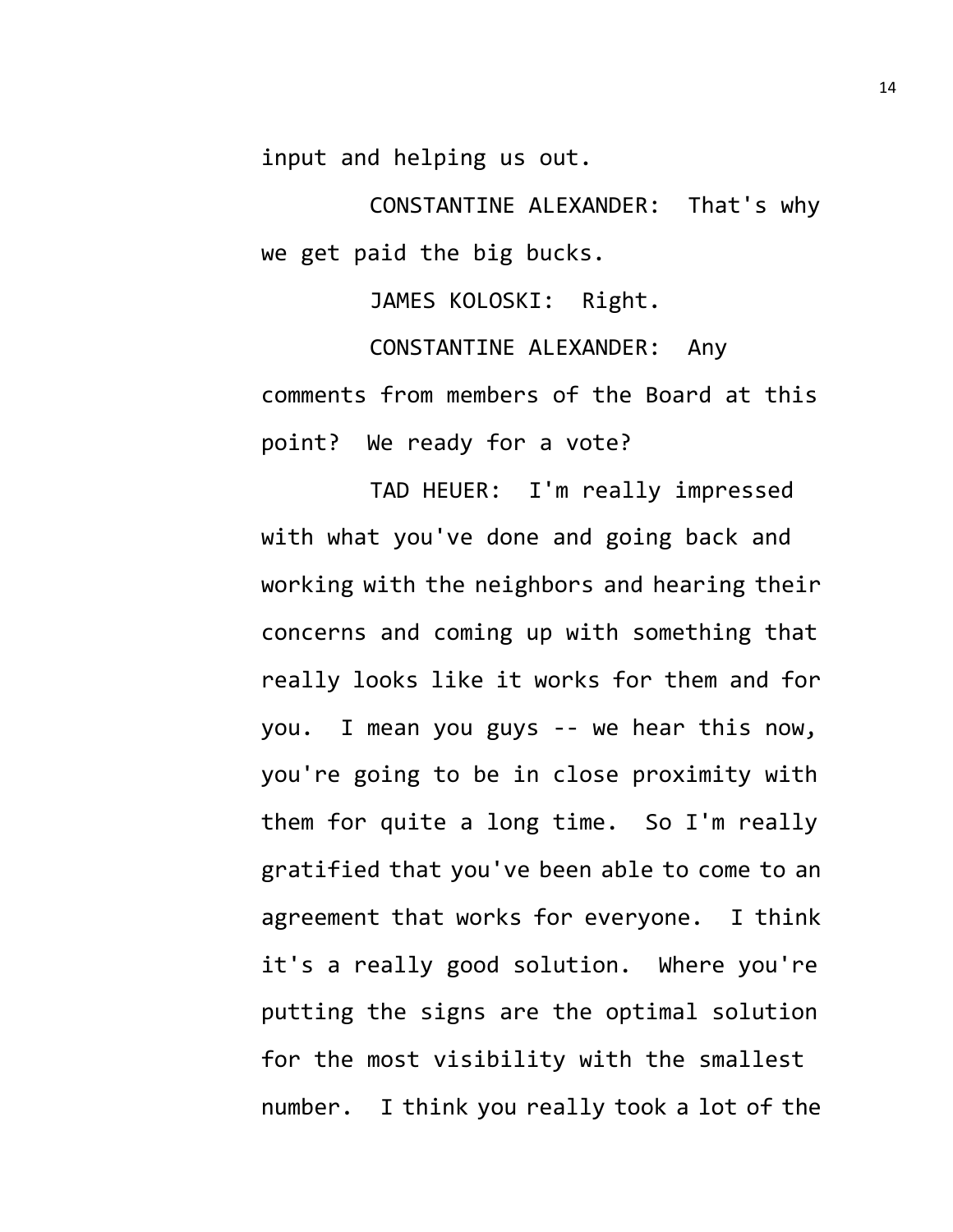concerns you heard from them and from us and took that into consideration, and your package that you submitted this time around answers everything that we want. It's very clear, so just very well done.

JAMES KOLOSKI: Thank you.

CONSTANTINE ALEXANDER: Okay, I'm going to make a motion.

The Chair moves that this Board make the following findings:

That a literal enforcement of the provisions of the Ordinance would involve a substantial hardship to the Petitioner. Such hardship being it needs signage in this dense residential neighborhood to identify the school.

And that the hardship is owing to circumstances relating to the location of the structures on the lot and the nature of the structures. Again, being massive and built for a different use than is now being used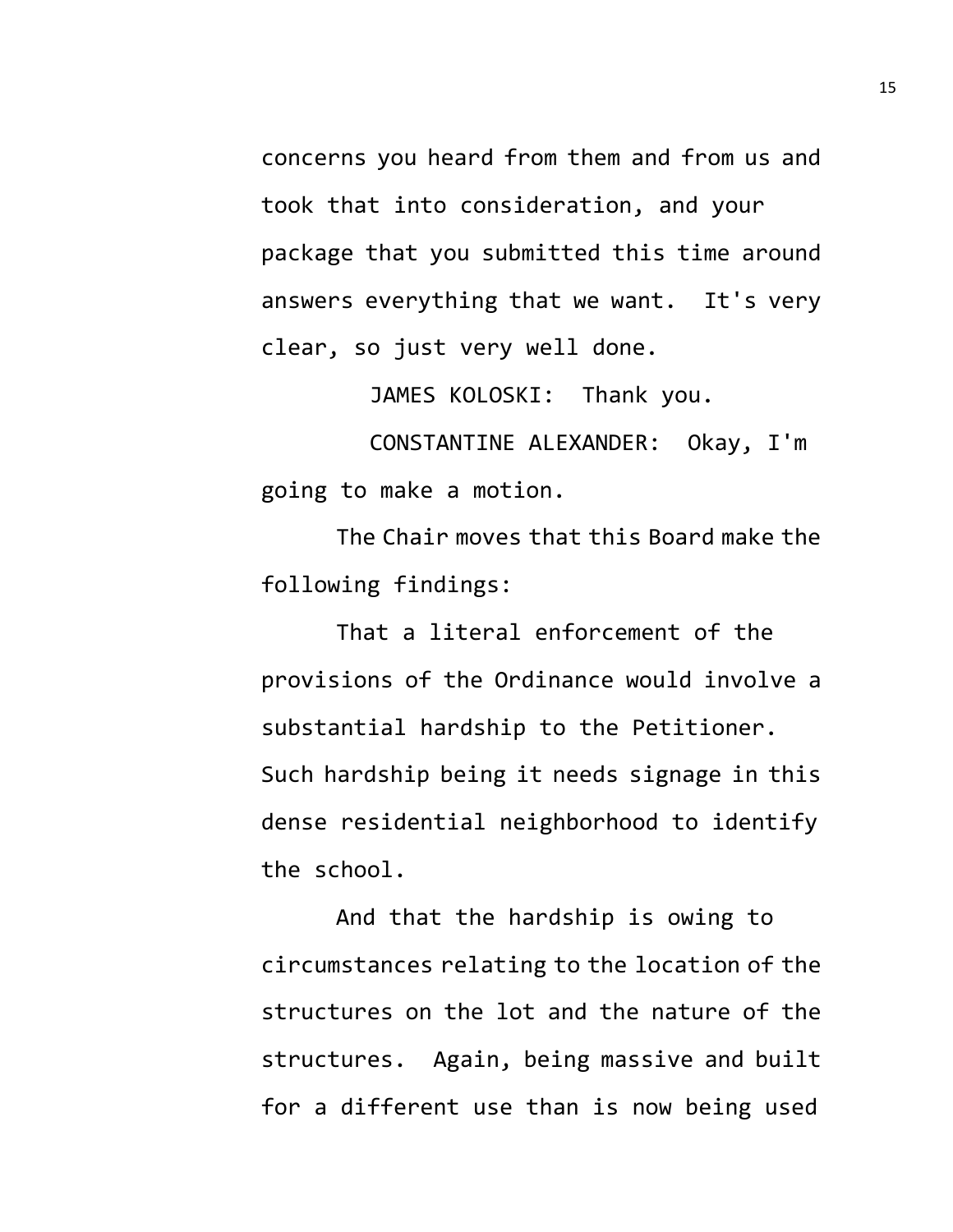for.

And that relief my be granted without either substantial detriment to the public good or without nullifying or substantially derogating from the intent and purpose of this Ordinance.

In this regard the Chair would note that there is unanimous support from the neighbors.

Proper signage, as defined by our Zoning By-Laws, is an important element of non-residential activities in the community.

That the PHA, the Prospect Hill School provides a valuable educational function in the community, and its ability to do so will be enhanced by appropriate signage.

On the basis of all the foregoing, the Chair moves that we grant a Variance to the Petitioner on the condition that the signage be consistent with the plans submitted by the Petitioner. The first page which has been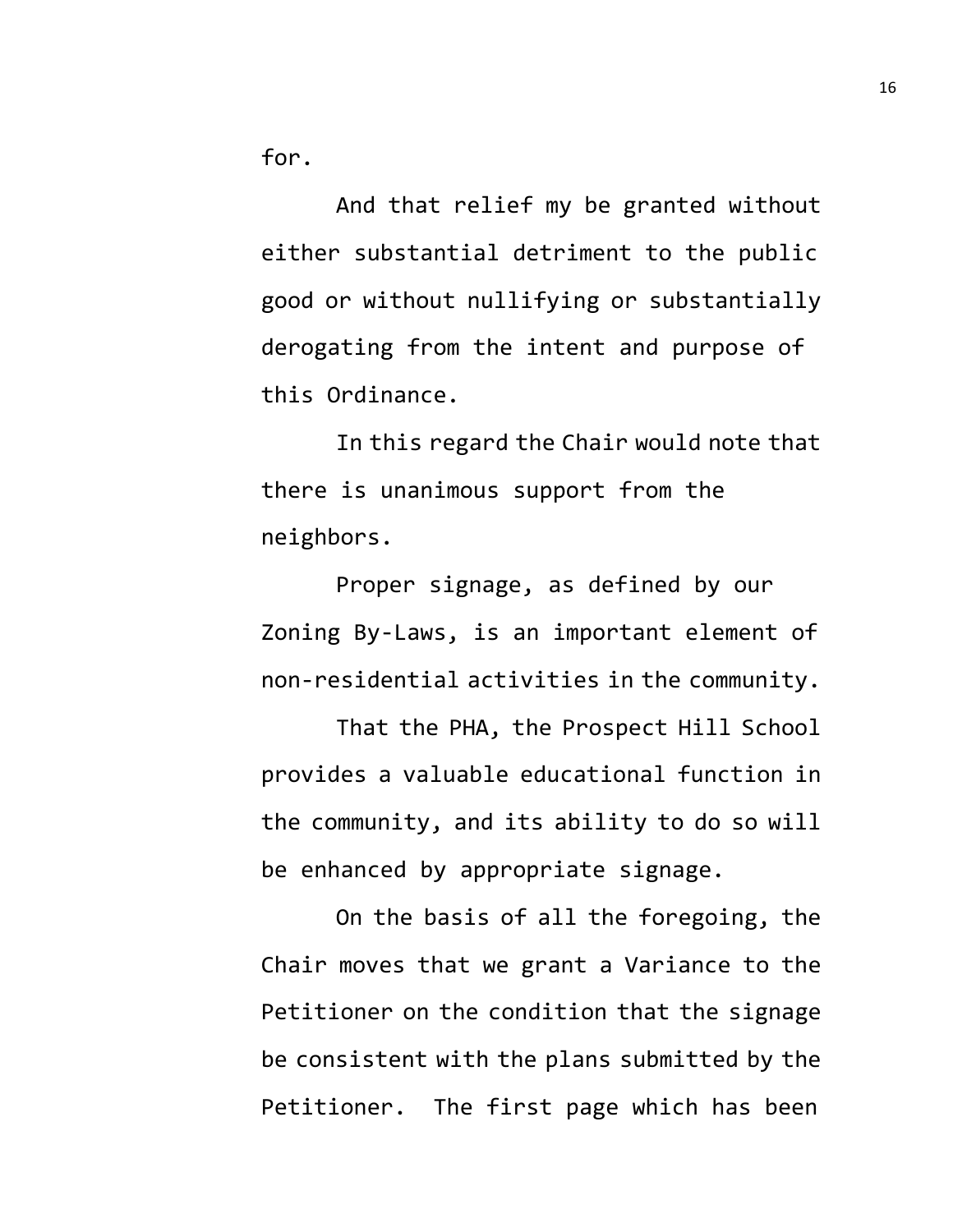initialed by the Chair.

And on the further condition that the signs which are not illuminated shall not be externally illuminated as well. The signs are to be without illumination other than natural sunlight.

All those in favor of granting the Variance on this basis say "Aye".

(Aye.)

CONSTANTINE ALEXANDER: Variance granted. Thank you very much.

(Alexander, Hughes, Heuer, Scott, Anderson.)

JAMES KOLOSKI: Thank you very much. (7:15 p.m.)

(Sitting Members: Brendan Sullivan, Timothy Hughes, Tad Heuer, Thomas Scott, Douglas Myers.)

BRENDAN SULLIVAN: The Board will hear case No. 10191, 126-128 Holworthy. If you would please reintroduce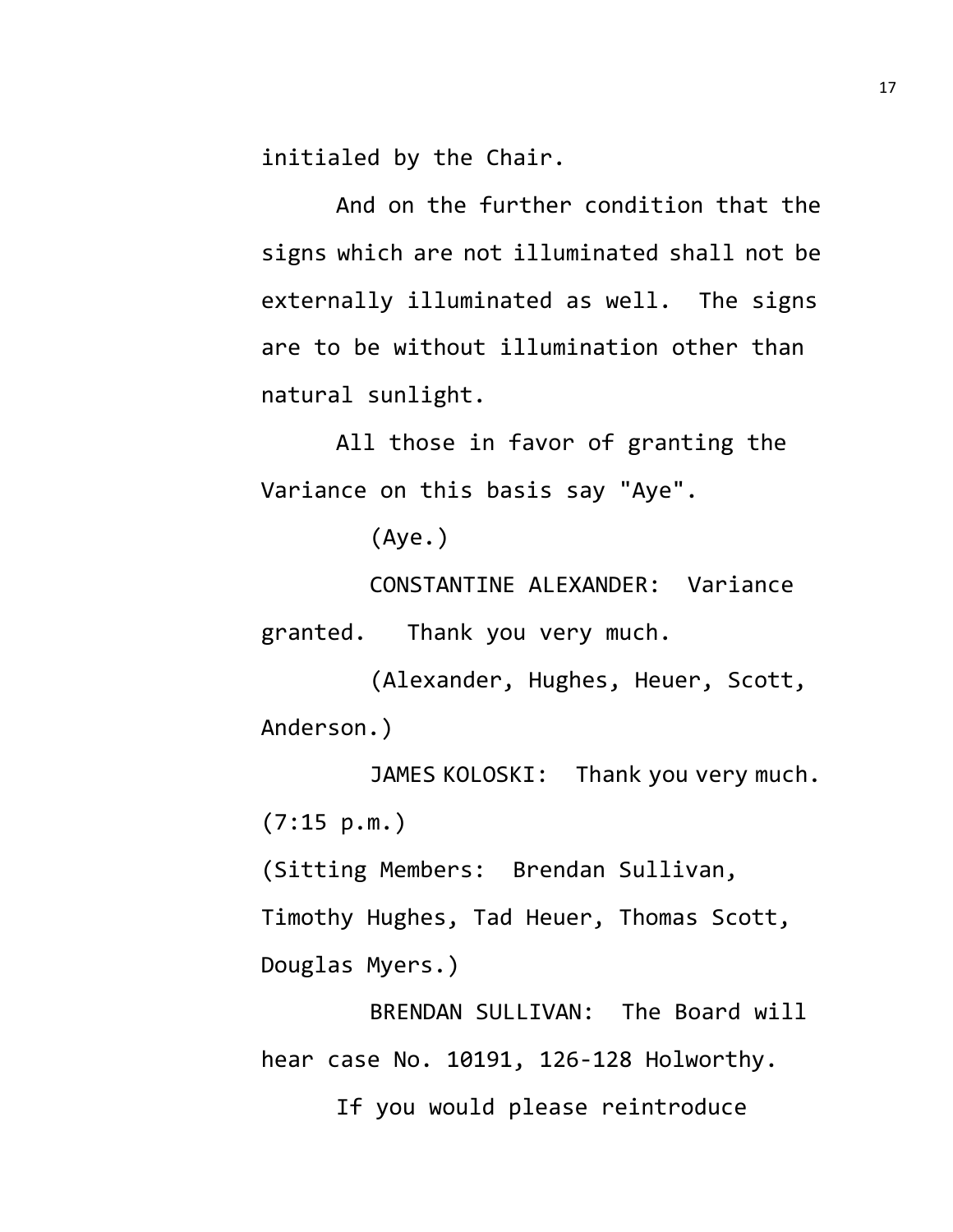yourself for the record whoever is going to present.

KAJ VANDKJAER: I'm Kaj Vandkjaer and I'm the architect on the 126-128 Holworthy.

BRENDAN SULLIVAN: Since last we met there have been some revisions. If you could just sort of run through them and what the violations are and the relief that's needed.

KAJ VANDKJAER: Right. We -- do you want me to go back to the earlier submission?

BRENDAN SULLIVAN: Well, very briefly, maybe in 60 words or less you can just say how you --

KAJ VANDKJAER: Yeah, we submitted a proposal on -- for a Variance application for a site -- a two-story addition to a two-family house on Holworthy with the two owner's bedrooms. 126 will have a lower level and the bedroom up top. The Board decided that the addition was too big. The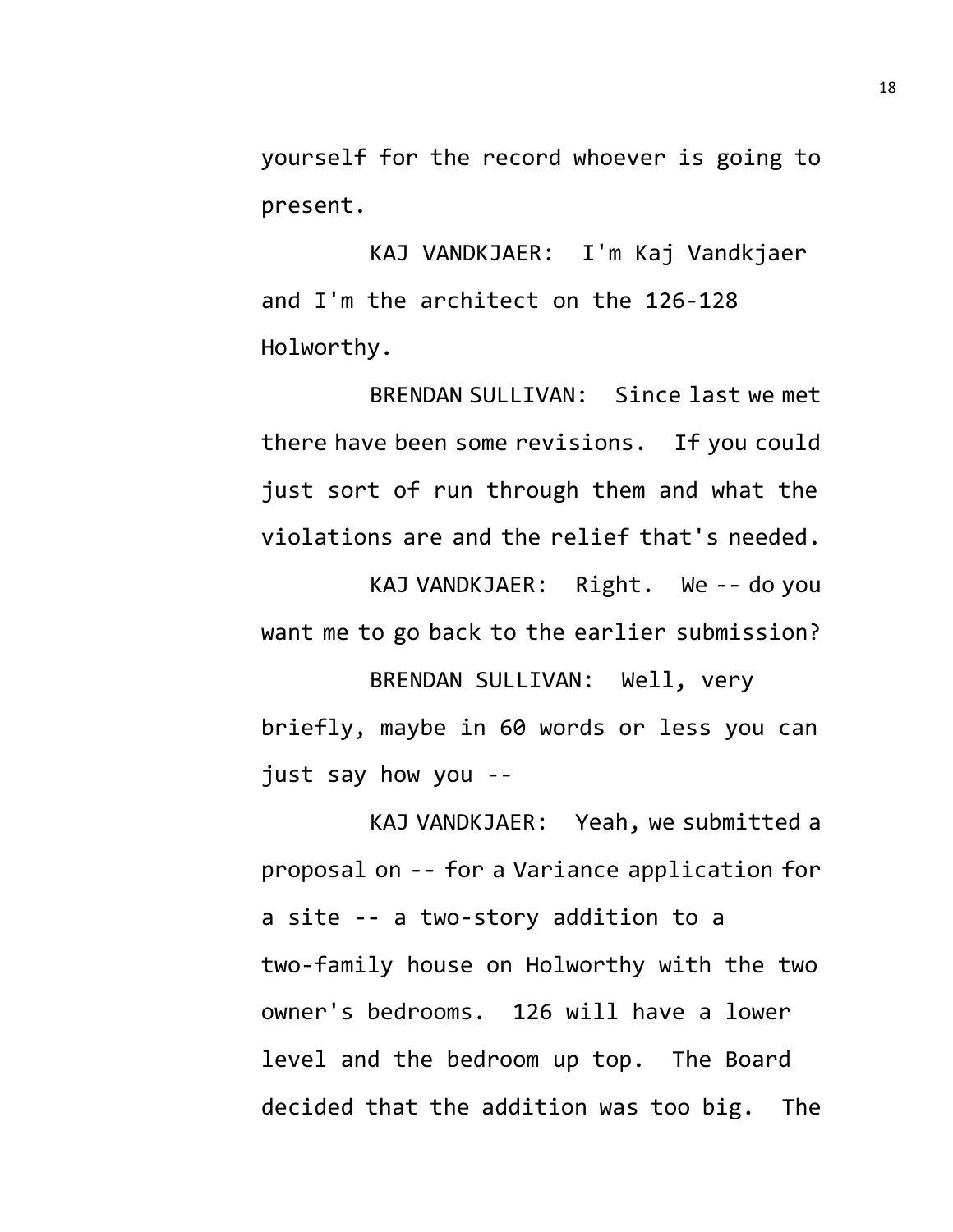FAR was 0.73 I think, I'm not sure. We went back and discussed the possibilities and came up with a solution that we have one bedroom and then improve entry hallway with a half bath. And it's a one-story addition, which is basically replacing what is now an existing enclosed porch which incidentally is also the second means of egress for both units.

What we're proposing would A, create a better entry for 126 and 128, but mostly 126 because it was cumbersome to leave the garage and go through a sun porch and then back into your unit. And I'm sure -- but that's beside the point. I'm sure there were no firewalls or any unit separations. So what we have now we consider a project that is in style with the building as it stands. We're replacing the enclosed porch with a one-story addition which has, as far as the roof line and in most respects, has to sort of -- well, the same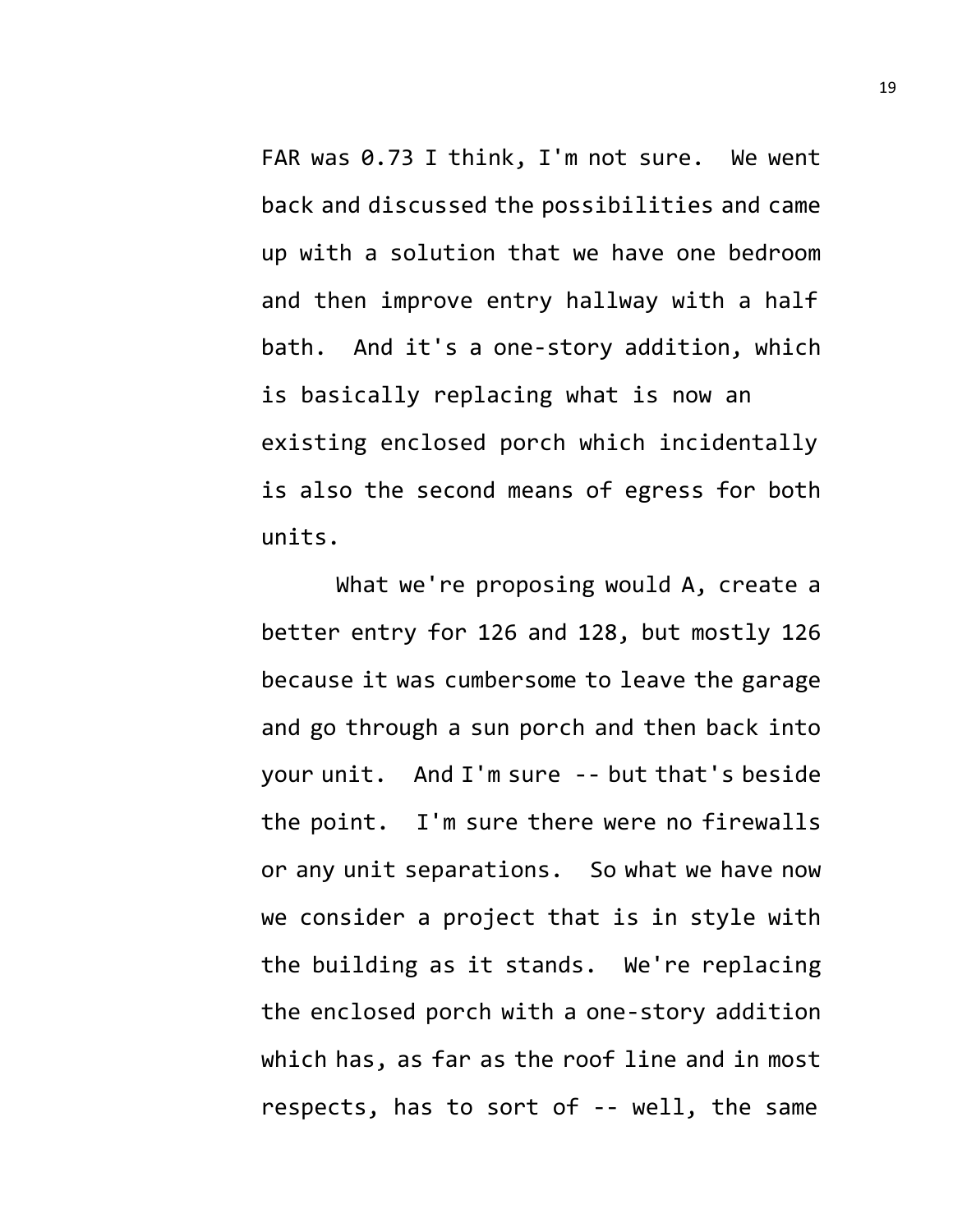shapes as the previous sun porch. We are adding three -- the FAR right now is 0.6. And obviously the area requires a 0.5, so we over the FAR. We're going to  $-$ - we're now at  $0.68$ . We are adding three --

BRENDAN SULLIVAN: So it's about 13 percent addition?

KAJ VANDKJAER: Yeah, we're adding three-hundred and --

TAD HEUER: 297?

KAJ VANDKJAER: Is that it? 297. It should be on the.... sub-plan. Yeah, 297.8 is the addition in square feet, one story.

BRENDAN SULLIVAN: The purpose of the addition was the difficulty of going up and down stairs or going forward, and it was designed basically to have a room on the first floor bedroom, I guess bathroom, what have you, for an immediate need and going forward I guess.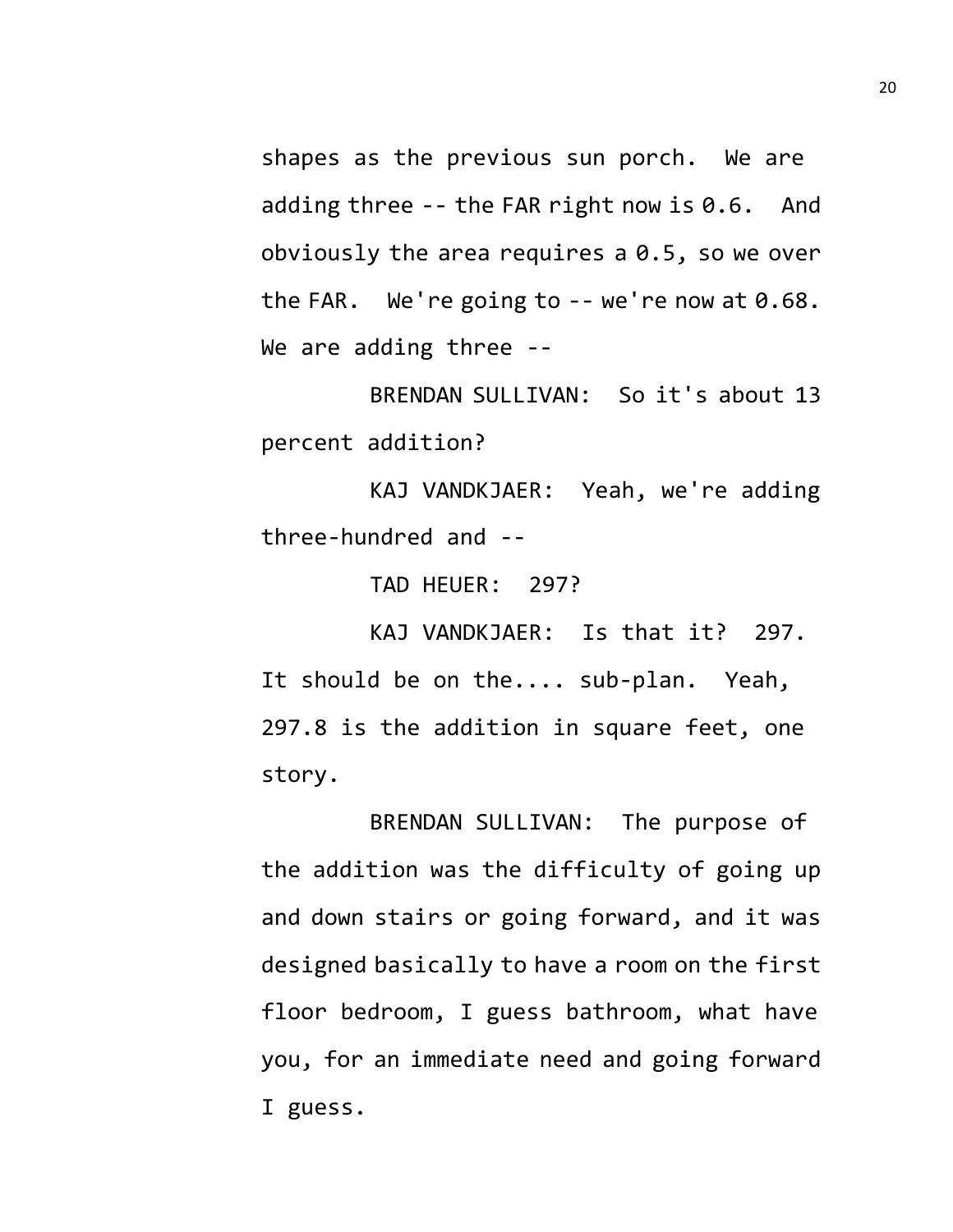BONNIE JONES: Right.

BRENDAN SULLIVAN: And obviously the wish to stay in the neighborhood and stay in your house. And just has become very difficult and will become more difficult, the stairs tend to get longer and steeper as you go forward. And so that the plan that is before us will achieve that goal.

Where both of you own one side of the other, to do an integral addition for both sides obviously aesthetically but also functionally works better for you.

TAD HEUER: But there's only one bedroom and before you had two?

BONNIE JONES: Yeah, there's a small, small room on the -- where the porch was, or is, and the bathroom. So it would be a bathroom and a small bedroom there and a bigger one on the other side.

TAD HEUER: The reason I'm looking at the first floor plan, the addition I see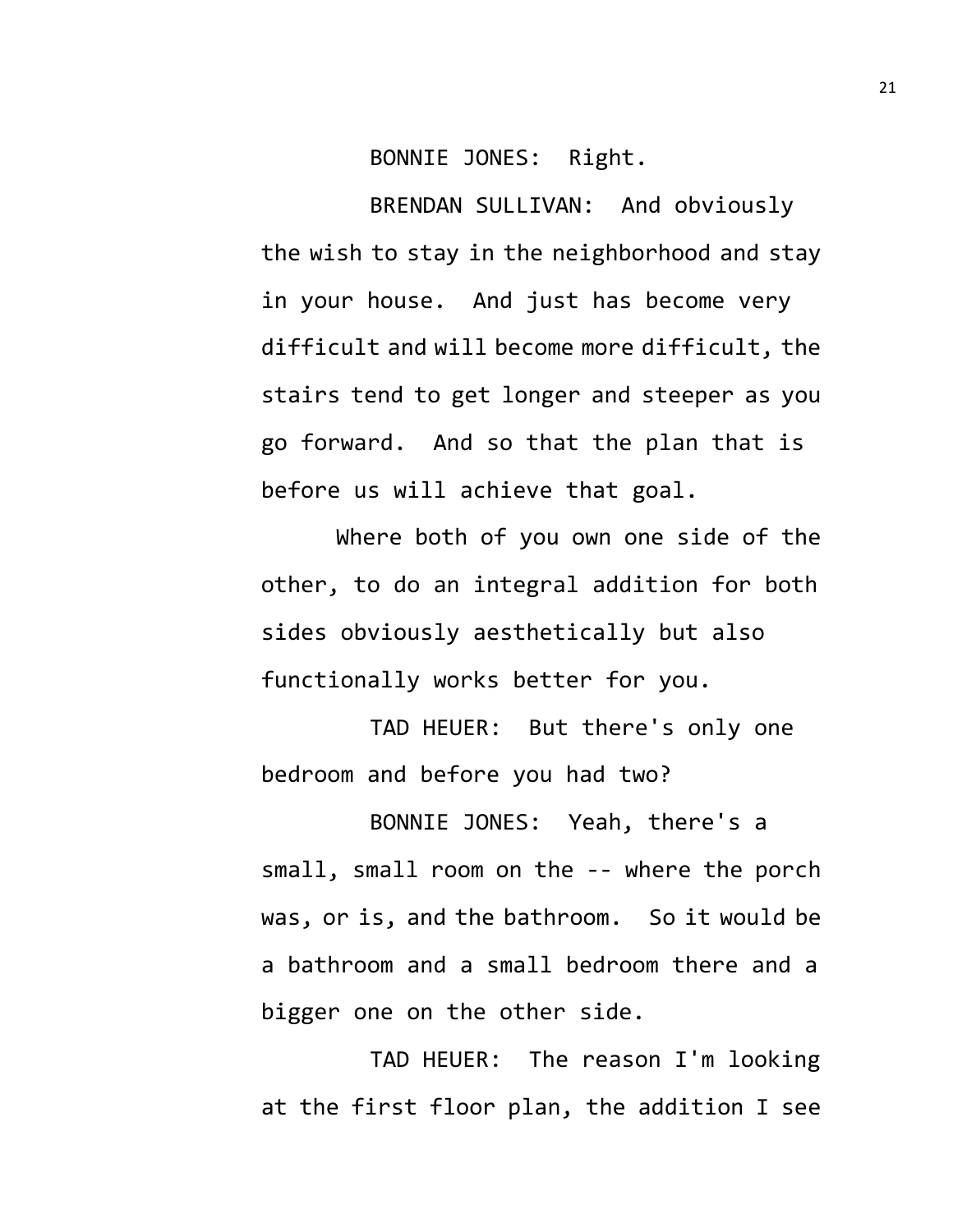a hall and a lavatory, and then on the other side I see a bathroom, a closet, and a bedroom. So is there a bedroom for -- isn't there a bedroom for 128 or no?

> KAJ VANDKJAER: No. TAD HEUER: Just for 126? KAJ VANDKJAER: 128.

TAD HEUER: So 128 is just getting a bathroom and a hallway.

BONNIE JONES: Yeah, a bathroom on the first floor. Yeah. And when I get older.

NORMA STEEL: The hallway quote, unquote, is big enough.

KAJ VANDKJAER: I think the main concern was have a toilet on the first floor. And then better entry. Right now, as I say, it's a sun porch you walk through.

BRENDAN SULLIVAN: The other ones may have been more prominent and the other ones were slipped to the back. Monday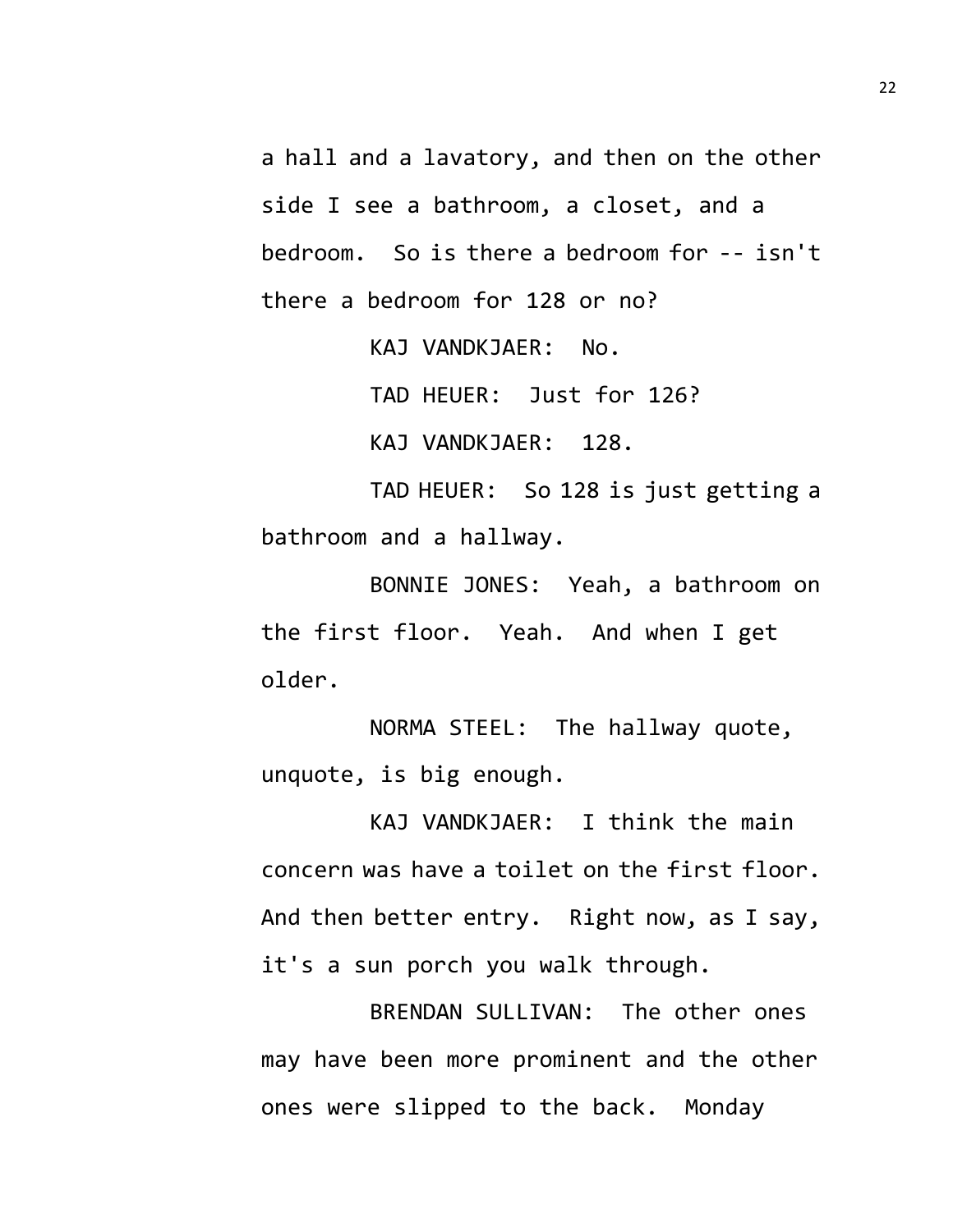afternoon was when I saw them.

Okay. Let me open it to questions by the Board. Anybody have any questions at this time for the Petitioner?

DOUGLAS MYERS: No.

BRENDAN SULLIVAN: Tim, do you have any questions at this time?

TIMOTHY HUGHES: No.

BRENDAN SULLIVAN: Tad, any questions?

TAD HEUER: Just out of curiosity, I understand the desire for dividing it cleanly down the division, but it's all on one lot. So is there a reason that you have to invade the left side setback and not -- it would look somewhat strange I acknowledge, but not to bump it this way.

KAJ VANDKJAER: Yeah, the setback conditions are on the corner lot.

TAD HEUER: Well, right. You can't invade the setback without relief but you can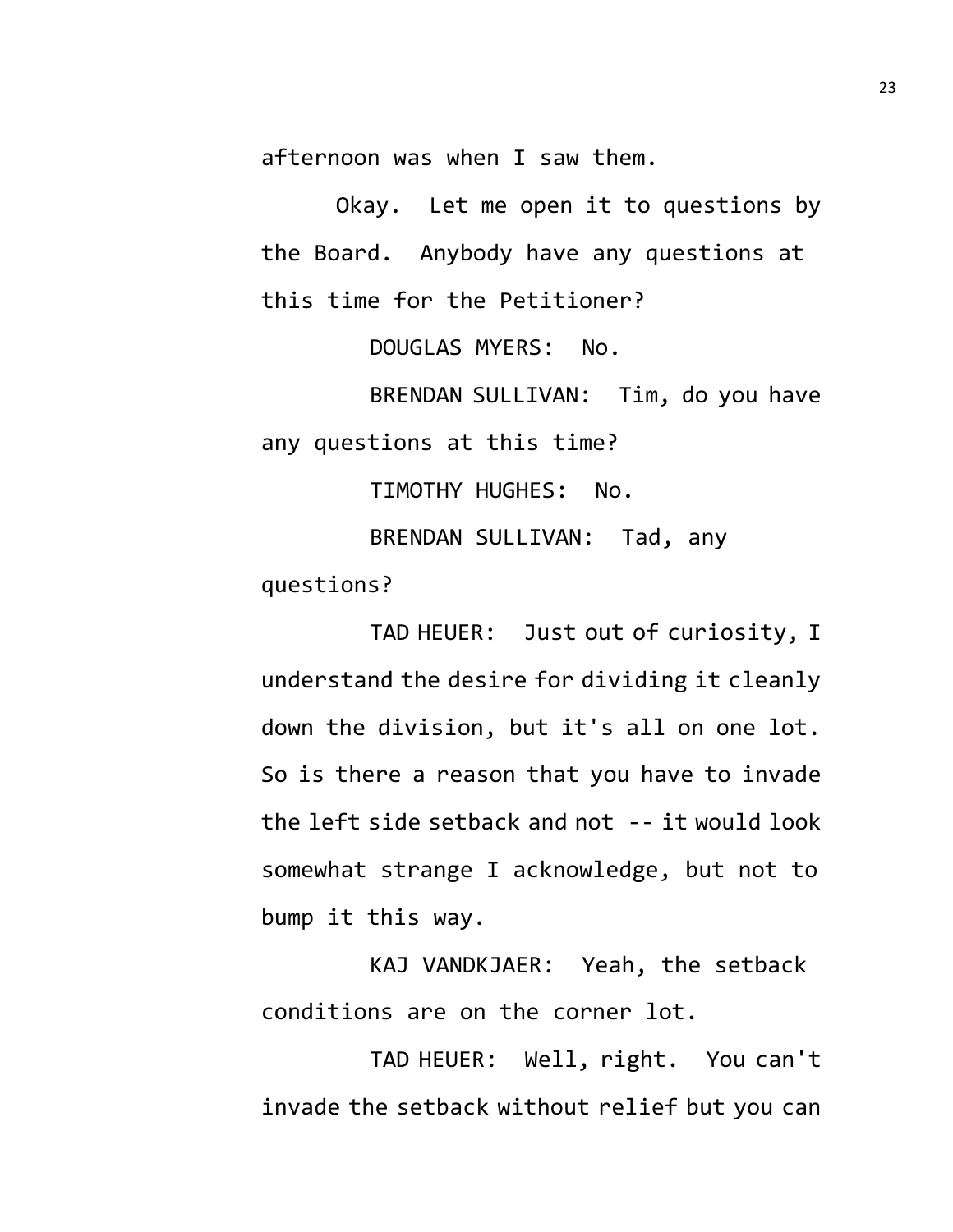create a squarer house that doesn't create a new setback violation on this side which you're now doing; right? You already have a setback violation here, and you would if you built into this anyway.

KAJ VANDKJAER: Right.

TAD HEUER: Here you're creating a setback violation because you don't have one right now.

KAJ VANDKJAER: Yes, we have the seven foot, six.

BONNIE JONES: There's more space here.

TAD HEUER: Well, there's more space, but not legally there's not more space; right? You're at twelve-foot, nine and need seven, six, but so you're going to four-foot, ten. You're going from a conforming setback to a non-conforming left setback. And here you're built into your right side setback. Yes, you're not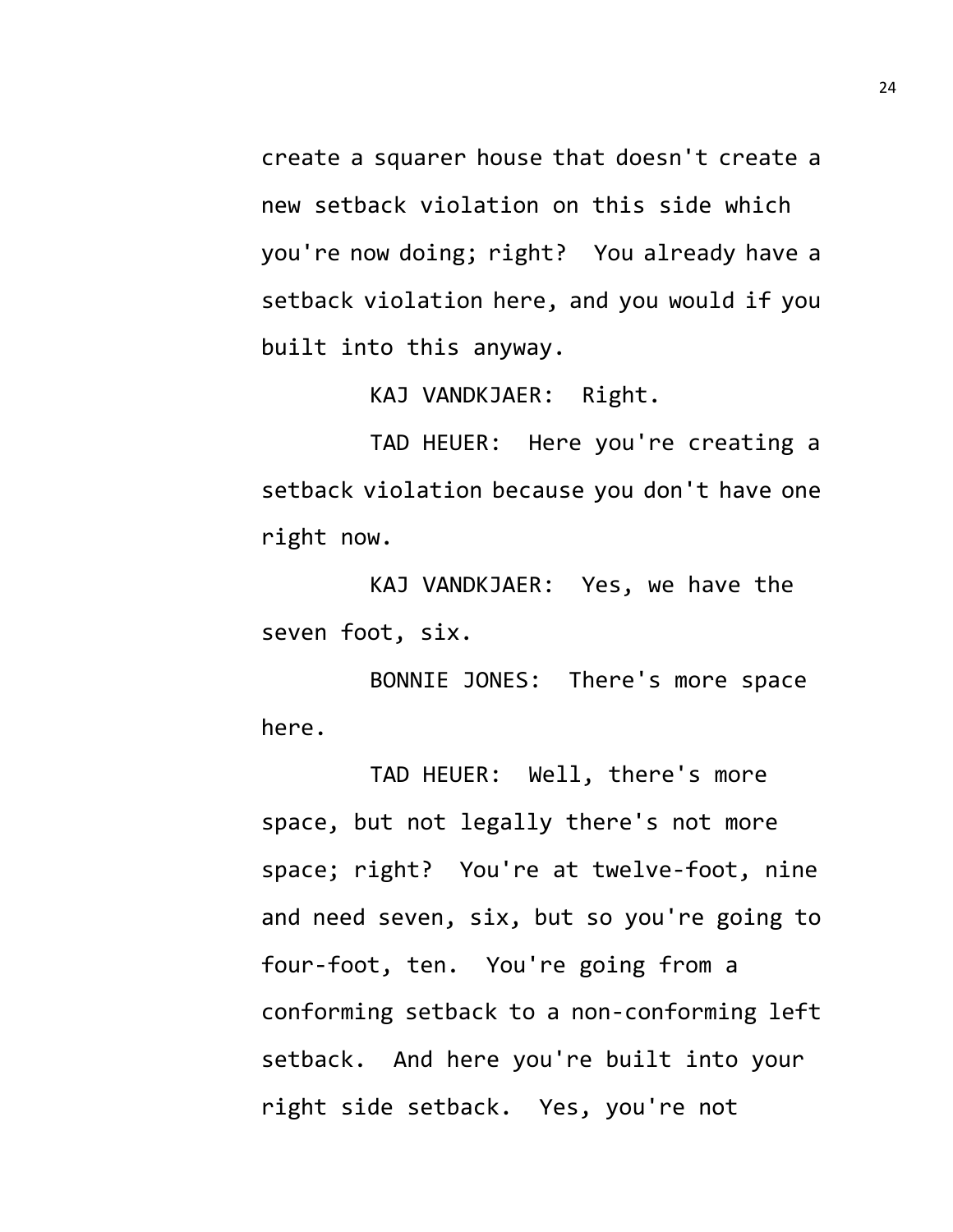conforming, but you remain non-conforming. Essentially my question is you've created a setback non-conformity that you don't necessarily need to, I'm just asking --

KAJ VANDKJAER: Well, we're still within the seven feet because of the corner lot, it's a side yard.

TAD HEUER: Wait, I'm not understanding.

BONNIE JONES: This part here is open because this is an old house, you can't make it any -- we talked about this last time. This, you can't keep anything over this at this point. It has to be over here. And that's fine. We couldn't make this whole thing have a hole across here because that's a street and that's a street. And you guys told us that.

> NORMA STEEL: You told us that. TAD HEUER: All right, so now -- BONNIE JONES: And that's, there's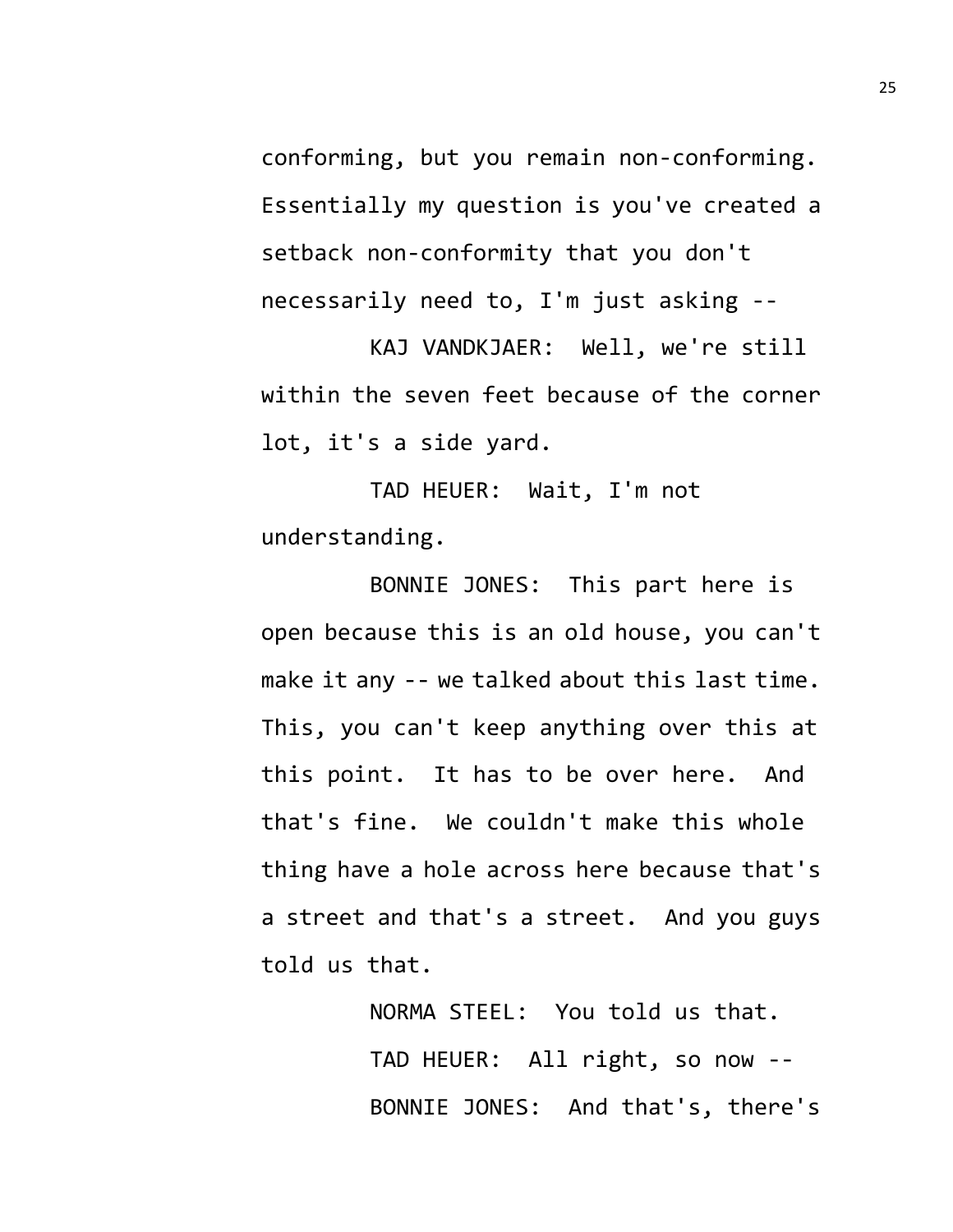another house next to that house.

TAD HEUER: Right. That's usually why we don't want invasions of setbacks next to other houses. Here it says your setback is seven feet, ten inches and on your form it says your setback is four feet and a half. Which one's right?

KAJ VANDKJAER: Oh.

NORMA STEEL: Oh, there's a big difference.

KAJ VANDKJAER: Oh, wait a minute.

NORMA STEEL: There's a big difference.

THOMAS SCOTT: The stoop and the stair, that's not an invasion of the setback, is it, because there's a new roof over it.

TIMOTHY HUGHES: That doesn't count. That's where the four-foot, ten is from the step.

> THOMAS SCOTT: That doesn't count. KAJ VANDKJAER: It's a mistake on my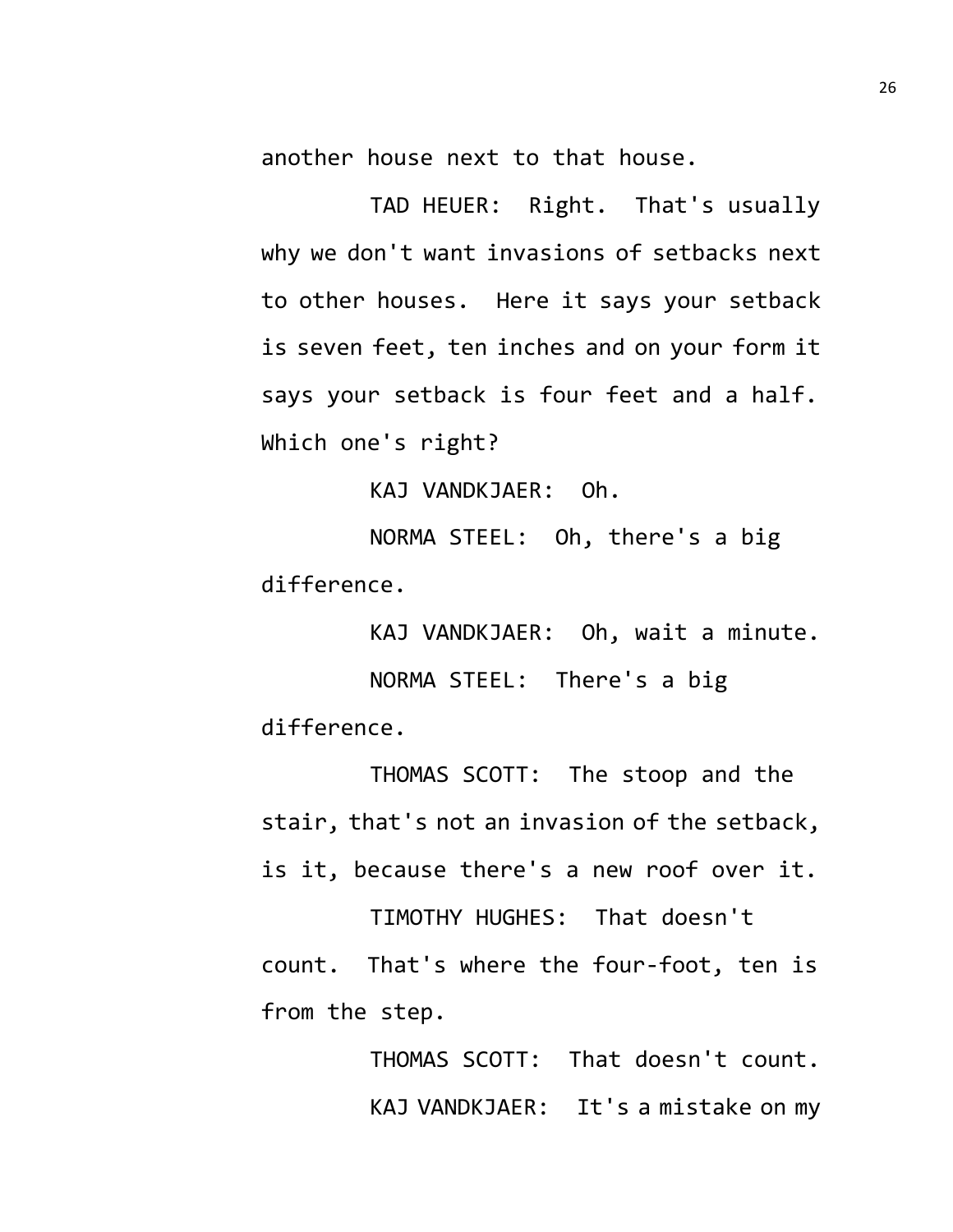part.

THOMAS SCOTT: Right, your setback  $is - -$ 

TIMOTHY HUGHES: So it's not a violation on that side.

KAJ VANDKJAER: That side. It shouldn't say four, ten. It should say seven. I'm sorry, my typist made the mistake.

TIMOTHY HUGHES: Do you do your own typing?

KAJ VANDKJAER: Why do you ask?

TAD HEUER: That answers my question.

BRENDAN SULLIVAN: Let me open it public comment.

Is there anybody here who would like to speak on the matter of 126-128 Holworthy?

(No Response.)

BRENDAN SULLIVAN: I see nobody. There is correspondence in the file on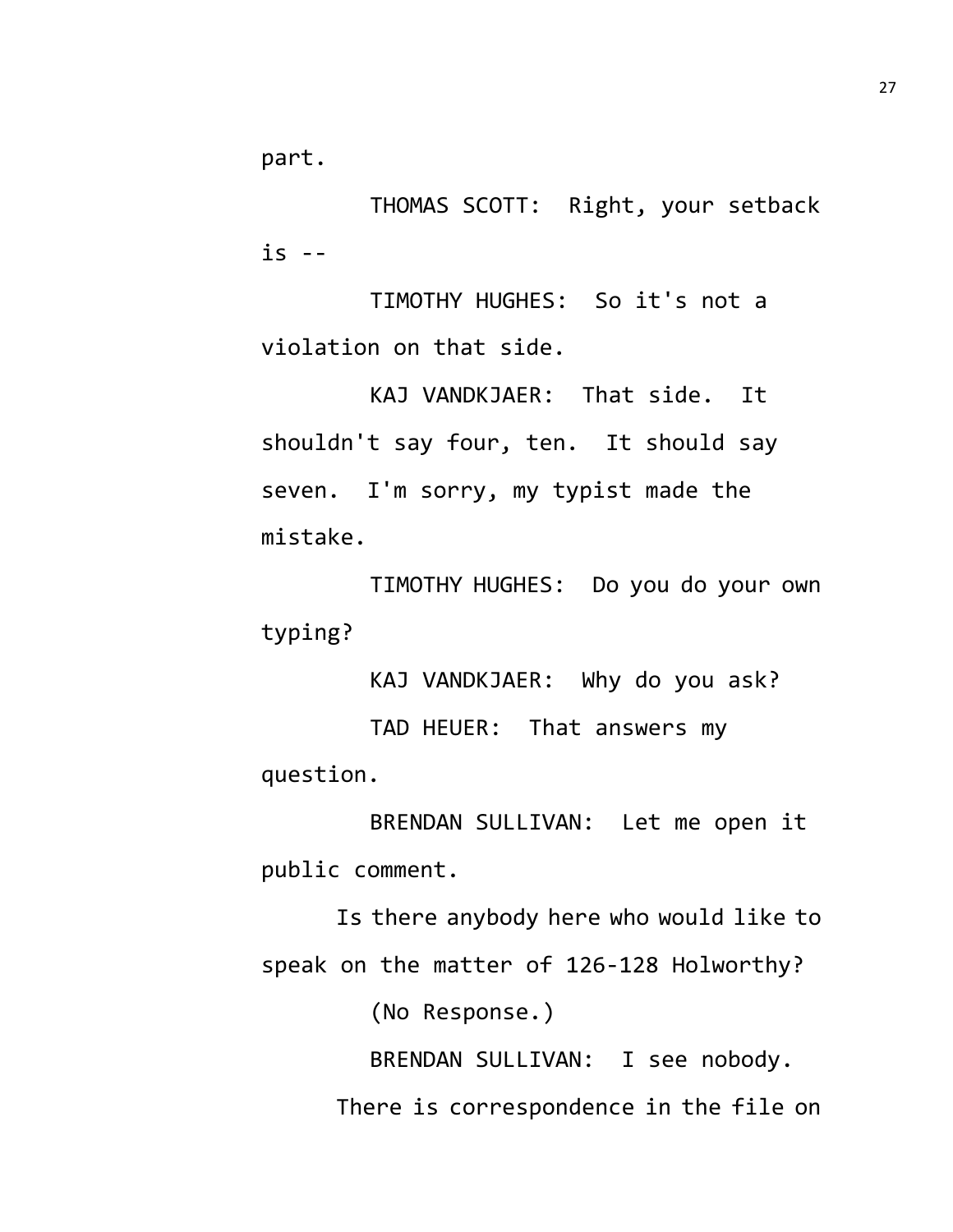the letterhead of the Office of the Mayor. (Reading) To the Board: I am writing to support the application for a Variance at 126-128 Holworthy to extend the back of the house. Norma Steel and Bonnie Jones would like to stay in their attached homes as they age. To do that, they would like to create a small addition to the first floor with a bedroom and bathroom at 126 Holworthy Street and a small hall and half bath at 128. I'm very much in favor of adapting residences so seniors are able to continue to live in their homes if they are able. While serving as chair of the Silver Ribbon Commission during the past year we specifically looked at housing for seniors in the city. We have found that most seniors would like to remain in their homes if they possibly can. I would like to see the city support them in their efforts. I hope the BZA will approve this application from Ms. Steel and Ms. Jones for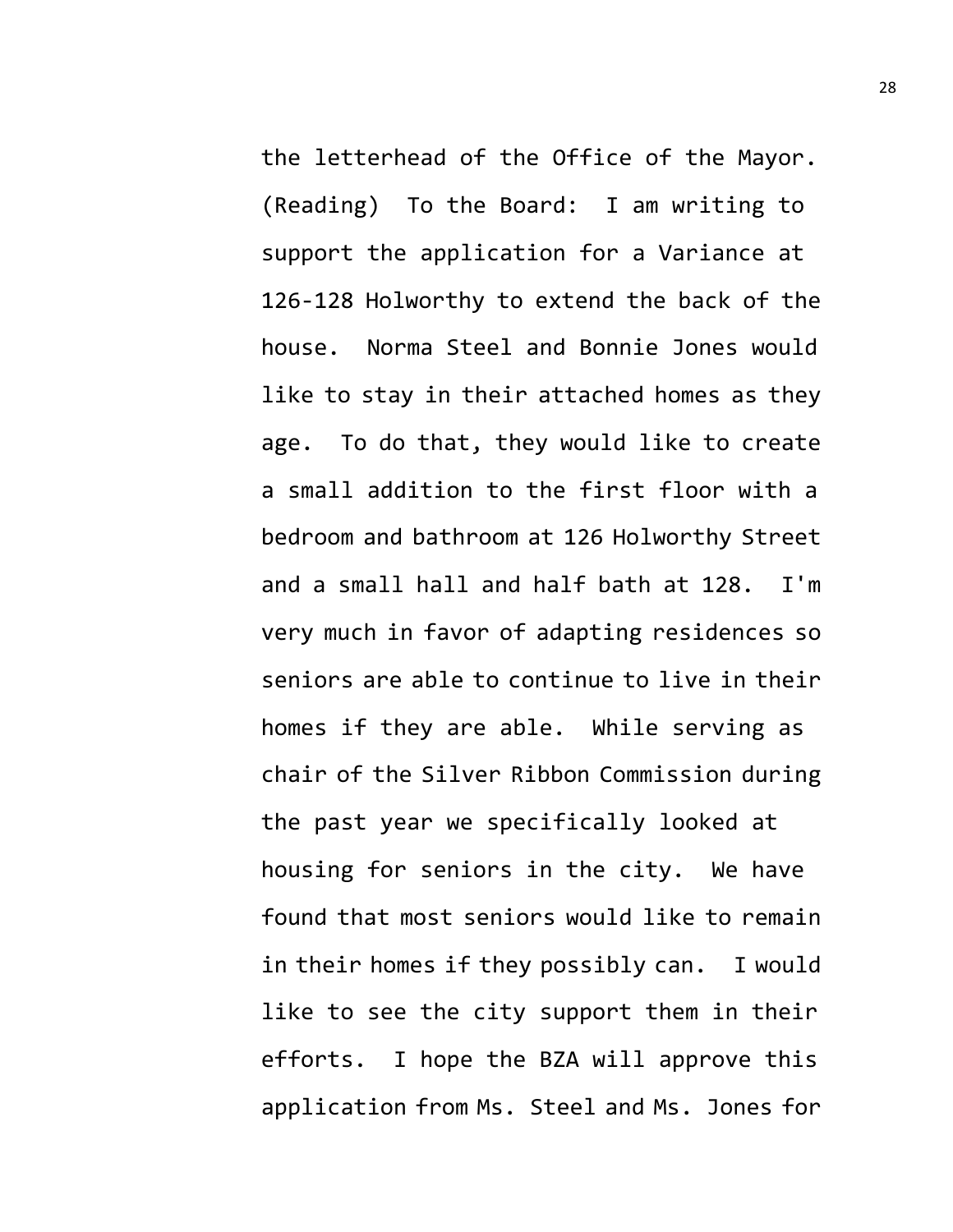a Variance. Thank you for your

consideration, Henrietta Davis.

And that is the only correspondence we have in the file.

You have spoken to neighbors and they're all very much aware of --

BONNIE JONES: Yeah.

NORMA STEEL: This should all be in there. We had all those signs. There were like eight of them.

KAJ VANDKJAER: There were eight.

BRENDAN SULLIVAN: There were eight from the previous case. And if they liked that one, they'll love this one.

NORMA STEEL: Yes.

KAJ VANDKJAER: I actually have copies if you need them.

BRENDAN SULLIVAN: The Board is in receipt of previous correspondence on a prior application plan which some people, 126-123 Holworthy, 131 Holworthy, 131, 14 Locust, 14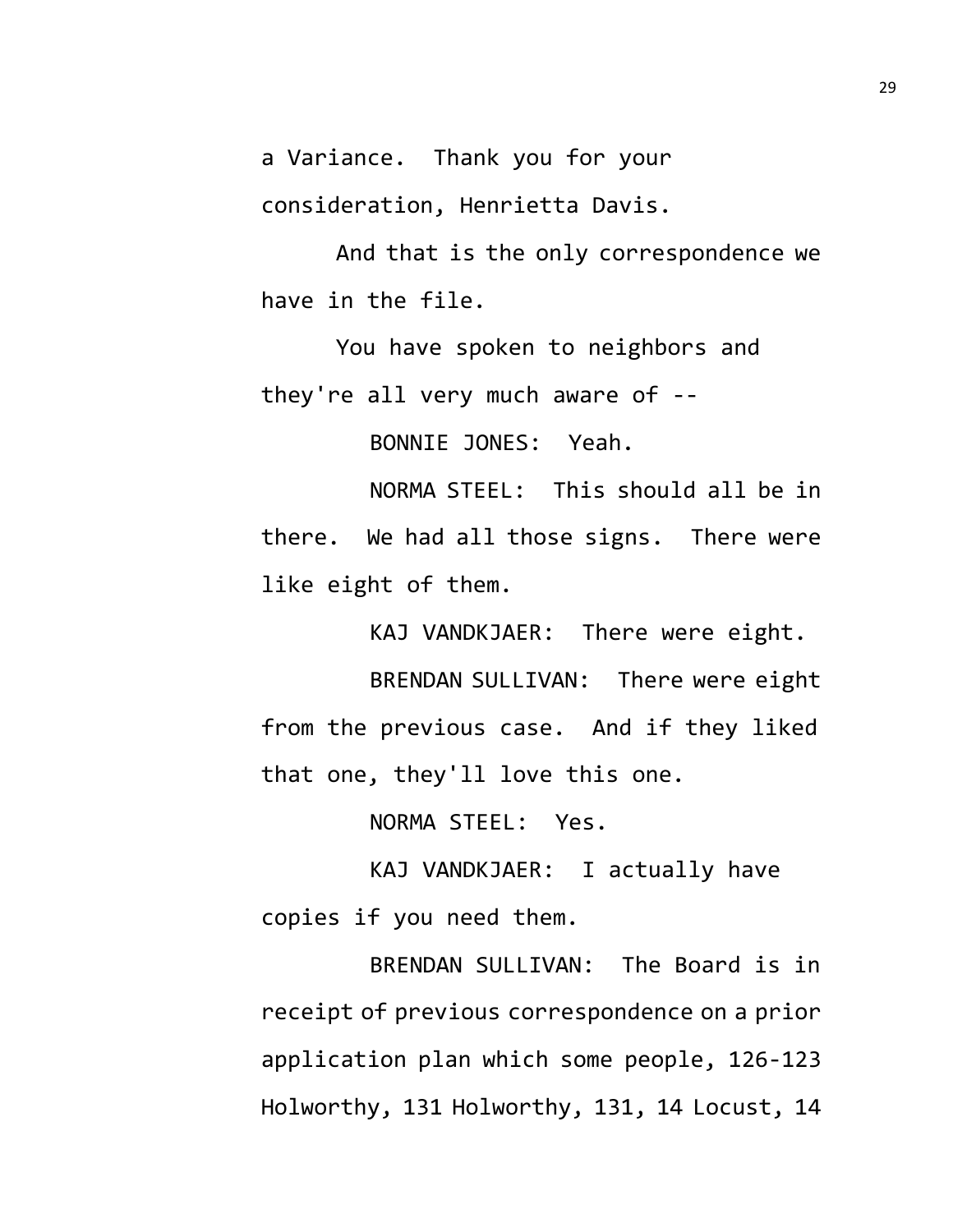Locust, 124 Rear Holworthy, 124 Holworthy, 137 Holworthy.

NORMA STEEL: We wanted to make sure we got it all covered.

BRENDAN SULLIVAN: Have expressed their support for the plan.

Okay, anything else to add or change, delete?

KAJ VANDKJAER: No. I mean apart from my typo. I mean, I have blown-up drawings but you pretty much have them there unless you want me to show them.

BRENDAN SULLIVAN: Okay.

KAJ VANDKJAER: I think there's one thing that you do not have, I just want to make sure that we are -- that's the front of the house. It's not changing. And this is the porch, the enclosed porch in question. What I want to show is that we are basically continuing -- we're not really changing the nature of the quality.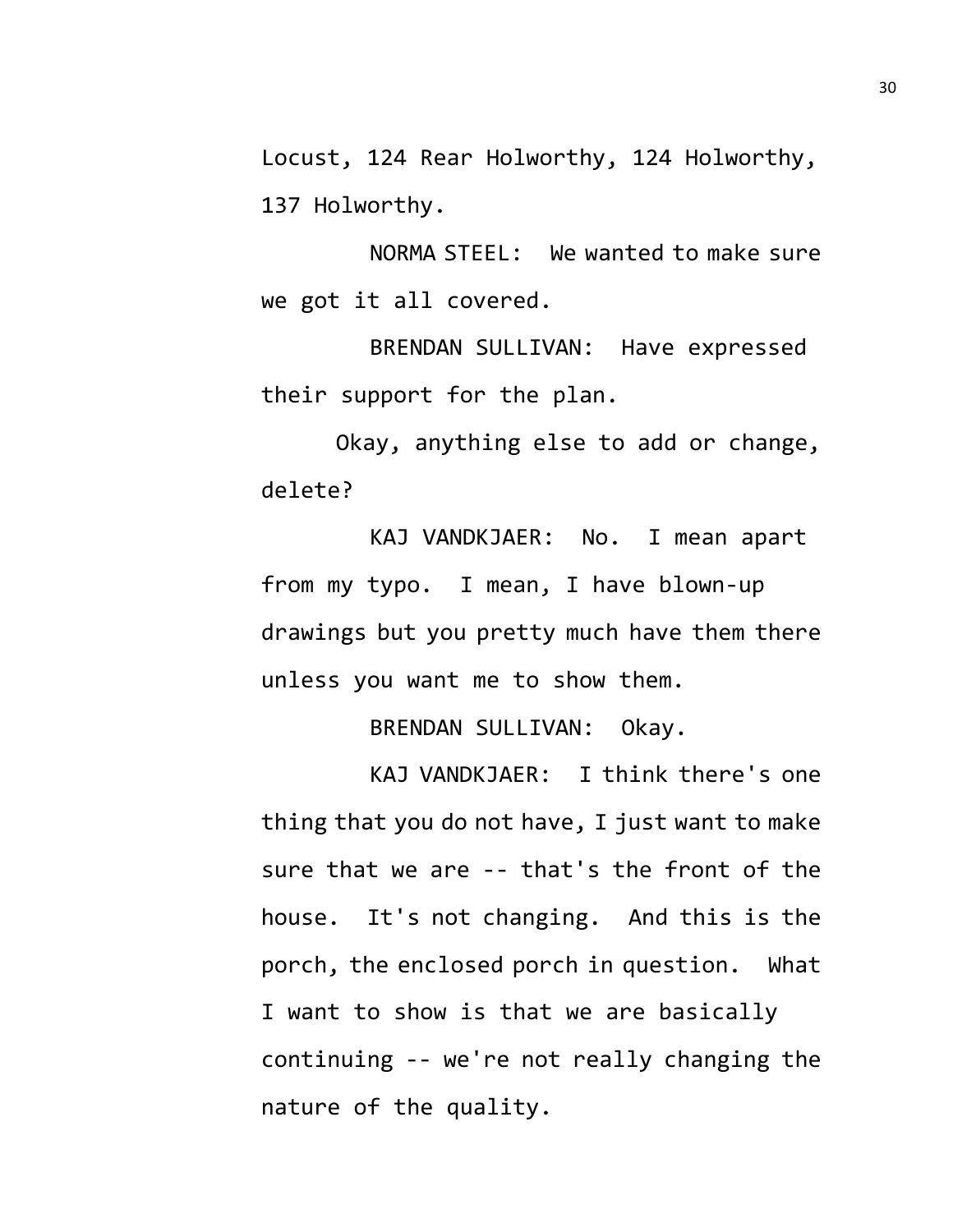BRENDAN SULLIVAN: You're just adding to the footprint.

KAJ VANDKJAER: We're not expanding. And just the stairs we're moving about four feet.

BRENDAN SULLIVAN: Yes.

KAJ VANDKJAER: So -- and the new addition will start here and come out and then go around the corner here to seven-foot setback.

BRENDAN SULLIVAN: Okay.

Any other questions from members of the Board?

> Mr. Myers, what are your thoughts? DOUGLAS MYERS: I'm fine. BRENDAN SULLIVAN: Tom? THOMAS SCOTT: I'm good with this. BRENDAN SULLIVAN: Tim? TIMOTHY HUGHES: I'm good with it. BRENDAN SULLIVAN: Mr. Heuer? TAD HEUER: I'll just briefly say if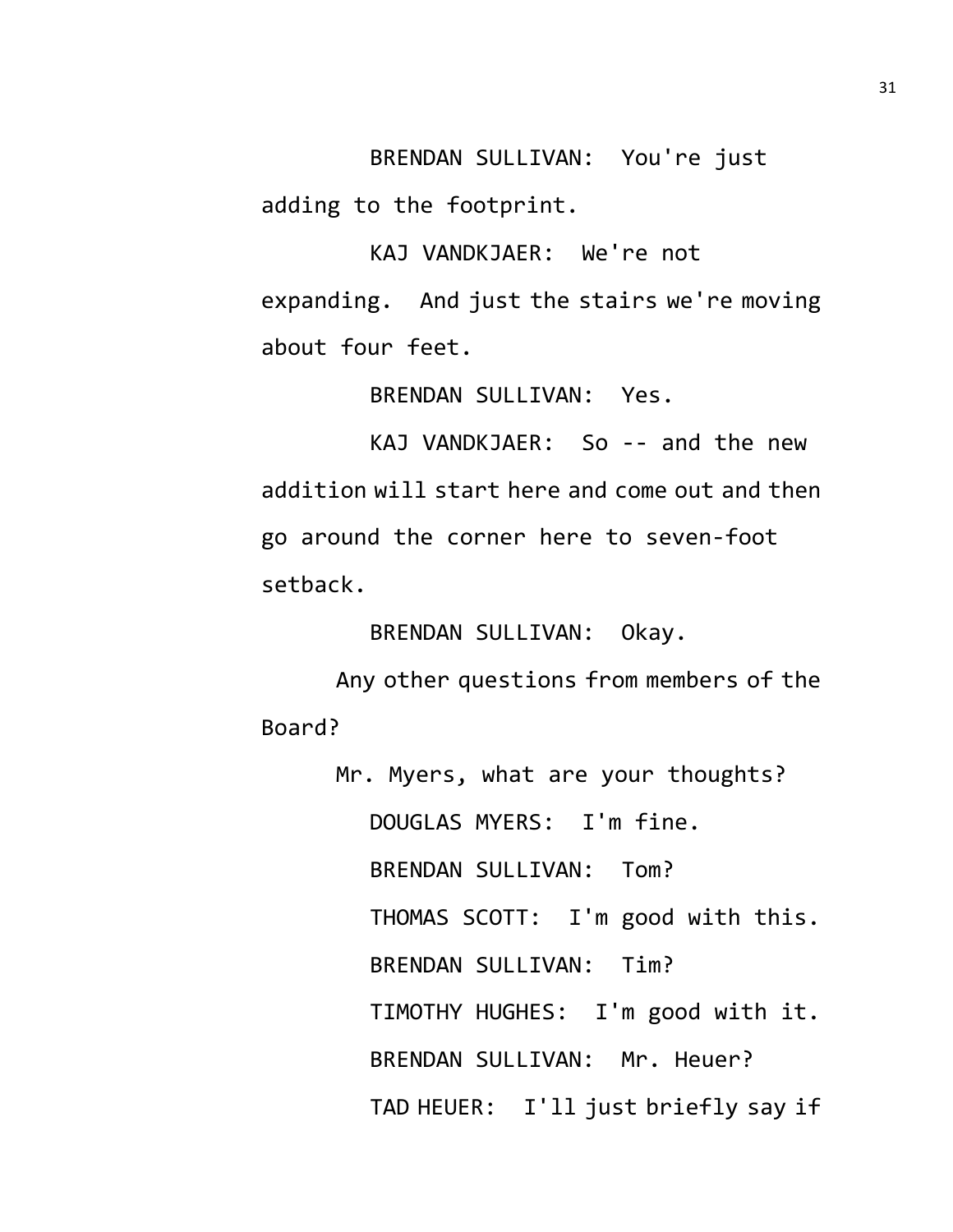the City Council wants us to endorse or if the City Council endorses in-place housing or senior housing or expansive housing that go against the FAR requirements that they themselves have established, the proper place for them to do is by passing an Ordinance that allows us to do it and not by asking us to make exceptions on a case by case basis.

BRENDAN SULLIVAN: Right.

Okay, there are not going to be any changes to these drawings?

KAJ VANDKJAER: No, no.

BRENDAN SULLIVAN: Okay. Because you will have to conform to these.

KAJ VANDKJAER: Right.

BRENDAN SULLIVAN: Let me make a motion to grant the relief requested as per the plan submitted entitled 126-128 Holworthy Street for Norma J. Steel and Bonnie Jones by KV Design and Building.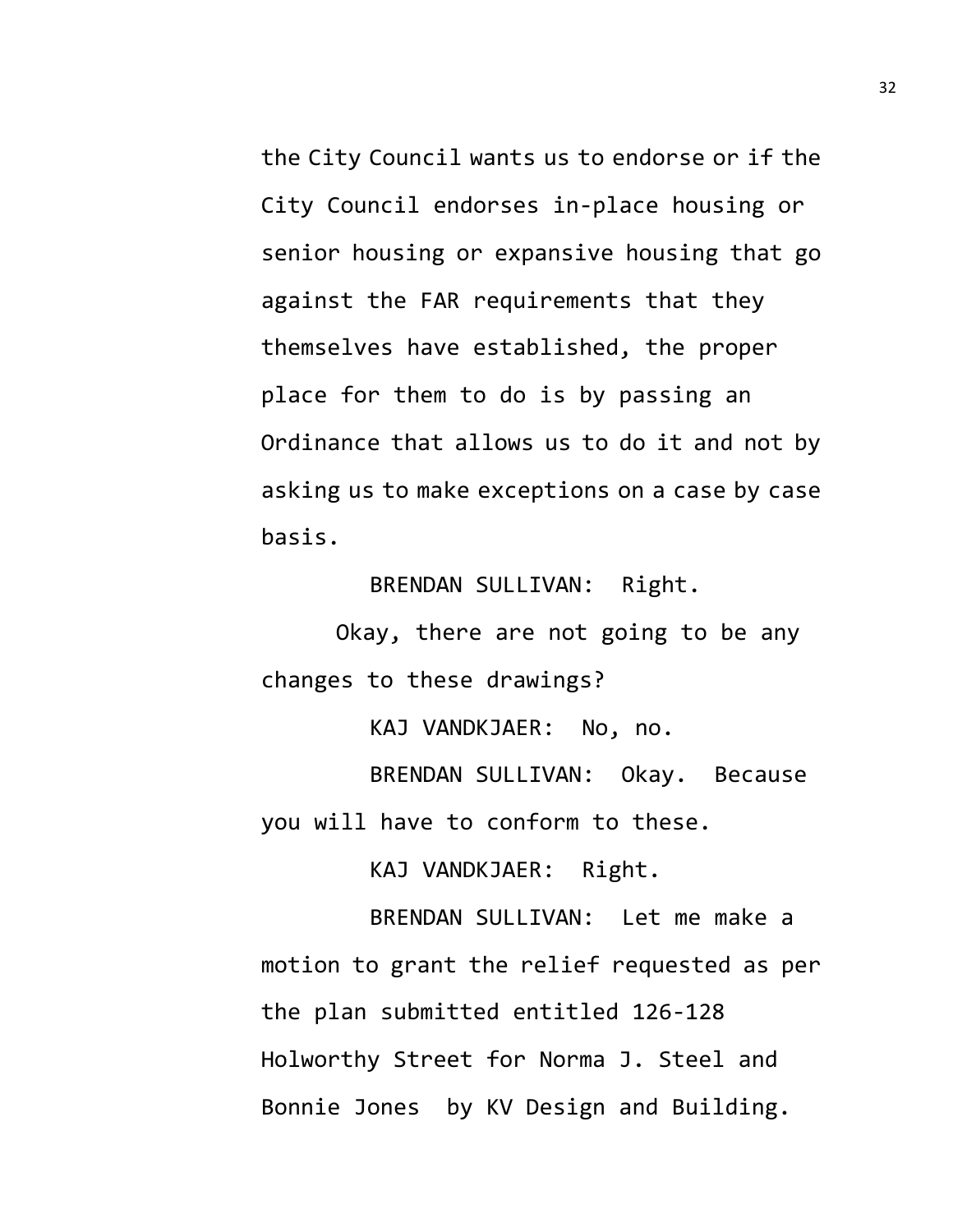Not dated.

KAJ VANDKJAER: Oh.

BRENDAN SULLIVAN: Signed and dated by the Chair with the accompanying dimensional form which also I will sign and date today's date.

The Board finds that a literal enforcement of the provisions of the Ordinance would involve a substantial hardship to the Petitioner because it would create an untenable situation of having to climb stairs to access bathroom facilities.

Also, the Board is sympathetic to the need of both applicants to be able to have restroom facilities and possible bedroom on the first floor for their quality of life going forward. And also to allow them to have some additional room for caregivers who may be required in the future.

The Board finds that the hardship is owing to the existing non-conformity of the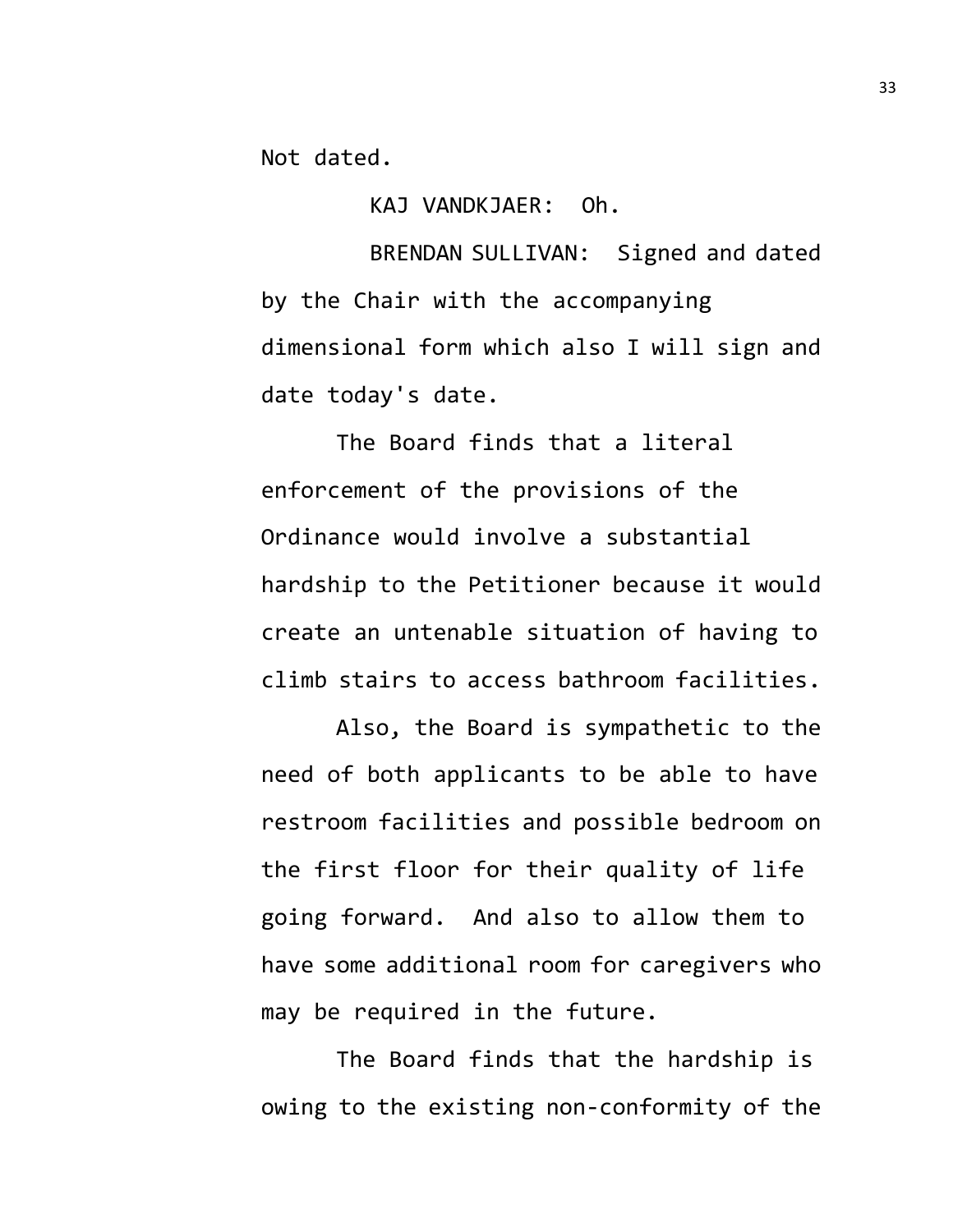house, the size and shape of the lot, and the fact that it is a corner lot having two front setbacks which severely limits any expansion.

The non-conforming nature obviously severely limits any expansion or realignment rearranging of the interior space to accommodate the present and the future needs of the Petitioner and homeowner.

The Board finds that desirable relief may be granted without substantial detriment to the public good.

The Board notes the letter from the Mayor and her reference to the Silver Ribbon Commission and their stated goal to allow seniors to remain in their housing.

And that also the Board finds that this relief, which is fair and reasonable, would not nullify or substantially derogate from the intent and purpose of the Ordinance.

All those in favor of granting the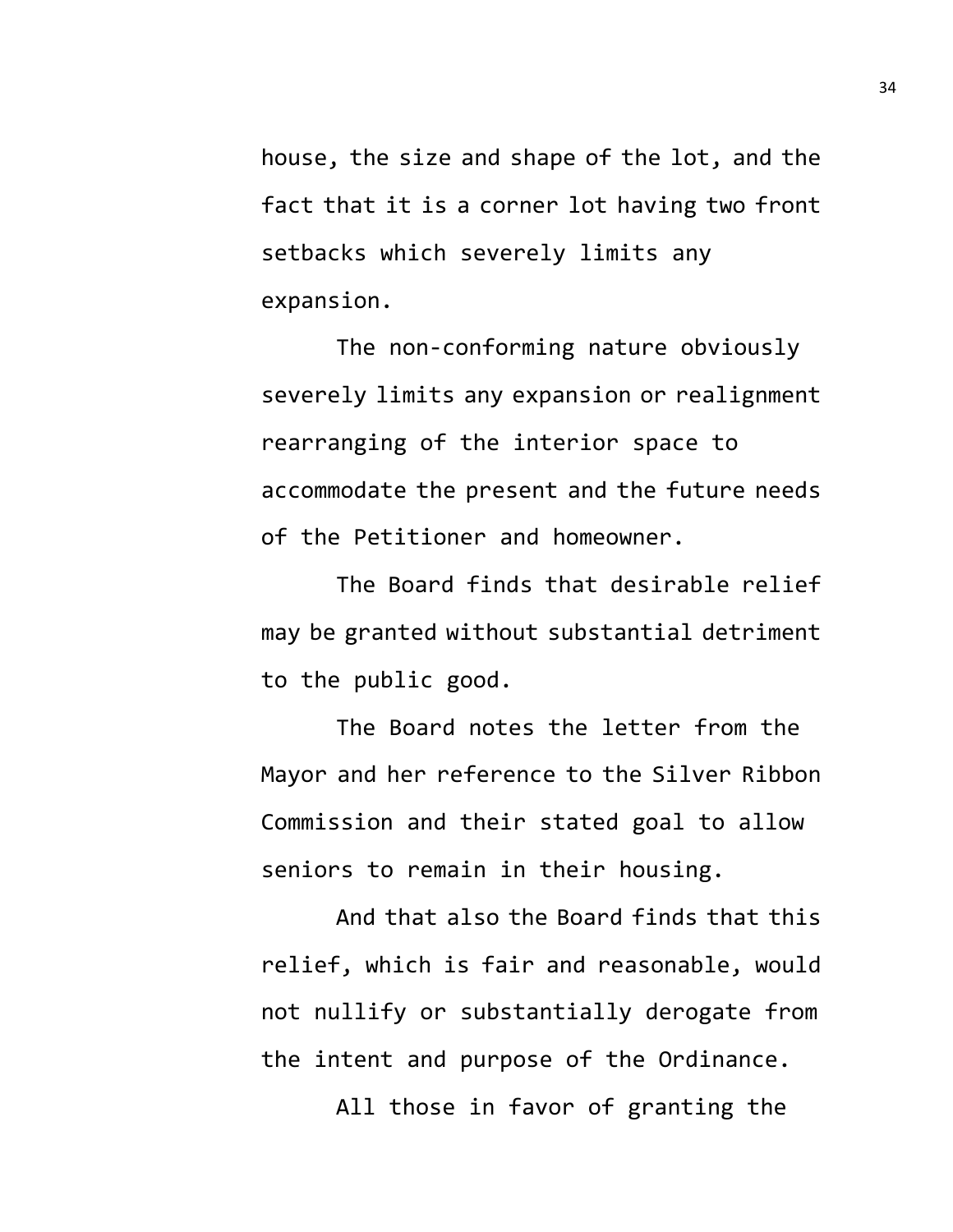relief as per the drawings and the subsequent

dimensional change?

(Show of hands).

BRENDAN SULLIVAN: Four in favor.

(Sullivan, Alexander, Hughes,

Scott.

BRENDAN SULLIVAN: And one in the negative.

TAD HEUER: Yes.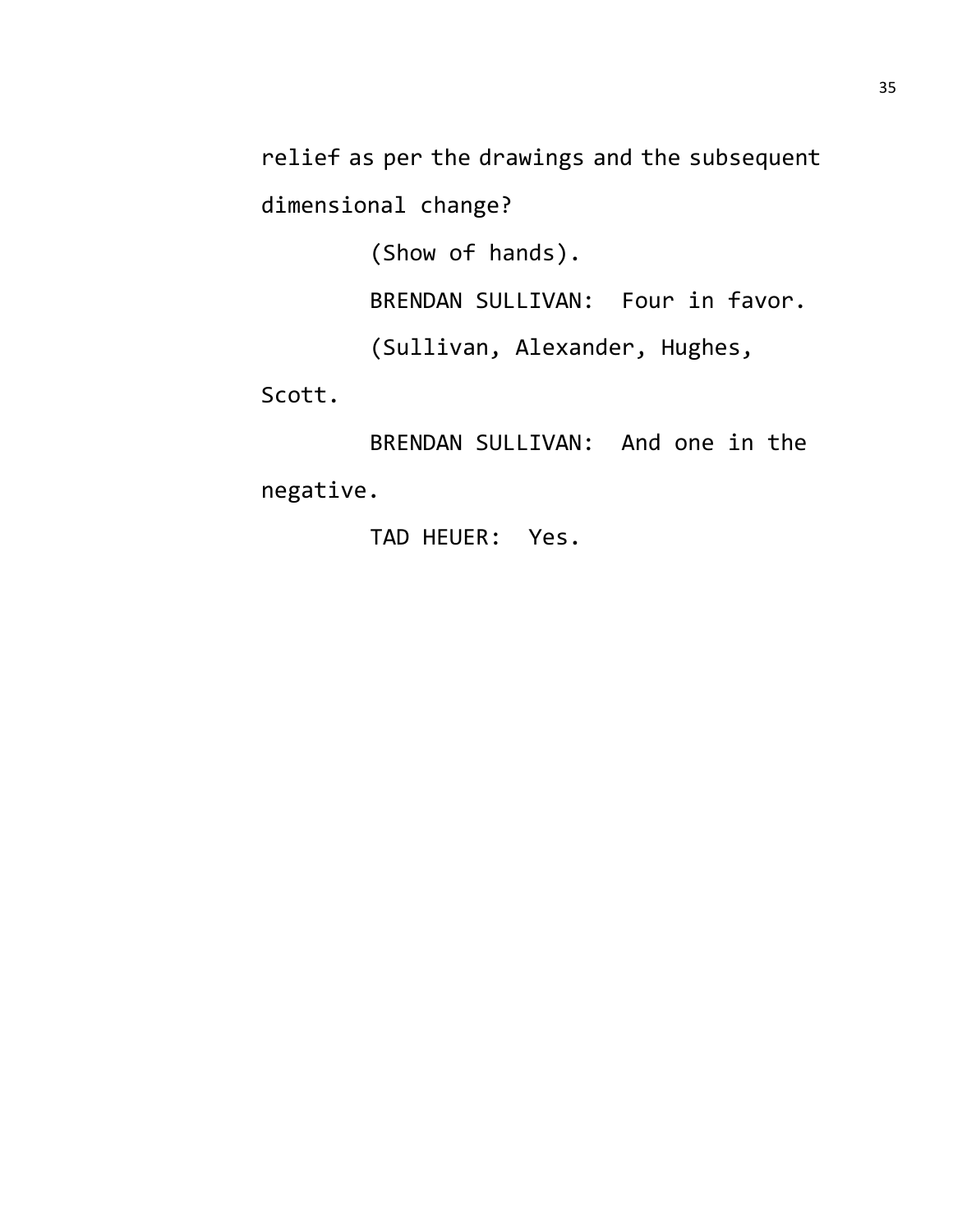(7:30 p.m.)

(Sitting Member: Brendan Sullivan,

Constantine Alexander, Timothy Hughes, Tad Heuer, Thomas Scott.)

BRENDAN SULLIVAN: The Board will hear case No. 10114, and in conjunction with that case No. 10051 which is 175 Huron Avenue.

Is there anybody here or counsel representing the Petitioner?

(No Response.)

BRENDAN SULLIVAN: I see none.

There is correspondence from the law firm of Adams and Rafferty to Ms. Maria Pacheco. (Reading) Dear Ms. Pacheco: Please accept this correspondence as a request to continue the above-captioned case currently scheduled for Thursday, March 23rd to Thursday, May 10, 2012. Thank you for your attention to this matter.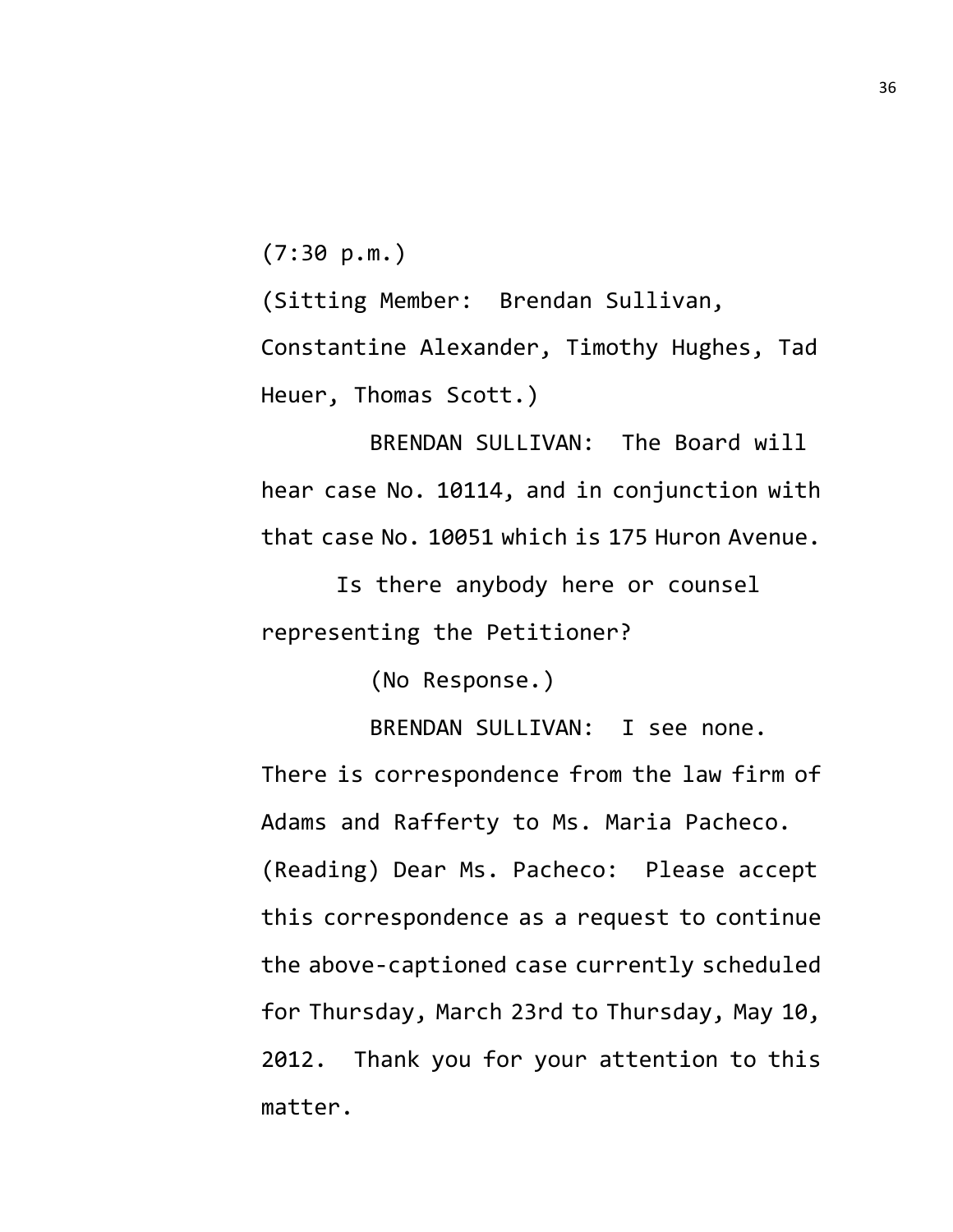All those in favor of accepting the request for a continuance until then.

(Show of hands.)

BRENDAN SULLIVAN: Four in favor. The matter is not continued.

CONSTANTINE ALEXANDER: What was the date?

BRENDAN SULLIVAN: May 10th. TIMOTHY HUGHES: Is this a case heard?

BRENDAN SULLIVAN: It is a case heard.

MARIA PACHECO: 10051 is not heard. BRENDAN SULLIVAN: On the condition that the Petitioner change the posting sign to reflect the new date of May 10, 2012, and the time of seven p.m., and that any changes to this particular application be in the file by five p.m. prior to the Monday of the May 10th hearing. The matter is continued.

(Sullivan, Alexander, Hughes, Scott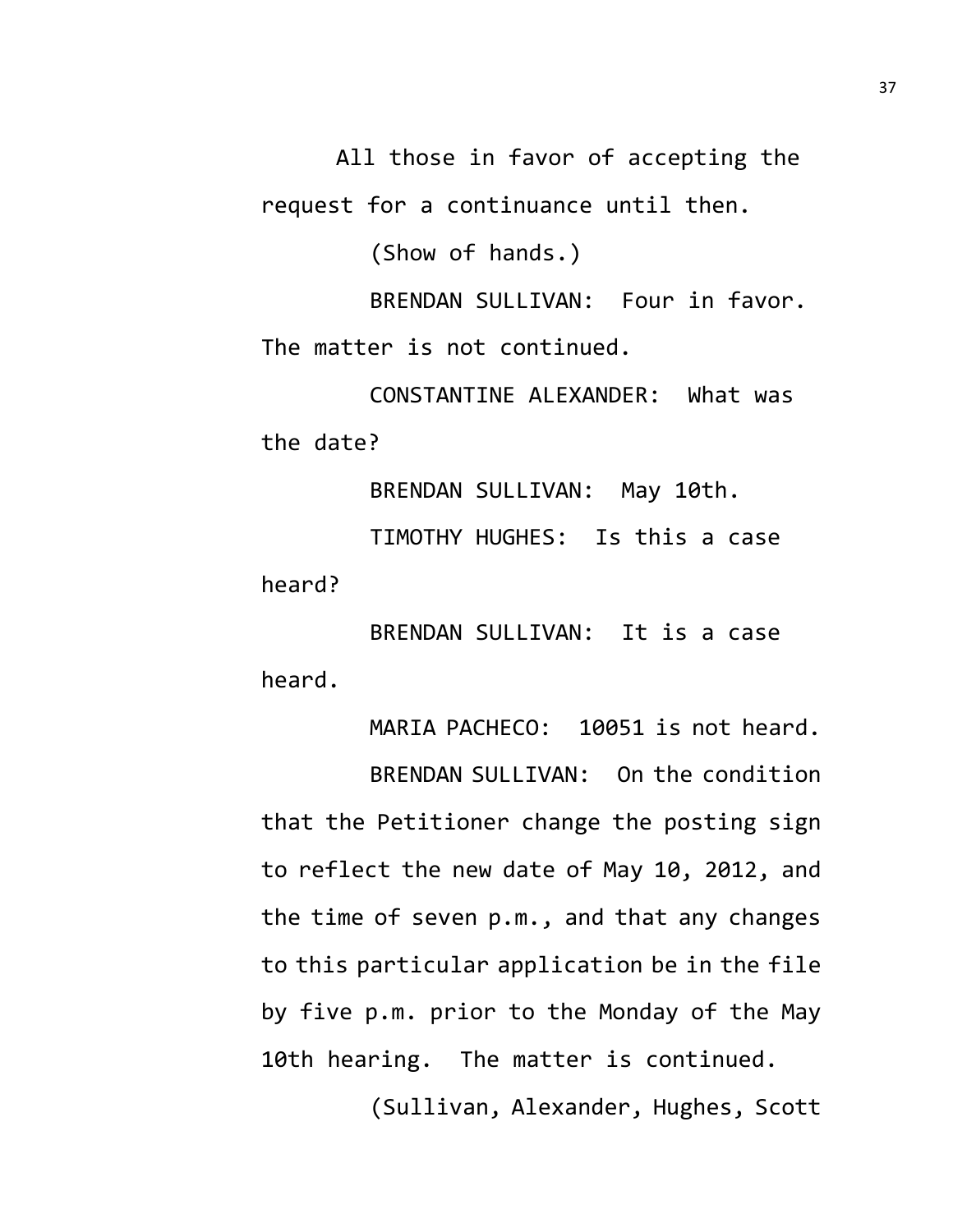in favor; Heuer opposed.)

(7:30 p.m.) (Sitting Members: Brendan Sullivan,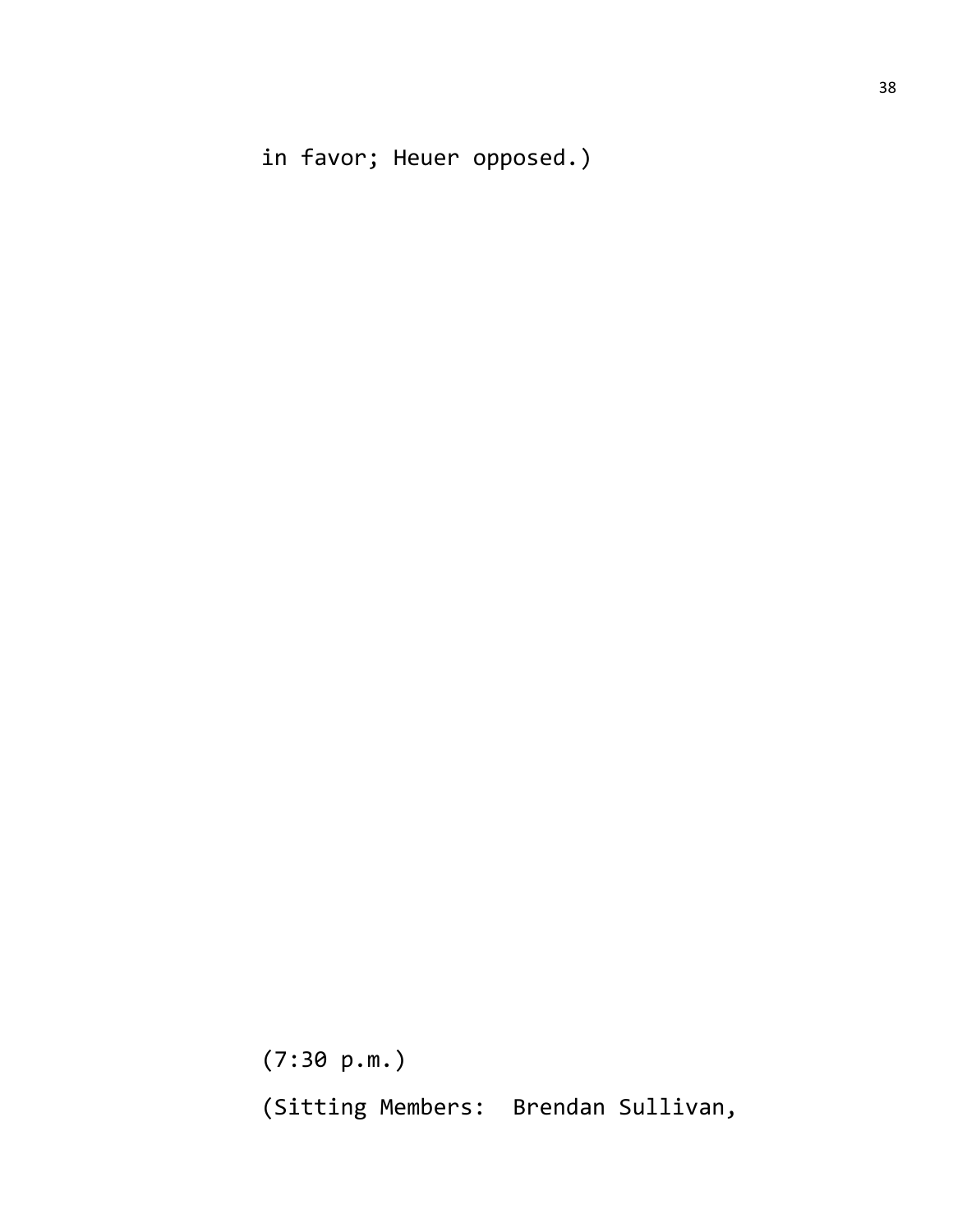Constantine Alexander, Timothy Hughes, Tad Heuer, Thomas Scott.)

The Board will now hear case No. 10051. Is there anybody here on that matter?

(No Response.)

BRENDAN SULLIVAN: The Board is in receipt of correspondence from the law firm of Adams and Rafferty to Ms. Maria Pacheco. (Reading) Please accept this

correspondence as a request to continue the above-captioned case currently scheduled for Thursday, March 23rd to Thursday, May 10, 2012. Thank you for your attention.

All those in favor of accepting the request for a continuance.

(Show of hands.)

BRENDAN SULLIVAN: Four in favor and one opposed.

(Sullivan, Alexander, Hughes, Scott in favor; Heuer opposed.)

BRENDAN SULLIVAN: On the condition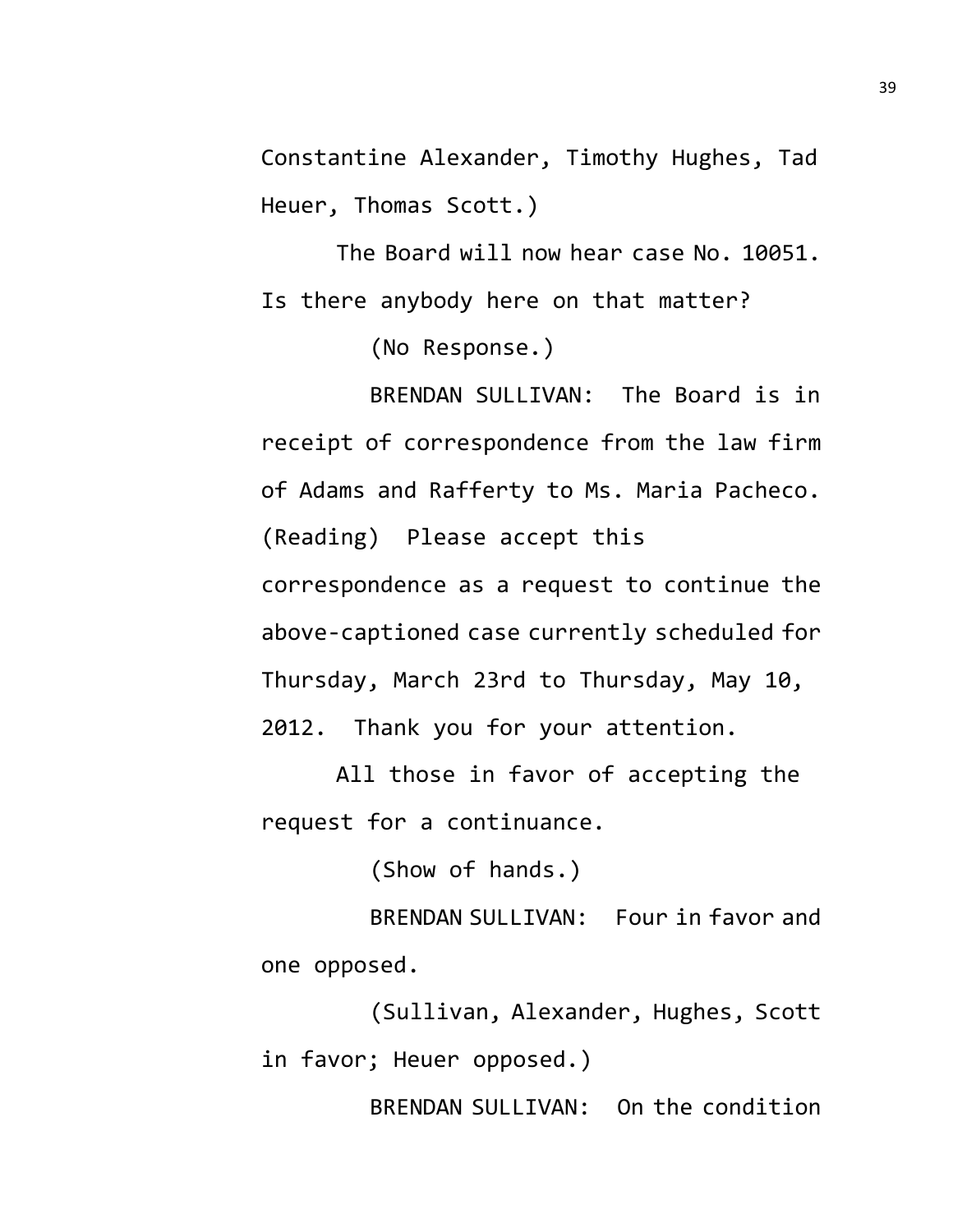that the Petitioner change the posting sign to reflect the new date, May 10, 2012, and a time of seven p.m. And that any changes to the application be in the file by five p.m. on the Monday prior to May 10th hearing. And the matter is continued.

(7:35 p.m.)

(Sitting Members: Brendan Sullivan,

Constantine Alexander, Timothy Hughes, Tad

Heuer, Thomas Scott.)

BRENDAN SULLIVAN: The Board will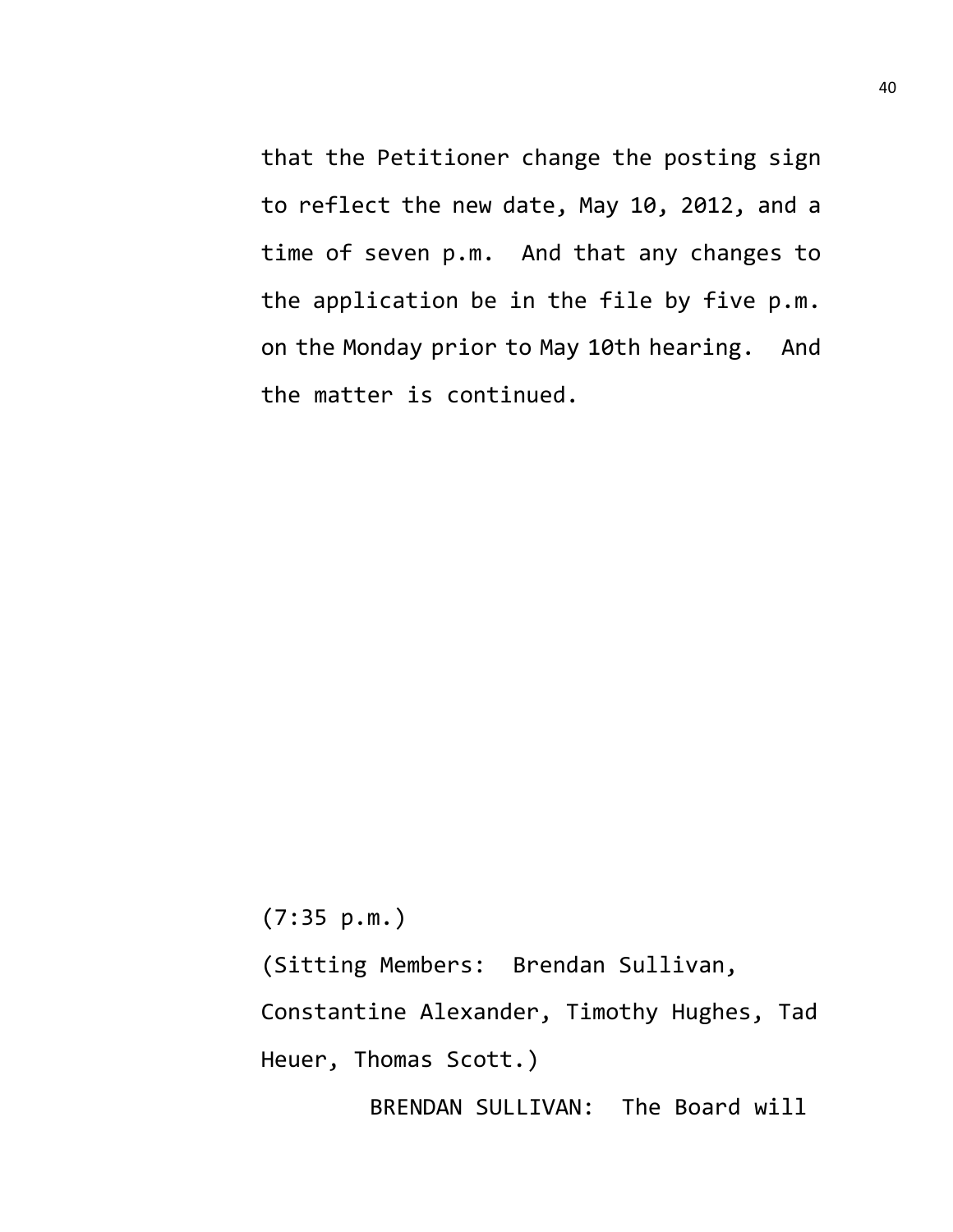hear case No. 10223, 7-9 Crescent Street.

ATTORNEY SEAN HOPE: Good evening, Mr. Chair, members of the Board. For the record, Sean Hope of Hope Legal Offices in Cambridge. I'm here tonight with the Deegan family. To my right I have Mrs. Ellie Deegan and her husband Tom Deegan. And I believe that's D-e-e-g-a-n. And to my right is Deidre Firouzbakht.

> I'll let you spell the last name. DEIDRE FIROUZBAKHT:

F-i-r-o-u-z-b-a-k-h-t, Deidre, D-e-i-d-r-e.

ATTORNEY SEAN HOPE: And also I have the project architect Mrs. Maggie Booz.

MAGGIE BOOZ: B-o-o-z.

ATTORNEY SEAN HOPE: So this is an application to renovate an existing two-family structure that's located in a Res. C-1 District. This lot is non-conforming in terms of its size, and also the house itself in diminishing, non-conforming. The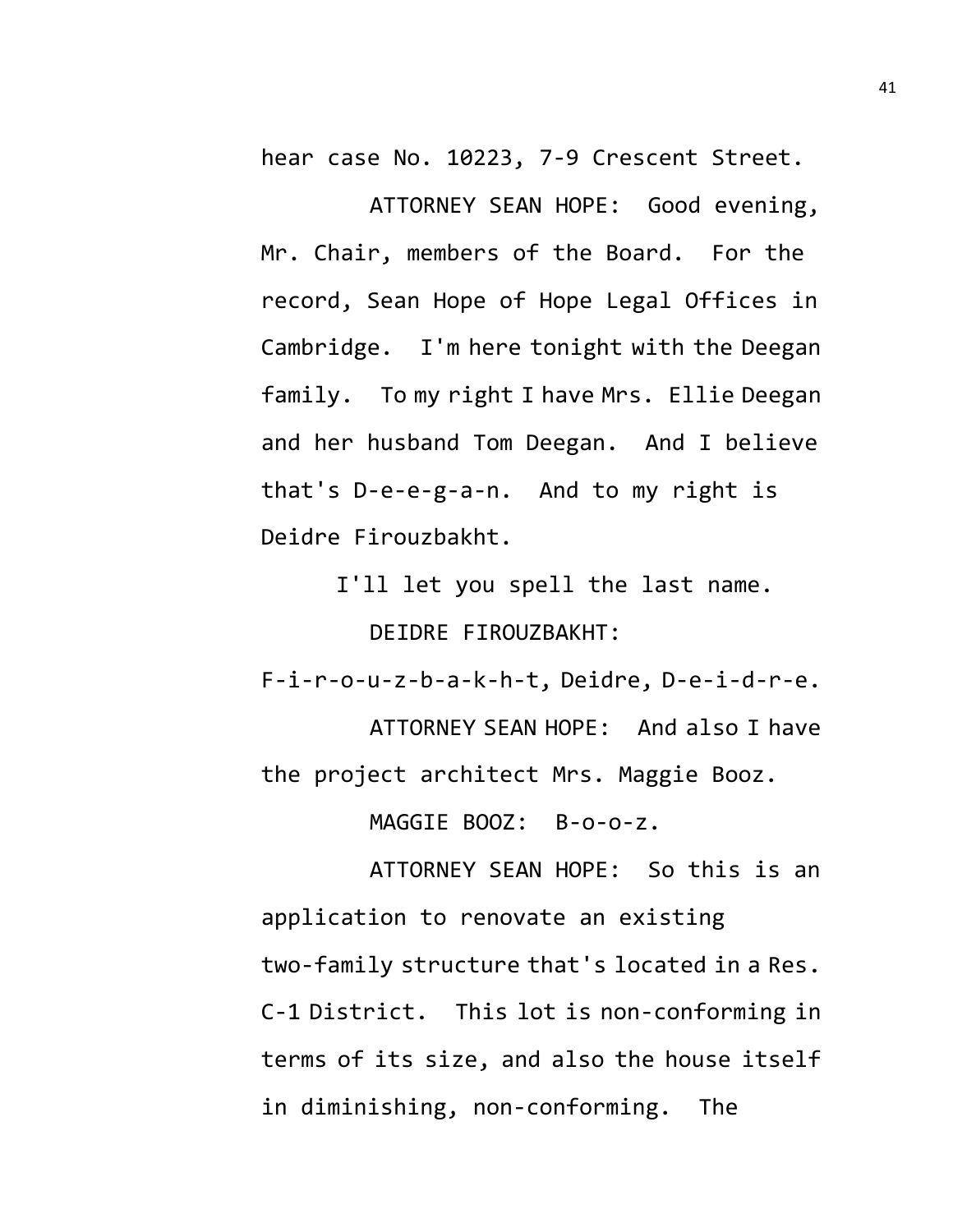purpose of the application is to renovate the house to allow three generations of the Deegan family to remain in the house. The renovations include raising the roof four feet to use full use of the attic space. Addition of the dormers both on the east and west elevations to provide head height, light, and room for that third floor attic. There's also going to be new windows on the second and third floor on both sides of the property. There is a rear deck and a ramp in the rear yard setback, and also a balcony on the east elevation.

Mrs. Booz will walk you through the specifics of the renovations and why they were necessary to make the house really functional for the full family to be able to live there. But quickly by way of background, Mrs. Deegan and her family have owned the house since 1929.

I believe your grandfather had built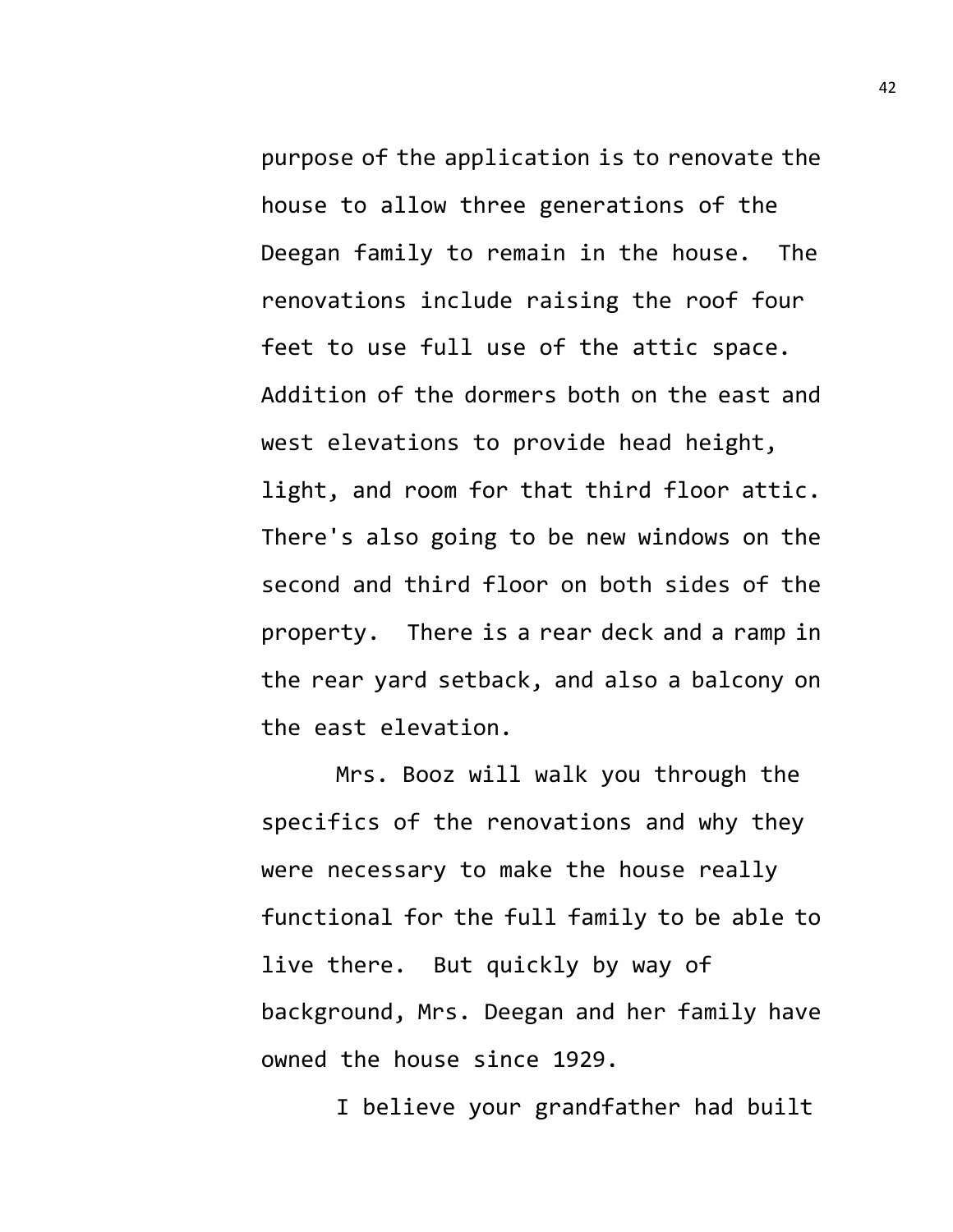that house.

The Deegan family is a long-time respected Cambridge family I believe owned several properties in that area and actually divested some of those properties over time.

Tom and Ellie live on the second floor. And in recent years and in the later years Mrs. Deegan's handicap has made living on the second floor extremely difficult, obviously affecting her quality of life, not being able to navigate the stairs.

Alongside of that Deidre and her husband and their growing family live on the first floor, and they have a growing family. And part of the idea to be able to remain in the house is to have the Deegans, Ellie and Tom move down on the first floor. And also to have Deidre and Mahmood and her family move to the second floor. Part of these renovations as Mrs. Booz will walk through, is in terms of the attic space. This is a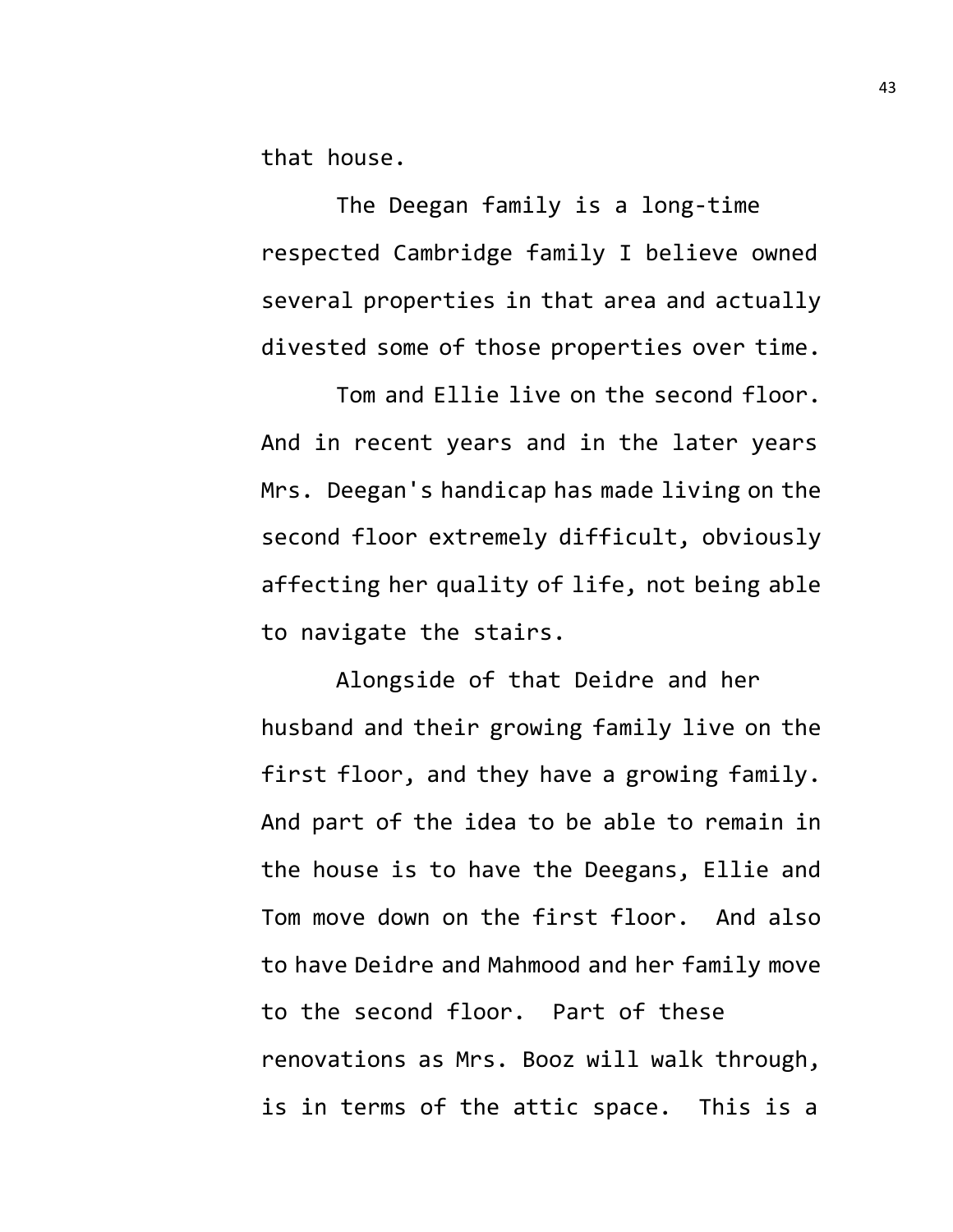peaked roof as you would see. And so the house is not that wide. So as you really get out of the center of the house, you would have space that's probably not GFA if it's below five feet, but also unusable space.

So part of this renovation is to be able to let Deidre and her husband can move to the second floor and be able to accommodate them permanently.

Also, the house is dated and in need of repair. So part of the dormers and the addition to the roofs are adding a modern utilities; heat and air cooling systems that aren't really possible now as well as the attic space really isn't functional.

Just to briefly walk through the relief. This is a C-1 District and it has a FAR of 0.75. The house existing is 0.78, and we're going to 0.89. On the east side of the property it's within the setback. I believe the setback's about eleven feet, four inches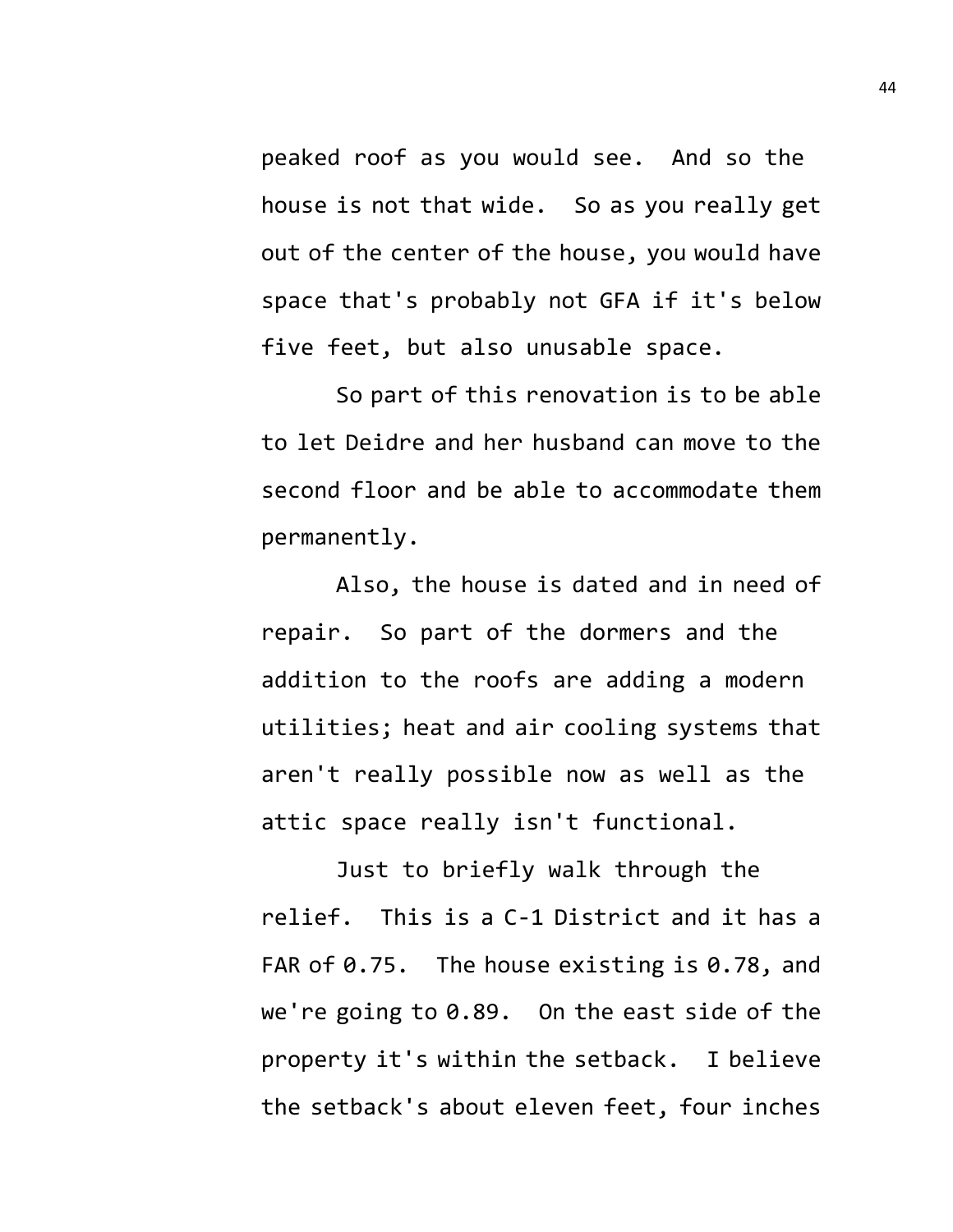and the house six. So anything we build along that setback would be within the setback.

Specifically there's a front dormer roof.

MAGGIE BOOZ: L you might say.

ATTORNEY SEAN HOPE: L-shape. The house makes an L-shape in the front. And they're going to be raising that portion, that element of the house as well, and because that's in the front yard as well as the side yard setback, that's a Variance for that element of relief.

TAD HEUER: Does that all go to 35, 11 or is that just the peak?

MAGGIE BOOZ: No, that doesn't go to 35, 11.

ATTORNEY SEAN HOPE: So 34, 11. They're all below the max height, but because that's in the front and side yard setback that front piece that bumps out of the hill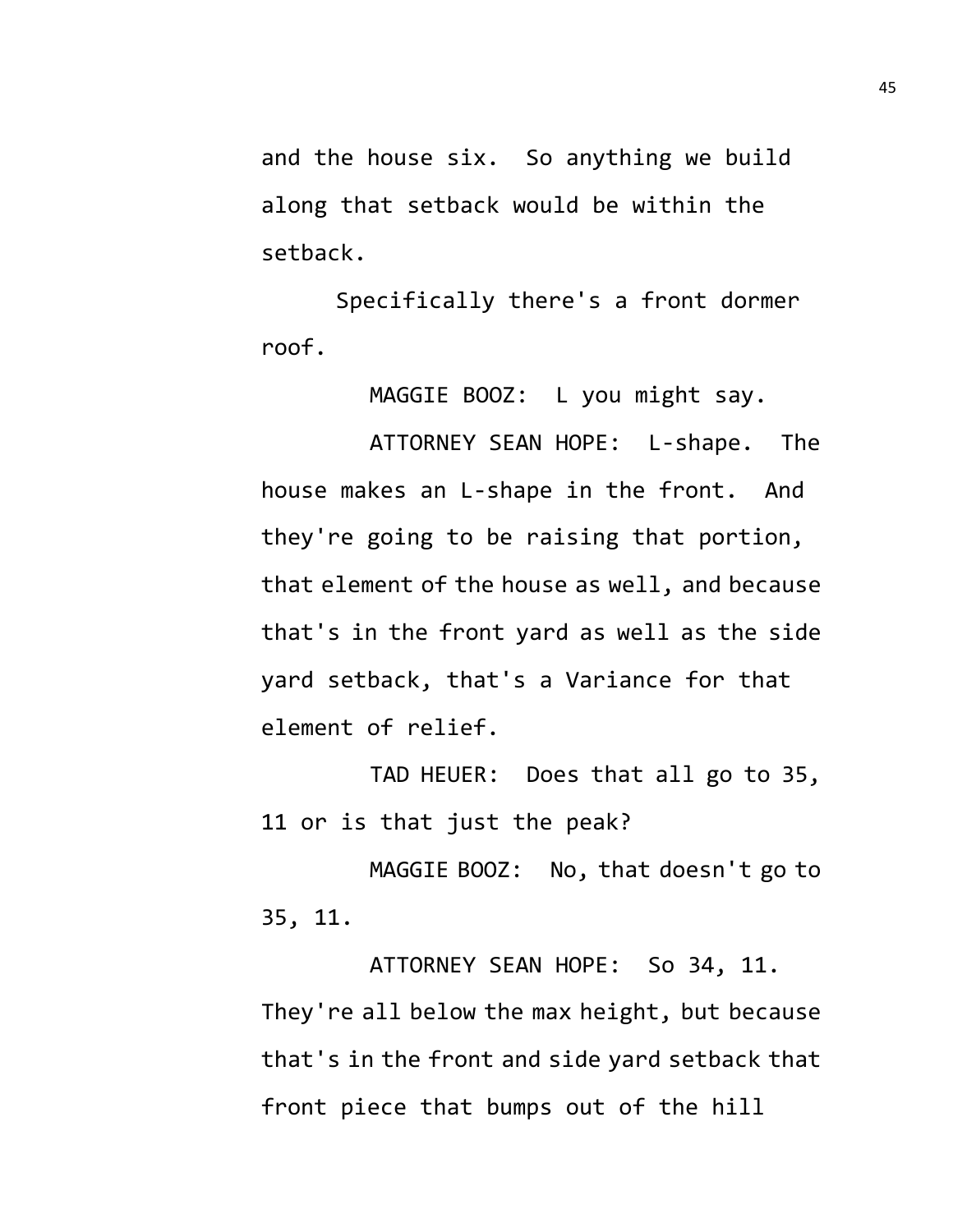requires relief.

CONSTANTINE ALEXANDER: Sean, I'm doing it from memory, but I think the dimensional form indicates that in the rear yard setback you're going from ten feet to six inches?

ATTORNEY SEAN HOPE: Yes. That's another part of the hardship. So, obviously the renovations for the second floor for Deidre and her family, but on the first floor there's an idea to have this rear yard deck. Now, according to the code there's an exception for the rear yard setback so that if elements are less than 10 feet and less than -- less than 10 feet in-depth and four feet in height, there's an exception to the rear yard setback. It's been the determination by ISD, because the property is already within the setback, they're not allowing us to use that setback. But more to the point of the hardship, having this deck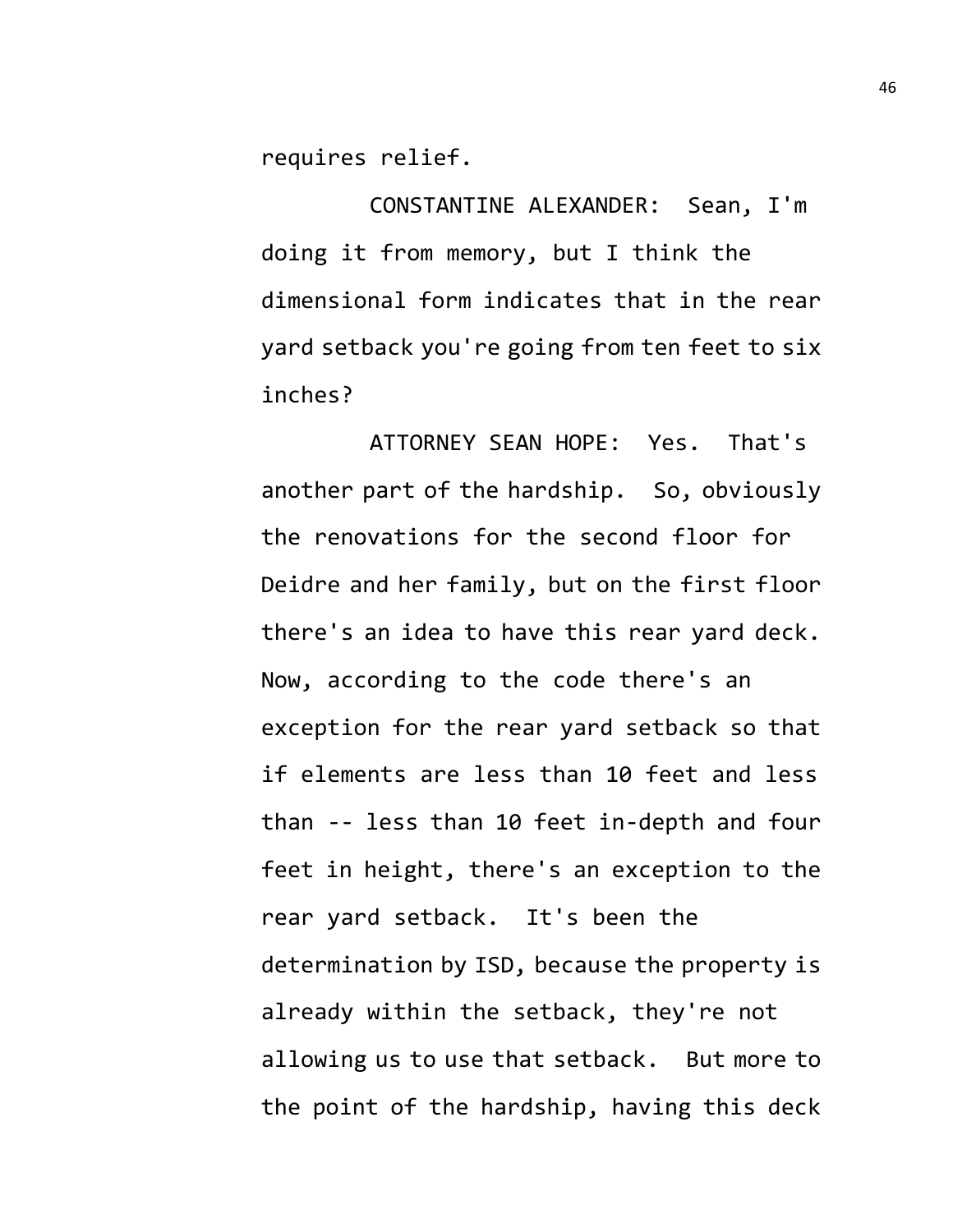and we looked at Maggie -- Ms. Booze will talk about different ways. Part of this hardship will allow Mrs. Deegan to be able to have freedom of movement. Right now on a night like tonight if you didn't have that deck, which is going to be flush with the first floor, she'll be able to, on her own without anyone else's assistance in terms of independence be able to go and access that backyard. So to your point, right now I think the house is just about a little bit over ten feet from the rear fence line. This deck will come out up to six inches in that rear yard.

CONSTANTINE ALEXANDER: And would the deck have steps or a ramp down to the ground level?

ATTORNEY SEAN HOPE: It will have a ramp as well.

CONSTANTINE ALEXANDER: Presumably not within the six inches of the lot line?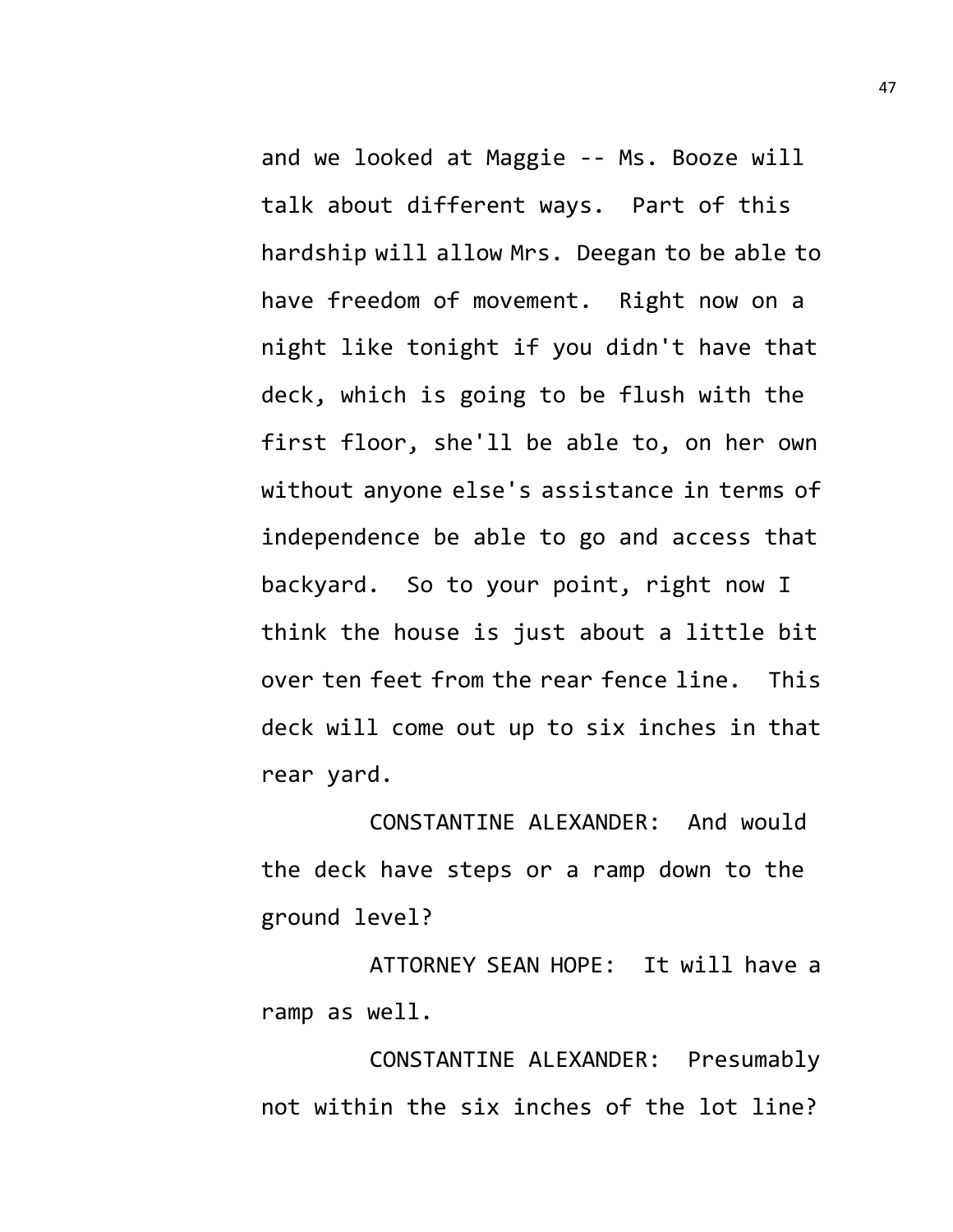## MAGGIE BOOZ: No.

ATTORNEY SEAN HOPE: Right. And according to the plan, I think it's on the east side and the ramp will come out. It is an important part of the hardship because really in terms of the first floor living, this is really about independence, freedom of movement, and to be able to be able to enjoy the limited outdoor space that she's able to have with that ramp. I know there was some options of looking at a float deck, but this is really made so that you wouldn't have to have anyone else assist her if she wanted to go out and be able to use that backyard area.

I would also say, too, if you look at the letters in the file, there's been extensive outreach to the neighboring abutters. I wasn't aware of any letters of opposition in the file. As well as, I think there's also a letter from Marjorie Decker as well attesting to the family's being in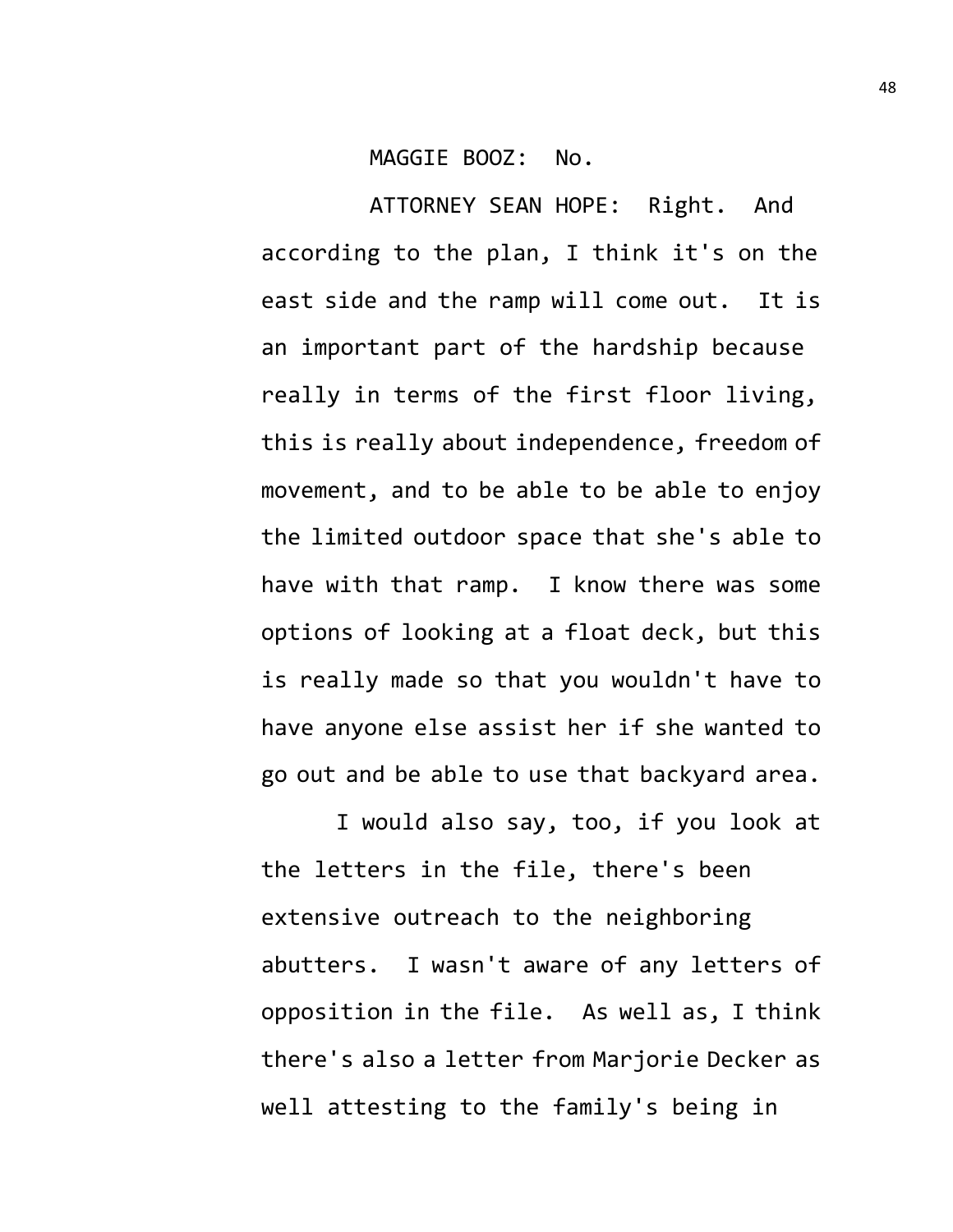Cambridge and being upstanding citizens.

Maybe, Maggie, you want to walk through some of the specifics of the plans.

MAGGIE BOOZ: Okay. So as Sean explained, the first floor which is considerably in better shape than the second floor right now will become the unit that Ellie and Tom will move down to and the second floor will be where Deidre and her family will be. And the -- what we determined was we were trying to get enough bedrooms up on the third floor. We can finish off that space with your permission, but the height of the ceiling, the height of the ridge is such that we're not getting -- we weren't getting as much space as we needed. Everything was extremely cramped. It was hard to make usable rooms.

CONSTANTINE ALEXANDER: How much square feet, if we approve relief tonight, will be in the second floor unit?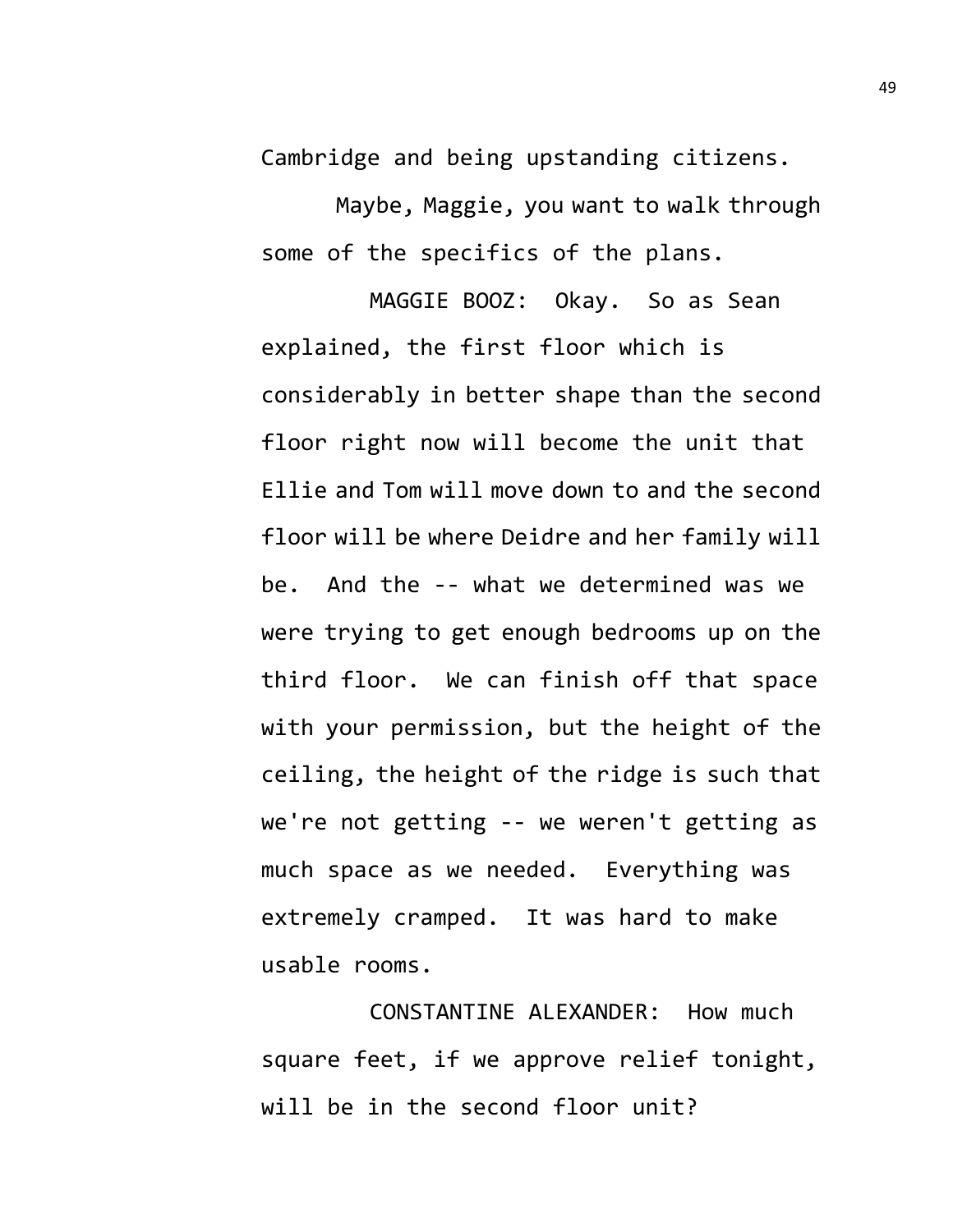MAGGIE BOOZ: In the second floor unit?

CONSTANTINE ALEXANDER: Yes. The unit for Deidre's family. How many square feet?

DEIDRE FIROUZBAKHT: Do you mean the attic level?

CONSTANTINE ALEXANDER: Yes, I'm sorry.

DEIDRE FIROUZBAKHT: For the attic level.

MAGGIE BOOZ: Oh, I think we're adding about 400 square feet overall.

TAD HEUER: Two.

CONSTANTINE ALEXANDER: How much square feet is there now?

MAGGIE BOOZ: I don't have the numbers at the top of my head. I think we've got about 2,800 square feet total divided over, you know, probably 800 square feet each or something like that. Eight to nine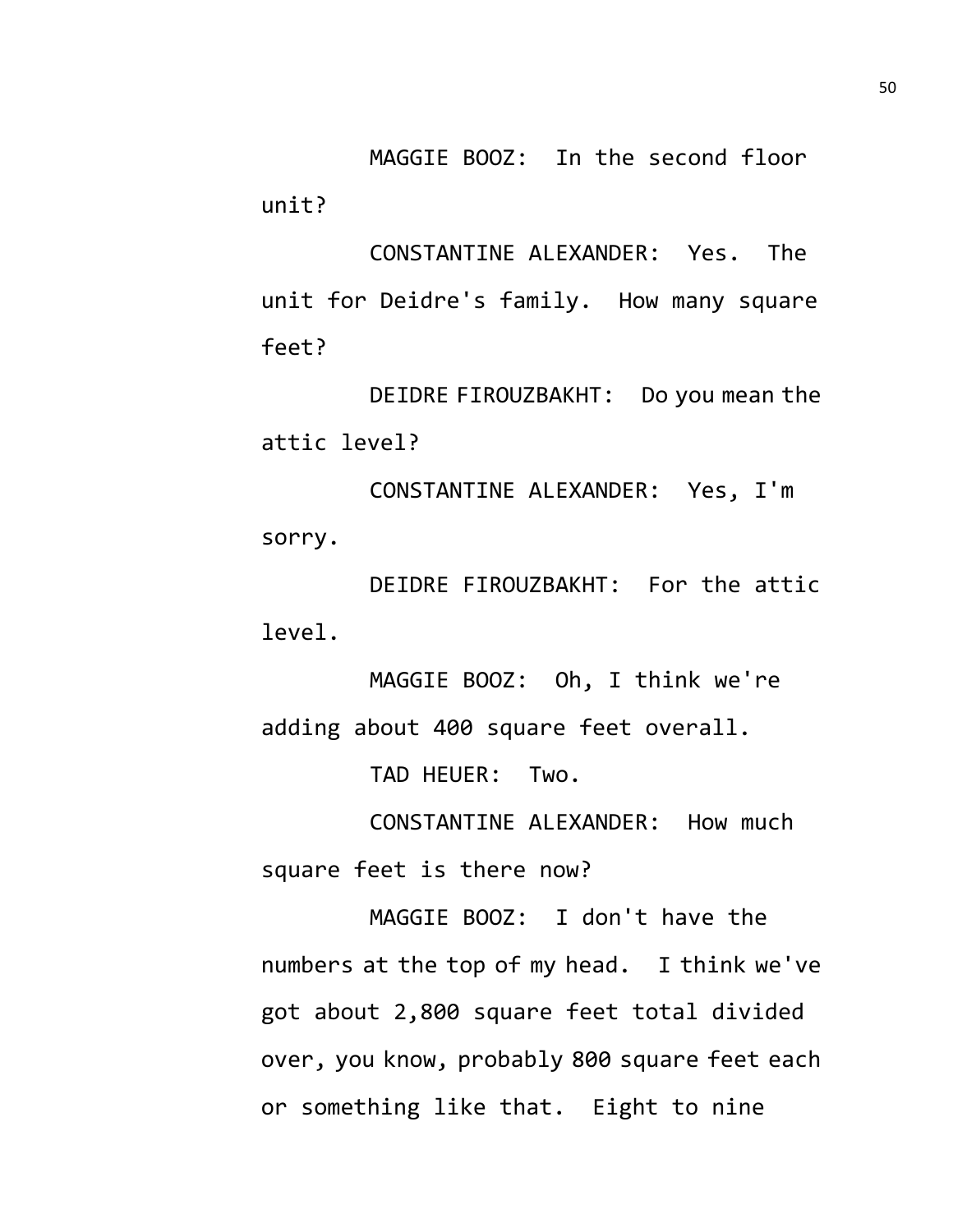hundred square feet per floor.

TAD HEUER: Does your basement count?

MAGGIE BOOZ: It does not count.

TAD HEUER: You have existing conditions of 2858 which will put you nearly a thousand, maybe a bit under?

MAGGIE BOOZ: Yeah, that's about right.

TAD HEUER: Is that right? And then you'll be going to 3260 which is the addition of the two square feet?

MAGGIE BOOZ: That's right.

So, we're, you know, so we're proposing this raising the ridge in order to get that, just, it gets incrementally more space, that makes the rooms usable on the third floor. It also, without raising the walls, so we're just raising the ridge, we're changing the roof pitch and changing the ridge essentially. And this diagram kind of shows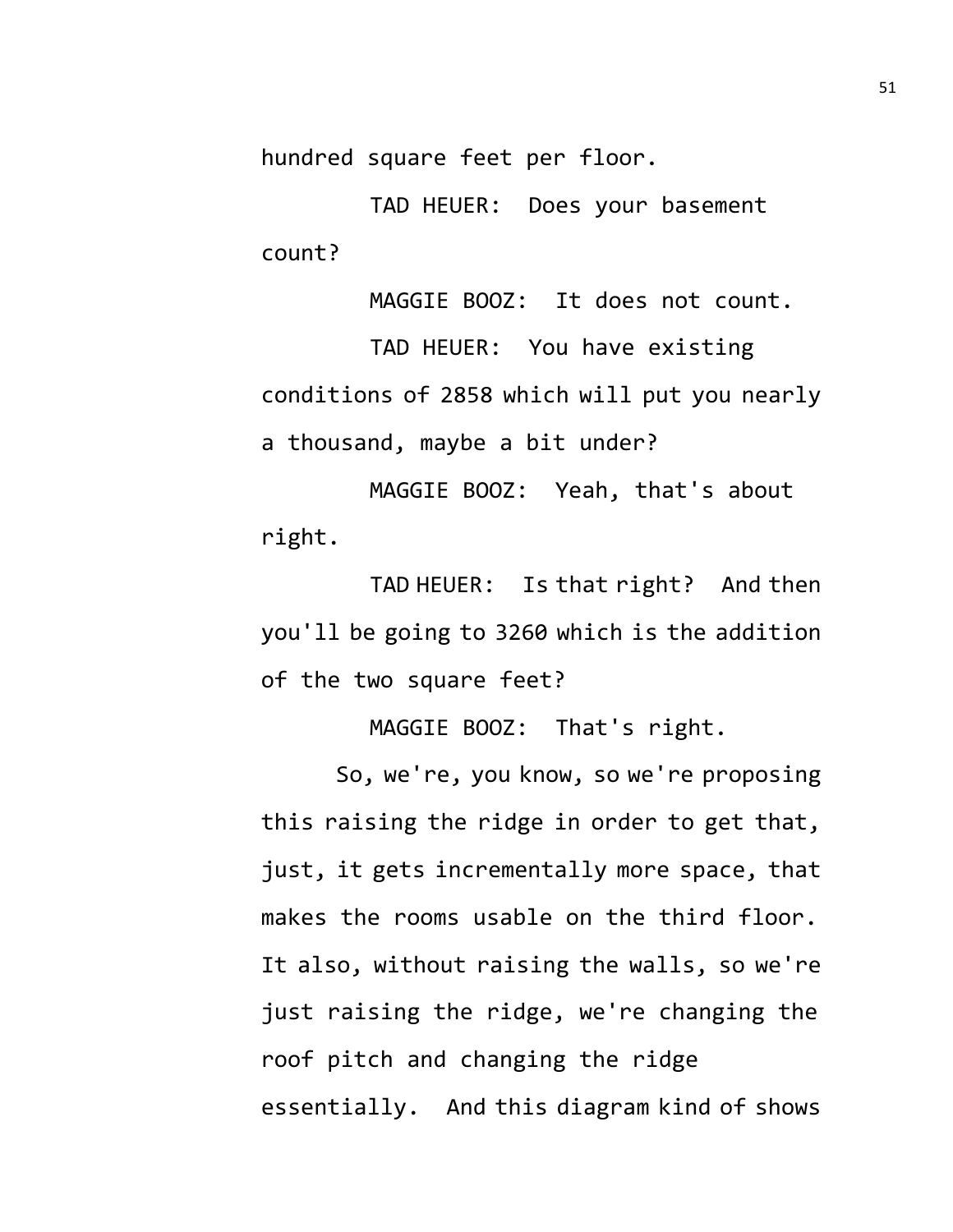you what's going on. You know, there's an outline of the house as it exists now, and then dotted in there is what the roof would look like in terms of its change.

We're trying to maintain this really strong horizontal that's here, and it's continuous all the way around the house. And so, we didn't, we decided not to try to lift the walls up and it makes a really peculiar looking building when you do that. We're looking at something that's reasonable looking, more than reasonable looking, attractive looking in terms of architecture of the house being true to the spirit of how the thing was designed in the first place. Then we've got two dormers. There are two, ten-foot wide dormers. One is accommodating a bathroom and the other is accommodating a bedroom. And, you know, trying to get vertical surfaces into the bedroom so we can put furniture.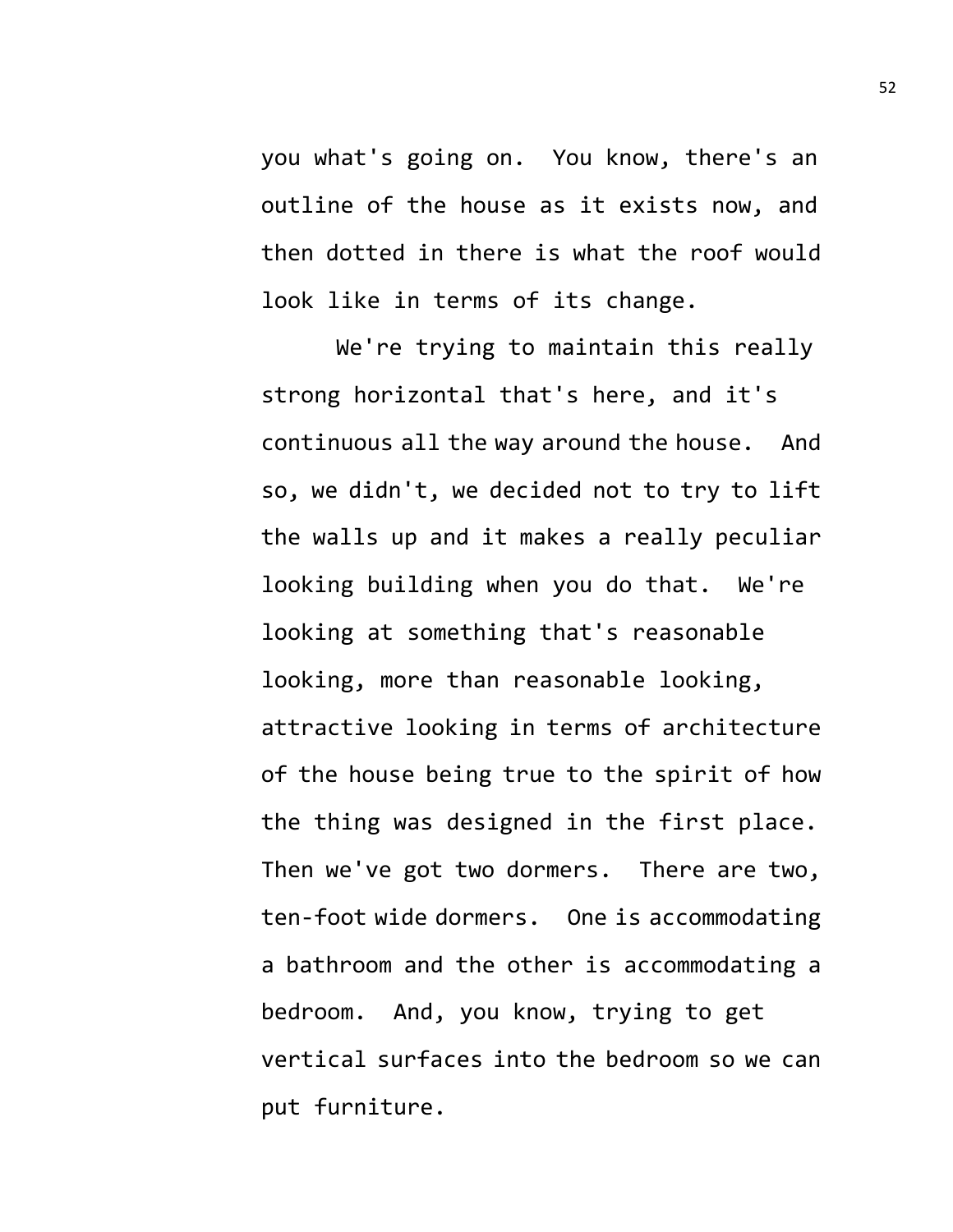CONSTANTINE ALEXANDER: And the dormers comply with the dormer guidelines?

MAGGIE BOOZ: They do in terms of being less than the height of the ridge and, you know, gable dormer as opposed to shed dormers. We're not trying to max out the third floor and make some mega structure. We're trying to be reasonable about what the building is and what it should look like. We've placed the dormers carefully. There's an existing protruding bay on the east side of the house. As you can see, we've centered the dormer above that to make it look like, you know, it was really part of the architecture of the building. And it's those kind of efforts that we're trying to make in order to renovate the house in a reasonable way and make a reasonable request to you all.

I should say that the deck has two ramps, one on the east side and one on the west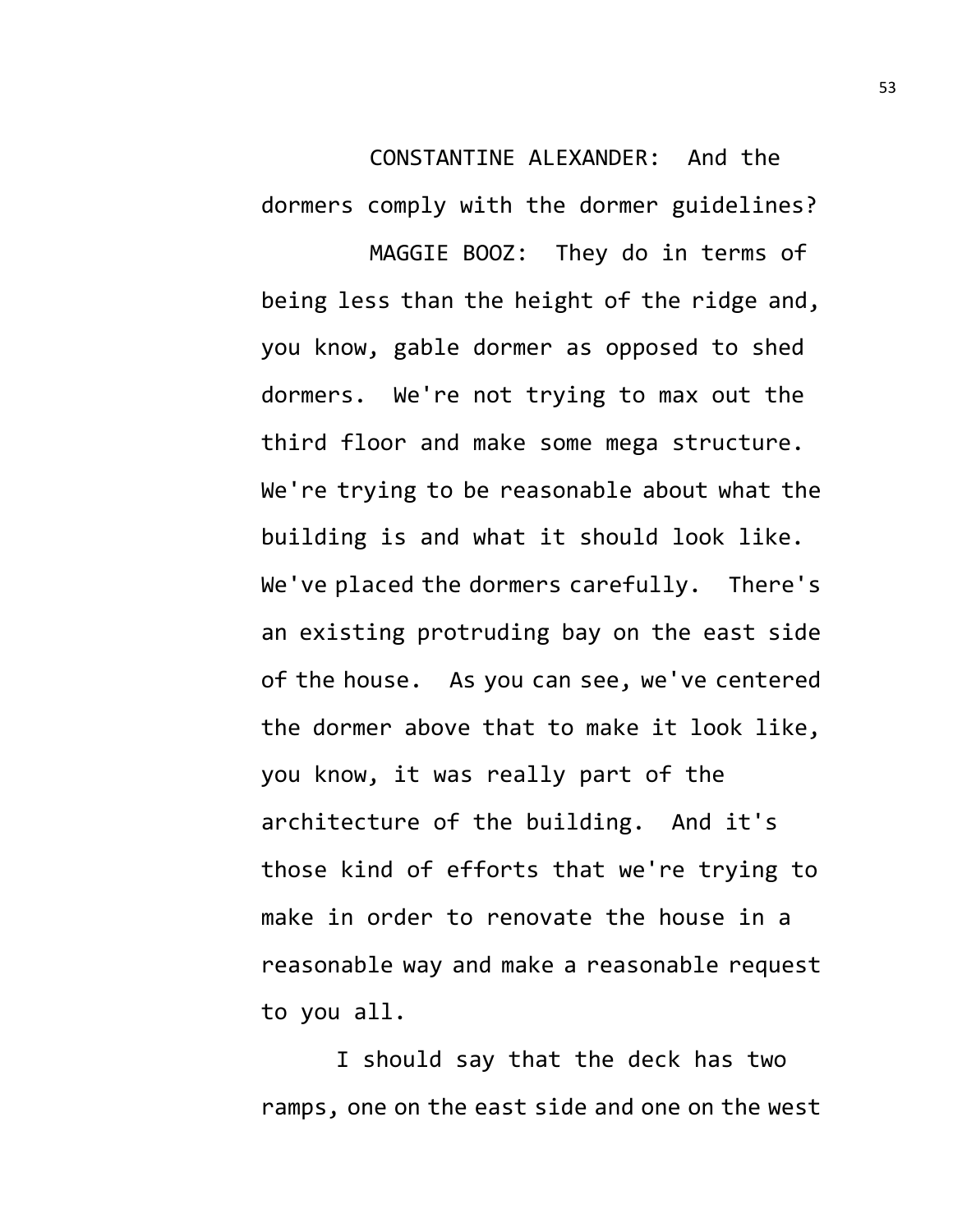side on the driveway. And that driveway side we're 17 feet back from the, from the property line, but the deck does come right in between an existing garage and the house itself. The ramp, I should say comes between them. But we wanted to be able to get Ellie to be able to come out the driveway side or on the side where there's really the kind of outdoor space for the, you know, for Deidre and her family where they actually spend most of their time.

And the other thing I should say is that this deck, I mean, we could have just made a little place for Ellie to come out and come down a ramp. But the ramps are not actually to ADA standards. They're not -- there's not enough length along the side of the house to do that, so they're steeper than ADA standards would call for. And so it means that we want this to be sort of a gathering space, that the family can, you know, gather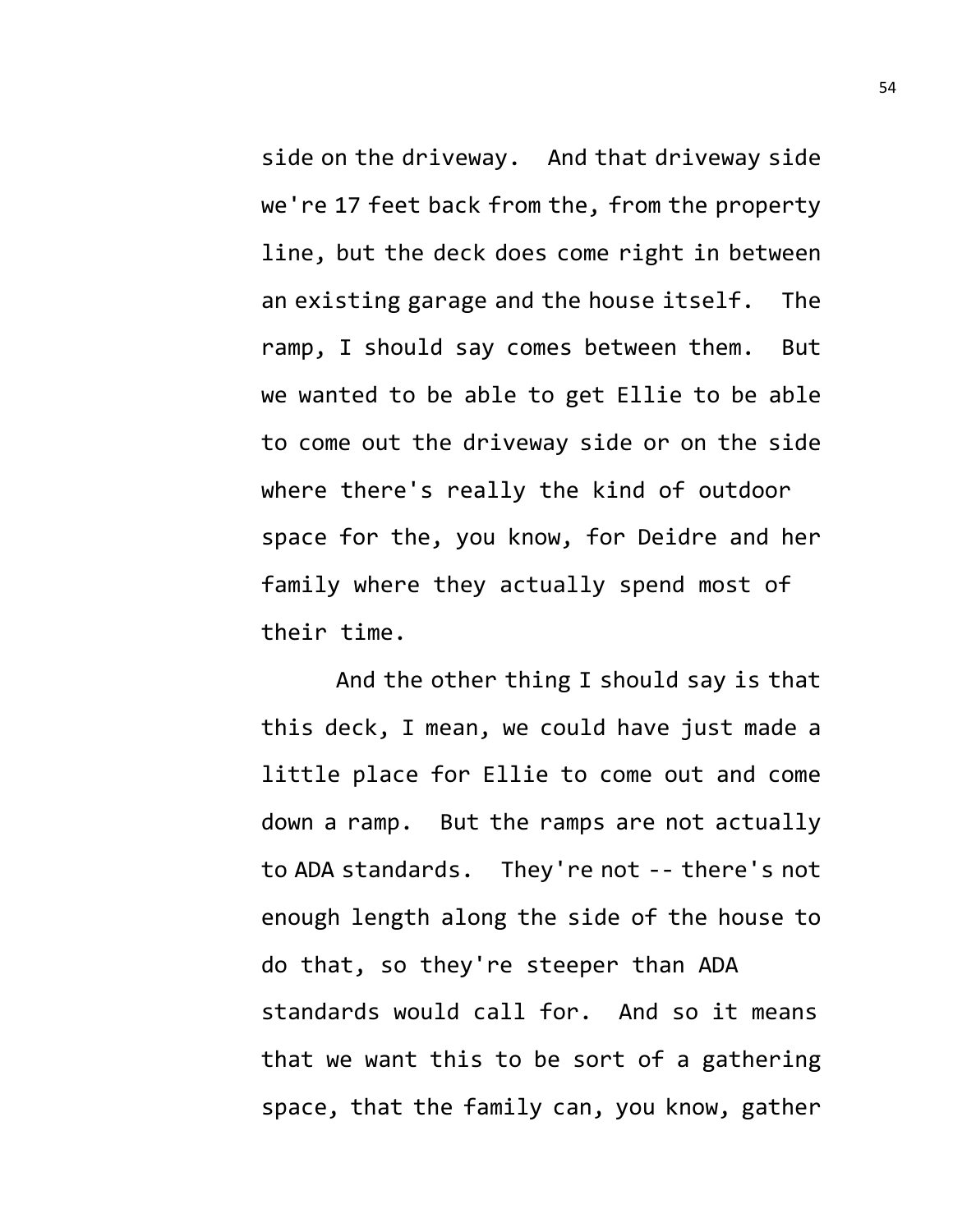on that deck, and that, you know, Ellie simply not on a deck by herself and with her family and eating outside and that sort of thing. So that's the, that's the motivation for the size of the deck and thus the request.

TAD HEUER: What is the size of the deck roughly?

MAGGIE BOOZ: It's the width of the house. It's about, it's probably about 20 by 10. So it's the width of the house to here. So we could get the ramps down the side.

BRENDAN SULLIVAN: This one drawing, I think it says nine-foot, six. Would that be --

MAGGIE BOOZ: Yeah, nine-foot, six. I'm sorry. It's a ten-foot setback to the wall. This is a photograph of that wall by the way. It's very, it's a very solid sort of barrier.

CONSTANTINE ALEXANDER: The neighbor who is most affected by the deck, do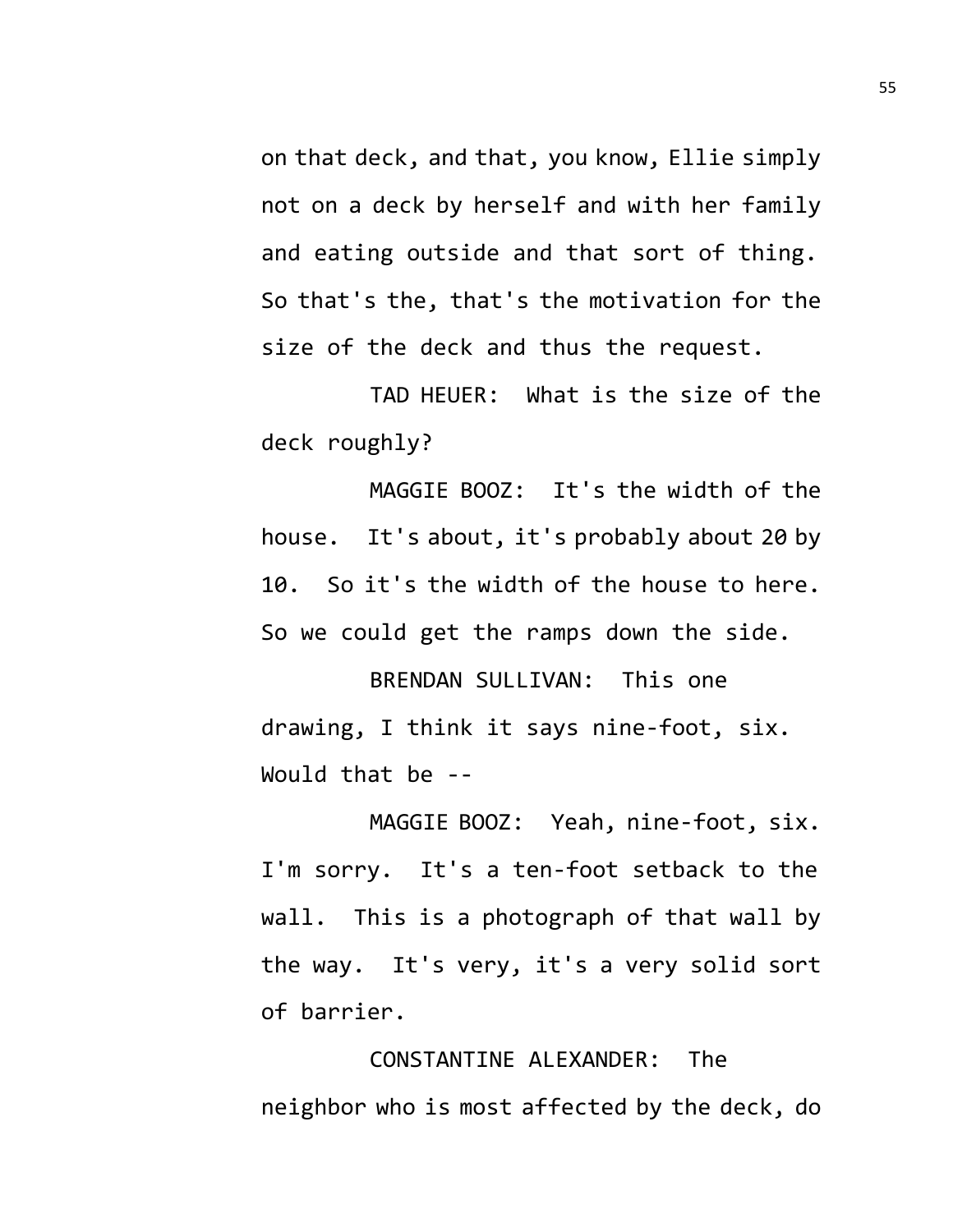you have support with the neighbor?

DEIDRE FIROUZBAKHT: Yes, we talked to them. We talked to -- actually, it's a condo unit. We talked to everybody, and we actually have a letter --

CONSTANTINE ALEXANDER: We have a lot of letters in the file, if that neighbor provided a letter.

DEIDRE FIROUZBAKHT: Yes.

MAGGIE BOOZ: The other thing I'd like to point out is just, you know, how much yard we're talking about in here. I mean, it's an unusual shape here. This building here has -- owns the, you know, owns the land up to six feet away from the L -- the end of the L of 79 Crescent Street. But the fact is it's, there's a sort of generosity of space on that particular lot, and so I feel like we're not encroaching on that neighbor and that neighbor saw it that way as well. You know, some psychological way.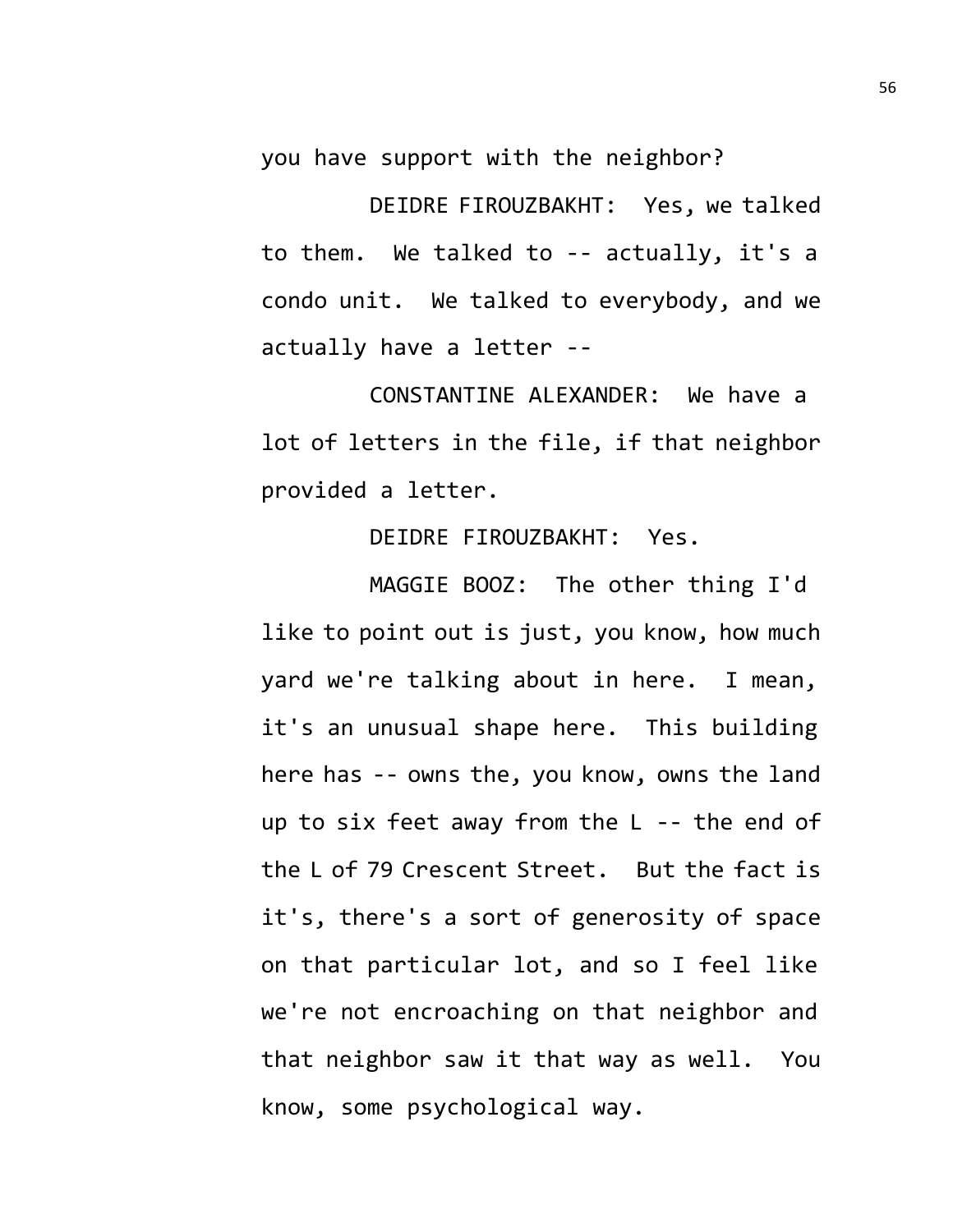BRENDAN SULLIVAN: But any less of a deck you'd have an inadequate deck and inadequate green space --

MAGGIE BOOZ: Yeah.

BRENDAN SULLIVAN: -- behind it to the lot line.

MAGGIE BOOZ: It would be a compromised green space and a deck you couldn't get a table on.

BRENDAN SULLIVAN: The deck would be somewhat useless and not functional. So that the deck is basically the open space --

MAGGIE BOOZ: Yeah.

BRENDAN SULLIVAN: -- for recreation, for assembly, for whatever. Yes. Okay.

MAGGIE BOOZ: It is also -- we thought we would conform to that exception in the beginning. We thought we would conform to the not over four feet, not over ten feet off the foundation if it aligns with the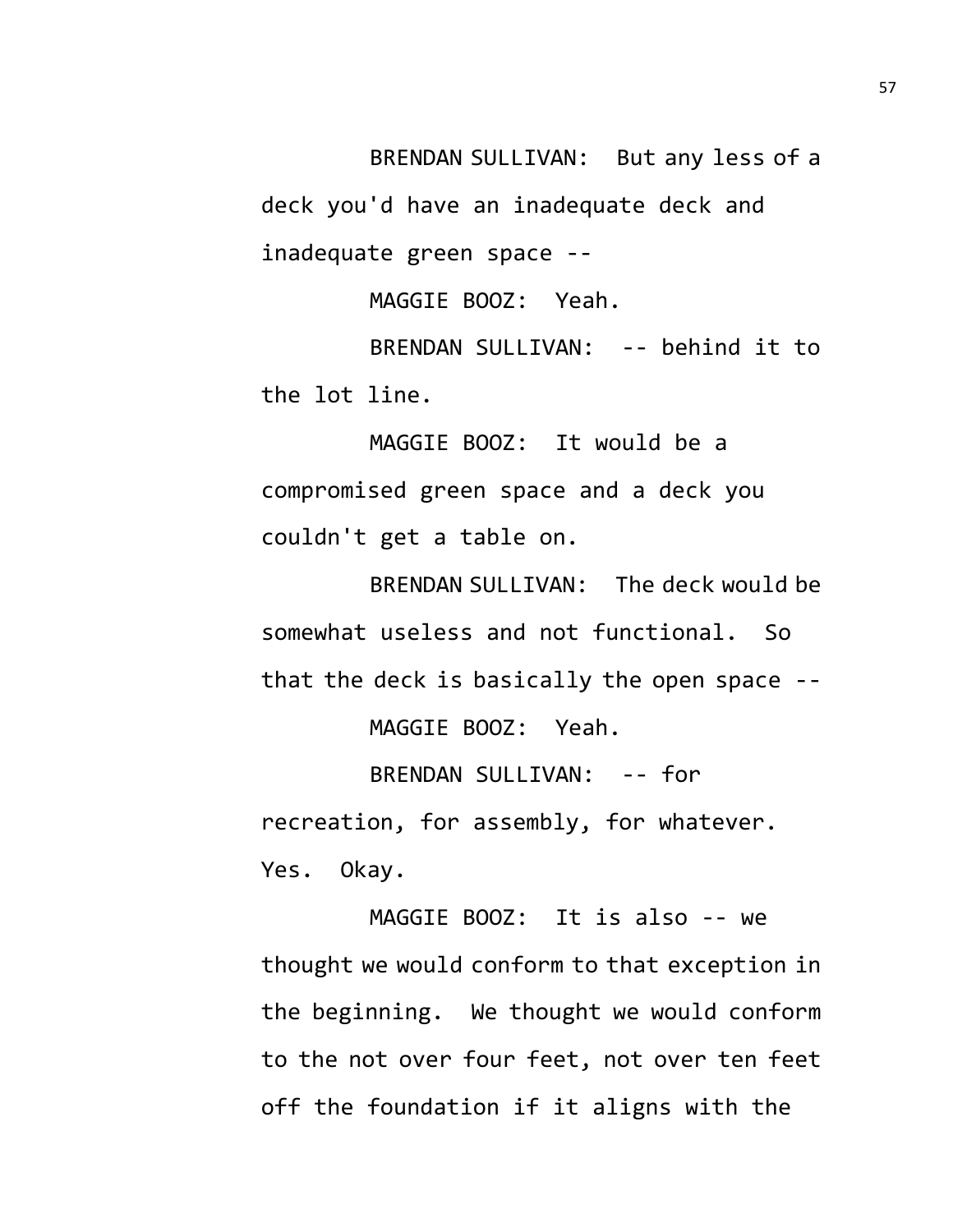existing building but we didn't conform to that.

CONSTANTINE ALEXANDER: Is there any fencing, by the way, on the deck particularly as it abuts the rear or the lot line six inches?

MAGGIE BOOZ: There's not proposed. CONSTANTINE ALEXANDER: Not proposed, okay.

MAGGIE BOOZ: This is the wall that is at the back of that deck. So we're -- I'm just saying, you know, we're saying six inches so that we can, you know, nail things.

CONSTANTINE ALEXANDER: Six inches from that wall?

MAGGIE BOOZ: Six inches from that wall, yeah.

CONSTANTINE ALEXANDER: There's no question of privacy. The wall provides privacy.

MAGGIE BOOZ: That's correct, yeah.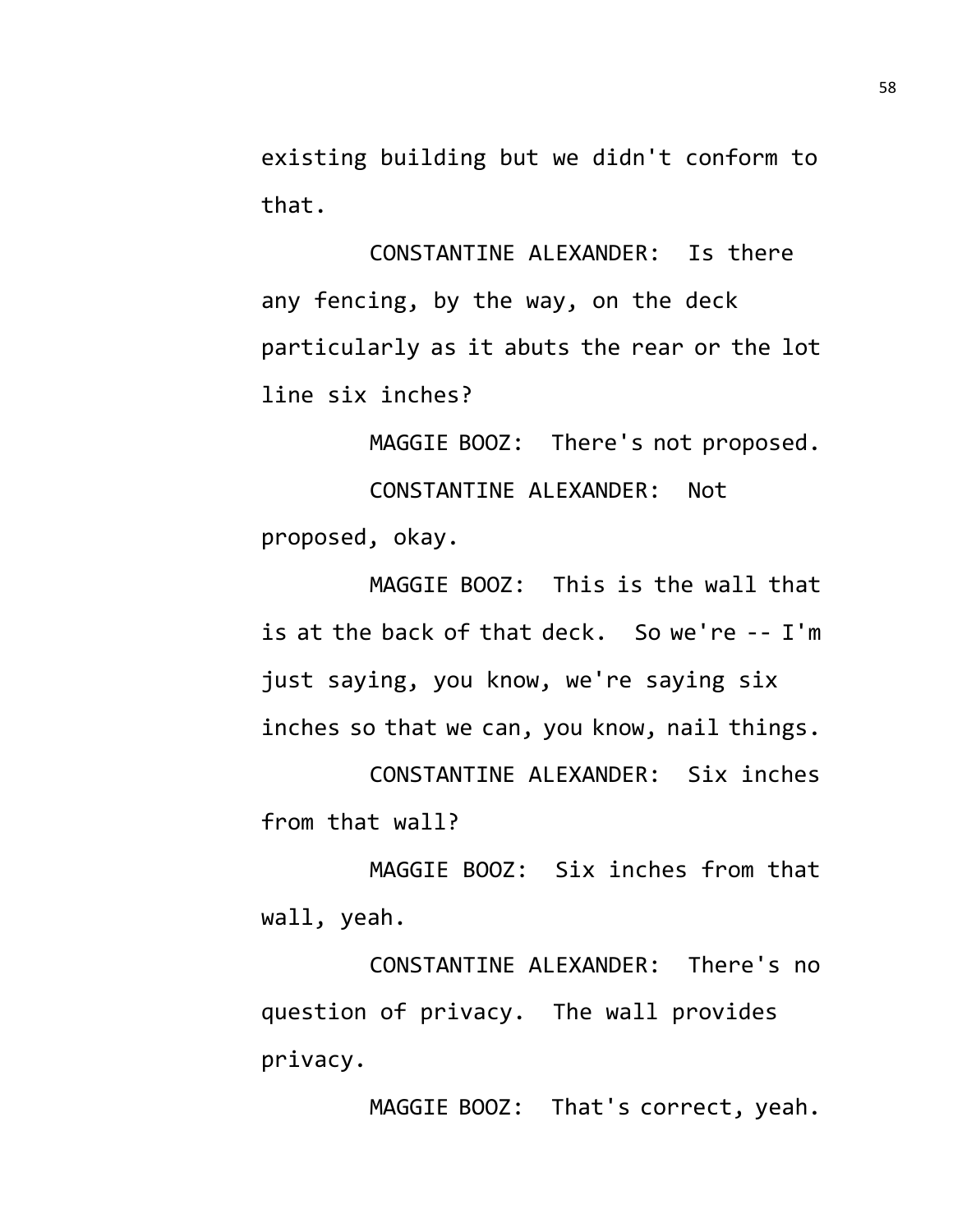BRENDAN SULLIVAN: To collect leaves.

MAGGIE BOOZ: Yeah, good point. BRENDAN SULLIVAN: To collect leaves.

CONSTANTINE ALEXANDER: You can play baseball.

MAGGIE BOOZ: It's a nice spot.

BRENDAN SULLIVAN: And push the snow off the deck into the six-inch no man's land.

MAGGIE BOOZ: If we ever get any.

TAD HEUER: Is the deck four feet high or less than it is now?

MAGGIE BOOZ: It's less than four feet high. Yeah, it's at first floor level. It's about three feet up.

ATTORNEY SEAN HOPE: It was built to comply with the exceptions except (inaudible).

> MAGGIE BOOZ: Right. BRENDAN SULLIVAN: All right.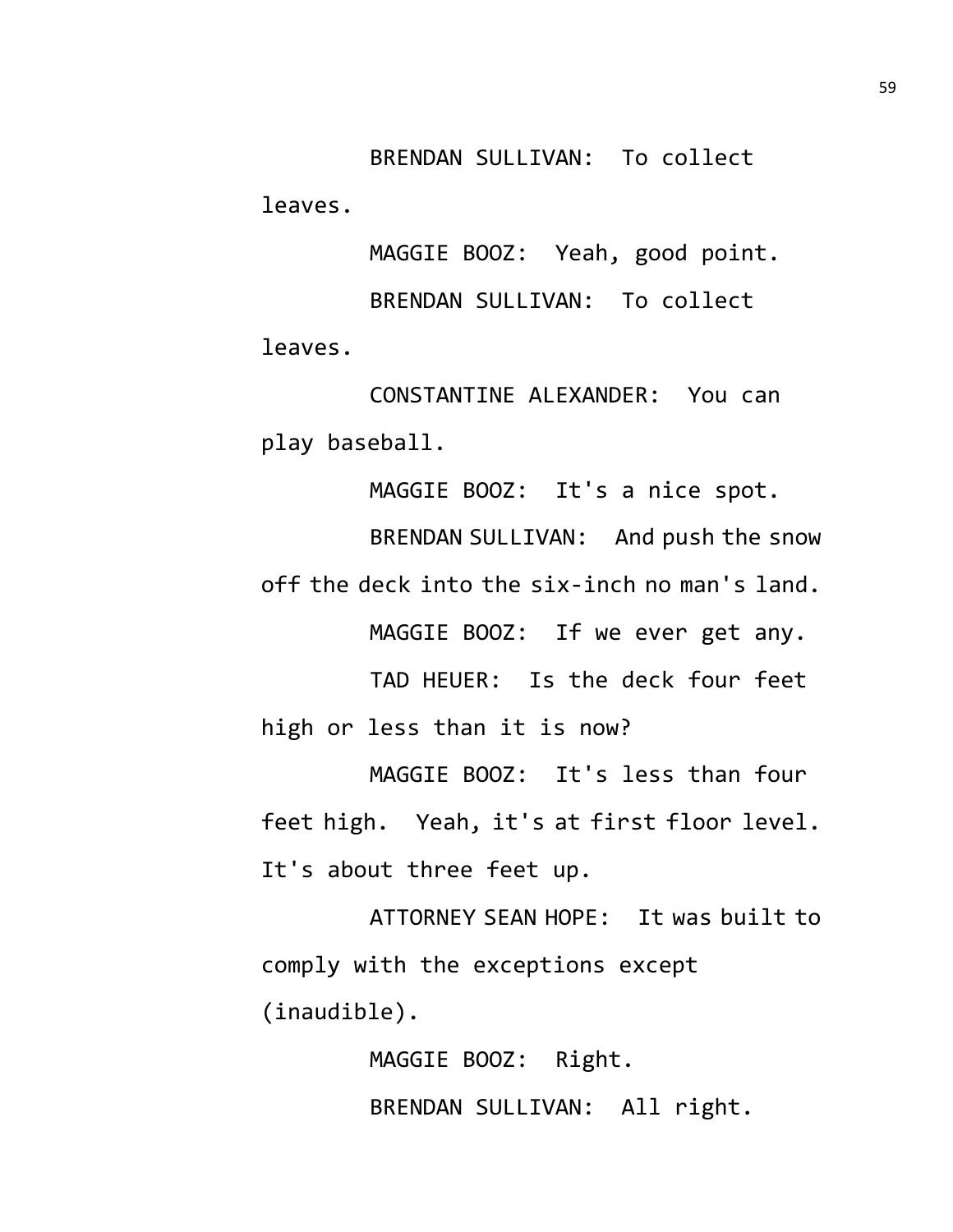MAGGIE BOOZ: And plus the length of the ramp would have to be considerable to get up through, you know, three feet.

BRENDAN SULLIVAN: Any other questions at this time?

Tom, any questions at this point?

THOMAS SCOTT: No.

BRENDAN SULLIVAN: Tim? Tad?

TAD HEUER: The windows on the plan show six over one divided lights. Is that what you have in the house now or is that --

MAGGIE BOOZ: Yeah, existing window configuration, yeah.

TAD HEUER: Are those true divided or false divided?

MAGGIE BOOZ: They'll be double glazed. The new windows, they'll be double glazed, I'm sorry. I mean, we haven't actually discussed the details of the windows, but I'm 90 percent certain. CONSTANTINE ALEXANDER: You have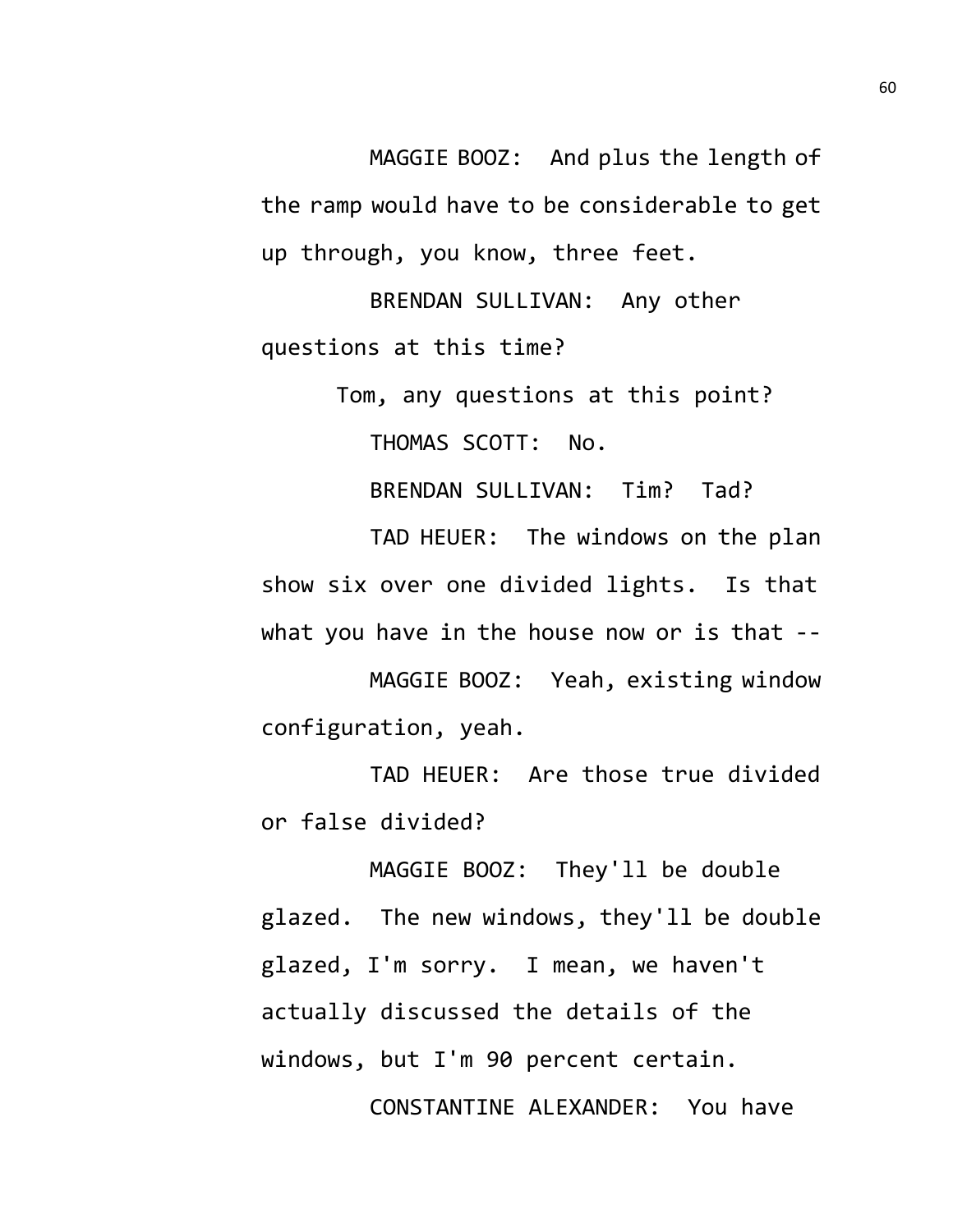discussed the location the windows; right?

MAGGIE BOOZ: Indeed we have, yes.

TAD HEUER: And is the pitch of your new dormer the same as the pitch of the proposed change to the front of the L?

MAGGIE BOOZ: Yes. Those are the same pitch. These here are the same pitch. And they are 90 degrees to this. So they're the -- I mean, they are the same pitch as the -- as the new roof pitch.

BRENDAN SULLIVAN: Okay.

MAGGIE BOOZ: So they're 45 degrees. BRENDAN SULLIVAN: I'll open it to public comments.

Is there anybody here who would like to speak on the matter at 7-9 Crescent Street?

Yes, if you would -- I'll give you the last word, how's that?

SALLY WATERS: I am Sally Waters I am cousins to these wonderful people here. And I have a lot of family on my street, and I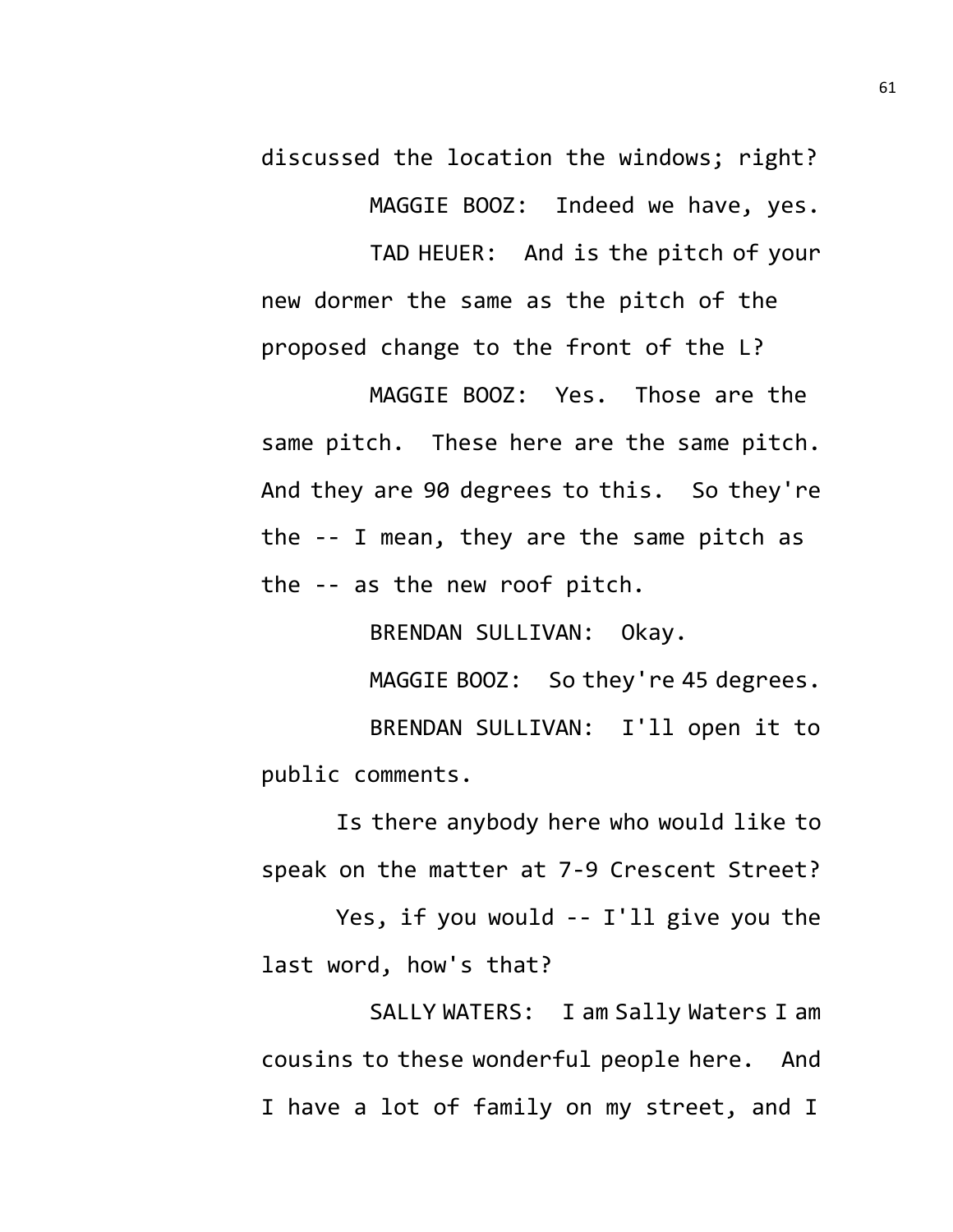really want them to stay on the street and I want her to be free to go out on a ramp in the back. It's what she needs. Ellie, that's my grandson.

BRENDAN SULLIVAN: Okay.

Is there anybody else who would like to speak on -- yes, please come forward and give your name and address for the record.

SHAHLA HAGHAYEGHI: My name is Shahla Haghayeghi, S-h-a-h-l-a H-a-g-h-a-y-e-g-h-i, I live at 1105 at Mass. Ave. for 35 years. I'm Deidre's mother-in-law and I raised my two kids in Cambridge, and I know they're going to be happy there if they stay with his mother, and I wish, you know, you guys concern about that because my -- I want my son to be happy.

BRENDAN SULLIVAN: Anybody else wishing to speak on the matter?

(No Response.)

BRENDAN SULLIVAN: There is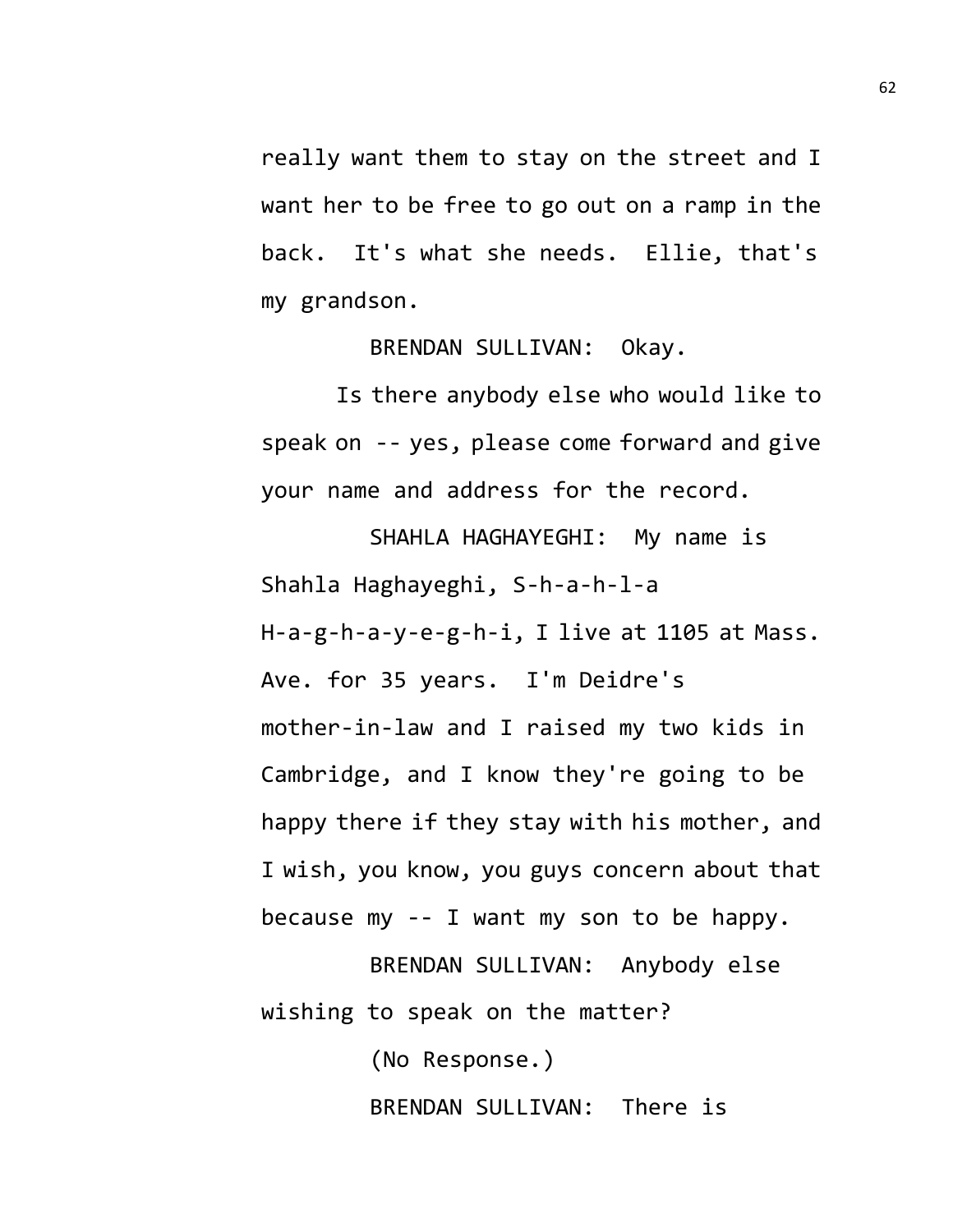correspondence in the file on the letterhead of the Cambridge City Council. (Reading) To Whom It May Concern: As a lifelong resident of Cambridge, I'm writing to show support of Tom and Ellie Deegan's application for Zoning relief from the your Board in connection with their home located at 7-9 Crescent Street. Ellie and her family have lived at 7-9 Crescent Street since its construction by Ellie's grandfather in 1931. Ellie's disability has worsened over the years requiring changes to the house to provide greater accessibility and increasing Ellie's dependence on health from family, especially her daughter Deidre. This proposed renovation project will offer Ellie much needed relief from having to travel stairs, and it will also provide her greater access to the outside. She will also be able to keep her daughter Deidre close since the attic level renovations will allow Deidre to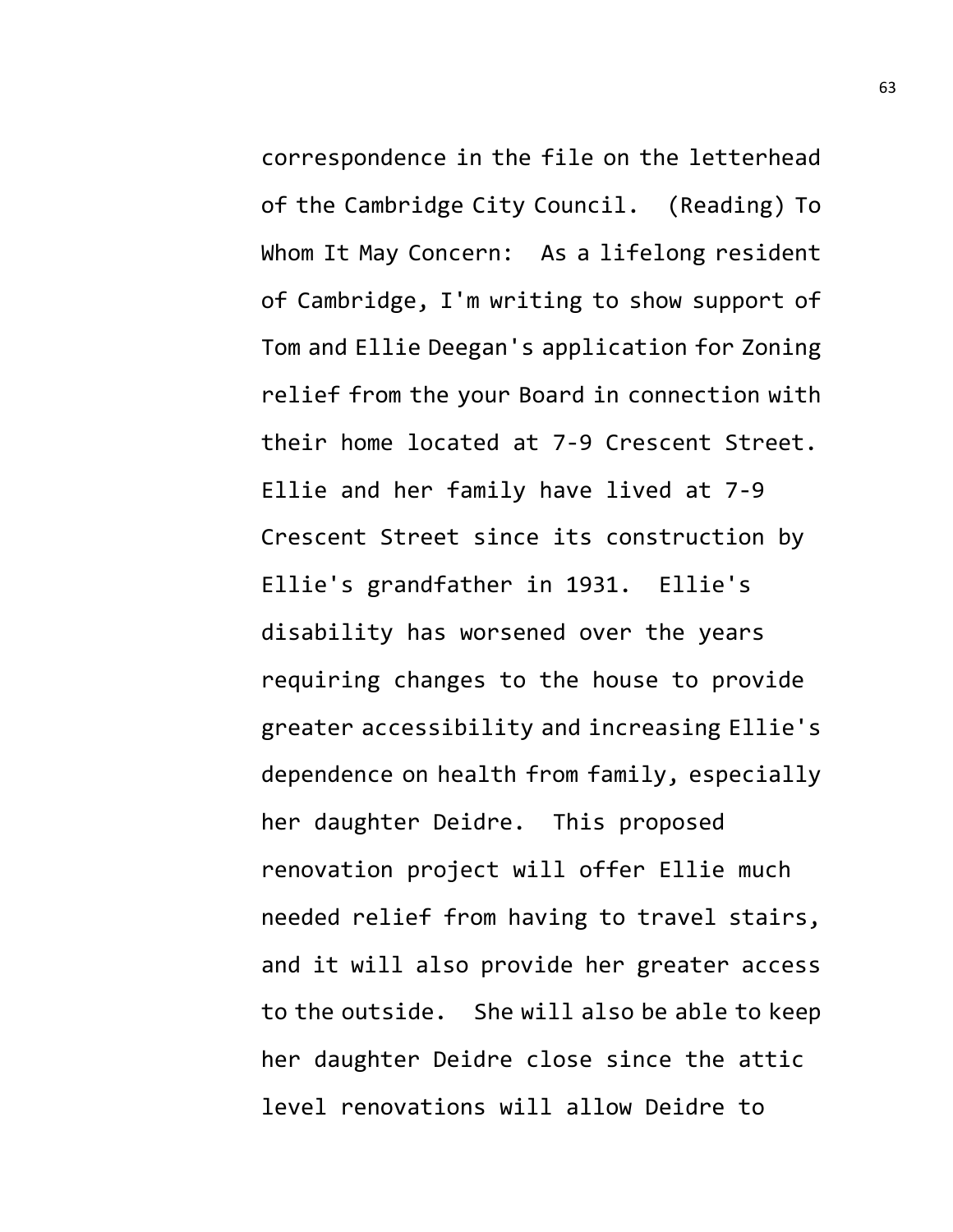accommodate her growing family. Deidre, her husband and son are quickly outgrowing the first floor especially with their hopes to grow their family. It is my hope that you will grant the Zoning relief that Tom and Ellie have requested so that Ellie, an original part of Cambridge history, can continue to live at 7-9 Crescent Street. As Cambridge has been focusing on allowing our elderly community to age gracefully in a city that is been able to provide for them, keeping a family like the Deegans together and in our city is vital to preserving the fabric of our community. Sincerely, Marjorie Decker.

There is correspondence from a Bill George who owns the property at 102-104 Oxford Street. He's writing in support of the application who has known the Deegans and the Deidre for many years and support the effort to keep their family on this property.

There is correspondence from Sue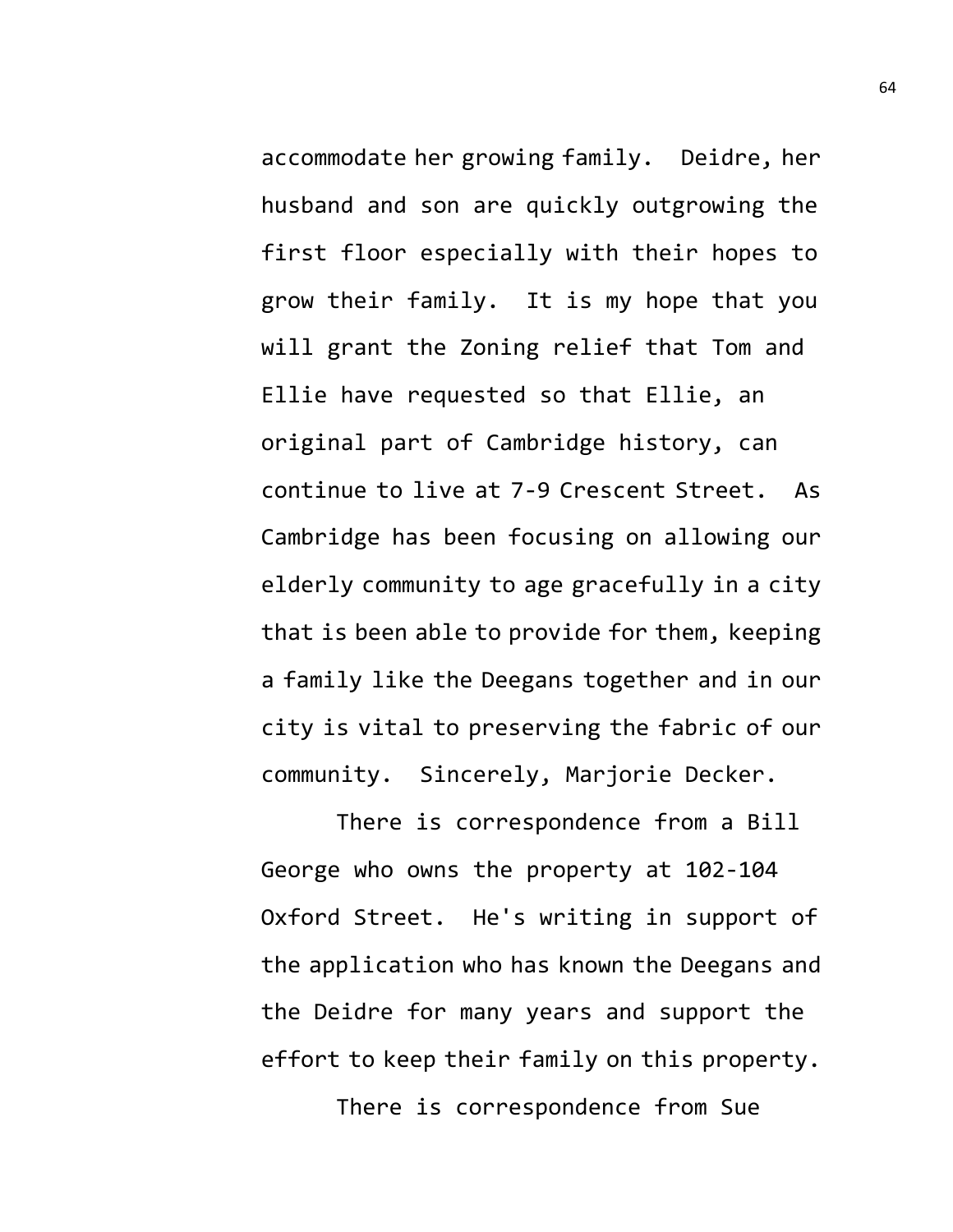Kriegsman, K-r-i-e-g-s-m-a-n and Hitesh, H-i-t-e-s-h Trivedi, T-r-i-v-e-d-i, 12 Crescent Street who also write to show their support for the application.

There is correspondence from Jeffrey Burman and Janice Walker who own the house at 100 Oxford Street across the street, at the corner of Crescent and Oxford and write to support the application.

There is correspondence from Elsie Sunderland, S-u-n-d-e-r-l-a-n-d and John Frank who own the house at 15 Crescent Street and they write to support.

There is correspondence from Jason Innes, I-n-n-e-s and Liz Vance, V-a-n-c-e who own the townhouse located at 6 Eustis Street behind the subject property and they're writing to show their support for the application.

There is correspondence from Jason and Lindsey Politi, P-o-l-i-t-i. They own the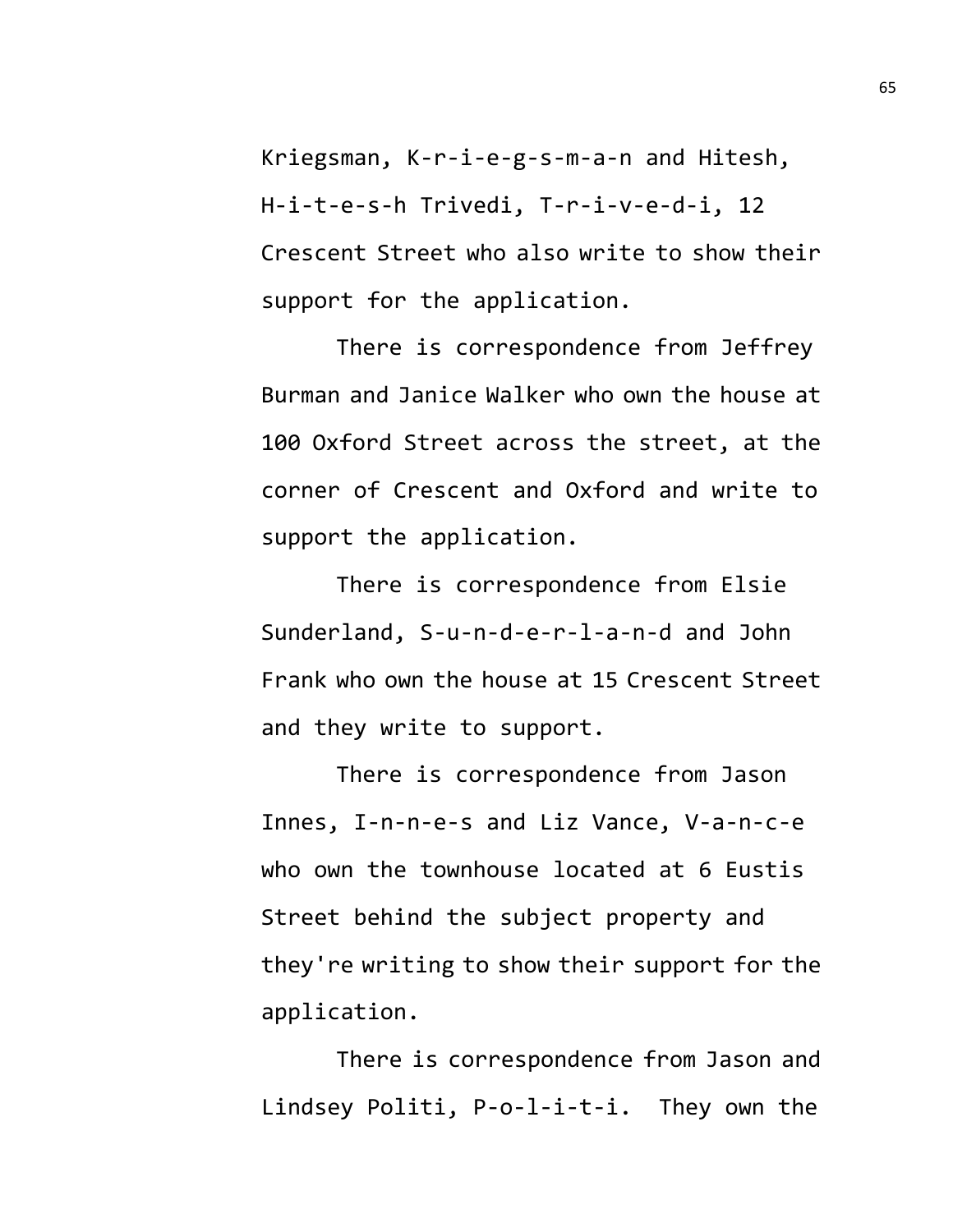house at 31 Crescent Street. And they write their support for the Deegans who are longtime residents. (Reading) Their efforts to maintain a strong sense of community on Crescent Street and include relative newcomers like ourselves into that community cannot be overstated. We are delighted that they are planning to take the necessary steps to take to allow them to continue to live comfortably in their home hopefully for many years to come.

And correspondence from Debra Lee who owns the house located at 29 Crescent Street who writes in support of the application.

And that is the sum substance of correspondence.

Okay, anything else to add, delete, change? Oh, and I'm sorry, you wanted to have the last word, yes.

ELEANOR DEEGAN: I'm Deidre's mother. Tom's her father. And she was born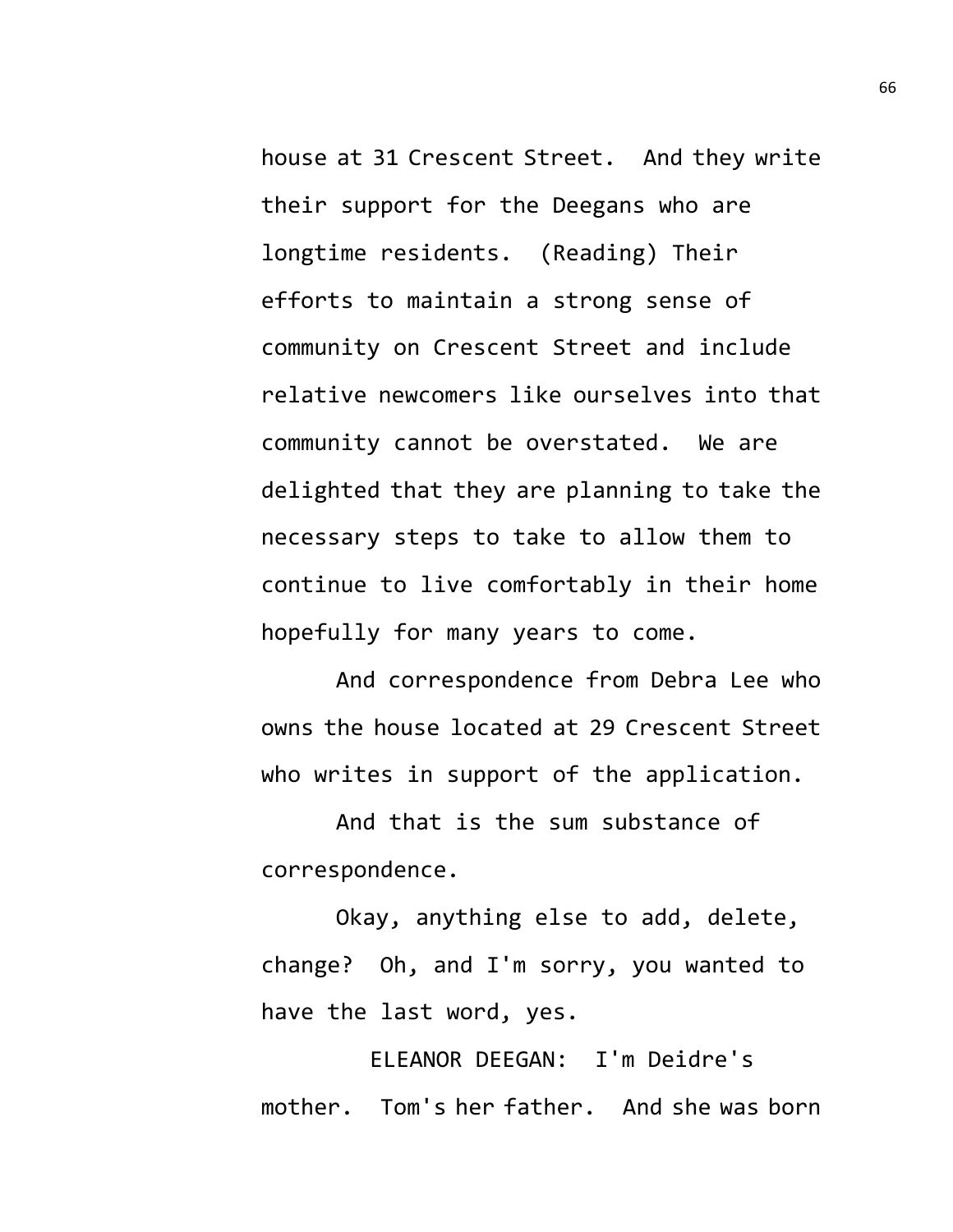and brought up in this house. I spent a good deal of my childhood in this house, and my young adulthood. I went away to college and, you know, tramped around a while and came back and moved back in and have been living there for 40 years up on the second floor which has just been lovely. It's a beautiful apartment. But, you know, age has caught up to me. I have congenital handicaps that have gotten worse with age and make my mobility just really almost not existent at this point. I can walk with a walker, which means I can get myself down a ramp and back up a ramp, and have my lunch out at the picnic table in the side yard. I mean, I, I've gone sometimes over a month without leaving the house because it involves so much getting me down the stairs, getting into the car. You know, just -- or just getting me around the side yard. This will make my life just so much easier. These young people love this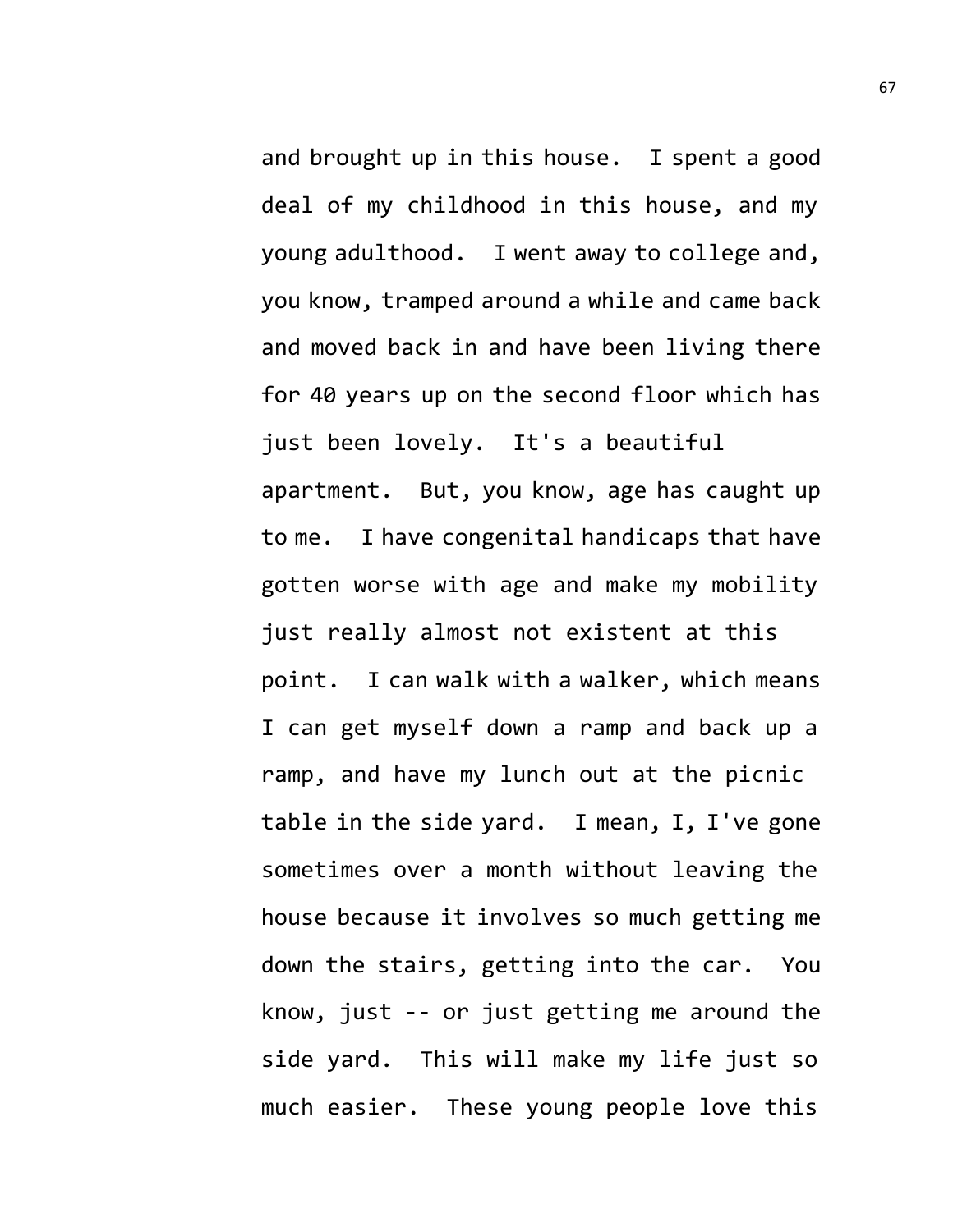property so much. They just want to make it into something very special, and I can feel my grandfather smiling.

BRENDAN SULLIVAN: All right. Well said. Thank you.

Okay, let me close all the testimony.

CONSTANTINE ALEXANDER: There are not too many cases that I really feel good about granting a Variance and this is one I do feel good about. This is exactly what the kind of land use policy we should be promoting about this. I'm enthusiastically in favor of granting the Variance.

BRENDAN SULLIVAN: Tom?

THOMAS SCOTT: I think I'm in favor of it. Just a question on the third level. Can you just explain again, like, how many families live in the house and how that all -- are they all co-mingled living together?

MAGGIE BOOZ: No. It's two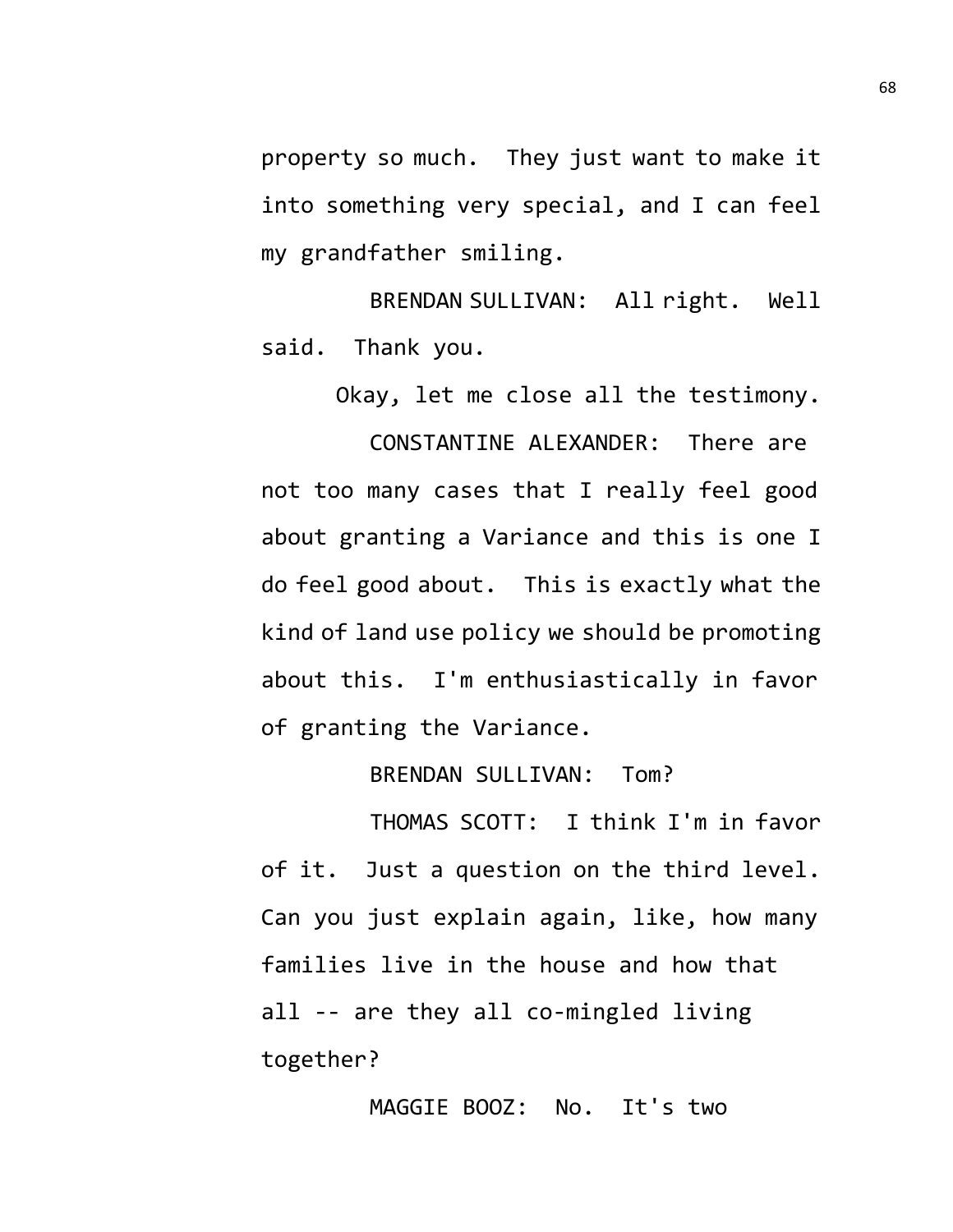separate families. It's two separate units. The first unit is very standard really. Standard two-bedroom unit with a living room, dining room, kitchen and the two bedrooms. And then the second floor, it will be living room, dining room, one of the bedrooms gets turned into a little TV space, and the back bedroom gets turned into a breakfast room next to the kitchen, and then the third floor has, you know, three bedrooms.

THOMAS SCOTT: That are part of that unit?

MAGGIE BOOZ: Yep, yep. There's an existing stair that goes up to the third floor now, you know, full stair.

BRENDAN SULLIVAN: Unfinished attic.

MAGGIE BOOZ: Unfinished attic.

THOMAS SCOTT: I was confused. I thought you were making a third unit on the third floor. That's not true.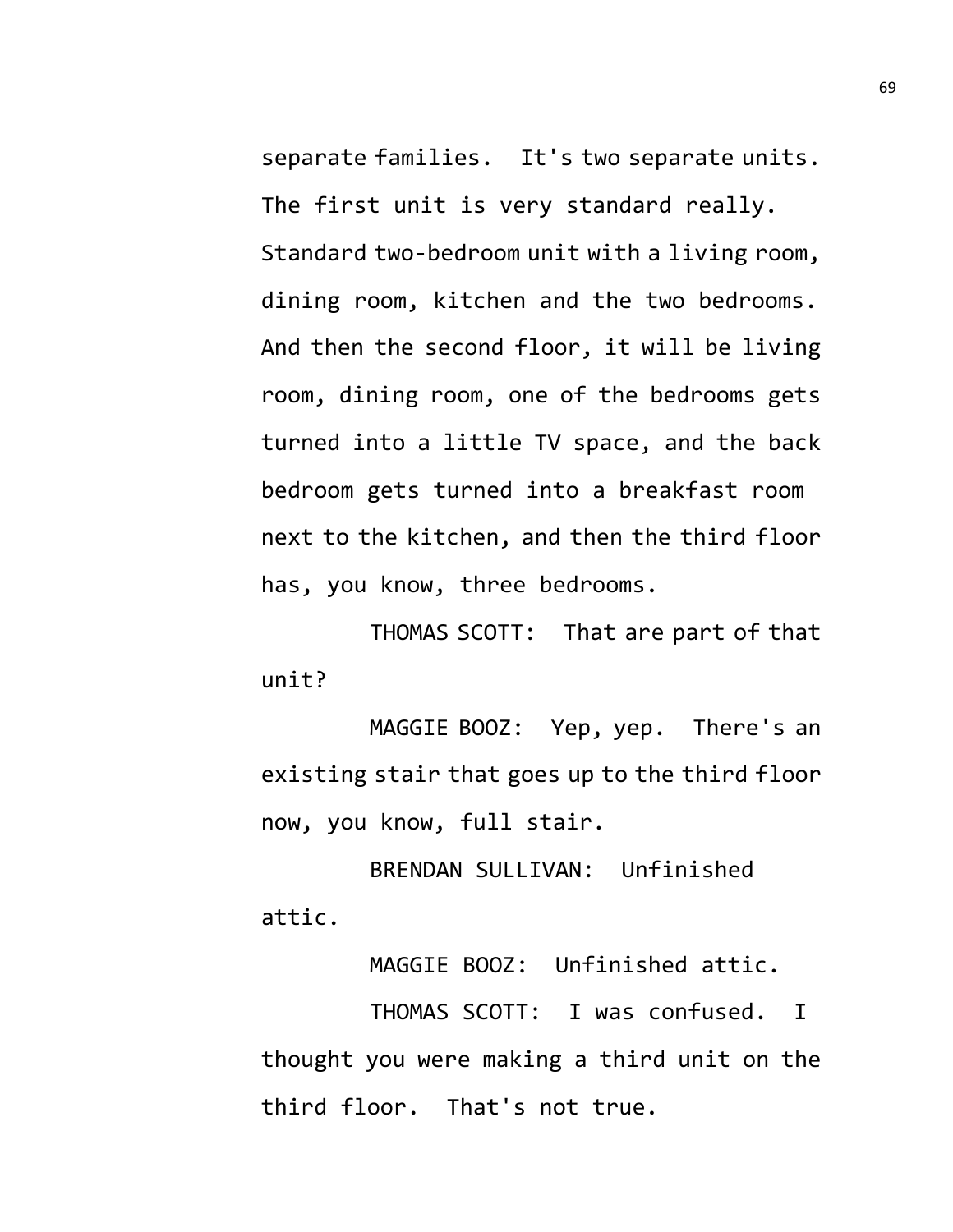MAGGIE BOOZ: No. Sorry. THOMAS SCOTT: Okay. I'm good. BRENDAN SULLIVAN: Tim? TIMOTHY HUGHES: I'm good with it. BRENDAN SULLIVAN: Mr. Heuer?

TAD HEUER: Square footage is a bit on the high side which we tend to be seeing that that seems to be a trend, but I'm okay.

BRENDAN SULLIVAN: I'll make a motion, then, to grant the relief requested. I have a plethora of paper here, and I'm not sure with three or four different dates, but I will sign, I guess, the appropriate one, Maggie and Mr. Hope. There's one dated 2/29. Is that the current one? I have that, I have 3/19.

MAGGIE BOOZ: That has two skylights that were --

BRENDAN SULLIVAN: Okay. If you can get me the applicable document? Let me make a motion, then, to grant the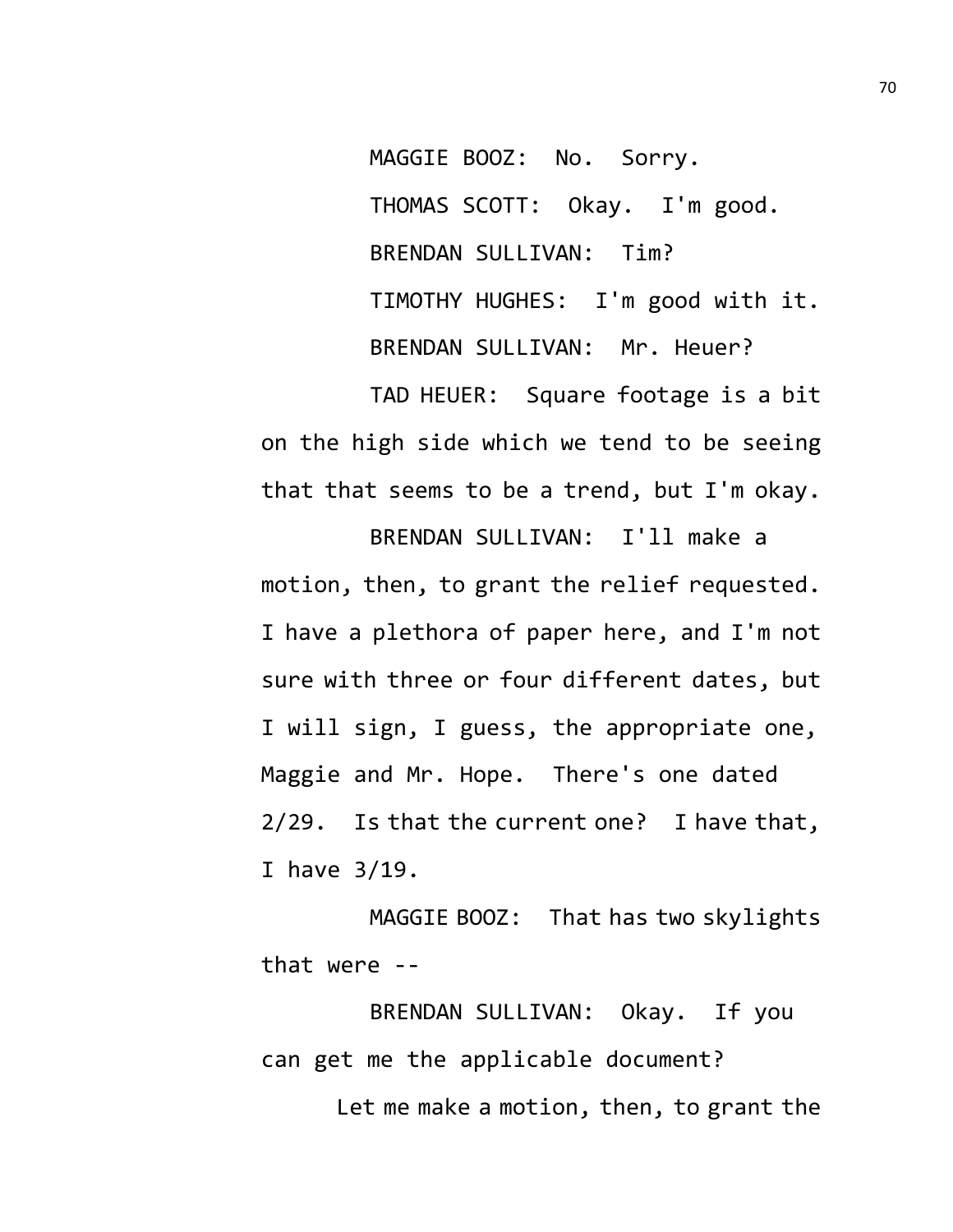relief requested as per the plans submitted and initialed and dated by the Chair, and the applicable dimensional form submitted as part of the application.

The Board finds that a literal enforcement of the provisions of the Ordinance would involve a substantial hardship to the Petitioner because it would really limit their ability to stay in the house due to progressing health problems and the need for the applicant to relocate to the first floor and also to be able to access the outside independently.

This will also allow a family member who is currently a caregiver to be able to stay in the house for an extended period of time, to be able to provide the care for the Applicant.

The Board finds that the hardship is owing to the size and shape of the house on the lot, the existing non-conforming nature,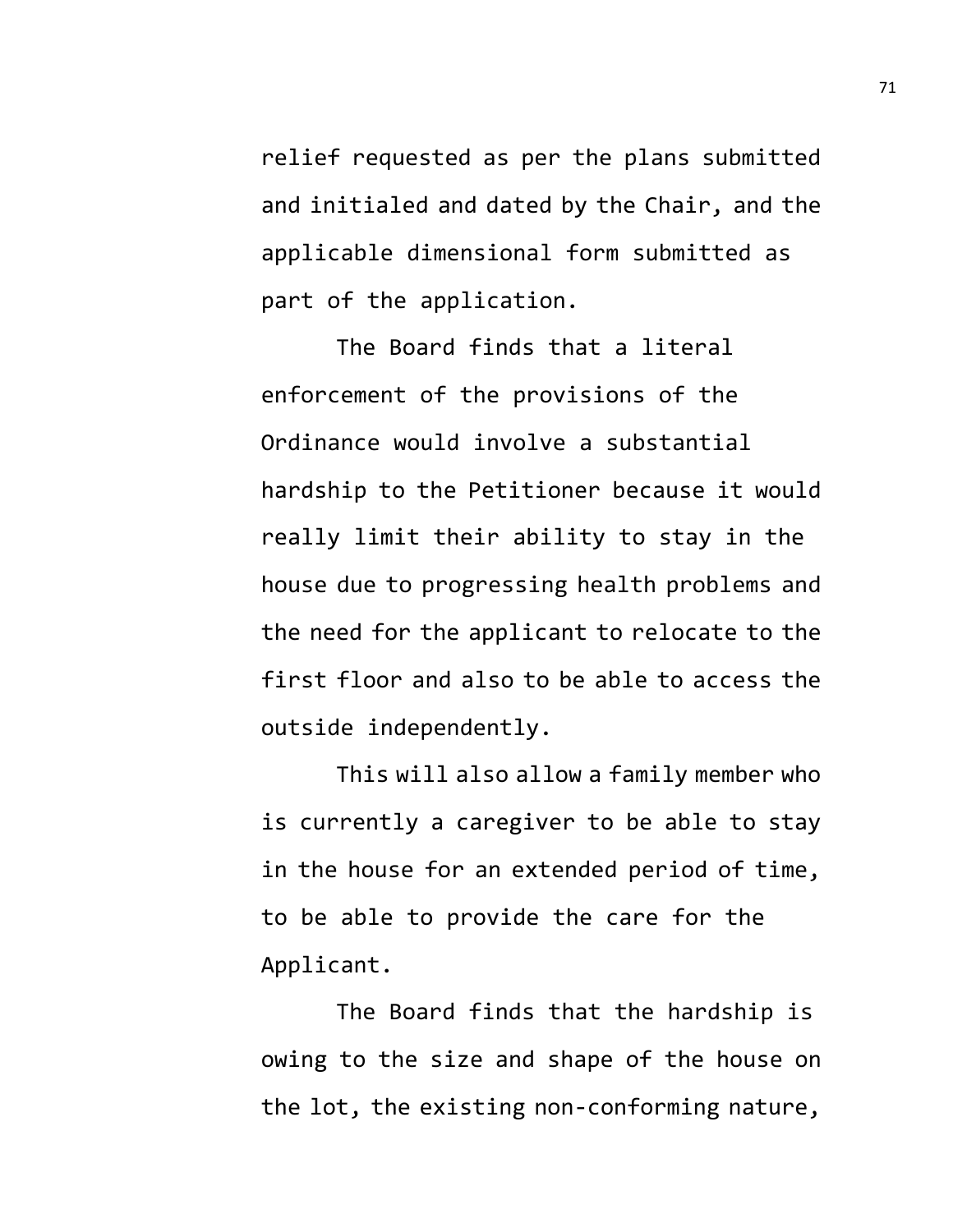which by itself severely limits any additions to the house which would require some relief from this Board.

The Board finds that the requested relief is a fair and reasonable one.

The Board finds that the desirable relief may be granted without substantial detriment to the public good.

The Board notes letters in support from abutters and from the community generally from people on the street, from the City Councilor.

The Board also notes a previous letter from Mayor Davis which I find is also quite pertinent to this particular application and her being on the Silver Ribbon Committee to allow seniors to remain in their homes and also have adequate space for caregivers to provide services to the elderly.

The Board finds that relief may be granted without nullifying or substantially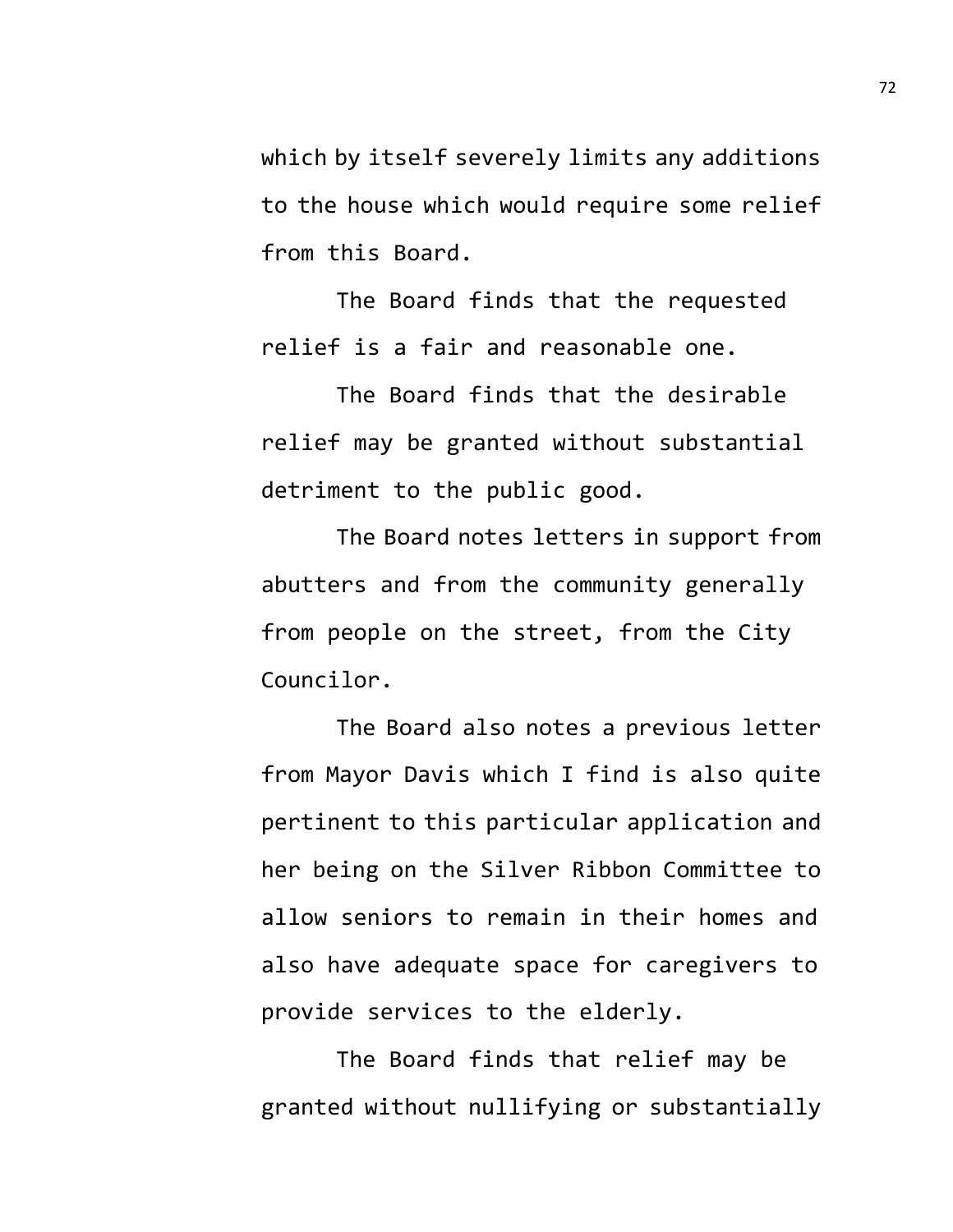derogating from the intent and purpose of the Ordinance. And that will do it.

All those in favor of granting the relief?

(Show of hands.)

BRENDAN SULLIVAN: Five in favor.

(Sullivan, Alexander, Hughes,

Heuer, Scott.)

TAD HEUER: Again, just to reiterate, I'm voting in favor but the statement from the Mayor that she desires that this Board grant relief based on senior housing and living and being able to age in place is a laudable one, but not one that the Board can make case by case. I think the City Council should enact an Ordinance that we can then enforce.

BRENDAN SULLIVAN: Okay, good luck. CONSTANTINE ALEXANDER: Special Permit.

BRENDAN SULLIVAN: Oh, I'm sorry.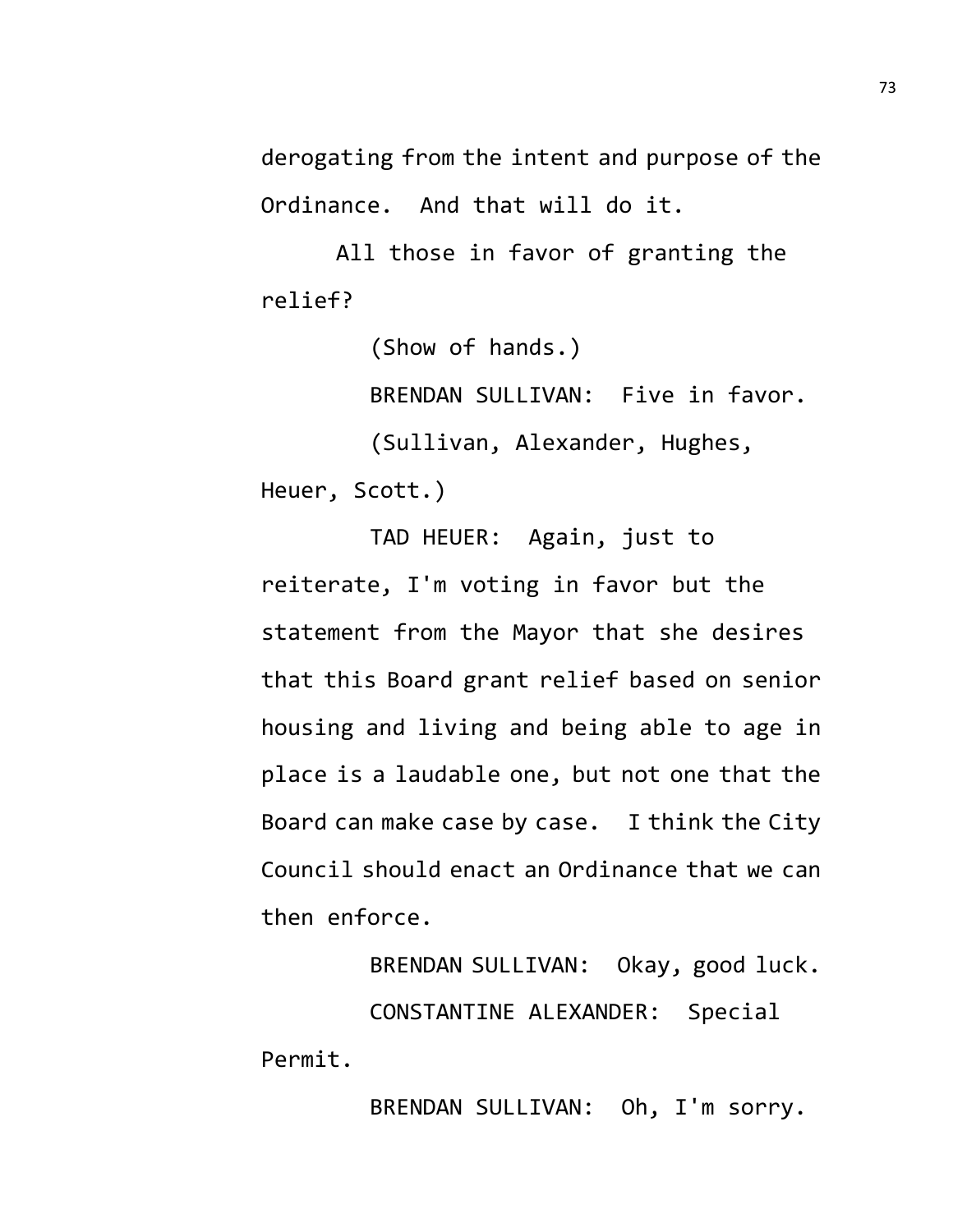Well, good luck on that one.

CONSTANTINE ALEXANDER: Don't go anywhere yet.

BRENDAN SULLIVAN: On the Special Permit to install the new windows. Those are clearly defined in the drawings here?

MAGGIE BOOZ: Uh-huh.

BRENDAN SULLIVAN: Which are shown on -- let me make a motion, then, to grant the Special Permit to allow for the installation of new and relocation of existing; is that correct?

MAGGIE BOOZ: Yes.

TAD HEUER: Do you have relocation on the non-front --

MAGGIE BOOZ: Can I clearly mark them on here?

TAD HEUER: Yes.

Do you have relocation on the non-front facade location of windows?

MAGGIE BOOZ: Yes. On the second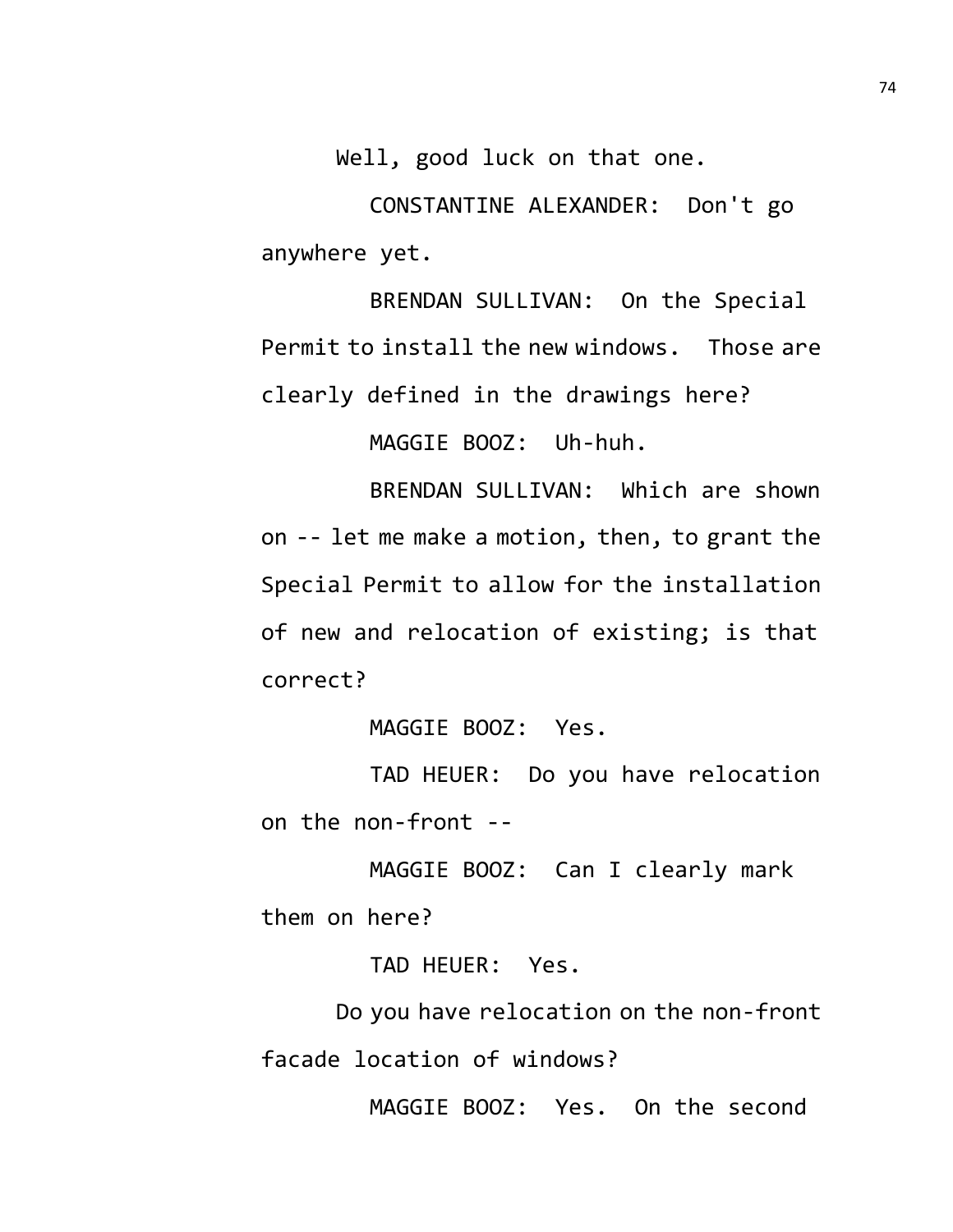floor on the east side we have a relocation of two windows in the kitchen.

CONSTANTINE ALEXANDER: What are you doing?

TAD HEUER: Just marking the -- MAGGIE BOOZ: I just wanted them to be clearly marked on the -- there was a window change.

CONSTANTINE ALEXANDER: But I'm not sure --

MAGGIE BOOZ: This is a relocation.

CONSTANTINE ALEXANDER: Okay. We didn't see what it was before.

TAD HEUER: We don't have current elevations.

CONSTANTINE ALEXANDER: I know. I noticed that is missing in the file, but okay.

MAGGIE BOOZ: Okay, basically --

CONSTANTINE ALEXANDER: It will be useful in the future on relocation of windows if we could have the before and the after.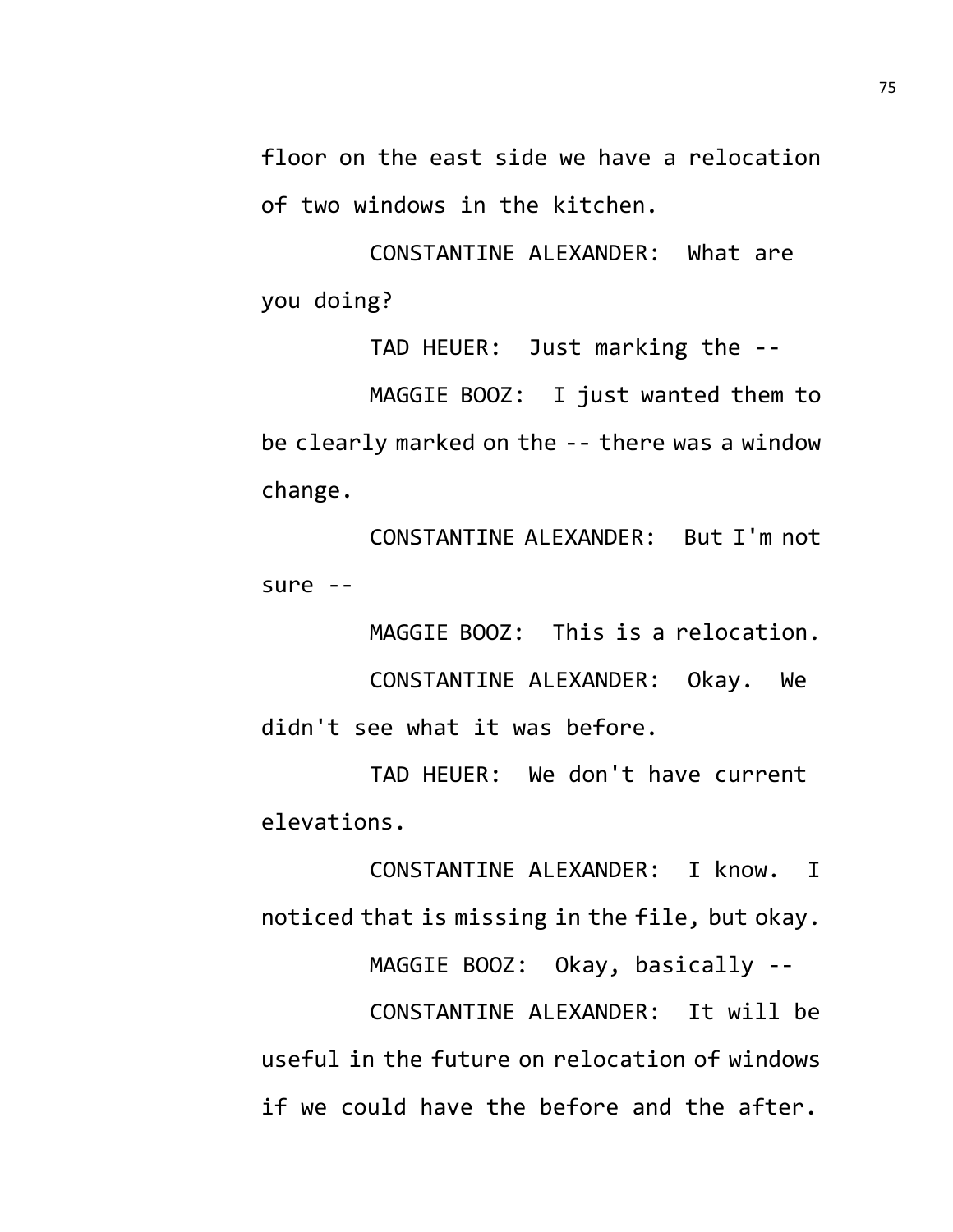MAGGIE BOOZ: Existing and

proposed? Okay. I could also submit them to the file tomorrow. But they're --

CONSTANTINE ALEXANDER: We have to take action tonight.

MAGGIE BOOZ: Yeah, okay. But just so that they're in the file.

BRENDAN SULLIVAN: That would be helpful.

THOMAS SCOTT: Can I also request that the rooms be labelled? I find that a little troubling, you know, I'm trying to understand how the plan works, there was --

DEIDRE FIROUZBAKHT: There's existing right here.

THOMAS SCOTT: There's no labelling.

MAGGIE BOOZ: All right, so here's a set of existing conditions, plans so that you can see where heads will be changing. Shall I go through and explain?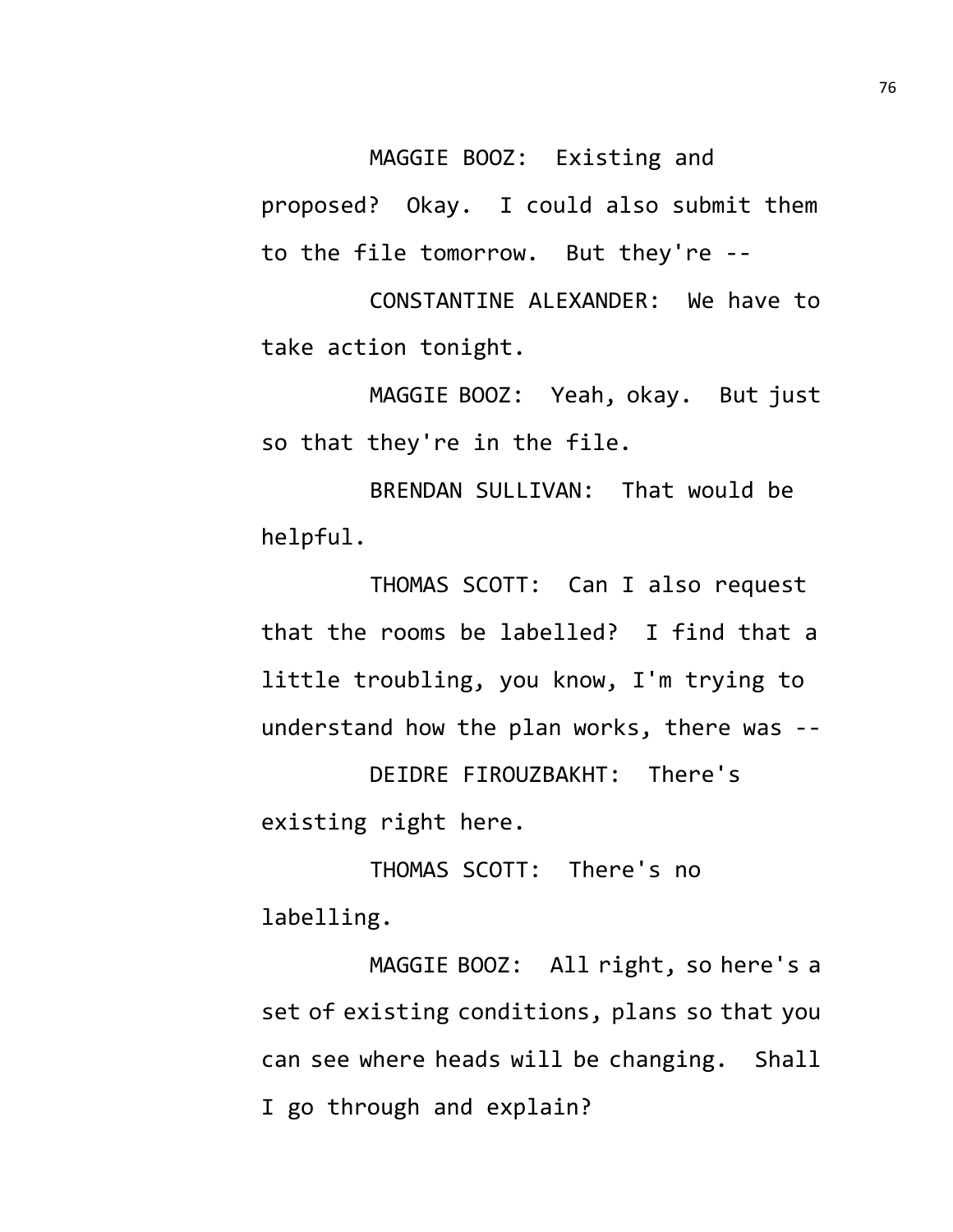BRENDAN SULLIVAN: No, if you just markup what is the subject of the Special Permit basically.

MAGGIE BOOZ: Okay. Yeah, if I could, please, thank you.

So on the second floor we're moving two windows about 20 inches.

ATTORNEY SEAN HOPE: And it's more important for the plans that you sign, right, than to walk the Board through -- do you also want to see?

CONSTANTINE ALEXANDER: I'd like to see. I for one would like to see what's happening.

MAGGIE BOOZ: These two windows here. We're proposing to move them over 20 inches in that direction towards the rear yard. That's the window change on the east side.

CONSTANTINE ALEXANDER: Number of windows hasn't changed?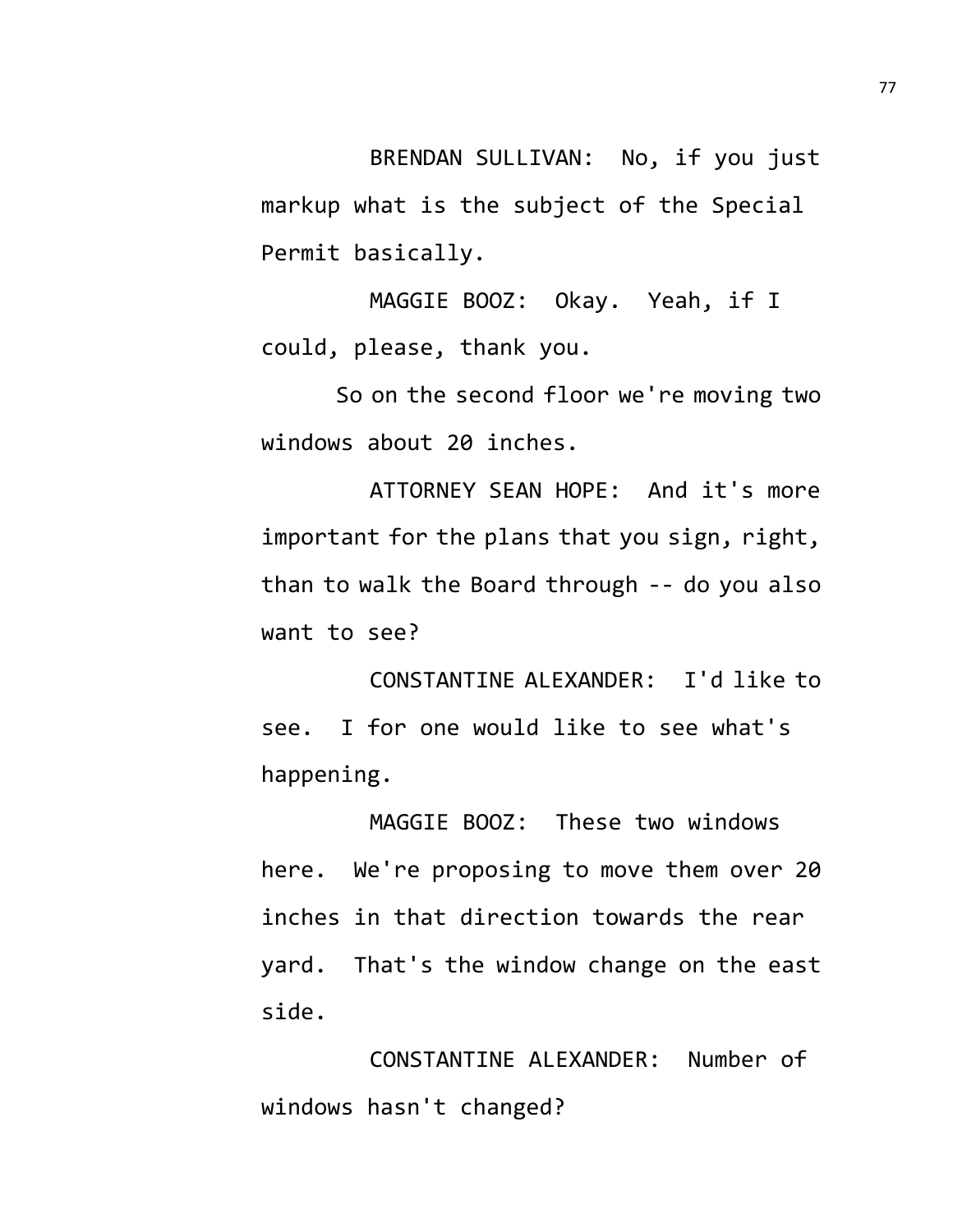MAGGIE BOOZ: No.

CONSTANTINE ALEXANDER: Just moving them 20 inches.

MAGGIE BOOZ: Same thing, same size. Everything's the same.

BRENDAN SULLIVAN: Just a re-alignment because of the interior space?

MAGGIE BOOZ: Yes, exactly.

On the rear facade we're adding these three new windows to get more light into the kitchen. This is a half wall, so we're trying to get more, just more light. And the same thing on the west side, two new windows next to two existing windows.

On the third floor we're adding two windows in the front and two windows in the rear.

> BRENDAN SULLIVAN: Okay, front. TAD HEUER: Doesn't matter. BRENDAN SULLIVAN: Is exempt. MAGGIE BOOZ: The rear is within the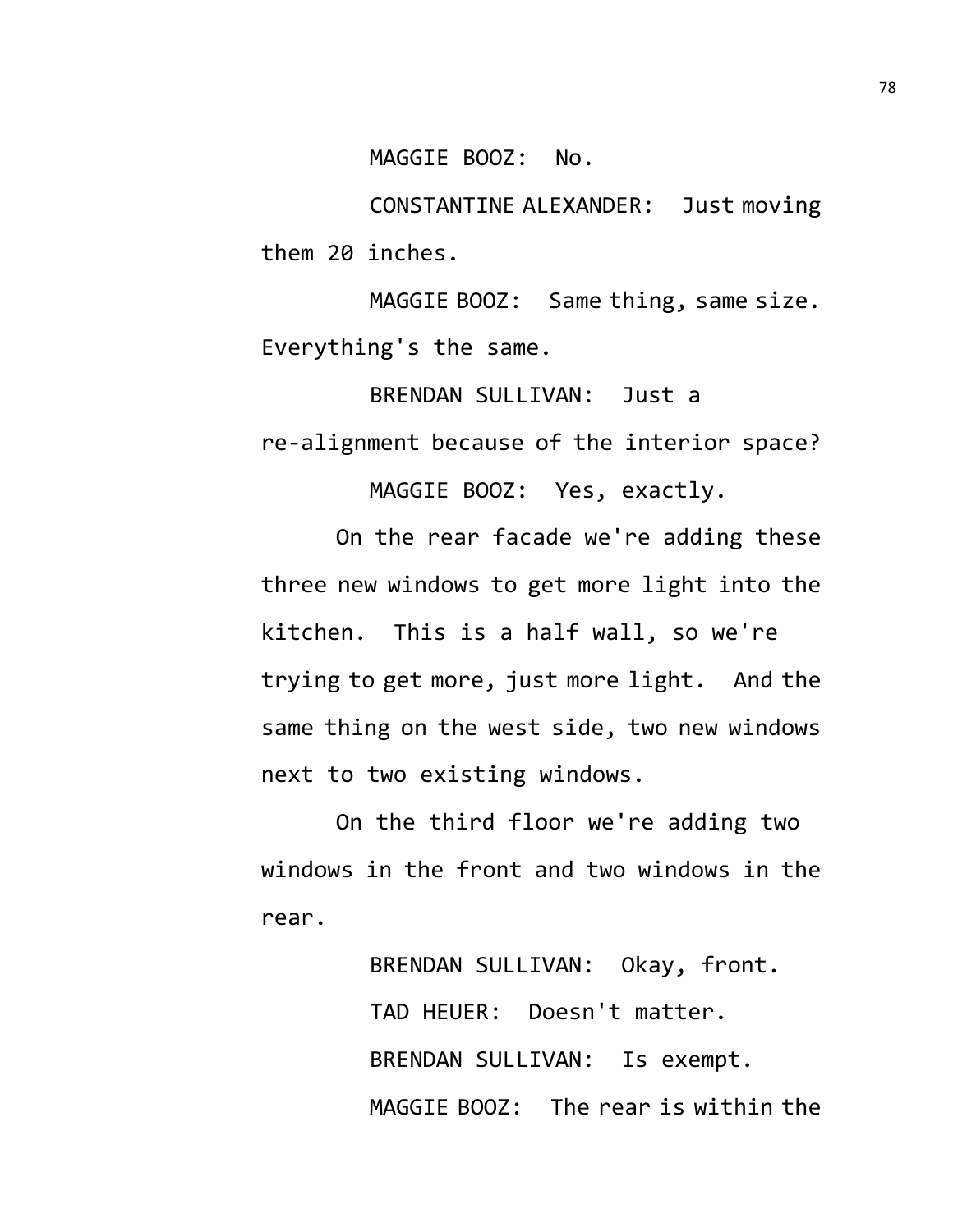setback.

CONSTANTINE ALEXANDER: Are the neighbors aware of the new windows as opposed to the relocation of windows? That does impact obviously their property.

ATTORNEY SEAN HOPE: Yes.

MAGGIE BOOZ: And then of course the new windows that are the dormer and the new window.

BRENDAN SULLIVAN: Okay.

Any other questions?

CONSTANTINE ALEXANDER: No, I would just repeat the comments that the next time we need to get more detail on the relocation of windows, particularly on the elevation before and after.

MAGGIE BOOZ: Okay. Yeah, I'm sorry about that.

BRENDAN SULLIVAN: Let me make a motion, then, to grant the Special Permit which will allow for the addition of windows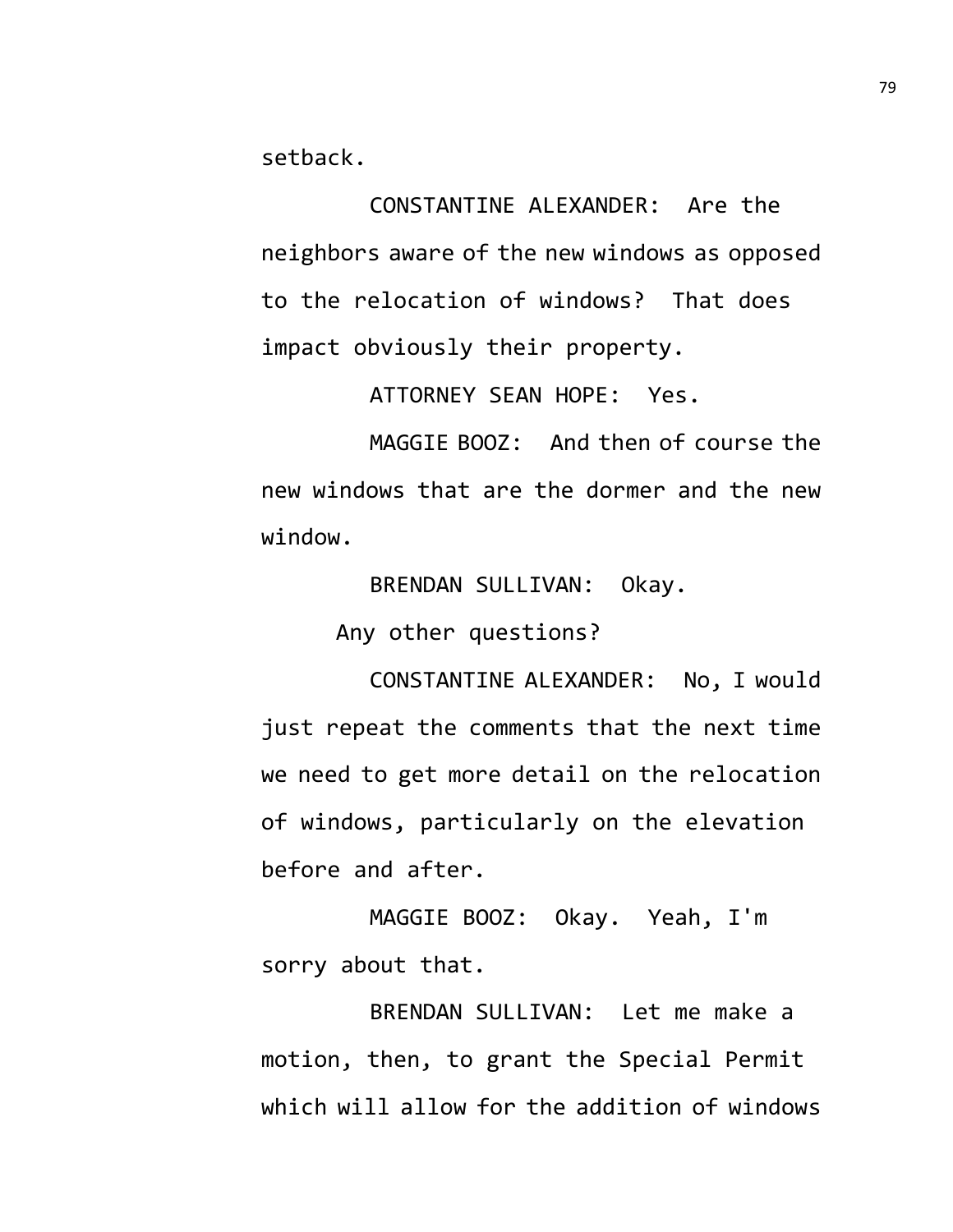and also the relocation of existing windows or window placements.

The Board finds that the requirements of the Ordinance can be met.

The Board finds that the proposed windows are modest and are not inconsistent with the overall intent and requirements of the Ordinance.

The windows will provide much needed natural air and light to the house and its inhabitants, and as a result of a re-alignment of some of the interior space which necessitates the realignment and changing of some of the windows. And also the addition will -- dormers will require sufficient and adequate windows that fall within the sit back.

The Board finds that traffic generated or patterns of access or egress would not cause congestion, hazard, or substantial change in the established neighborhood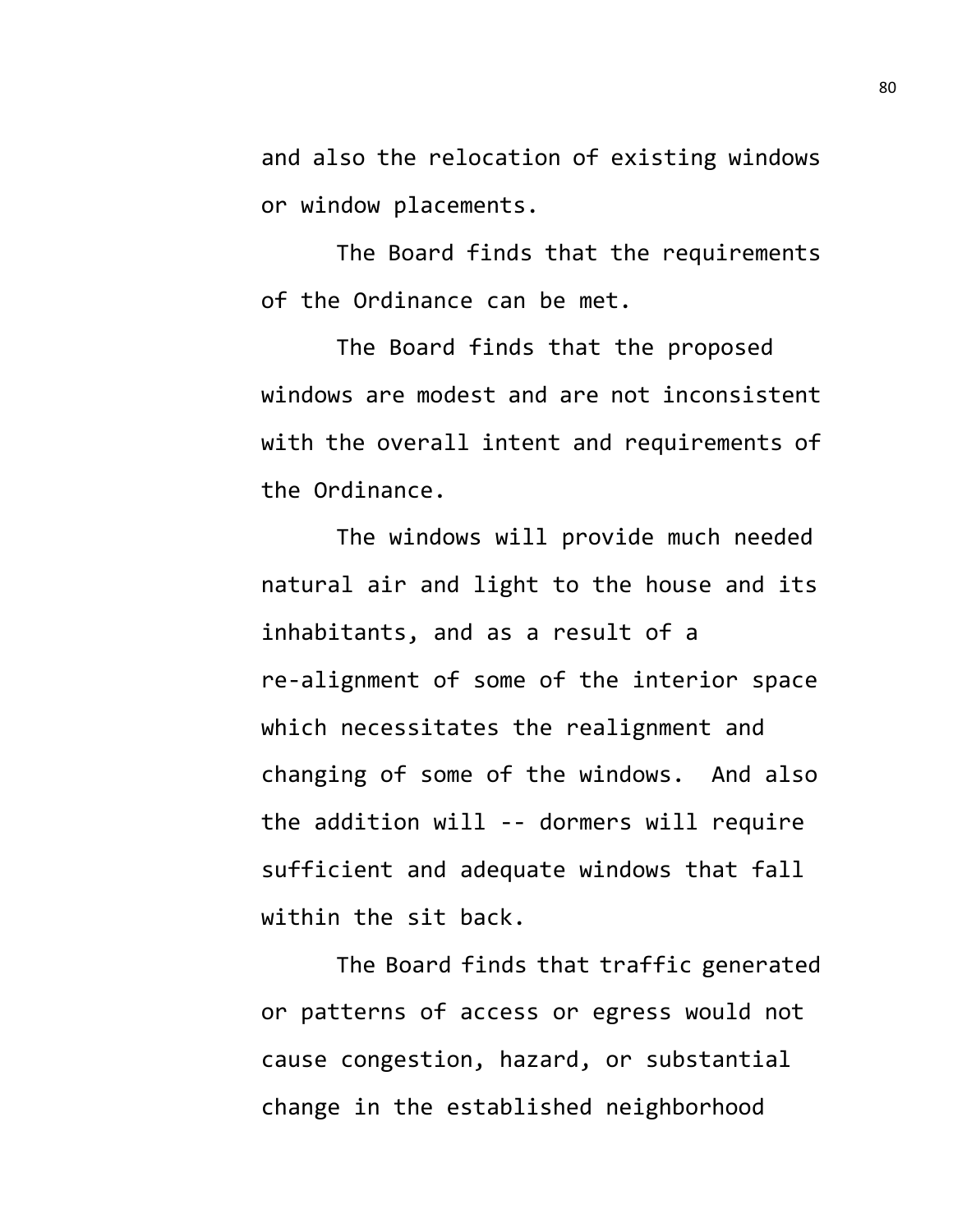character.

The Board finds that continued operation of or development of adjacent uses as permitted in the Zoning Ordinance would not be adversely affected by the nature of the proposed use, and there would not be any nuisance or hazard created to the detriment of the health, safety, and welfare of the occupant or the proposed use of the citizens of the city.

And the Board finds that the additional windows relocation actually is aesthetically pleasing. And that the replacement is reasonably screened and set back sufficiently from neighboring properties.

And the proposal would not impair the integrity of the district or adjoining districts or otherwise derogate from the intent and purpose of the Ordinance.

All those in favor of granting Special Permit for the windows --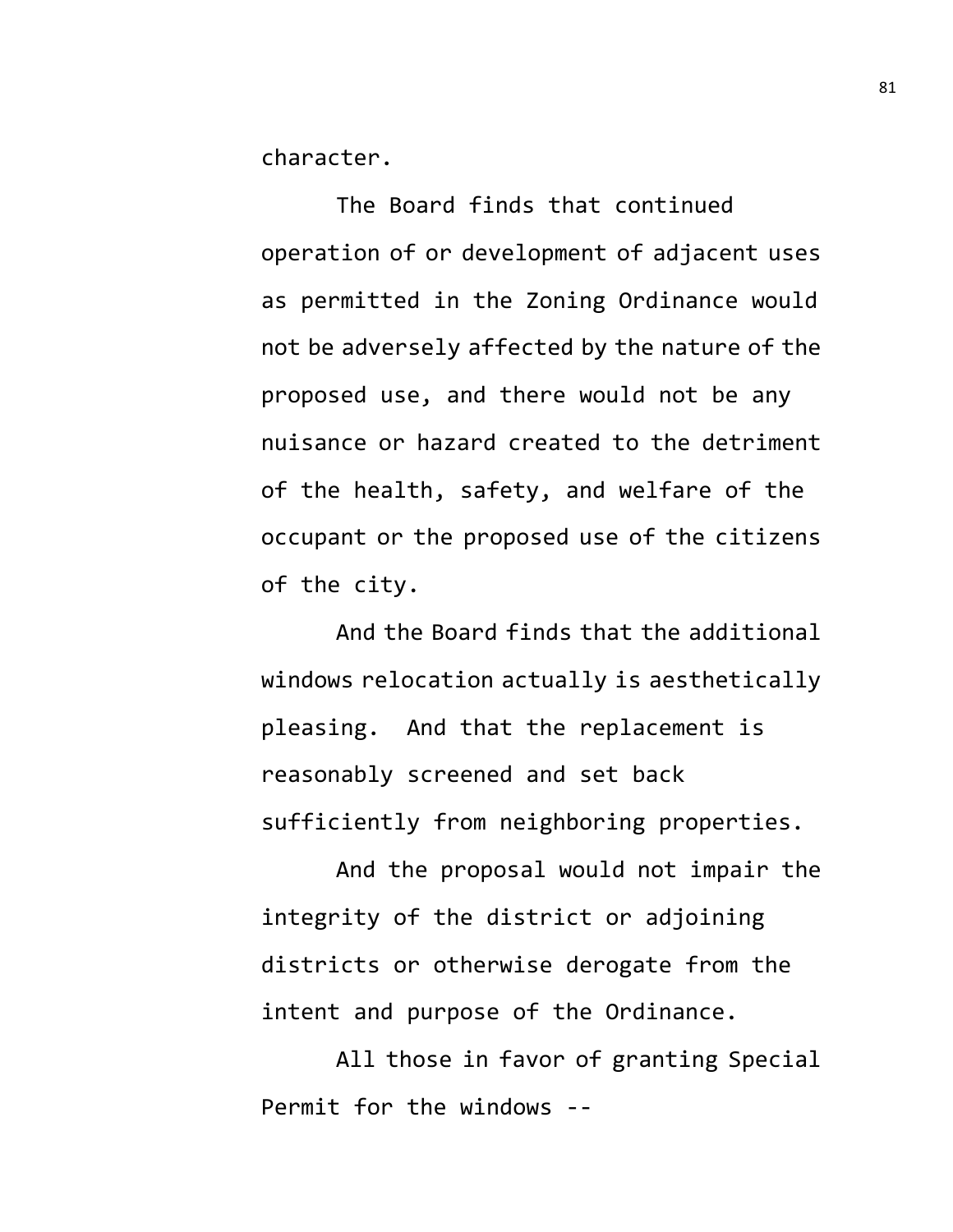CONSTANTINE ALEXANDER: Have you tied them to those plans? I'm sorry, I missed it.

BRENDAN SULLIVAN: And as per the plans initialed by the Chair.

(Show of hands.)

BRENDAN SULLIVAN: Four in favor.

(Sullivan, Alexander, Hughes,

Scott.

BRENDAN SULLIVAN: One opposed.

TAD HEUER: And that's purely procedural, that not having the plans, it's difficult to review them. They need to be in the file five p.m. the Monday before. Having seen them here, they look fine. It's just very difficult. If everyone did that, we'd have a very long night.

BRENDAN SULLIVAN: Okay. Good. MARIA PACHECO: You need to withdraw the other one.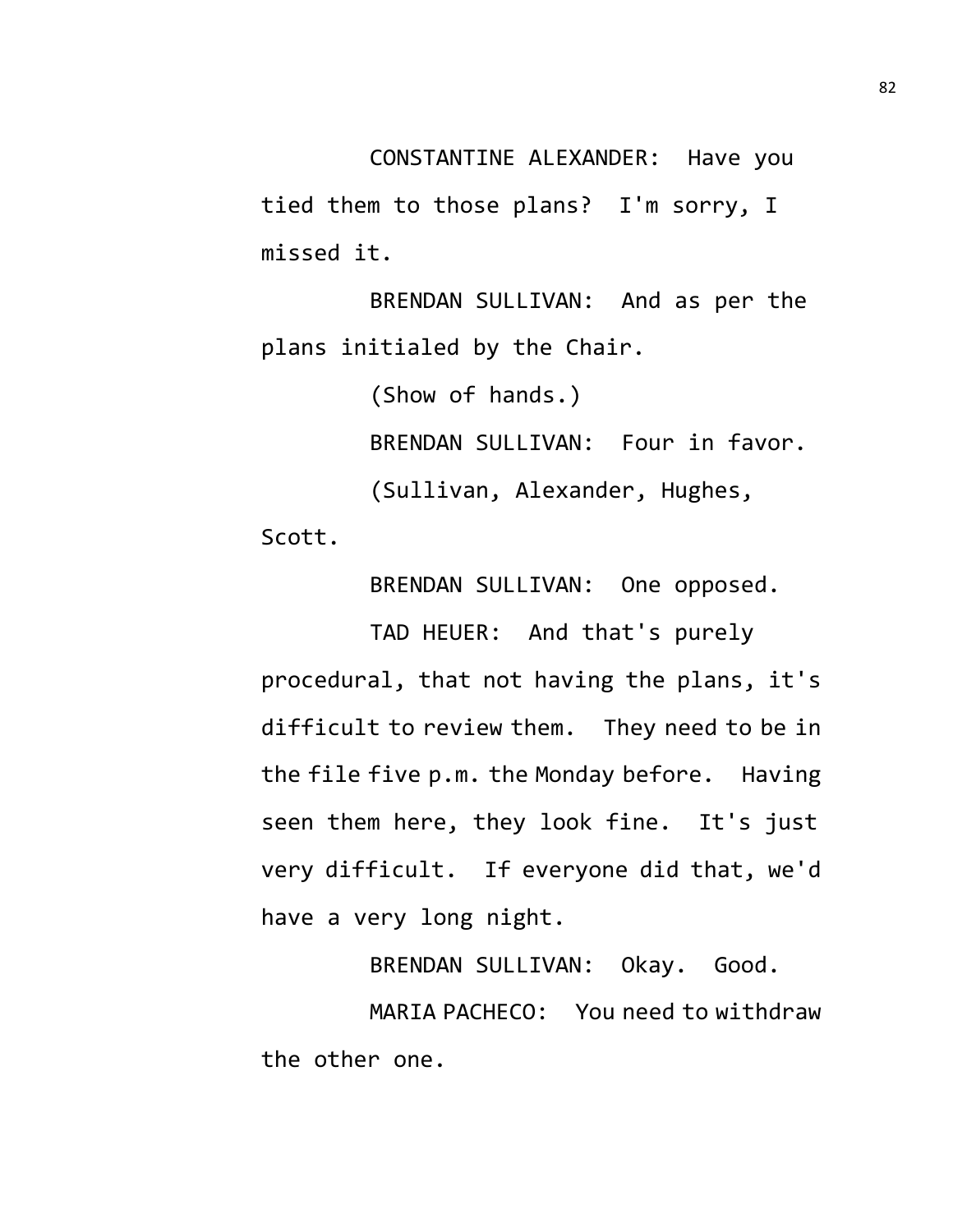(8:10 p.m.)

(Sitting Members: Brendan Sullivan, Constantine Alexander, Timothy Hughes, Tad Heuer, Thomas Scott.)

BRENDAN SULLIVAN: The Board will hear case No. 10106. Mr. Hope.

ATTORNEY SEAN HOPE: Good evening, for the record, Attorney Sean Hope, Hope Legal Offices in Cambridge. I have the Deegan family here tonight as well as the architect Maggie Booz. We would wish to withdraw the case. This is a continued case that has now been concluded by the conclusion of the previous case so we would wish to withdraw if the Board would deem it appropriate.

BRENDAN SULLIVAN: On the motion to accept the request for withdrawal.

> (Show of hands.) BRENDAN SULLIVAN: Five in favor.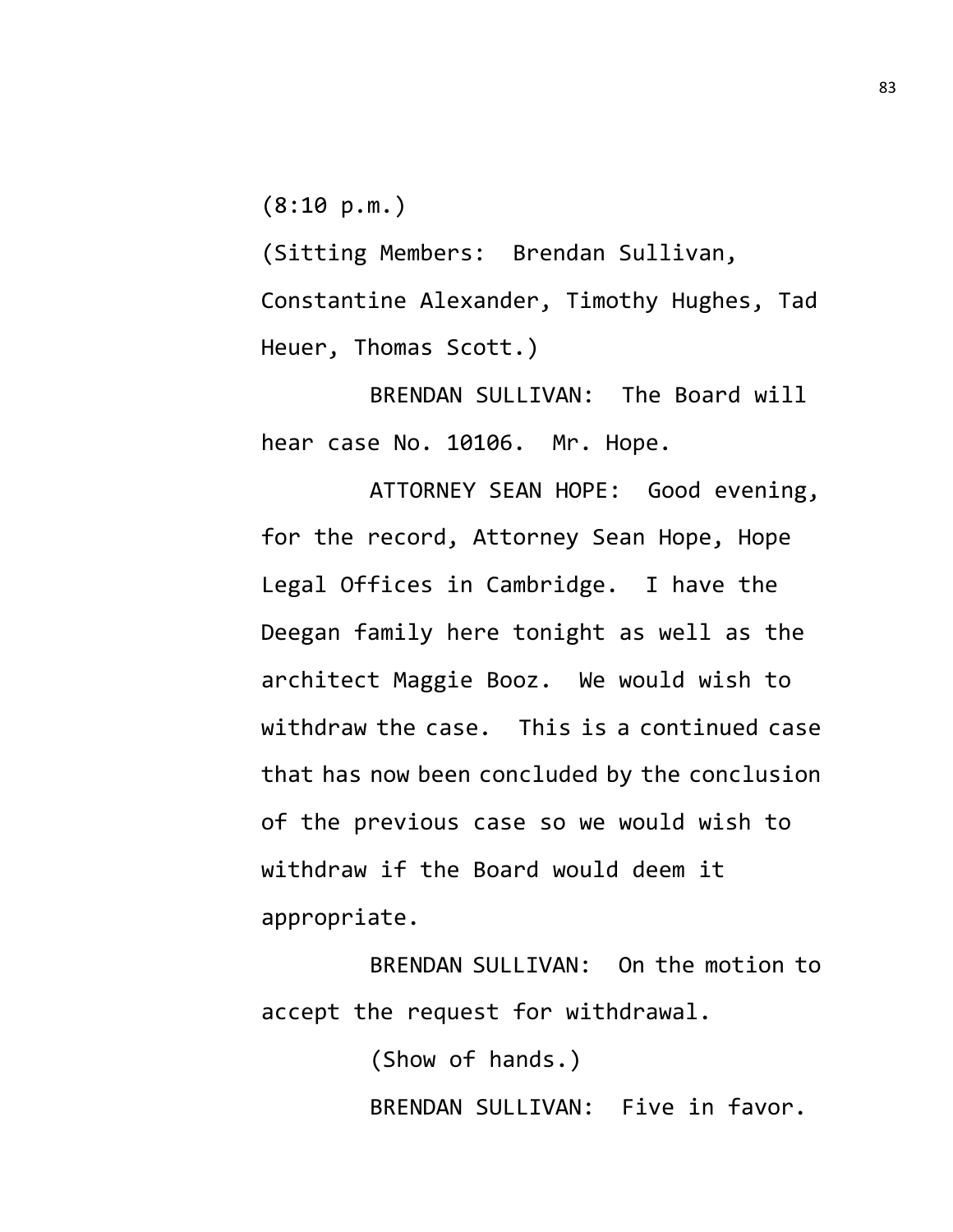(Sullivan, Alexander, Hughes, Heuer, Scott.)

(8:10 p.m.)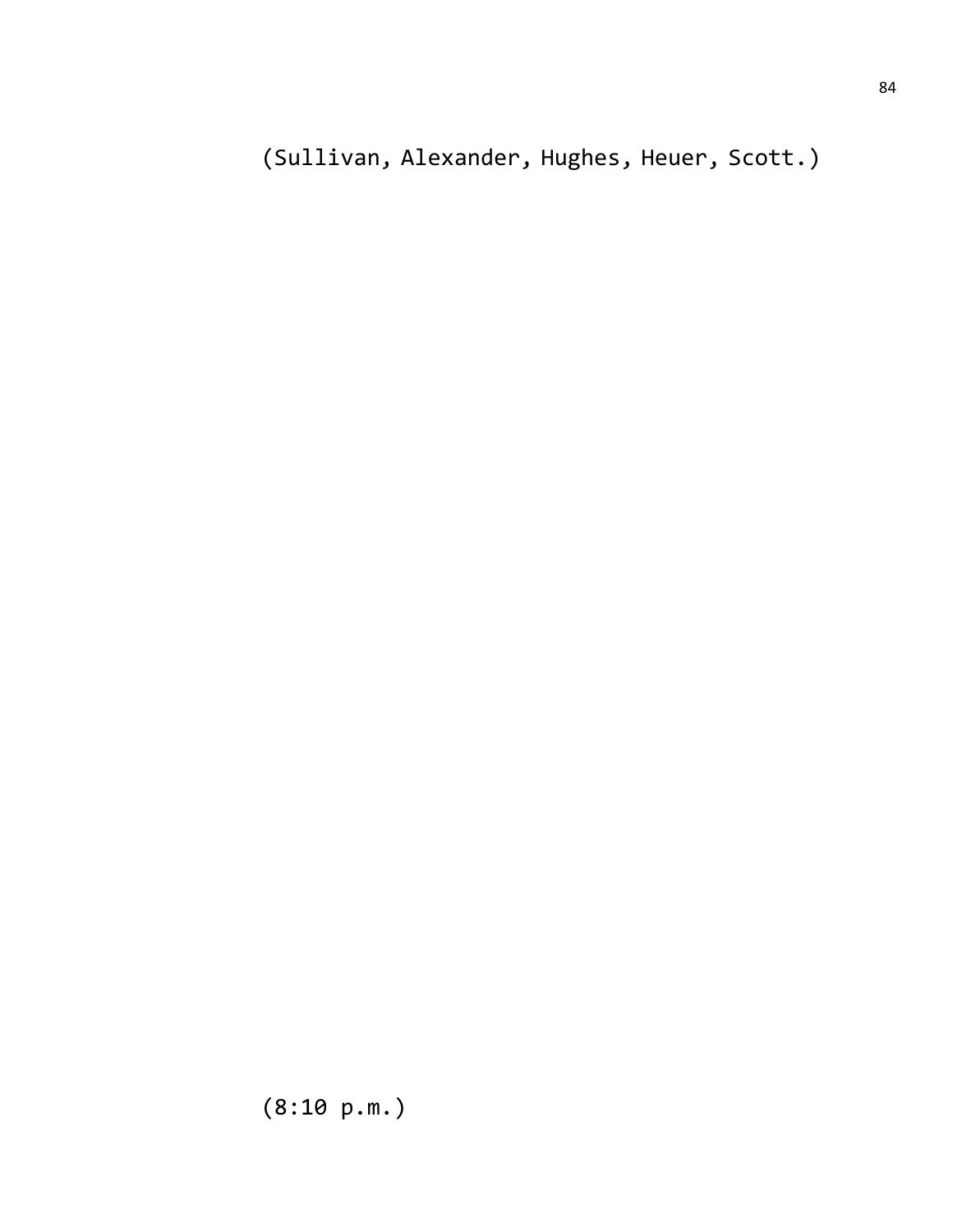(Sitting Members: Brendan Sullivan,

Constantine Alexander, Timothy Hughes, Tad Heuer, Thomas Scott.)

BRENDAN SULLIVAN: The Board will hear case No. 10214, and in conjunction with case 10224, 28 Garfield Street. Is there anybody here on that matter?

(No Response.)

BRENDAN SULLIVAN: The Board is in receipt of correspondence from Rishi Reddi, R-i-s-h-i R-e-d-d-i. (Reading) After our conversation this morning I'm requesting a continuance for the hearing regarding the home at 28 Garfield Street. These cases 10224 and 10214 were scheduled to be heard tomorrow night, March 22nd by the Zoning Board of Appeals. I request that they be rescheduled for the next available date to allow my family adequate time to work with our immediate abutters in redesigning the driveway and garage. Thank you for your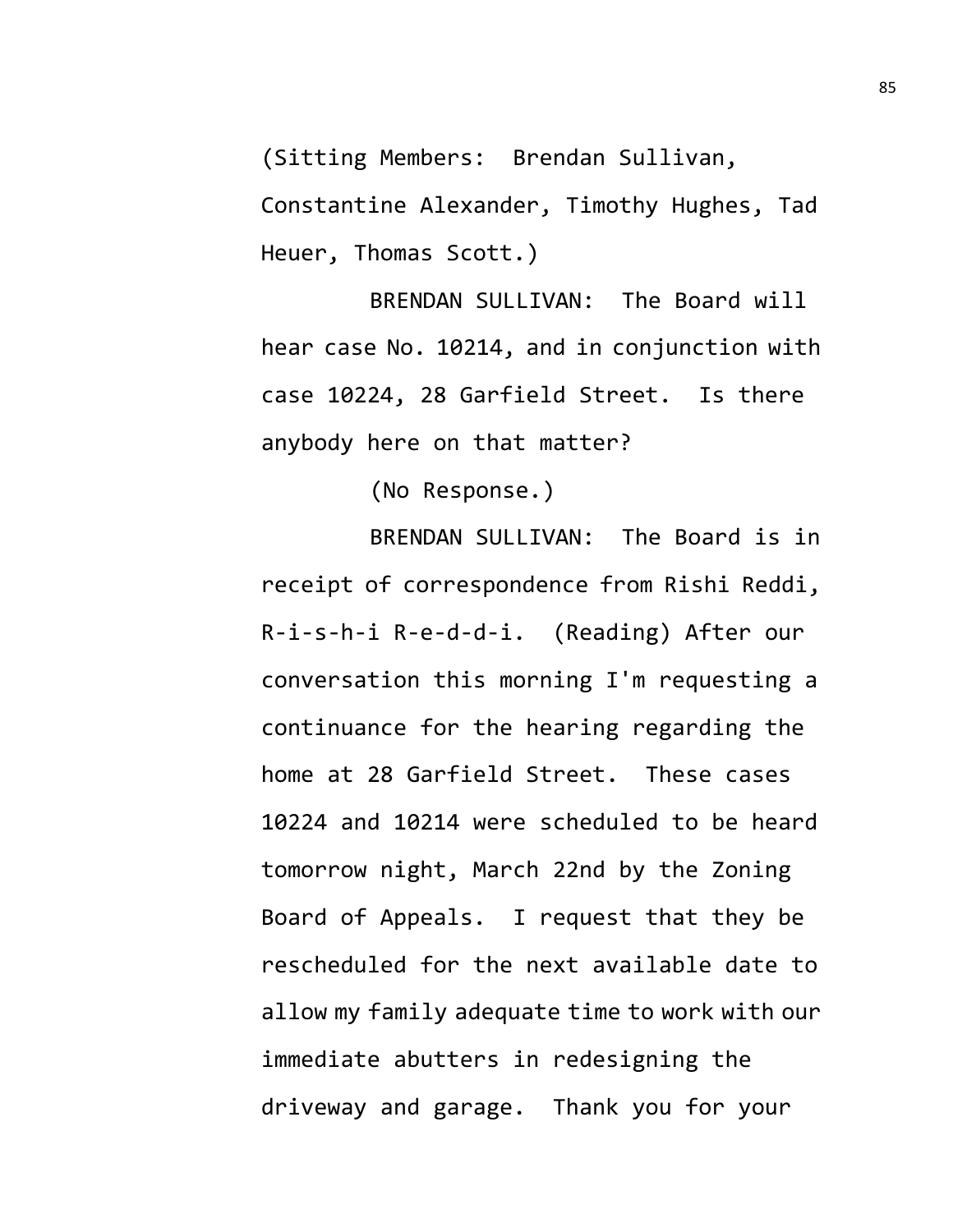assistance in this matter.

All those who are in favor of accepting the request to continue both cases until May 24, 2012.

CONSTANTINE ALEXANDER: These are both cases not heard, Brendan? I think so. BRENDAN SULLIVAN: Both no heard. CONSTANTINE ALEXANDER: I can't sit on the 24th.

BRENDAN SULLIVAN: On the condition that the Petitioner change the posting signs to reflect the new date of May 24th and the time of seven p.m. And that any additional changes to the plans and the dimensional form be in the file by five p.m. on the Monday prior to the May 24th hearing.

All those in favor of continuing the matter.

> (Show of hands.) BRENDAN SULLIVAN: Five in favor. (Sullivan, Alexander, Hughes,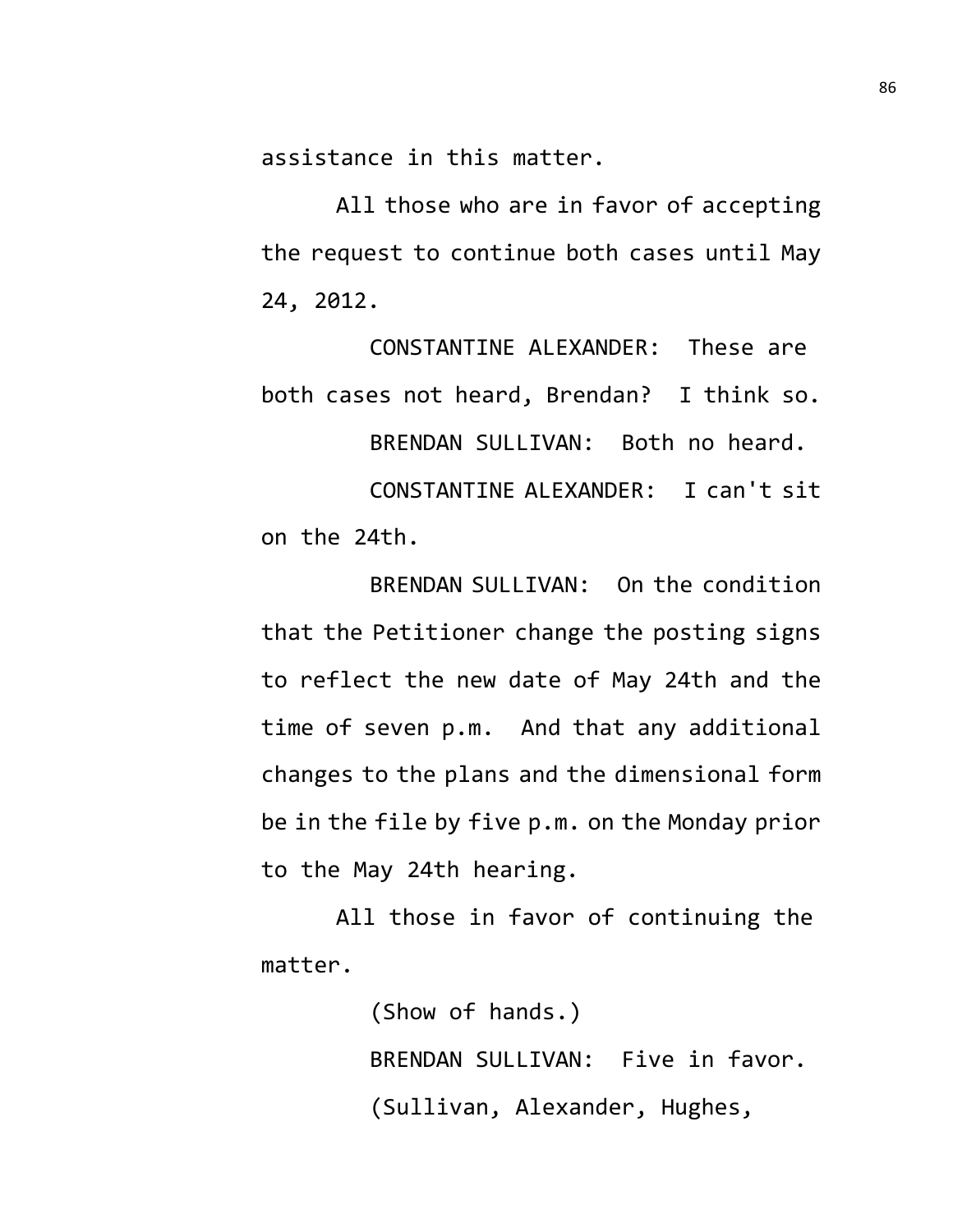Heuer, Scott.)

(8:15 p.m.)

(Sitting Members: Brendan Sullivan,

Constantine Alexander, Timothy Hughes, Tad Heuer, Thomas Scott.)

BRENDAN SULLIVAN: The Board will hear case No. 10225, 600 Mass. Avenue. Okay, Mr. Embry.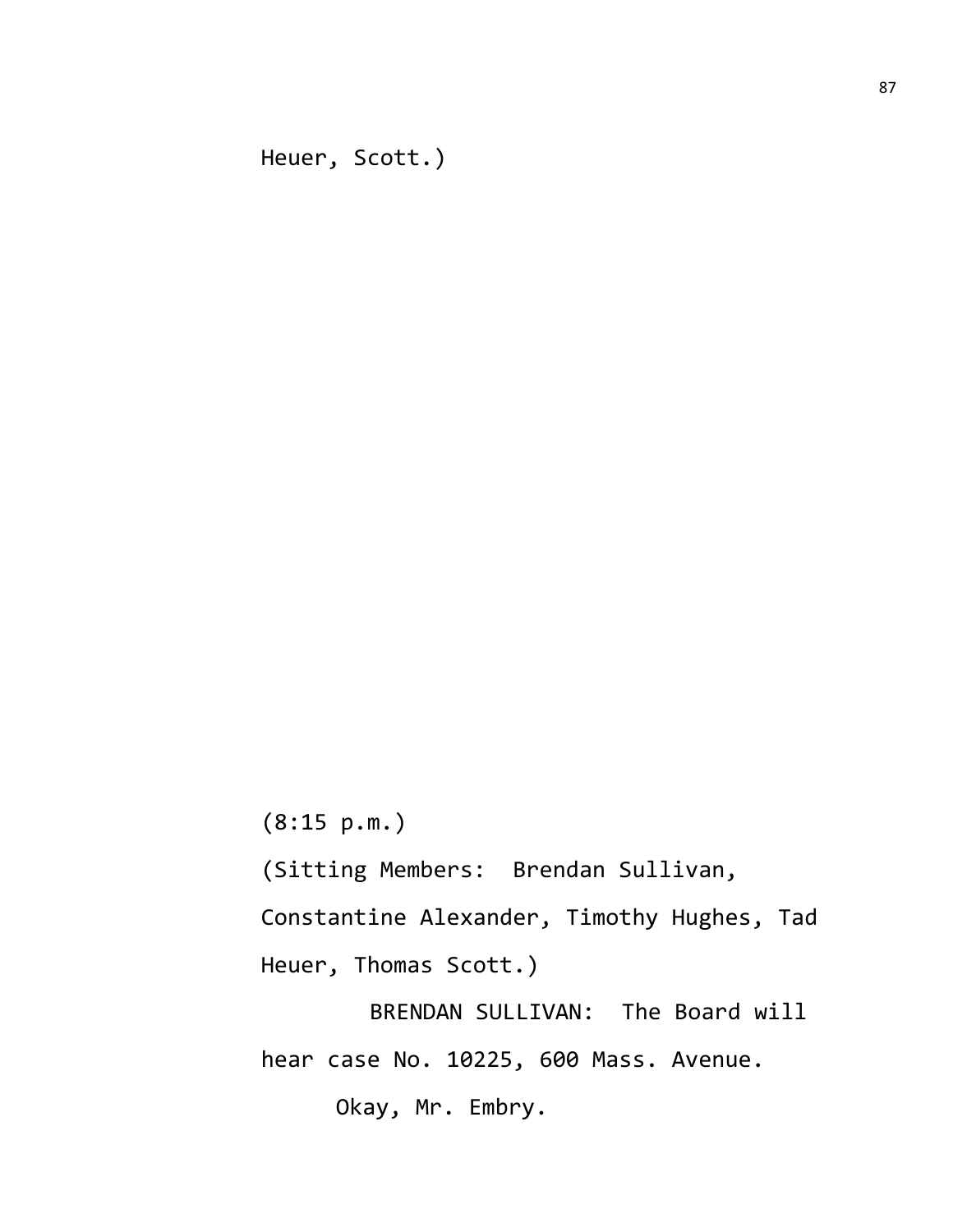ATTORNEY BRUCE EMBRY: Good evening, members of the Board. My name is Bruce Embry, E-m-b-r-y. I'm an attorney here in Cambridge. My office is at 55 Cambridge Parkway. I'm here representing Chipotle Mexican Grill of Colorado and their local affiliates who will be asking for a Special Permit to run a fast food establishment at 600 Mass. Ave. I'm joined tonight once again by Brad Toothman who is a regional manager for Chipotle who can answer any of your particular questions about the operation of the facility.

There's nothing especially complicated about this. The space is the former home of Wendy's. Wendy's obviously not being there anymore. This is an excellent opportunity for Chipotle to upgrade the site both in terms of physical appearance and we believe also in menu options.

The fast food use is essentially a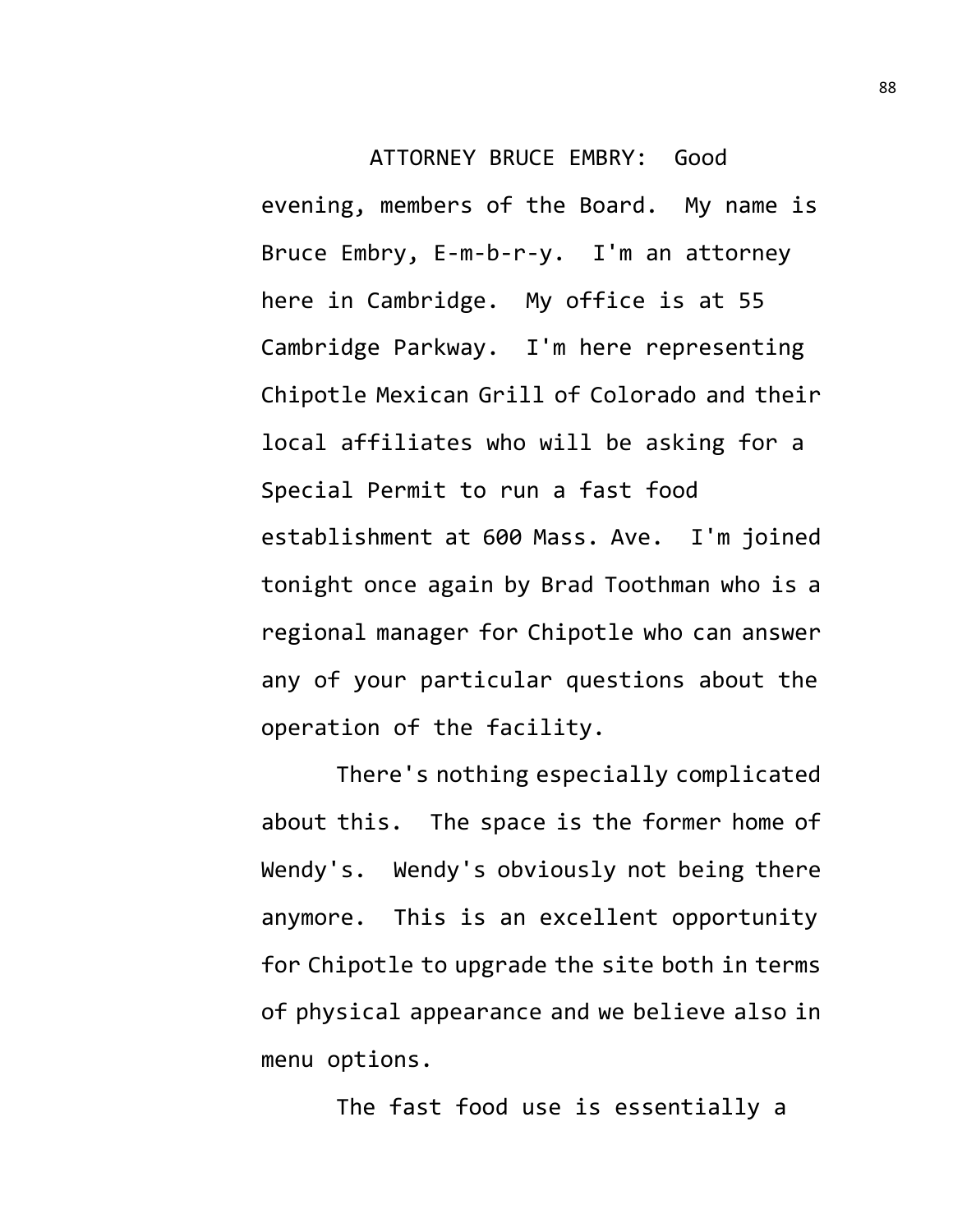duplicative use for what was there. There are no parking or traffic issues. It's virtually a 100 percent walk-in, and for the most part, eat-in business. There are no safety issues. There will be 49 seats inside and the request is for six seats outside.

CONSTANTINE ALEXANDER: Mr. Embry, do you really think on that location you can have outdoor seating? I mean, give me -- I mean --

BRAD TOOTHMAN: We hope so. We've been working with the DPW. They've requested to put it out, out into -- away from the building because of the -- we're gonna give it a shot. You know, we've actually done a couple of things. We have some operable windows that we're actually installing up in the front so that you can open them up on a nice day, at least the window side of it, up front to create that. So we're gonna give it a shot. We'll see how it does.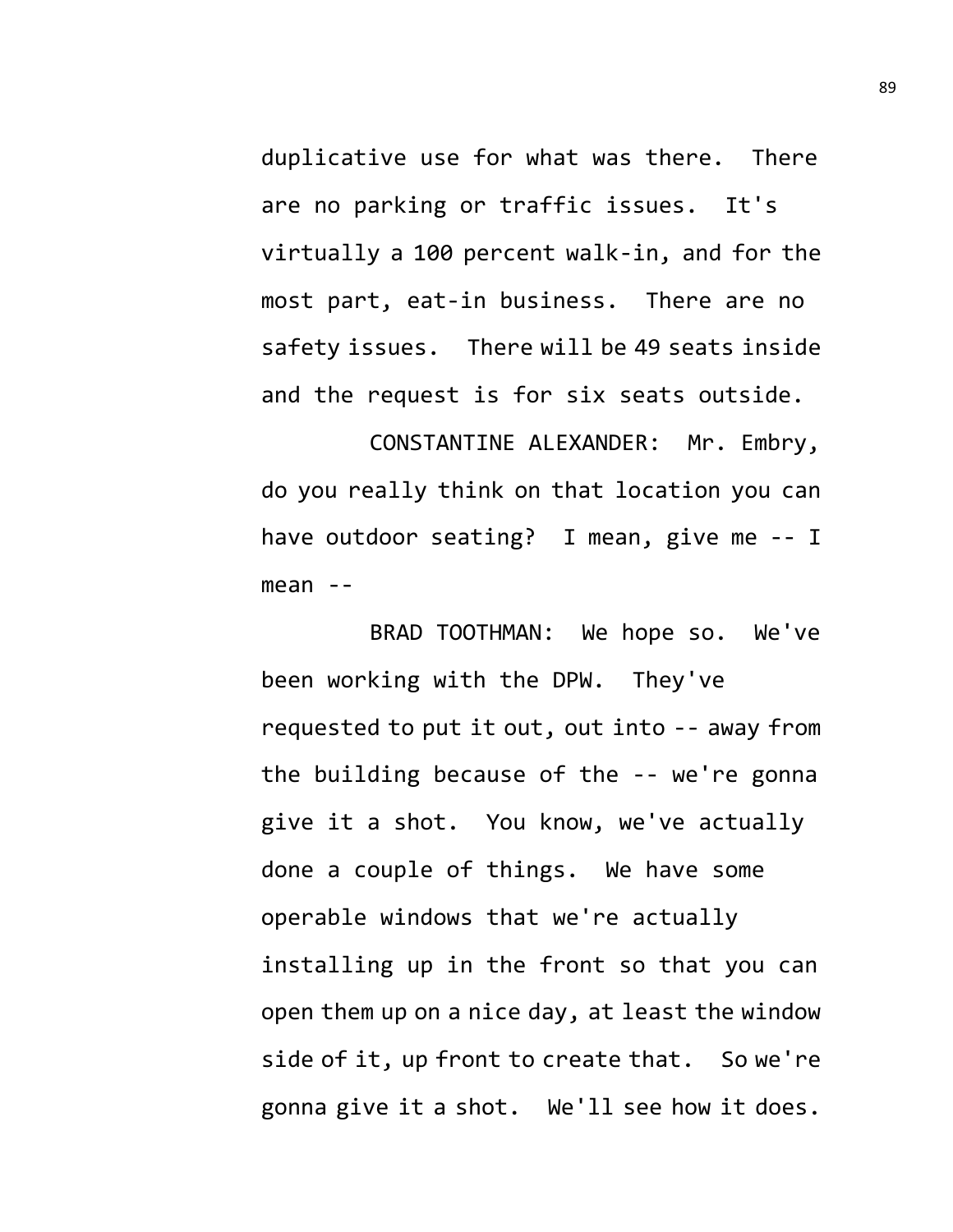CONSTANTINE ALEXANDER: Good look.

BRAD TOOTHMAN: I know.

ATTORNEY BRUCE EMBRY: It will be interesting to see how it fits into that to the streetscape there.

CONSTANTINE ALEXANDER: That's one way of looking at it; right?

ATTORNEY BRUCE EMBRY: And perhaps, who knows, it may encourage more of the same and there may be more of a sort of Perusian look to the street. A block or two --

BRENDAN SULLIVAN: It may be a trend --

CONSTANTINE ALEXANDER: The left bank this ain't I'm telling you.

BRENDAN SULLIVAN: It may be a trendsetter.

ATTORNEY BRUCE EMBRY: The hope is that it will certainly make the -- that particular location attractive visually and maybe inspirationally to the neighborhood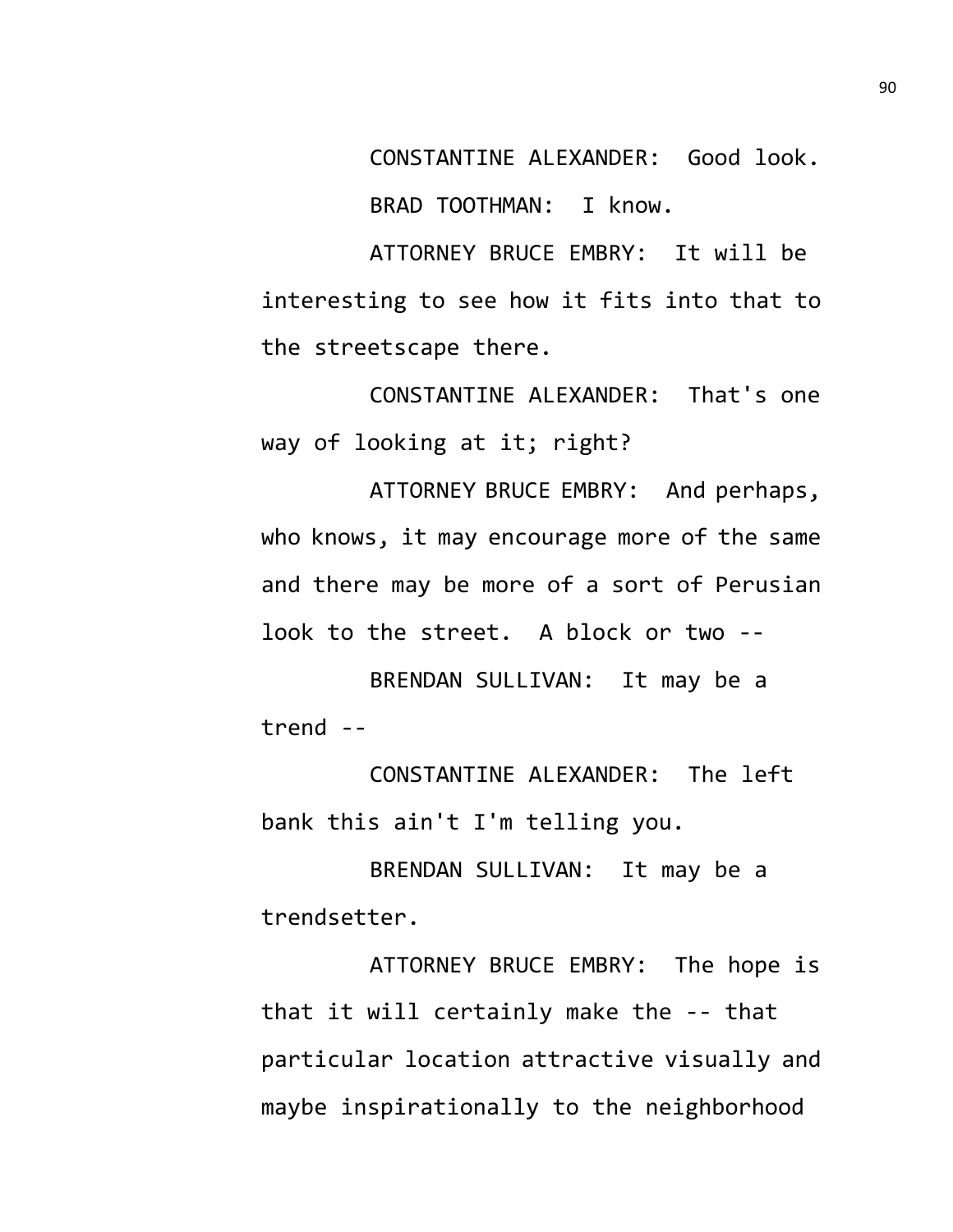and who knows.

TAD HEUER: You're a pioneer.

BRAD TOOTHMAN: We're trying to.

TIMOTHY HUGHES: Was this sidewalk roughly the same size as the sidewalk in front of the Middle East? Because they have outdoor seating.

ATTORNEY BRUCE EMBRY: And similarly here in the block just adjacent here there are some seats that are outside as well. I and I think the idea is just to create sort of a different visual appeal to the location and sort of attractive to magnetize people to come there, interrupt their visual affect for the entire street so that they can get to see where the location is. And that's, there isn't -- as I said, there's not much more complicated than that.

BRENDAN SULLIVAN: Now the actual relief that we're granting you is not a typical Variance for fast food because that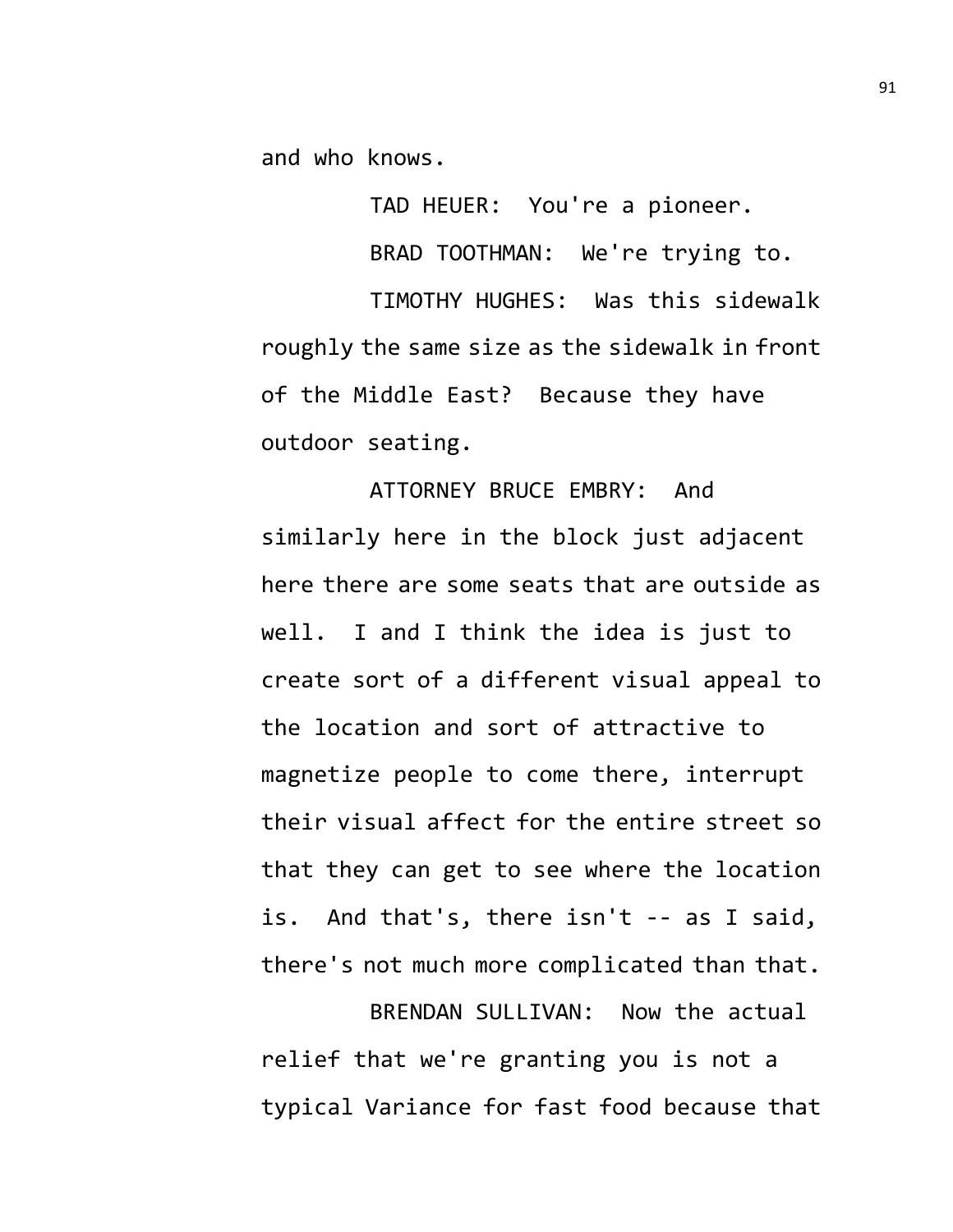has already been established by the previous tenant there, being --

ATTORNEY BRUCE EMBRY: Wendy's.

BRENDAN SULLIVAN: -- Wendy's.

And so it's a Special Permit under the Fast Food Ordinance regulation. The outdoor seating is, again, not one that we can approve, given a promatto to. That's licensing I believe; is that correct?

BRAD TOOTHMAN: Yes.

ATTORNEY BRUCE EMBRY: And we're working with the DPW.

BRENDAN SULLIVAN: This is just the entire package that you're representing to us?

BRAD TOOTHMAN: Yes.

CONSTANTINE ALEXANDER: Brendan, just so the record is clear, it's a mixed use. They don't need a Variance.

ATTORNEY BRUCE EMBRY: Just a fast food Special Permit.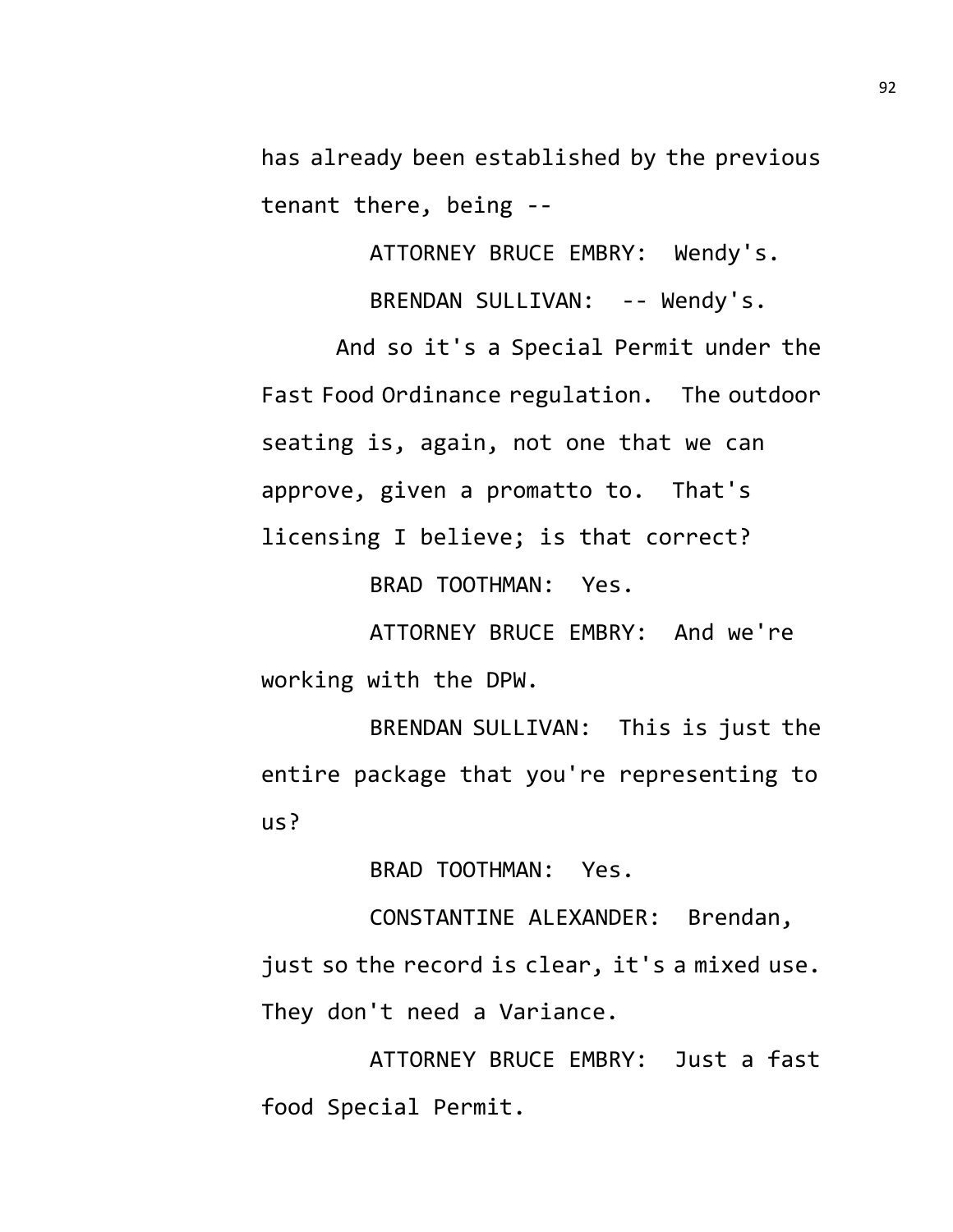CONSTANTINE ALEXANDER: It's a

matter of right given the Special Permit so to be clear. The fact that the Wendy's was there before is not relevant.

BRENDAN SULLIVAN: They have to meet the other criteria for the fast food establishment. Okay.

CONSTANTINE ALEXANDER: That's right.

BRENDAN SULLIVAN: Okay. Anything else to add?

ATTORNEY BRUCE EMBRY: No. In a word.

CONSTANTINE ALEXANDER: Have you suggested recommending to your client that rather than locate here, locate in Spinelli's Place next to your martial arts client and you can have food and --

ATTORNEY BRUCE EMBRY: There's one just a couple hundred yards from there actually. We don't want to cannibalize our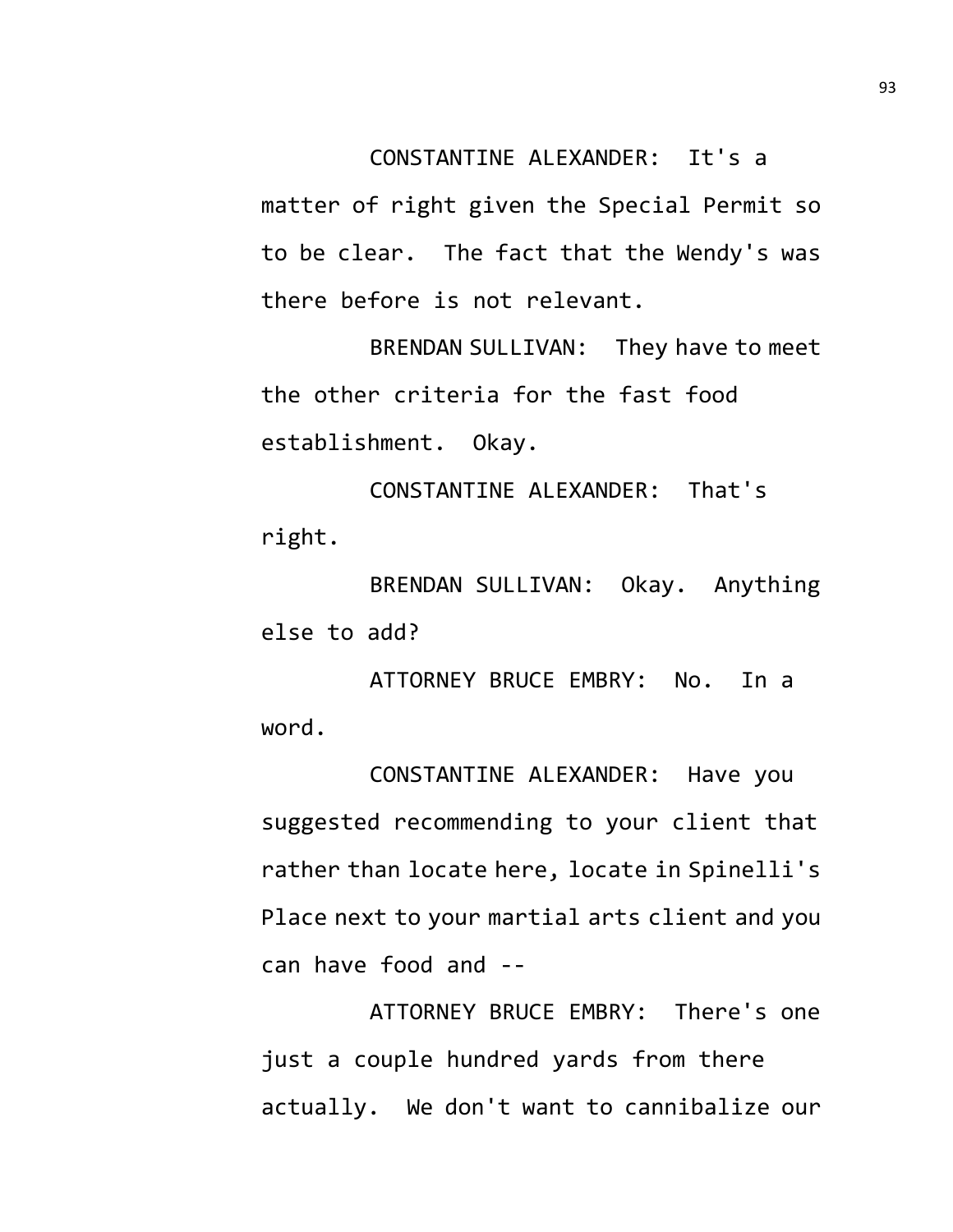own locations.

BRENDAN SULLIVAN: Any questions by the Board at all at this point?

TIMOTHY HUGHES: No. Go through your list.

CONSTANTINE ALEXANDER: I'm fine.

TAD HEUER: So it does seem that you're -- in your Alewife location you have a Sleepy's and a liquor store and here you have a Sleepy's and a liquor store. Is this kind of a co-branding marketing approach?

BRAD TOOTHMAN: Yes -- no. Coincidence.

ATTORNEY BRUCE EMBRY: Yeah, right.

BRAD TOOTHMAN: I never thought about that actually.

ATTORNEY BRUCE EMBRY: I didn't either.

BRAD TOOTHMAN: Good pick up. BRENDAN SULLIVAN: They probably complement each other in some way.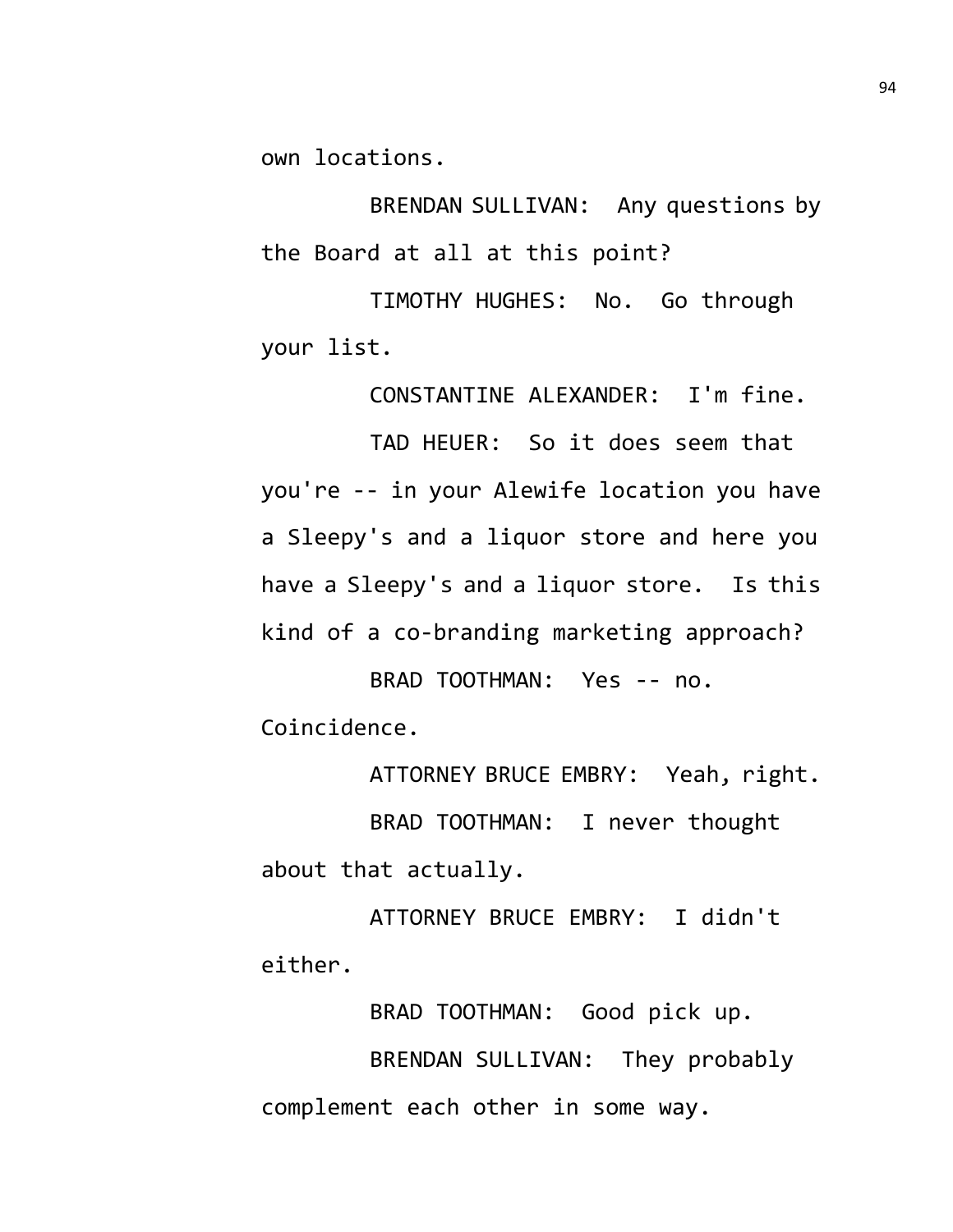ATTORNEY BRUCE EMBRY: There's some cosmic thing going on.

BRENDAN SULLIVAN: Let me open it to public comment.

Is there anybody here who would like to speak on the proposal for the Chipotle Mexican Grill at 600 mass Ave.?

(No Response.)

BRENDAN SULLIVAN: I see nobody in attendance and there are no letters in the file.

Okay, nothing to add, delete, change? ATTORNEY BRUCE EMBRY: No, sir.

BRENDAN SULLIVAN: Under the 11.30 fast order food establishment in considering the application for a Special Permit, the Board shall find, in addition to other criteria, that the following requirements are met:

The operation of the establishment will not create traffic problems. And we can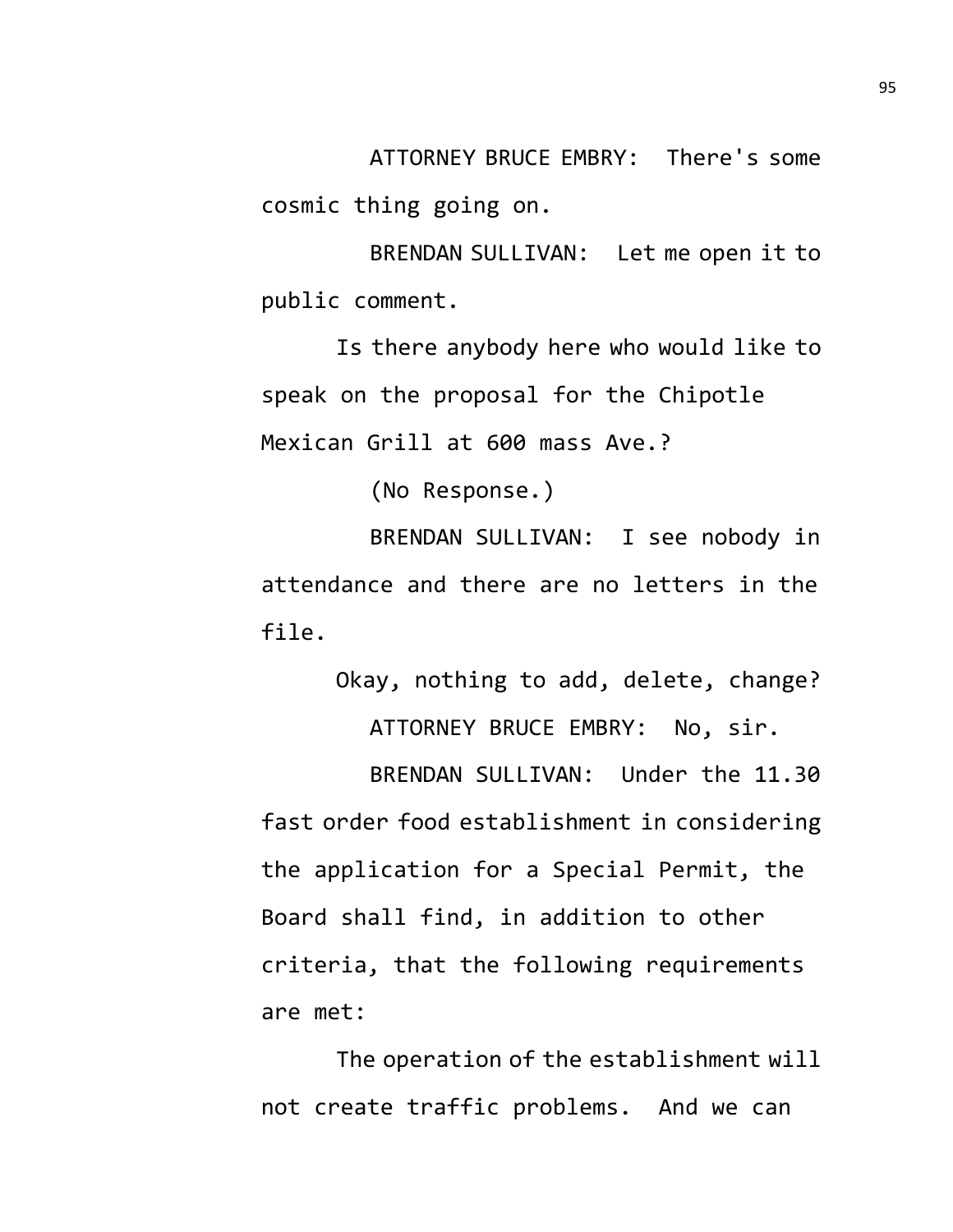establish that it has not.

It would not reduce available parking. The parking is on street and it is metered.

It will not threaten public safety in the streets or sidewalks or encourage or produce double parking on the adjacent public streets. And we can safely say that it probably would not.

The physical design, including color and use of materials, shall be compatible with, and sensitive to the visual and physical characteristics of other buildings, public spaces and uses.

CONSTANTINE ALEXANDER: Brendan, they haven't shown us any. What are you going to do for signage?

ATTORNEY BRUCE EMBRY: Just conforming signage.

CONSTANTINE ALEXANDER: Conforming to what?

ATTORNEY BRUCE EMBRY: In terms of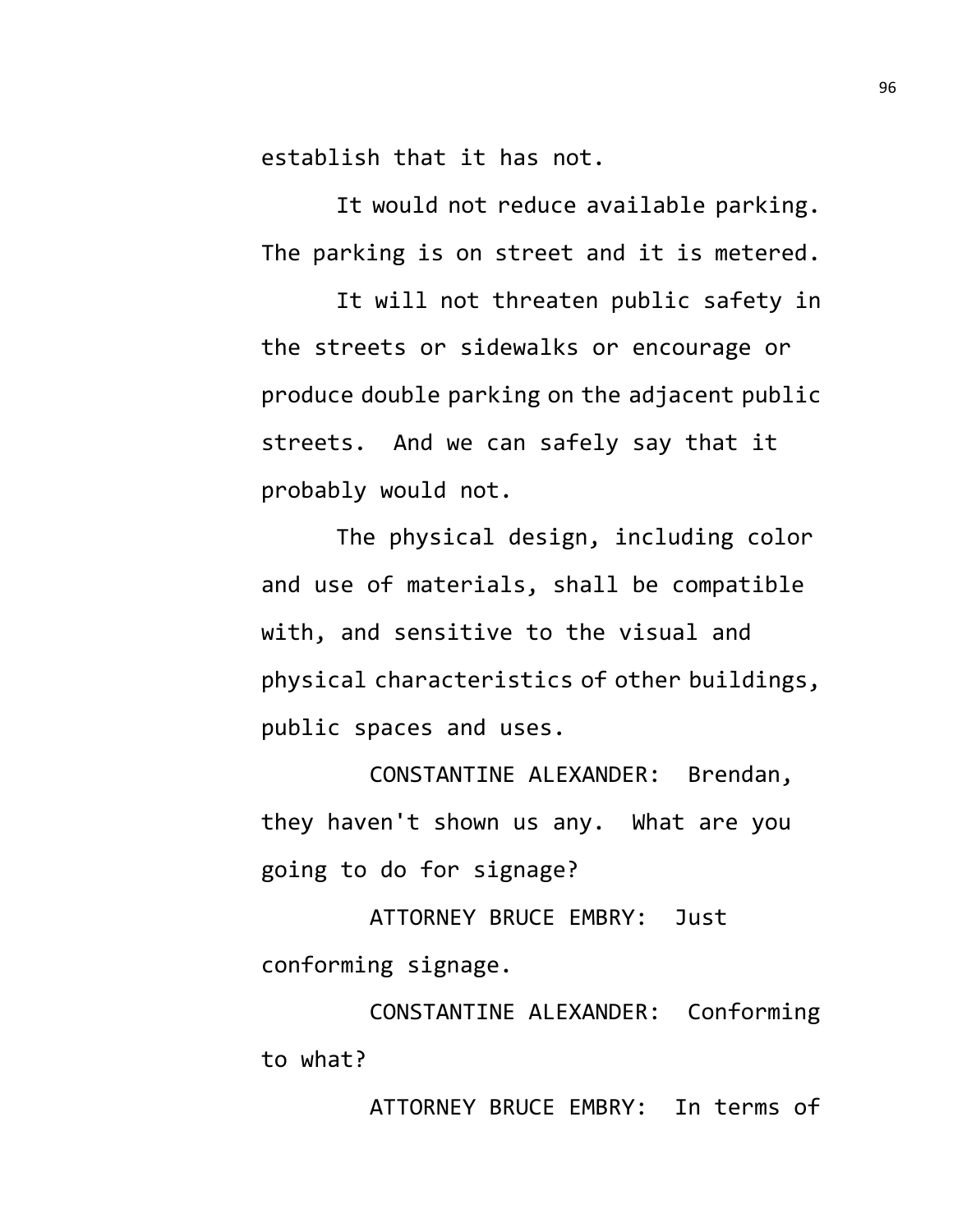size and location.

CONSTANTINE ALEXANDER: You're not going to need any Zoning relief for signs? You're going to comply with the Zoning By-laws?

ATTORNEY BRUCE EMBRY: Yes.

CONSTANTINE ALEXANDER: And the nature of the materials is like you have at other Chipotles.

ATTORNEY BRUCE EMBRY: Exactly. It's a theme for typical appearance. We provided some, albeit kind of sketchy photographs, that show what the typical signage looks like.

BRENDAN SULLIVAN: Less garish than some of the adjoining. So you may not want to comply -- be compatible with.

The establishment fulfills a need for such service in the neighborhood. They're substituting one for another, a different type of menu, and are there other Mexican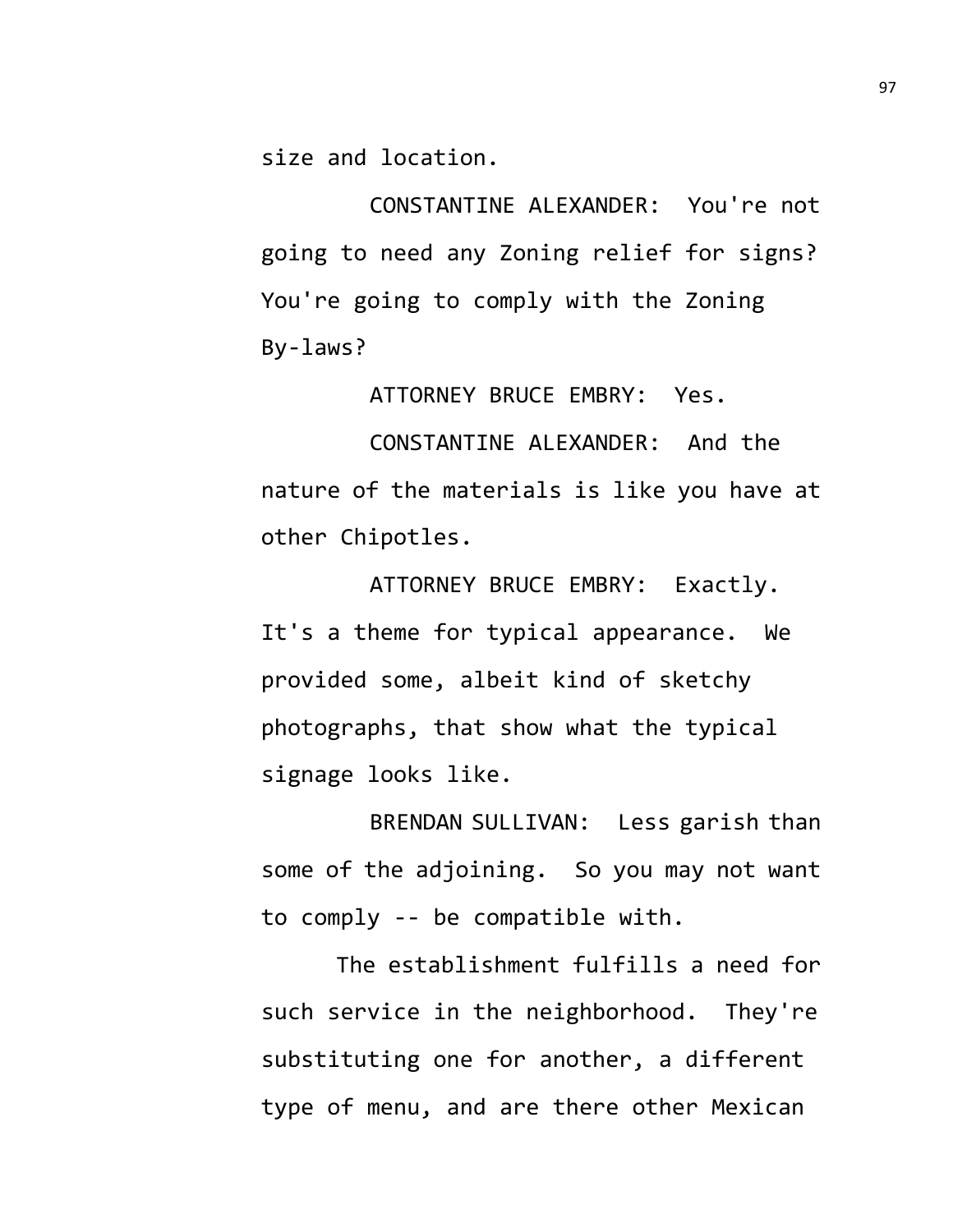grills in the immediate area?

BRAD TOOTHMAN: No.

BRENDAN SULLIVAN: There are not. So it's a new fare that is being brought into the area.

The establishment will attract patrons primarily from walk-in trade as opposed to drive-in or automobile-related trade, and we can safely say that is true being Central Square.

The establishment shall, to the greatest extent, utilize biodegradable packaging in food and utensils and other items provided for consumption. The answer is yes.

The establishment shall provide convenient, suitable, and well-marked waste receptacles to encourage patrons properly to dispose of all packaging materials. There will be obviously sufficient receptacles inside the store, possibly outside the store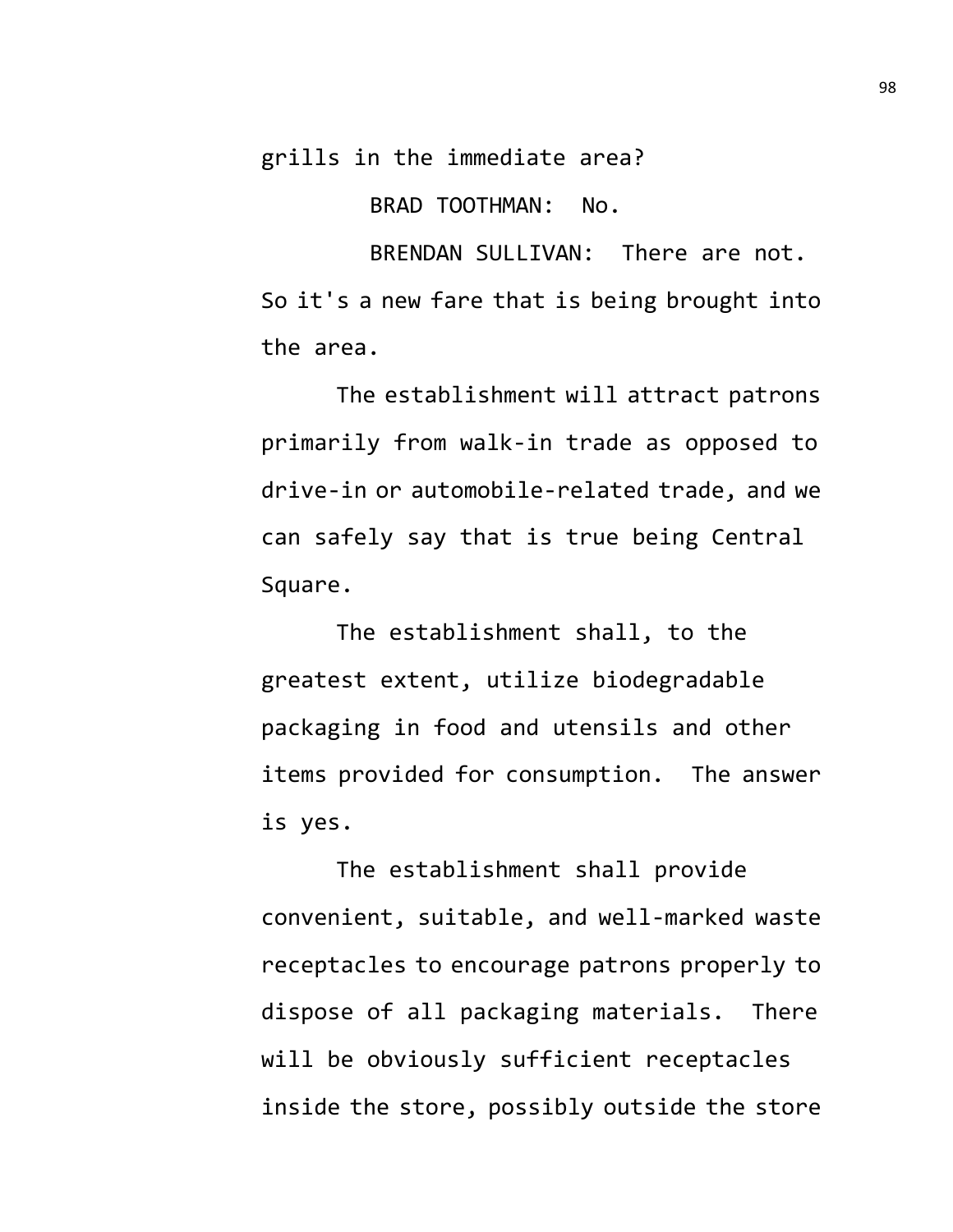as it is --

BRAD TOOTHMAN: Yes.

BRENDAN SULLIVAN: It is public property so it's --

BRAD TOOTHMAN: There's a trash, can too, outside.

BRENDAN SULLIVAN: Yes, and it's -- ATTORNEY BRUCE EMBRY: The DPW requirements to have trash receptacles.

BRENDAN SULLIVAN: That's right. They're sufficient up and down Mass. Avenue.

The establishment complies with all state and local requirements applicable to ingress, egress, and use of all facilities on the premises for handicapped and disabled persons. And the answer to that is yes.

ATTORNEY BRUCE EMBRY: Yes.

BRENDAN SULLIVAN: Okay.

The Special Permit issued for fast order food establishment hereunder may be utilized only by the owner/operator of such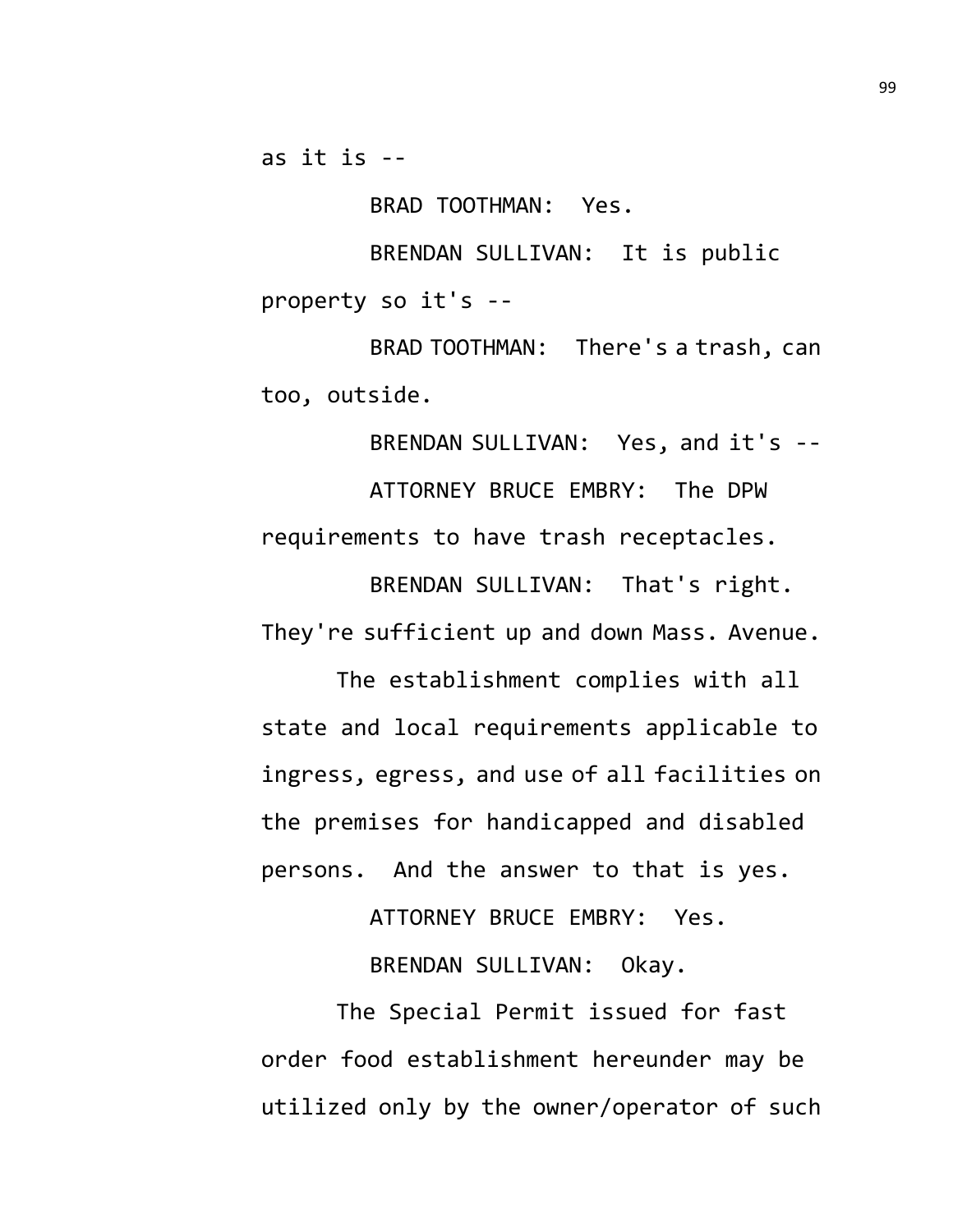establishment as described in the applicable documents, or those documents that may be modified on the conditions of a Special Permit.

In granting a Special Permit, the Board shall specifically detail in its decision the kind of fast order food for which the permit is granted, and shall also identify those other aspects of the establishment as outlined in the application for which alterations will require the issuance of a new Special Permit. The only condition would be a change of ownership and possible change in the type of food that is being offered.

CONSTANTINE ALEXANDER: Yes. Agree with that.

BRENDAN SULLIVAN: Anything else to add to that? Change of ownership, change of the product that is being proposed here tonight.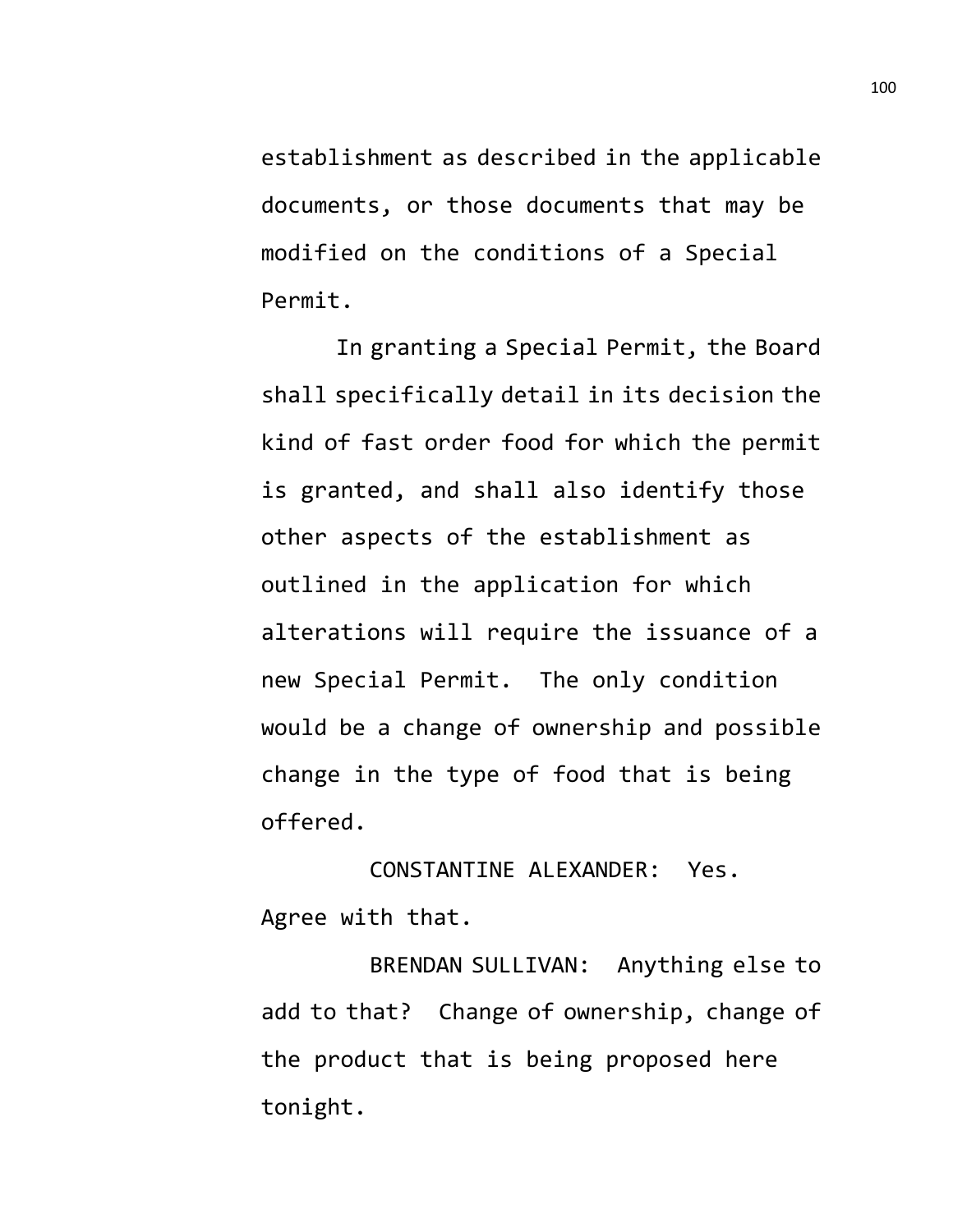TAD HEUER: Yes, that's right.

BRENDAN SULLIVAN: Okay.

So, we've seen that those requirements can be met.

The other relief is 10.43. A Special Permit under 10.43 will be granted where the a specific provisions of the Ordinance are met, the Board finds that it appears that the requirements of this Ordinance can be met.

That traffic generated or patterns of access or egress would not cause congestion, hazard, or substantial change in the established neighborhood character.

The Board finds that continued operation of or development of adjacent uses as permitted in the Zoning Ordinance would not be adversely affected by the nature of the proposed use.

And that nuisance or hazard would not be created -- there would not be any nuisance or hazard created to the detriment of the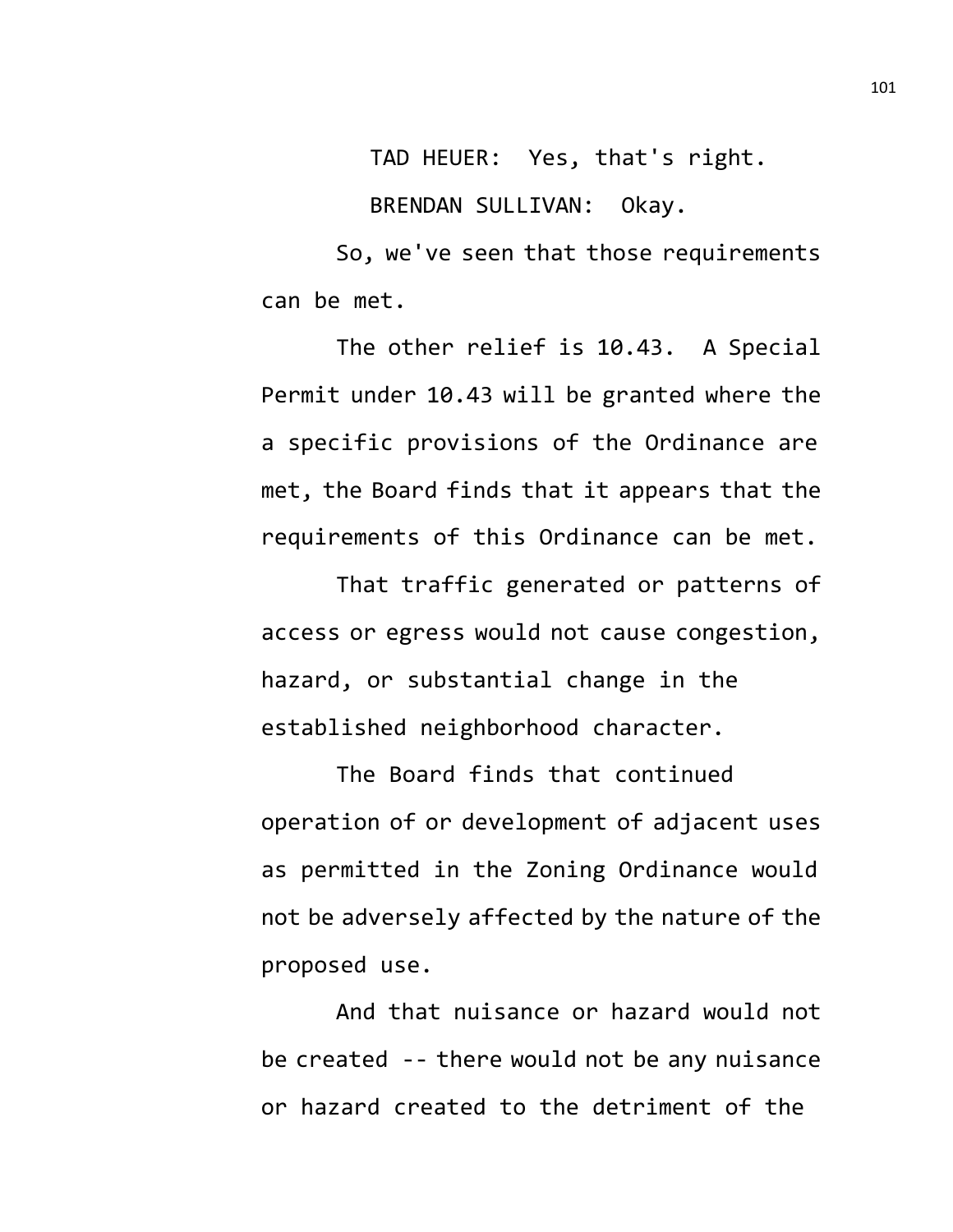health, safety, or welfare of the occupant of the proposed use or to the citizens.

And the proposed use would not impair the integrity of the district or adjoining districts otherwise derogate from the intent and purpose of the Ordinance.

And the Board finds that the new use is not inconsistent with the urban design objective as set forth in Section 19.30.

Anything else to add?

All those in favor of granting the Special Permit.

(Show of hands.)

BRENDAN SULLIVAN: Five in favor.

(Sullivan, Alexander, Hughes,

Heuer, Scott.)

BRAD TOOTHMAN: Thank you.

ATTORNEY BRUCE EMBRY: Thanks very much.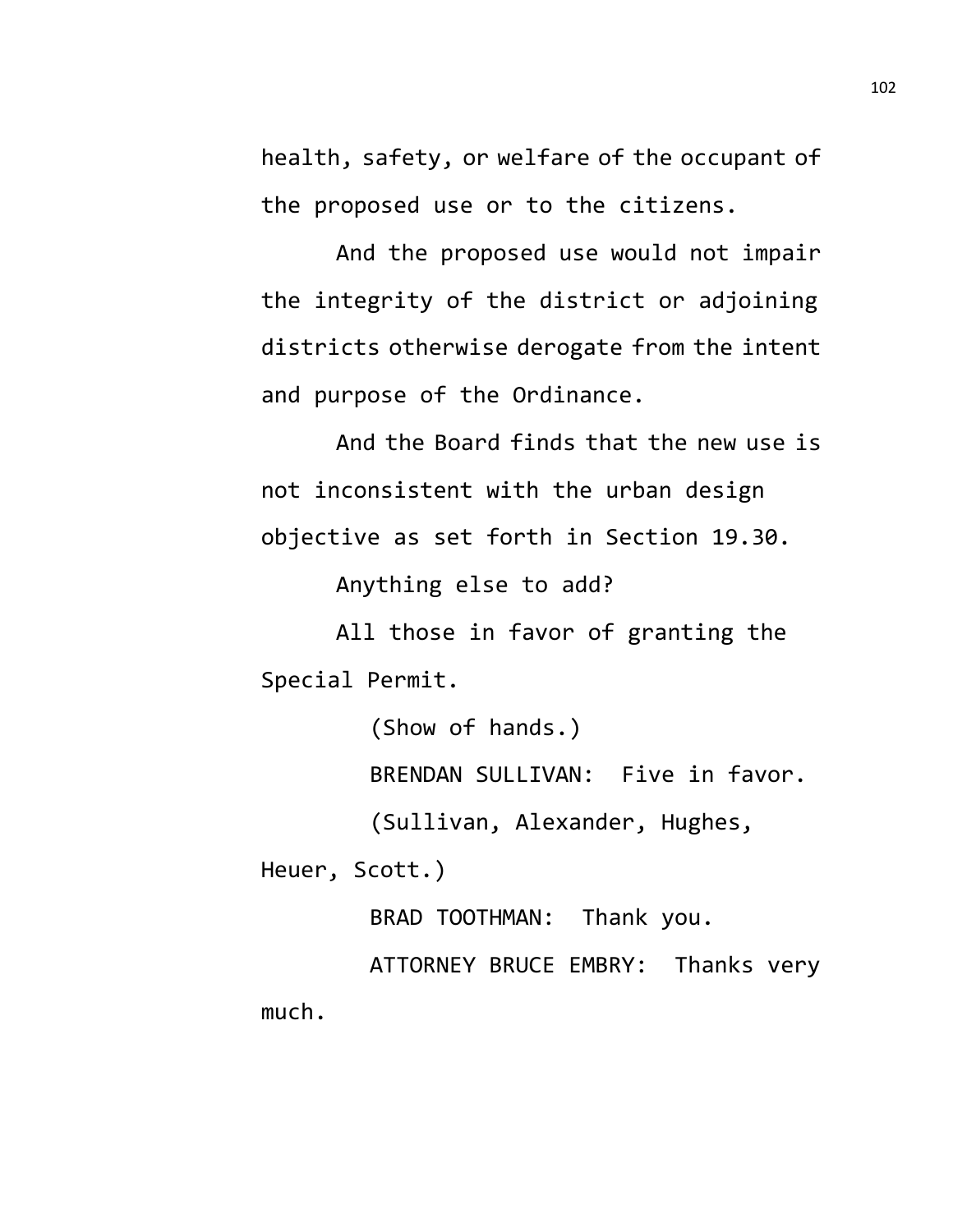(8:25 p.m.)

(Sitting Members: Brendan Sullivan,

Constantine Alexander, Timothy Hughes, Tad Heuer, Thomas Scott.)

BRENDAN SULLIVAN: The Board will hear case No. 10226, 1001 Mass. Avenue.

If you would introduce yourself for the record and spell your last name and give your address whoever is presenting.

ATTORNEY JESSICA MANGANELLO: Hi.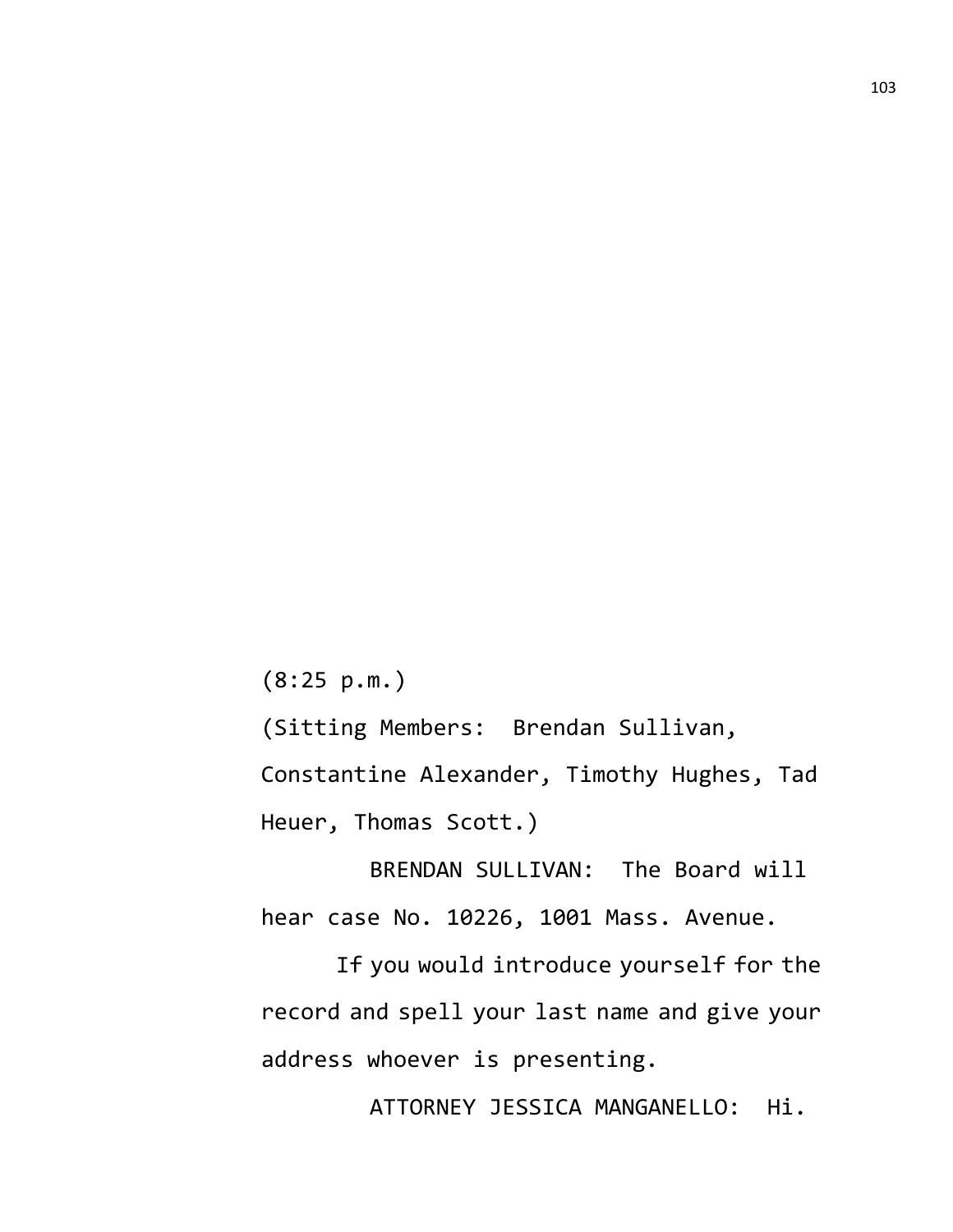My name is Jessica Manganello. It's Manganello of New Leaf Legal. I'm right here at 649 Massachusetts Avenue. I'm here representing O2 Yoga Studios.

I have with me Mimi Loureiro, the owner of the 02 Yoga Studios here with me, and Bill Kaplan of the 997 Mass. Ave. Nominee Trust which is the owner of 1001.

So we're here today to submit a Special Permit to ask for a waiver of five parking spots that are required under the Zoning. We plan to have a yoga studio in the space, a massage therapy facility, and a sit-down cafe, not fast food. And under the Zoning requirements they're required to have nine spaces. Currently there are four available through this space.

TAD HEUER: Can you walk us through -- so the nine is for what combination? Is that all in, all uses yoga. ATTORNEY JESSICA MANGANELLO: Yes.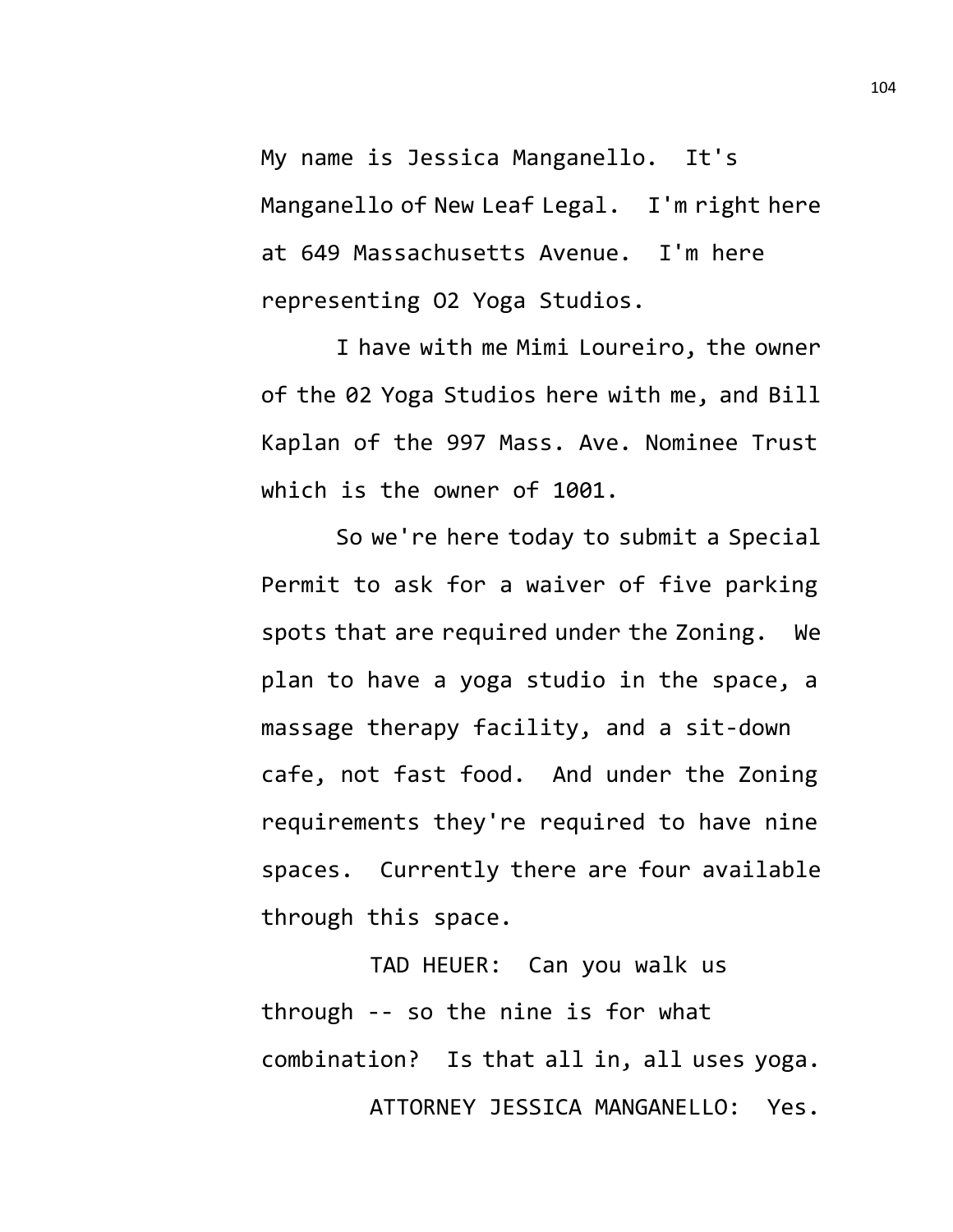TAD HEUER: Restaurant, massage. ATTORNEY JESSICA MANGANELLO: So for the cafe they're going to have 30 seats, and right now the requirement is one parking space per 15 seats. That's six parking spaces per instruction hall. The yoga hall is the instruction room is the one room and then there is 480 square feet of the massage therapy space, and it's one parking space per 500 square feet.

BRENDAN SULLIVAN: Parking spaces are in back?

ATTORNEY JESSICA MANGANELLO: Yes. Actually, here are the parking spaces that available before. The spaces are actually sandwiched between the few other buildings on that block. It's right in the overlay district between Harvard Square and Central Square. It has the parking requirements, but there are actually four empty commercial spaces on this block right now. And a few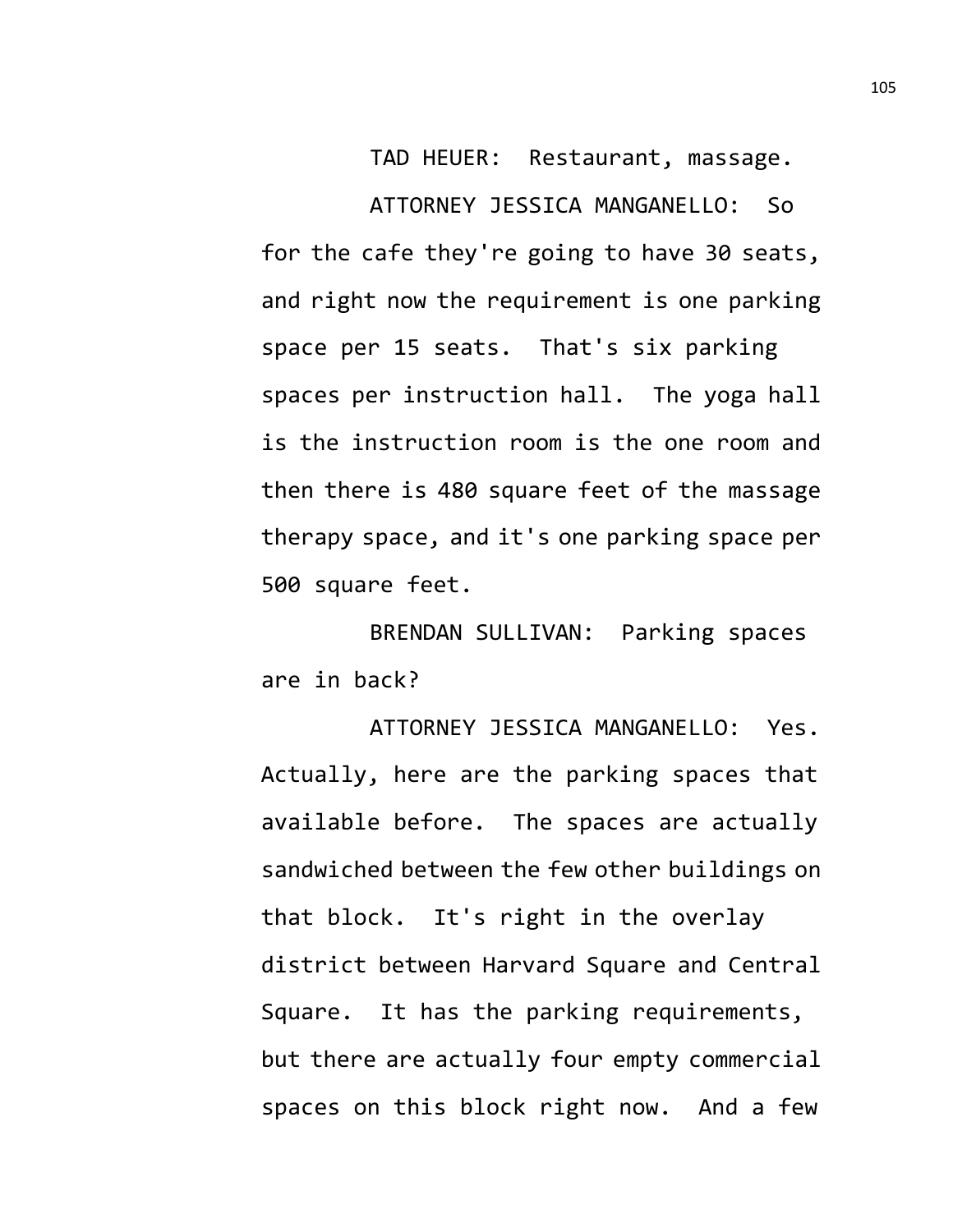other businesses leaving, and usually there is plenty of parking right available on Mass. Ave. in that area. We actually don't believe that parking will be affected or that it will be a nuisance just because the nature of this business is very localized. We anticipate a lot of local residents, people who are working locally patronizing the space. The surrounding streets are all residential permit parking only. And we think that for the most part given the timing and how long people will be there, it will be well within the turnaround time with the parking limitations on Mass. Ave.

CONSTANTINE ALEXANDER: Can you elaborate a little bit about the cafe and exactly what kind of menu and what you plan to do and how many seats and stuff?

ATTORNEY JESSICA MANGANELLO: Yes. So it's 30 seats, going to be a vegan, juice bar, and cafe; sandwiches, salads, soups.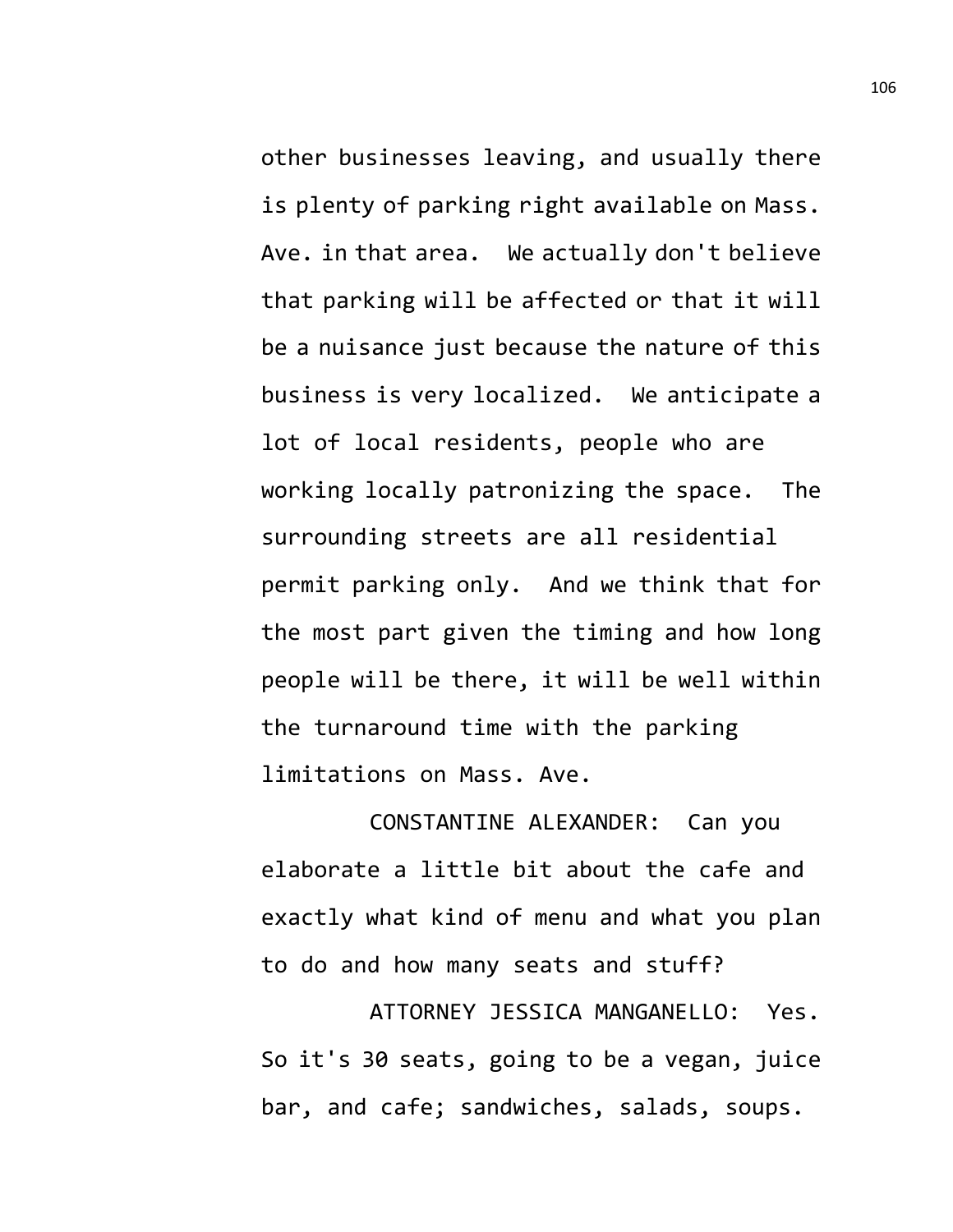It's meant to be a sit down so it will be open to the public, but it's targeting people who are there for massage therapy and yoga students.

CONSTANTINE ALEXANDER: And the hours of the cafe will be, any idea? MIMI LOUREIRO: It will be correspond closely to the class schedule. CONSTANTINE ALEXANDER: And what's that?

MIMI LOUREIRO: Seven a.m. in the morning until seven p.m. at night and probably just in the morning on the weekends.

BRENDAN SULLIVAN: In your pleadings I notice that you stated that the existing area has been unrented and empty for ten years?

ATTORNEY JESSICA MANGANELLO: Yes. BRENDAN SULLIVAN: What was there ten years ago?

BILL KAPLAN: It was a dot-com was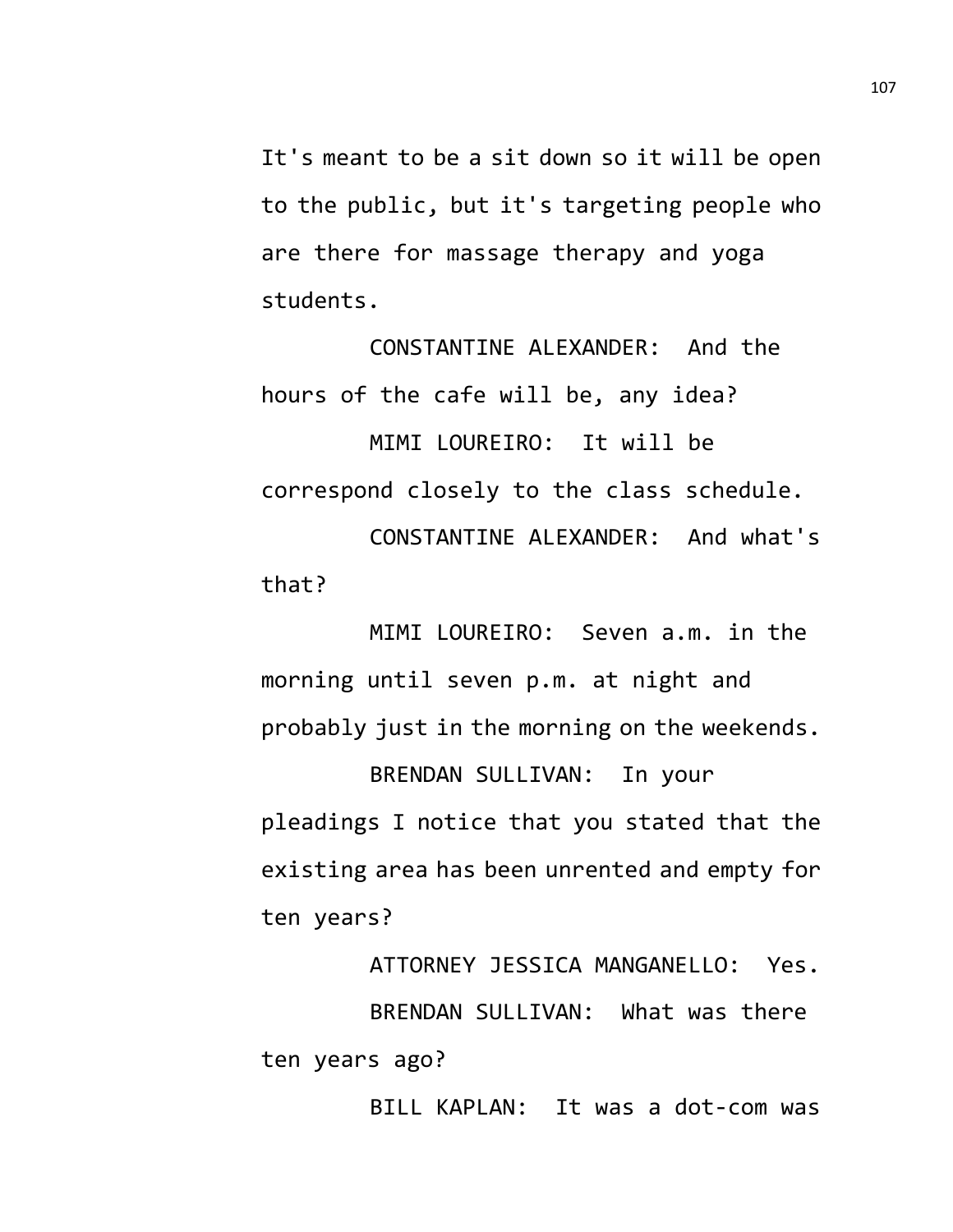there. They had 45 people work there. It was office space.

CONSTANTINE ALEXANDER: Really?

BRENDAN SULLIVAN: I never even noticed that. I really didn't notice that it had been vacant for so long either.

BILL KAPLAN: Yeah. Well, it's set back. This portion is set back and has a smaller frontage.

BRENDAN SULLIVAN: Yes, okay.

BILL KAPLAN: Before that it was Circle Furniture.

BRENDAN SULLIVAN: Oh, okay. Maybe that's -- yes. So I sort of knew that they were there someplace.

ATTORNEY JESSICA MANGANELLO: It's definitely a hope by moving this multiuse space onto that block, it might attract additional businesses. I know there is a restaurant that's kind of waiting to see what happens with this permit before they proceed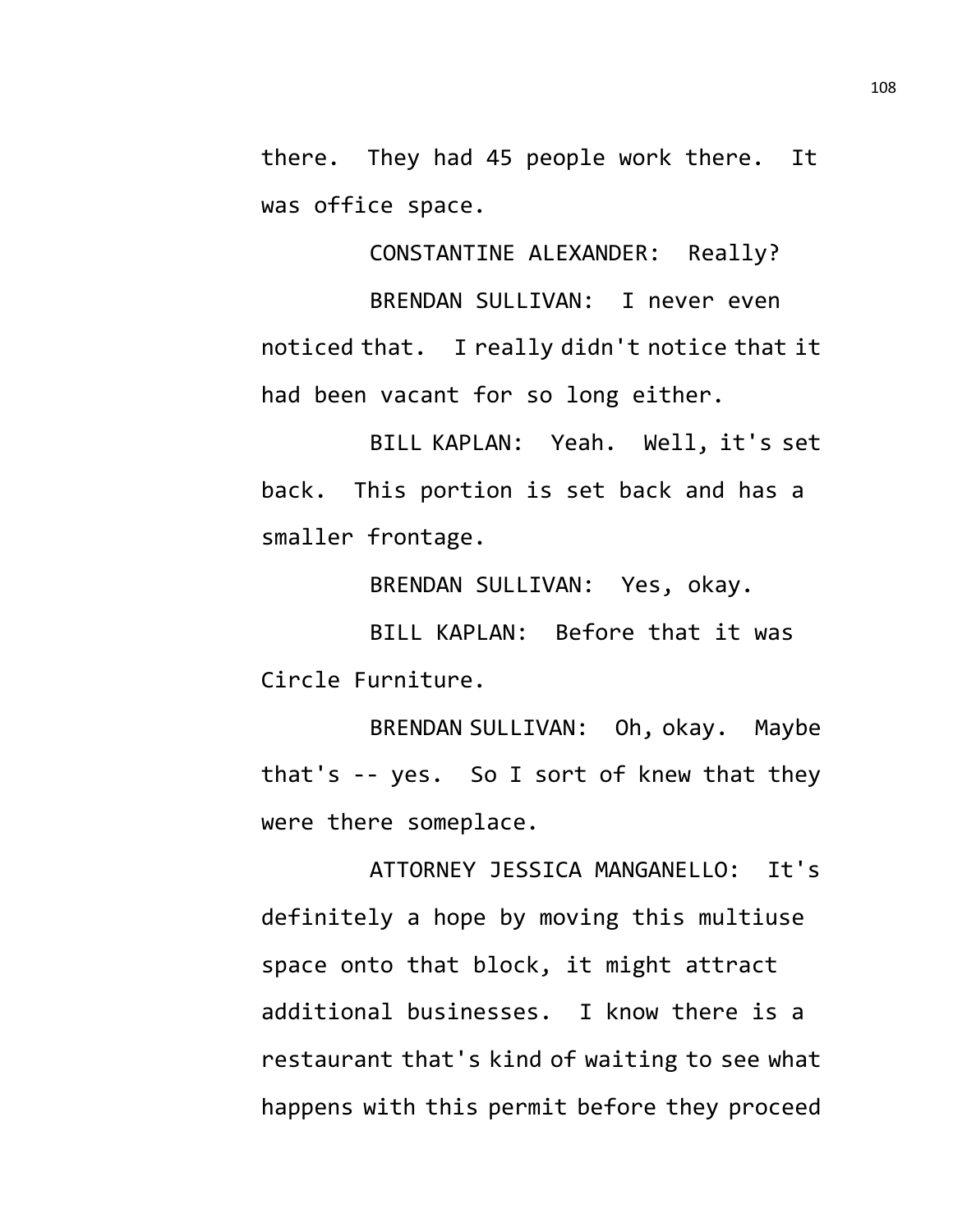with their own. They would like to be on the corner.

TAD HEUER: Just out of curiosity, what's the general size of the other adjoining units? Are they roughly this size, shape?

BILL KAPLAN: Yeah, I mean -- there are -- they're different shapes, but there are -- yes, we have a 7500 square foot space. We have a 4,000 square foot space, and then two that are the 1200, and 1,000 square foot space.

BRENDAN SULLIVAN: You're in operation now currently?

MIMI LOUREIRO: Yes.

BRENDAN SULLIVAN: Whereabouts?

MIMI LOUREIRO: In Somerville.

BRENDAN SULLIVAN: And this will be in addition to or you're moving to --

> MIMI LOUREIRO: In addition to. BRENDAN SULLIVAN: So this would be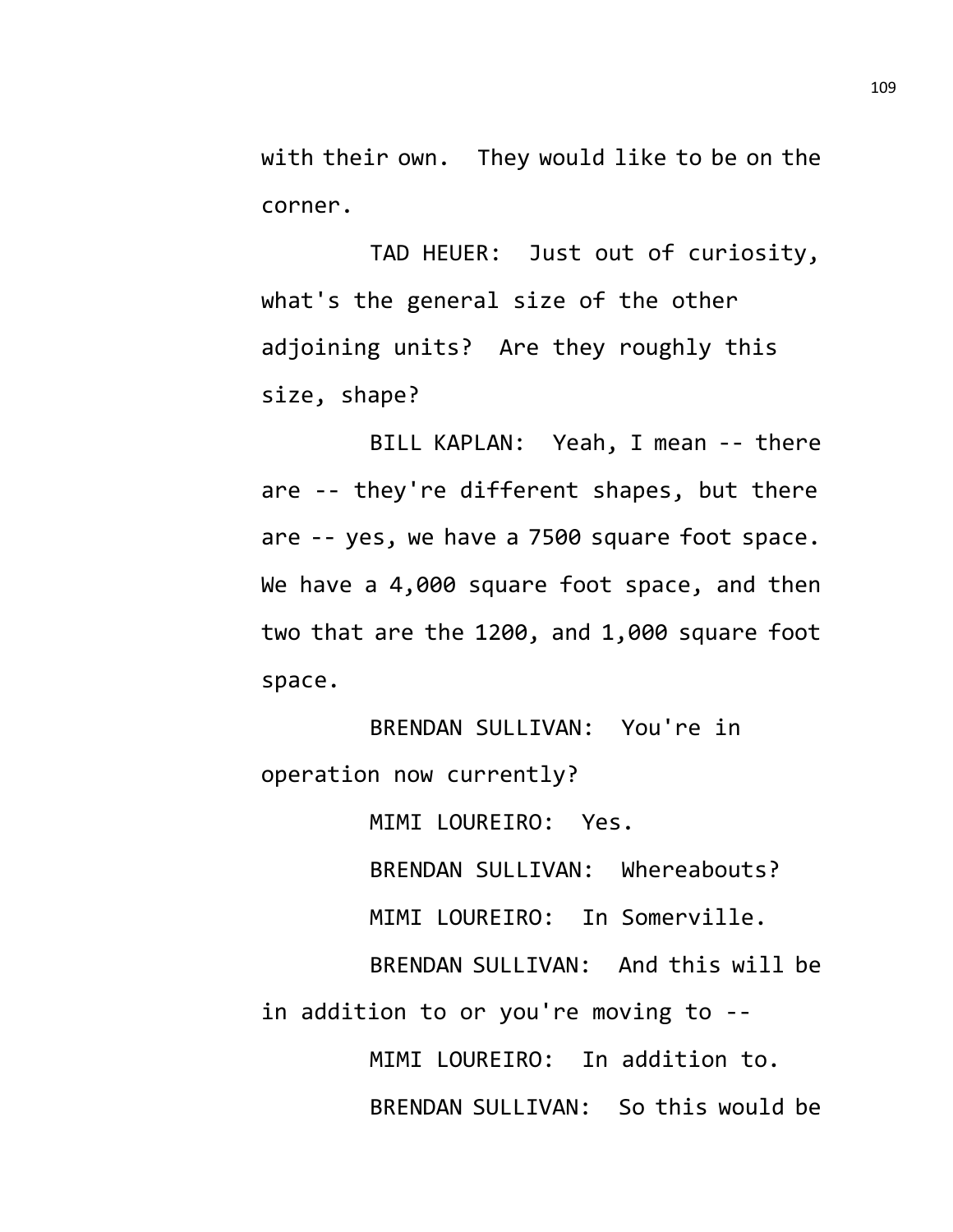studio No. 2?

MIMI LOUREIRO: Yes.

BRENDAN SULLIVAN: And how many students or clients do you have?

MIMI LOUREIRO: Probably -- I'd say we get about a thousand per month.

BRENDAN SULLIVAN: Okay. And enough from the Cambridge area that it's worth your while to --

MIMI LOUREIRO: Yes, absolutely. BRENDAN SULLIVAN: -- have one here in addition to the Somerville location also? MIMI LOUREIRO: Yeah, yeah, for sure.

CONSTANTINE ALEXANDER: If you have a thousand people, a thousand customers, whatever you want to, clients at your new location, that comes out a month, that comes to about 30 on average, 30 a day, 35 a day? MIMI LOUREIRO: Right. CONSTANTINE ALEXANDER: That's not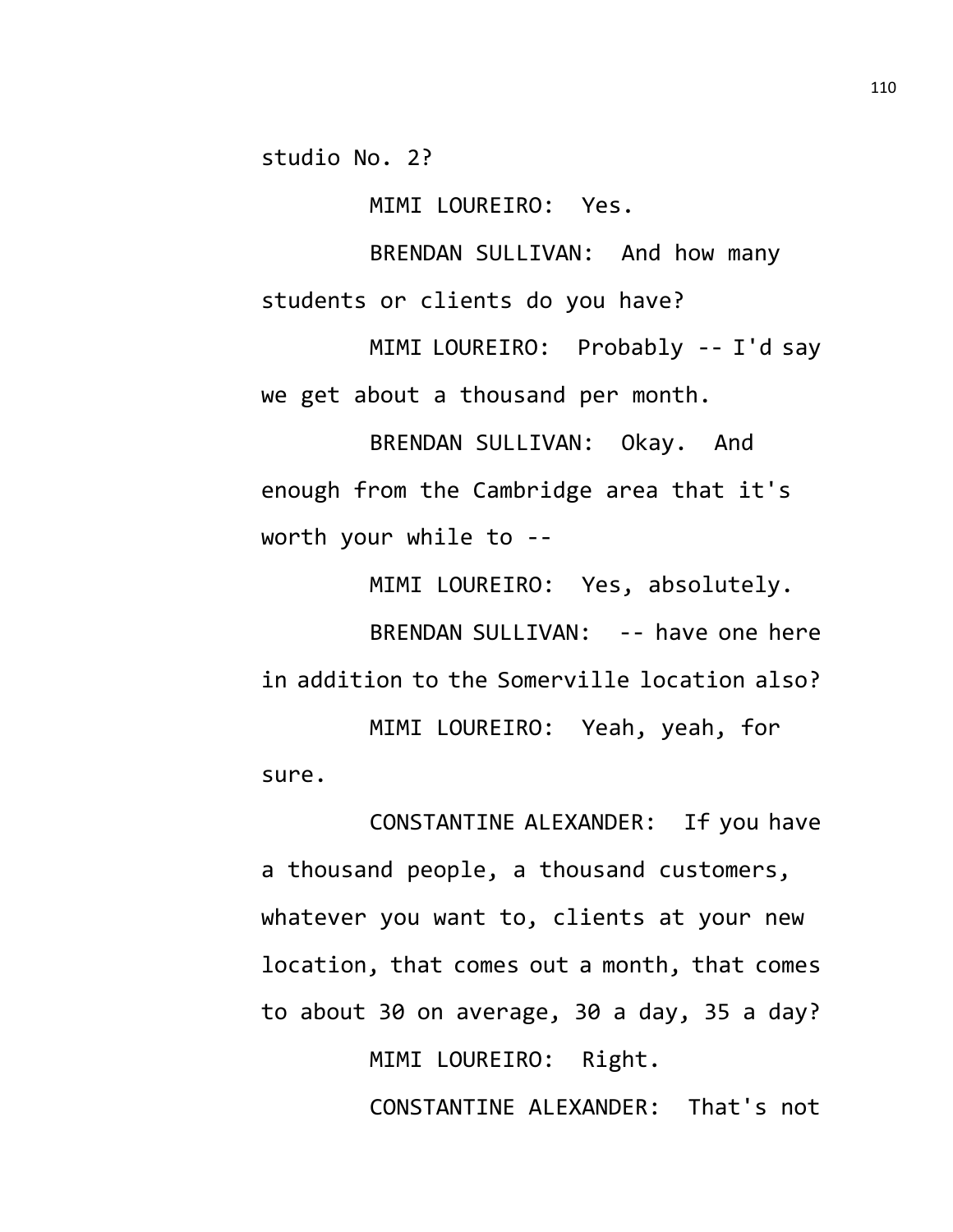a lot of people over the course of almost a 12-hour day.

MIMI LOUREIRO: Exactly.

BRENDAN SULLIVAN: And your hours of operation again? I'm sorry, I missed that.

MIMI LOUREIRO: Usually from seven in the morning until seven at night. But we might have, you know, two classes in the morning and then a noon class and then a class in the evening.

BRENDAN SULLIVAN: There's breaks in between obviously because of scheduling and whatever?

MIMI LOUREIRO: Exactly.

CONSTANTINE ALEXANDER: And I trust in your Somerville location you don't have many people driving?

MIMI LOUREIRO: No. We chose this location because in, just like in Somerville, lots of people -- there's tons of public transportation, and a lot of people live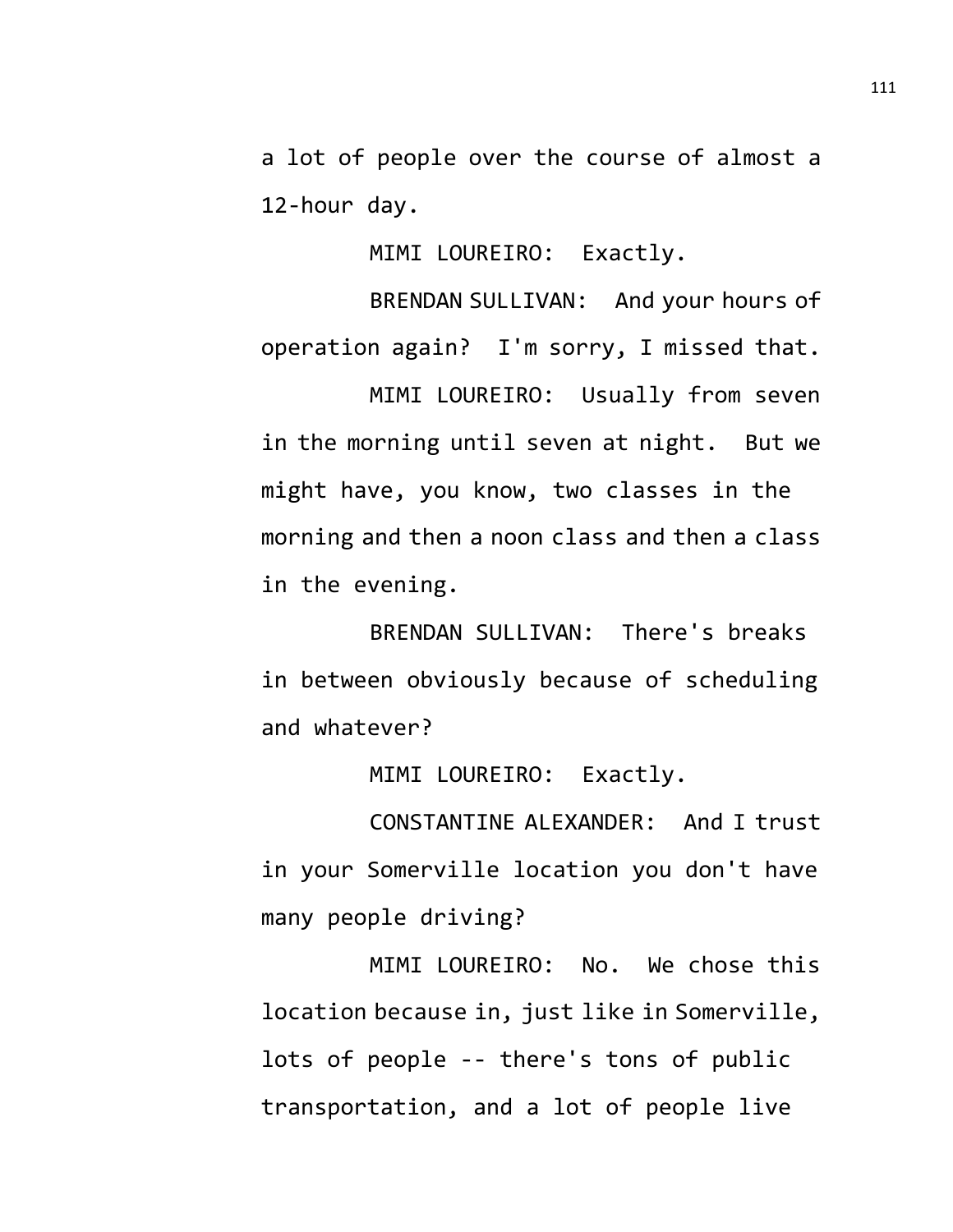right in the area. So most of the people that come there live within half mile.

BRENDAN SULLIVAN: Okay.

MIMI LOUREIRO: And we're expecting the same to be here, the demographics exactly. There's tons of students and tons of people who live here and the T stops are nine minutes on either end of us.

BRENDAN SULLIVAN: Yes.

TAD HEUER: How many employees do you expect to need or have?

MIMI LOUREIRO: I have a part-time manager and I have eight to ten teachers.

TAD HEUER: Okay. And how many of them are on-site at any given time?

MIMI LOUREIRO: Two. So it's usually me and a teacher or a manager and a teacher at any one time.

TAD HEUER: And do you expect -- how many -- my question is really going to the parking spaces. How many of the parking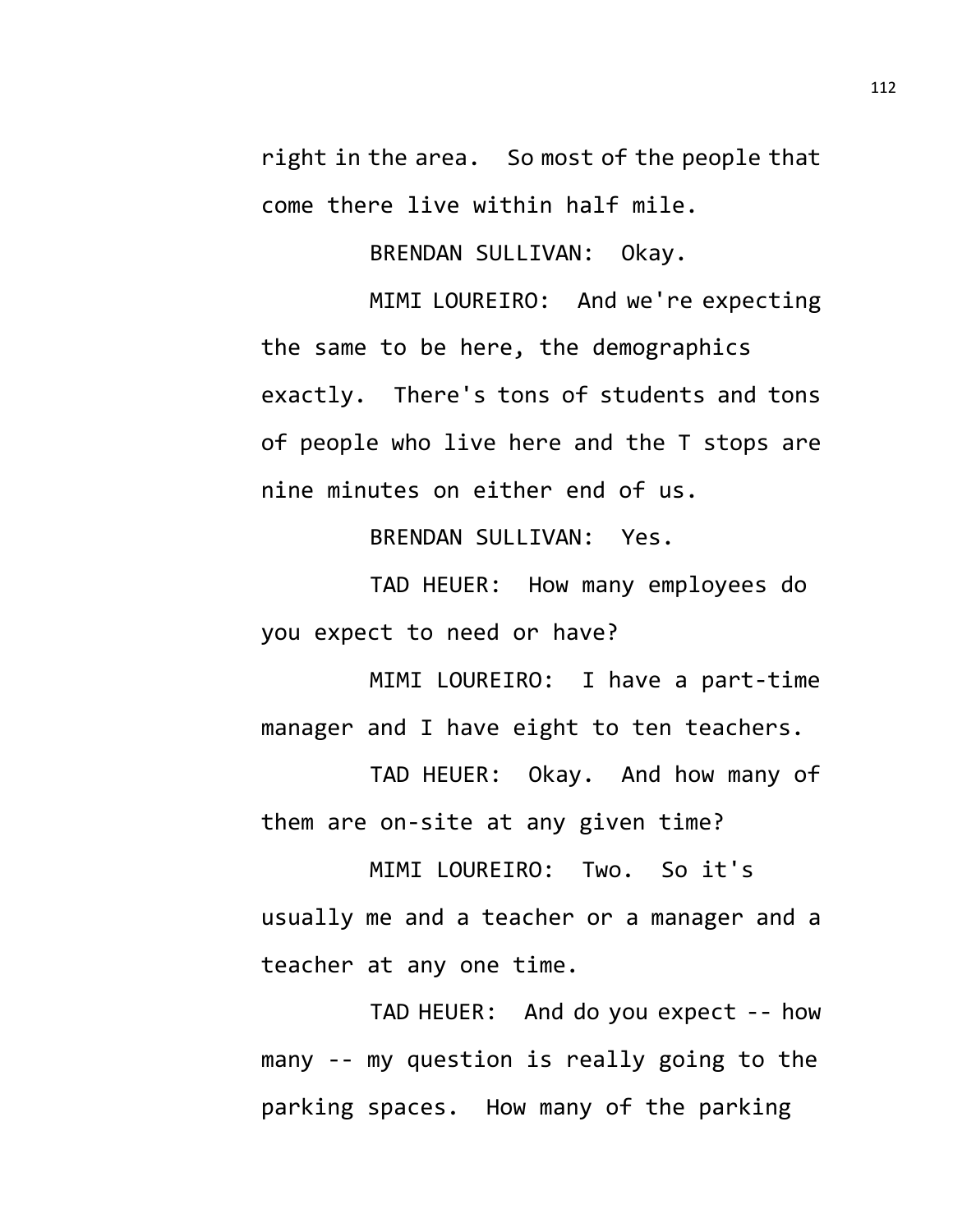spaces do you expect to be taken up at any given time by you, whoever teachers, and --

MIMI LOUREIRO: At the most one. My manager lives two blocks away from the studio, and most of my teachers live within walking distance.

TAD HEUER: Okay.

BRENDAN SULLIVAN: So the four spaces will be underutilized for staff obviously?

MIMI LOUREIRO: Yeah.

BRENDAN SULLIVAN: Not necessarily for staff. Possibly one or two spaces. So the other two spaces for -- well, whoever can get there I suppose.

MIMI LOUREIRO: Or a massage client or something like that.

BRENDAN SULLIVAN: Okay, somebody specific in a sense as opposed to clients really.

MIMI LOUREIRO: Right.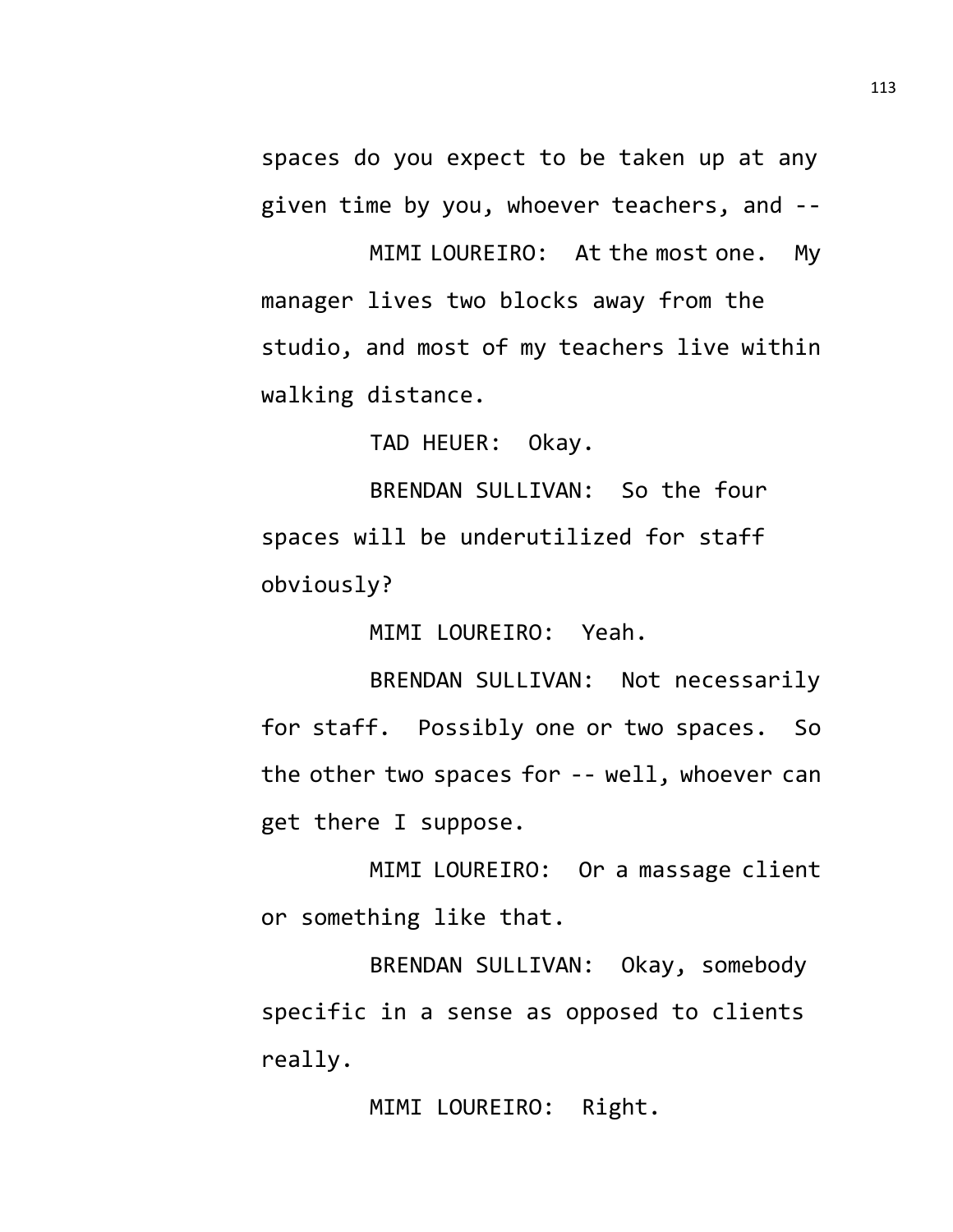BRENDAN SULLIVAN: Yes, okay.

Okay. Anything else at this point?

TAD HEUER: In terms of deliveries, what's your intended delivery schedule particularly for the cafe?

MIMI LOUREIRO: Oh, well most of the food is gonna be made off site. So we're actually working with an existing restaurant right now that they're in Allston, and they have their kitchen already set up there. So they're gonna be doing daily food deliveries.

TAD HEUER: Once a day? MIMI LOUREIRO: Once a day, yeah. TAD HEUER: In the morning presumably?

MIMI LOUREIRO: In the early morning.

> TAD HEUER: Before you open? MIMI LOUREIRO: Yes. TAD HEUER: Is there a loading zone? BILL KAPLAN: There is.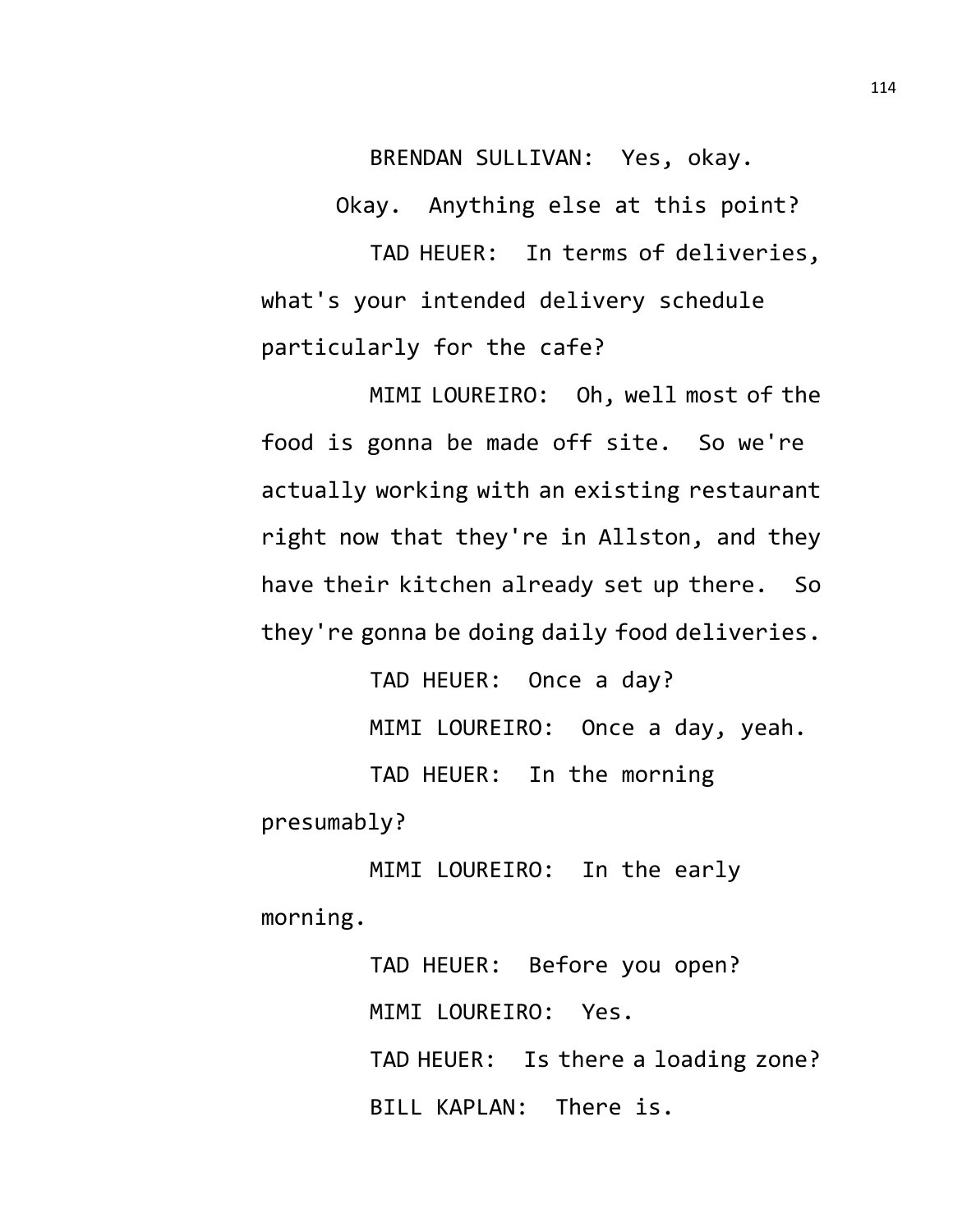MIMI LOUREIRO: There is.

TAD HEUER: And that's what they'll be utilizing?

MIMI LOUREIRO: Yes.

BRENDAN SULLIVAN: Tim, any questions?

TIMOTHY HUGHES: No.

BRENDAN SULLIVAN: Let me open it public comments.

Is there anybody here who would like to speak on the matter 1001 Mass. Avenue?

(No Response.)

BRENDAN SULLIVAN: I see nobody in attendance and there is no correspondence in the -- there is no, there are no

correspondence in the file.

Okay. Anything to add or?

ATTORNEY JESSICA MANGANELLO: No.

BRENDAN SULLIVAN: All right. Let me close the presentation part and the Board discuss it.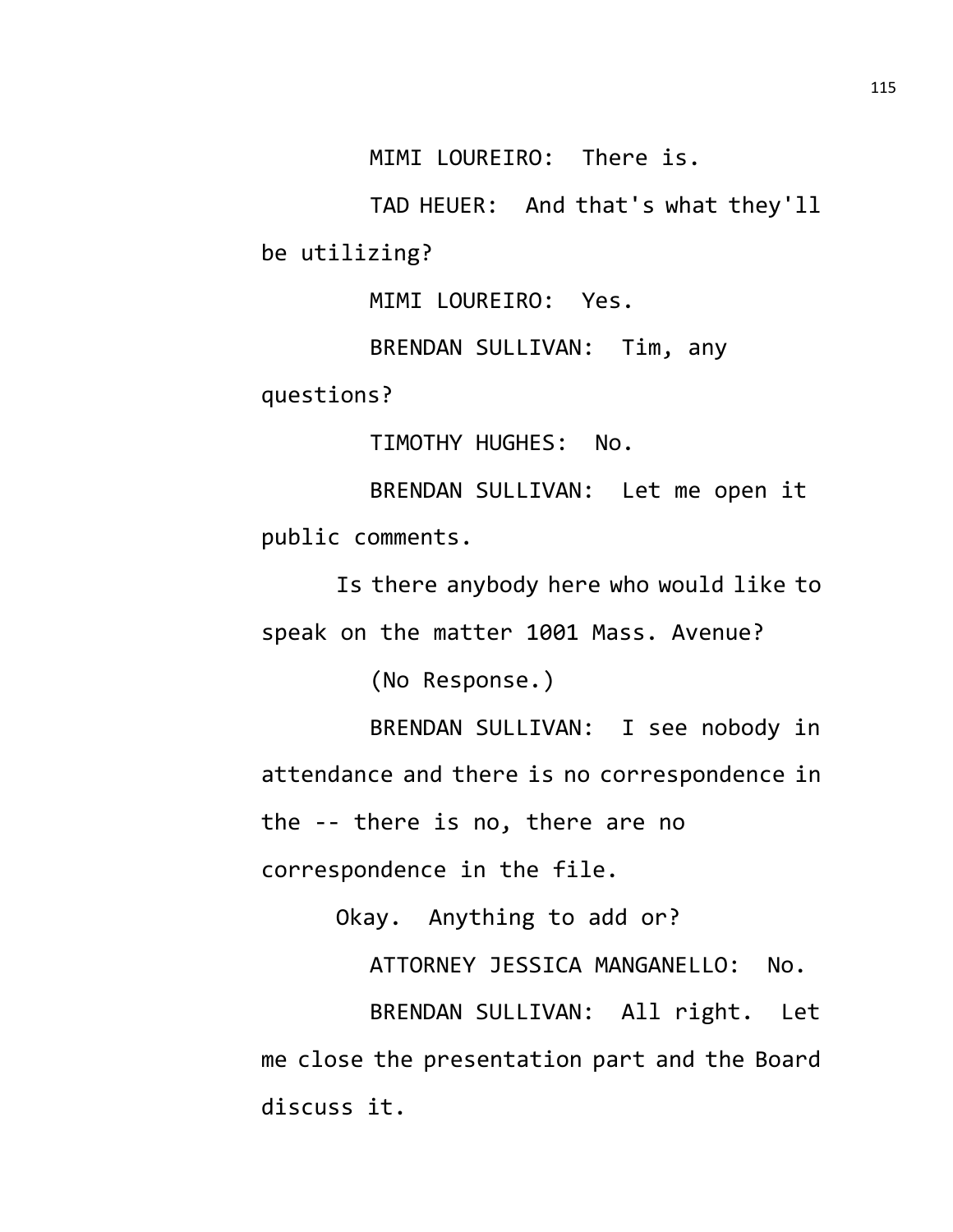Gus, what are your thoughts?

CONSTANTINE ALEXANDER: Do I have any thoughts? No, I'm fine. I mean, it seems obvious that there is plenty of public transportation. That the nature of the activity is such that you're not going to, you're going to attract people that walk or bike. You're not going to get car drivers. I'm a little nervous about the massage part of the business, because that could attract people who drive from another community to come for the massage therapy.

MIMI LOUREIRO: Right.

CONSTANTINE ALEXANDER: So I'm a little -- I don't think it's going to be enough people driving to cause traffic problems. Bottom line is I'm okay.

BRENDAN SULLIVAN: Tom?

THOMAS SCOTT: Just for the cafe how are -- what about trash and how are you going to maintain that space? Where does the trash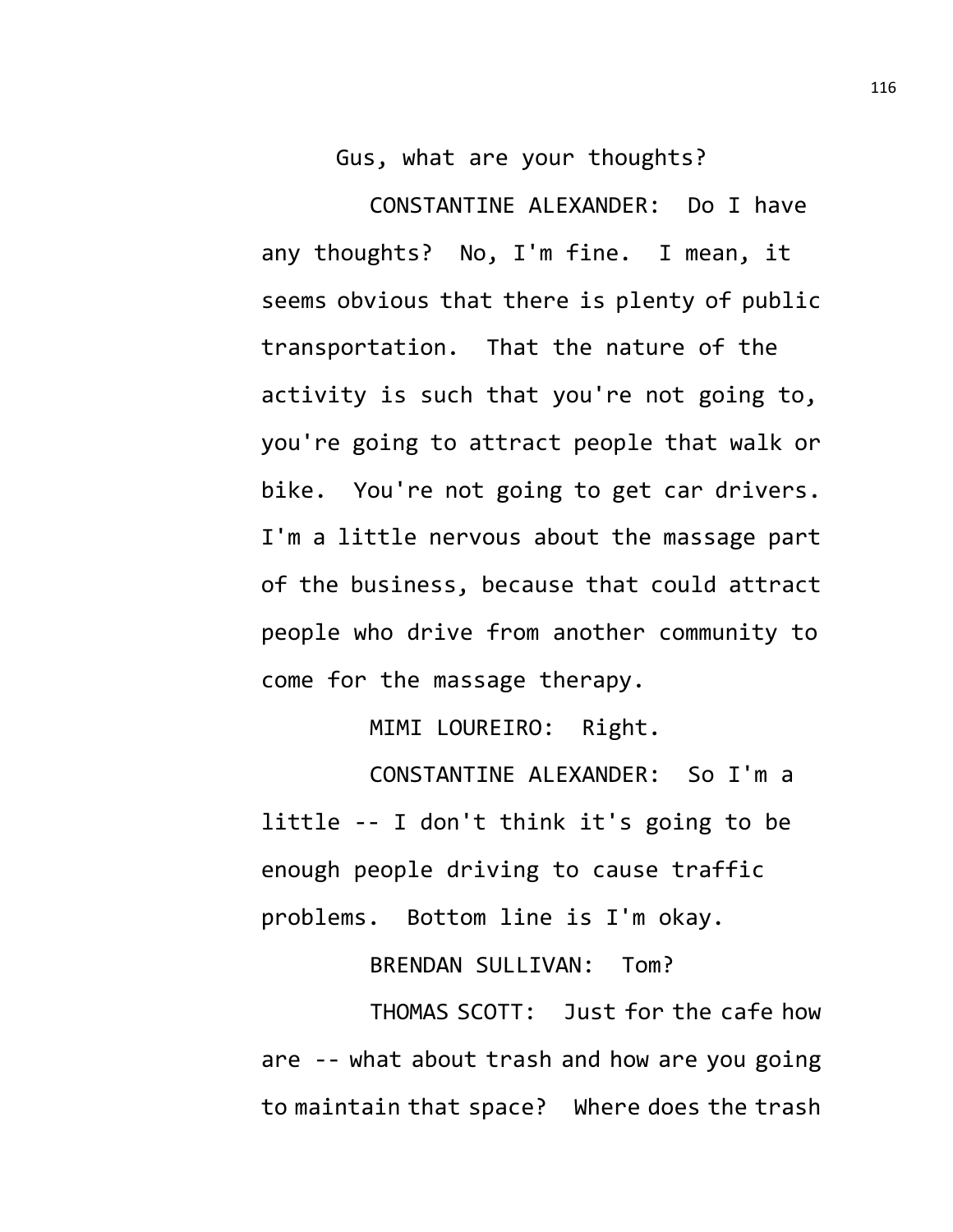MIMI LOUREIRO: There's a -- right in the loading area, there's also dumpsters. There's -- right now there's a restaurant in the building as well. And so we have, we have composting or recycling or trash dumpsters all there in the back.

THOMAS SCOTT: Oh, okay.

MIMI LOUREIRO: We've already set them up just in case.

> BRENDAN SULLIVAN: Tim? TIMOTHY HUGHES: I'm good with it. BRENDAN SULLIVAN: You into yoga? TIMOTHY HUGHES: No, not

particularly.

BRENDAN SULLIVAN: You could be.

TIMOTHY HUGHES: I stretch. I am into massage therapy, though.

ATTORNEY JESSICA MANGANELLO: I hear it's going to be good.

TAD HEUER: Are you within walking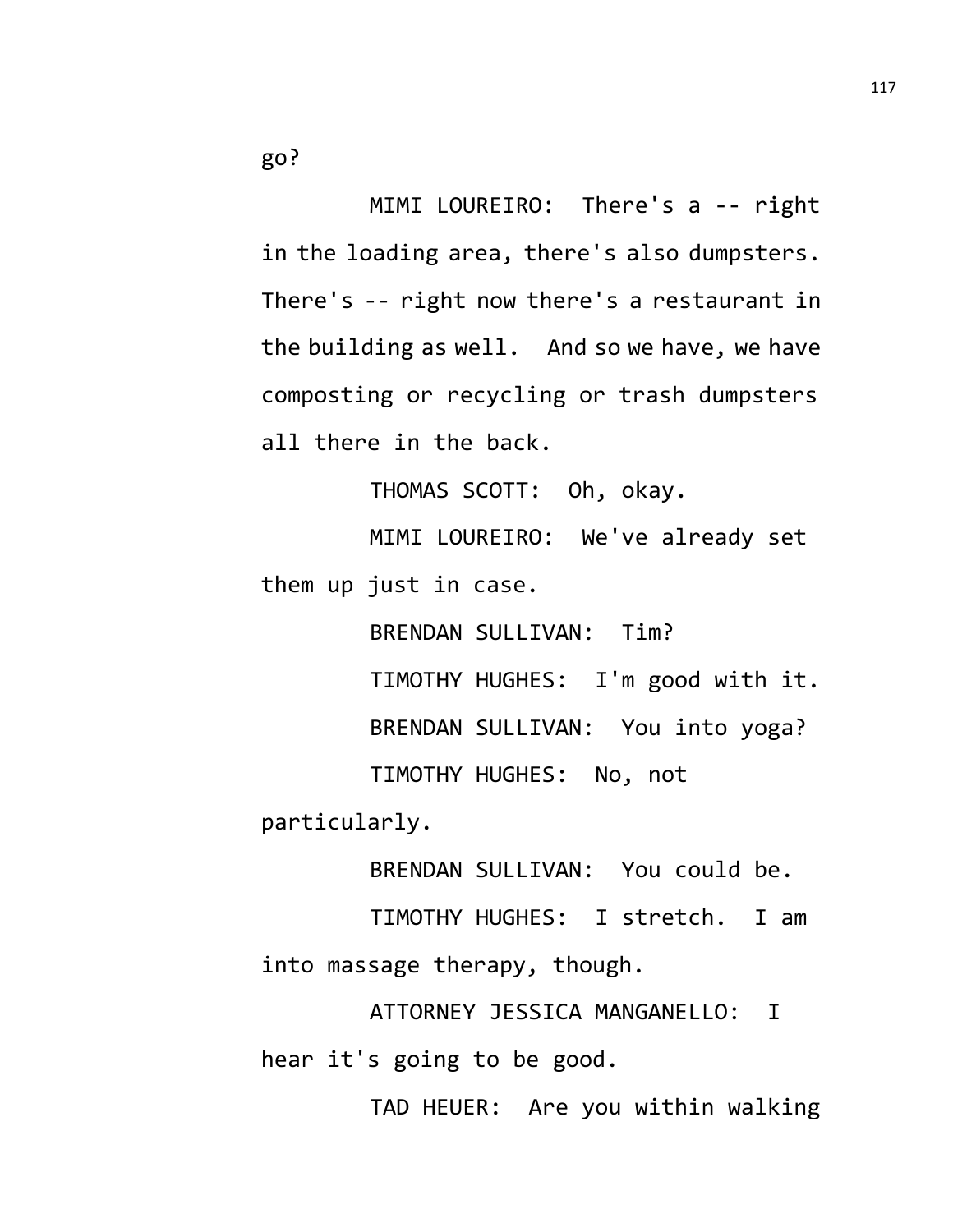distance?

TIMOTHY HUGHES: I can walk there, sure.

CONSTANTINE ALEXANDER: Sure you can.

TIMOTHY HUGHES: You can walk anywhere.

TAD HEUER: Indeed.

To Gus's point, I would point out that you have three massage rooms; is that right?

BILL KAPLAN: Uh-huh.

TAD HEUER: So if we're looking at potential drivers to those, you can only have a maximum of three clients at any given time at most, and if we have potentially only one space being used by staff, we would still be able to max out the number of spaces even with the reduction of parking, and I wouldn't imagine that would be a difficulty.

BRENDAN SULLIVAN: Okay. Let me make a motion, then, to grant the Special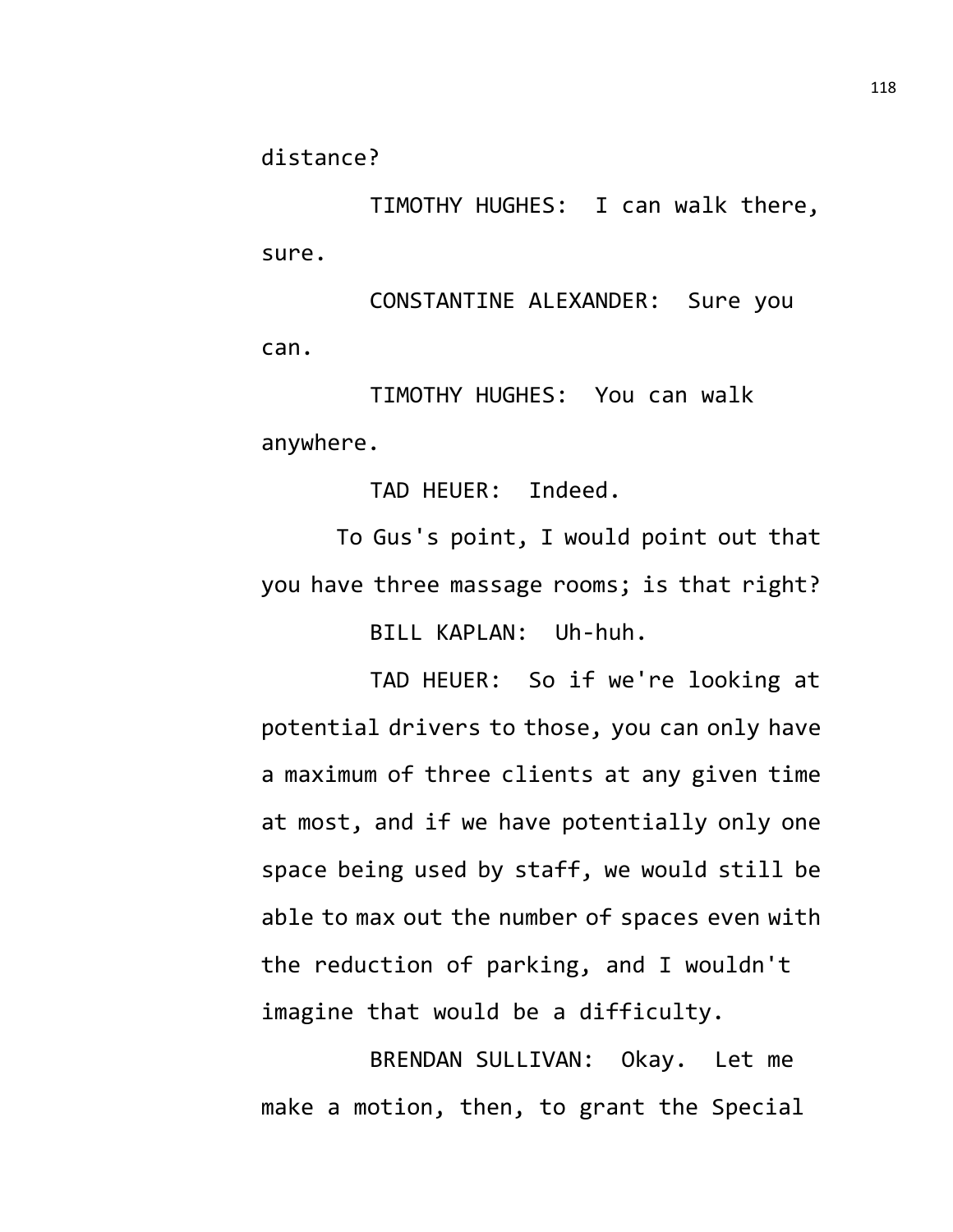Permit to waive the parking space requirements associated with the intended occupancy at 1001 Mass. Avenue which is the 02 Yoga Studios.

The Board finds that the requirements of the Ordinance can be met.

The Board finds that the regulation requires nine parking spaces, but the premises has been designated only for parking space. Testimony has shown that the four parking spaces will probably be not utilized on a regular basis and, therefore, the relief from the Ordinance would be a fair and reasonable request.

The Board finds that traffic generated or patterns of access or egress would not cause congestion, hazard or substantial change in the established neighborhood character.

The Board notes that this particular area has undergone some tremendous amount of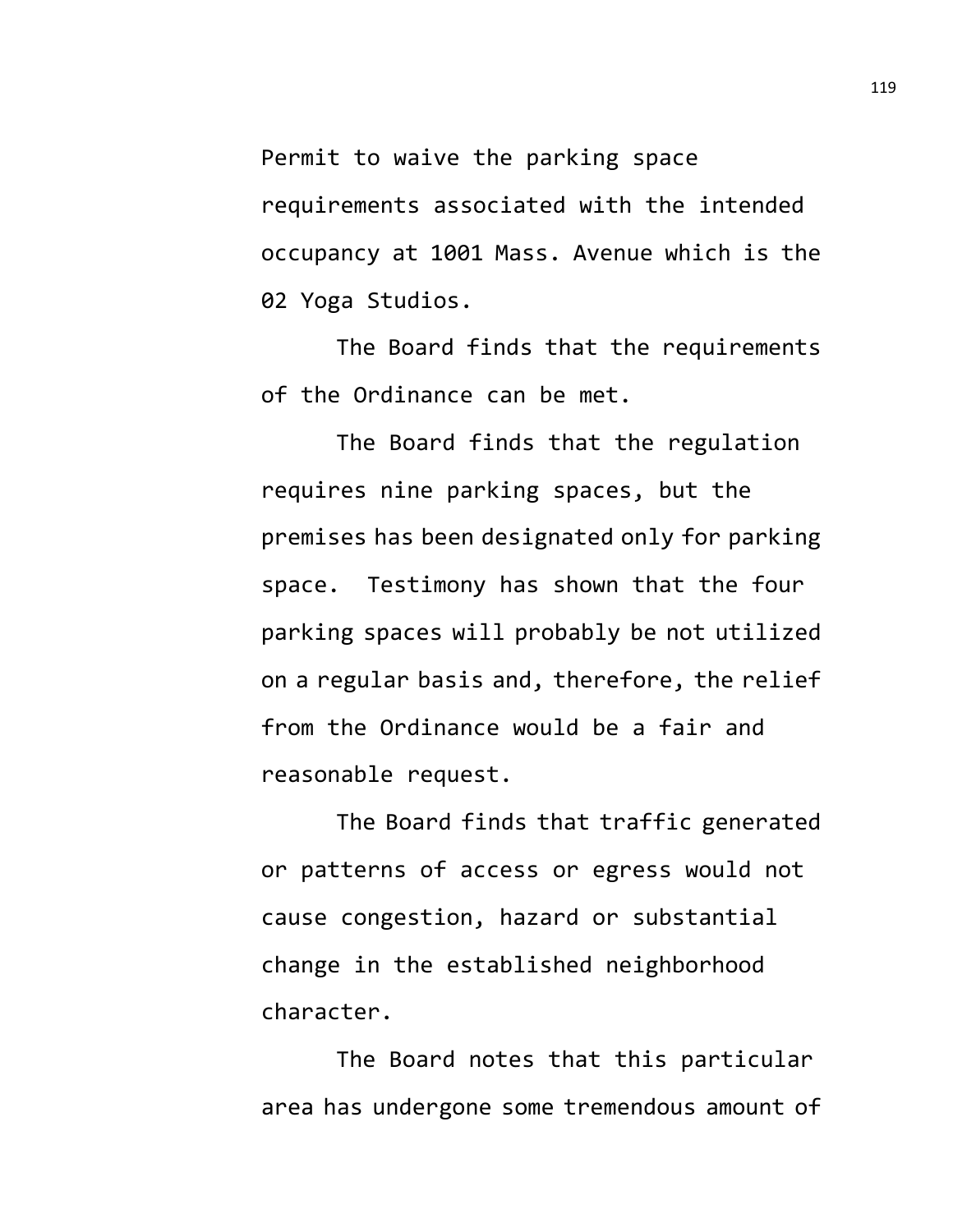vacancies. This particular space having been vacant for ten years, and that to allow the reduction of the parking and this particular establishment to go in there, will be an encouraging sign to fill the space and also attract additional traffic to the other businesses on this particular block.

The Board finds that continued operation of or development of adjacent uses would not be adversely affected by the nature of the proposed use. In fact, may be even enhanced by it.

The Board finds that there would not be any nuisance or hazard created to the detriment of the health, safety, and/or welfare of the occupants of the proposed use or to the citizens of the city. And that the proposed use would not impair the integrity of the district or adjoining districts or otherwise derogate from the intent and purpose of the Ordinance.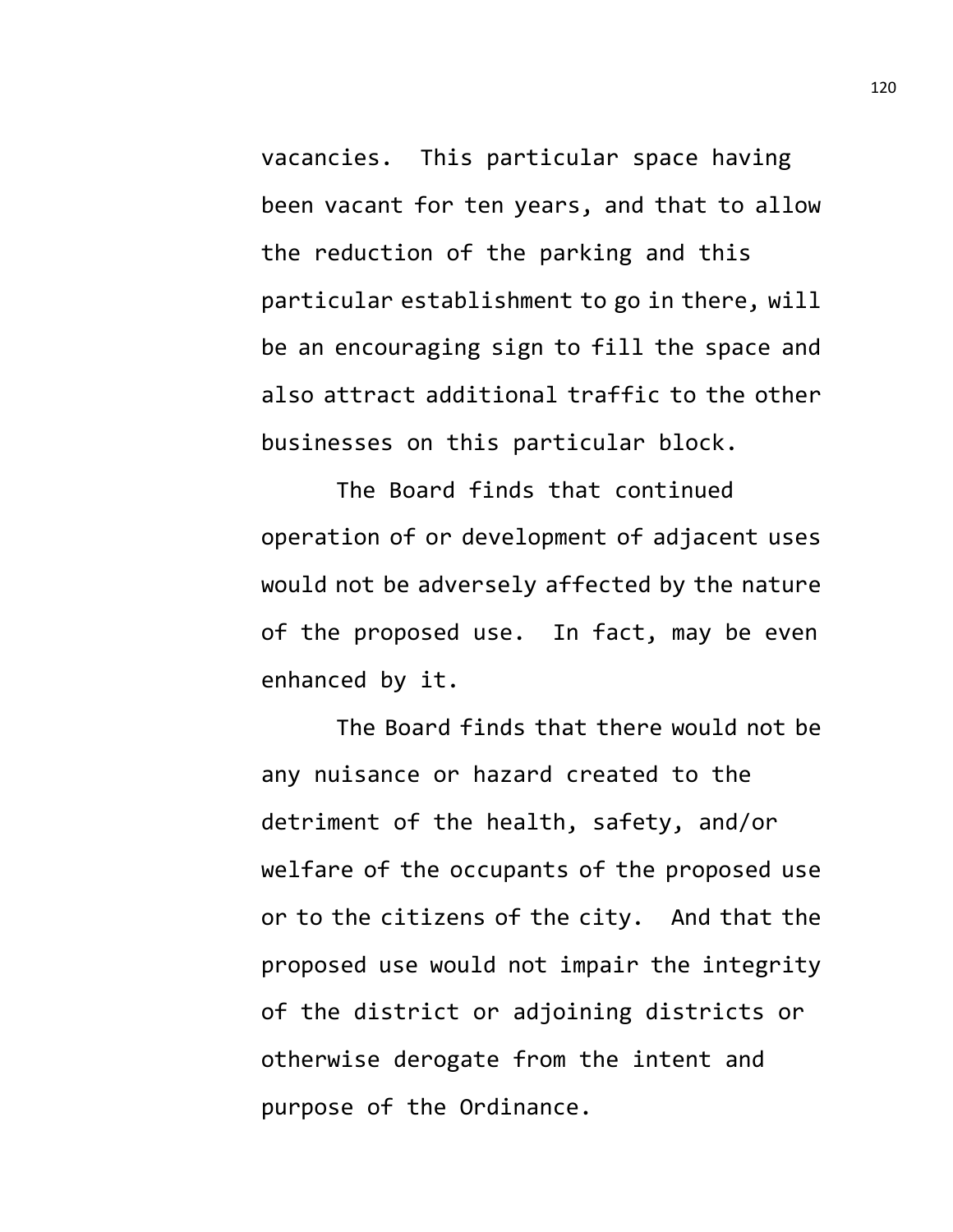The Board notes that the reduction of the parking, again, is a fair and reasonable and also that it is well situated on the public transit line, and hence also by the testimony shown that a lot of the clients are from the immediate area.

CONSTANTINE ALEXANDER: Brendan, under Section 6.35.1 it says: We have to determine and cite evidence in our decision. And then it goes on -- I think you covered all these, but let's make sure we have.

Cite evidence in the decision that the lesser amount of parking will not cause excessive congestion, endanger public safety, substantially reduce parking availability for other uses or otherwise adversely impact the neighborhood.

And I think -- I'm not sure -- we want to make it clear that we don't think that what you would propose to do would substantially reduce parking availability for other uses.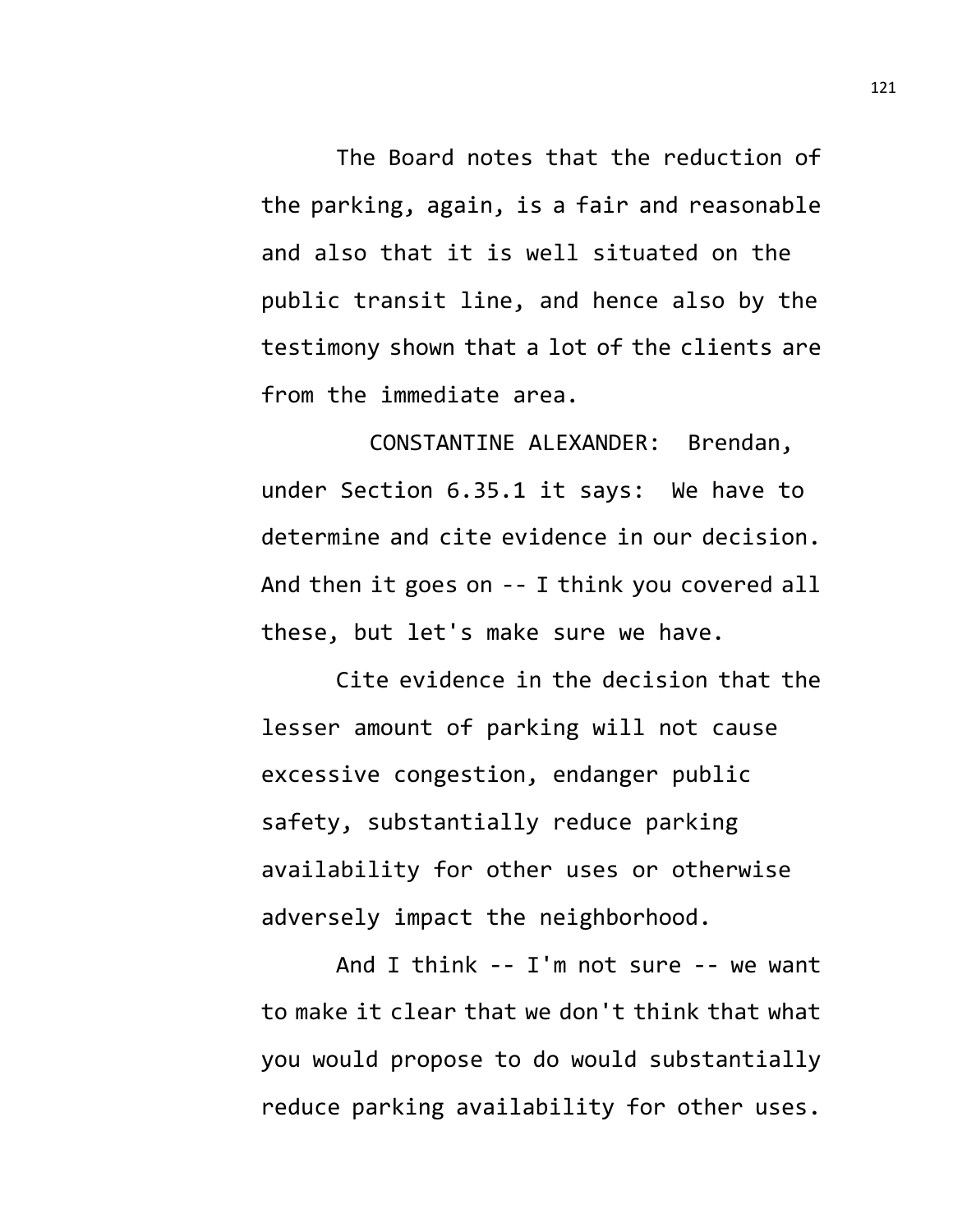BRENDAN SULLIVAN: So said by the Chair.

All those in favor of granting the Special Permit.

(Show of hands.) BRENDAN SULLIVAN: Five in favor. (Sullivan, Alexander, Hughes, Heuer, Scott.)

(8:40 p.m.) (Sitting Members: Brendan Sullivan, Constantine Alexander, Timothy Hughes, Tad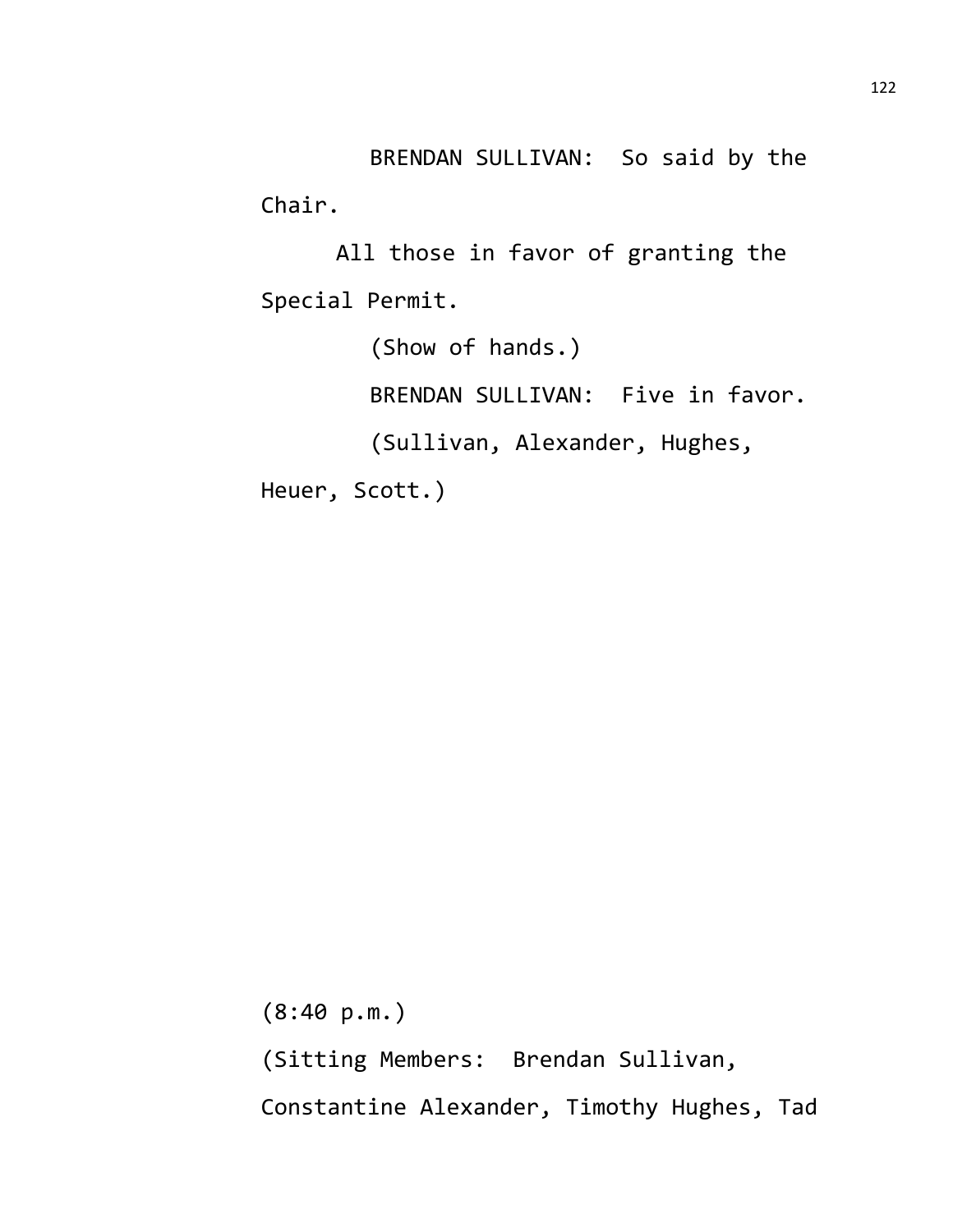Heuer, Thomas Scott.)

BRENDAN SULLIVAN: The Board will hear case 10227, 36 Spinelli Place.

Okay, Mr. Embry.

ATTORNEY BRUCE EMBRY: Good evening, once again, members of the Board. Bruce Embry. Once again 55 Cambridge Parkway. I'm here representing Mr. Robert Giordano who does business as American Martial Arts Center. I am in fact joined by Robert Giordano.

Mr. Giordano would like to locate his martial arts studio in a warehouse building located at 36 Spinelli. Present use is a warehouse use. It's about 42, almost 4300 square feet of essentially open space in the warehouse that he would be making use of as his martial arts studio.

## BRENDAN SULLIVAN: The present -- well, Moore and McPherson were there, prior to that was the plumbing supply.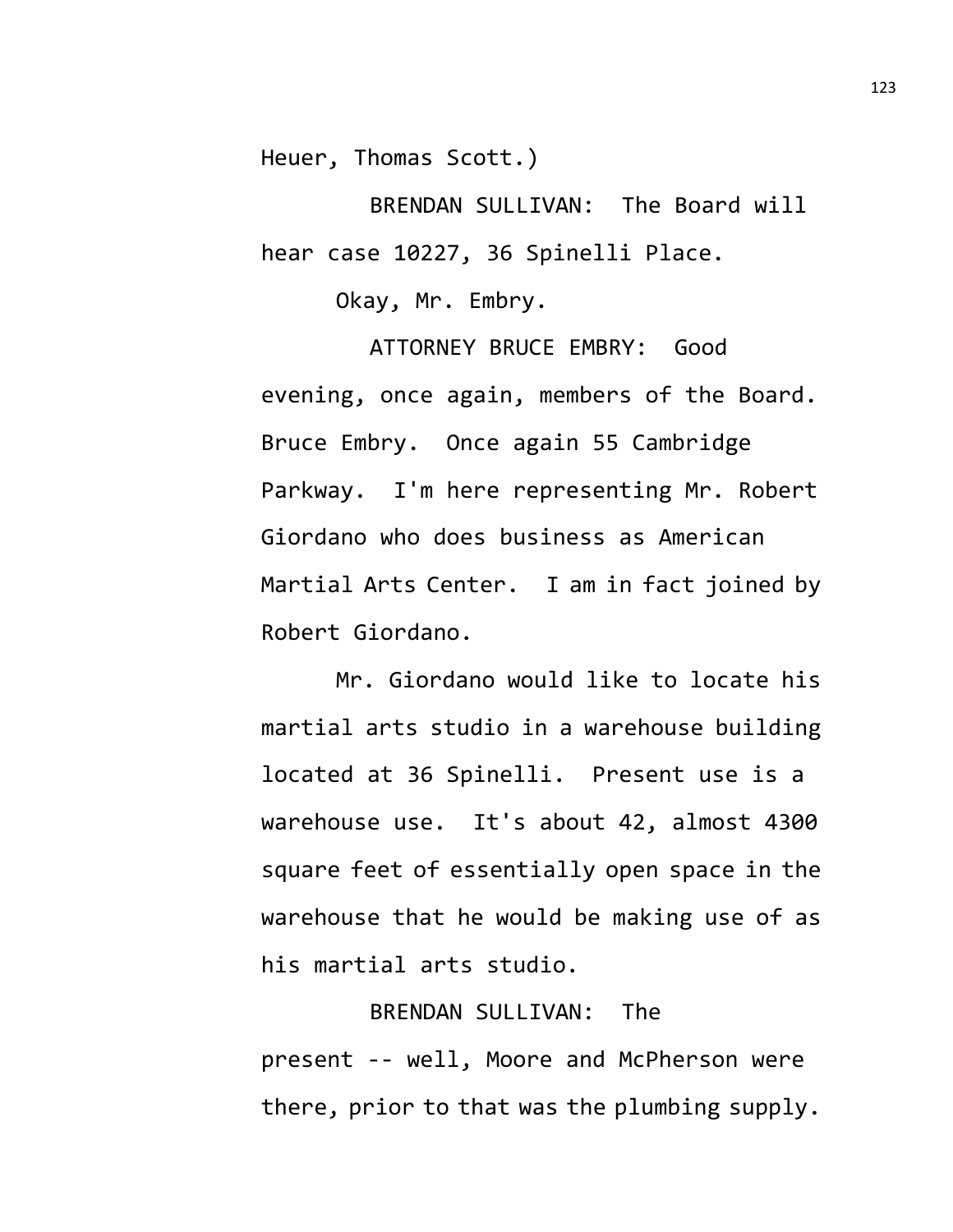ATTORNEY BRUCE EMBRY: Right.

BRENDAN SULLIVAN: And next to that is the security. Are you not taking over the security; is that correct?

ROBERT GIORDANO: I'm not --

ATTORNEY BRUCE EMBRY: I don't know that either one of us is familiar with what was there previously.

BRENDAN SULLIVAN: So the security is staying. You're basically taking over what Moore and McPherson had.

ROBERT GIORDANO: Yeah, that's it though.

BRENDAN SULLIVAN: Is that correct? Also the plumbing supply prior to them.

ROBERT GIORDANO: (Nodding head.)

BRENDAN SULLIVAN: Okay. So it's just that space there.

ATTORNEY BRUCE EMBRY: Just that space A as shown on the drawing.

BRENDAN SULLIVAN: And not B and not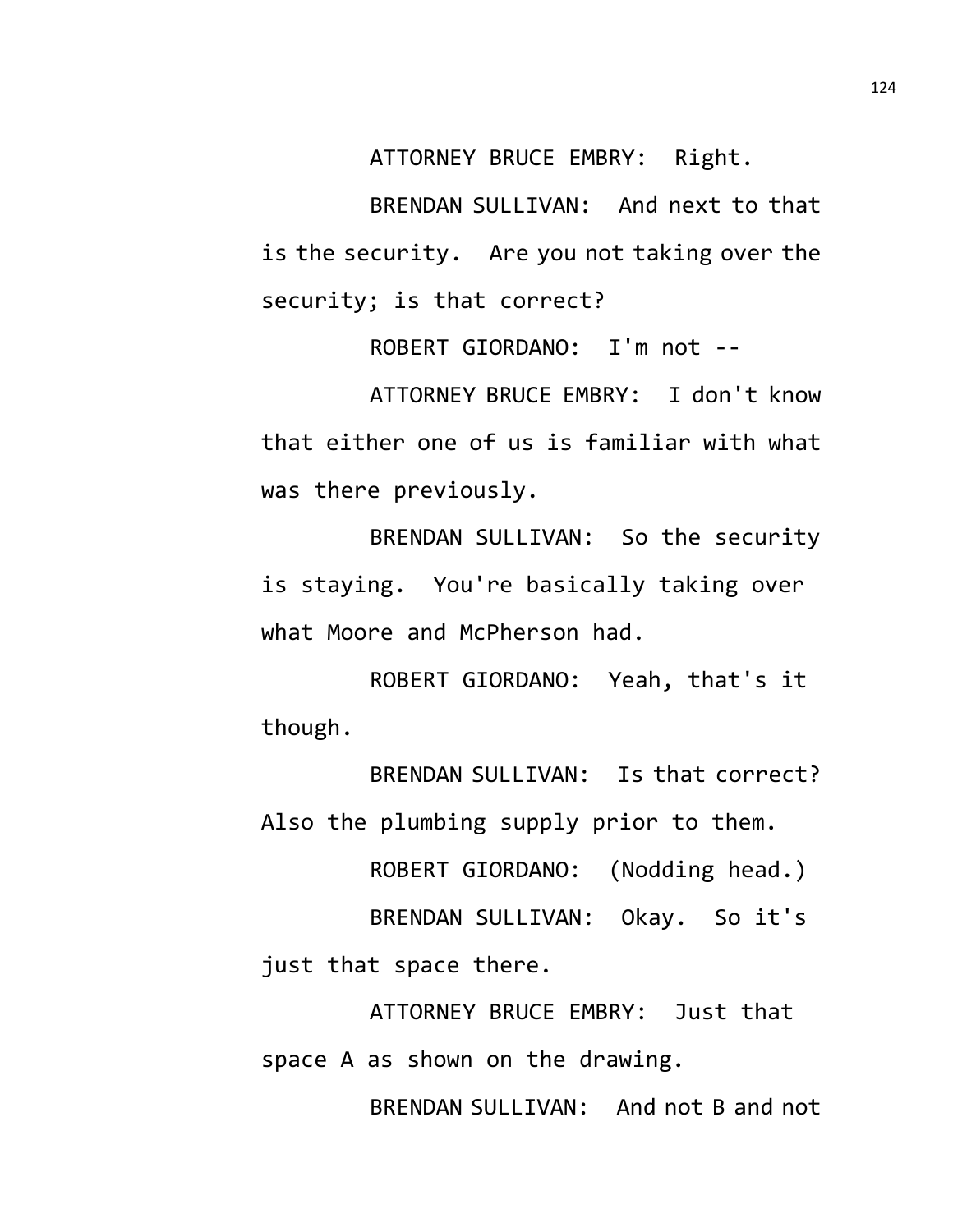C, so it's basically just space A.

ATTORNEY BRUCE EMBRY: Just that large open space there.

BRENDAN SULLIVAN: The Board notes that on the Table of Uses the proposed use is permitted by way of Special Permit and is not excluded from the zone.

CONSTANTINE ALEXANDER: On that point, Brendan, I'm trying to figure out why the City Council in its wisdom wanted to have a Special Permit for this kind of enterprise in a warehouse district. And the only thing I can come up with is that they're trying to discourage people from -- they want the city to have a certain amount of warehouse space. And a Special Permit allows us to control the erosion of the warehouse base in this area. And in other words, not make another shopping center out of it.

Just talk to me a little bit about the amount of warehouse space that will remain if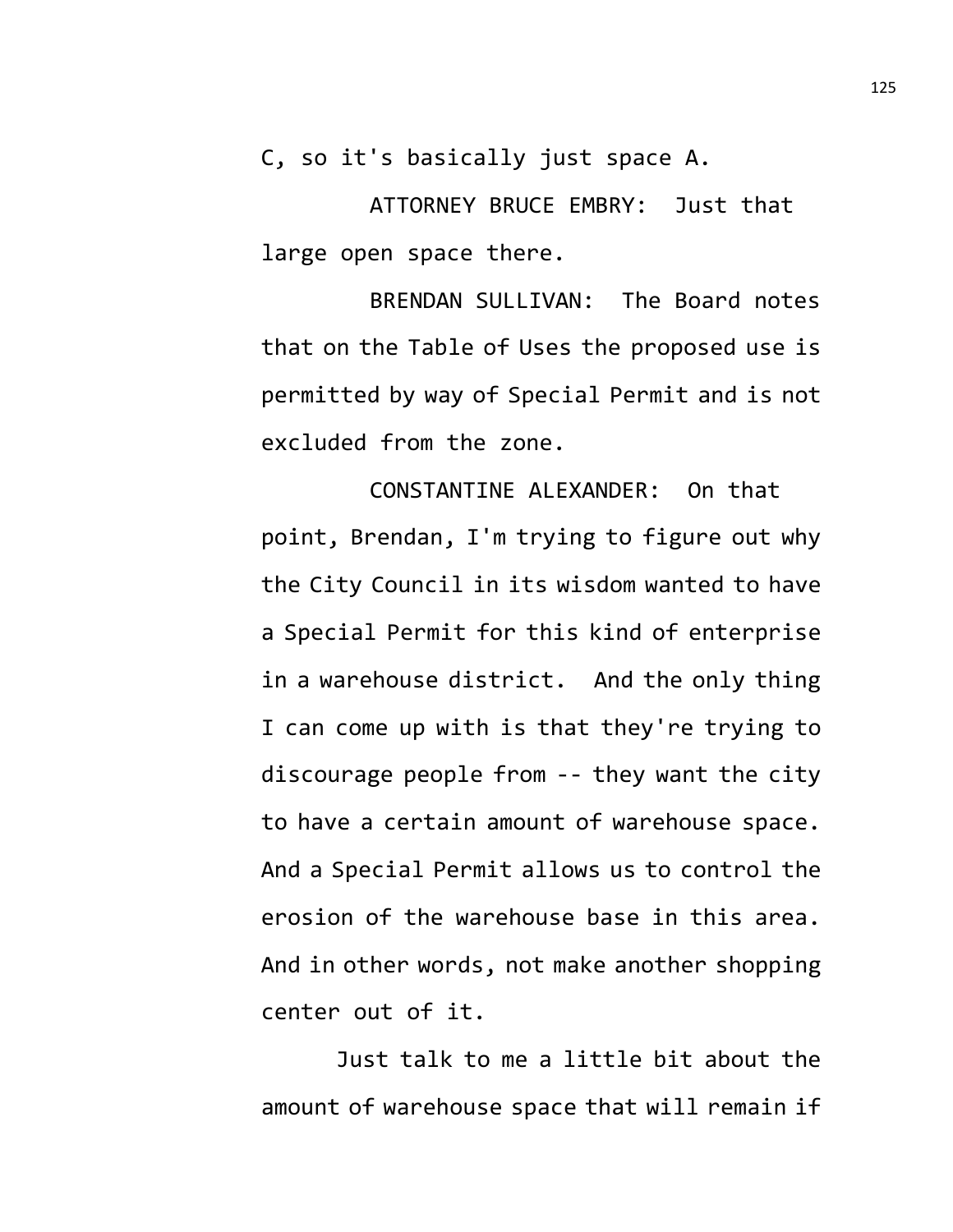we grant relief in the general area. Or other kind of industrial uses, warehouse industrial uses.

TAD HEUER: And in connection with that, how big is the space that you're going to be renting?

ROBERT GIORDANO: It's 4284 square feet.

ATTORNEY BRUCE EMBRY: Well, essentially the remaining space in this individual building will be warehouse space by in large. The surrounding buildings are warehouse and office space.

ROBERT GIORDANO: All the way down Smith Place is warehouse.

ATTORNEY BRUCE EMBRY: Yeah, it's essentially surrounded by other warehouse spaces.

CONSTANTINE ALEXANDER: That's what I wanted to hear. Okay.

TAD HEUER: What's your parking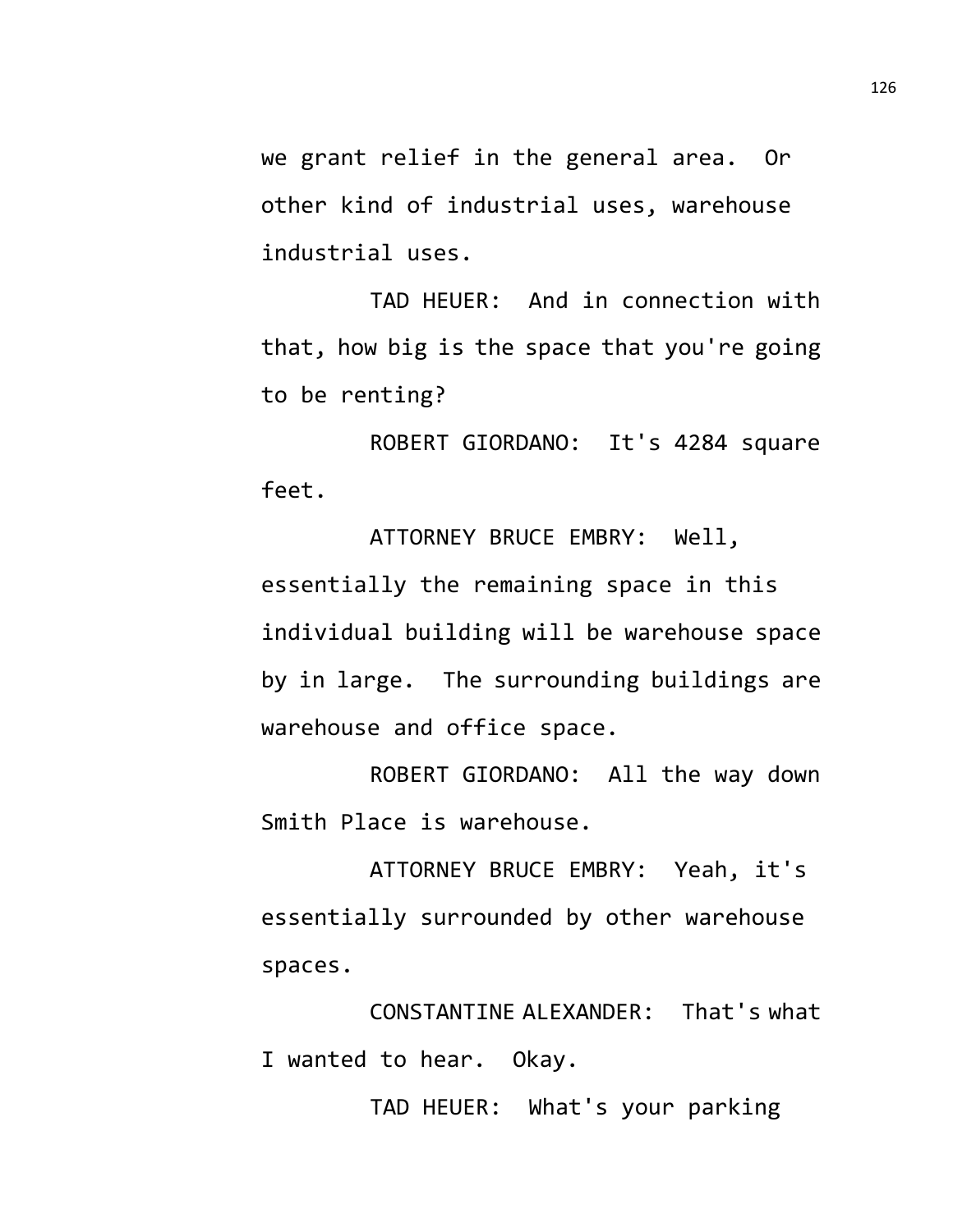situation there in terms of -- you just heard the yoga studio.

ATTORNEY BRUCE EMBRY: The Zoning Act requires that we provide six spaces for this use. The building is essentially surrounded by open space which is presently parking area, and there are at least, conservatively at least 18 to 20 spaces surrounding the building even if you don't bring spaces up to the front of the building where the loading dock is.

BRENDAN SULLIVAN: Hours of operation?

ROBERT GIORDANO: I do private lessons during the day. So like probably it could be anywhere from ten o'clock, and then we get busy when we start to close about -- four-thirty, five o'clock we get busier. And it goes to about eight-thirty, nine-ish. Sometimes a little later.

BRENDAN SULLIVAN: Okay.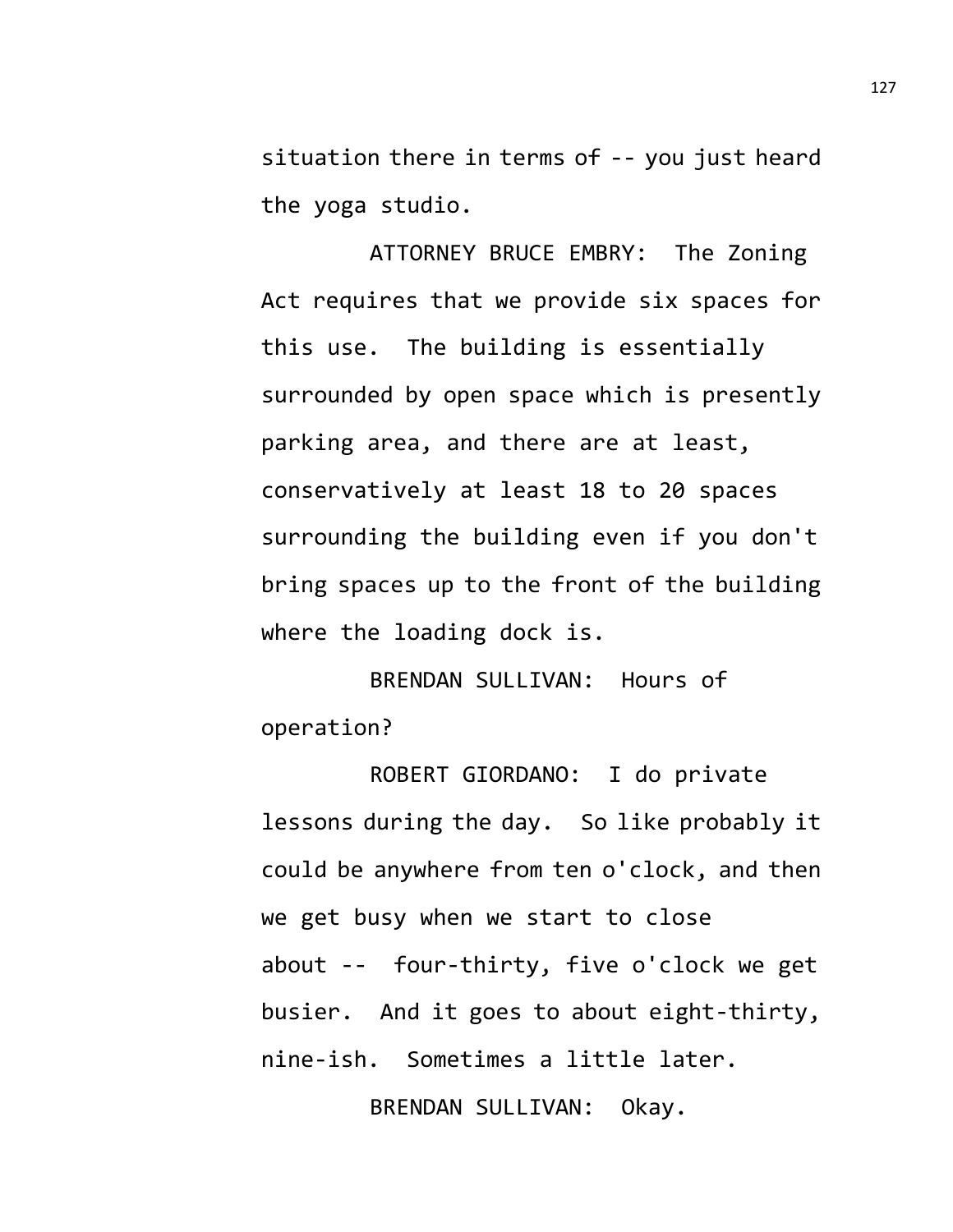The activity of the adjoining business diminish. Yours tends to --

ROBERT GIORDANO: Yeah, I get busiest when they're closing.

ATTORNEY BRUCE EMBRY: That's what makes it attractive for Mr. Giordano is that his more -- the larger volume of his use actually comes when all of the surrounding uses have gone home. So, you know, it provides easy access for the parking and there's no traffic issue at that point.

> BRENDAN SULLIVAN: Yes. Anything else at this time? Tom? Tim?

TIMOTHY HUGHES: No. I'm good with it.

BRENDAN SULLIVAN: Not into yoga. How about martial arts?

TIMOTHY HUGHES: (Inaudible). ATTORNEY BRUCE EMBRY: Sort of extremes there.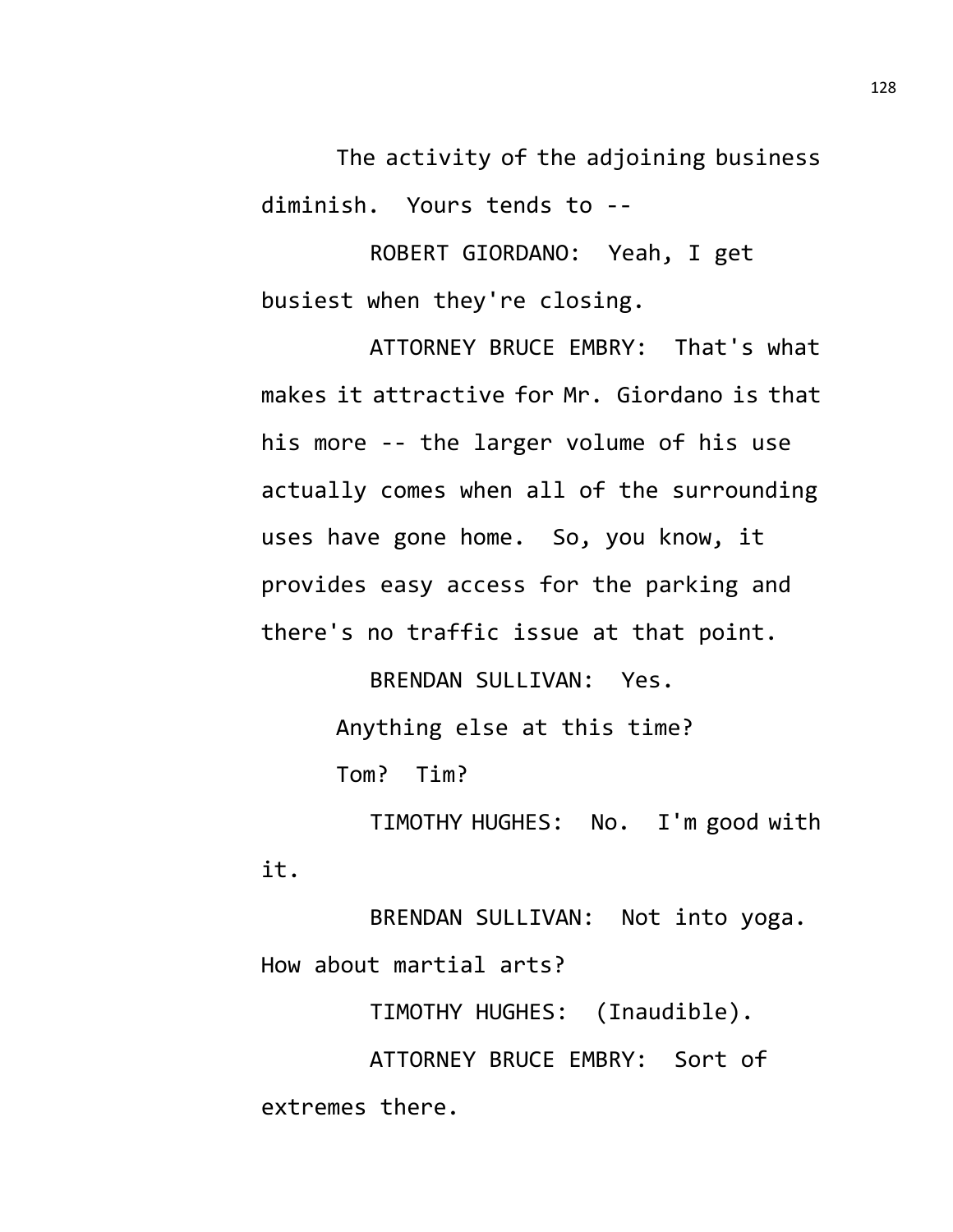TIMOTHY HUGHES: Well, you know, tai-chi is like kind of a yoga martial art thing.

ROBERT GIORDANO: Yeah, we don't do that.

BRENDAN SULLIVAN: It's funny how they would even classify this under educational in a sense, but I mean I don't know what category.

CONSTANTINE ALEXANDER: It's educational.

ATTORNEY BRUCE EMBRY: I went to the trouble of inquiring with Ranjit because I couldn't figure out where it fit. And that's what he told me it was to be determined.

CONSTANTINE ALEXANDER: I think yoga is a place which is somewhat similar are also treated by education by ISD.

TAD HEUER: As are dance studios. ATTORNEY BRUCE EMBRY: Because they're teaching classes essentially.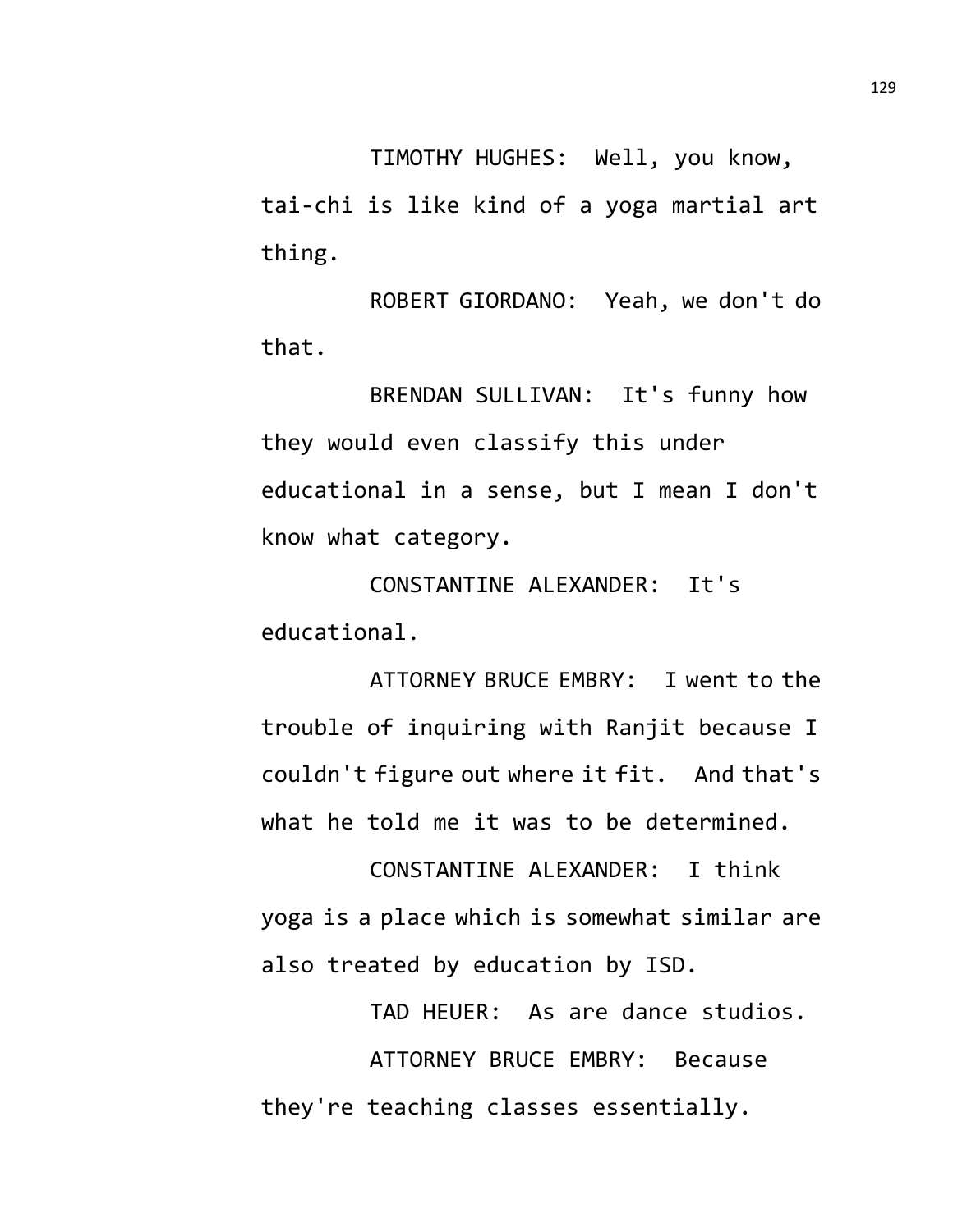ROBERT GIORDANO: It's

instructional.

CONSTANTINE ALEXANDER: Brendan, I think the record should show that the petitioner did not threaten us with a karate chop.

THOMAS SCOTT: Not yet. We haven't voted yet.

CONSTANTINE ALEXANDER: If we turn him down.

TIMOTHY HUGHES: That's because it's American martial arts.

BRENDAN SULLIVAN: Any questions at this point?

TAD HEUER: No.

BRENDAN SULLIVAN: Let me open it to public comments.

Is there anybody here who would like to comment on the application at 36 Spinelli Place?

(No Response.)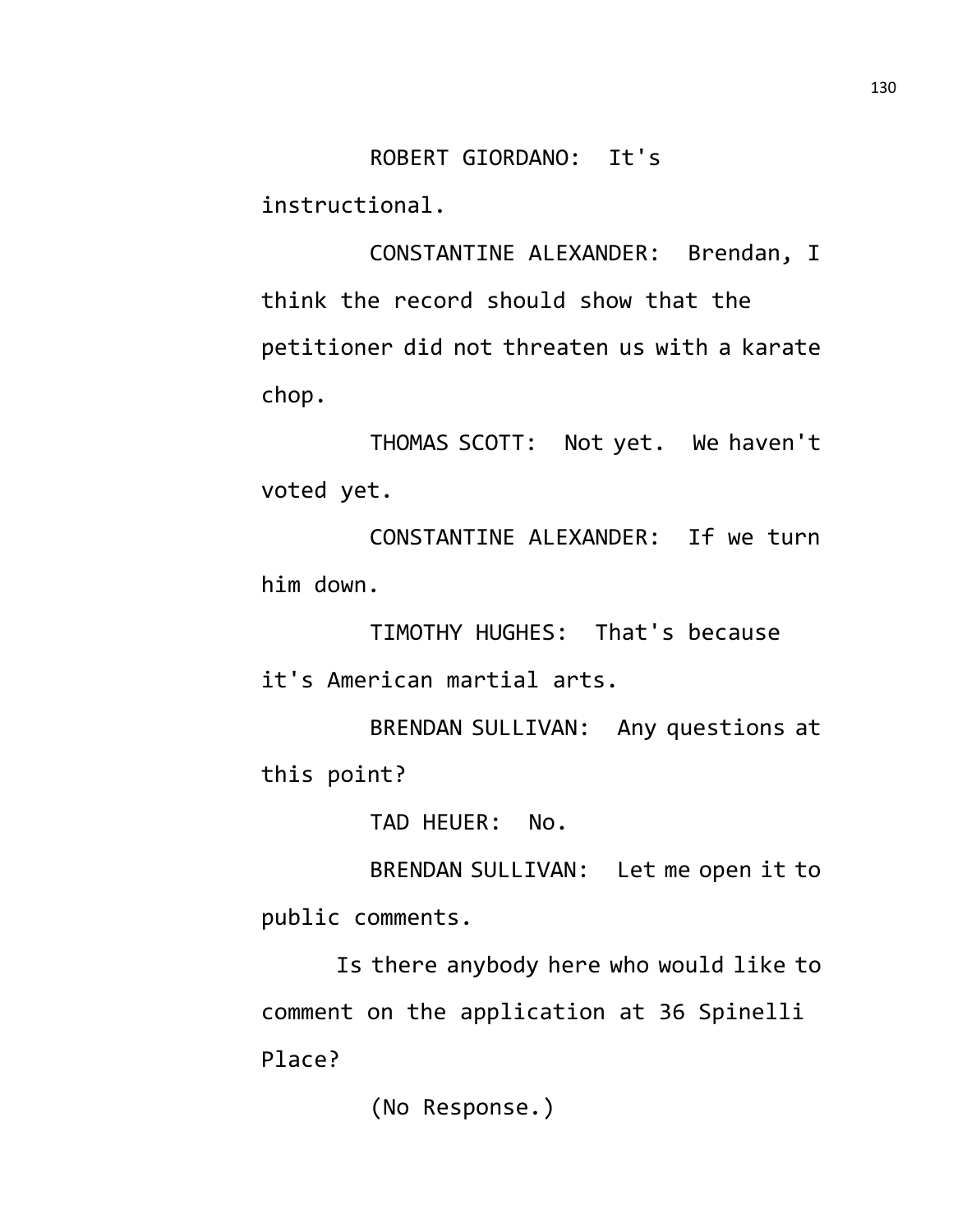BRENDAN SULLIVAN: I see nobody. And none of your abutters, Joe Burrill or any of them have expressed an opinion one way or the other? Okay.

Anything else?

We'll get them out of here unscathed. Let me make a motion, then, to grant a Special Permit to allow for the martial arts studio, American Martial Arts Center as per the application in the file.

The Board finds that the requirements of the Ordinance can be met.

The Board finds that traffic generated or patterns of access or egress would not cause congestion, hazard, or substantial change in the established neighborhood character.

The Board finds that as per the presentation, that the intensity of this particular use and application is counter to the adjoining businesses and hence would not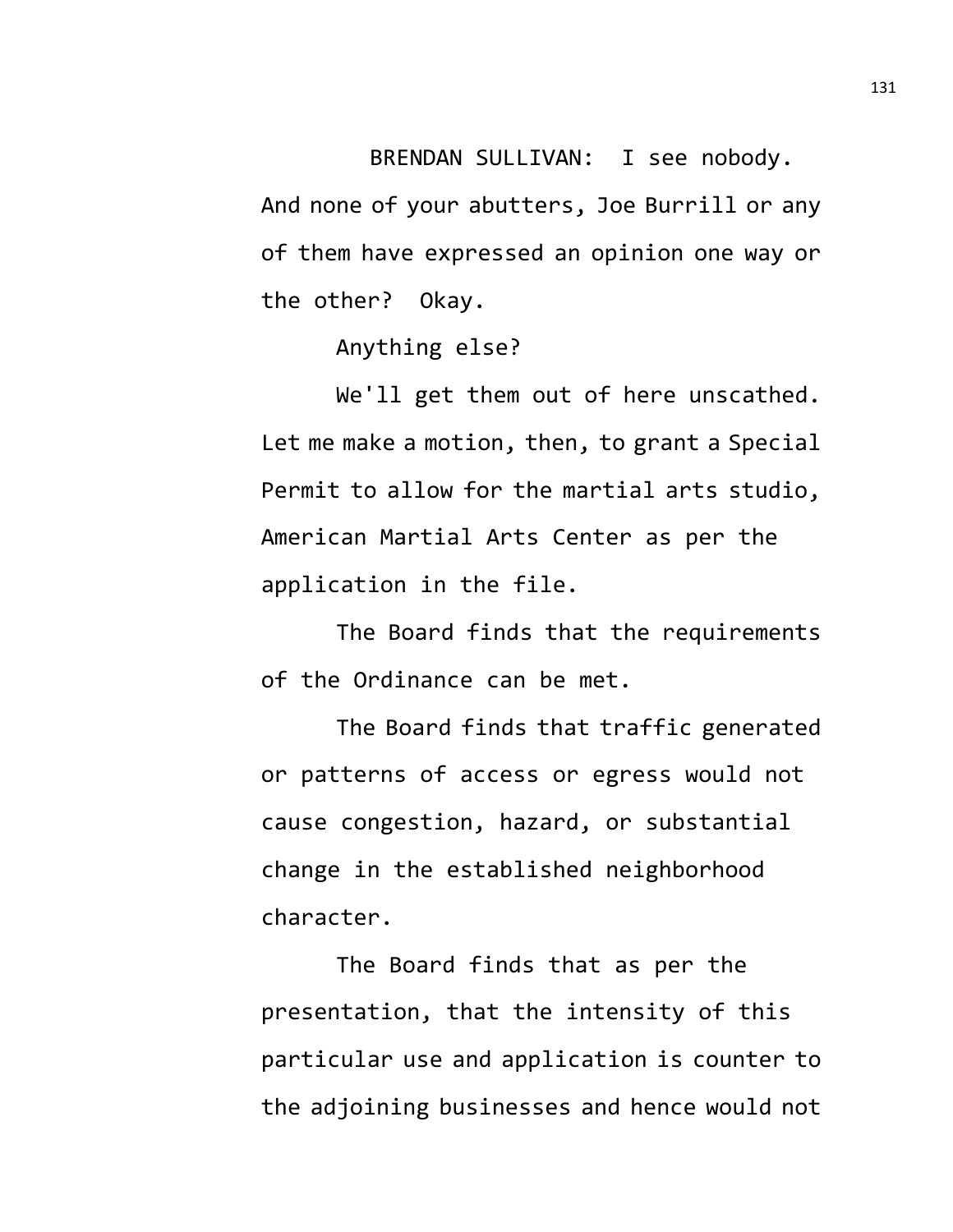compete with or conflict with the adjoining businesses.

Continued operation of or development of adjacent uses would not be adversely affected as per my previous statement, and the nature of this proposed use is different. And the intensity is different than the adjoining businesses.

There would not be any nuisance, hazard created to the detriment of the health, safety or welfare of the occupant of the proposed use, or to the citizens of the city.

And that the proposed use would not impair the integrity of the district or adjoining districts or otherwise derogate from the intent and purpose of the Ordinance.

All those in favor of granting the Special Permit.

> (Show of hands.) BRENDAN SULLIVAN: Five in favor. (Sullivan, Alexander, Hughes,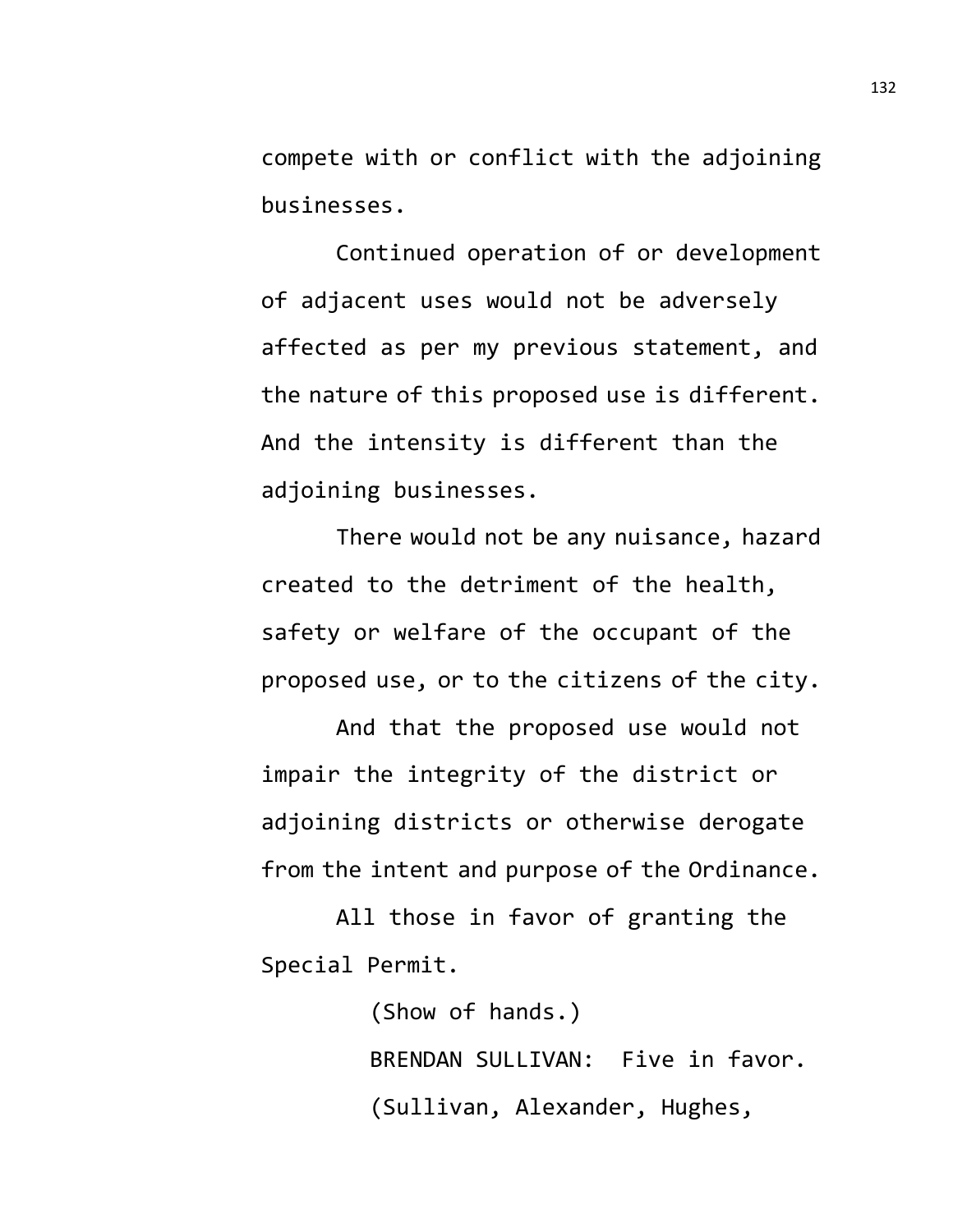Heuer, Scott.)

TIMOTHY HUGHES: Knock yourself out.

ATTORNEY BRUCE EMBRY: No, knock other people out.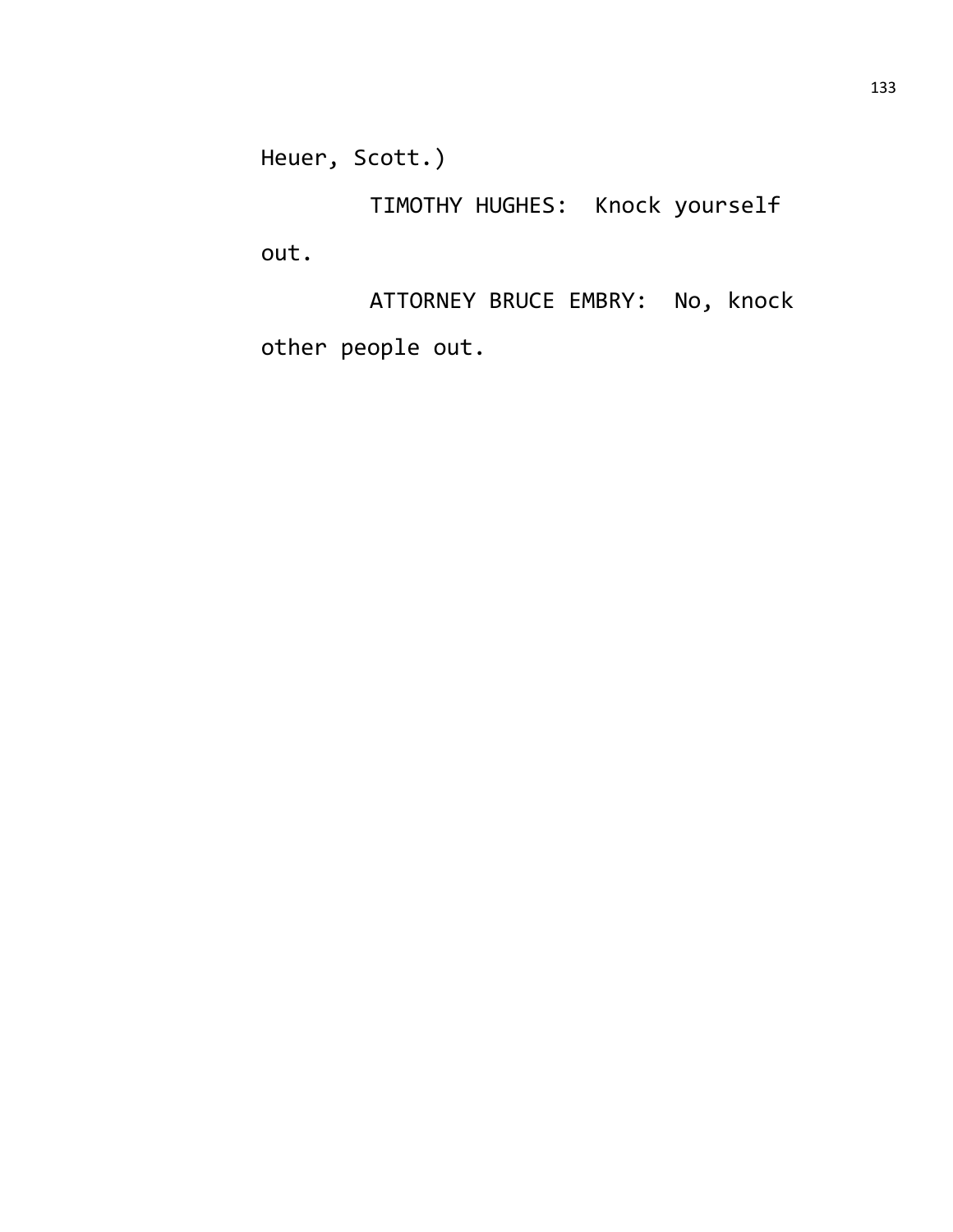(8:50 p.m.)

(Sitting Members: Brendan Sullivan, Constantine Alexander, Timothy Hughes, Tad Heuer, Thomas Scott.)

BRENDAN SULLIVAN: The Board will hear case No. 10228, 34-36 Blakeslee.

Please introduce yourself and spell your last name and address for the record.

JOHN McMAHON: My name is John McMahon. I'm the owner of the property with my wife Susan to my right. And my daughter to the further right is an occupant of the 34 Blakeslee Street right now.

BRENDAN SULLIVAN: Okay. What is it you would like to do and why should we let you do it?

JOHN McMAHON: Just as an advisory, my hearing's not too good. So if I look a little spaced out if you ask a question,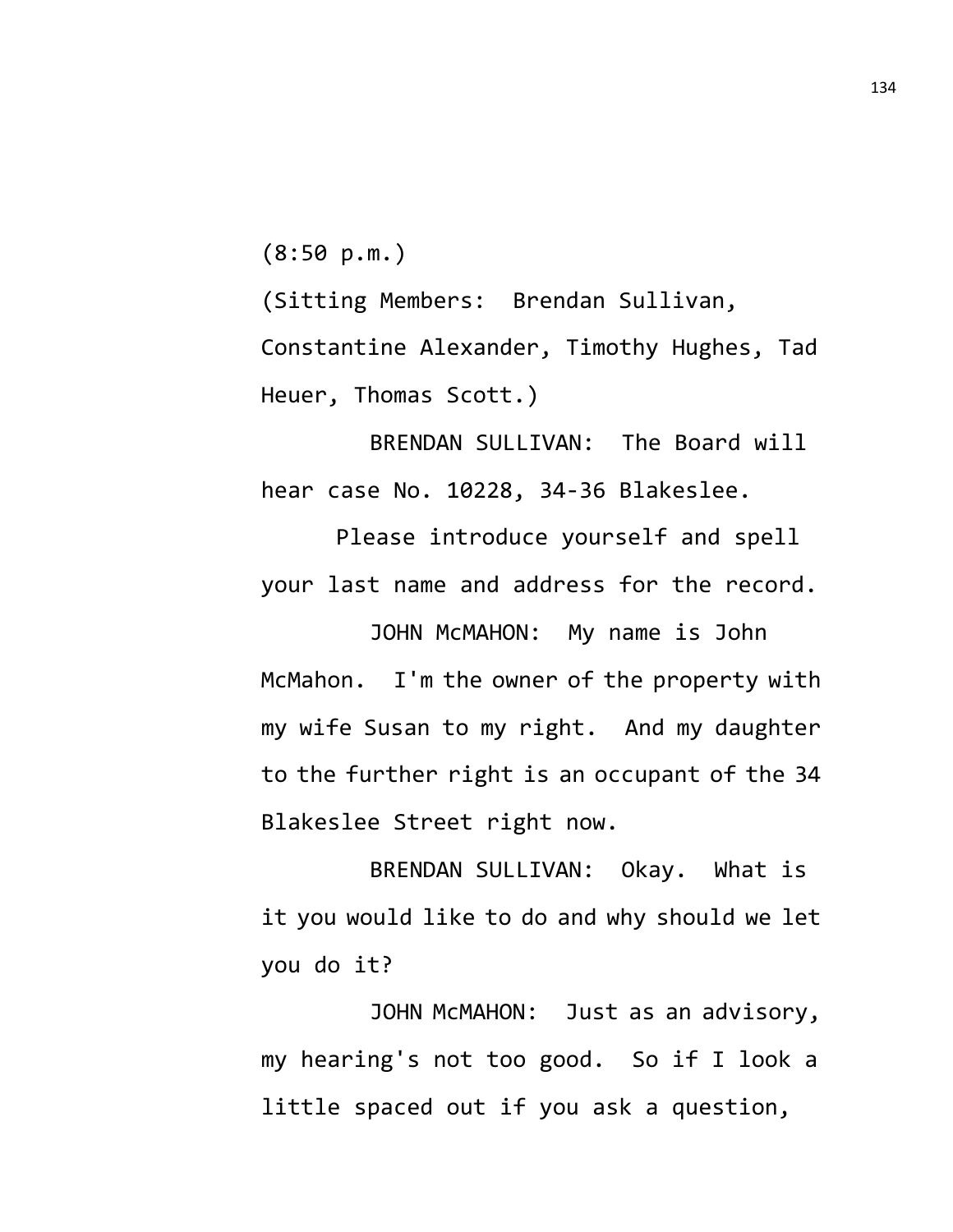that's probably the reason why.

SUZANNE GRAVES: Just ask louder. Otherwise I'll go like this.

JOHN McMAHON: My hearing aid is over here. And a slight case of tinnitus.

[The] McMahon's have owned this property since its inception. My father was born there in 1923, and it was purchased by my grandfather who was ended up being a sergeant of the Cambridge Police Department. And my father ended up being a sergeant at the Cambridge Police Department as well as my brother being a police officer who is retired now. And my uncle who came from this house as well is a fireman. And my aunt was the night manager nurse at the so-called Cambridge City Hospital. So I just say that to tell that we're connected to the community. We're not developers trying to come in and make a score and leave.

If I could draw your attention to -- and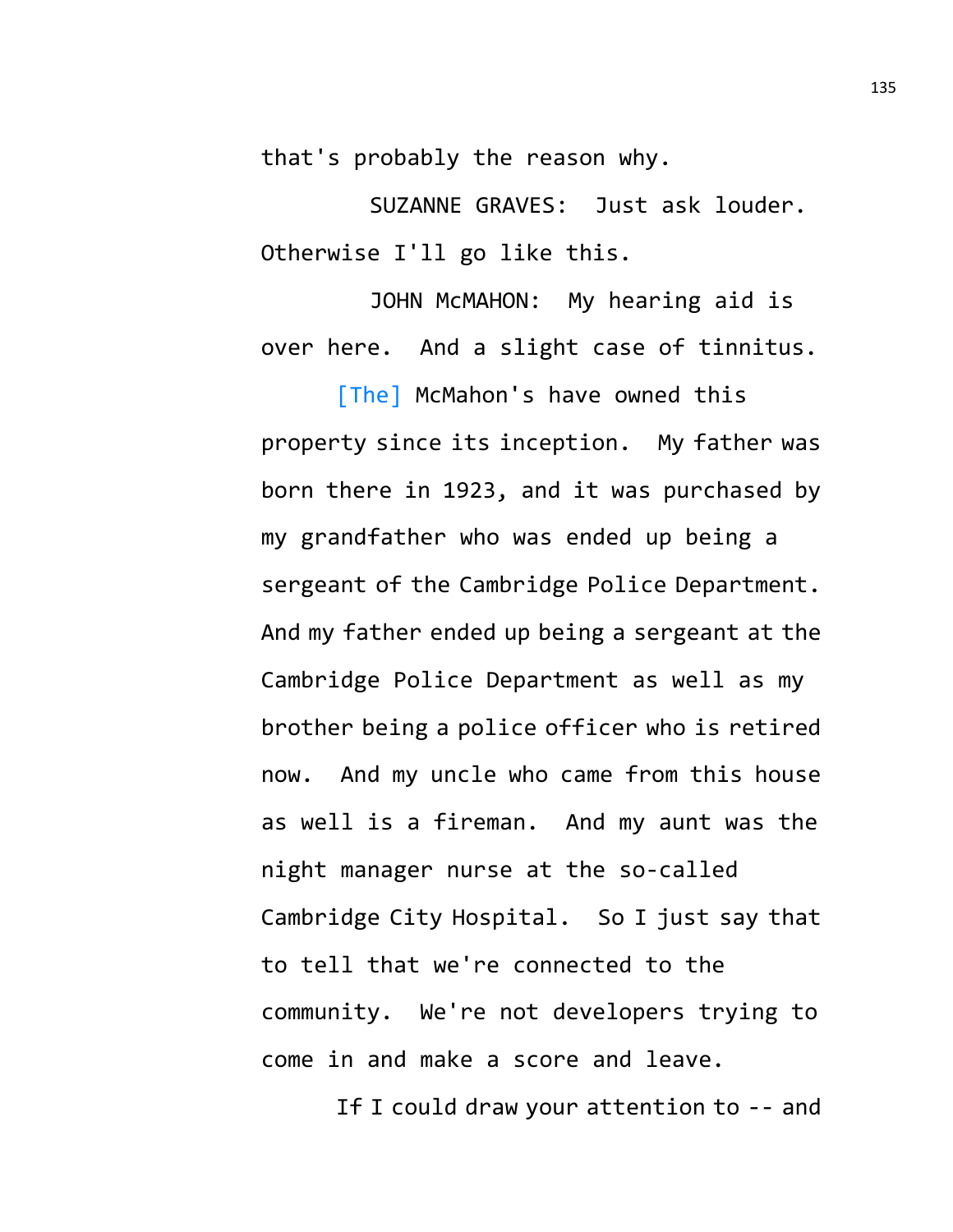also I was a civil engineer working for the Public Works Department here for ten years in my younger years.

SUZANNE GRAVES: He was also a lifeguard, and he wound up working for the City of Cambridge then.

JOHN McMAHON: That's enough, enough.

I want to draw your attention to this which gives you an indication of the amount of square footage of similarly situated homes on our street as well as the street behind us. If you don't have it, I'll just pass this along.

TAD HEUER: Actually, I have --

JOHN McMAHON: You'll just see that we're smaller than everybody else.

TAD HEUER: I just have a question about that. You are smaller on that number, but your number that we have to go by is 4,428, not 2,574; right?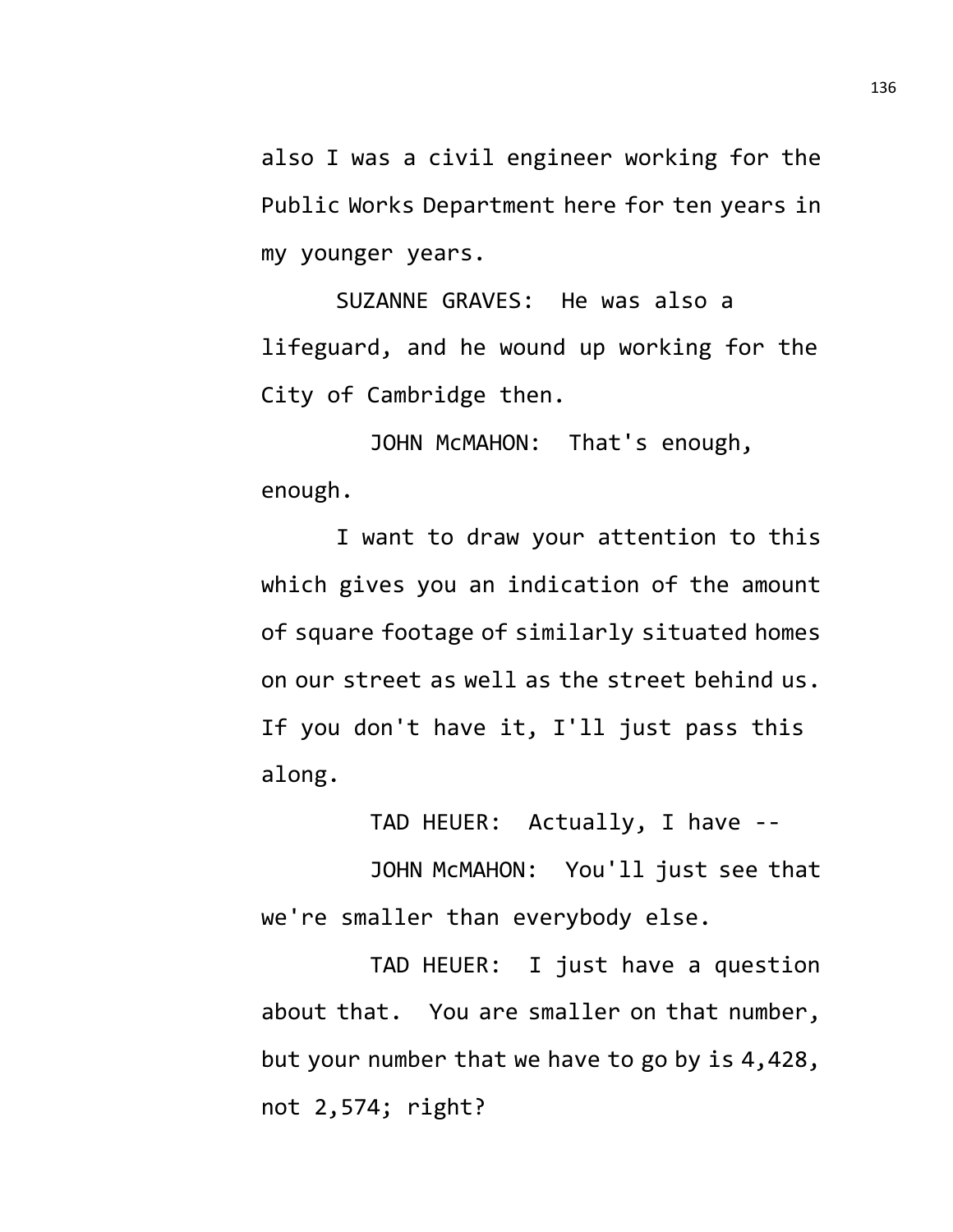SUZANNE GRAVES: 4,000?

JOHN McMAHON: You're talking about the basement as well?

TAD HEUER: So, maybe if the basement is in there. That would be even -- that would be a huge basement.

JOHN McMAHON: These numbers are taken off your records. I can't espouse that they're perfect.

TAD HEUER: Right. It's just that the number we need to look at is the 4,428. So the 2574, the numbers in the city's database aren't necessarily the ones that we go by here.

SUZANNE GRAVES: I would guess that the 4,000 number is for the basement which is not a living space at all. Nor will it ever be a living space.

TAD HEUER: You certainly -- you don't have 2,000 square feet in your basement, do you?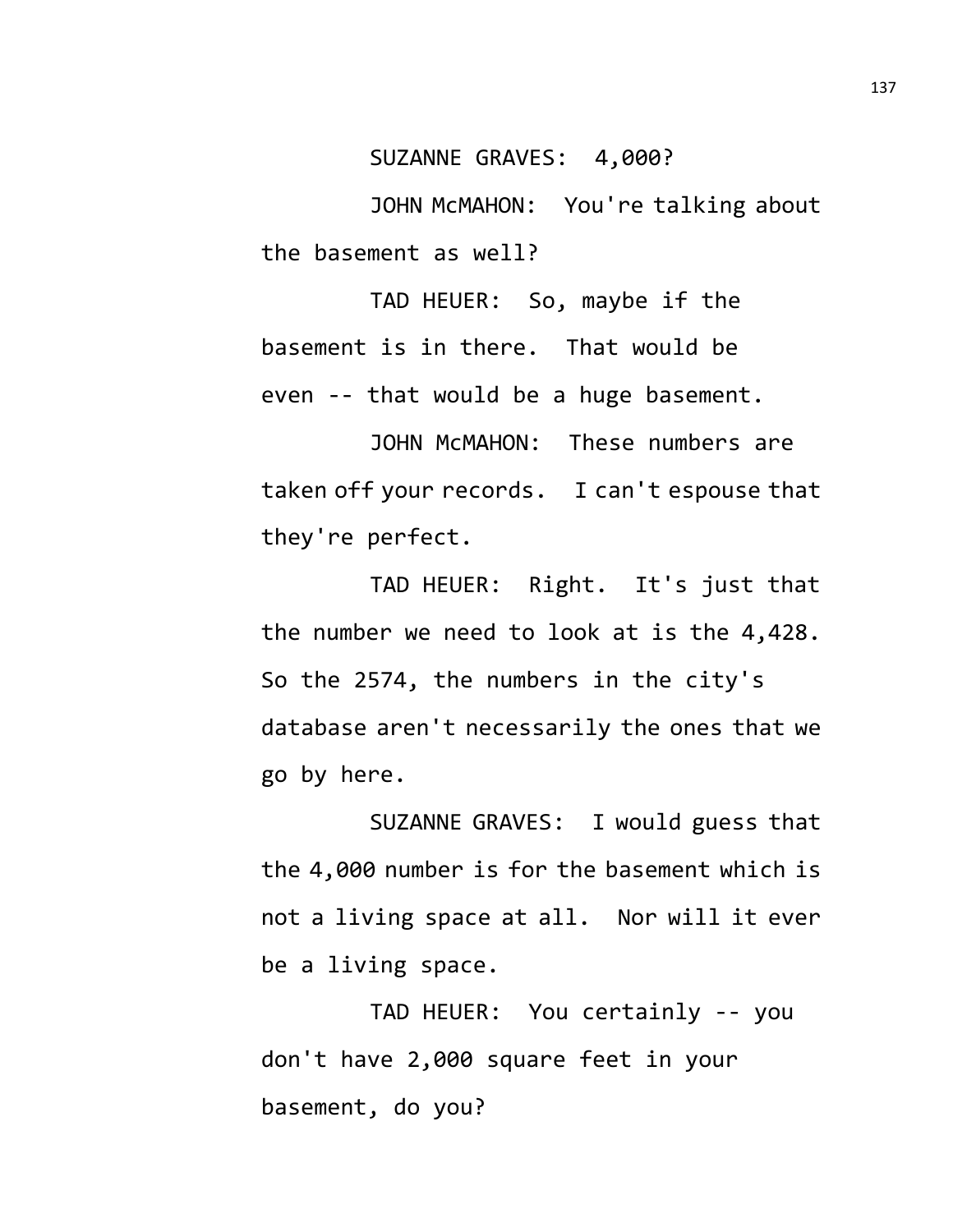SUZANNE GRAVES: No, but we want to pop up the third.

TAD HEUER: Right, but this is just your existing.

SUZANNE GRAVES: Existing 4,000? No way, no way.

BRENDAN SULLIVAN: Well, I think where the confusion is --

JOHN McMAHON: Any errors or omissions, I apologize in advance for.

BRENDAN SULLIVAN: No, we really need to disregard the Assessor's number because their number doesn't necessarily translate into a Zoning number.

JOHN McMAHON: Right, right. That's right. I understand that.

BRENDAN SULLIVAN: Okay. So it can be misleading to go by that.

JOHN McMAHON: Right. The only reason I show that --

BRENDAN SULLIVAN: There are too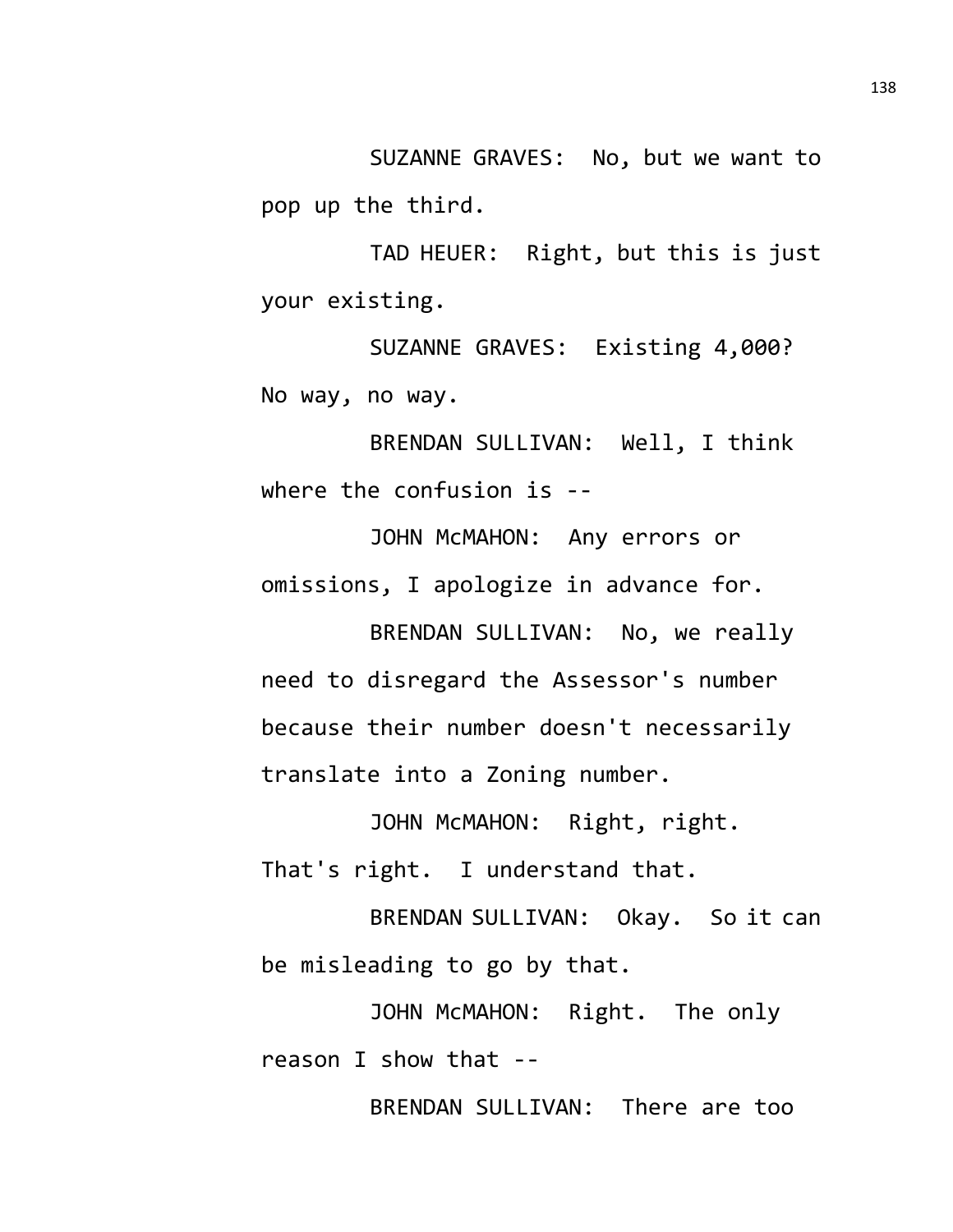many variables, and the number that we have to go by is the Zoning which is the gross floor area. And now I guess that begets the question how did the 4428 come to be.

TAD HEUER: Sure.

SUZANNE GRAVES: No way.

Currently?

JOHN McMAHON: Your instructions, as I interpreted them, had me include the basement as well as any space that may have theoretically been available in the attic even though it's not used.

CONSTANTINE ALEXANDER: You use the basement, is it the height of the basement more than seven feet?

JOHN McMAHON: Yes.

CONSTANTINE ALEXANDER: That's why you have to include it.

JOHN McMAHON: Right, right.

TAD HEUER: Did you include all the floor area in the attic?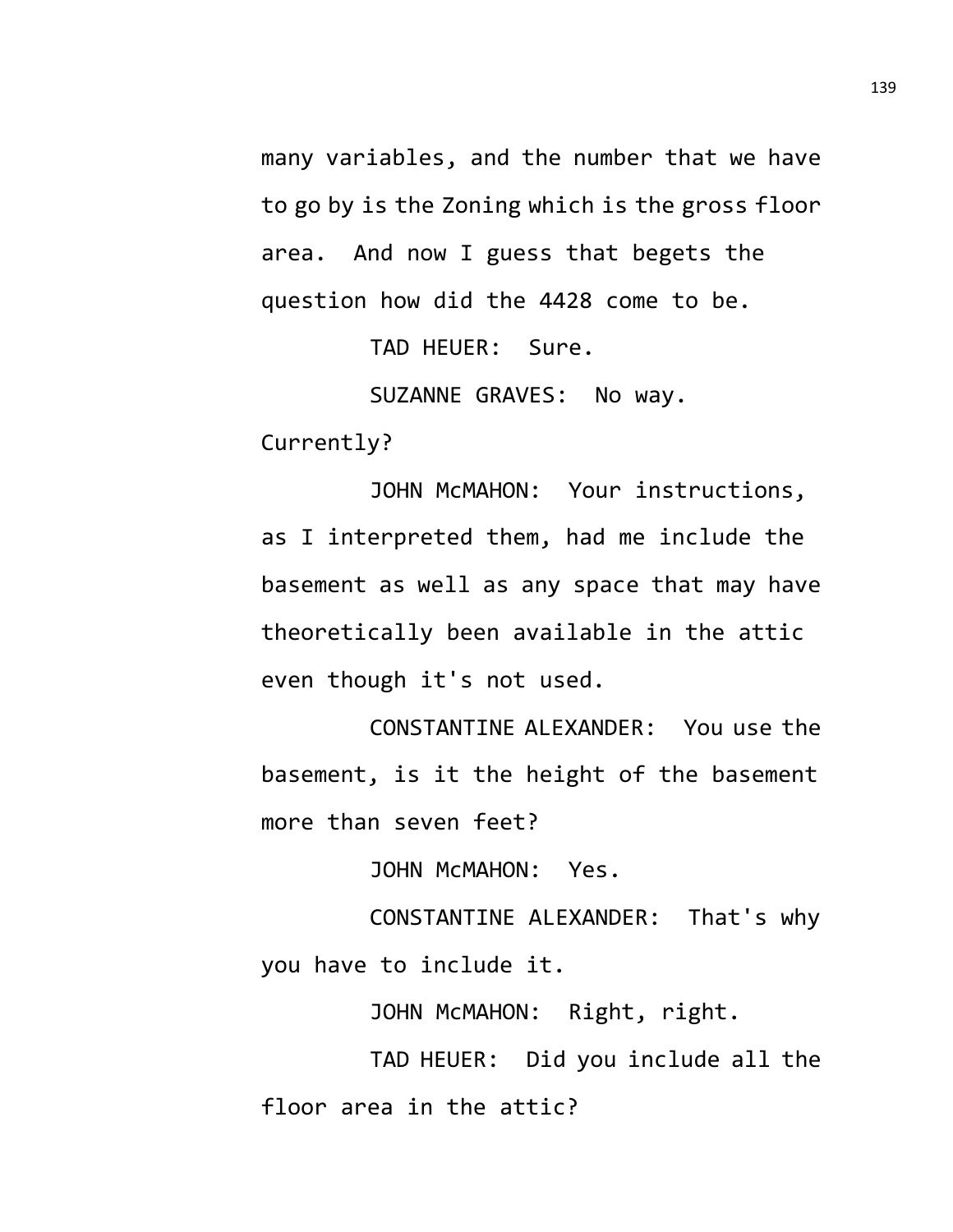JOHN McMAHON: No, I can't because it's sloped.

TAD HEUER: Right, so that's my question.

JOHN McMAHON: No, you can't. We didn't.

TAD HEUER: You just included everything over five feet?

JOHN McMAHON: Right, right.

SUZANNE GRAVES: Right.

TAD HEUER: Right. So it's, it's a three-story house plus one cedar plate --

SUZANNE GRAVES: Two and a half.

TAD HEUER: So 4,400 square feet is probably right.

SUZANNE GRAVES: If that includes, that includes the basement.

TAD HEUER: It includes the basement and the attic space above five feet; right. SUZANNE GRAVES: But why do you have the basement more than eight feet? Seven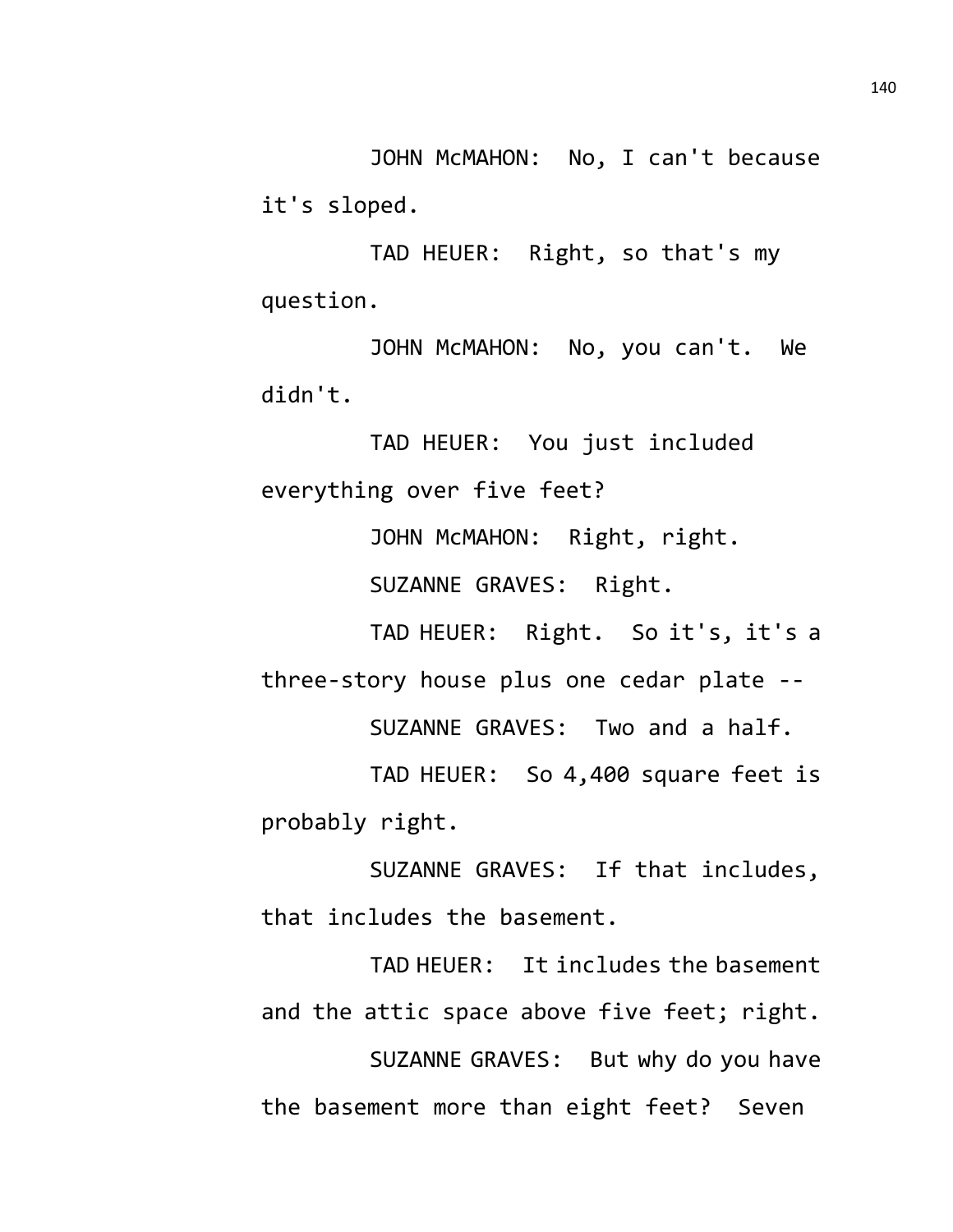feet.

TAD HEUER: Seven feet.

JOHN McMAHON: I went by their ProForma the best I could.

BRENDAN SULLIVAN: Okay.

JOHN McMAHON: As you may have seen, there's a photograph of the house. The front has a wrought iron railing supports as well as railings. And the back has a porch that is all boxed in. It doesn't really look like a porch. It looks like a block stuck on the back of the house. And we hope to fix that. And I've also included --

SUZANNE GRAVES: Do you have the pictures?

JOHN McMAHON: -- photographs of what's  $-$ 

> SUZANNE GRAVES: Pictures. TAD HEUER: No, I want that really. SUZANNE GRAVES: You want that? TAD HEUER: Yes. Pictures are nice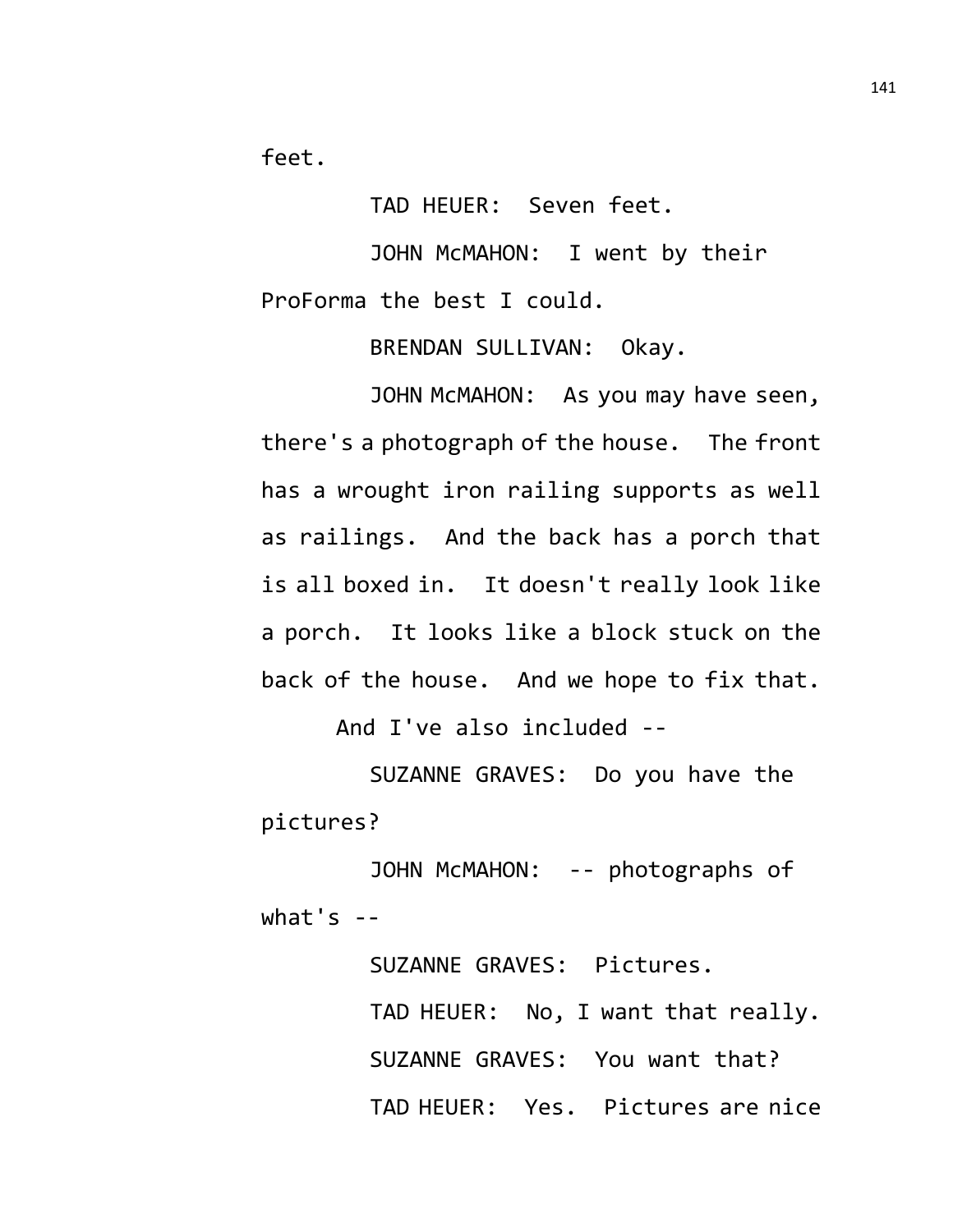for us, but usually we want that.

JOHN McMAHON: You can borrow mine if you want as well. And I just want to make the case that what we're asking for is not uncommon on our street. We have dormers on one side of us, dormers on the back side of us. If you look at this one in back of us, it's not particularly pretty. We have dormers on the other side of us and in the house behind us.

CONSTANTINE ALEXANDER: While we're on the subject of dormers, just because their are ugly dormers on the street is not a justification for us to approve more ugly dormers.

JOHN McMAHON: I agree. Ours is not.

CONSTANTINE ALEXANDER: Well, I had a little trouble with your dormer design that goes right to the ridge line. It's not very attractive. And why I guess why do you need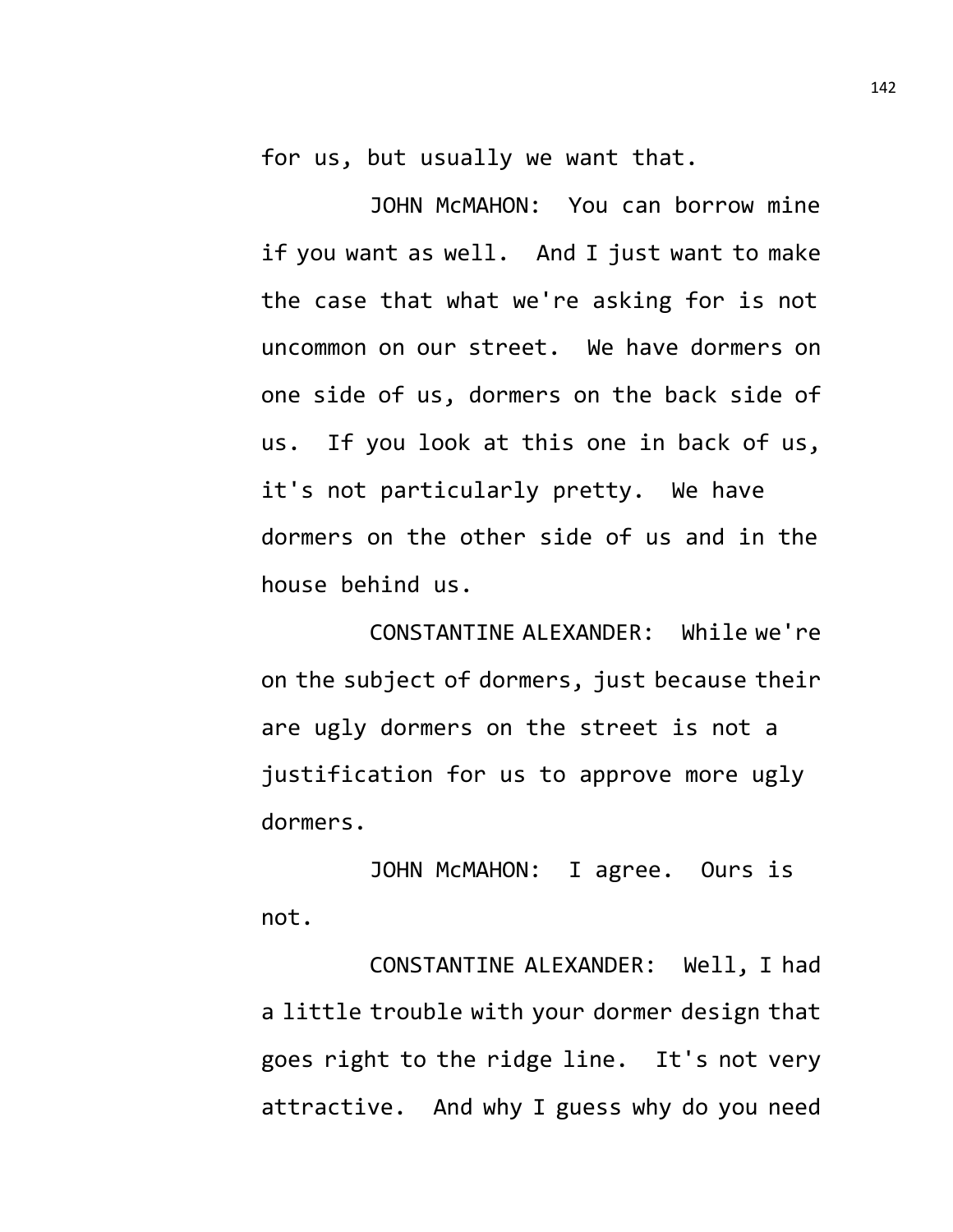to go to the ridge line? Why don't you drop it down a little bit and maybe so you're a foot or two below the ridge line?

JOHN McMAHON: The --

CONSTANTINE ALEXANDER: To me it would be more aesthetically pleasing. That's just me.

JOHN McMAHON: Well, if you look at the house from almost any view except for maybe in the neighbor's view, you really can't see the dormers because you can't see where they reach the -- from the street level. You would not be able to see where actually, the dormer actually hits the peak honestly.

BRENDAN SULLIVAN: You would if you come around the bend, John.

JOHN McMAHON: And you want it to have some sort of pitch on it so that we don't have, you know, that curvy effect at the outside wall. And, you know, I've seen some of the neighbors with those, and it's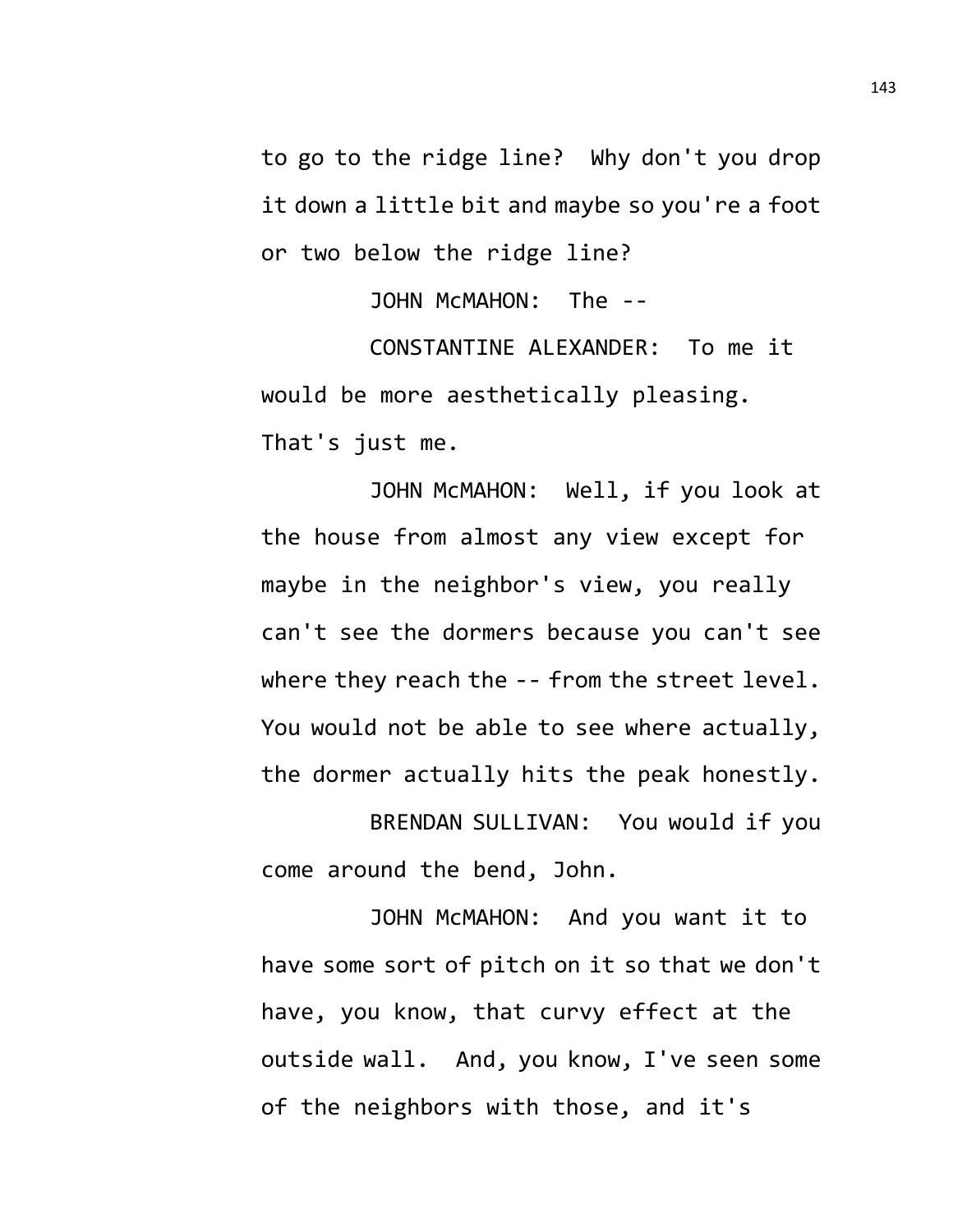just -- it looks like you're in a cave when you don't add -- when you don't add the actual height to it. And you do want some drainage so the water sheds off. So you don't want to go minimal drainage just so you can get that little extra two feet that attaches to the ridge line. It really is just going to look like a bump, you know.

CONSTANTINE ALEXANDER: Well, I'm going to defer to Mr. Scott over here.

JOHN McMAHON: Okay.

THOMAS SCOTT: This dormer in this photograph is held down from the ridge some distance. It's kind of hard to see how far. But the dormer guideline represents --

JOHN McMAHON: It does recommend?

THOMAS SCOTT: -- that you hold it down from the ridge.

JOHN McMAHON: Okay.

THOMAS SCOTT: And I think it would  $be$  --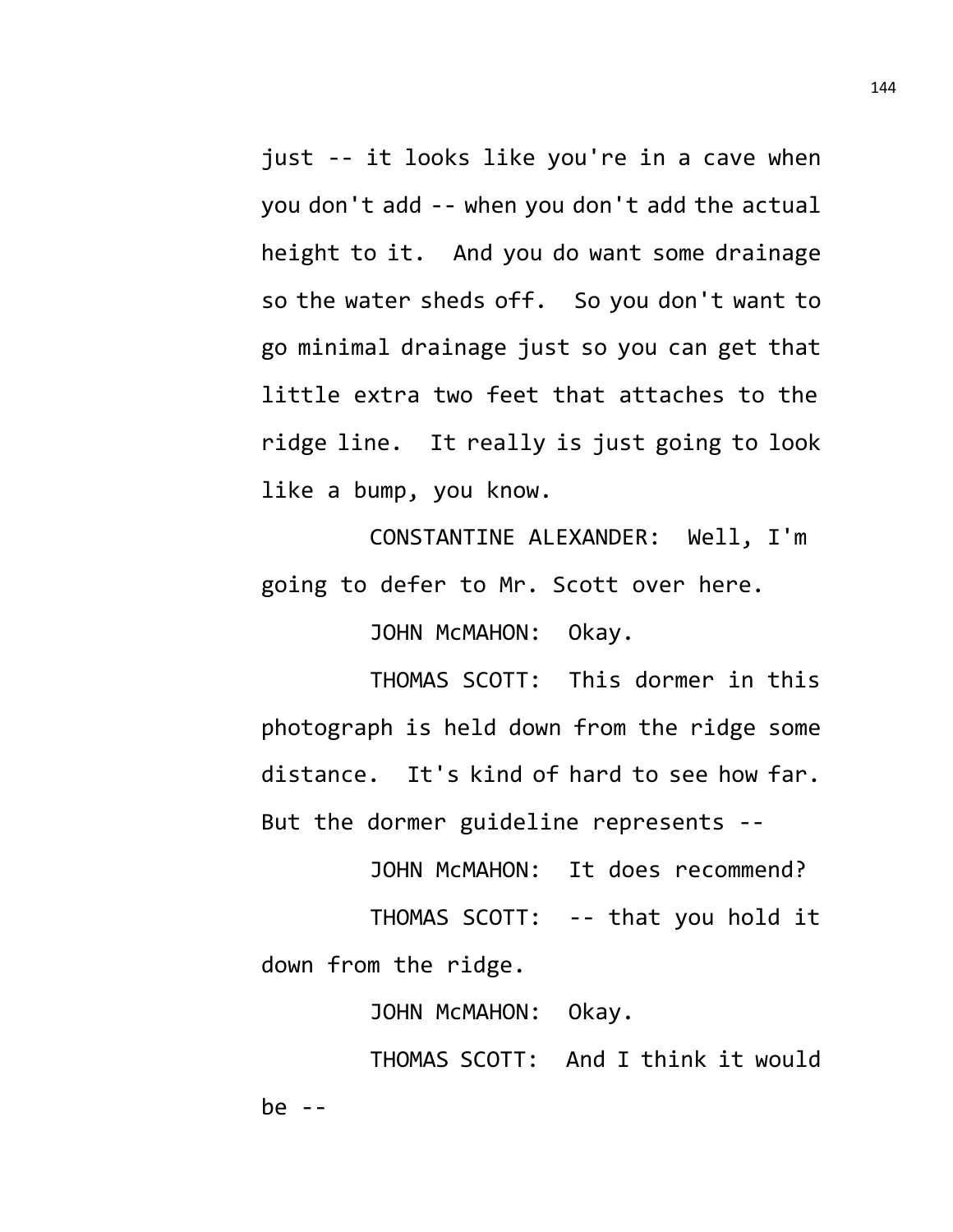JOHN McMAHON: I think it's possible.

THOMAS SCOTT: Yes, it's definitely possible. And it would make the dormer look a little more effective or attractive on the house, I think, if it was held down from the ridge.

JOHN McMAHON: I think it's eminently doable what you're requesting.

SUZANNE GRAVES: Like, how many inches? I'm sorry, I'm curious. I'm just curious. I'm just asking the question, like what are you --

THOMAS SCOTT: I think it's a foot. I'm pretty sure it's a foot. I don't have the guideline with me.

SUZANNE GRAVES: So the ridge line is the main thing so it comes down a foot and then starts out?

THOMAS SCOTT: Yes.

SUZANNE GRAVES: So rather than come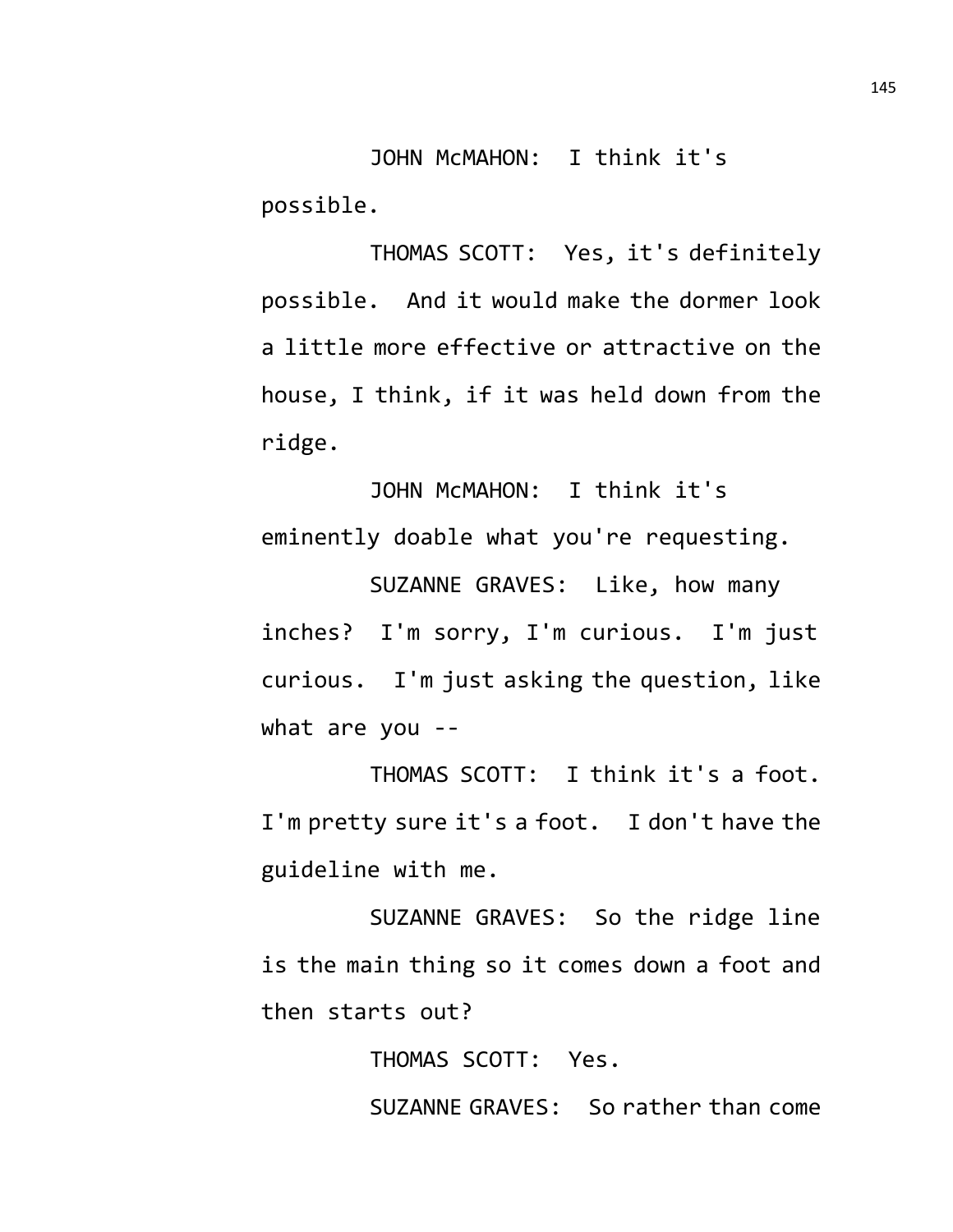straight out off of the ridge?

CONSTANTINE ALEXANDER: Right.

SUZANNE GRAVES: Okay. I didn't understand what you were asking.

CONSTANTINE ALEXANDER: Come, that's what he's asking.

SUZANNE GRAVES: So rather than just come straight off of the ridge, you're saying come down and then go that way?

JOHN McMAHON: Though we do have evidence of where they didn't do that.

CONSTANTINE ALEXANDER: I told you the fact that they're ugly dormers in the neighborhood, it doesn't justify more ugly dormers.

JOHN McMAHON: I agree.

CONSTANTINE ALEXANDER: Don't go there.

JOHN McMAHON: Okay. Essentially what we would like to do is to totally renovate the house, remove all the exterior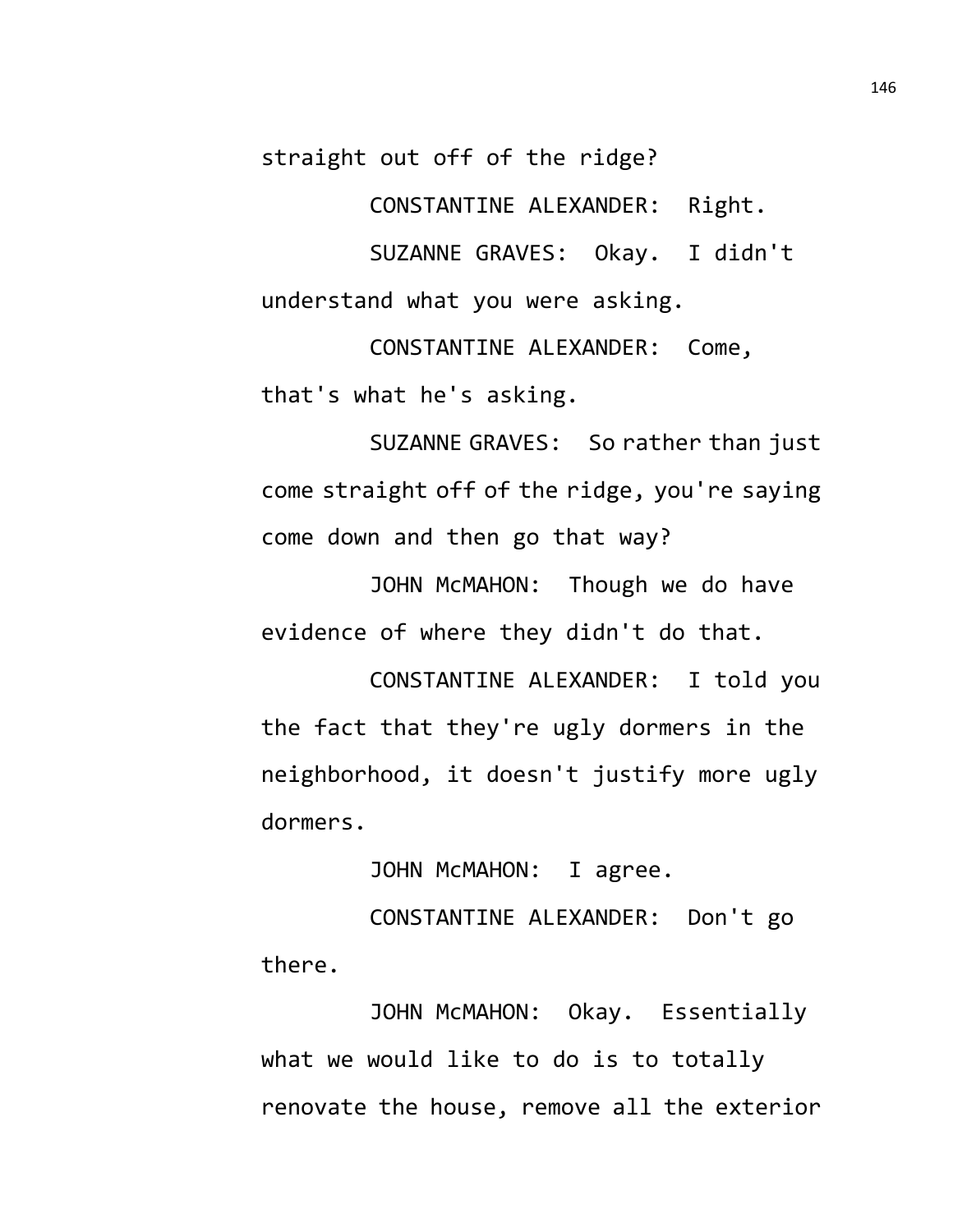siding, replace all the windows. We have already invested in the electrical. We've replaced all the electrical panels and all the satellite connections.

CONSTANTINE ALEXANDER: With regard to replacing the windows, are you just replacing the frames and the glass or you're not changing the location of the windows, are you?

JOHN McMAHON: No, no.

And our roof needs repair now. It's, you know, it's a double roof up there. It's been up there too long. It needs to be replaced anyhow no matter what we do here.

In addition, we're gonna tear down both porches and we're going to put back the same style of front porch that everybody else has, which is the typical column, you know, round column and get rid of the wrought iron effect.

In the rear we're gonna remove the rear porch and replace it with something that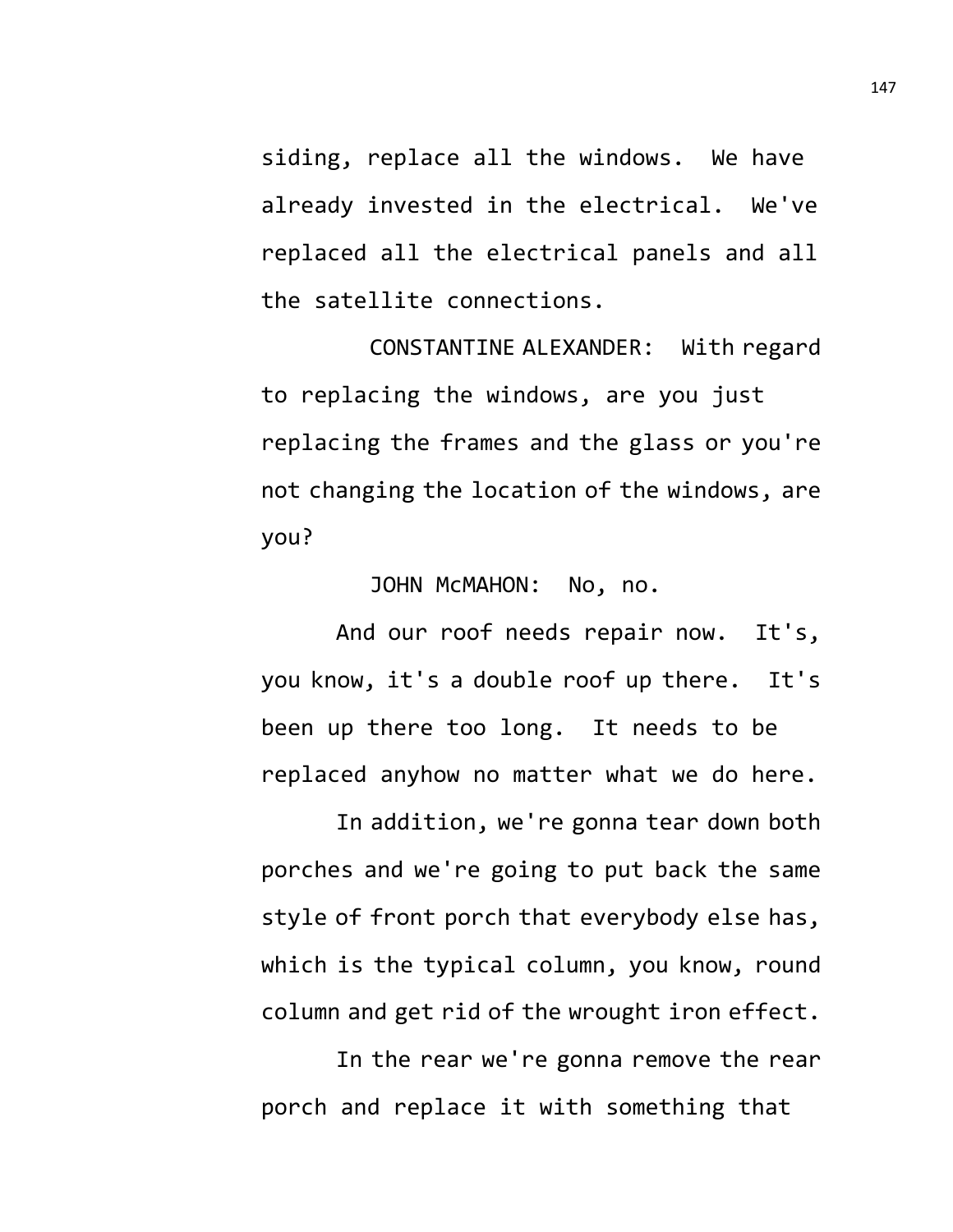looks more like a porch. What we're gonna do is put basically wood doors across that will have windows that could be replaced with screens or glass. They'll just be, you know, three-season effect, and it will look again like a porch. So, I think as far as the neighbors are concerned, we have discussed what we're trying with the neighbors on our left and our right. They contacted us, and we spent our time with them and went through the plans in detail. And once they understood them, they had no concerns that they could express to us. So they appear to be happy as far as we know.

BRENDAN SULLIVAN: Where are you presently living, John?

JOHN McMAHON: Live in Sudbury Mass. BRENDAN SULLIVAN: And your intent is to vacate Sudbury and move back to --

JOHN McMAHON: Yes, that would be for sale as soon as we know a date that we can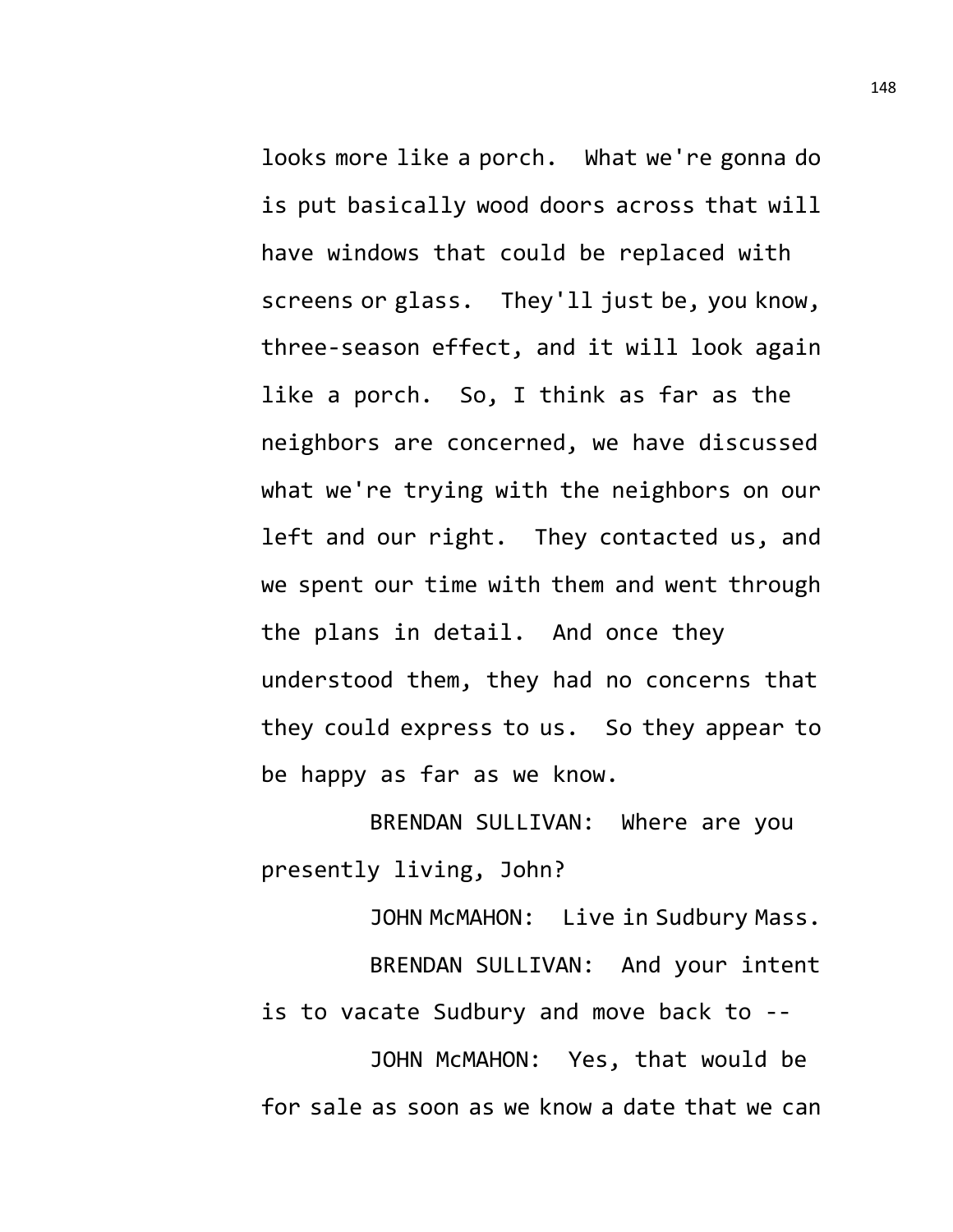get in here.

My two daughters live downstairs.

BRENDAN SULLIVAN: Currently?

JOHN McMAHON: Currently. We've totally renovated the downstairs apartment with a new bedroom and bathroom and upgraded the flooring, paint, everything. Again --

BRENDAN SULLIVAN: So the intent is that they would remain in the house and that you would then move up to the expanded second floor.

JOHN McMAHON: Yes, yes. BRENDAN SULLIVAN: Is that what it is?

JOHN McMAHON: And in time change to -- we would change places when we no longer go up the stairs anymore.

BRENDAN SULLIVAN: Okay.

Anything else with this?

SUZANNE GRAVES: So we must have misunderstood, okay? Because when -- that's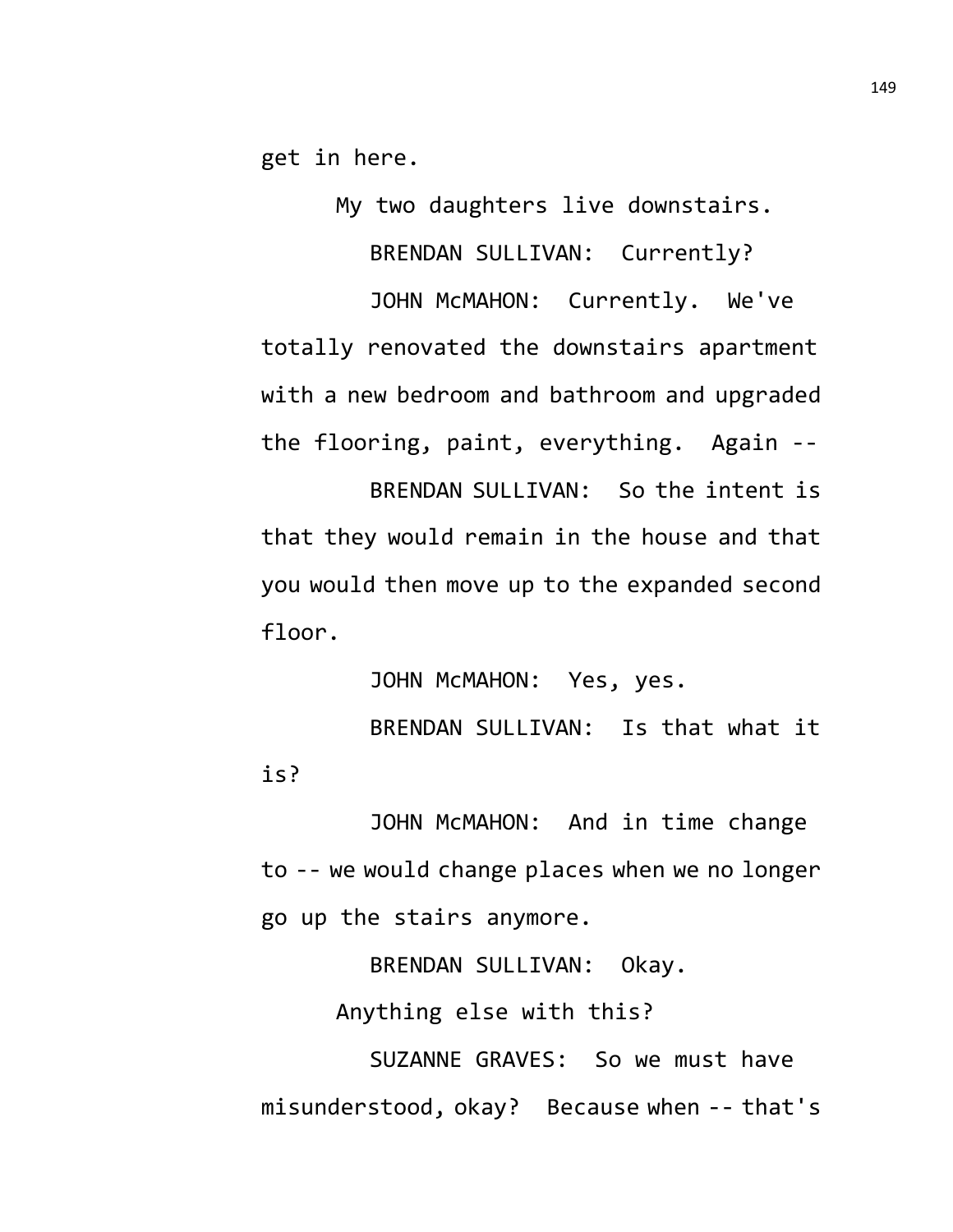what we thought we were doing. But we must have misunderstood. This is what you want to have happen.

THOMAS SCOTT: Right.

SUZANNE GRAVES: Okay. So we must have misunderstood.

JOHN McMAHON: We'll adapt to that. You'll get plans with that change.

> BRENDAN SULLIVAN: Okay. TAD HEUER: So that being said. BRENDAN SULLIVAN: Any --

CONSTANTINE ALEXANDER: No, I mean, with regard to the -- if everybody else is comfortable with the dormers as designed, I'll go along with it. Personally I would like to see it dropped. I'll leave it to the rest of the members of the Board.

> TAD HEUER: I would agree. SUZANNE GRAVES: You would agree? TAD HEUER: Yes. SUZANNE GRAVES: You would like to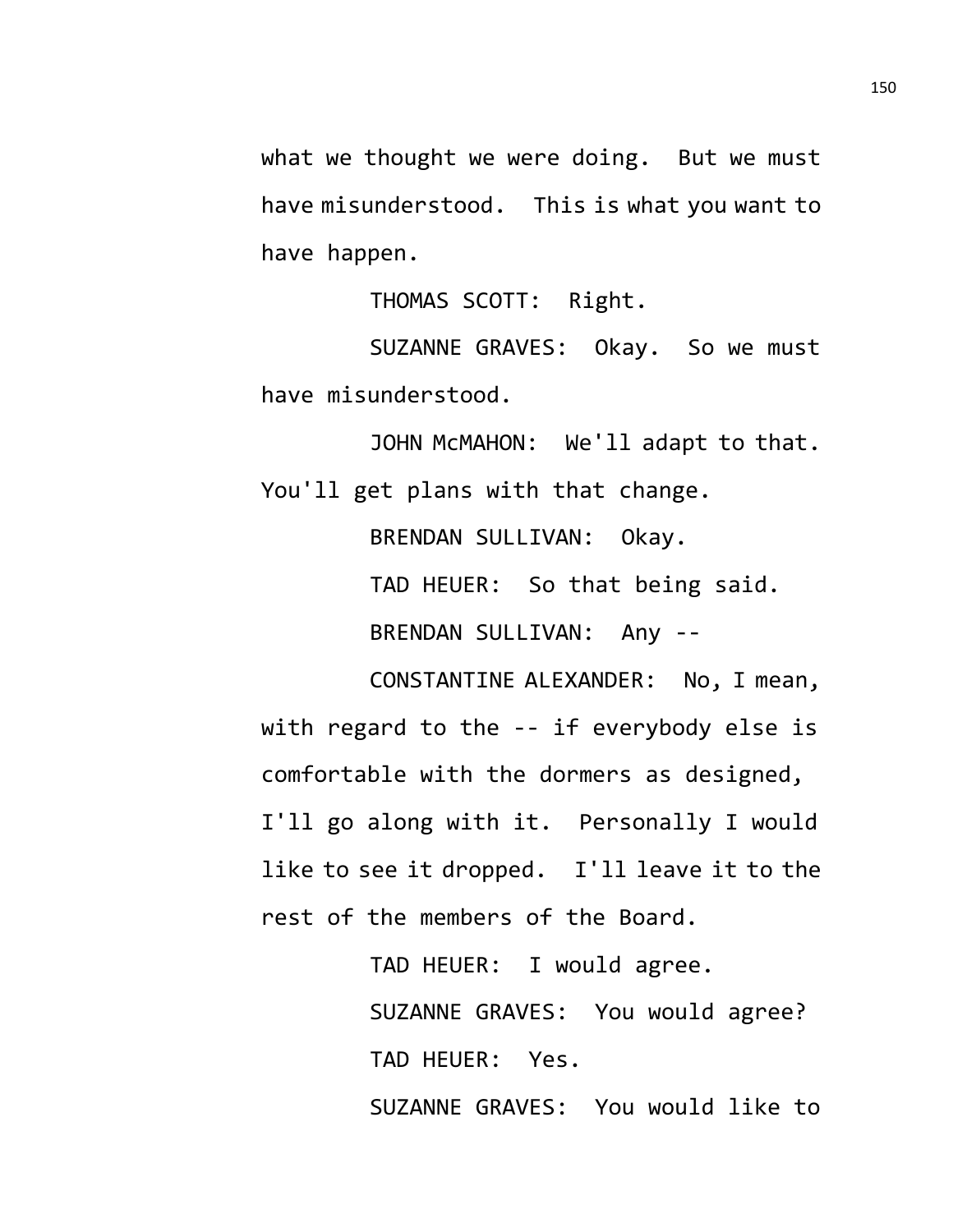see it dropped, not like this?

TAD HEUER: Absolutely.

JOHN McMAHON: We agree to that.

BRENDAN SULLIVAN: It may

necessitate revised drawings before we would vote on it though.

JOHN McMAHON: Of course.

BRENDAN SULLIVAN: Okay. Tom, anything at this point?

THOMAS SCOTT: What's the new height? Because you're raising the roof;

right? You're raising the pitch of the roof. JOHN McMAHON: It's right up to the maximum that's allowed.

THOMAS SCOTT: It's up to 35?

JOHN McMAHON: Yes. It's four feet or three feet. We have it somewhere.

SUZANNE GRAVES: Three feet, nine inches?

JOHN McMAHON: Three feet, nine inches what it is currently.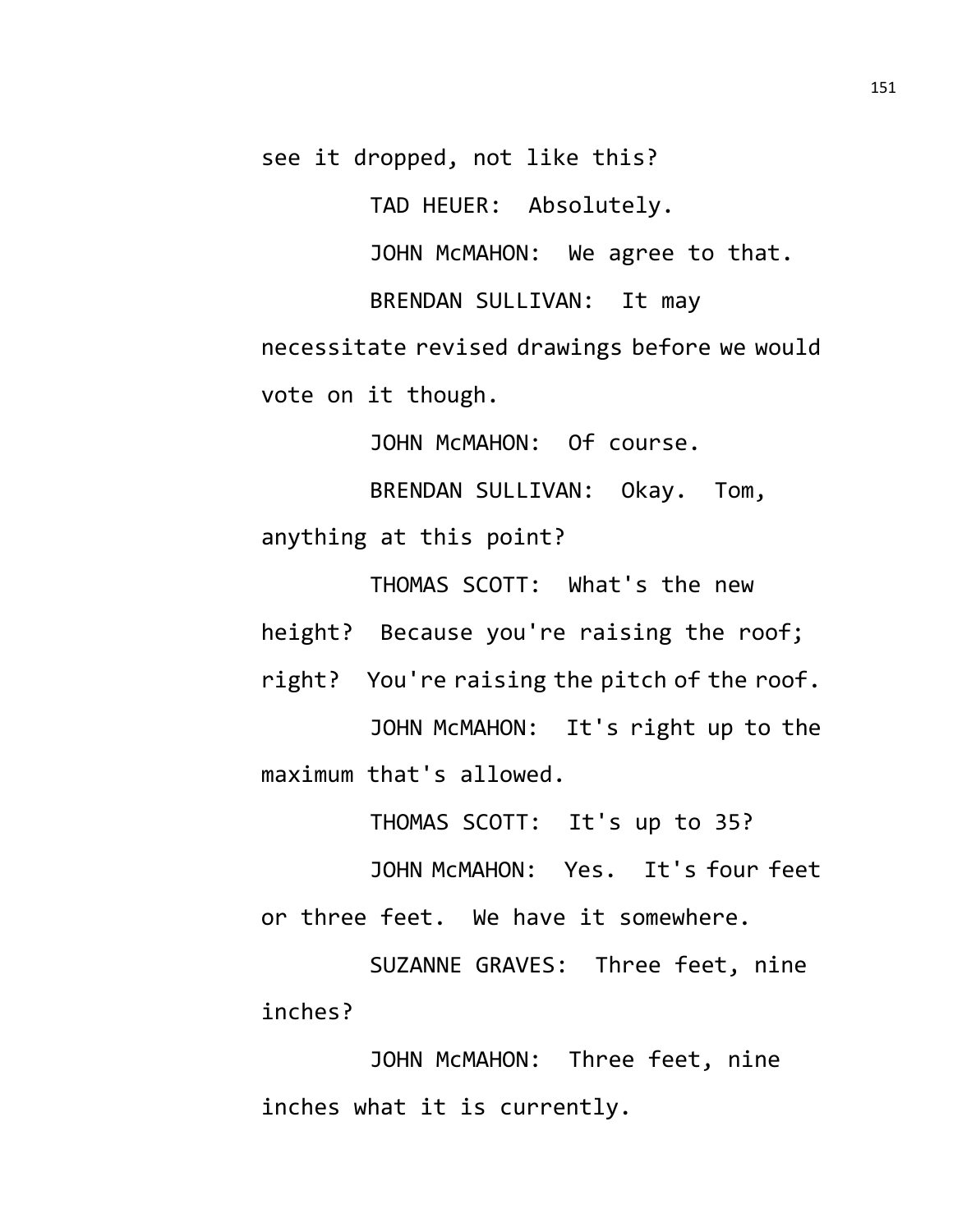CONSTANTINE ALEXANDER: Brendan, with regard to new plans I just wonder if -- it seems to me we could grant relief, tie it to these plans, on the condition that the dormer be dropped a foot or whatever number we want to put in. I don't think we -- do you think we still need new plans or wouldn't that be sufficient from a point of view?

BRENDAN SULLIVAN: Well, it may be at the end of the exercise.

TAD HEUER: Yes.

CONSTANTINE ALEXANDER: Okay, whatever you think.

BRENDAN SULLIVAN: If that's the only -- okay. Any questions at this point?

TIMOTHY HUGHES: I don't have any questions, no.

BRENDAN SULLIVAN: Tad any?

TAD HEUER: So my question is not so much a question as a, I just run some of the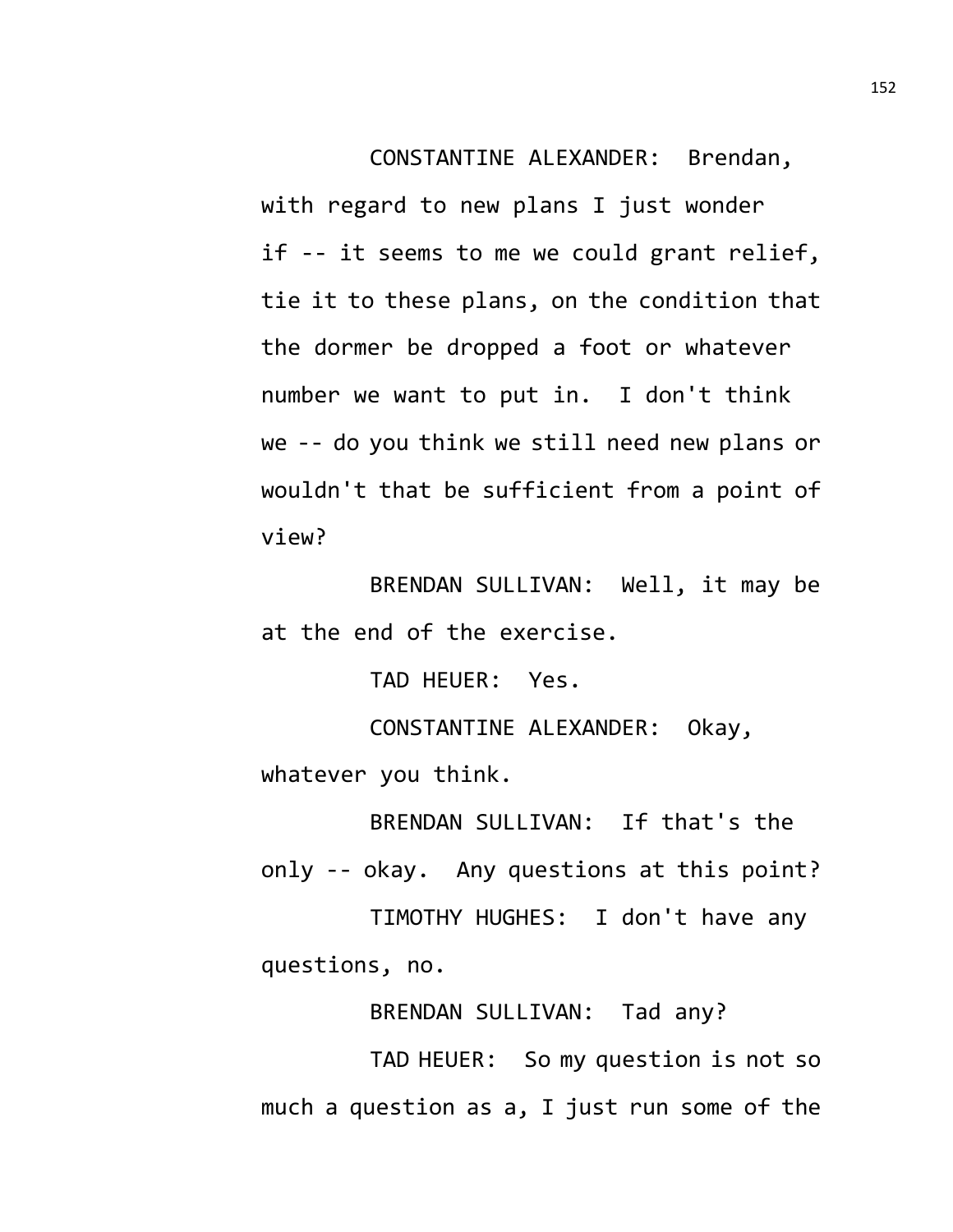numbers trying to deal with this basement issue. Just so you're aware, if you're to grant what you're requesting, which is 737 square feet, that would be --

JOHN McMAHON: That sounds about right, yeah.

TAD HEUER: That would be the largest grant of any of the about 500 cases that I've sat on by over 100 feet. It's a large number to be requesting, particularly where you're in a 0.6 district and you're already over, so you're a 0.8 and you're going to a 0.96. Usually when we're looking at these things, the numbers are a bit smaller and the ratios are a bit smaller. And usually they're in situations when the lot is undersized. So the reason that the ratio looks big is because your denominator, the lot size looks small. Here, though, you don't have an undersized lot. You actually have an oversized lot. You need to be a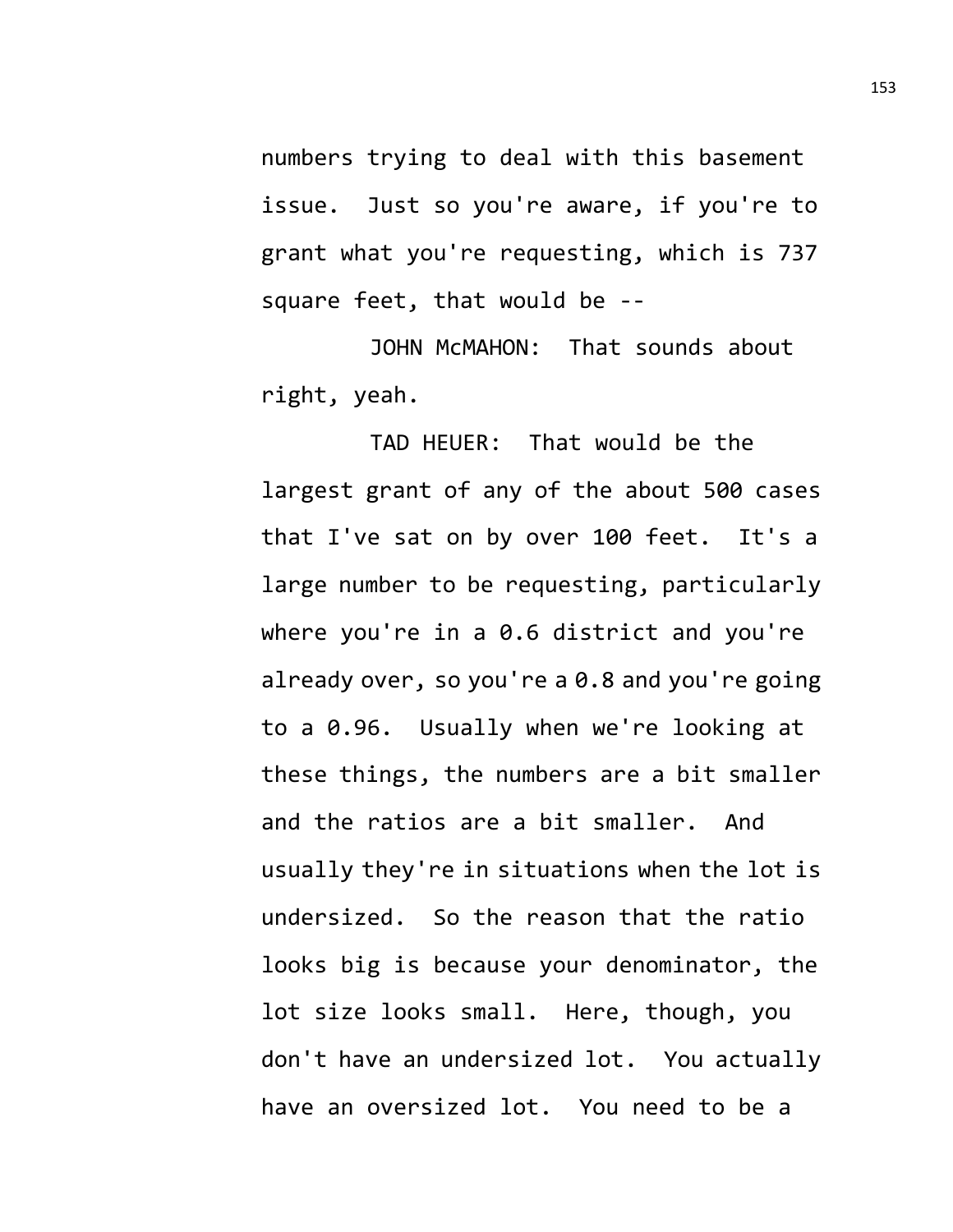minimum at 5,000 and you're comfortably over, which is somewhat unusual for Cambridge. So the usual kinds of hardship of, you know, size of the lot and placement of the structure on the lot and the things that are required to get you over the Variance hump, the legal standards for a Variance, similar ones that are in play for other people, you know, aren't in play for this property because you've got a regularly sized lot and you've got a house that's larger than that regularly sized lot that would otherwise be allowed in the district, and you're asking to add more square footage than, like I said, I've never sat on a case that we've allowed.

So, purely by the numbers and looking at, you know, my sense, the Board acts as a safety valve not as a spot zoning areas of the city that the city should be really setting up. They want it to be denser, they need to tell us and we say it's okay or it's not. To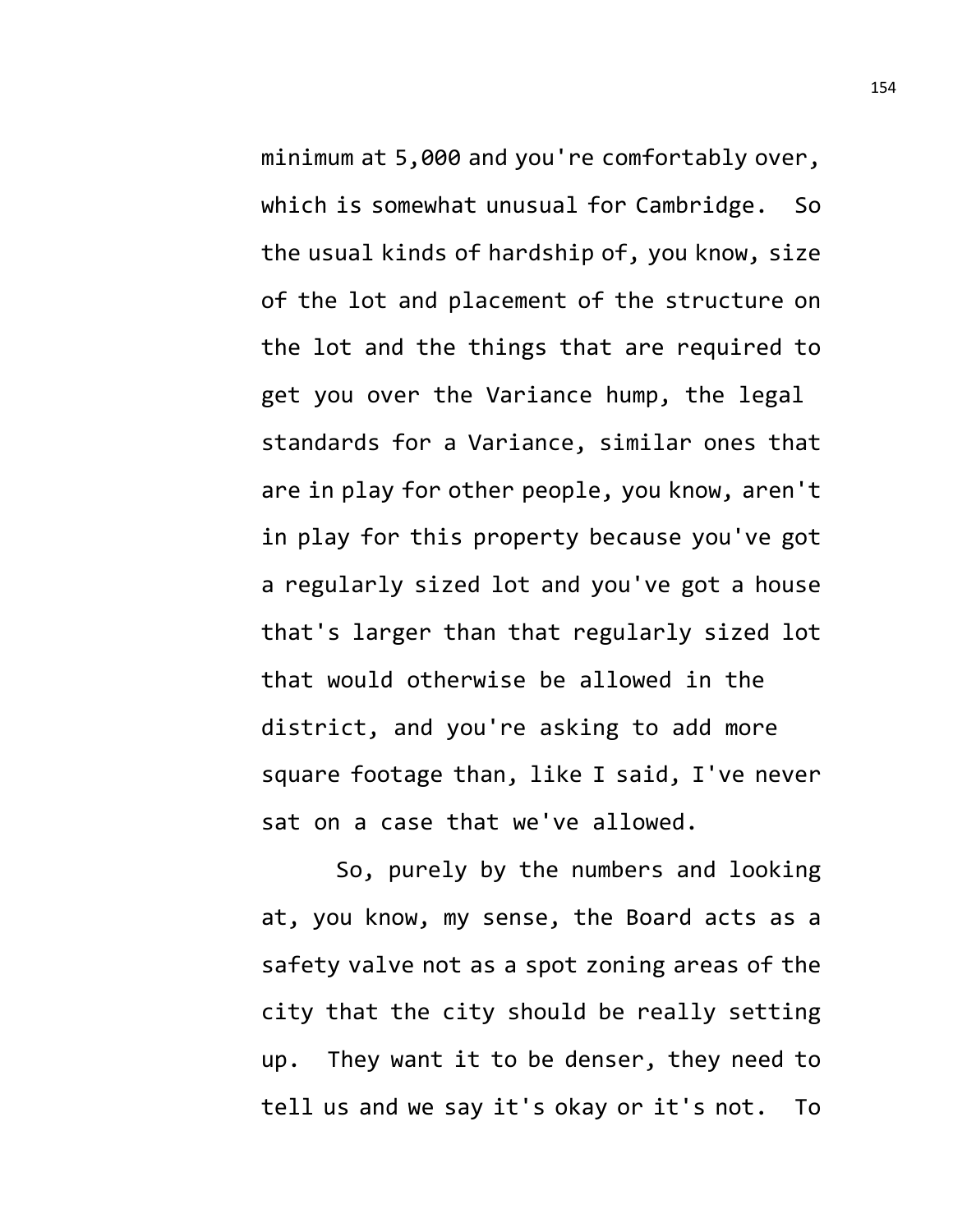me this is a large ask within the parameters of our limited authority.

So when I was looking at the floor plate, you know, you mentioned the basement isn't, you know, habitable and counts in your FAR, and that's something we take into consideration and have in the past. Roughly guessing the floor plates are all about the same, because your four walls are about the same. It's a little over -- it's about 1250 square feet per floor plate.

JOHN McMAHON: Yes.

TAD HEUER: I presume that's 1250 in the basement. Even if you take that out, you'd be -- with the addition you're proposing, you'd be at non-basement GFA gross floor area of 3923. So nearly 4,000 square feet, which would put you in the equivalent at a 0.72 in a 0.6 district. So you would still be going well over the district again on a regularly sized lot. Even if we said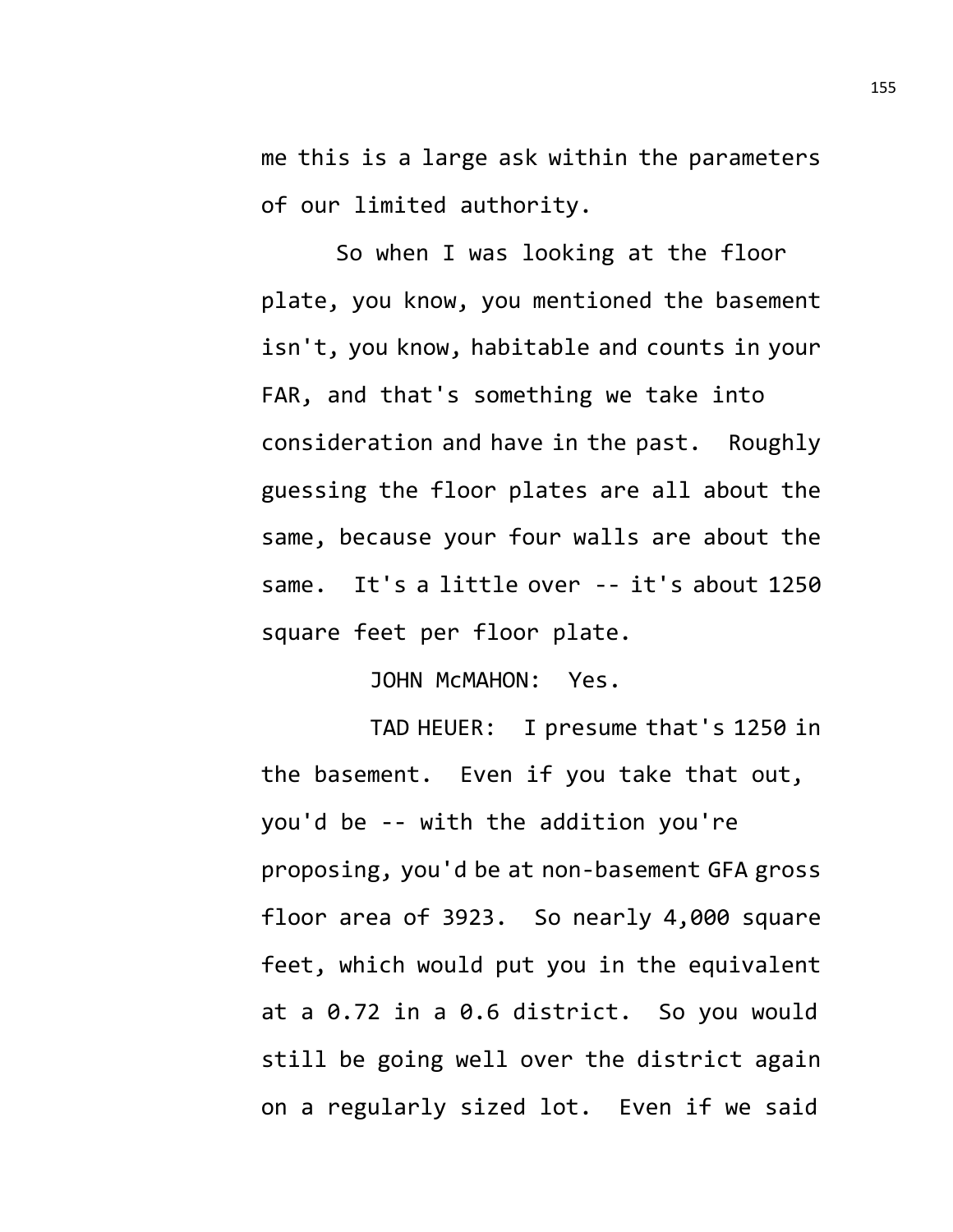ignore the basement because it's underground and you'll never use it and things like that. So part of what I'm struggling with is a very large request and it starts to shade into things that I think are outside our jurisdiction just because of the size of it. You know, we act as a safety valve not as a correction. So I think that's my concern.

BRENDAN SULLIVAN: Wait a minute, John.

JOHN McMAHON: Go ahead.

BRENDAN SULLIVAN: What was additional square footage?

TAD HEUER: Without the basement? BRENDAN SULLIVAN: Well, no, that's the request in front of us. I came up with 737.

TAD HEUER: That's right. 737. BRENDAN SULLIVAN: Okay, I'm sorry. TAD HEUER: So an additional 737 square feet.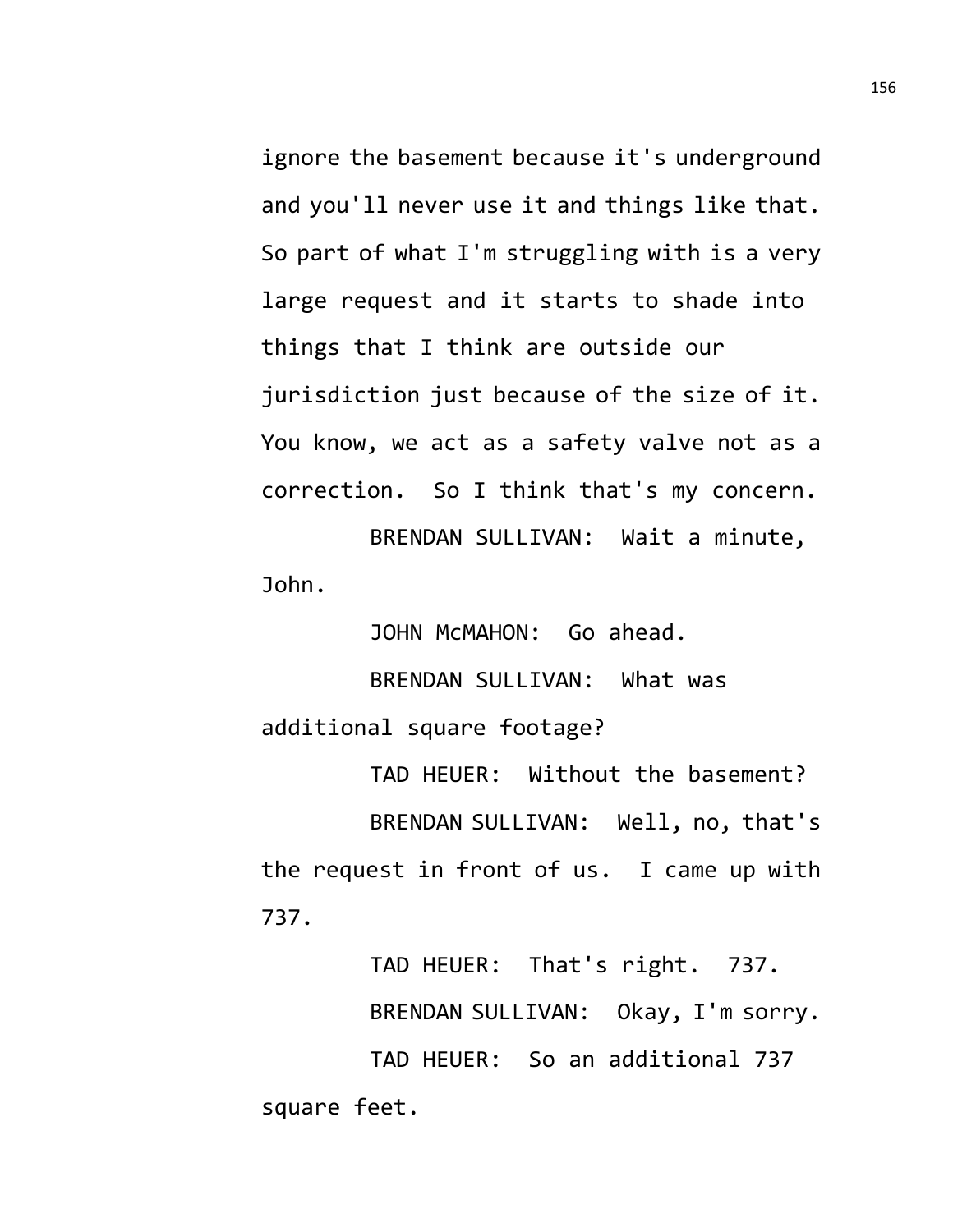BRENDAN SULLIVAN: Which is 20 percent.

TAD HEUER: Yes. And I said even if you were to take out the basement floor plate in that, you'd still be at 3923 and you're allowed 231. So, you know, you'd still be over.

> JOHN McMAHON: Mr. Chairman. BRENDAN SULLIVAN: Yes.

JOHN McMAHON: I'd like to offer that we have decided to, unlike what you see going on in some parts of town, we are taking our porch in the rear back to a porch look versus an enclosed look. If you look in the neighborhood, we are taking that back to, you know, more like a porch and we could very easily convert that space into interior space by adding a simple heating element and make it more interior without anybody ever knowing about it, but we're taking that away.

TAD HEUER: Right.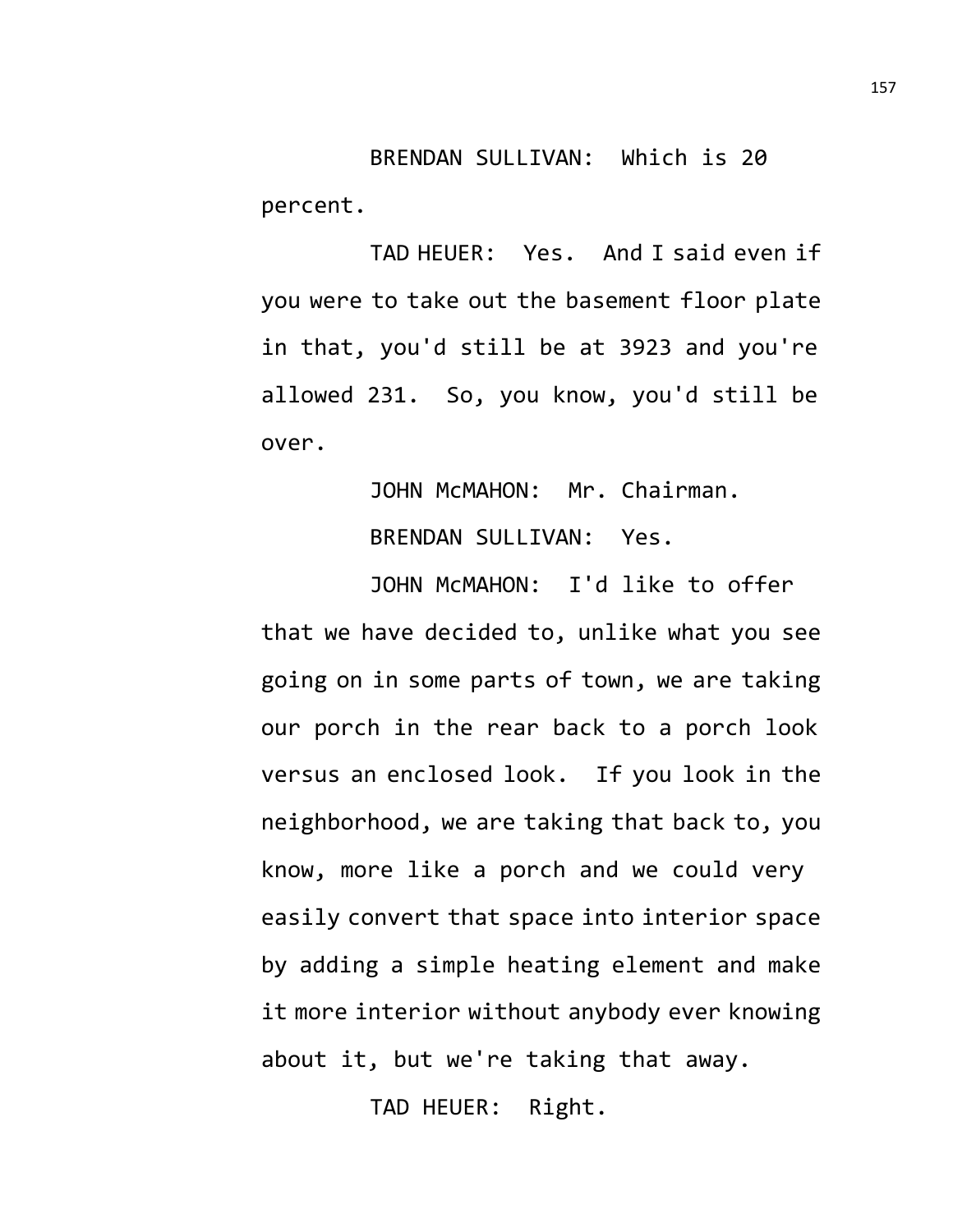JOHN McMAHON: And we're giving it back. So I'm offering you the concept that, yes, we are asking for some, but we're also giving some back just for the look of the building and the look of the neighborhood.

TAD HEUER: Right.

BRENDAN SULLIVAN: It's not an open porch, though?

JOHN McMAHON: No.

SUZANNE GRAVES: It's a screened-in porch.

BRENDAN SULLIVAN: Or glass?

JOHN McMAHON: Right, right.

SUZANNE GRAVES: So we could have glass windows in there. The intention is to have a screened-in porch.

BRENDAN SULLIVAN: Right.

THOMAS SCOTT: But it still counts towards your FAR. If it's covered, it counts towards your FAR regardless whether it's a porch or an enclosed room.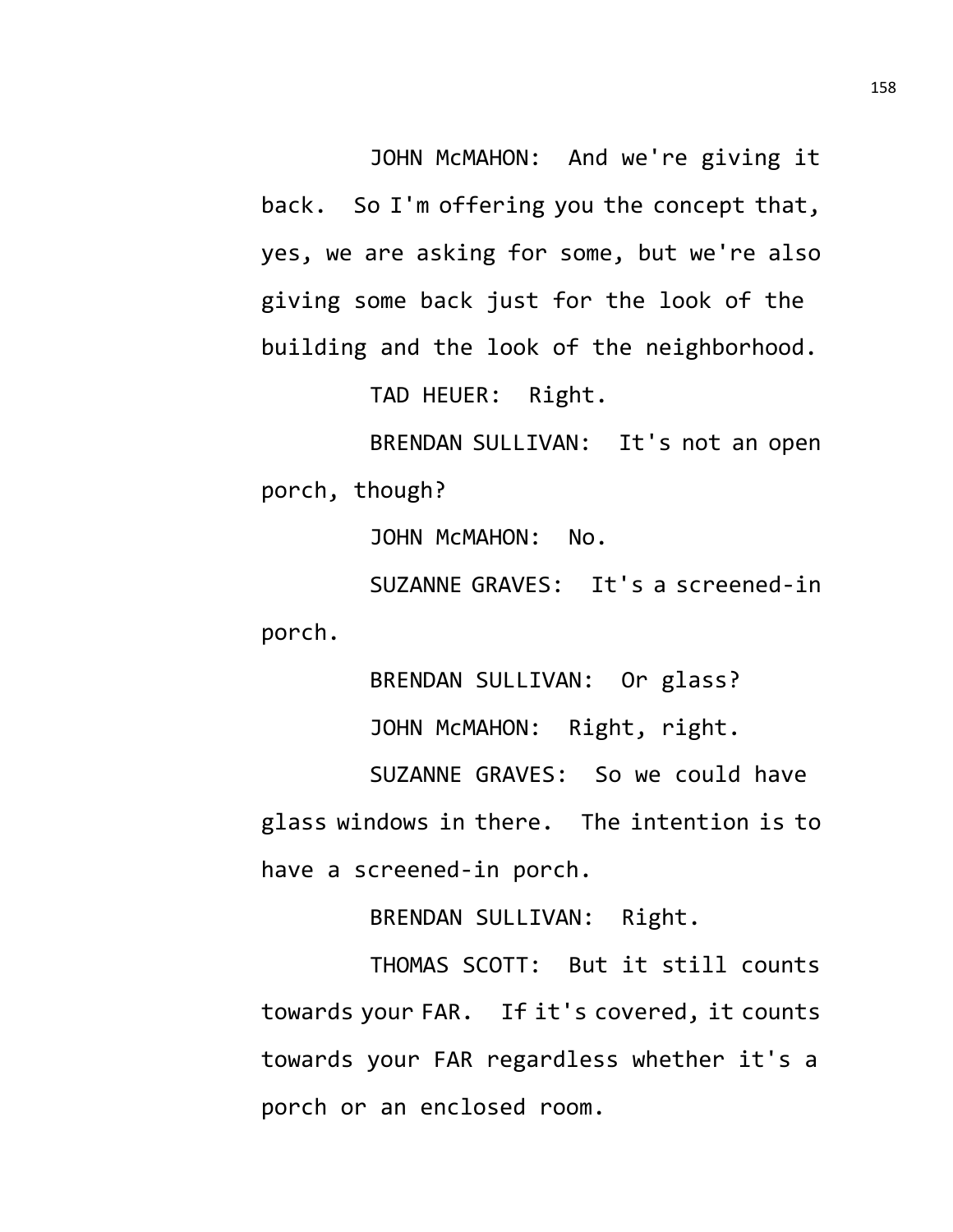TAD HEUER: Certainly it looks better.

JOHN McMAHON: I understand that.

THOMAS SCOTT: It looks better, absolutely agree.

SUZANNE GRAVES: We're trying to work to make it look good.

JOHN McMAHON: Look at that. This is terrible.

THOMAS SCOTT: I'm looking at it. JOHN McMAHON: It's terrible. We

want to fix that.

BRENDAN SULLIVAN: Just where is the 737 coming?

TAD HEUER: From popping your roof. Once you pop your roof, you eliminate the knee wall and you create a third story at 35 feet. That's where you get it. Because your knee wall no longer appears and everything along that wall becomes countable, it's usable.

BRENDAN SULLIVAN: Right. I guess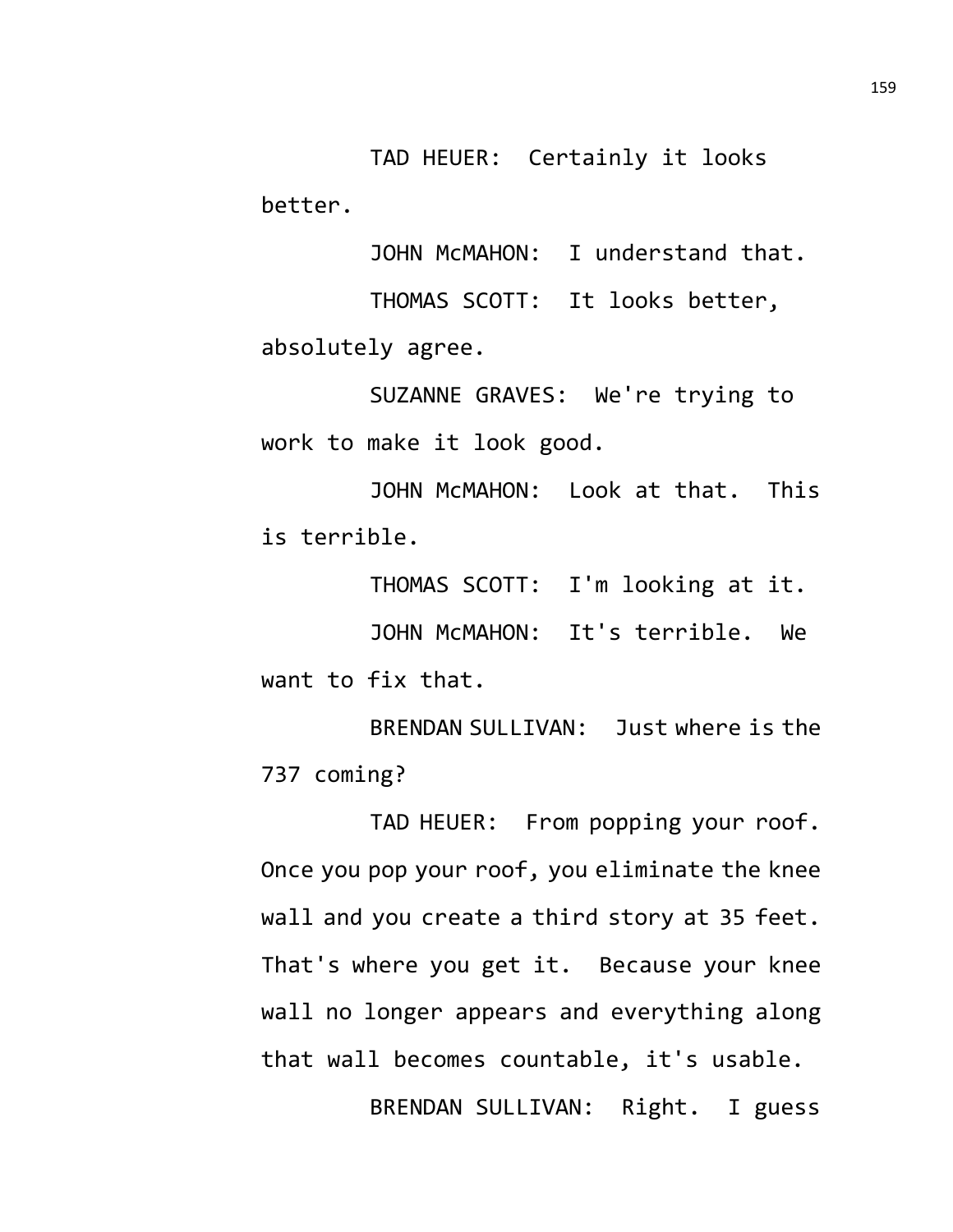that's a two part question. I sort of knew where it was coming from. Why is it coming from there? Why does it have to be 737 some odd feet?

TAD HEUER: True. And part of that, you know, it's because it allows -- that's what you get if you go to max height.

BRENDAN SULLIVAN: And then I'm thinking is any of the proposal excess other than the whole volume that's just going up.

TAD HEUER: Well, the city would say yes; right?

BRENDAN SULLIVAN: Just an internal discussion I'm having among myself here. In a sense, you know, I'm just sort of vocalizing all that.

TAD HEUER: I mean, again, I think part of this is when you look at what FAR does. FAR is a regulation of bulk. And the fact that you can go to 35 feet and stay within the Ordinance doesn't necessarily assist you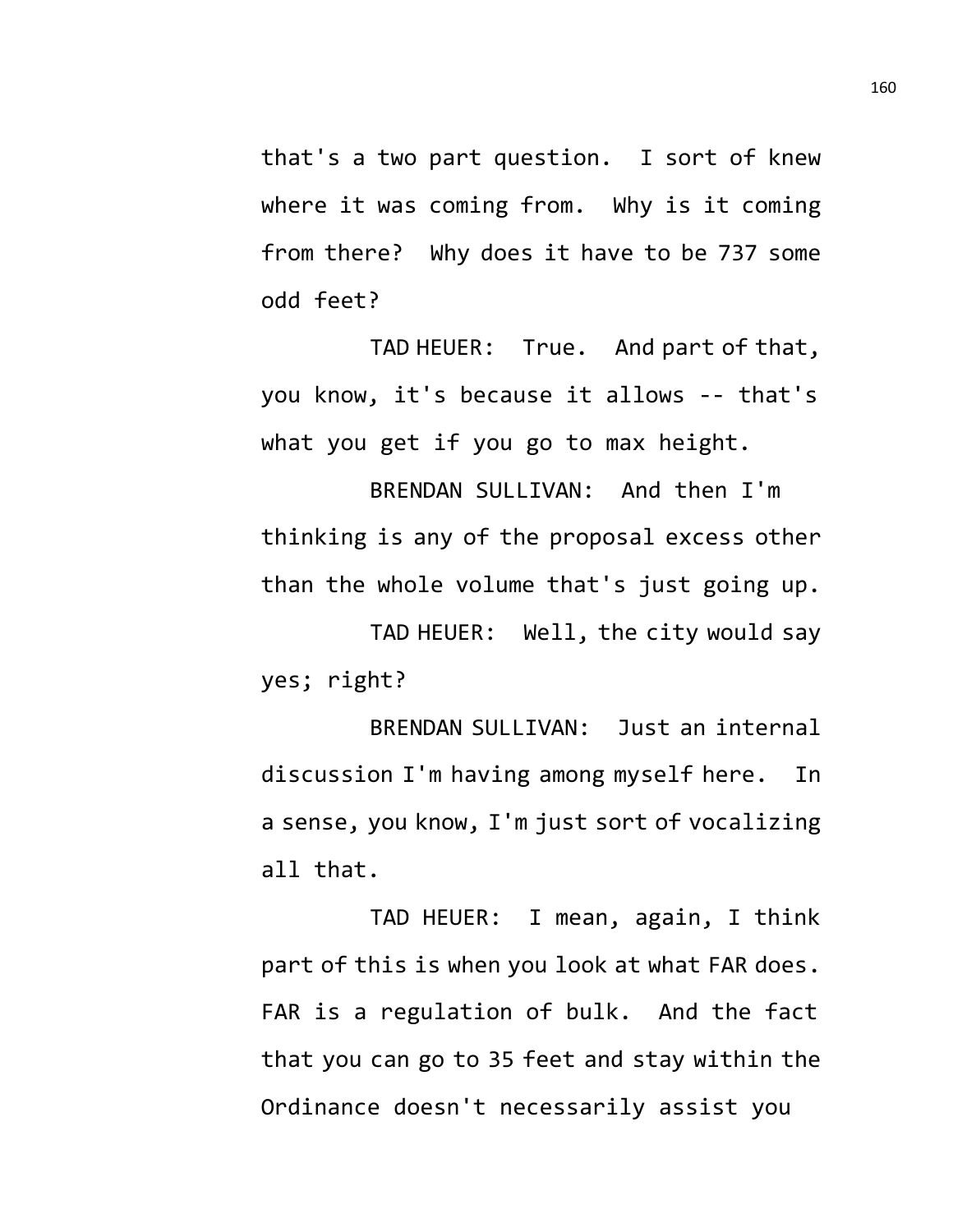when you will violate FAR. And part of that is because all of these measures work together. You know, height allows you to get more FAR. And once you have more FAR, once you're over the limit, the city has said you're trading bulk of that house for height. If you want more height, you can get less bulk. If you want more bulk, you have to have less height. You're not -- the city isn't saying you can -- both of these you can stay within and therefore you get both bulk and height. I mean, that's my interpretation of how the Ordinance reads.

JOHN McMAHON: So we're not the first house on the street that's extended up to 35 feet?

SUZANNE GRAVES: Understand that, you know --

JOHN McMAHON: Please understand that.

SUZANNE GRAVES: I got what you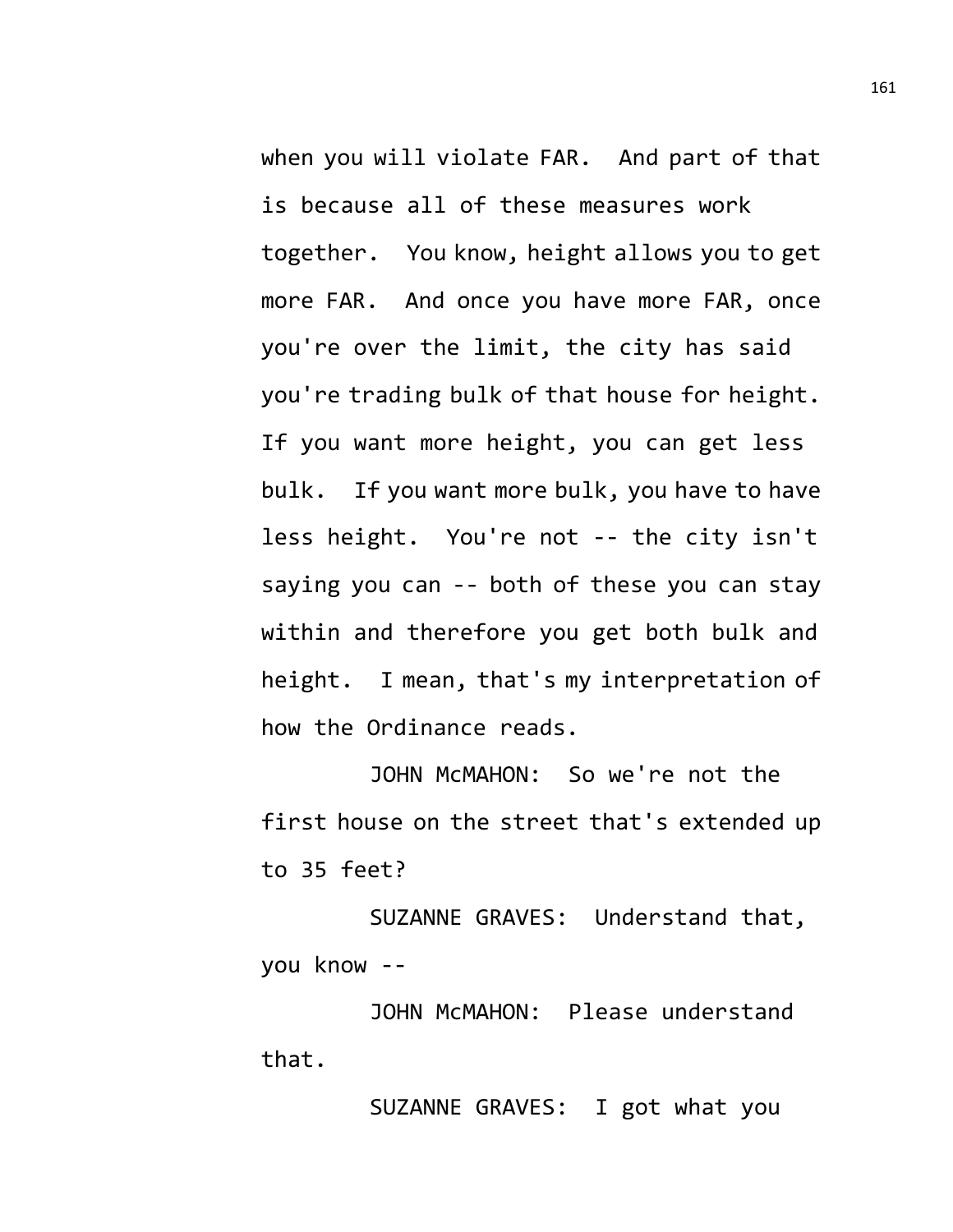said, okay?

CONSTANTINE ALEXANDER: I was on the dormers.

SUZANNE GRAVES: But even if you look at, you know, I mean, we did bring pictures on purpose because on either side of us it's -- they've done --

CONSTANTINE ALEXANDER: I've seen it.

SUZANNE GRAVES: -- bigger than what we're asking to have happen. Across the street same thing. In back. I mean, everyone in that neighborhood has gotten more than we're asking for. And so that's --

BRENDAN SULLIVAN: Well, they have put in some dormers. I'm not sure if anybody had raised their roof up.

SUZANNE GRAVES: Yes.

JOHN McMAHON: Two have. Two have that we know of.

SUZANNE GRAVES: On each side.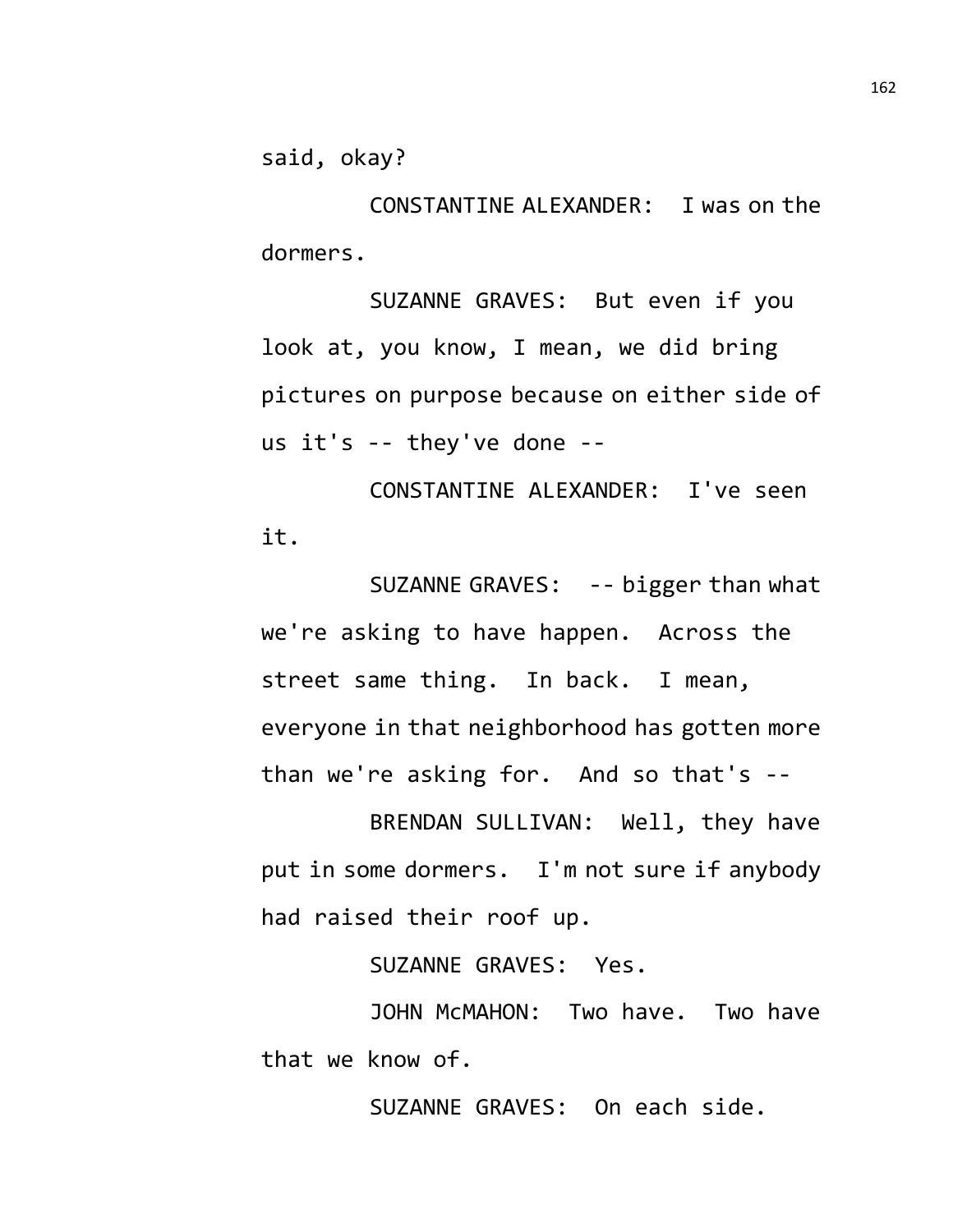JOHN McMAHON: Well, actually one up and one next to us.

SUZANNE GRAVES: So that's, you can see that it's much higher.

JOHN McMAHON: Yeah, that one behind it.

BRENDAN SULLIVAN: Well --

SUZANNE GRAVES: We have other pictures.

JOHN McMAHON: They do, too.

SUZANNE GRAVES: Yeah.

JOHN McMAHON: And yes, we agree that what has happened doesn't mean that it should happen. But I think we're trying to make it look nice.

SUZANNE GRAVES: So Kate and Lauren live on the first floor. We would live on the second and the third. And we're -- we really would like this to be something that's doable for us to live in. So it's going to be smaller than where we are right now.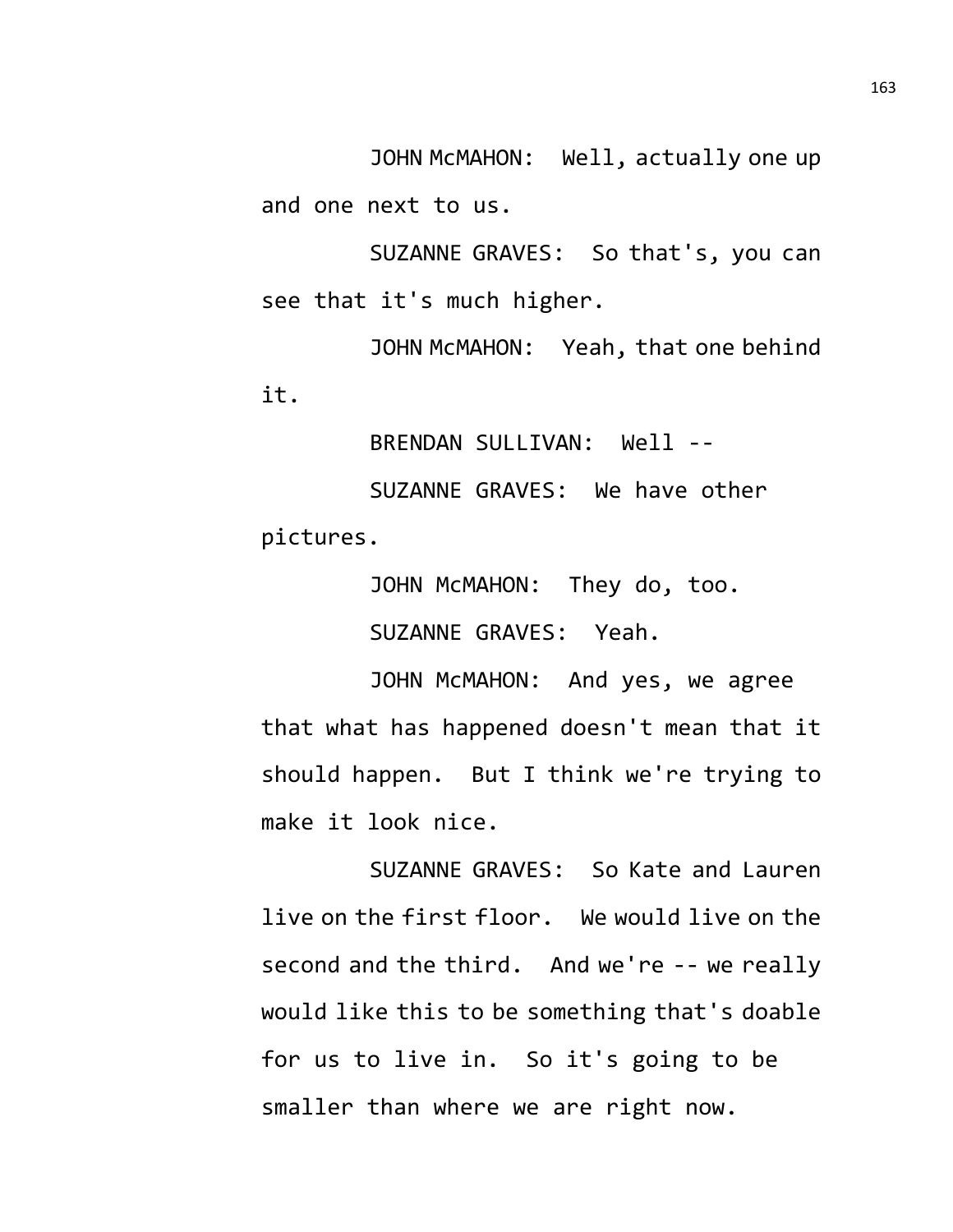BRENDAN SULLIVAN: Well, I don't know.

Okay, let me open it to public comment anyhow and we'll continue along the process.

Is there anybody here who would like to speak on the matter at 34-36 Blakeslee Street?

(No Response.)

BRENDAN SULLIVAN: I see nobody.

You talked to your neighbors? Had any of them given any --

SUZANNE GRAVES: No. They've actually said it sounds and looks so much better than what's there. They're kind of excited about it. So....

JOHN McMAHON: When do we start is the first question?

SUZANNE GRAVES: It's something that they both have on each side and across from us. So the neighbor across from husband spends six months in France and he's not there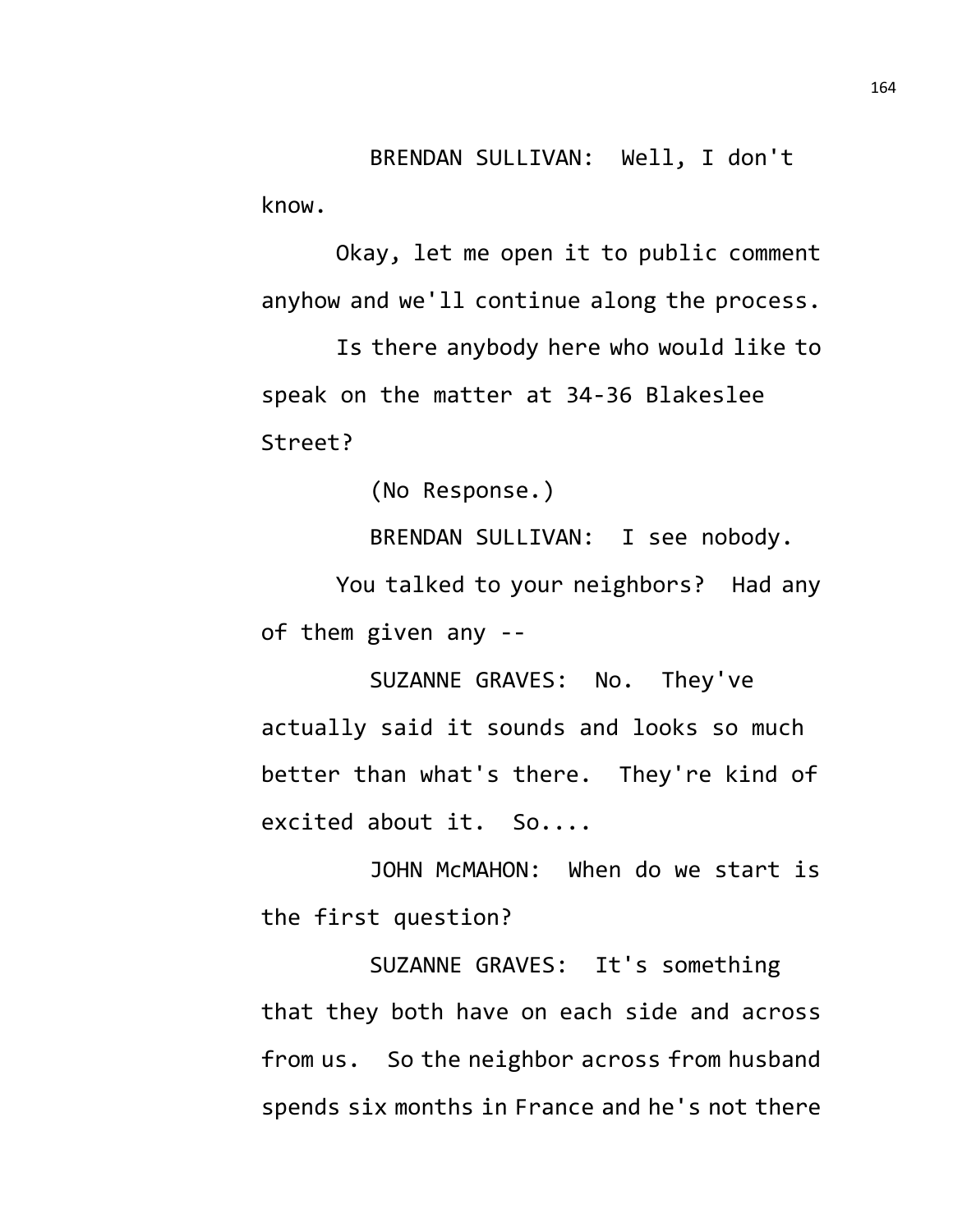right now, but I don't think that he'd have any difficulty with it.

BRENDAN SULLIVAN: Okay.

SUZANNE GRAVES: We talked to the other people that have lived on the street and they're all -- everybody seems to be very happy that John's going to be moving back into the neighborhood.

THOMAS SCOTT: So I have a question. Is all the FAR increase on the third floor? It's all there?

SUZANNE GRAVES: It's all there. THOMAS SCOTT: It's all there. So all the other levels are the same? SUZANNE GRAVES: Absolutely the

same.

THOMAS SCOTT: Not changing.

TIMOTHY HUGHES: The petition does say something about expanding the rear porch.

SUZANNE GRAVES: The inside are going to be the same; right? We're asking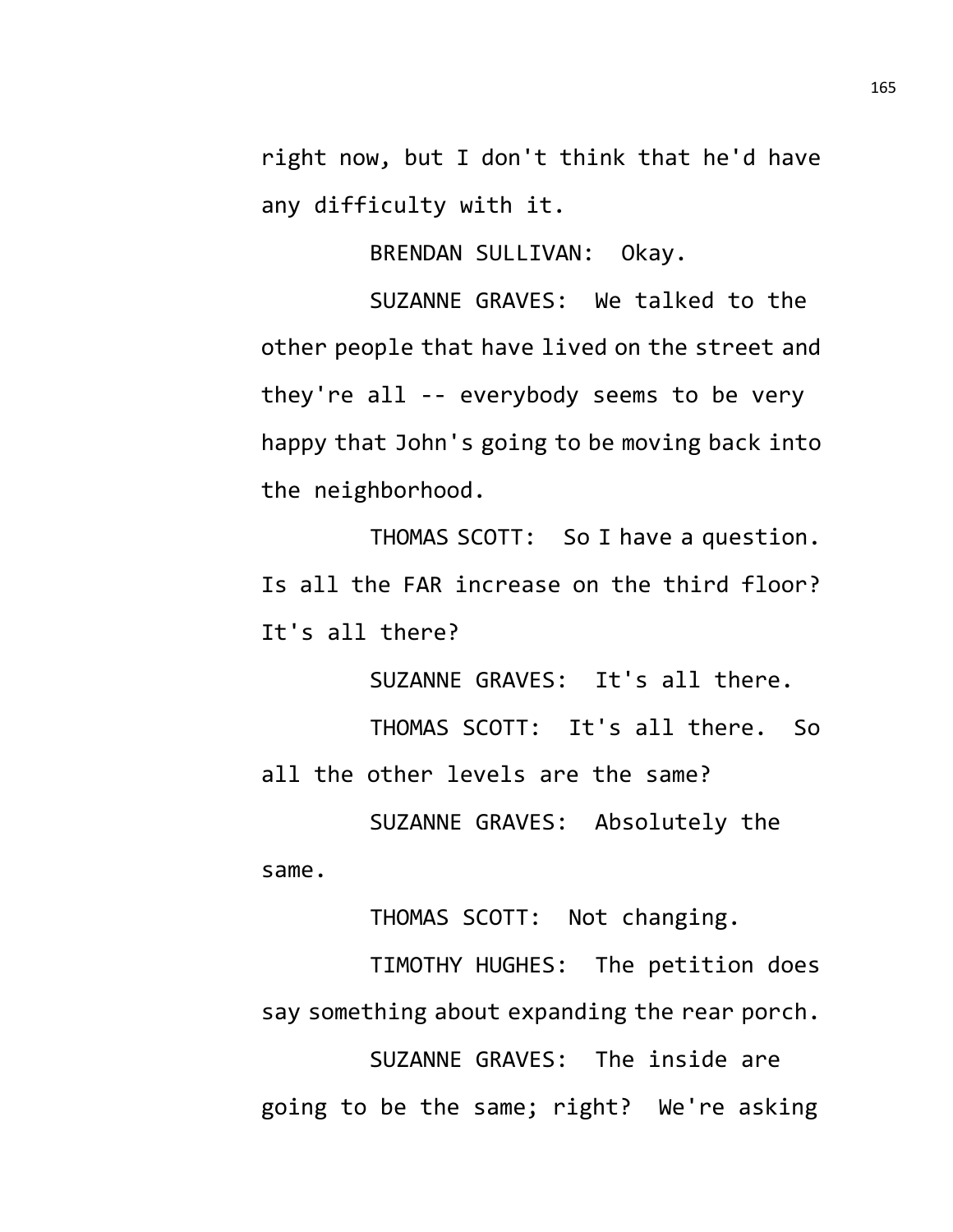for an extra foot on the rear porch to extend it back. And that would be just so that there would be enough room to put a table in there, walk around the table. Right now it's seven feet. We're asking to make it eight feet.

We're asking to reestablish within the same porch a separate exit out the back so that the second floor -- right now the second floor has to walk through the first floor's porch in order to get outside which is not a good safety thing. So we want to make sure --

JOHN McMAHON: I think the kids will trust me. We'll see.

BRENDAN SULLIVAN: Gus, what are your thoughts?

CONSTANTINE ALEXANDER: My thoughts? Well, I think Tad makes excellent points. They're all -- I think they're absolutely right on. And to me the case is not a slam dunk. By the numbers it's a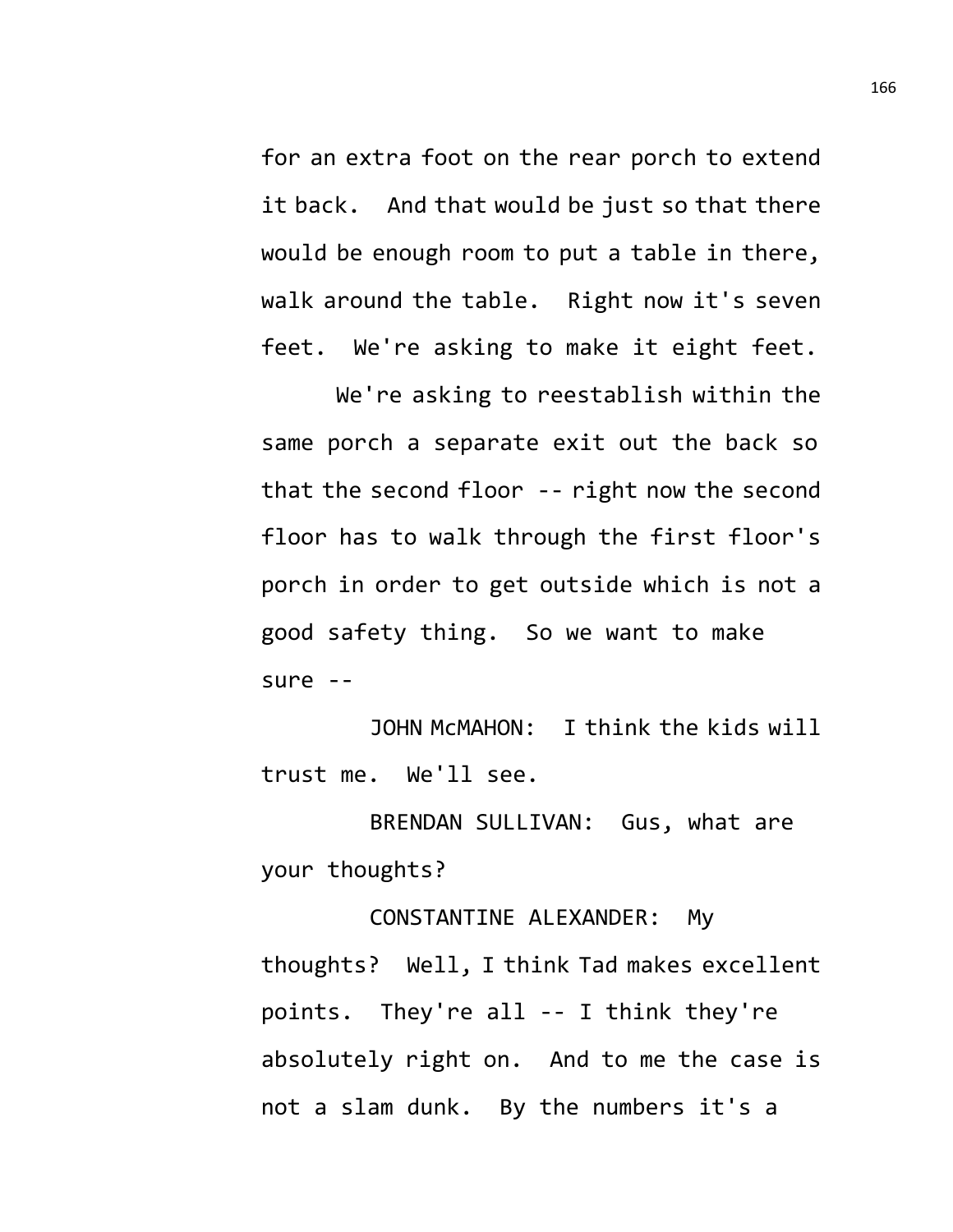troublesome case. However, I think I can support -- I will support relief assuming the dormer gets lowered by a foot or so. Because at the end of the day it seems to me the heightened FAR doesn't have an impact on the neighborhood. I mean, it's all -- at the end of the day I think the neighborhood will be better off with a structure as modified than what it there right now. And so I don't see any negative neighborhood impact. I see no neighborhood opposition. And so as I say, with some reluctance, but I'm prepared to vote in favor of the relief being sought. But Tad's point, again, I would reiterate a very pertinent and very good.

SUZANNE GRAVES: Thank you.

BRENDAN SULLIVAN: Tom, what's your thought?

THOMAS SCOTT: Well, I guess I have the same opinion that, you know, we're really pushing the FAR. This is one of the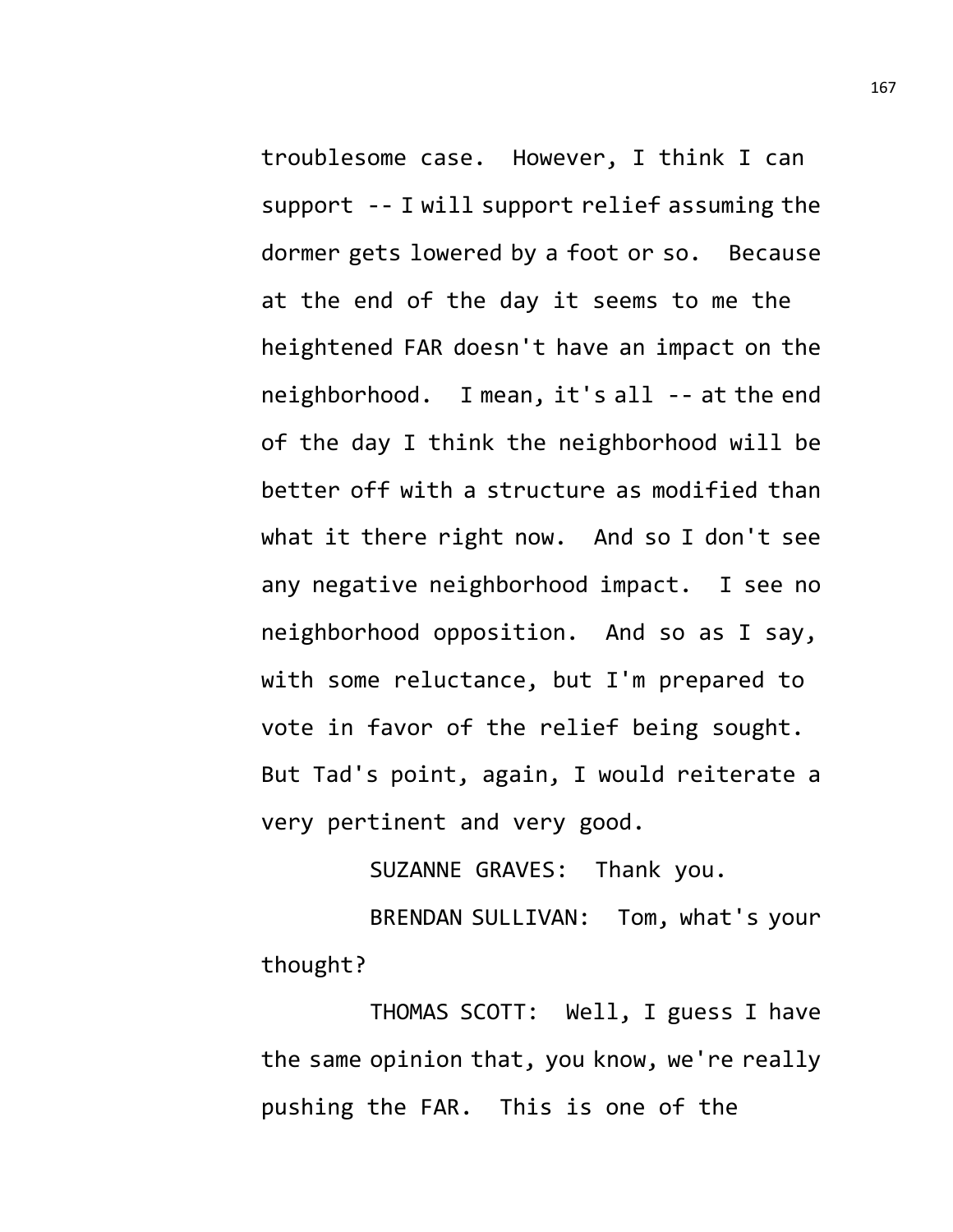largest --

TAD HEUER: The largest.

THOMAS SCOTT: -- the largest FAR increases we've seen. And -- but to Gus's point, you know, I think the improvements to the architecture are really commendable. It's really kind of taking a house that has lost all its identity through these horrific additions and bringing it back to what it should be. I think aesthetically it's going to be a much, a much better home because of all the improvements that you're making. And the restorations really is what you're doing. You're bringing the house back to what it used to be. And I think the -- because all of the enclosed FAR that you're adding is kind of falls within the roof structure and is really almost concealed except for the dormers that it's, it's tolerable I think. So I would be in favor of it.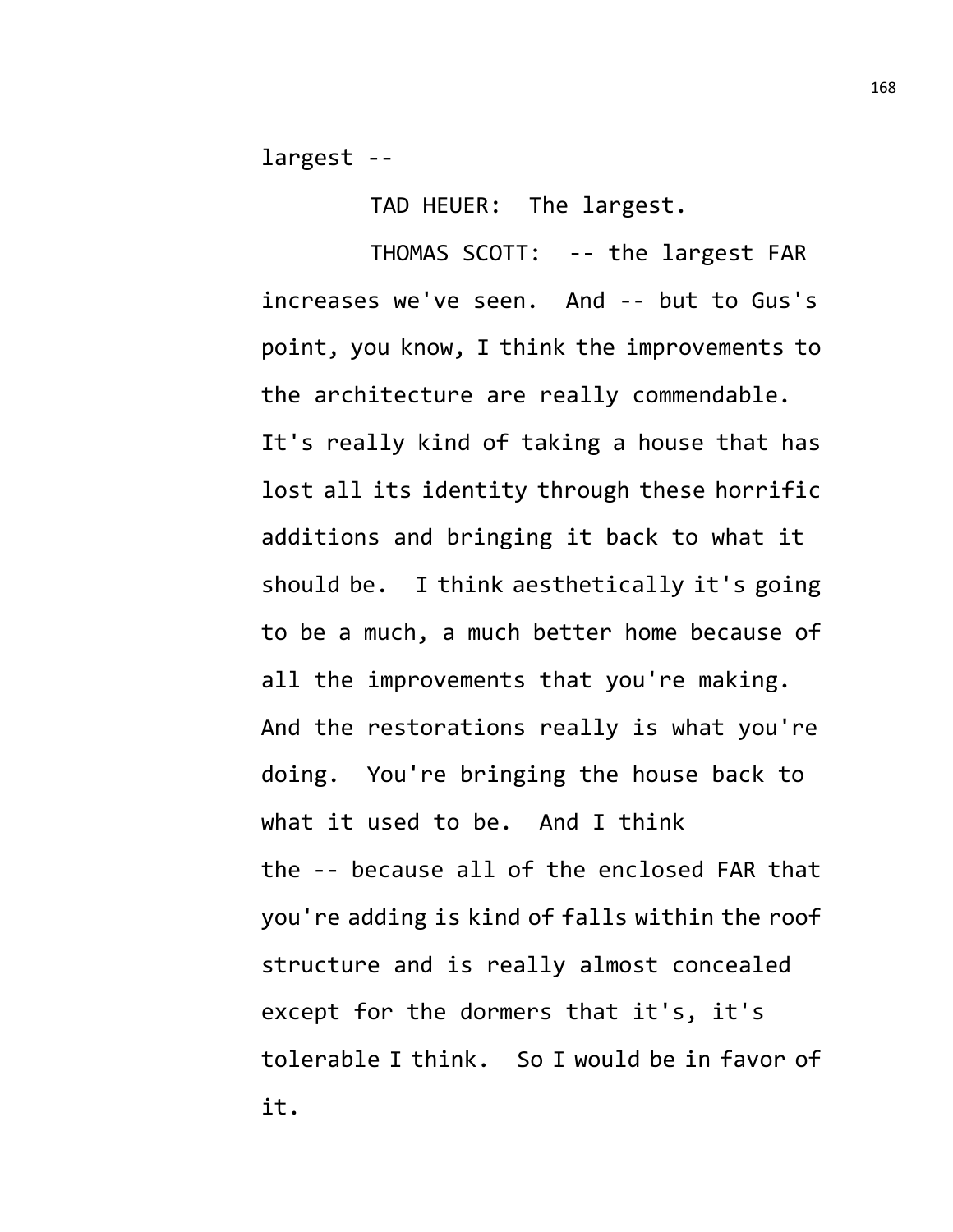BRENDAN SULLIVAN: Tim.

TIMOTHY HUGHES: I agree with what both Gus and Tom said, but -- and I understand what Tad says. I'm not, I'm not so much troubled by the numbers. When I think about how much basement FAR is factored in that's actually not being used, and the numbers, you know, are a lot less. It's actually -- if you were to take the basement out,

you're -- you would be conforming at around 59. You would just be under 0.6, you know? And, again, it does go to 0.72 and it is a big jump compared to most of what we do, but I think, you know, the tradeoff is that we get a better piece of property for the city.

BRENDAN SULLIVAN: Okay, Mr. Heuer.

TAD HEUER: So I think that there's been some conflation between improve and modify being synonymous with expand. It's very easy to improve and modify a piece of property without expanding a piece of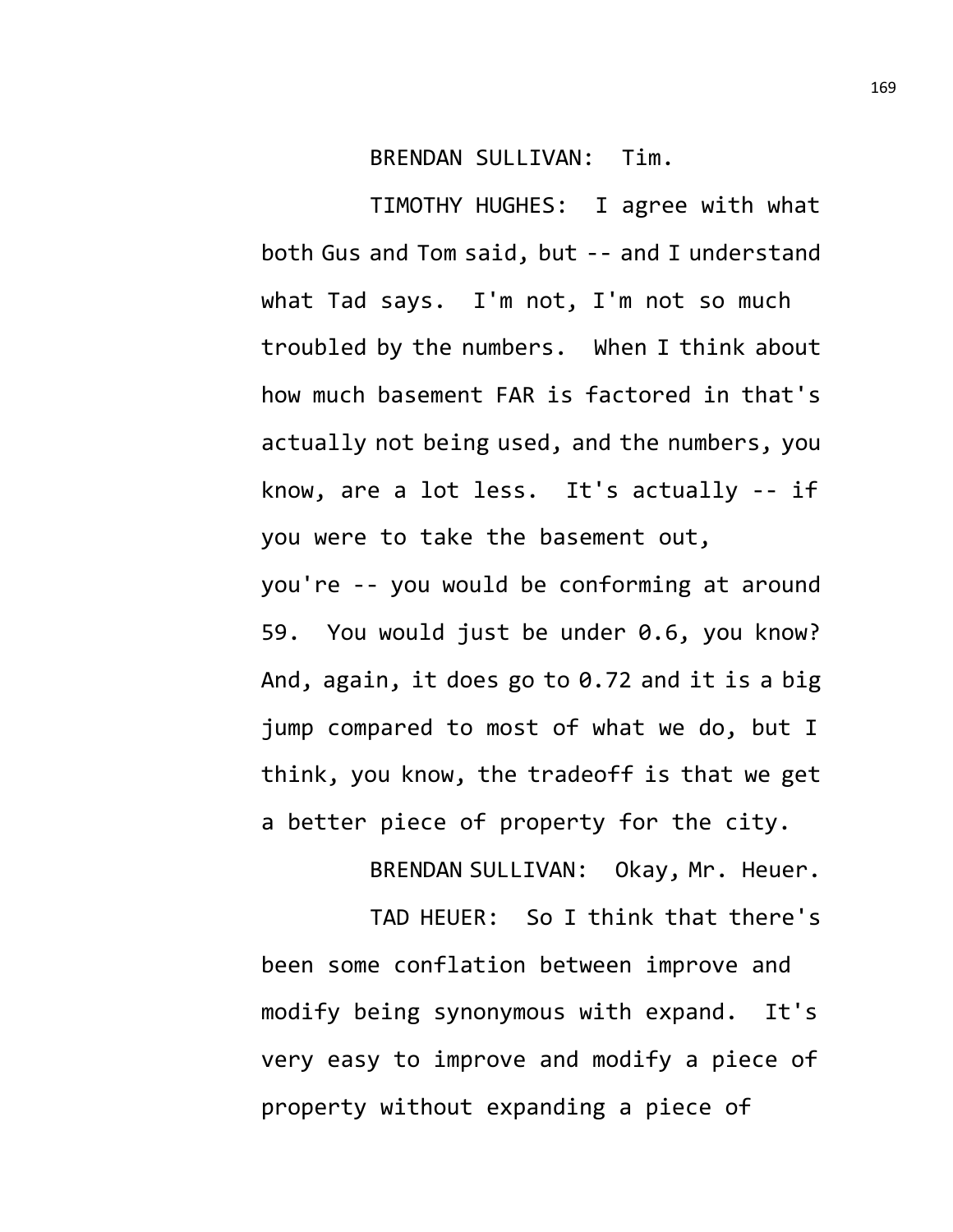property. You can put better finishes on. You can paint, you can retile, you can mold. You can make a better, more usable property without necessarily making it a bigger property.

And what I'm kind of hearing is that because it will be a more aesthetic property, that in and of itself should be enough to allow an expansion of this size. I would point out that there's no justification for that in the case law whatsoever. It's just not there. And that any Variance granted on that basis is suspect on that basis.

I would also suggest that as I stated before, the FAR is something that is set by the city. We're not City Council. We can't vote to increase the size of homes simply because, you know, a good case has been made. We need to find a hardship. And here I guess the hardship's are usually lot size, the shape of the structure on the lot, other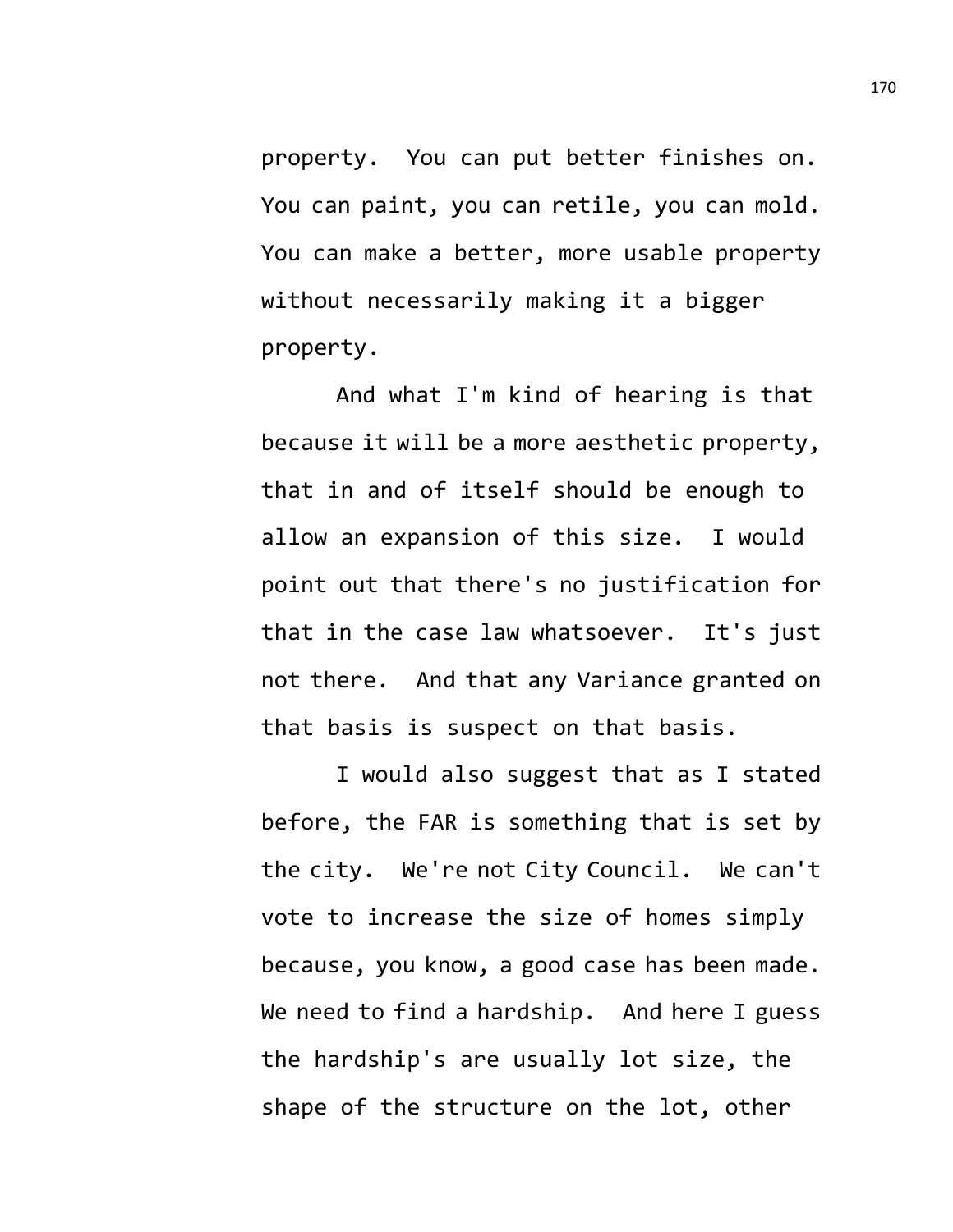difficulties. Here we have essentially an all but conforming property. The non-conformities come in terms of dimension, and the dimensions aren't the things that are at issue here. What's being asked for is straight FAR, not dimensional relief. As a matter of fact, the FAR is conforming now if you took out the basement, would be well over conforming, but in either situation what's been asked for put it well over conforming. And to the extent that the city wanted this to be a 0.75 district, it would have made it a 0.75 district. They made it a 0.6 district. I don't know why. It's not my place to question. It's my place to see personally if it's an excessive amount. And that's something beyond the safety valve function that the Board of Zoning Appeal is required to conform by law. Here we don't have an undersized lot. We have a very large FAR increase. I believe that the FAR is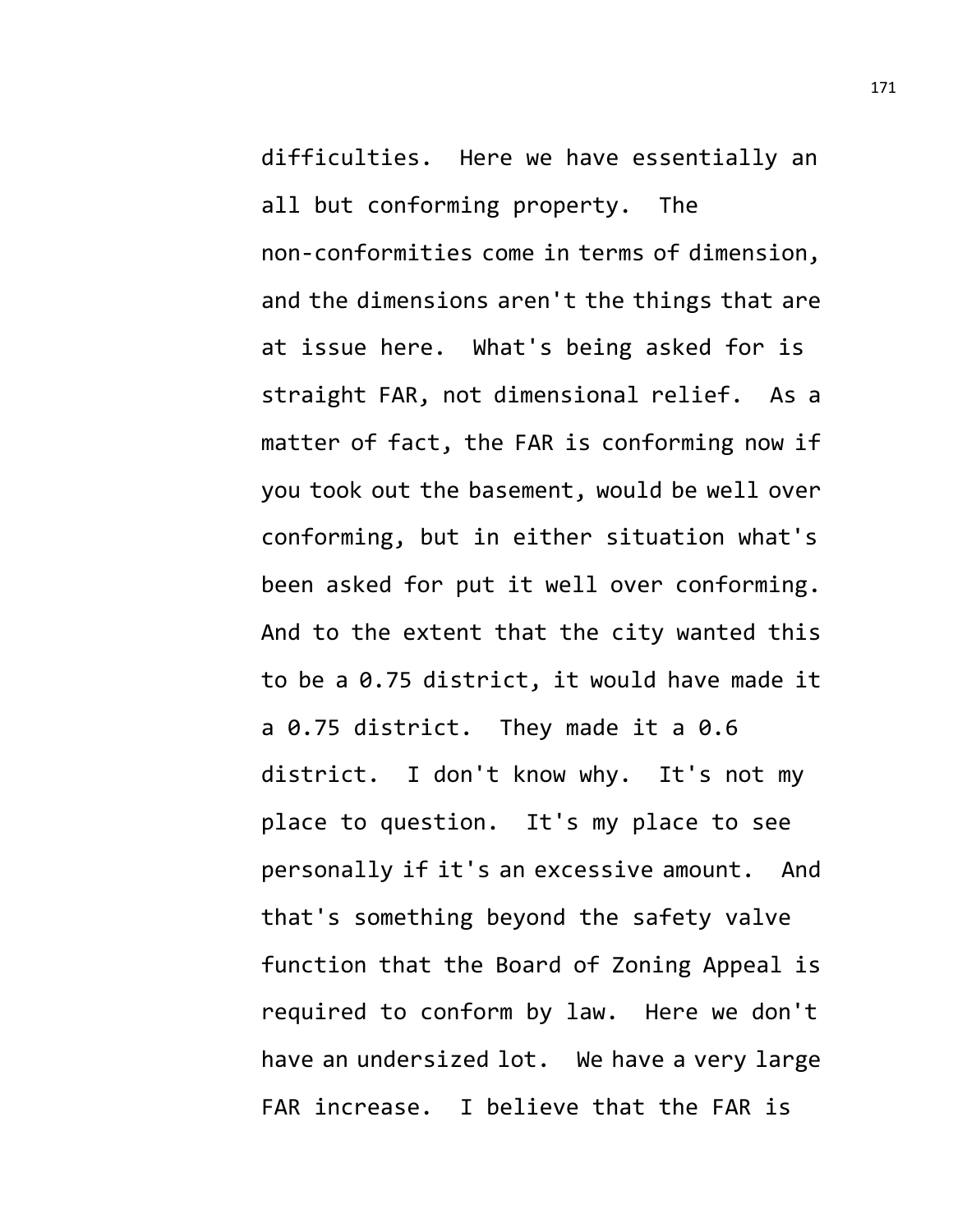what's pushing the other numbers to stay in check. That the height is allowed to stay 35 because it's being excessively bulked. And I just don't see the legal basis for a hardship. I think the number that's just the raw amount of square footage that's being requested is, it not only would be the largest we've ever granted, it's the largest we've ever seen being requested. And the largest number that I think that we granted has requested is 500. Maybe we granted one in the 600s on Fayerweather which I also voted against for very similar reasons. And we voted in the 500 several times, but I don't think I've ever sat on one in the 700s. And even if you take the basement out, you're still well over the FAR at the 13 percent increase. That's a significant jump, and I just don't believe that that's within our jurisdiction to grant at all. Quite frankly it's not even a close case for me.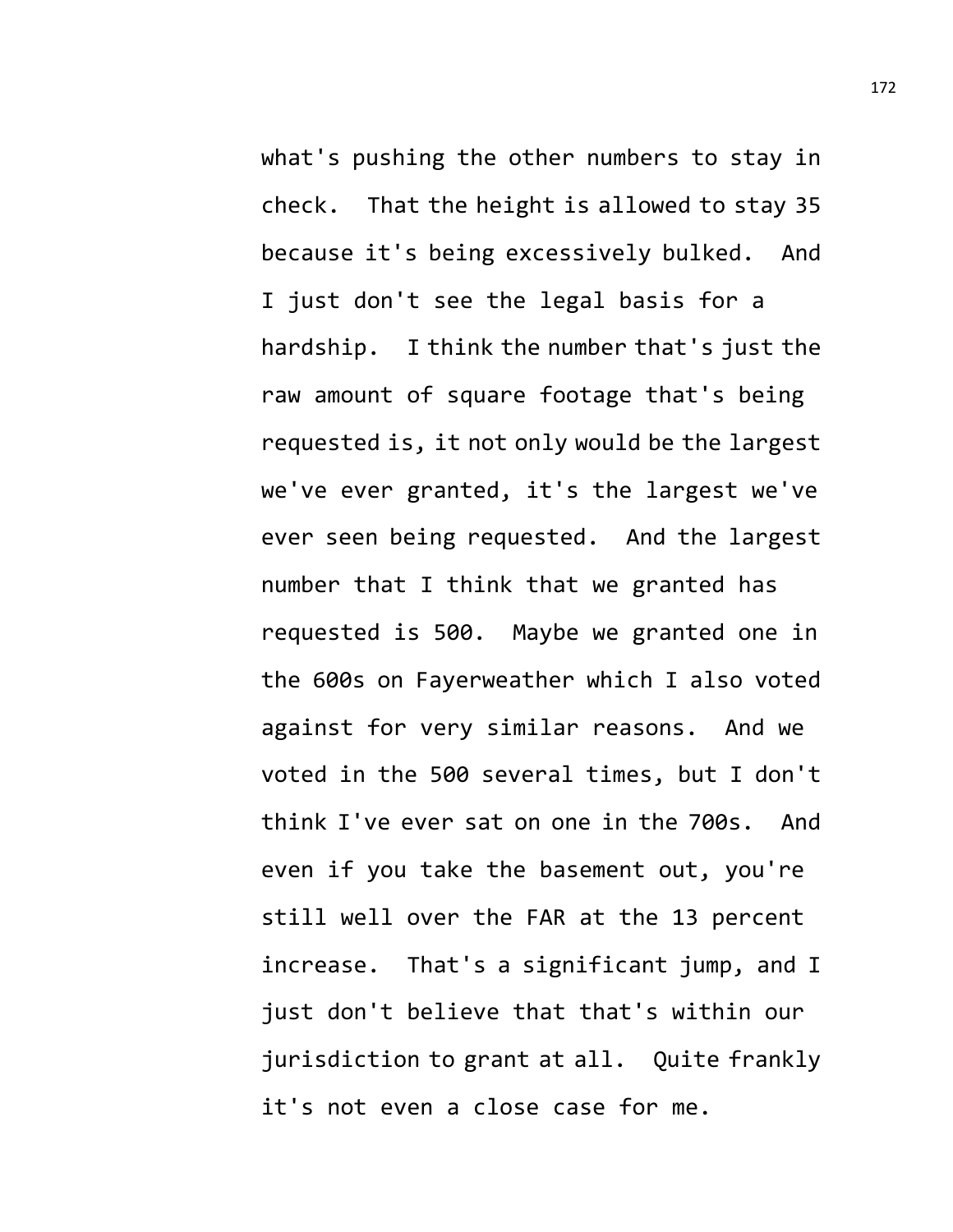BRENDAN SULLIVAN: Okay.

JOHN McMAHON: Mr. Chairman.

BRENDAN SULLIVAN: No, that's okay. I'm going to close the presentation part of this.

JOHN McMAHON: Okay.

BRENDAN SULLIVAN: On the left side. If you go to elevation there, where you have on the windows, replace, replace, and you have existing, are you replacing those with in kind windows or are those new?

JOHN McMAHON: They would be new. BRENDAN SULLIVAN: In new locations or  $-$ 

JOHN McMAHON: No, no. Replaced in -- I'm not sure if I'm getting your language correct in my head. We're replacing windows where they exist with the same size windows with brand new.

> BRENDAN SULLIVAN: Okay, it's at -- SUZANNE GRAVES: Same panes and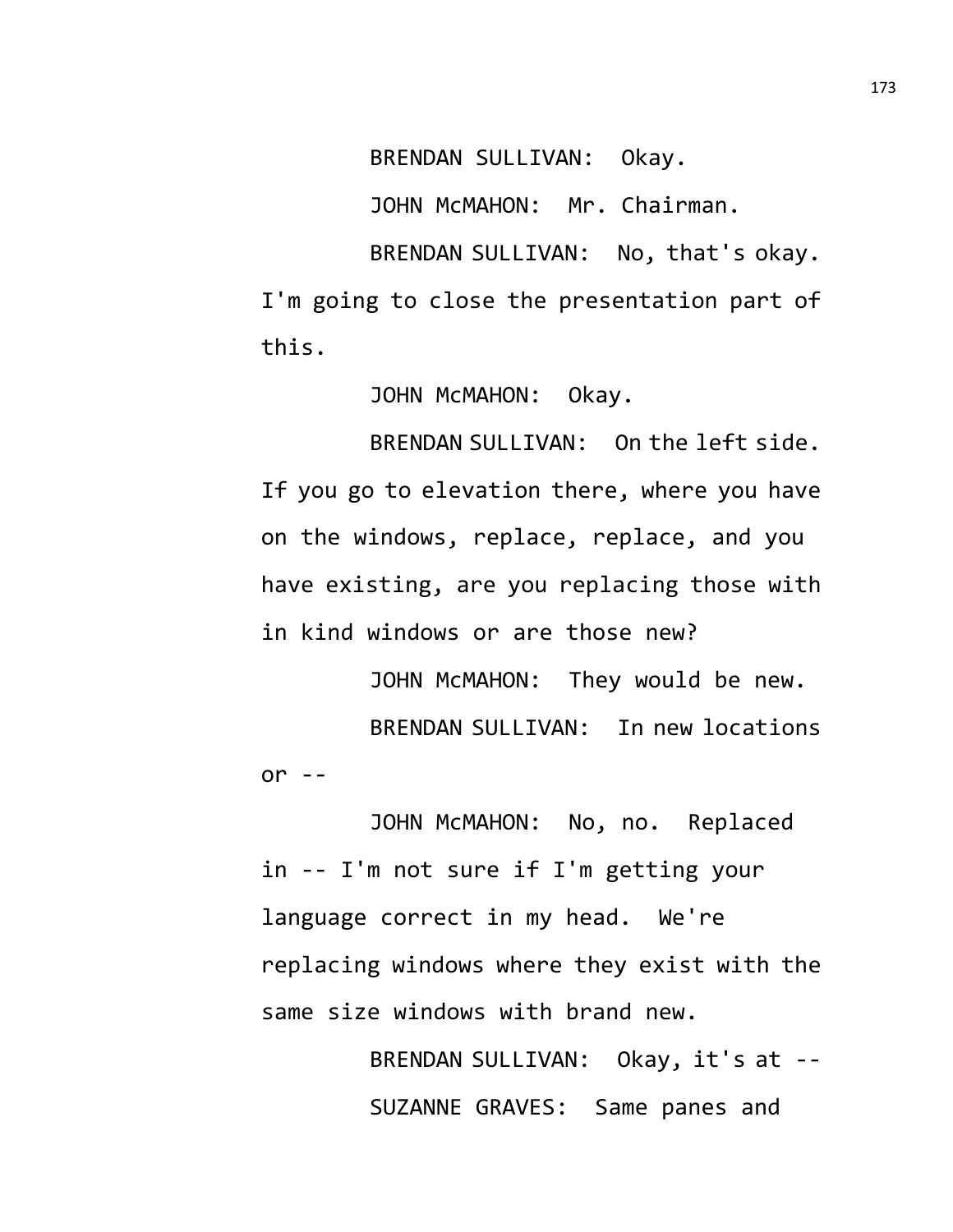everything.

BRENDAN SULLIVAN: Okay, because there was --

SUZANNE GRAVES: They would be double paned.

BRENDAN SULLIVAN: It would have triggered some additional relief that's not being asked for here, that's all.

Any additional windows in location and/or size would require a Special Permit if it's within the side yard setbacks, which that side would be.

This one here I'm not comfortable with, but I think I will reluctantly agree with three of the other members of the Board in that some of the other houses in the area are substantially are built out. I don't think that this one will substantially stand out as being totally different because the others have all expanded somewhat greatly. Some have already been built prior to the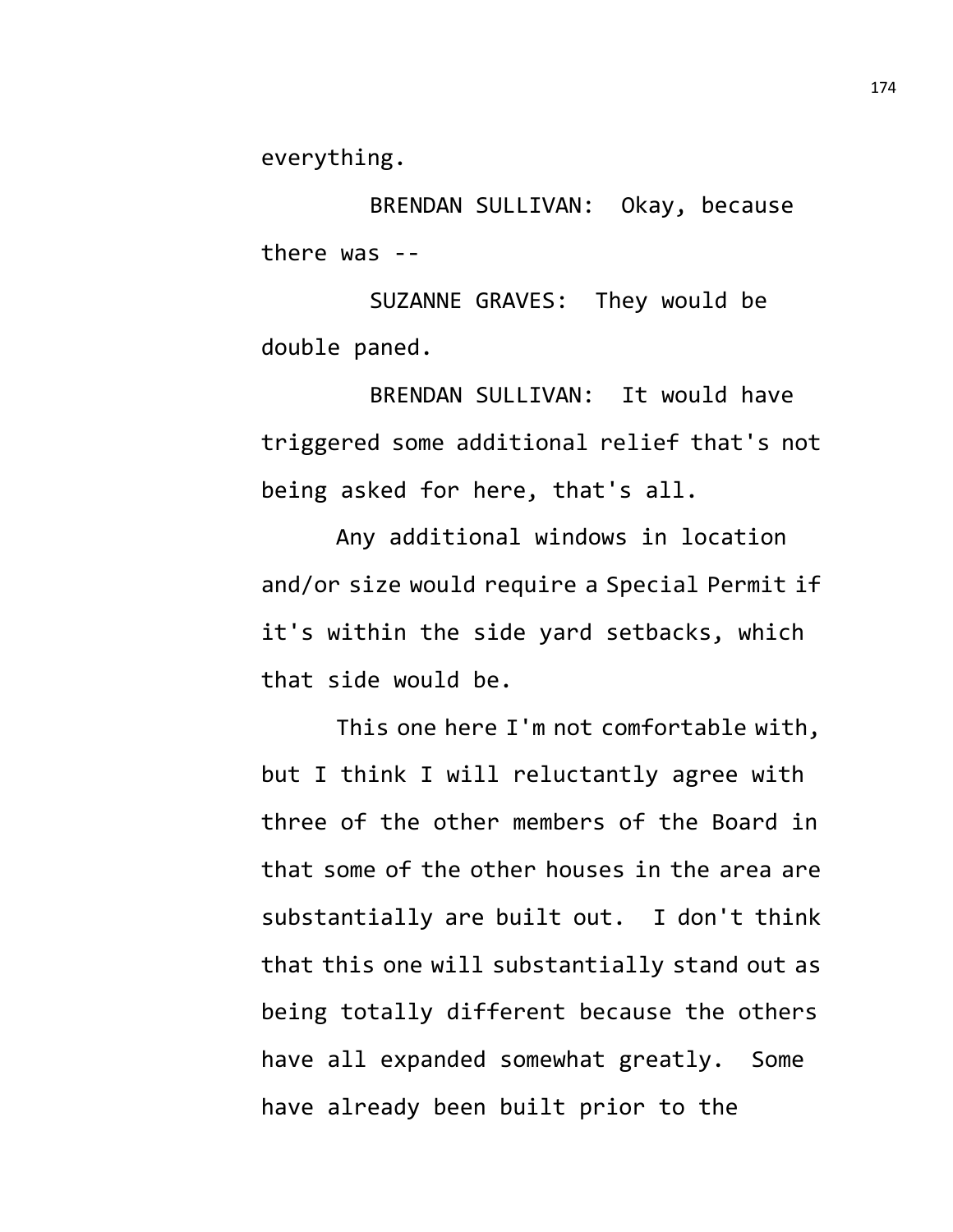Ordinance in a very large manner. And this is probably the -- this house and one of the Manstrellis (phonetic) down by the corner are about the only two that have not expanded actually.

Anyhow, let me make the motion to grant the relief requested as per the application and the drawings that are in the file initialed by the Chair.

The Board finds that a literal enforcement of the provisions of the Ordinance would involve a substantial hardship to the Petitioner.

It would preclude the Petitioner from completing their desire to move back into a family home and to build out this house for their future needs for themselves and for other family members who occupy the first floor.

And that the Board finds that the hardship is owing to the existing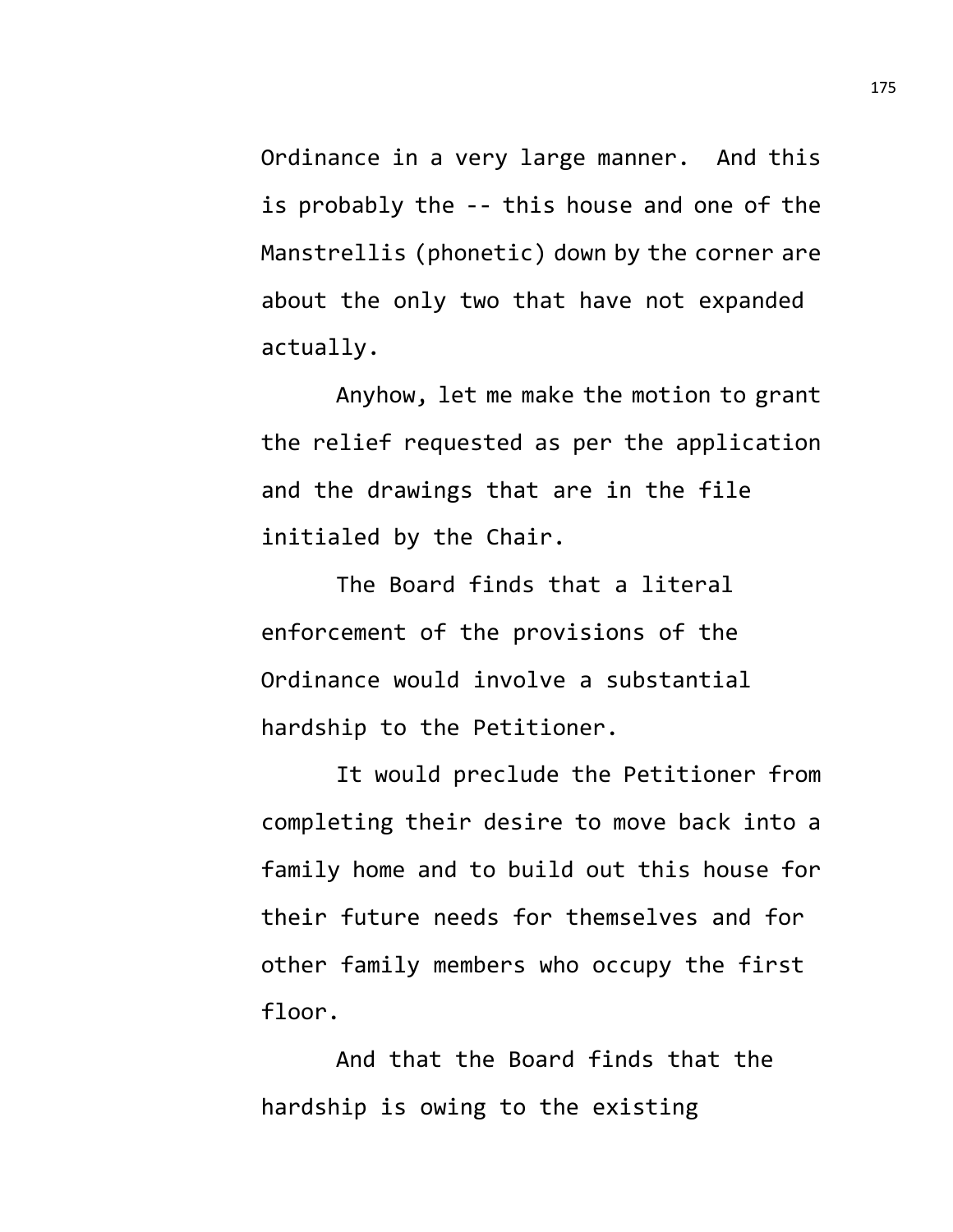non-conforming nature of the house which severely limits, in fact, precludes any expansion of the house which would require some relief from the Board.

The Board finds that a desirable relief may be granted without substantial detriment to the public good, and that the relief may be granted without nullifying or substantially derogating from the intent and purpose of the Ordinance.

It's a tough one.

TAD HEUER: Sure is.

BRENDAN SULLIVAN: On the condition that the plans be modified to reflect the compliance with the dormer guideline that the roof of the dormer come down one foot from the ridge.

SUZANNE GRAVES: This one?

BRENDAN SULLIVAN: On both the right side elevation and also on the left side elevation. And that the plans be submitted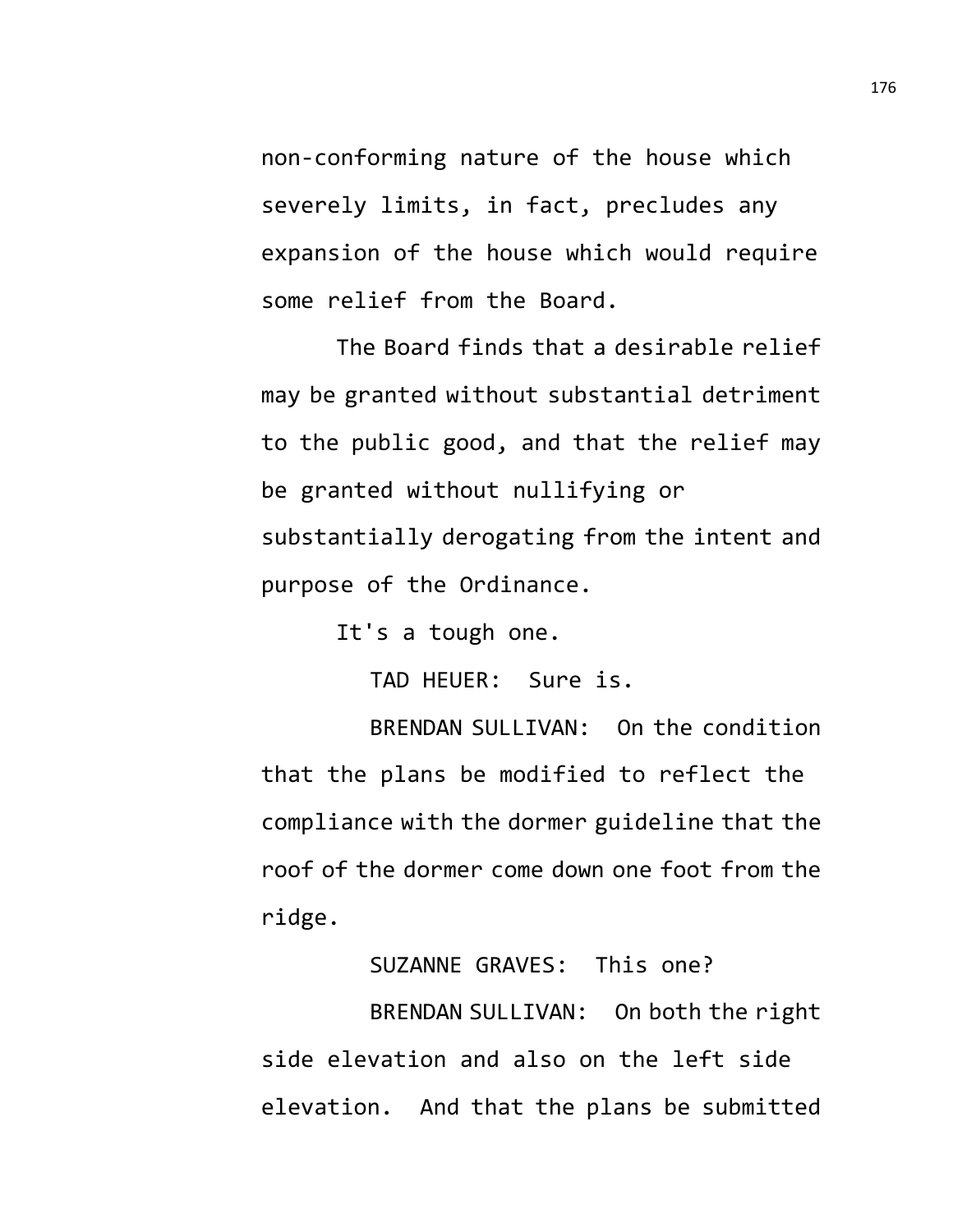prior to my signing the decision.

I would ask that -- can we get a waiver on the filing? Do we need a waiver for the filing if the plans are not submitted timely?

MARIA PACHECO: Yes.

SUZANNE GRAVES: What's timely?

BRENDAN SULLIVAN: Just sort of a procedural thing, but we have a time limit from now to have this filed, all right? By statute. But what I want to make sure is that I get the drawings in first before I sign it.

SUZANNE GRAVES: Right.

BRENDAN SULLIVAN: I don't want the clock to run out. So I need that.

SUZANNE GRAVES: Two weeks?

JOHN McMAHON: What type of window do we have?

BRENDAN SULLIVAN: No, no. The dormer -- the roof line has to come down. CONSTANTINE ALEXANDER: All we're asking you to do is sign a waiver from the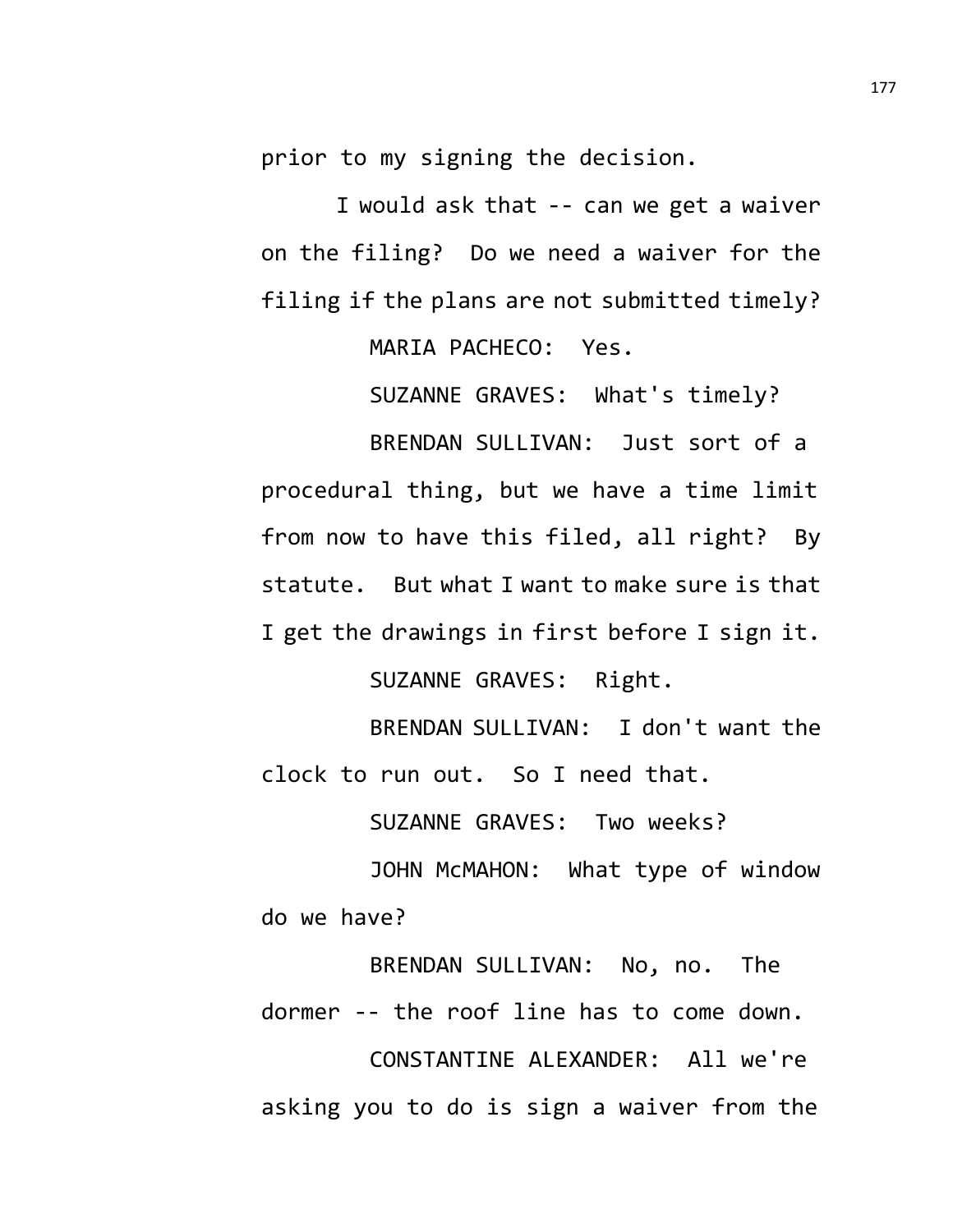statutory requirement. The quicker

you -- there's not a time frame for you.

SUZANNE GRAVES: Oh, okay. I thought. I don't know when the architect can get them in.

CONSTANTINE ALEXANDER: But the quicker you get revised plans to us, the quicker we can sign the decision.

BRENDAN SULLIVAN: It may take three to four weeks for the decision to be typed up and ready to be signed. I would get these back as quickly as possible. So, again, it's on the right-side elevation and the left-side elevation that I would ask that you amend to reflect the new roof line and its relationship to the ridge which would be one foot down from the ridge. So that those two pages need to be resubmitted.

SUZANNE GRAVES: Okay. We'll do that.

BRENDAN SULLIVAN: Okay.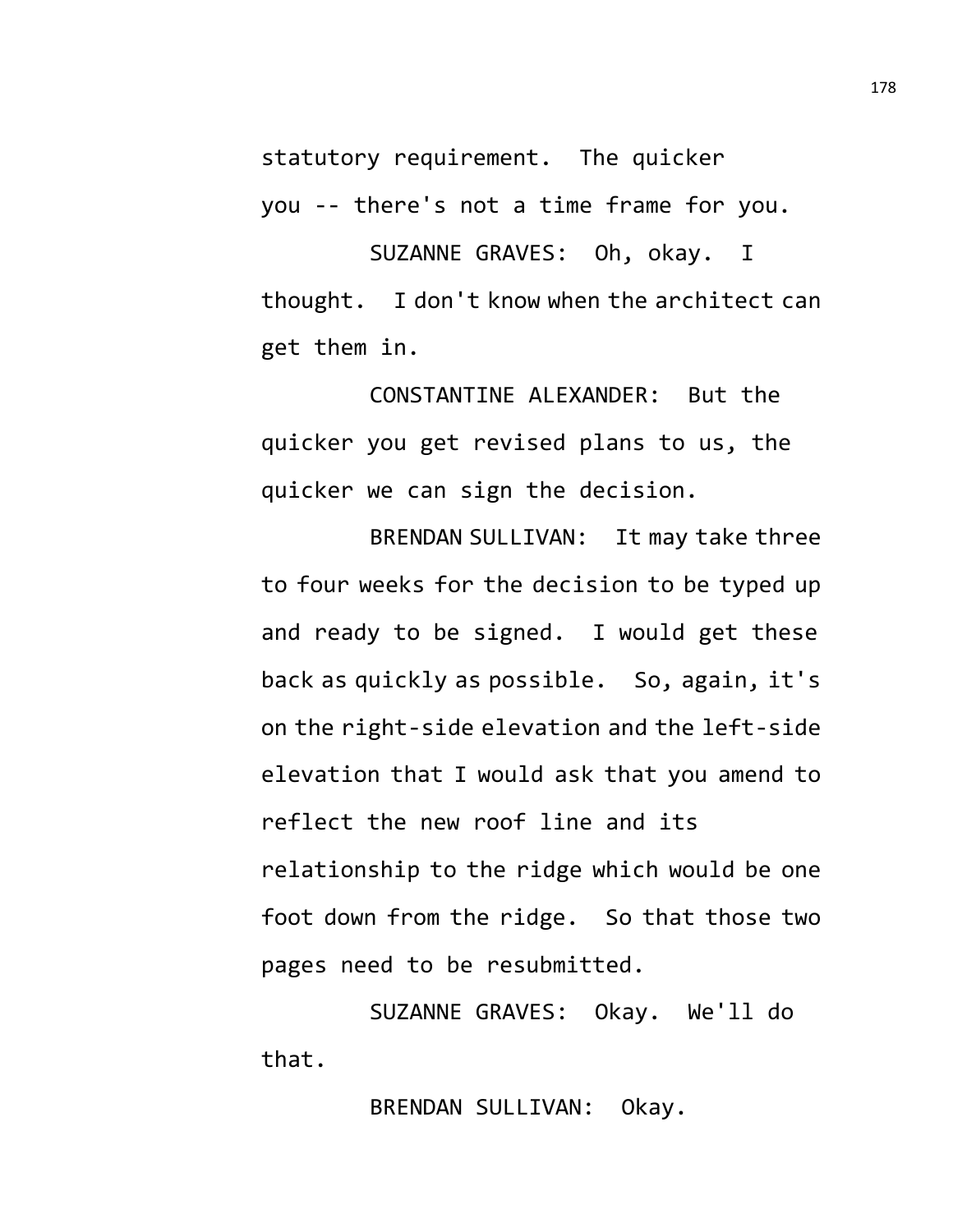Anything else to add?

On the motion, then, to grant the relief requested.

> (Show of hands.) BRENDAN SULLIVAN: Four in favor. (Sullivan, Alexander, Hughes,

Scott.)

BRENDAN SULLIVAN: And one objecting.

(Heuer.)

JOHN McMAHON: Thank you, Chairman and members of the Board, even those who voted against us.

(9:30 p.m.)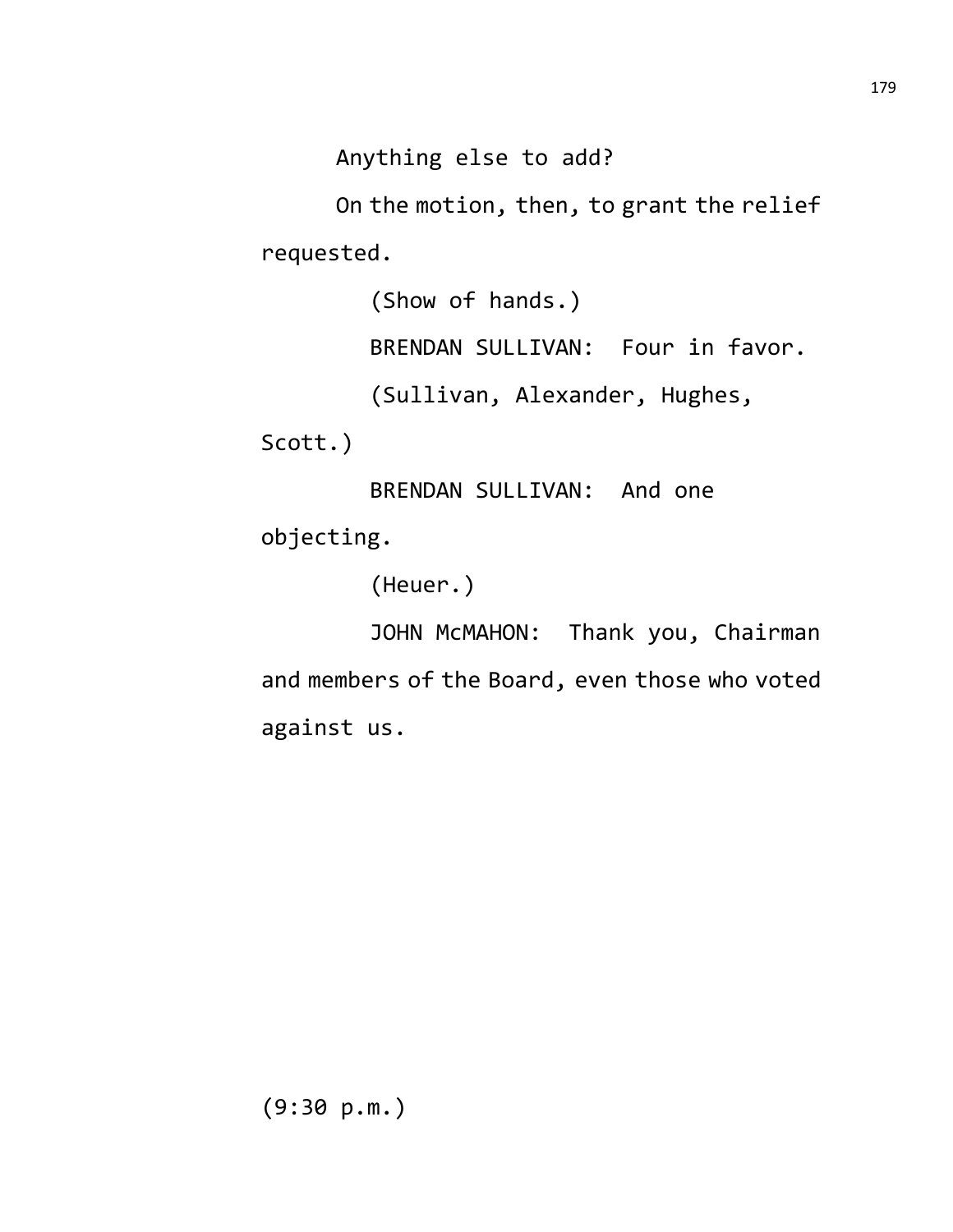(Sitting Members: Brendan Sullivan,

Constantine Alexander, Timothy Hughes, Tad Heuer, Thomas Scott.)

BRENDAN SULLIVAN: The Board will hear case No. 10229, 96 Griswold Street. Whoever is going to present introduce yourselves and spell your last name and give your address.

CAROLYN CALLENDER-CIPOLETTA:

Sure. My name is Carolyn

Callender-Cipoletta,

C-a-l-l-e-n-d-e-r - C-i-p-o-l-e-t-t-a.

BRENDAN SULLIVAN: Okay.

CAROLYN CALLENDER-CIPOLETTA: I live at 98 Griswold Street currently, and my mom is 80-years-old and her health has begun to deteriorate. So my hope is to be able to add a bedroom and a bathroom on the first floor because our house right now, the bathroom -- we only have one bathroom that's on the second floor. Currently my mom lives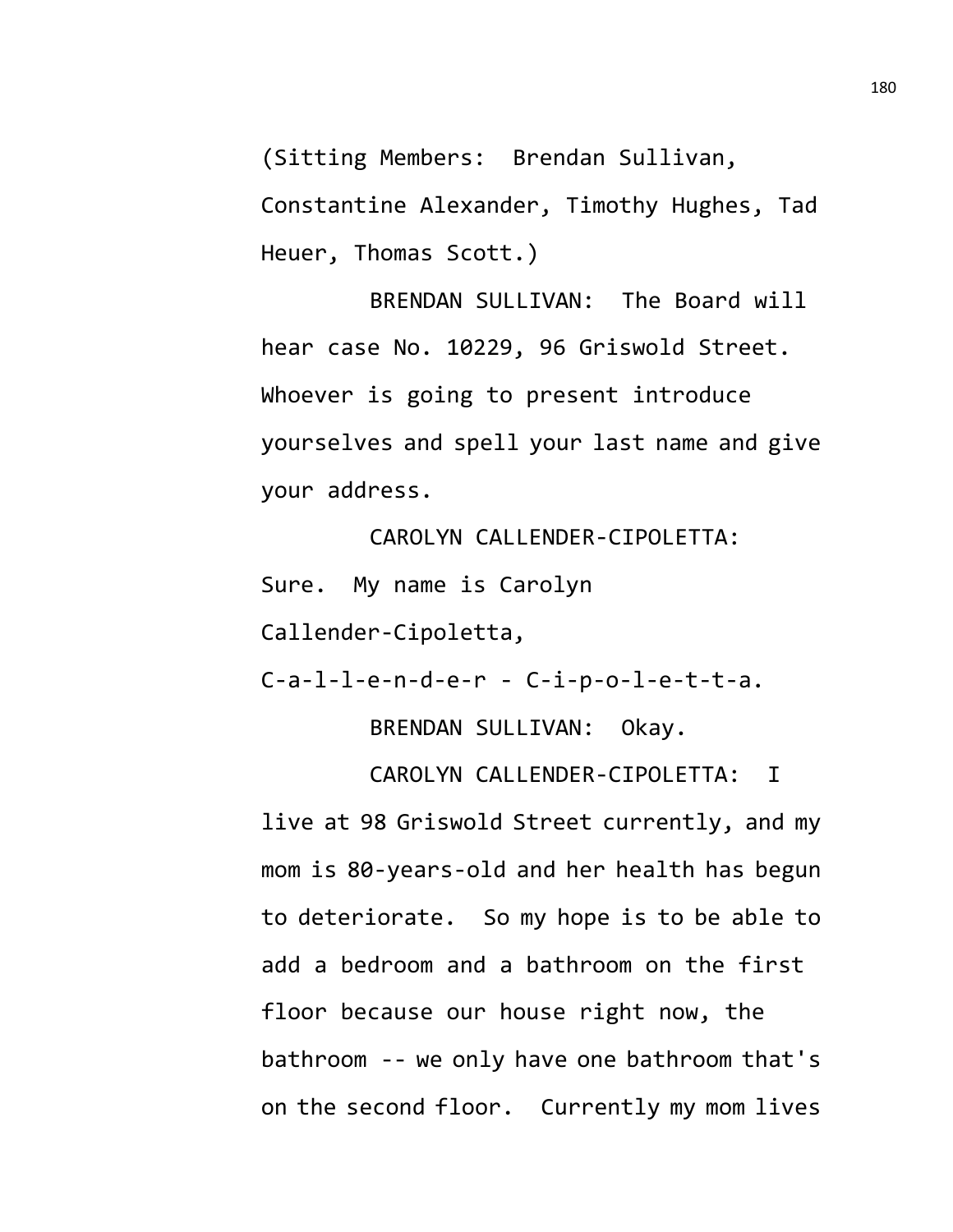in a three-room apartment in Malden alone and she's always lived independently but things have changed for her and she's hoping to live with me.

BRENDAN SULLIVAN: Okay.

CONSTANTINE ALEXANDER: Your plans show that you're going to remove the shed in the backyard? Is that the case if we grant relief?

CAROLYN CALLENDER-CIPOLETTA: True.

CONSTANTINE ALEXANDER: That's important to me anyway. That shed will go if we give you the relief you wanted.

TAD HEUER: And you're here on a Special Permit, not a Variance; right?

CAROLYN CALLENDER-CIPOLETTA: Correct.

TAD HEUER: Because you're under your FAR and you're not going to exceed your FAR?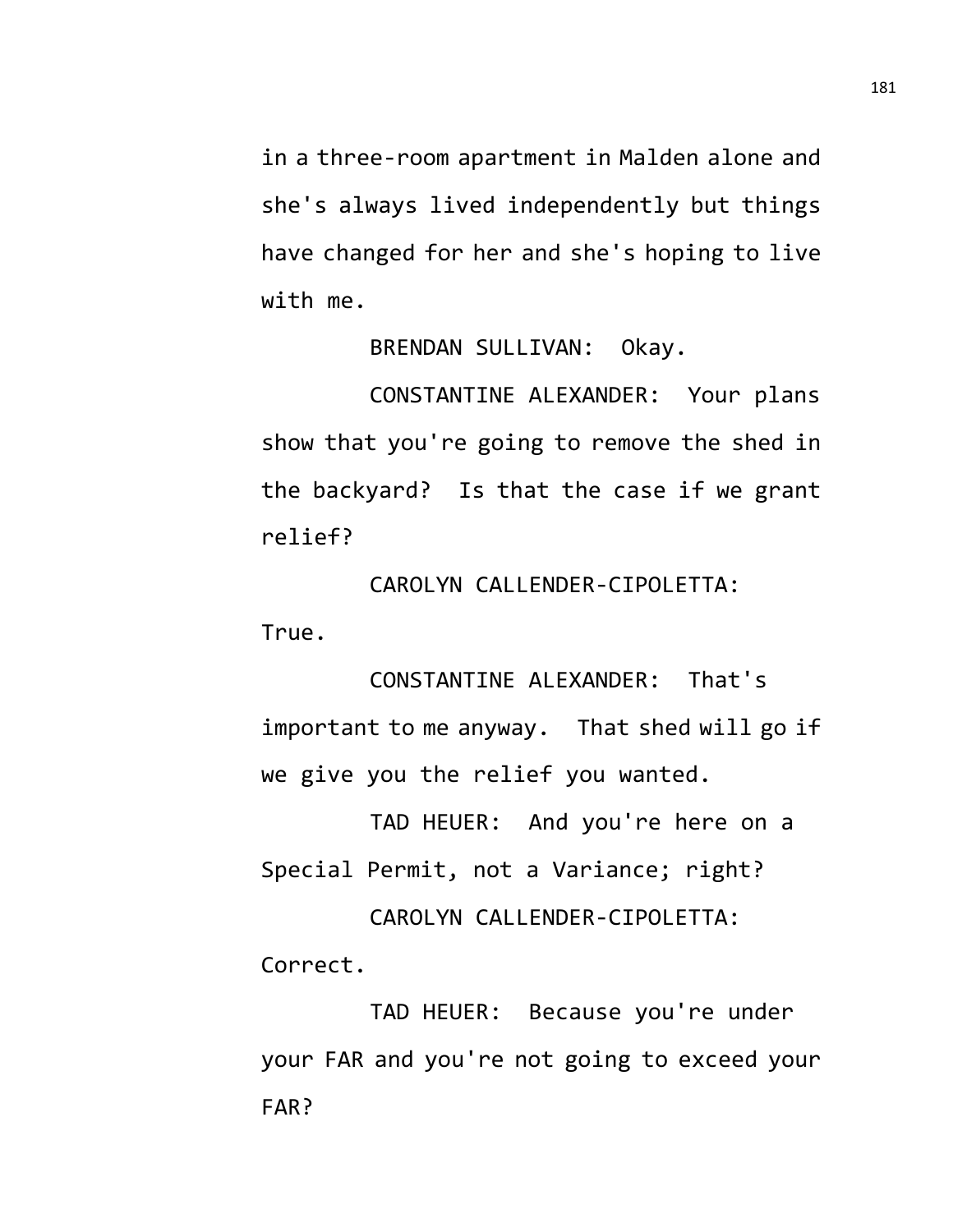Correct.

TAD HEUER: And you're not violating any setbacks. You're within your setbacks?

JOHN LODGE: I'm John Lodge, L-o-d-g-e. I'm the architect.

So the building is non-conforming in that the front is within the front yard. It's on a corner light.

TAD HEUER: Correct.

JOHN LODGE: But the addition is all within the setback.

TAD HEUER: Right. So the addition doesn't violate any setbacks?

JOHN LODGE: No, no, the addition doesn't violate setbacks and we don't violate FAR and open space.

CONSTANTINE ALEXANDER: This is a conforming addition to a non-conforming structure?

JOHN LODGE: Correct. So our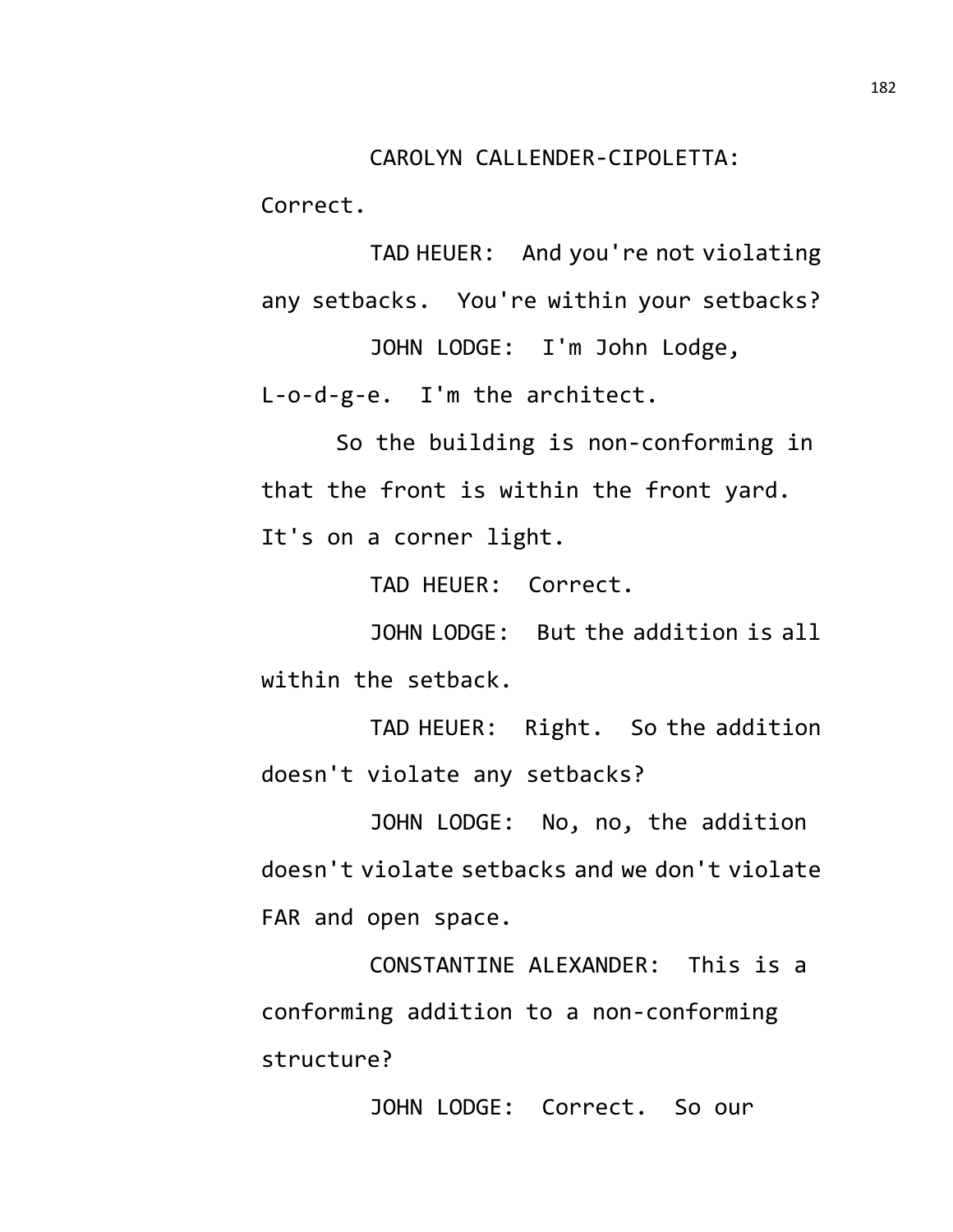problem is -- I think it's 8.22.1.

CONSTANTINE ALEXANDER: It's more than ten percent?

JOHN LODGE: Yes, more than ten percent but less than 25 percent.

TAD HEUER: And just so -- I mean, what's more than 10 percent meaning what percent roughly?

JOHN LODGE: It's -- well it's 300.

CONSTANTINE ALEXANDER: 16 percent roughly.

JOHN LODGE: Okay.

TAD HEUER: So well under the 25 percent.

JOHN LODGE: Yeah, yeah.

TAD HEUER: Cap so to speak.

JOHN LODGE: Yeah.

TAD HEUER: And what's your absolute -- what's your floor area? What's your GFA that you're adding?

JOHN LODGE: The -- it's 300 square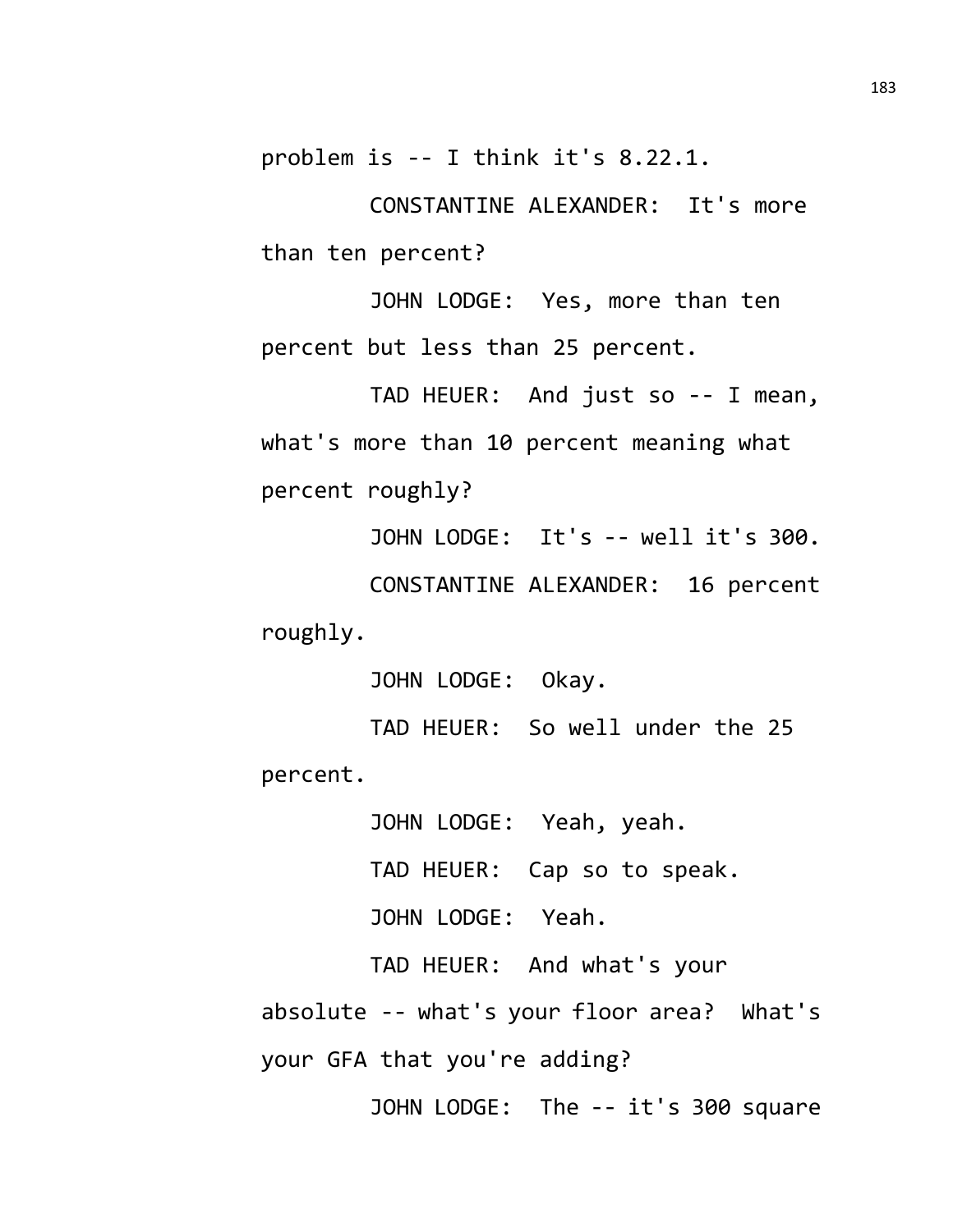feet.

TAD HEUER: So if this were -- just tell me how much smaller you wouldn't be here at all?

JOHN LODGE: Well, all right. So the house as it exists now is 1838 square feet. So if it was 184 square feet as opposed to 300 -- so if we were 115 square feet less, we wouldn't be. But at 115 square feet, we can't really get an accessible bathroom.

TAD HEUER: Understood.

BRENDAN SULLIVAN: Okay. And that's it?

CAROLYN CALLENDER-CIPOLETTA: That's it.

BRENDAN SULLIVAN: Pretty simple.

TAD HEUER: Public comment.

BRENDAN SULLIVAN: Yes, I know.

Let me open it -- any other questions from the Board at this point?

Tim?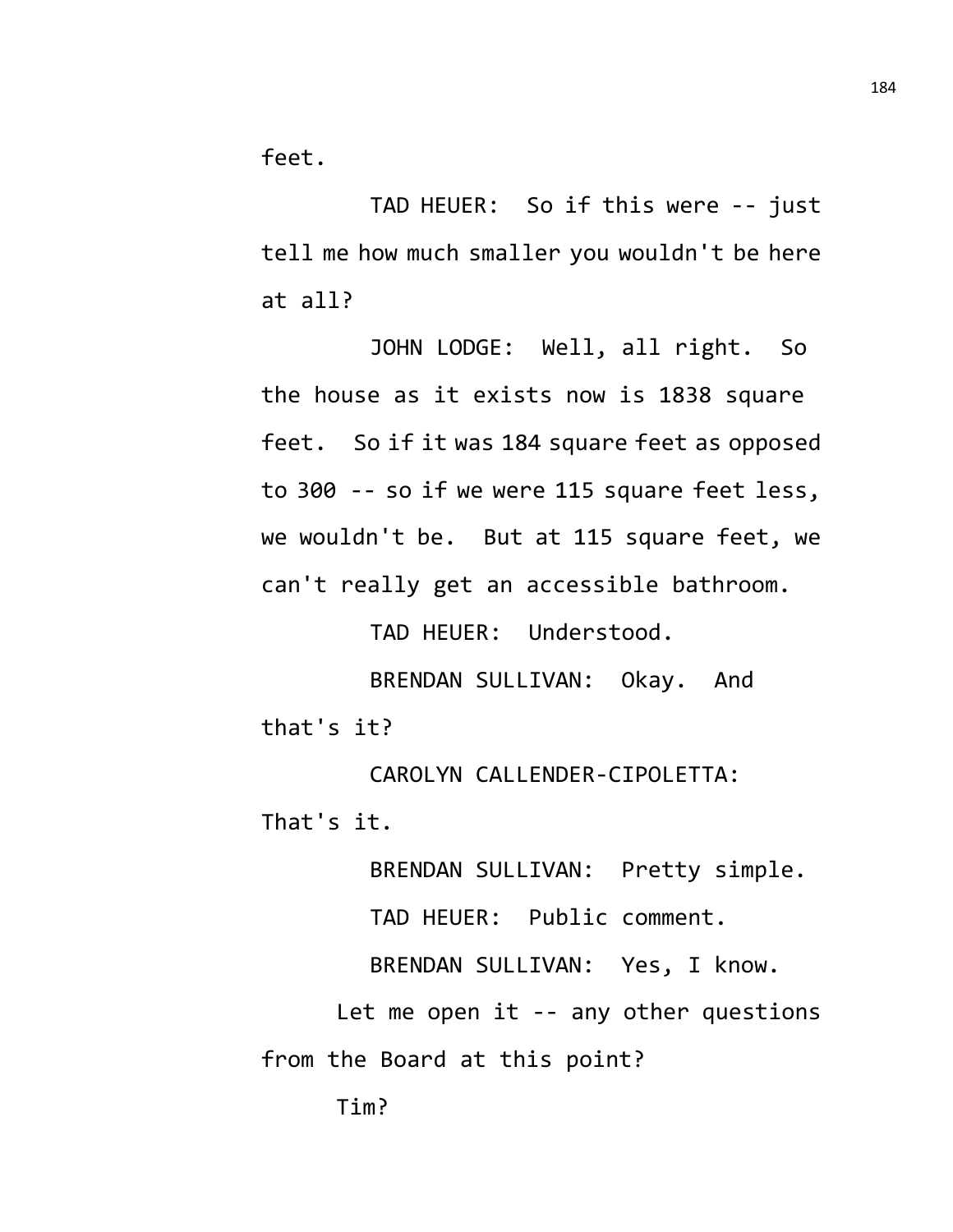TIMOTHY HUGHES: No, it's good.

BRENDAN SULLIVAN: Let me open it to public comment.

Is there anybody here who would like to speak on the matter 96 Griswold Street.

DAVID GRIFFIN: You mean 92 Griswold Street?

TIMOTHY HUGHES: Well, we heard 98 and 96 and 92. Which one is it?

BRENDAN SULLIVAN: Yes.

DAVID GRIFFIN: Well, they're 96 and we're 92 so we're the abutters to their property.

BRENDAN SULLIVAN: All right.

DAVID GRIFFIN: So do we have the floor now?

BRENDAN SULLIVAN: Yes, you do. Identify yourself.

DAVID GRIFFIN: I'm David Griffin and this is my mother Claire Griffin and she's the owner of the house. She's 76-years-old.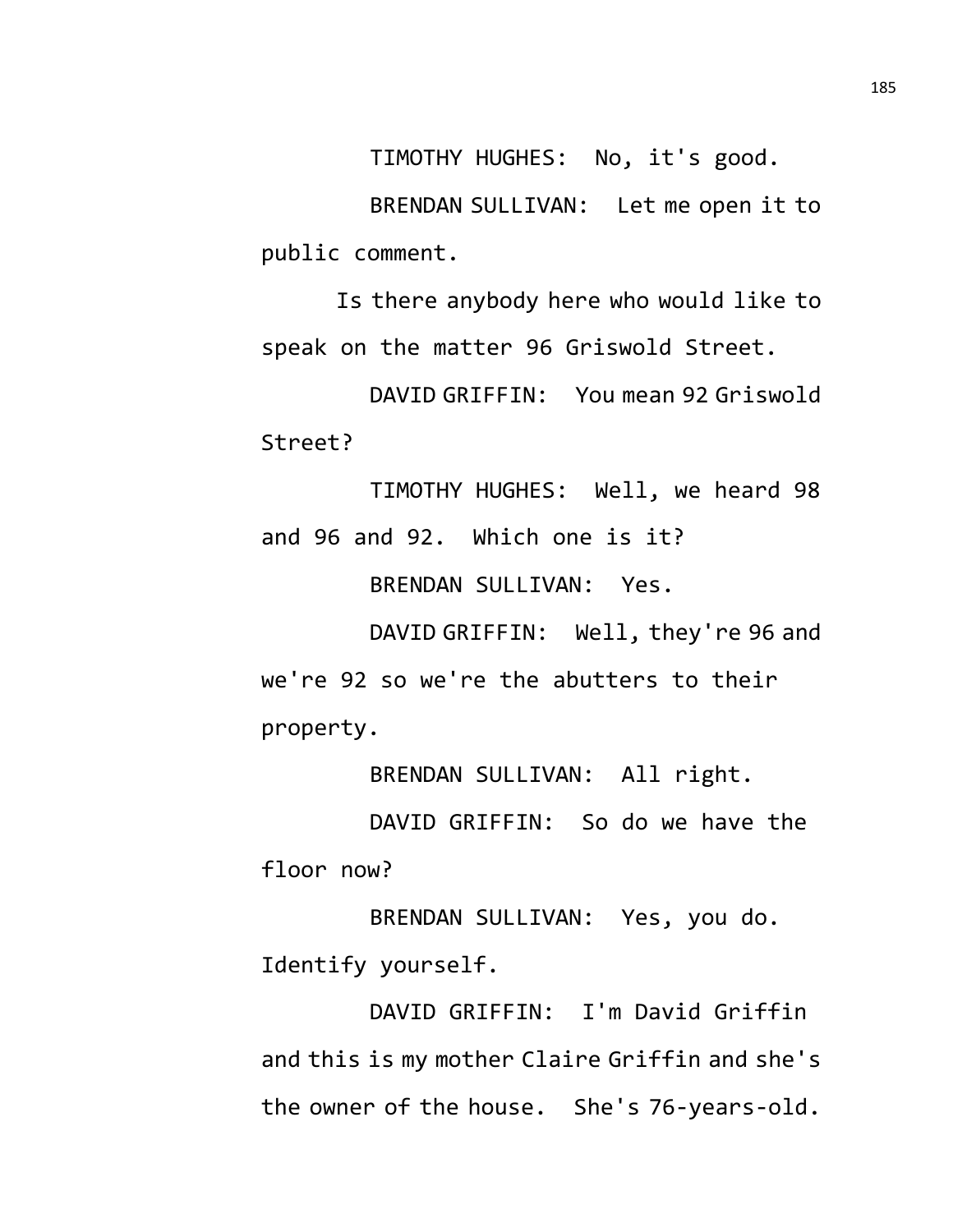Anyway, the issue that we have with this is based on their surveying, they're saying that we're encroaching almost four feet of their land; okay? But according to the Land Court ruling of July 17, 1941, where we're we should be. And if you were to look at the front of their lot, which is here, 44 feet -- 34 feet, 44 feet. On theirs they're saying 30 feet and 40 feet. Okay? So my question becomes where did the four feet go? I mean, how did, you know, how did they gain four feet to the left where they want to put the structure? See, because the fact of the matter is if they want to put the structure up based on the registered land where they have it, based on the surveying, they're going to have to -- they're going to violate the seven-and-a-half feet setback. However, the recorded line says -- in other words, if we go by the registered thing -- TAD HEUER: Yes.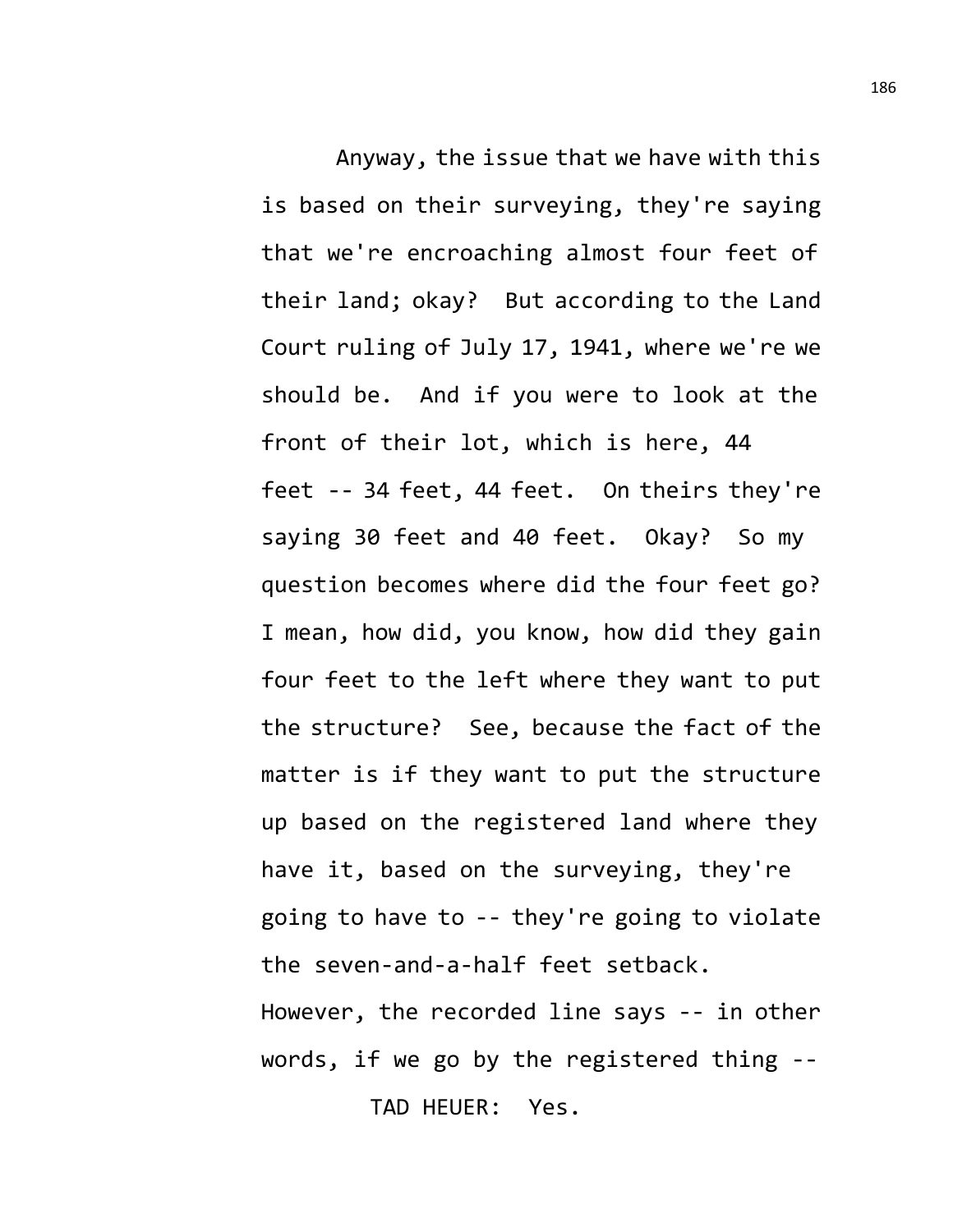DAVID GRIFFIN: Then they can do it because they're taking three feet of our land. If we go by the recorded piece, then they can't do it.

TAD HEUER: Do you have a fence there?

DAVID GRIFFIN: Yes. And there's evergreens -- evergreen trees that go down. There's a fence that runs parallel. There's -- the other part of it is the driveway was put in in 1965. So....

TAD HEUER: Where's the driveway? DAVID GRIFFIN: It's about six, eight inches to the side lot.

TAD HEUER: Inside your lot?

DAVID GRIFFIN: Yes. And the hedges are along the lot line. The previous tenant of that house, the owner of that house put those hedges on the lot line. They were the ones that put the fence up and they lined it it up with the hedges going straight back.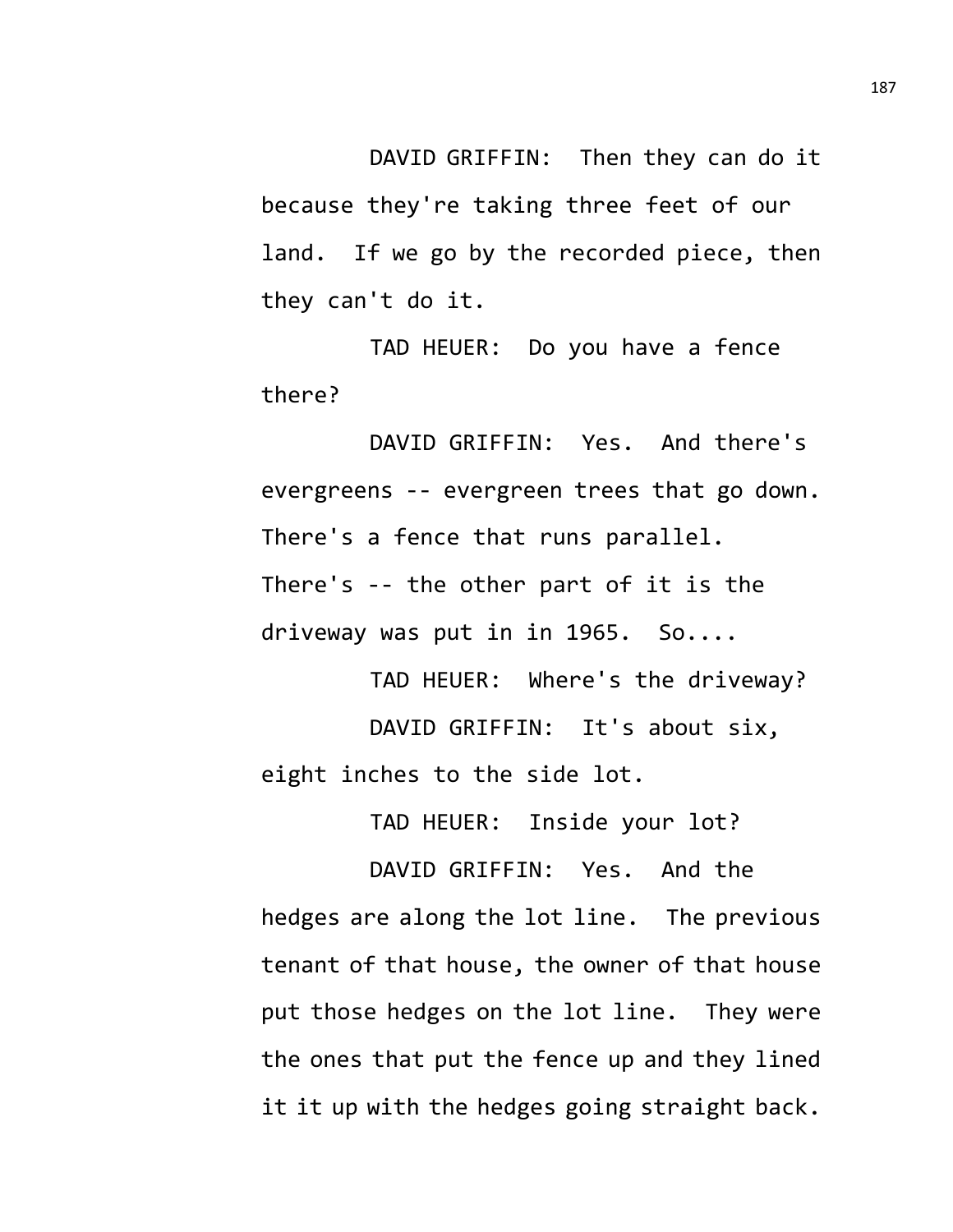So the question becomes, well, if we were on the land, why wasn't that brought up when the fence was put up?

CONSTANTINE ALEXANDER: Sir, can I ask you a question? I'm sorry.

TAD HEUER: One second.

Is this registered or recorded land? DAVID GRIFFIN: They have the registered, and this is recorded.

TAD HEUER: All right. So they have registered, you have recorded.

DAVID GRIFFIN: Right.

TAD HEUER: So you can't -- I'm not saying this happened or anything else, but they can adversely possess recorded land. You cannot adversely possess registered land.

DAVID GRIFFIN: No. We're the recorded land. We can adverse possess what we have. They're the registered. They're trying to come over three feet on to our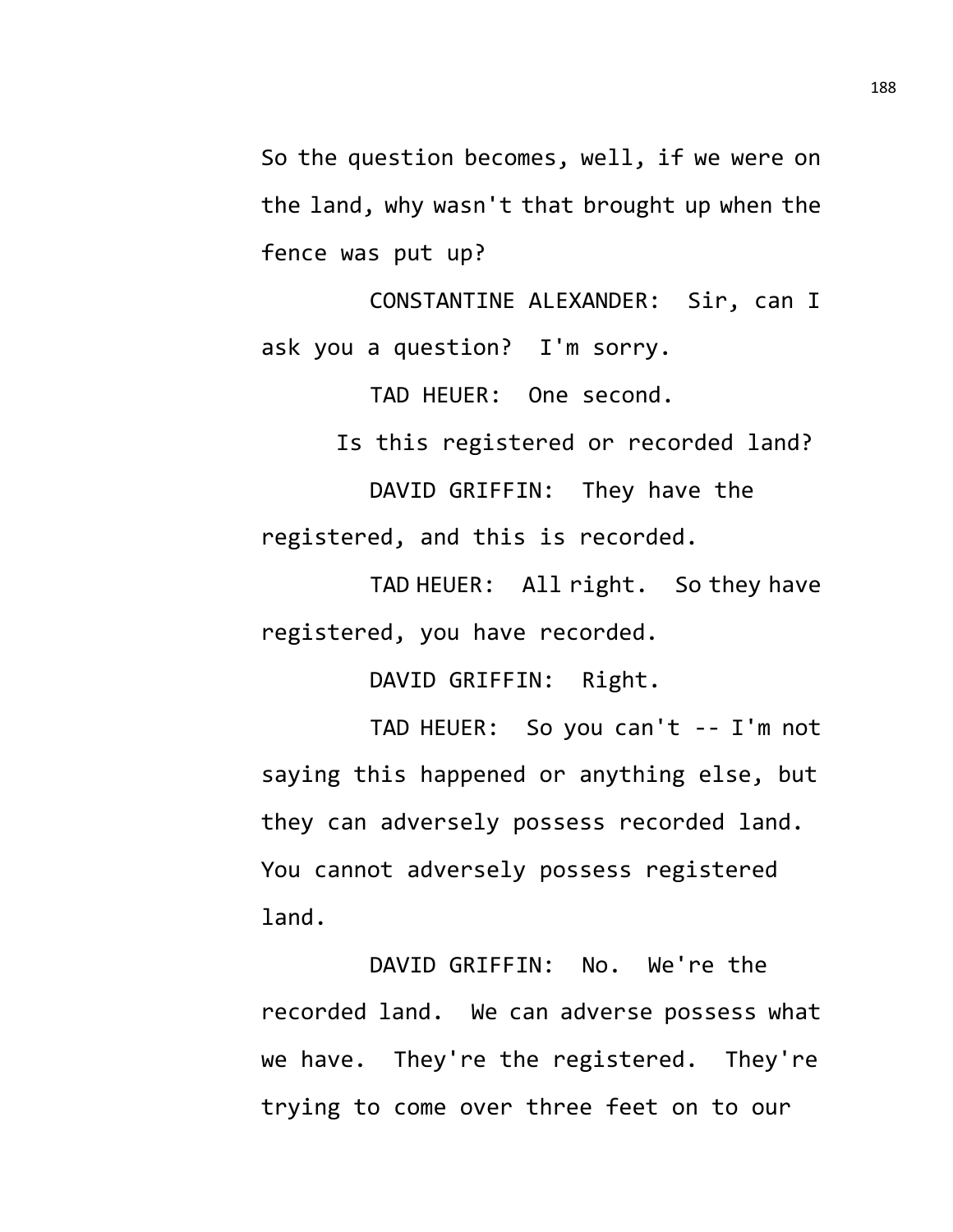property saying that registered.

TAD HEUER: Right. Registered land cannot --

DAVID GRIFFIN: Cannot be adverse possessed, and that's what they're claiming. We're claiming recorded land.

TAD HEUER: Right. Recorded land can be adversely possessed.

DAVID GRIFFIN: Right. Well, we're not adverse possessing anything. We're where we should be. What they're saying is they want to come in three -- they're saying that our driveway abuts -- is three feet inside their property line, which it's not.

TAD HEUER: All right. What was the Land Court proceeding about in 1941?

DAVID GRIFFIN: It was based on the deeds of the house and where the square footage and where the property lines began.

TAD HEUER: As to these two properties that we're talking about now?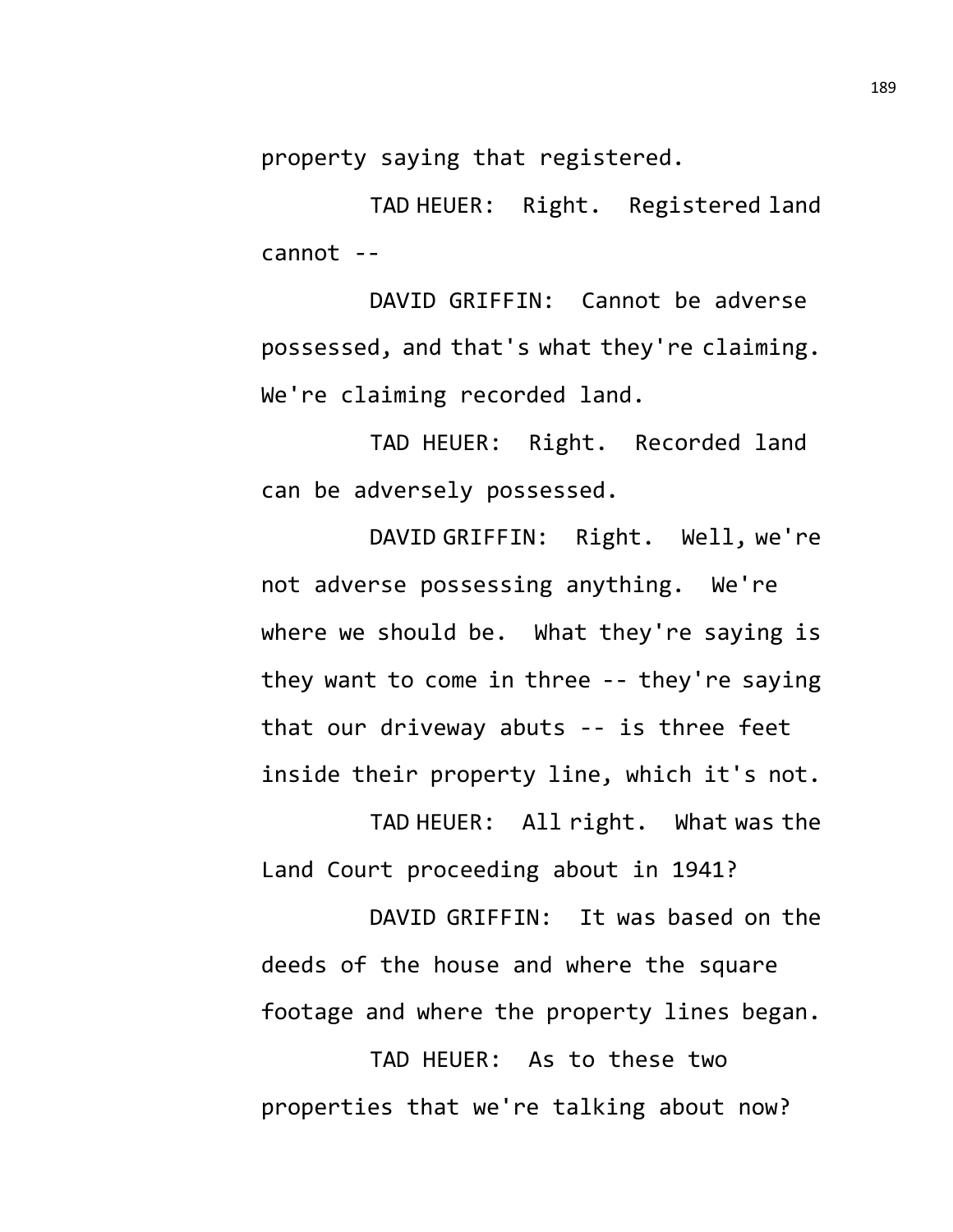DAVID GRIFFIN: Correct.

TAD HEUER: Go ahead.

CONSTANTINE ALEXANDER: Well, I'm a little bit confused. We're not, tonight if we grant relief, we're not going to be anyway adjudicating property boundaries. It will be what it is, and that's a separate issue. The question for us is, they want to build an addition where they say they want to build it, do you oppose it?

DAVID GRIFFIN: Yes.

CONSTANTINE ALEXANDER: On what basis?

DAVID GRIFFIN: On the basis that it's going to be within the seven-and-a-half foot setback.

CONSTANTINE ALEXANDER: I know that. Okay, so they're seeking -- we have the ability to give relief from that. So I want to understand why, just because it's within the setback; privacy issues,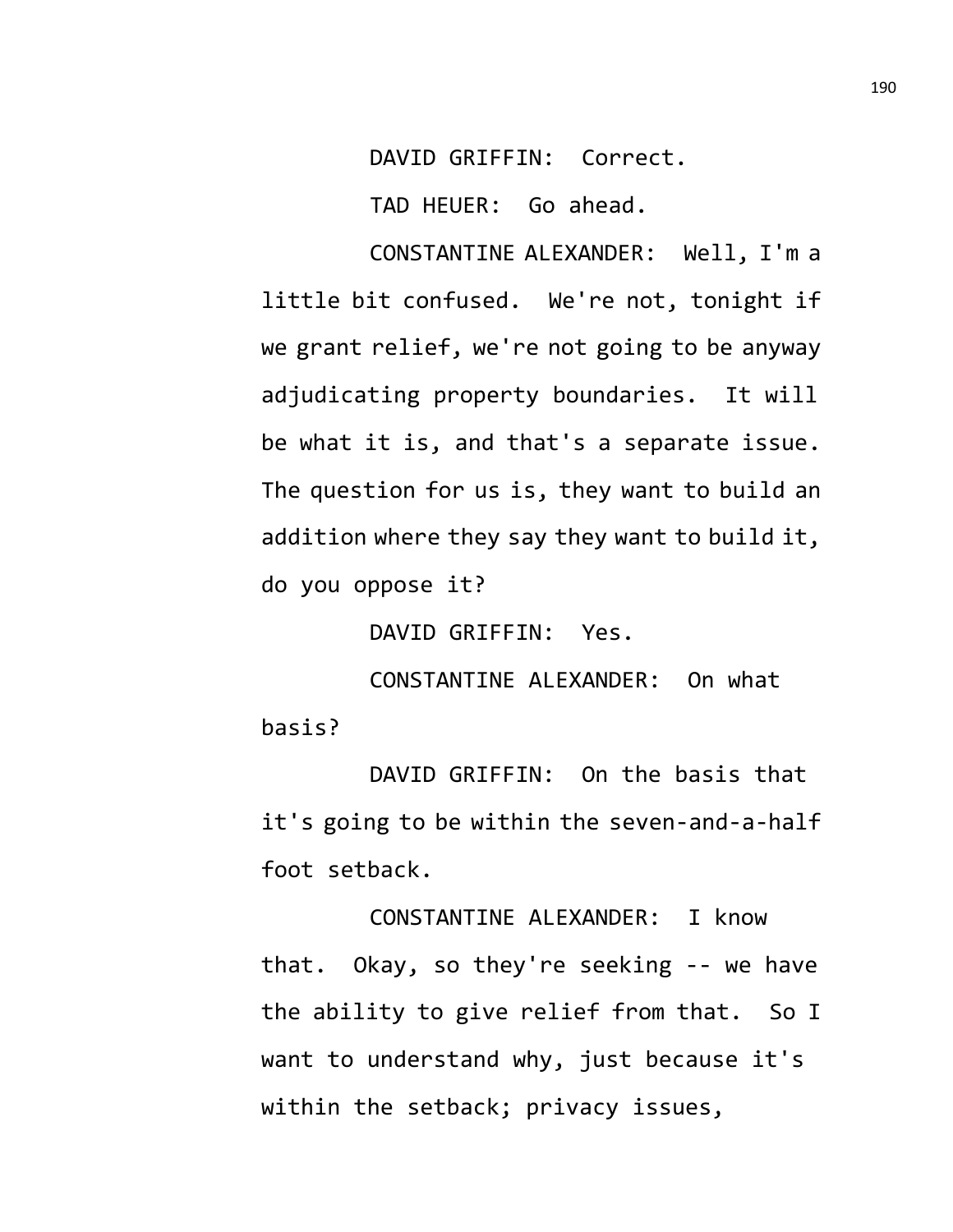intrusion --

DAVID GRIFFIN: Privacy issues as well. Plus it's a detriment to the neighborhood. Each one of those last five houses on that house (sic) have the same amount of space between them. Okay, so if they come closer to our property line, there goes our privacy.

CONSTANTINE ALEXANDER: So what you're saying is that they're not entitled to a Special Permit. The relief they need to seek is a not a Special Permit but a Variance.

DAVID GRIFFIN: Absolutely.

CONSTANTINE ALEXANDER: I'm just trying to understand exactly what's before us.

JOHN LODGE: The way we started the -- actually, the first thing we did when we started the project was to get a new survey just because we probably going to --

CONSTANTINE ALEXANDER: You always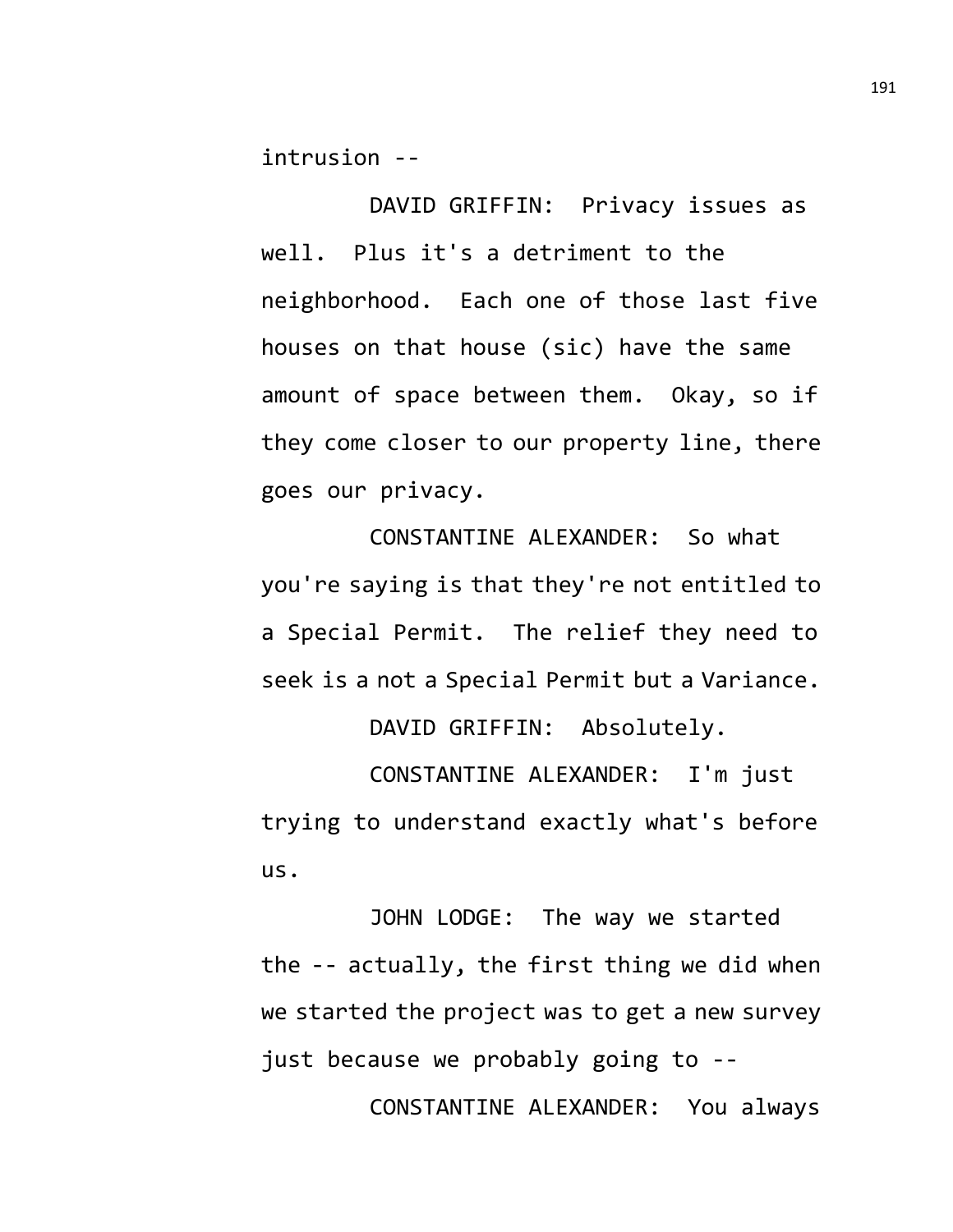need a survey.

JOHN LODGE: Right. The survey took a long time to get. We couldn't figure out why. We kept calling and they said well, there's a lot of issues. So they gave us the survey. I pressed Boston Survey. I said are you sure? They said we're sure. They said okay. So based on that that's where we sort of -- those are the setbacks that we used. And I think that Carolyn and Randy were perfectly willing to, you know, let the driveway stand where it is, etcetera. I mean, all they need is the setback really. Which in theory, based on the survey, they have.

CONSTANTINE ALEXANDER: Let me give you my reaction to this situation. It seems to me we should take the survey as you present it to us, which shows that you don't have -- you don't need a Variance, you need a Special Permit as you're seeking. Because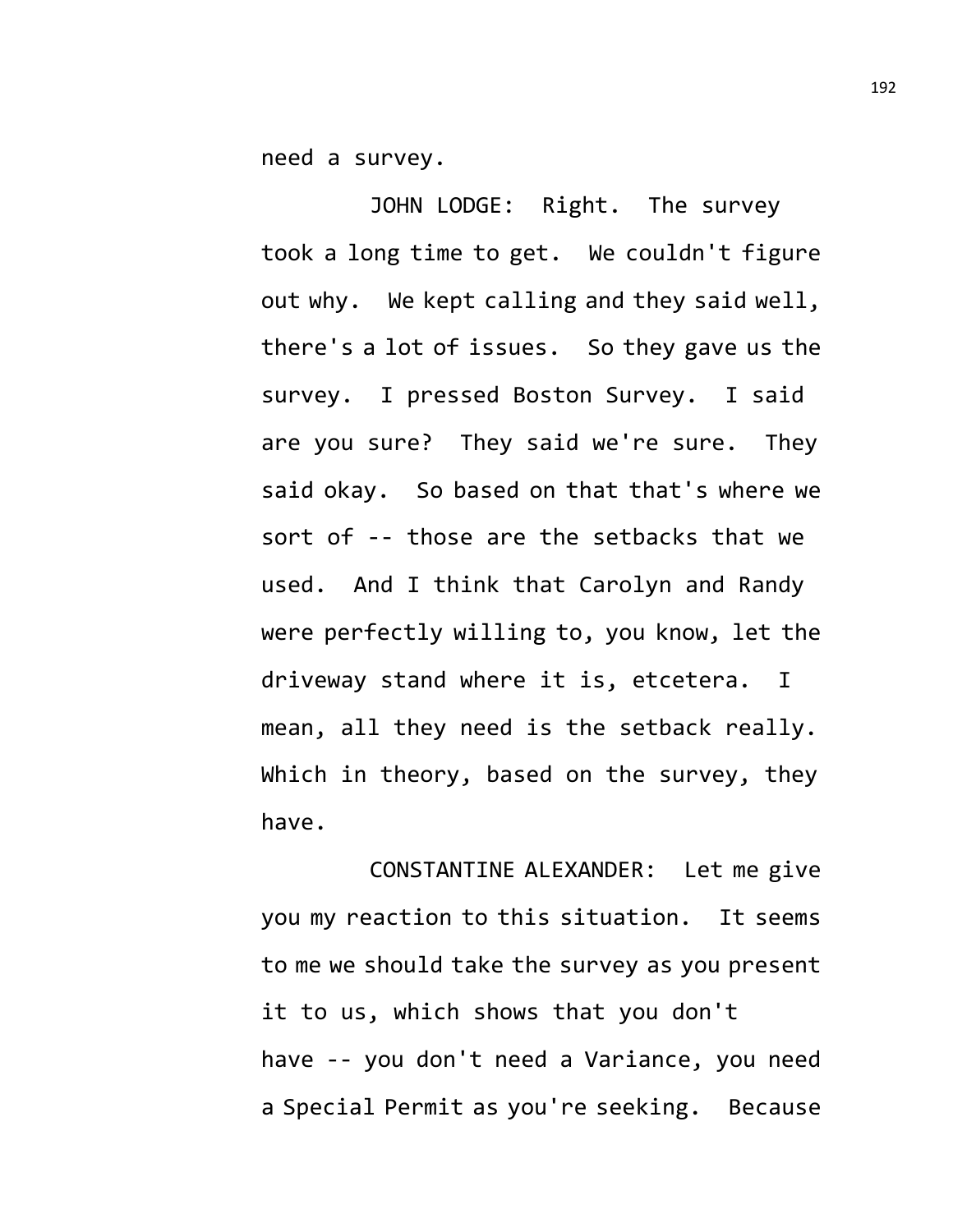we're not in a position to adjudicate --

JOHN LODGE: If George Collins put his stamp on the survey --

CONSTANTINE ALEXANDER: We're not in a position to adjudicate land boundaries.

JOHN LODGE: Right.

CONSTANTINE ALEXANDER: If we were to grant relief, the risk you face is that they can challenge it on the grounds that the Special Permit was not the appropriate form of relief because if they appropriately addressed the boundaries, you guys needed a Variance. So you understand that? I'm not sure how we're going to decide the case. But that's really the risk you face. If they want to pursue this in court, they would challenge the form of relief that we granted, assuming we grant the relief. Okay.

JOHN LODGE: Okay.

BRENDAN SULLIVAN: Which said that it probably should have gone to Land Court to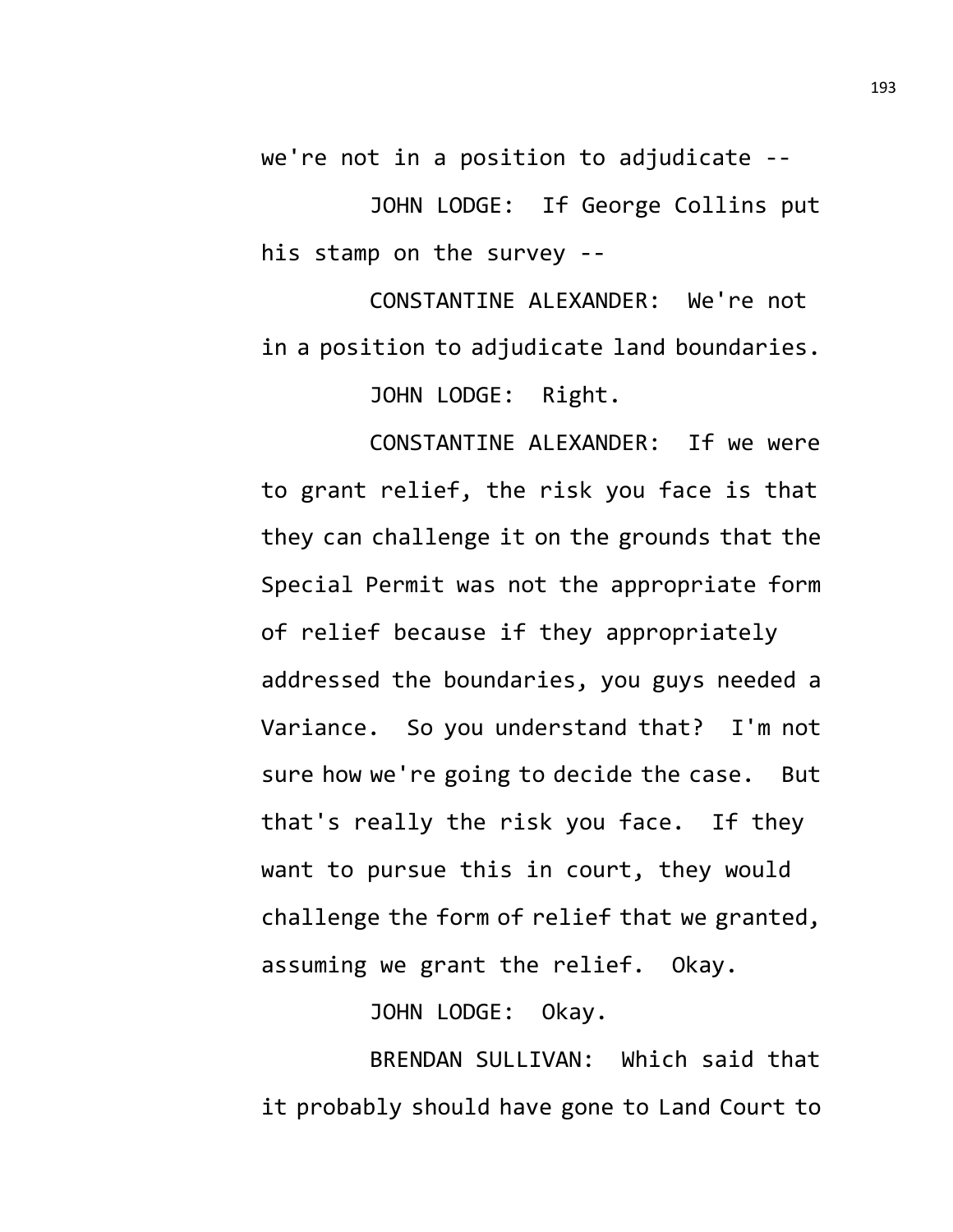have been adjudicated prior to --

CONSTANTINE ALEXANDER: Sure.

BRENDAN SULLIVAN: -- just to have a clean application.

JOHN LODGE: Okay, well I mean, so from my perspective I said -- you know, I called up the surveyor and I said you're sure about this?

CONSTANTINE ALEXANDER: Yeah, I would just quarrel with Brendan's notion, what should have been done. You have a right to do what you want. You can rely on the survey if you wish. I'm just telling you the risk you're taking if you do rely on the survey, that's all.

JOHN LODGE: Right, right. I mean, the reality is that, you know, we could reconfigure it to work with -- we could reconfigure it to work with a slightly -- within that different setback, and it would still have the same issue, but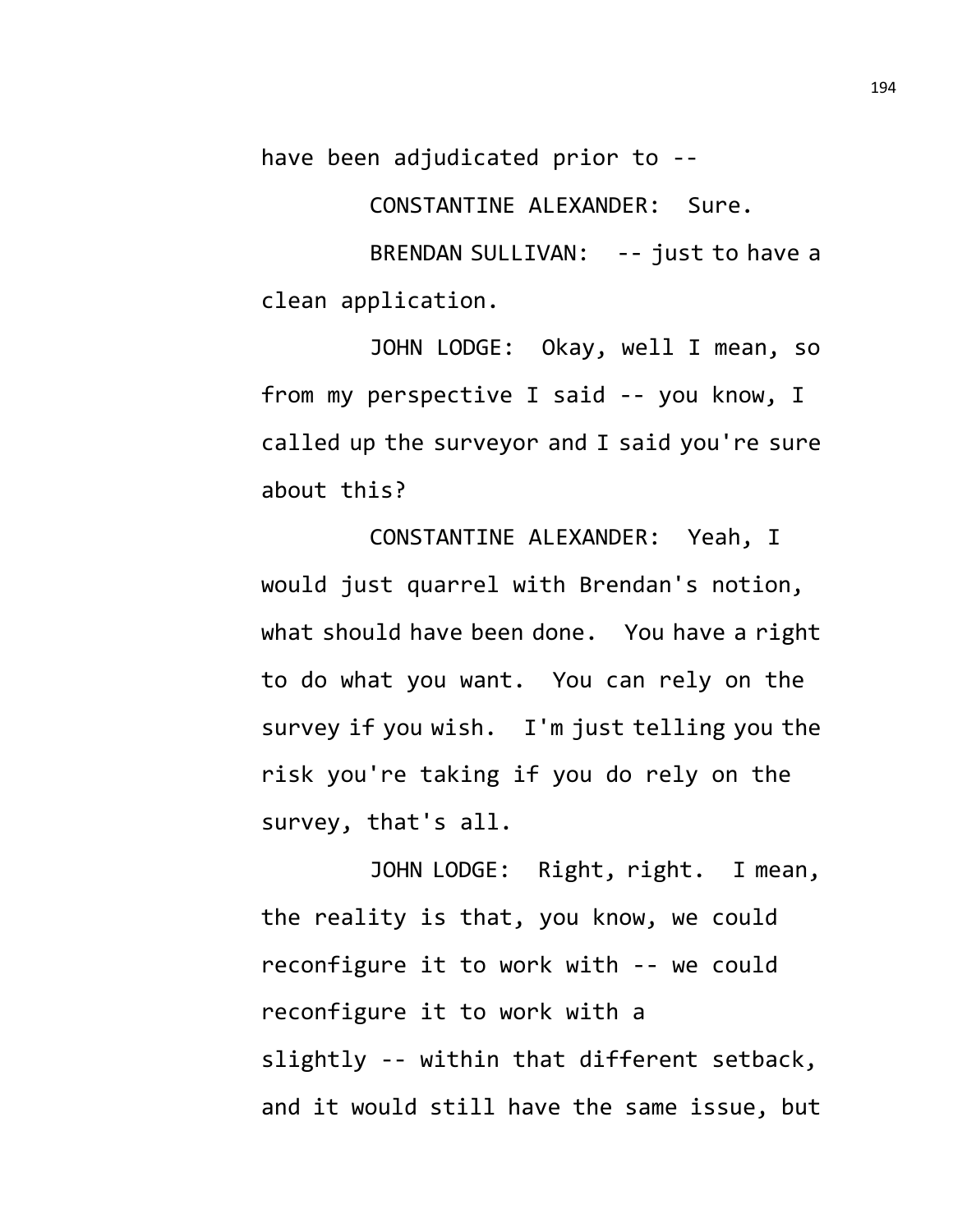we can make it work as a Special Permit because I could, you know, we could probably reconfigure it so that it stays within the seven-and-a-half foot setback.

CONSTANTINE ALEXANDER: If you do that, you have to come back with new plans.

JOHN LODGE: Right, we'd have to come back.

CONSTANTINE ALEXANDER: But you have to decide. Do you want to come back with new plans, reconfigured, and still take your position with Special Permit? It's up to you. It's your call. I'm just trying to read you your rights to understand.

CAROLYN CALLENDER-CIPOLETTA: I'm a little nervous. I thought that's what we were supposed to. I thought that's what Sean thought that's what we were supposed to do. I want to do what's quickest because it's hard. She's in Malden. I'm trying to be there back and forth.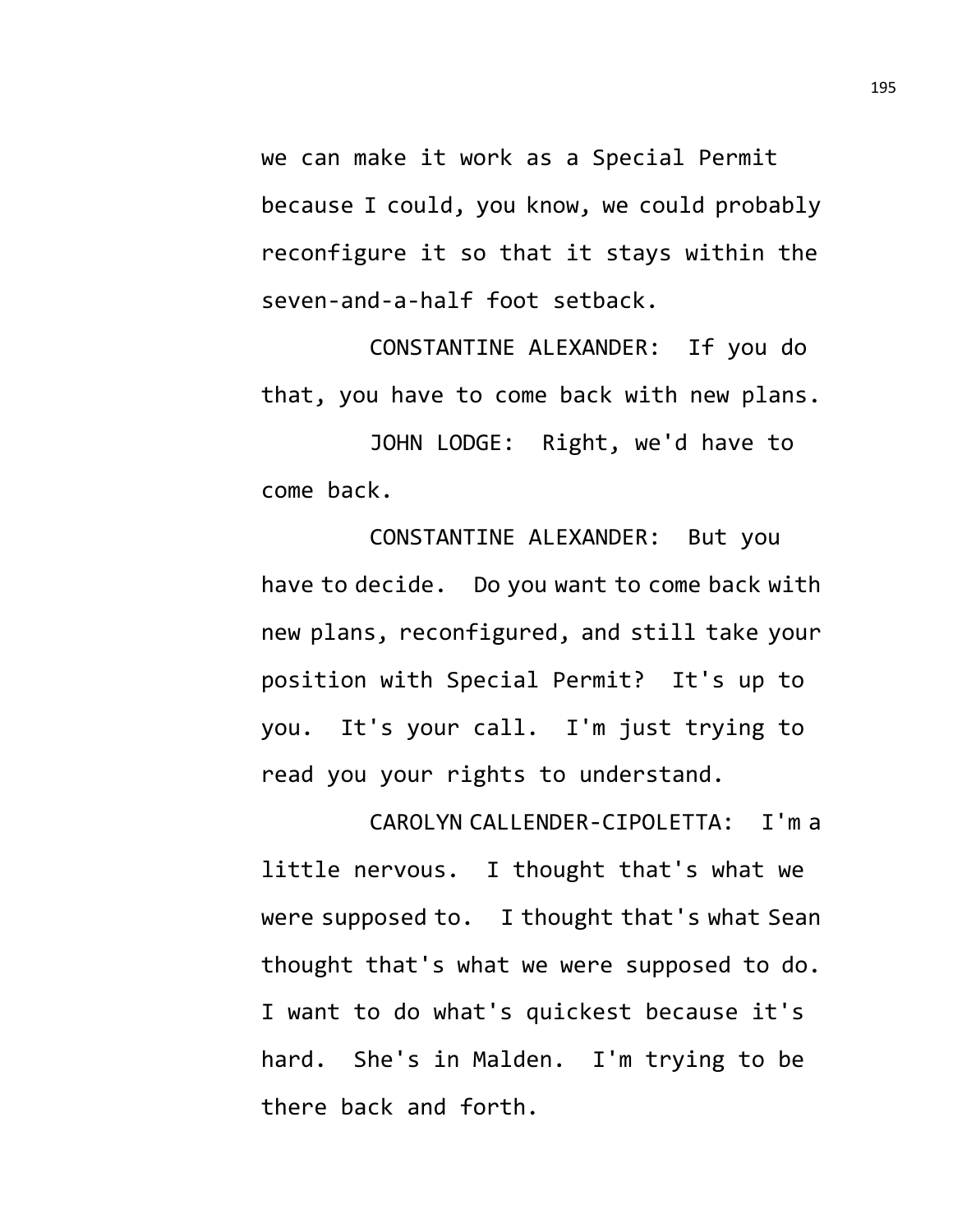BRENDAN SULLIVAN: I understand.

CONSTANTINE ALEXANDER: Well, the quickest is to get a solution that doesn't require -- doesn't involve opposition from your neighbor. I haven't heard you've gotten there yet.

CAROLYN CALLENDER-CIPOLETTA: I don't think that's going to happen. The other abutter is fine.

CONSTANTINE ALEXANDER: Then you've got to make your call, go ahead, and assuming we grant relief, take a risk.

BRENDAN SULLIVAN: Yes, there is a cloud over --

CONSTANTINE ALEXANDER: Yes, it's a big risk you're taking.

BRENDAN SULLIVAN: -- over any action. The Griffins obviously would have presumed standing and could contest it which would basically tie everything up. Now, would I be wrong in saying --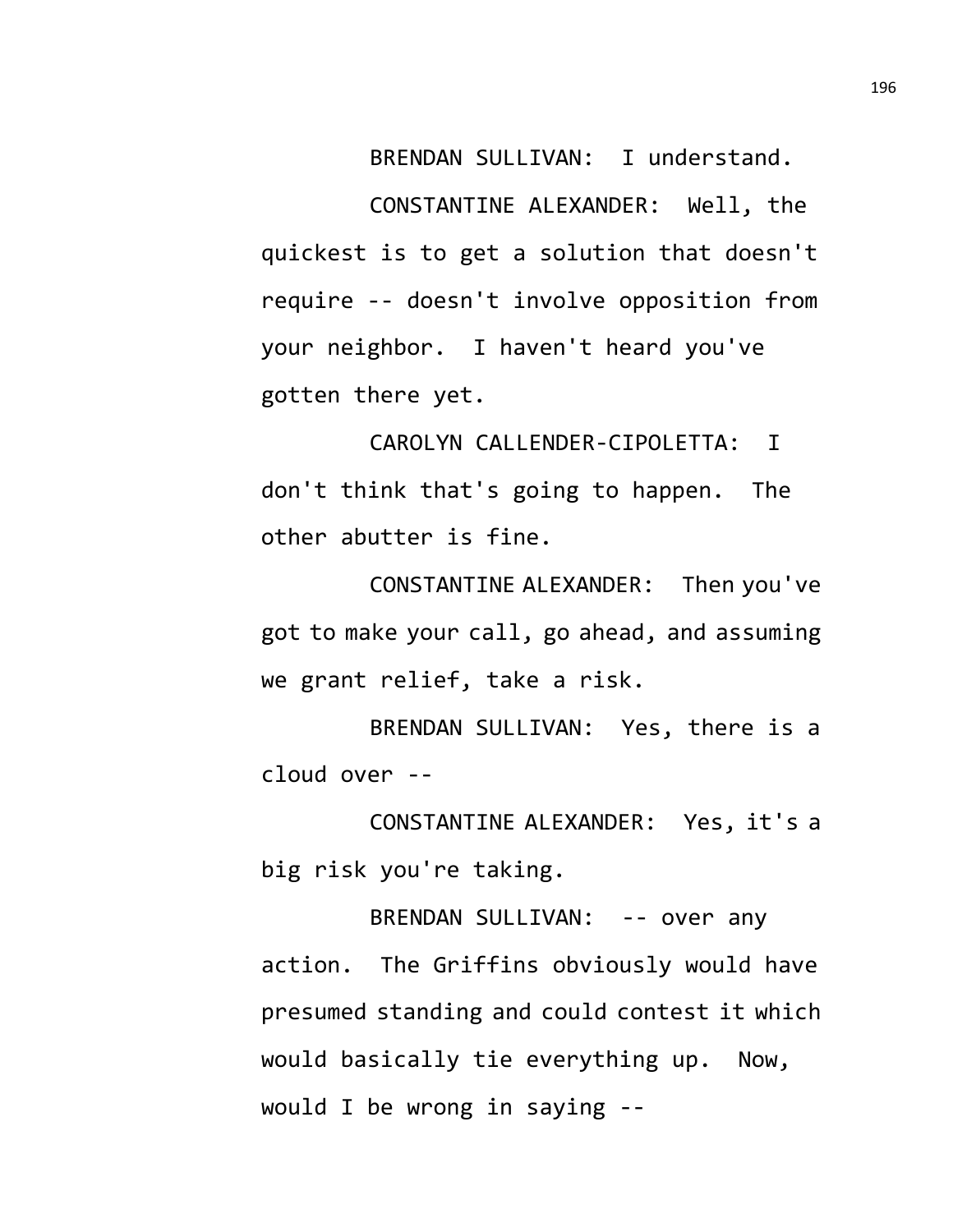TAD HEUER: Well, strangely not necessarily because this is a Special Permit, you can proceed at risk under Special Permit where you can't proceed at risk under a Variance.

BRENDAN SULLIVAN: Right. But you're really rolling the dice because of the issue at hand.

If say there was subsequent action to this, which could hold everything in abeyance and it would be some many months.

CONSTANTINE ALEXANDER: Years.

BRENDAN SULLIVAN: Years before it would be fully adjudicated, then it would be my judgment that they could then come back with an alternate plan.

CONSTANTINE ALEXANDER: Oh, sure.

BRENDAN SULLIVAN: And it would not trigger the repetitive petition because it would be a different plan.

CONSTANTINE ALEXANDER: Different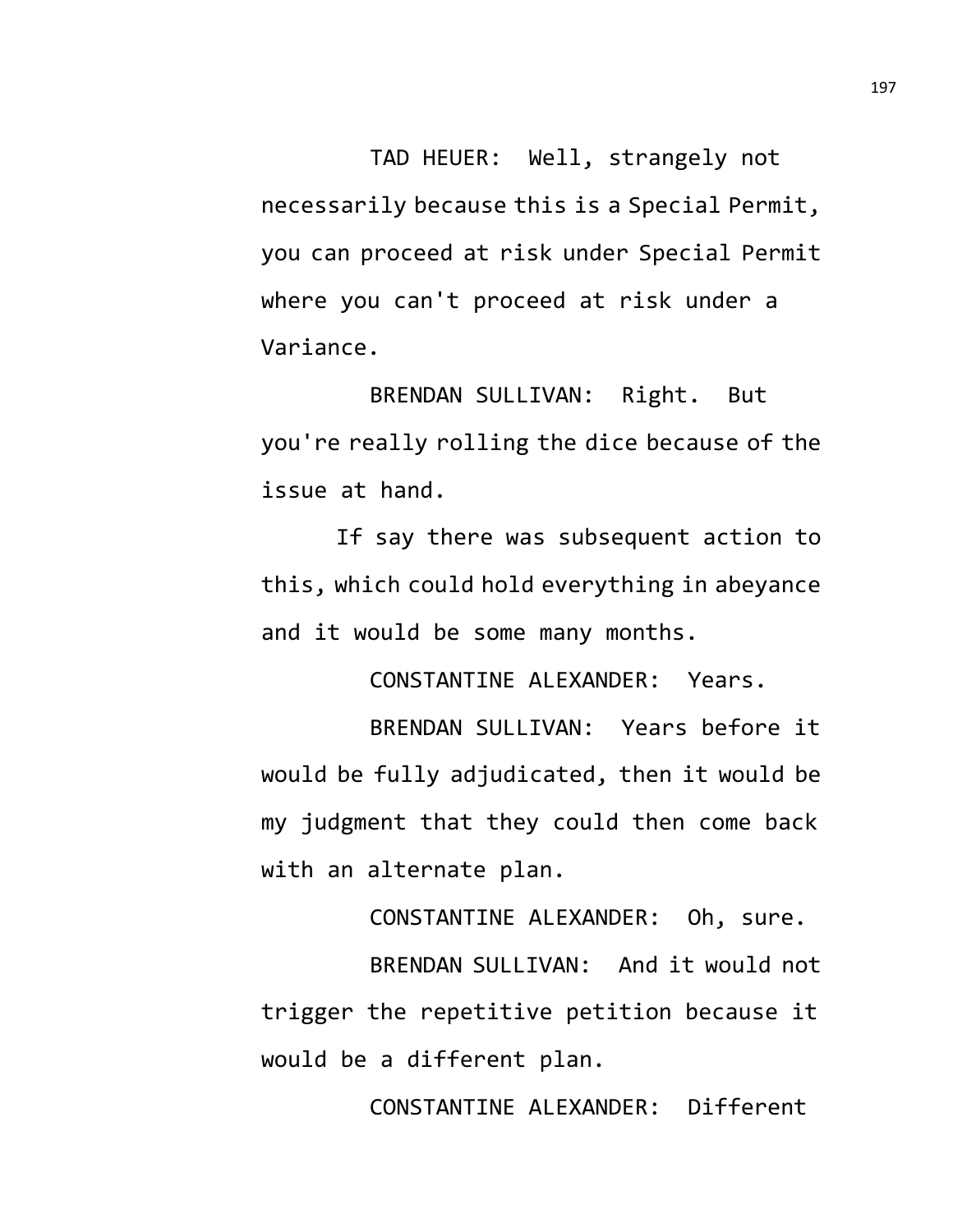form of relief. It would be a Variance rather than a Special Permit.

BRENDAN SULLIVAN: Well, it could be a Special Permit, too, if they can reconfigure this. But I think it would be in --

> CONSTANTINE ALEXANDER: Right. BRENDAN SULLIVAN: Okay.

JOHN LODGE: I mean, it seems to me that we really, the survey is a separate issue. Getting the Special Permit tonight, you know, if we can get the Special Permit, great. If we have to reconfigure it and come back, you know, based on something else, then fine, we can do that, too.

CONSTANTINE ALEXANDER: I'm sorry, I don't like the idea if we're giving a Special Permit, and then you go back and abandon your plans and come back with a new Special Permit.

JOHN LODGE: Well, I mean, we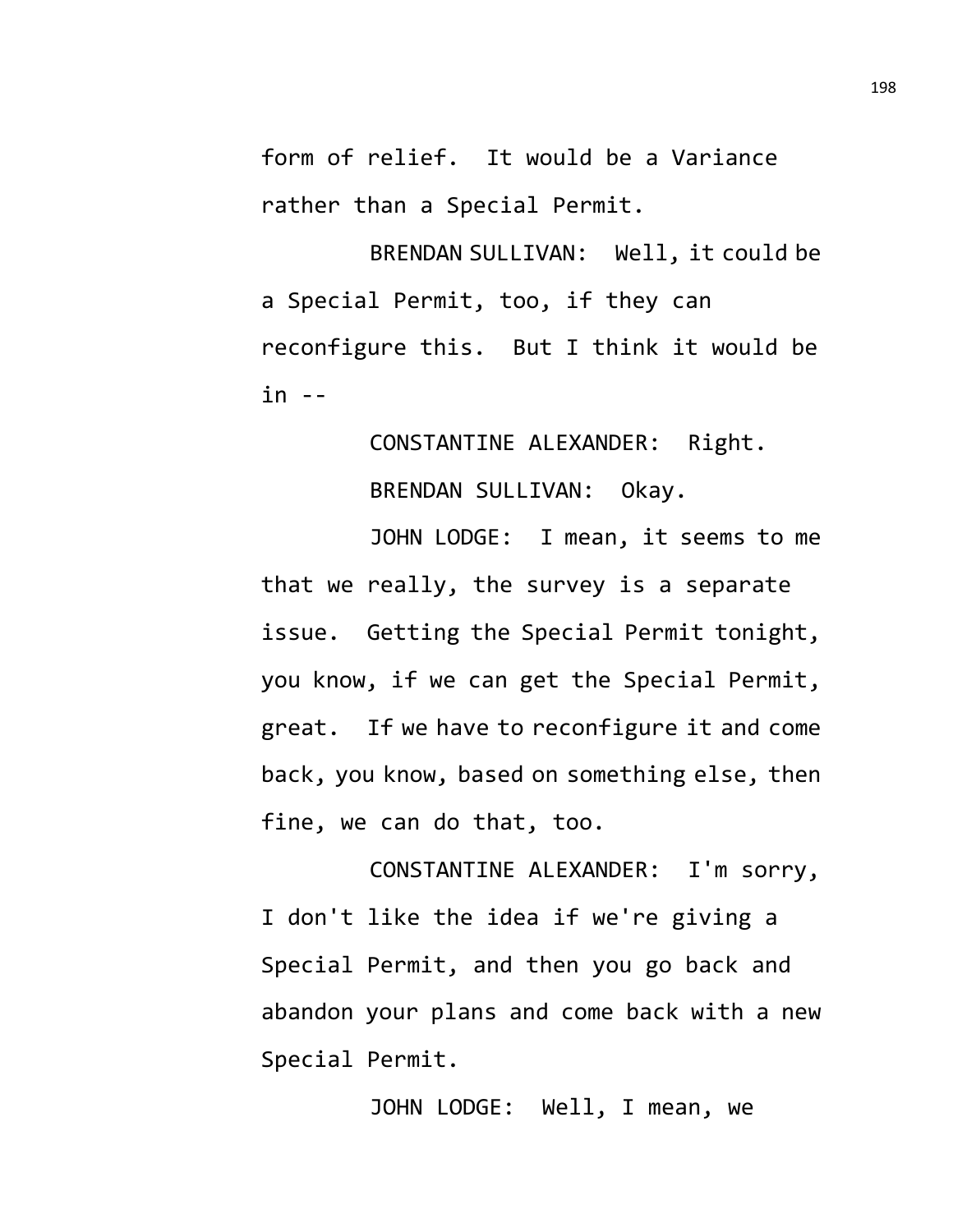wouldn't abandon them unless we --

CONSTANTINE ALEXANDER: Well, wait a minute, I think you should decide what you want to do. If you want to reconfigure to try to pick a different Special Permit, then reconfigure. That's my view anyway. I don't think we should be going off a hypothetical on Special Permit.

JOHN LODGE: Well, to my mind, you know, a stamped survey is not a hypothetical.

BRENDAN SULLIVAN: Let me just throw that out. Have you, you have your survey and I think that you're comfortable with the survey even though, again, another authority made it.

JOHN LODGE: Yeah.

BRENDAN SULLIVAN: Now, have you somewhat sought legal advice as to the dilemma of the situation?

> CAROLYN CALLENDER-CIPOLETTA: No. JOHN LODGE: No.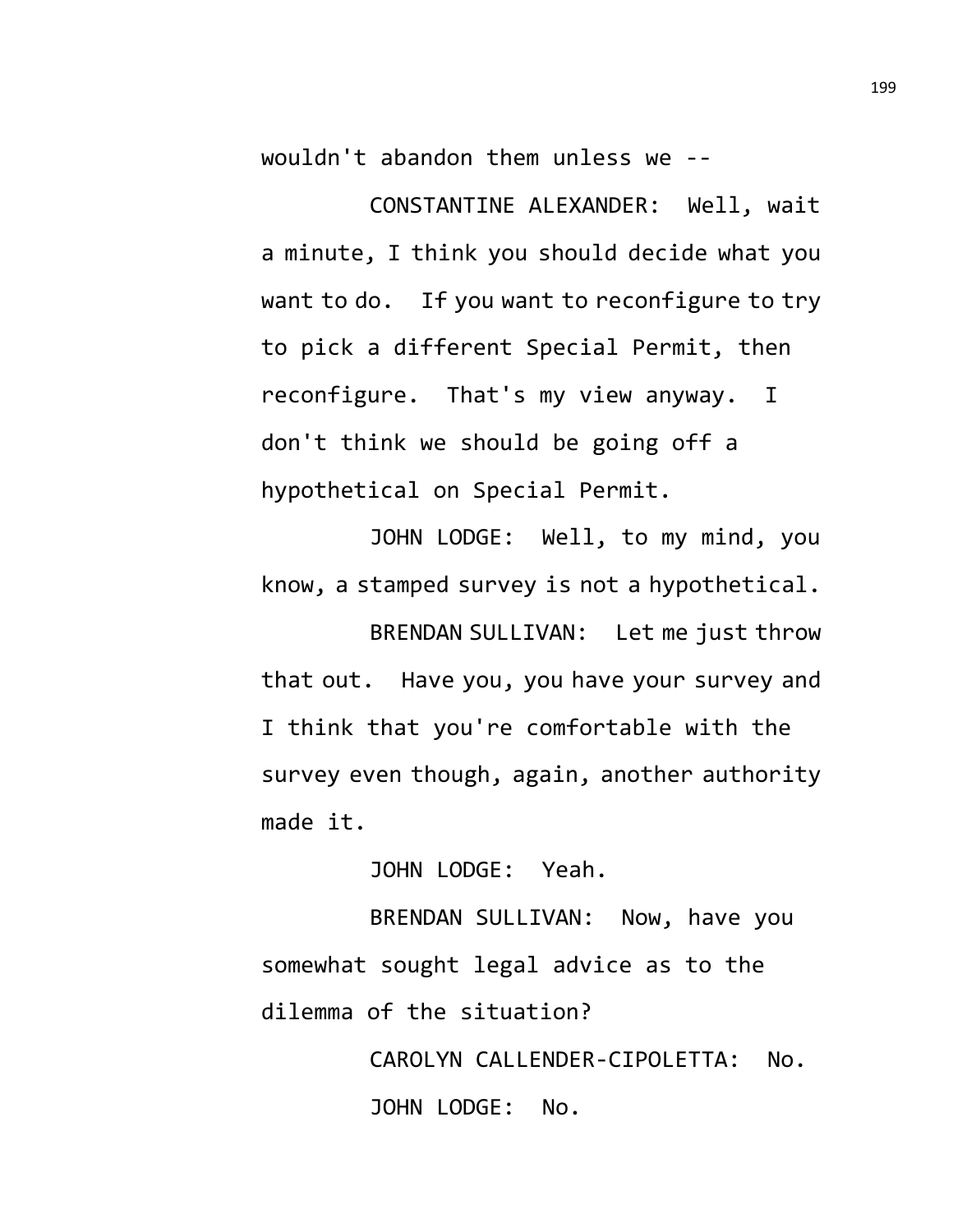## BRENDAN SULLIVAN: Would that be advisable I would think at this point?

CONSTANTINE ALEXANDER: Yes.

BRENDAN SULLIVAN: Rather than making any rash, quick decisions tonight, go forward which then opens up a whole other avenue vis-a-vis the Griffins and their stated position. So that -- again, I'm not a lawyer. I would think that you may want to have a session with a lawyer, say this is the situation. You know, you have an abutter who has expressed a position, feels very strongly about their position, this is our position, and what would you advise? I would think.

CONSTANTINE ALEXANDER: I would endorse that. You would be very -- I know you want to move quickly, and there's a good reason for that. But you would be very well advised to talk to an attorney and understand your options and risks before you go ahead. It really would be --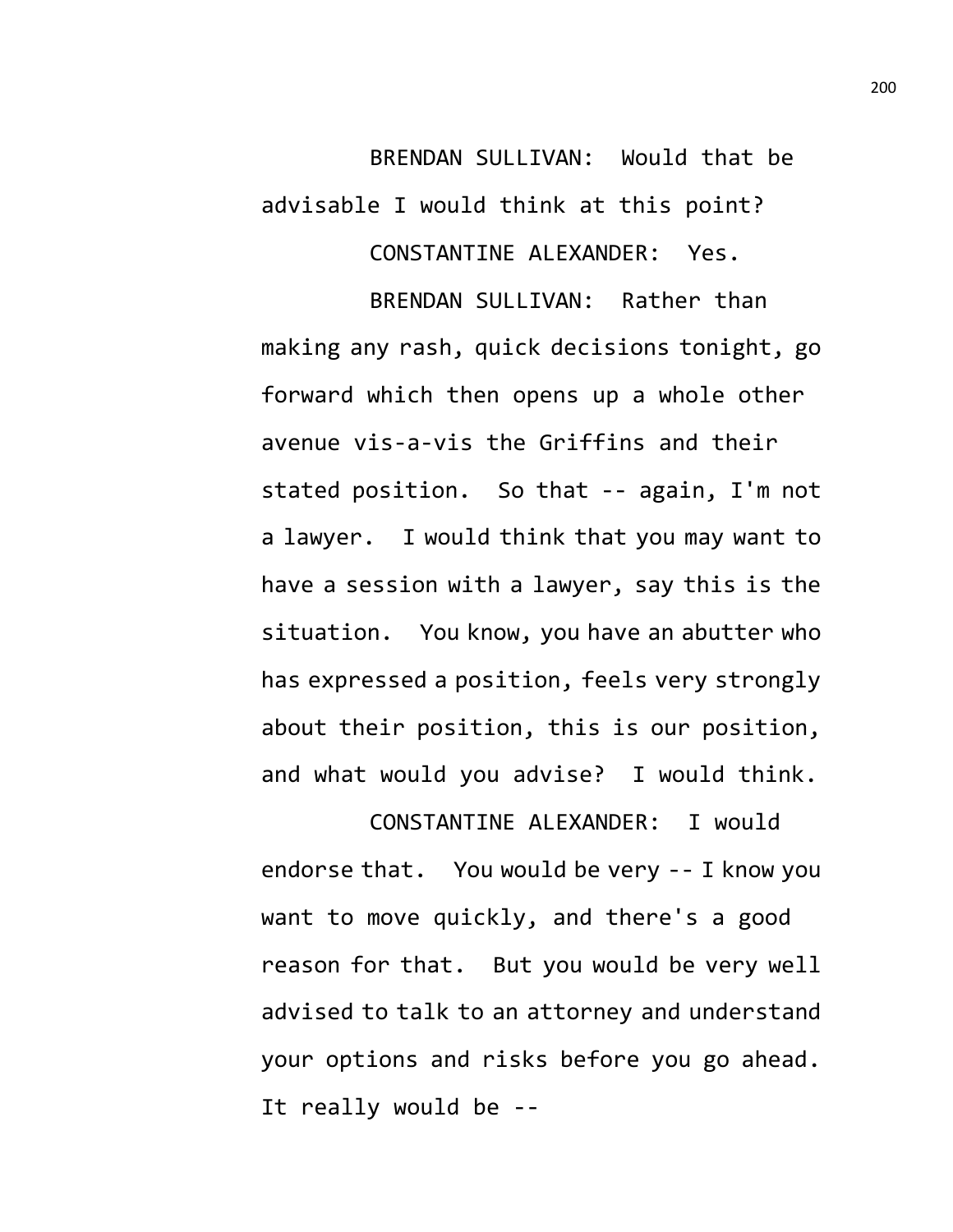CAROLYN CALLENDER-CIPOLETTA: So

does that mean if I seek legal counsel, that then like is there a court hearing and I wait for court dates and things? No.

CONSTANTINE ALEXANDER: Just getting a lawyer to explain the pros and cons and the issues before you, that's all.

BRENDAN SULLIVAN: Yes. It would be just a session with a lawyer who could give you --

CAROLYN CALLENDER-CIPOLETTA: But will he present it like this? Somebody decides this whether it's registered or --

BRENDAN SULLIVAN: Well, I think you would have so sit down -- you would have to ask those questions to a lawyer. In other words, I would get a hold of a real estate attorney who could then -- you basically have this conversation with him.

TAD HEUER: So, I am a real estate attorney so I'm not going to advise on this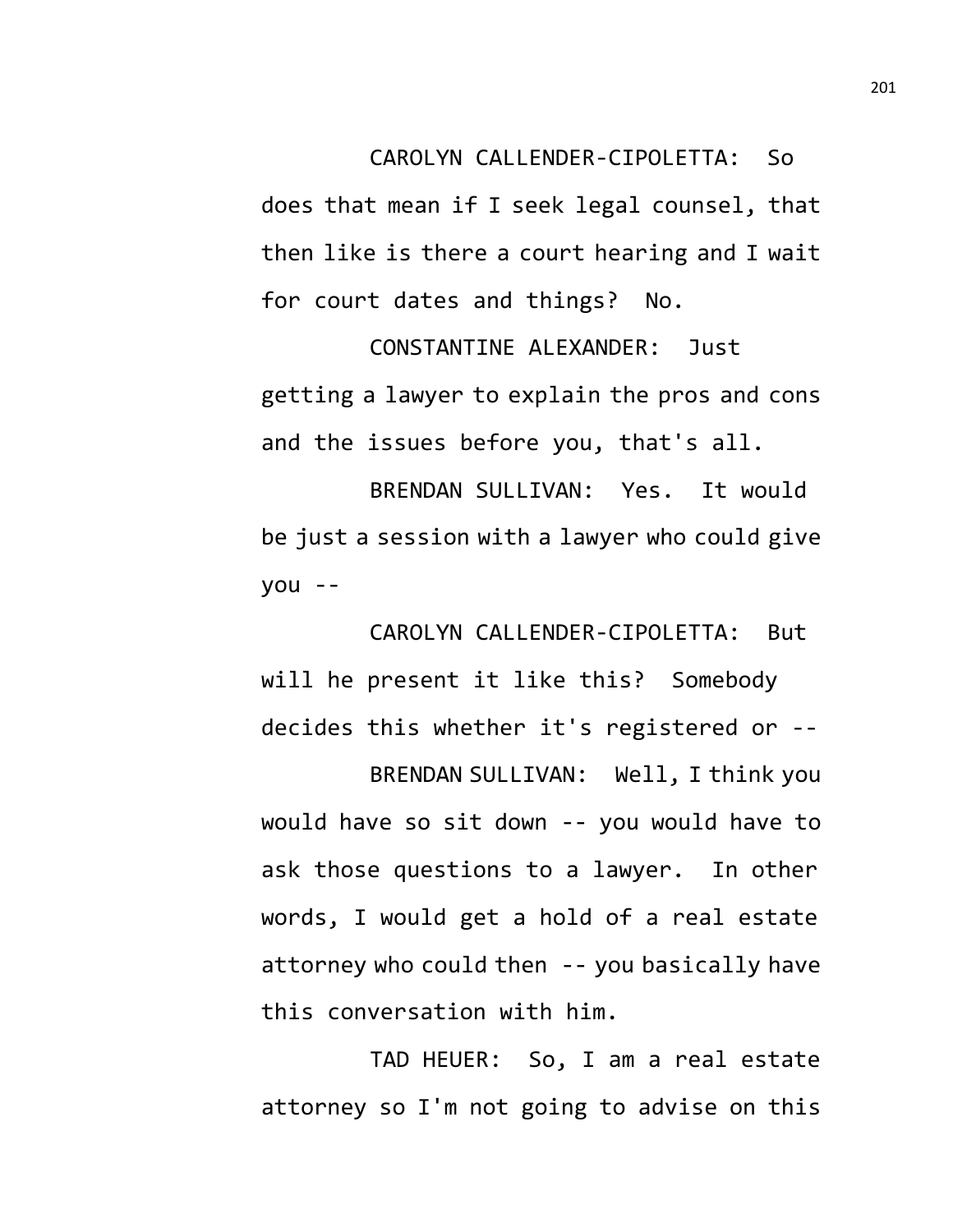necessarily. But what you have is a survey. Do you have a title? Have you run title on this?

JOHN LODGE: Well, I think that the surveyor did and that's why it took so long. I'm not -- I don't have it.

TAD HEUER: Right. Because really what  $-$ 

JOHN LODGE: It's the title that's going to rule.

TAD HEUER: The survey is nice, but where your neighbors have come in and shown us, you know, something that nominally at least, we'll take them at their word, relates to a previous Land Court proceeding. You know, a title examiner would go and go through all of, you know, all the registered side, the whole recorded side, they'll go through all the Land Court opinions, go through the grantor and grantee, and you work your way all the way back to where there's no dispute,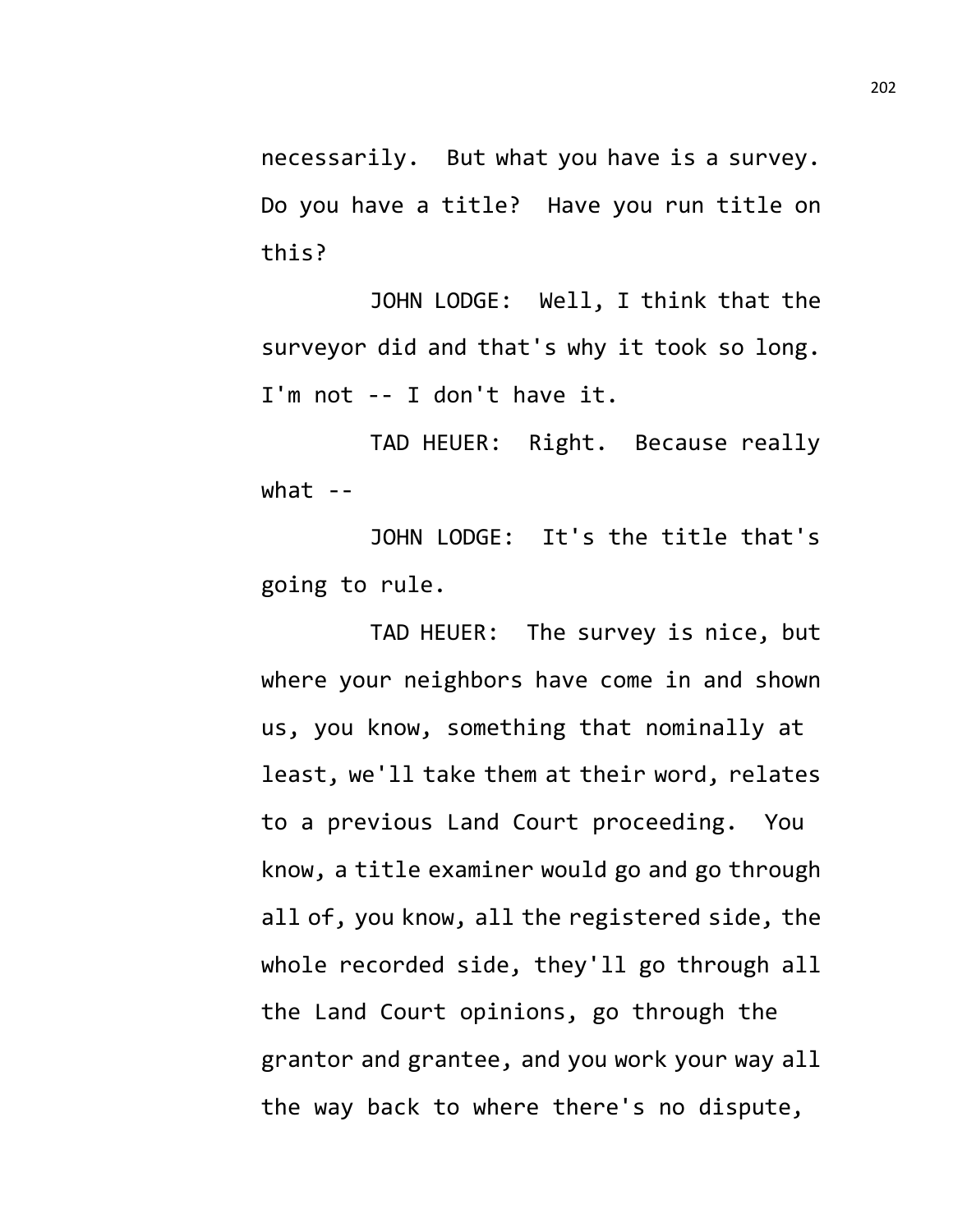probably before this was subdivided. And then work your way forward, and see what you have, and that gives you your title report which says here is everything anyone has ever done or related to about this land essentially. And that should help clarify how, you know, where you're four feet went or where it didn't go. You know, what's encroaching on what. It will give you a much clearer picture than just the survey which is, you know, essentially what you have here it says based on whatever assumptions we've made, we don't know what they are, we determined that the 34 feet and the 44 feet are the appropriate lot lines. What you really want is someone whose run title on all this and has, you know, will ideally have these two documents that Mr. Griffin's provided plus your own survey and everything else. And you'll have, maybe pages and pages of incremental changes but at least you'll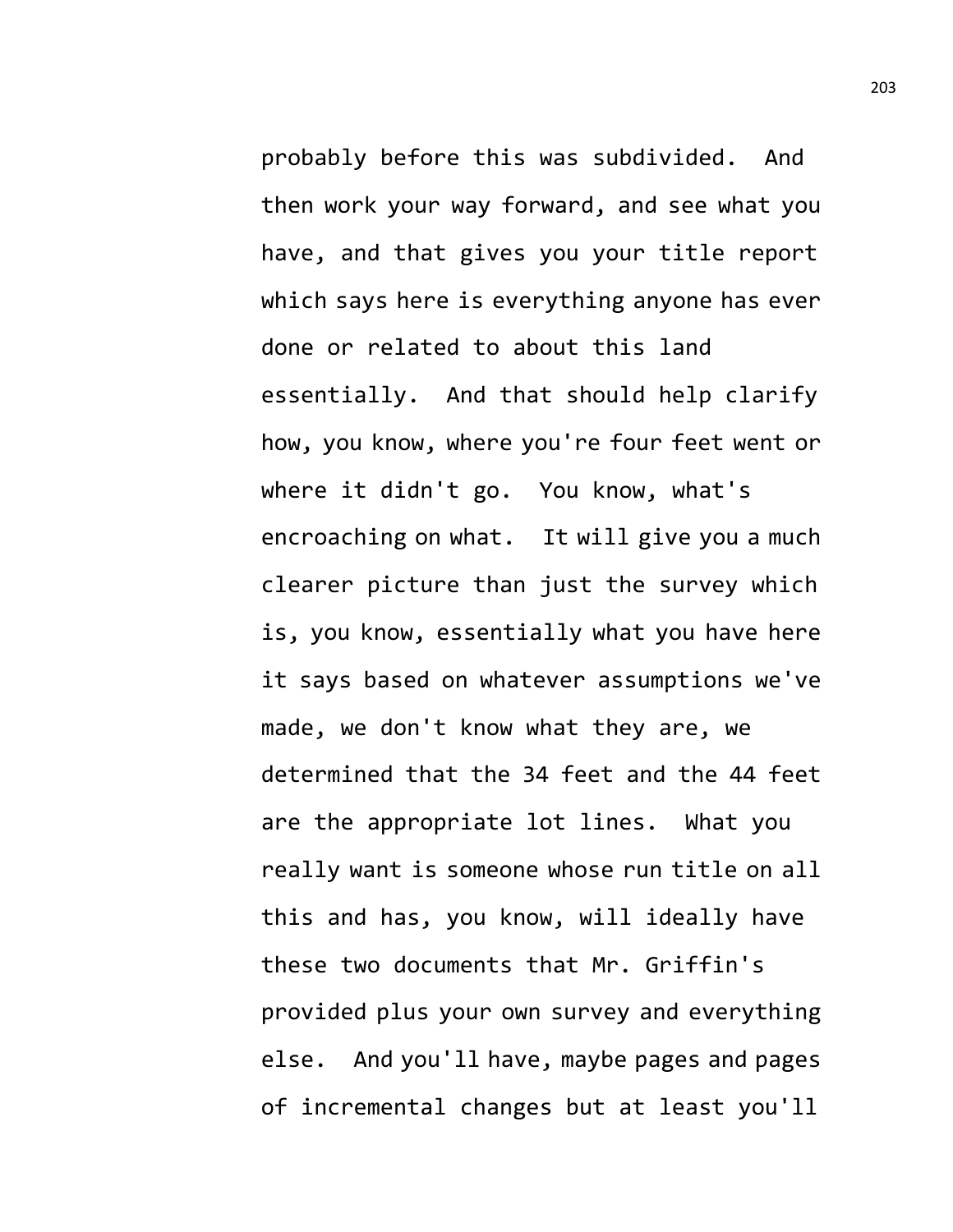have it all in one place and that will give you a sense of who owns what and where.

And, you know, like you said, Boston Survey may have done this, but it will be viable for you to ask if they have. And if they have, ask for a copy of it. And if they haven't, you know, you probably want to be asking someone, either a real estate attorney or a title examiner, probably through a consultation with a real estate attorney, you know, what your next step is to make that clear for everyone. I mean, you guys are going to be living next to each other for a while. I think at some point you'd like to know who owns what.

CAROLYN CALLENDER-CIPOLETTA: Can I just ask one more question? If these people had done a title search, the survey people, and then is it safe to move forward?

TAD HEUER: Well, you can always move forward. The question is whether your 204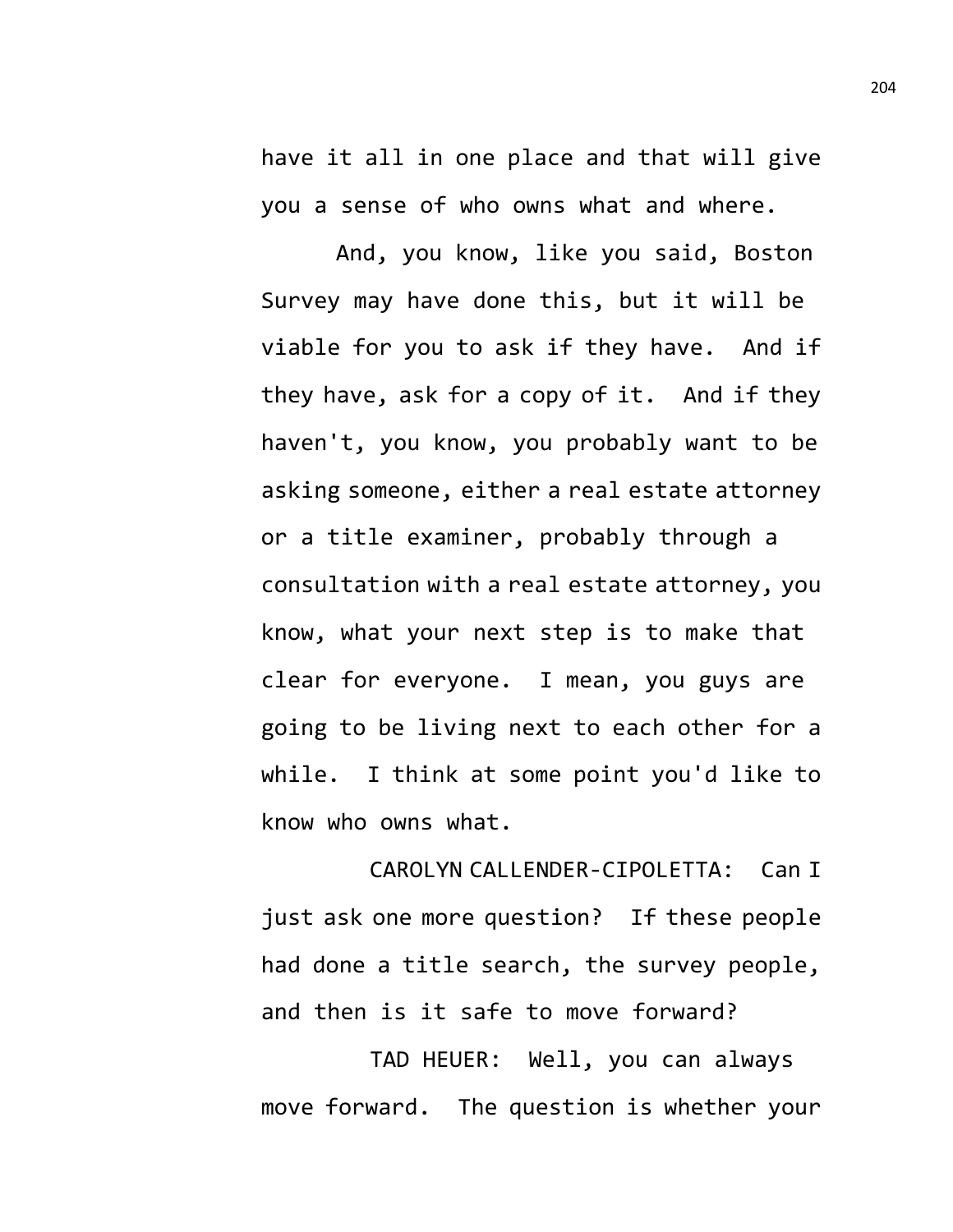neighbors will accept what your title examiner has done. They may or may not.

CAROLYN CALLENDER-CIPOLETTA: So who -- I'm just not understanding who decides? Like, where am I trying to get to for someone to look at all the documentation to say this is it? This is what is true, is true?

TAD HEUER: If there's a dispute, you would end up in the Land Court. So you would bring an action to quiet title in the Land Court. The Land Court would take all the documents and they would come up with a determination that the lot line is here. They draw you a map essentially. And my sense is that based on the representation of the Griffins that's what happened 70 years ago for some reason. You would go and essentially ask for another determination to quiet title at the Land Court. That being said, the Land Court will take years to give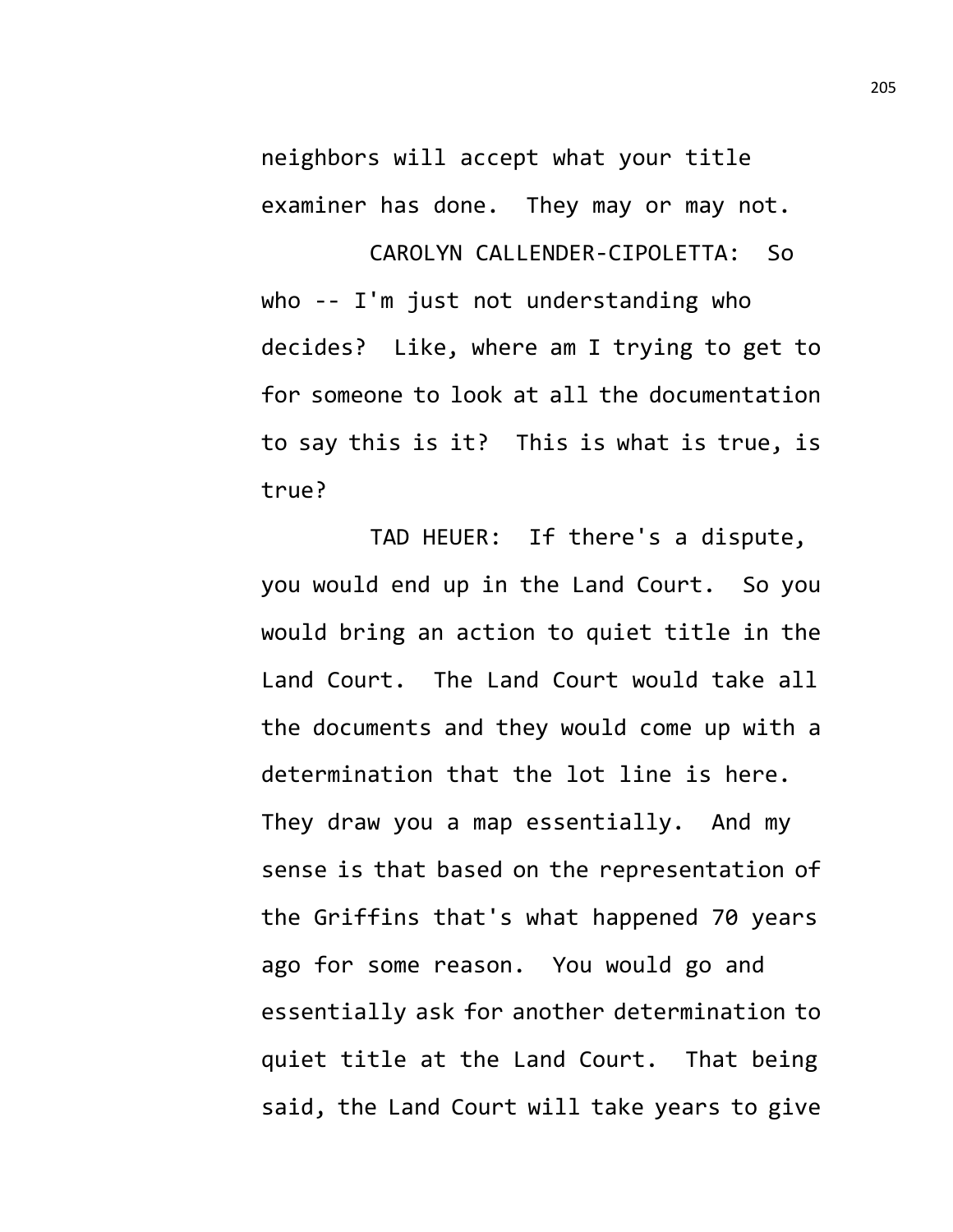you that determination.

CONSTANTINE ALEXANDER: Let's be clear. You don't -- what Tad is telling you obviously is correct. If you wanted to make sure there's no dispute going forward, you can do that but it takes years.

The other alternative is to talk to a real estate lawyer to really assess whether you need to do that. He or she may tell you don't worry about it. I'm not saying he or she will. Don't worry about it, the risk is minimal. At least you can get tied up in court, but at least you're going to win the lawsuit. And you can go forward on that basis if you get that kind of advice.

That's really your choice. You can eliminate all risk but put this off for a couple of years or get some competent legal advice to tell you what the risks are and then you make a decision whether you want to go to court or go forward.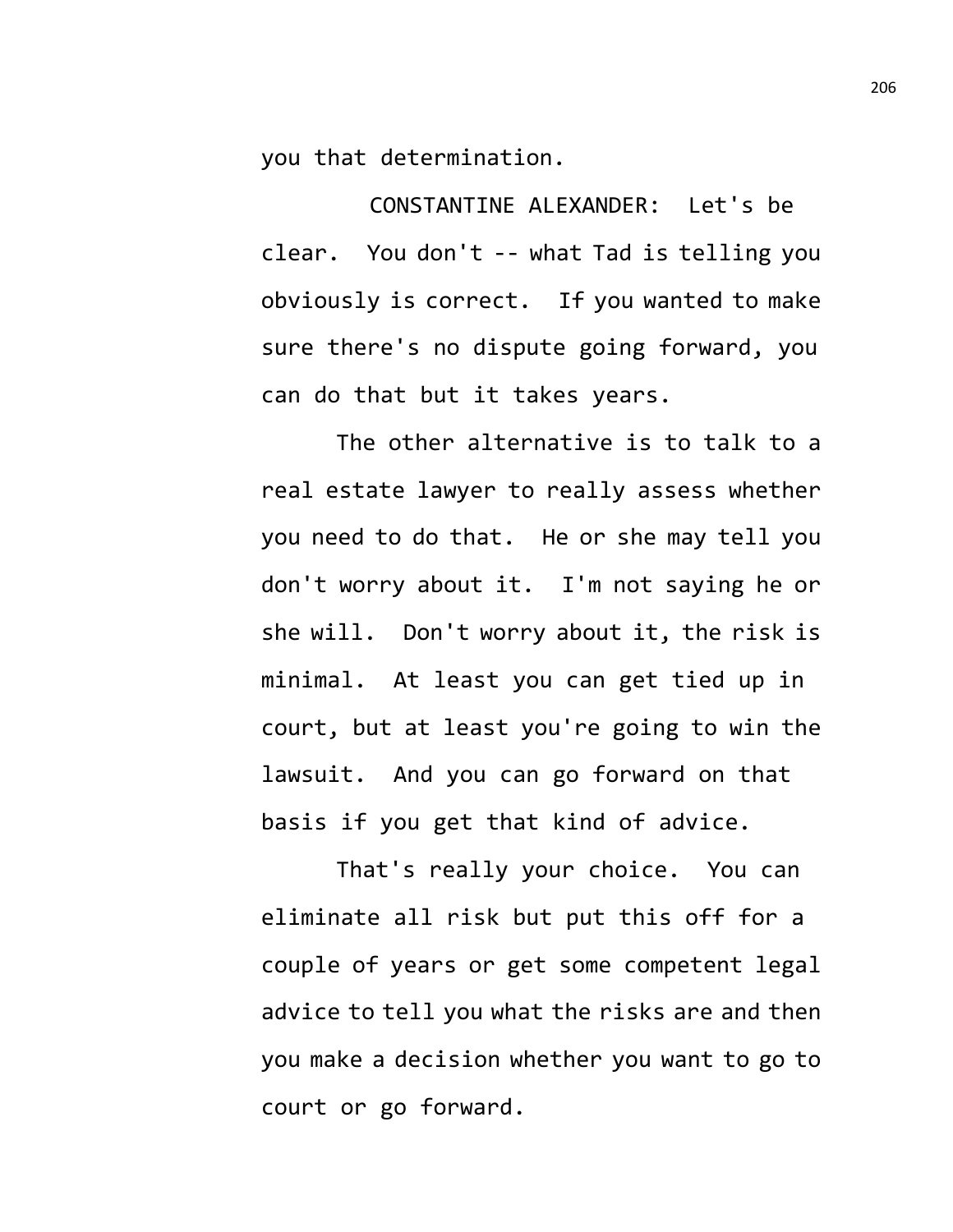TAD HEUER: I mean your other option someone mentioned you can go and redesign the project so that even if you use the worst -- the smallest lot line as to you, and I would imagine that this may also -- you'd also have to do -- how this works, the FAR calculations because you're shaving off essentially one side of the yard.

JOHN LODGE: Plus the Assessor's office has the square footage of the lot based on this. So if not, then they've been paying taxes on land that they didn't own for a long time.

TAD HEUER: That's not our issue. You would redesign to see what kind of a project you could proceed on, if any, and I don't know how much square footage you would lose and whether that would put you over 25 percent and, therefore, put you out of the Special Permit provision. But you could go back and do a redesigned addition well within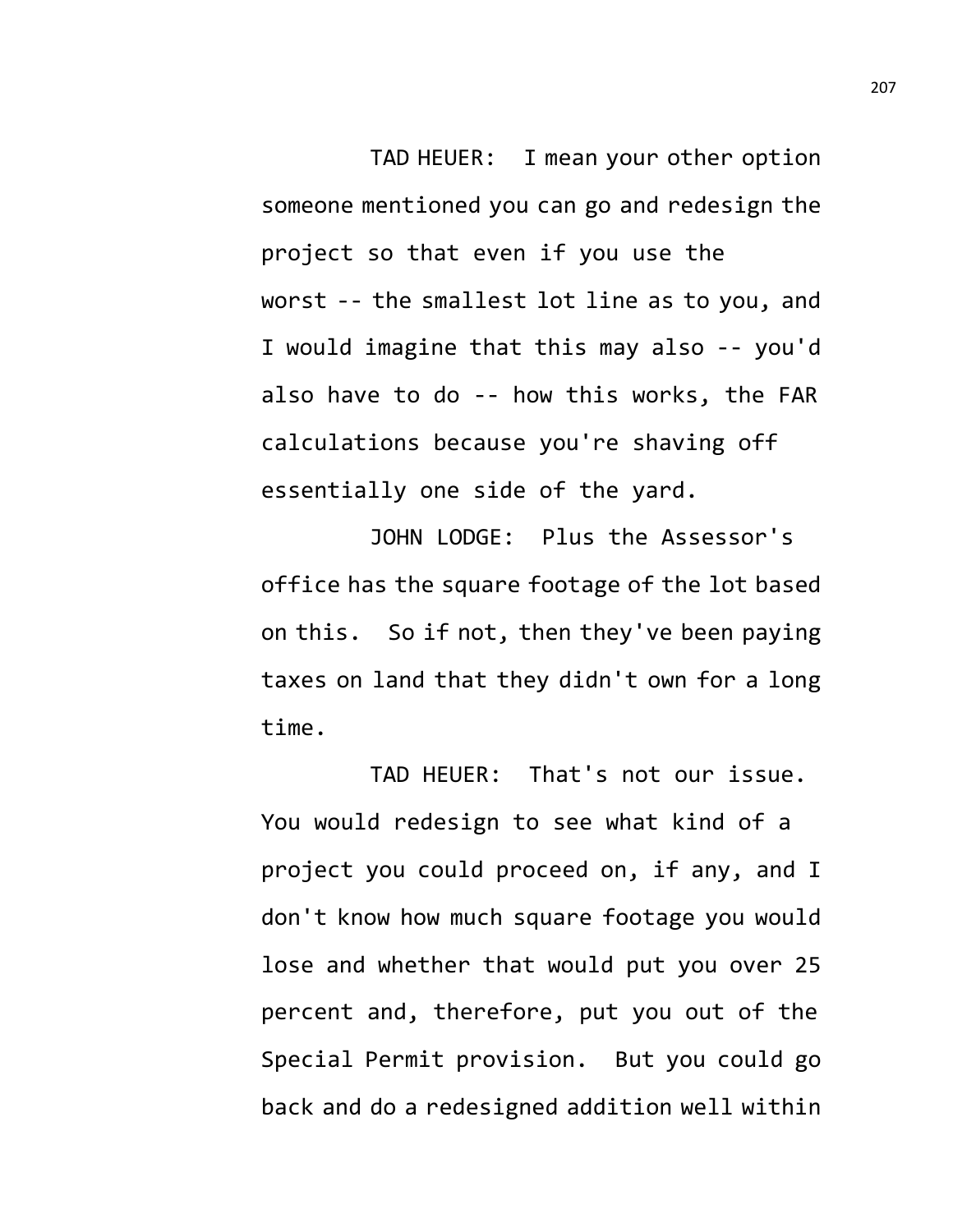even the most contested, the most -- the lot line that's most adverse to you at the FAR that's the most adverse to you and come back and say we still can do this by Special Permit, which is the lower standard then a Variance. I mean the other alternative is you can come back and say we're going to take the lot lines that are best for us and we would like to seek a Variance, because even if what the Griffins say is true, and the lot line is where they say it is, there won't be an adverse impact on the neighborhood and, you know, there's a legitimate hardship and then you would make that case to us and we would decide whether in that situation a Variance is granted. We just can't address that tonight because all you've advertised for is a Special Permit.

CAROLYN CALLENDER-CIPOLETTA: We should have come for a Variance.

TIMOTHY HUGHES: No, no. You did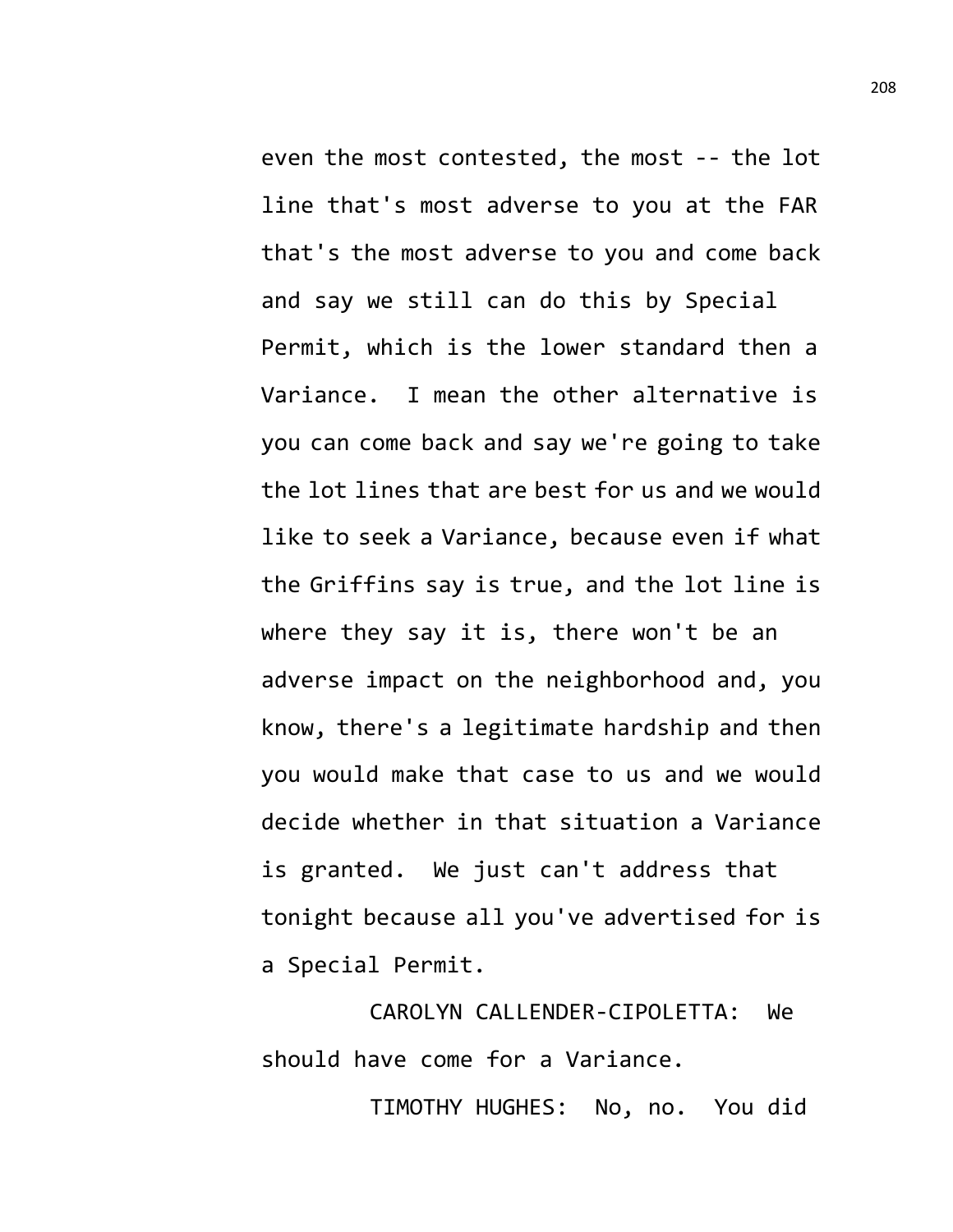the right thing given the information you had.

CAROLYN CALLENDER-CIPOLETTA:

Okay. So if we -- if we went to an attorney and he said, you know, or she said, this looks good, you know, there's low risk and then we began the building project, could it be halted because there's a dispute with the neighbor?

TAD HEUER: You're always entitled as an -- under the statute, if you're an abutter with presumed standing, to sue us essentially. But the landowner for improperly granting permit or you building under a permit that you aren't entitled to have. And that would go either to Land Court or Superior Court.

But what we were mentioning earlier is you can proceed under a Special Permit at your own risk. Which means, if you get the Building Permits, we issue a Special Permit,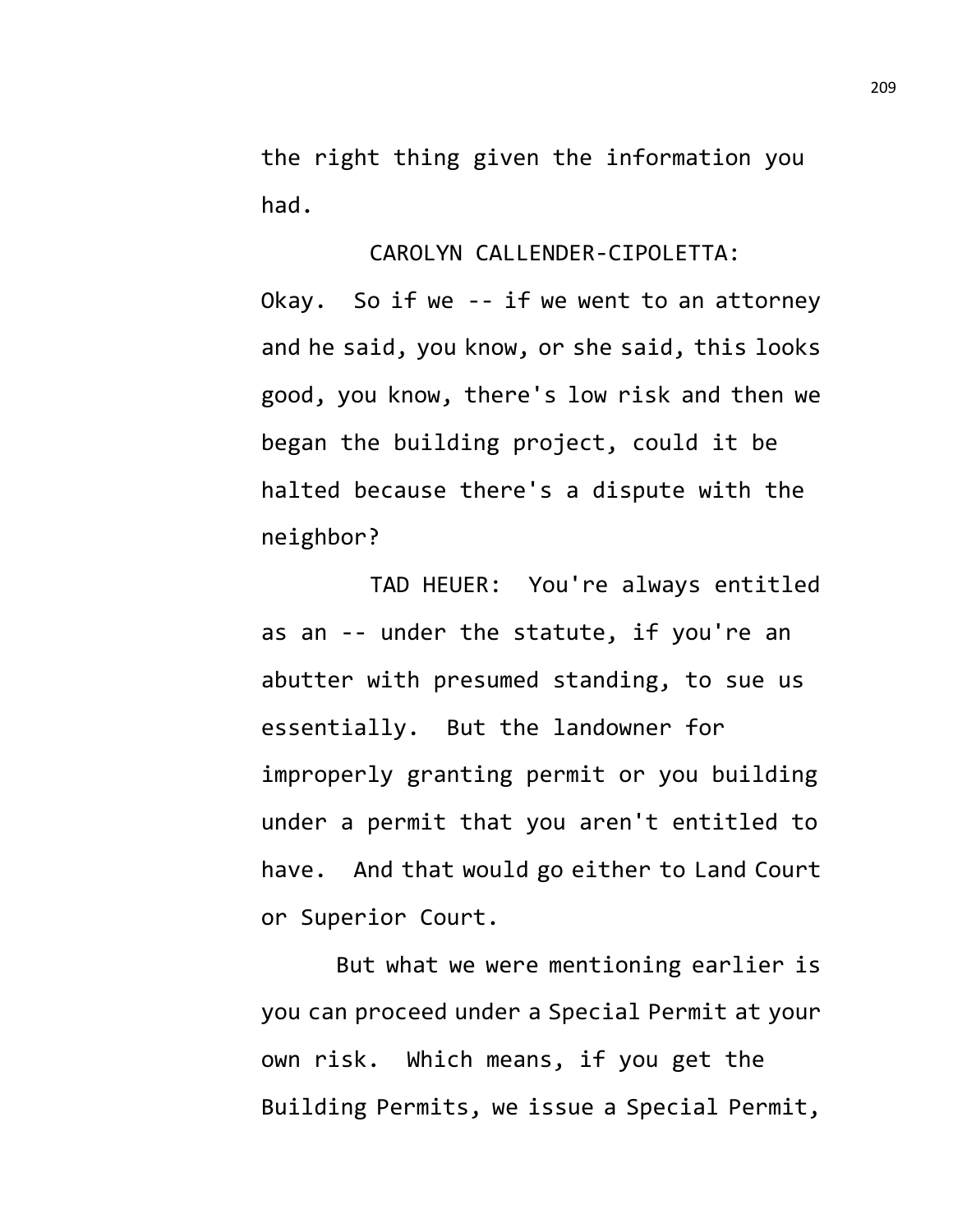the Building Department issues you a Building Permit, you can start building with the caveat that if you're sued because your neighbors say you weren't entitled to it and they win, you may have to tear the whole thing down.

Similarly if you go for a Variance and they sue, you can't start building because the Building Department won't issue you a Building Permit. So if they were to sue and say you're not entitled to this Building Permit because you weren't entitled to a Variance, you couldn't start building at all even if you wanted to.

BRENDAN SULLIVAN: There are more questions than there are answers. And I think I would advocate for stepping back and getting some legal advice knowing exactly because even you said you're not too sure about certain things. And I think you definitely need to be sure about the status

210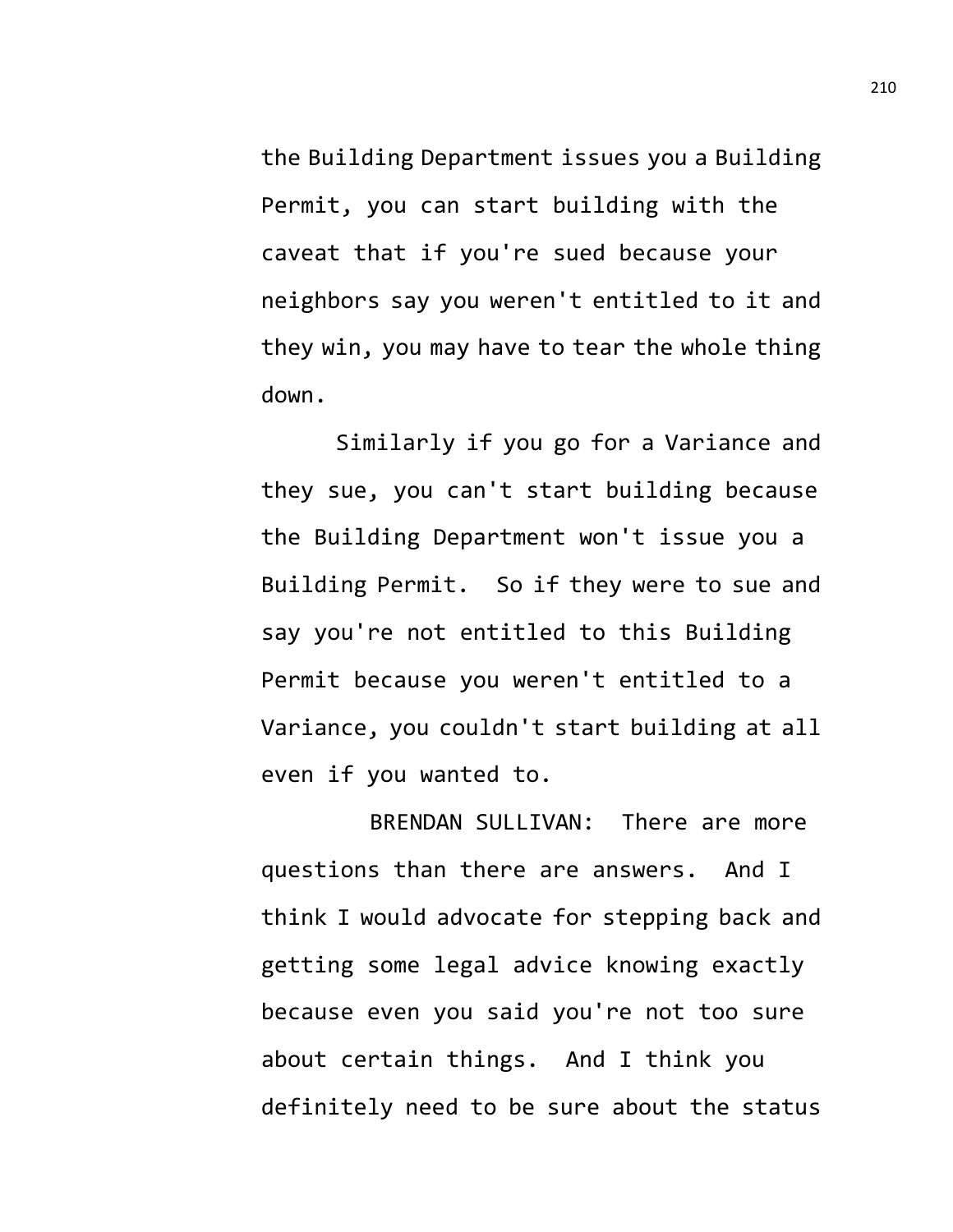of it all. And then proceed, you know, there's two or three different avenues then to proceed. But it would be I think not responsible of us to proceed and then just send you on your way. It wouldn't be doing you justice. It wouldn't be doing the Griffins justice either. So I think not to be Judge Baker's Guidance Center by any means, but at the same token do the right thing for the ultimate solution to do whatever. So what I would ask is for probably a request to continue this matter. You'll have to sign a waiver to your statutory requirement for the hearing and decision, and we'll set the date for -- can we do it in April?

MARIA PACHECO: We can do April 26th.

BRENDAN SULLIVAN: April 26th. And would this be considered heard?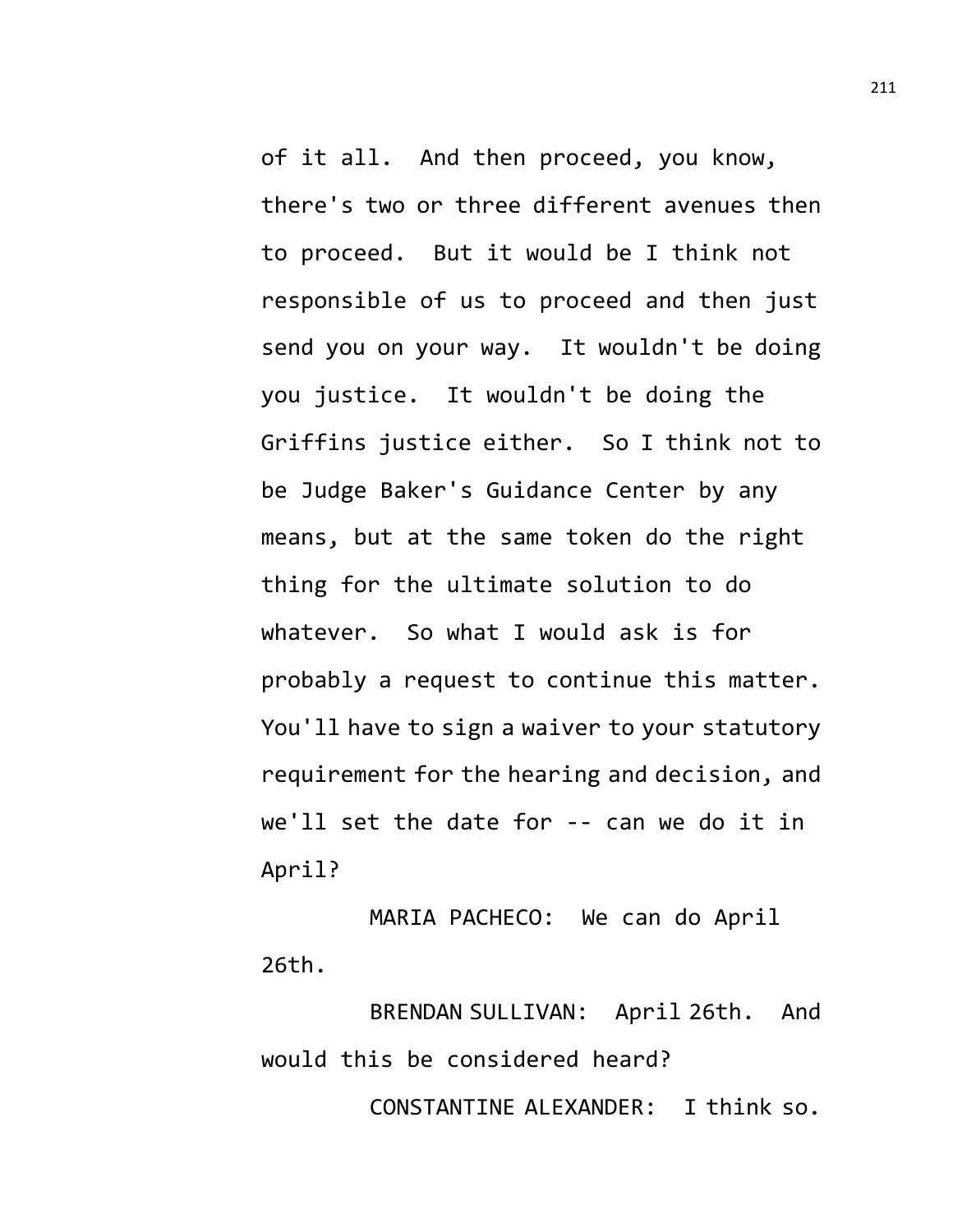BRENDAN SULLIVAN: April 26th, are you here?

CONSTANTINE ALEXANDER: I am.

BRENDAN SULLIVAN: Tim, April 26th?

TIMOTHY HUGHES: I'm checking right now.

CONSTANTINE ALEXANDER: We've got a full night that night.

TIMOTHY HUGHES: I'm available. 4/26.

CONSTANTINE ALEXANDER: Be prepared to stay very late on April 26th.

BRENDAN SULLIVAN: I'll make a motion to continue this matter to April 26th. And, again, if you're not ready by then, you can call us ahead of time to request a continuance again. Call us a few days before. It's important that it be done right and not quickly.

> CONSTANTINE ALEXANDER: Yes. BRENDAN SULLIVAN: Let me make a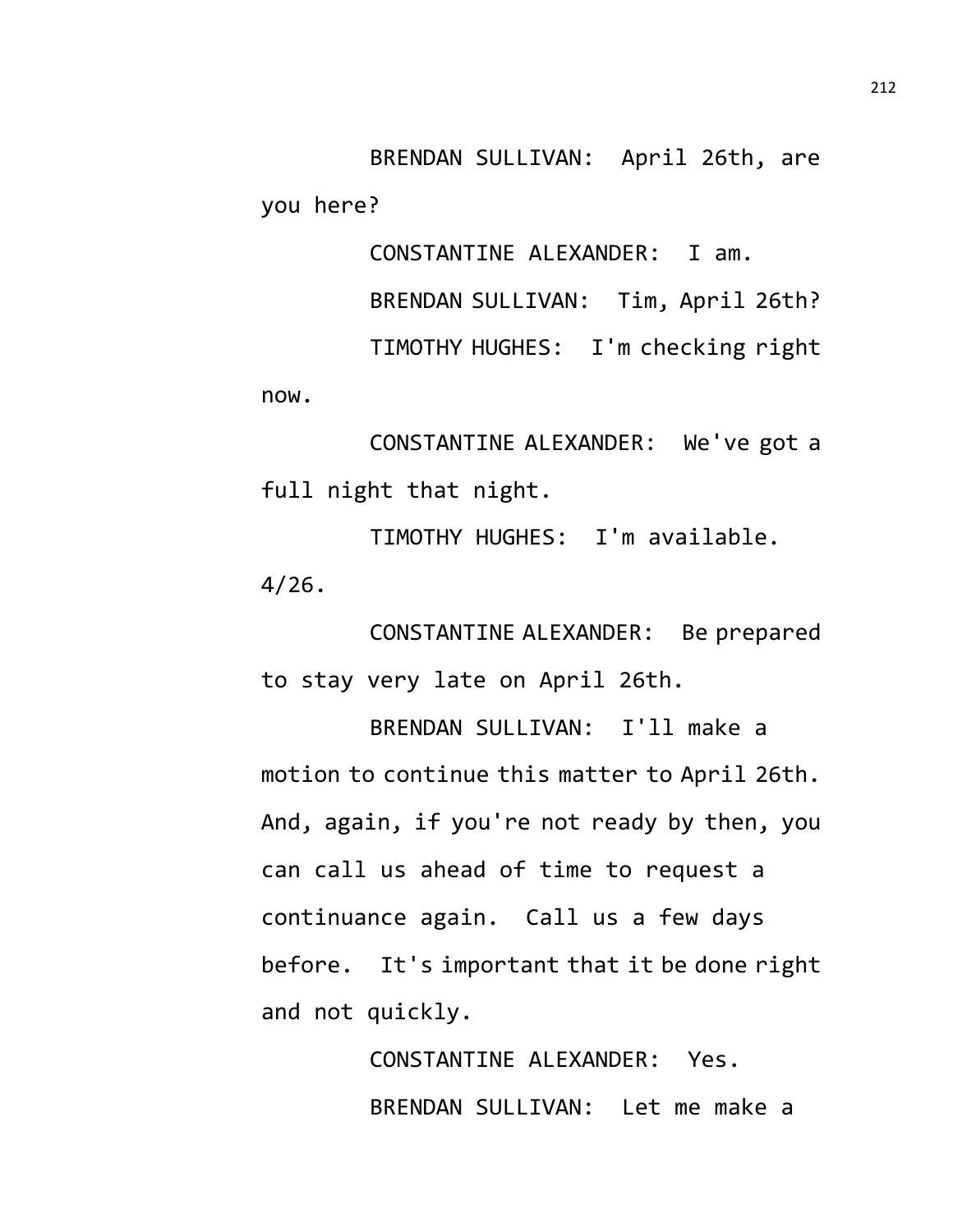motion, then, to continue this matter to April 26th at seven p.m. on the condition that the Petitioner sign a waiver to the statutory requirement for the hearing on the decision. And also that the posting sign change to the reflect the new date of April 26th and the time of seven p.m. And any additional changes to the drawings be in the file by five p.m. on the Monday prior to the April 26th. So if you're changing --

JOHN LODGE: What day is the Monday? BRENDAN SULLIVAN: April 26th. Any changes to this plan be in the file by Monday -- five o'clock the Monday prior to April 26th.

CONSTANTINE ALEXANDER: Only if you make changes. If you're going to make changes.

TAD HEUER: Right, and you can only make changes under this Petition if you're going to be seeking a Special Permit.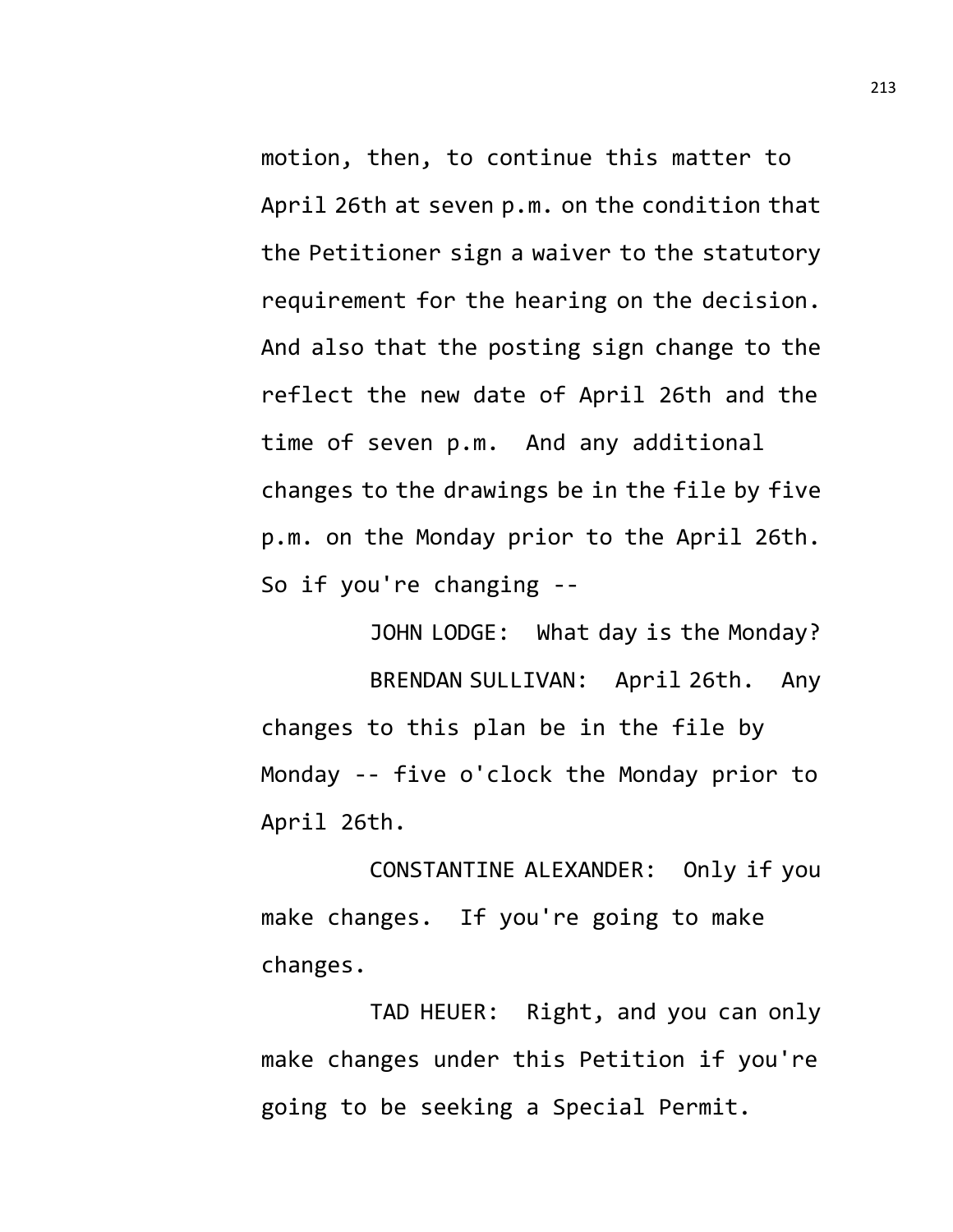CONSTANTINE ALEXANDER: Good point. Good point.

Let me reiterate about what he said with regard to the posting sign. Take a magic marker, you go out and change the date to April 26th and the time to seven p.m. If you don't do that, we're not going to hear the case on April 26th. Don't get yourself in trouble.

THOMAS SCOTT: Can I ask one question to the Griffins I guess?

Is there any solution or have you had any discussions with them? Is there any solution that you would find acceptable or is the whole notion of kind of them expanding into their backyard out of the question?

DAVID GRIFFIN: Well --

THOMAS SCOTT: You know, like if they move to the other side of the lot --

DAVID GRIFFIN: Well, we don't want to come across as hardness here. I can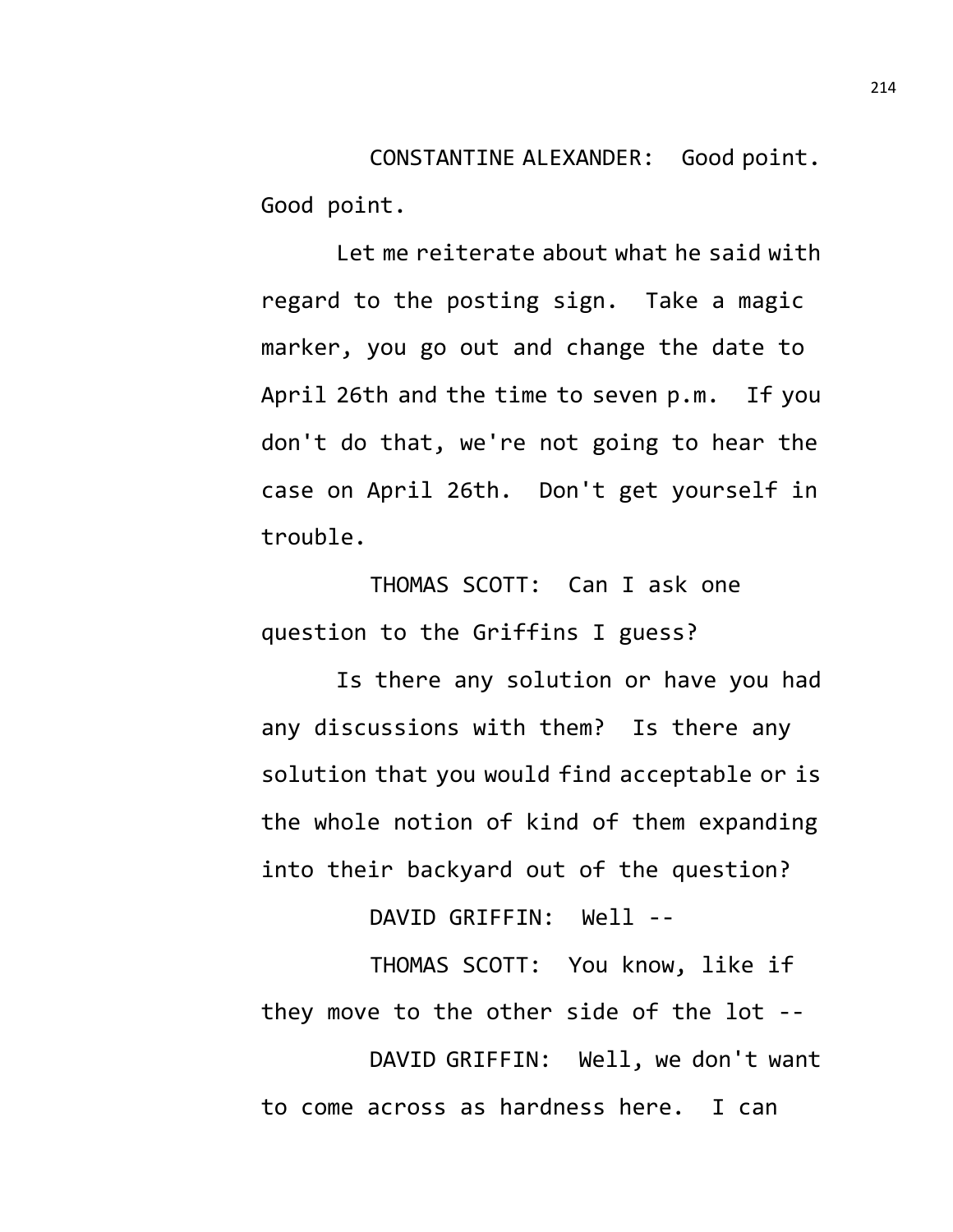understand that she wants to take care of her mom, and that's admirable. On the other side of the coin, can I say what we were --

CLAIRE GRIFFIN: Yeah, go ahead.

DAVID GRIFFIN: If they wanted to extend straight back and not -- and parallel with where the house is now and come no closer to the property line, we would have no problem with that.

THOMAS SCOTT: Okay.

DAVID GRIFFIN: But as far as coming up -- you know, jetting out from the house towards the property line and then going back, that's an issue.

THOMAS SCOTT: Yes. That's why I asked the question.

JOHN LODGE: If that's the case, maybe then we have a better case for a Variance.

THOMAS SCOTT: You know what I'm saying, maybe there's some amenable solution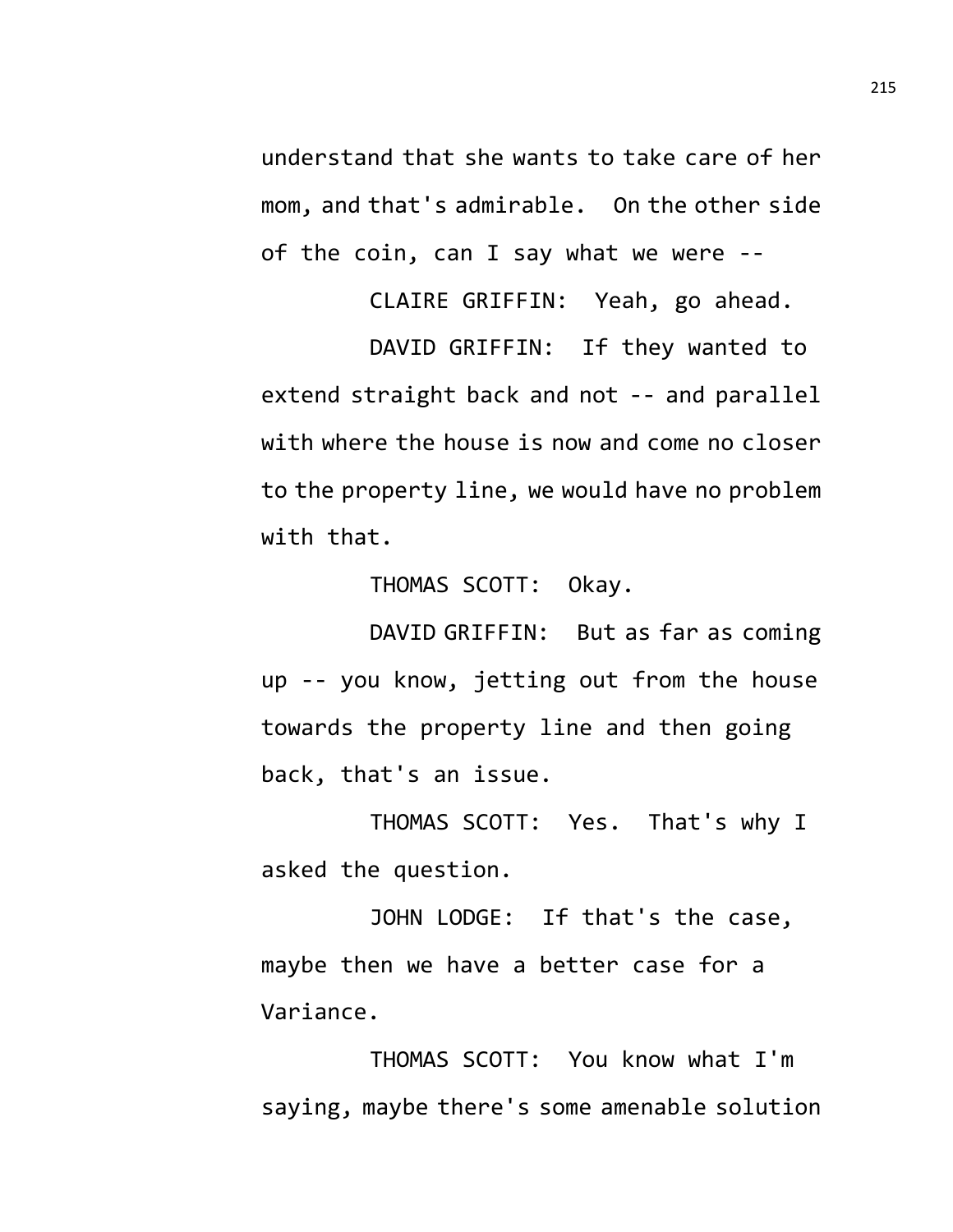that you can kind of help them get what they want and you guys can get what you want. It just requires a little bit of conversation.

CONSTANTINE ALEXANDER: And avoid necessarily retaining counsel, too.

CAROLYN CALLENDER-CIPOLETTA: We've actually had a conversation. Claire and I spoke on the phone. I didn't know there was any opposition to the plan, Claire.

CLAIRE GRIFFIN: See, I didn't know it was coming out on the side until you told me. I thought it was going out back.

BRENDAN SULLIVAN: All right, so you can have some conversation which is less expensive than hiring lawyers.

THOMAS SCOTT: Yes, if you can.

BRENDAN SULLIVAN: On the motion to continue this matter until April 26th.

> (Show of hands.) BRENDAN SULLIVAN: Five in favor. (Sullivan, Alexander, Hughes,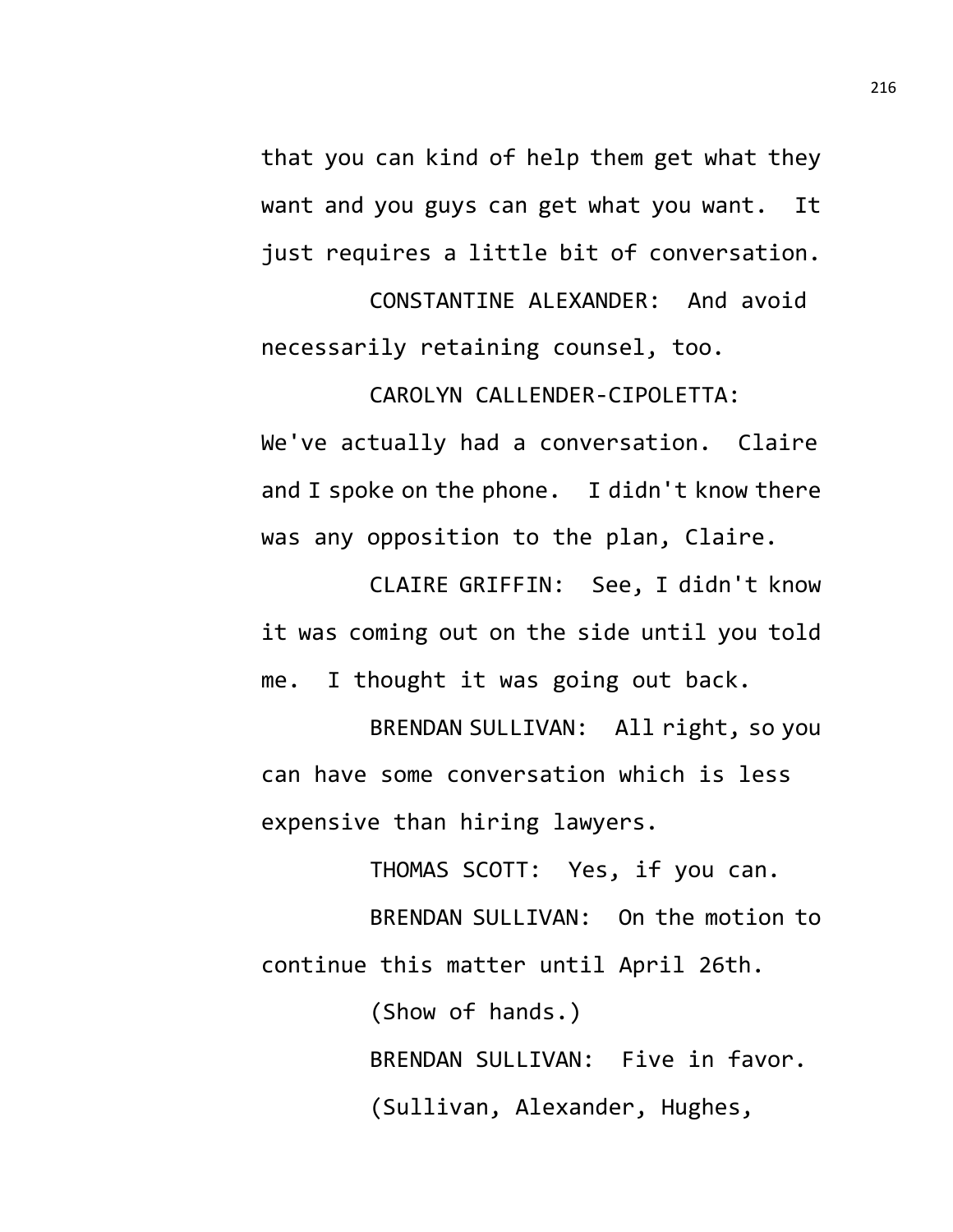Heuer, Scott.)

TAD HEUER: And also, if you need more time than the 26th, just let them know so they don't make the trip down. And if you decided early that you're just not going to go ahead, just let them know not to come down for us to tell them we're going to do it another day.

DAVID GRIFFIN: So we don't get another letter in the mail?

TIMOTHY HUGHES: No, you won't. BRENDAN SULLIVAN: Duly notified. CONSTANTINE ALEXANDER: Duly notified.

BRENDAN SULLIVAN: If you have any questions, call Sean O'Grady. Okay. Burrage him with phone calls. No, seriously there is no silly question. If you have anything at all, call Sean. And the Griffins can call, too. Just ask so you can get a clearer picture of exactly what's going on.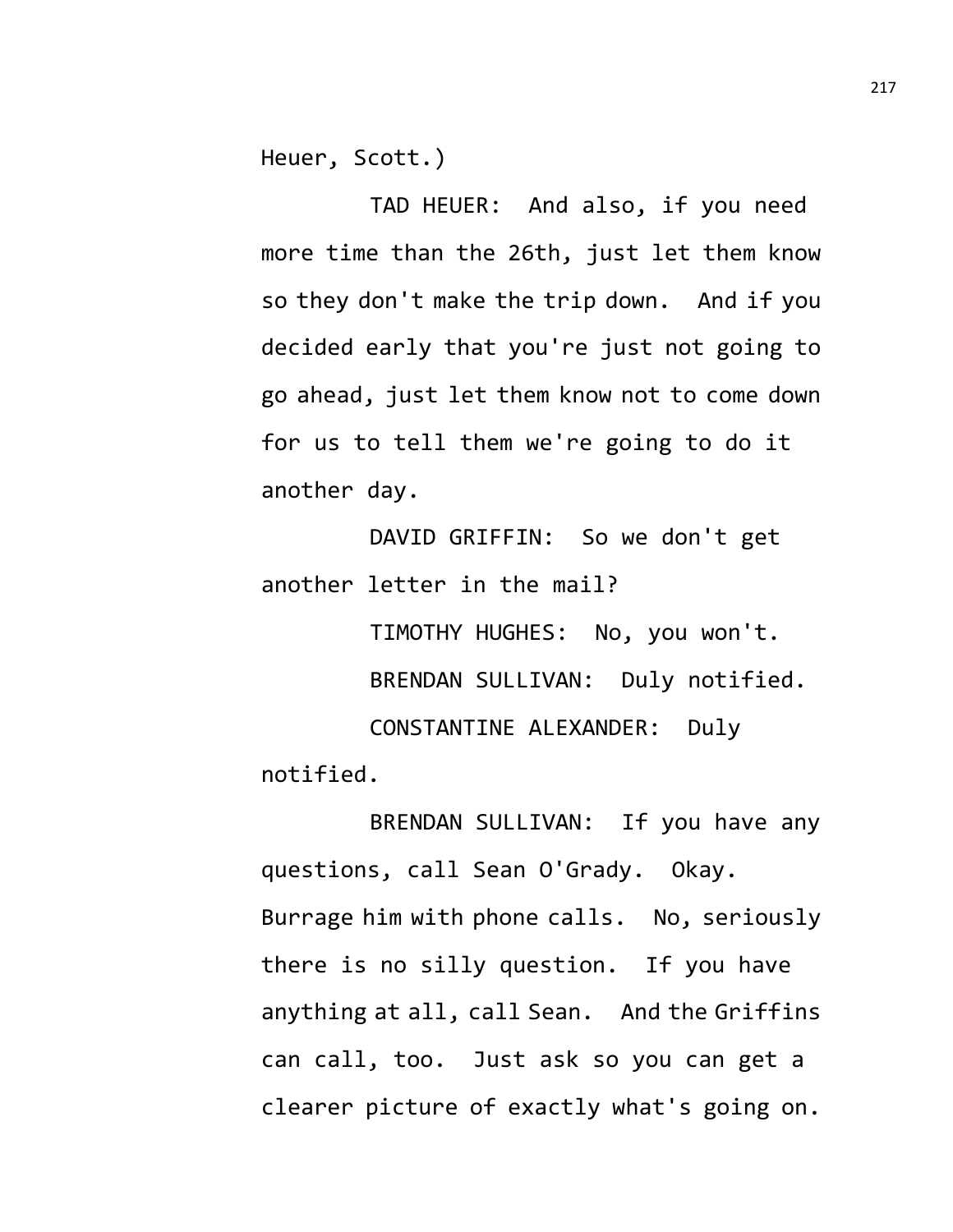Thank you.

(10:00 p.m.)

(Sitting Members: Brendan Sullivan,

Constantine Alexander, Timothy Hughes, Tad Heuer, Thomas Scott.)

BRENDAN SULLIVAN: The Board will hear case No. 10230, 820 Somerville Avenue.

Counsel, are you aware of the Planning Board decision?

CONSTANTINE ALEXANDER: Do you have photo simulations with you tonight?

ATTORNEY KATIE THOMASON: I do.

BRENDAN SULLIVAN: Will you

introduce yourself? You're Katie?

ATTORNEY KATIE THOMASON: Katie Thomason.

BRENDAN SULLIVAN: Do you have a card?

ATTORNEY KATIE THOMASON: I do.

My name is Katie Thomason. I'm with the law firm of K&L Gates. I represent the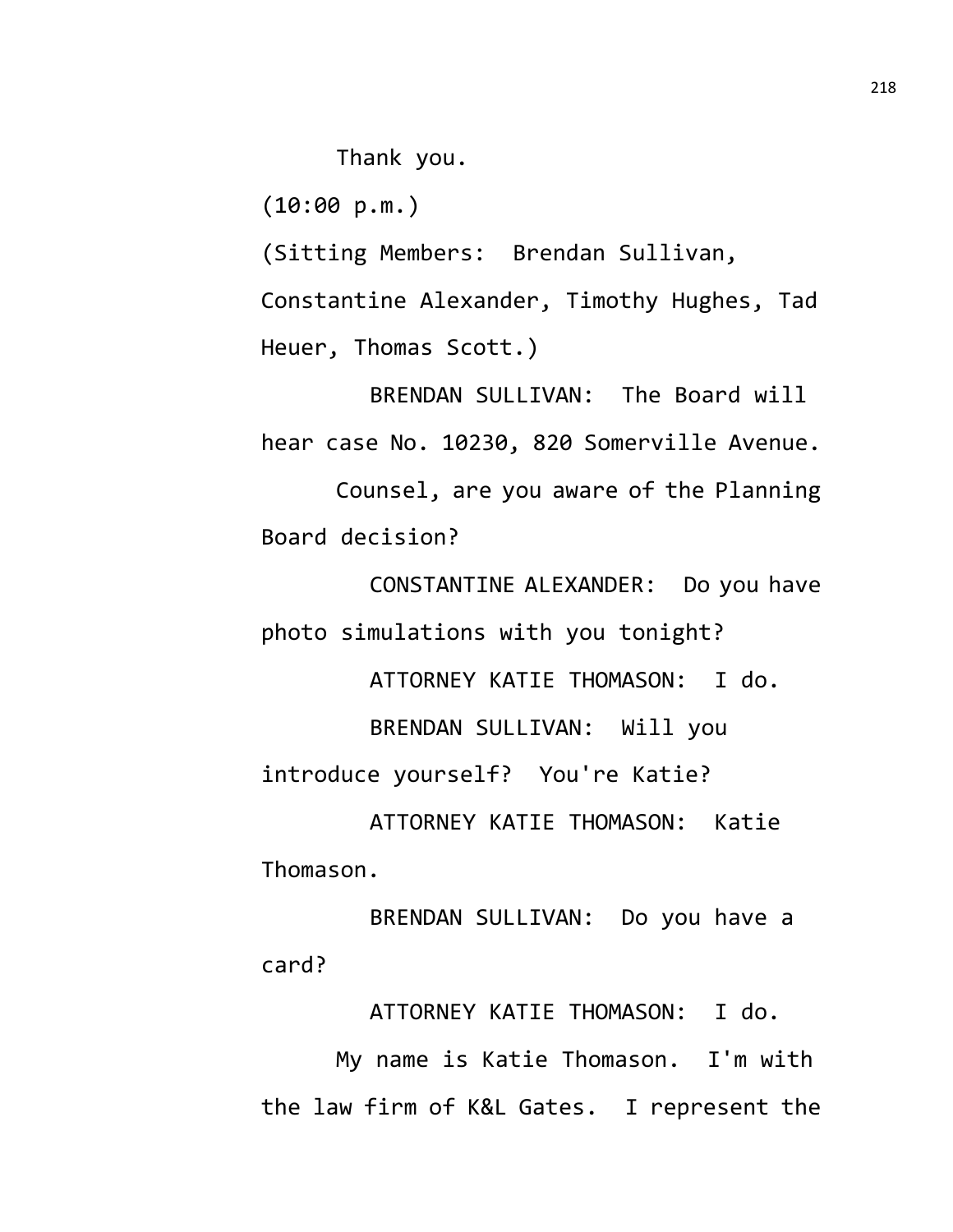Petitioner Walgreens in this matter. This is Damian Smith. Damian, D-a-m-i-a-n. He's a district manager for Walgreens in charge of the stores in this area.

So, I guess what's probably helpful is that I first orient you to the layout and signage of the neighborhood and the buildings at issue. And then I'll explain the proposal and why we're here and then go through the standards for a Variance.

So, Walgreens has leased space in the Porter Square Galleria. And this is a rendering of the building back here and in front of you. It's in a Business C District. So just by way of orientation -- I can stand up if you can still hear me.

So this is Somerville Ave. White Street is here. This is the Porter Square shopping center, and then Mass. Ave. is on the other side. This is the Porter Square T stop right here. And that's existing. It's sort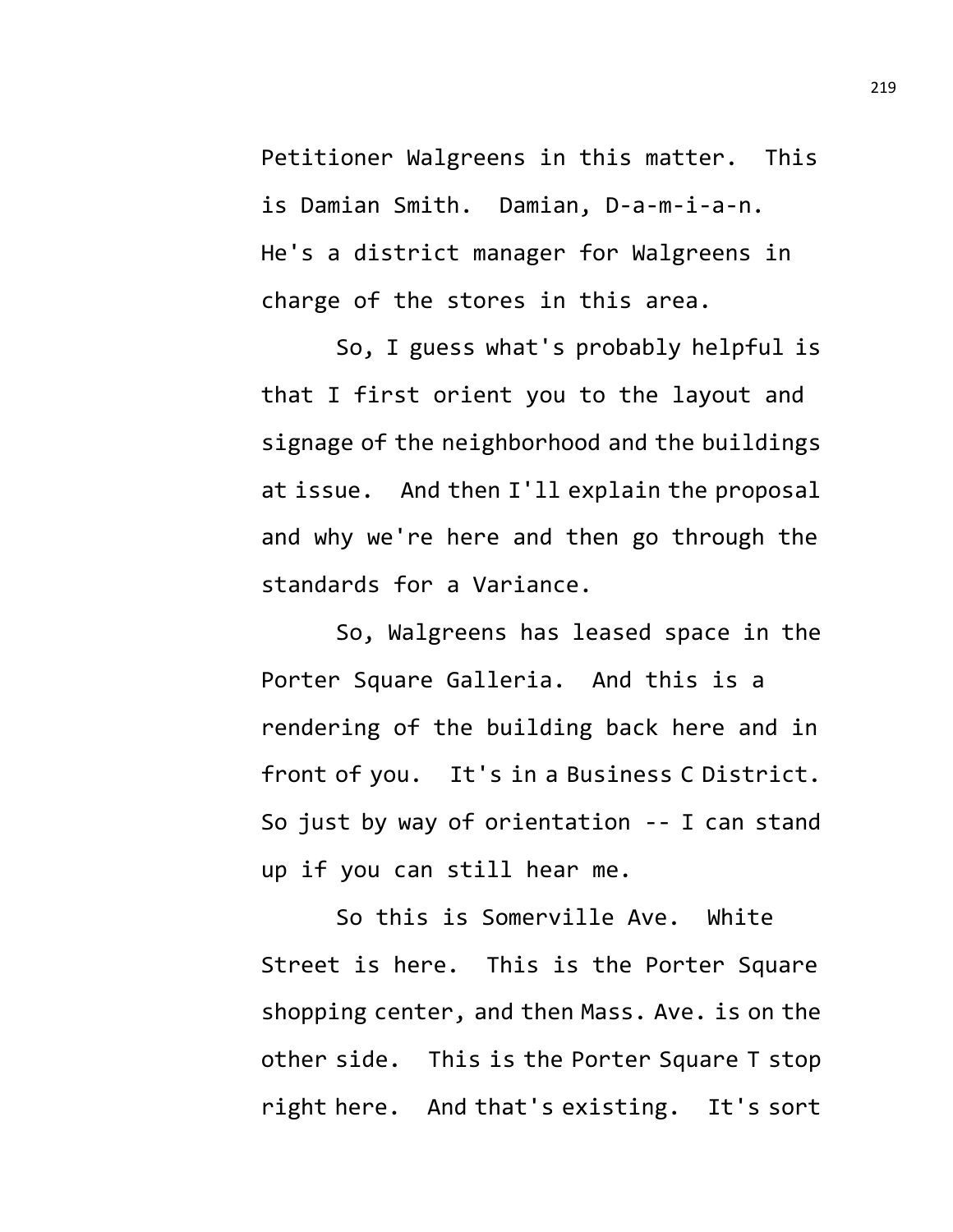of existing. Pizzeria Uno has actually moved out and those signs and awnings are down now.

So, the store's taken a significant amount of space. Nearly 19,000 square feet on the first and second floors of the building. They're taking the space currently occupied by Pier 1 on the first floor, and the former Blockbuster space on the second floor and the dentist office which I think is behind the Blockbuster space on the second floor.

So, this side of the building is set back considerably from the street, much further back than the other side of the building and also the building directly across White Street.

So now that you're sort of oriented where we are, I'll walk us through what the proposal is and why we're here. Actually, I'll show you this. So this is the rendering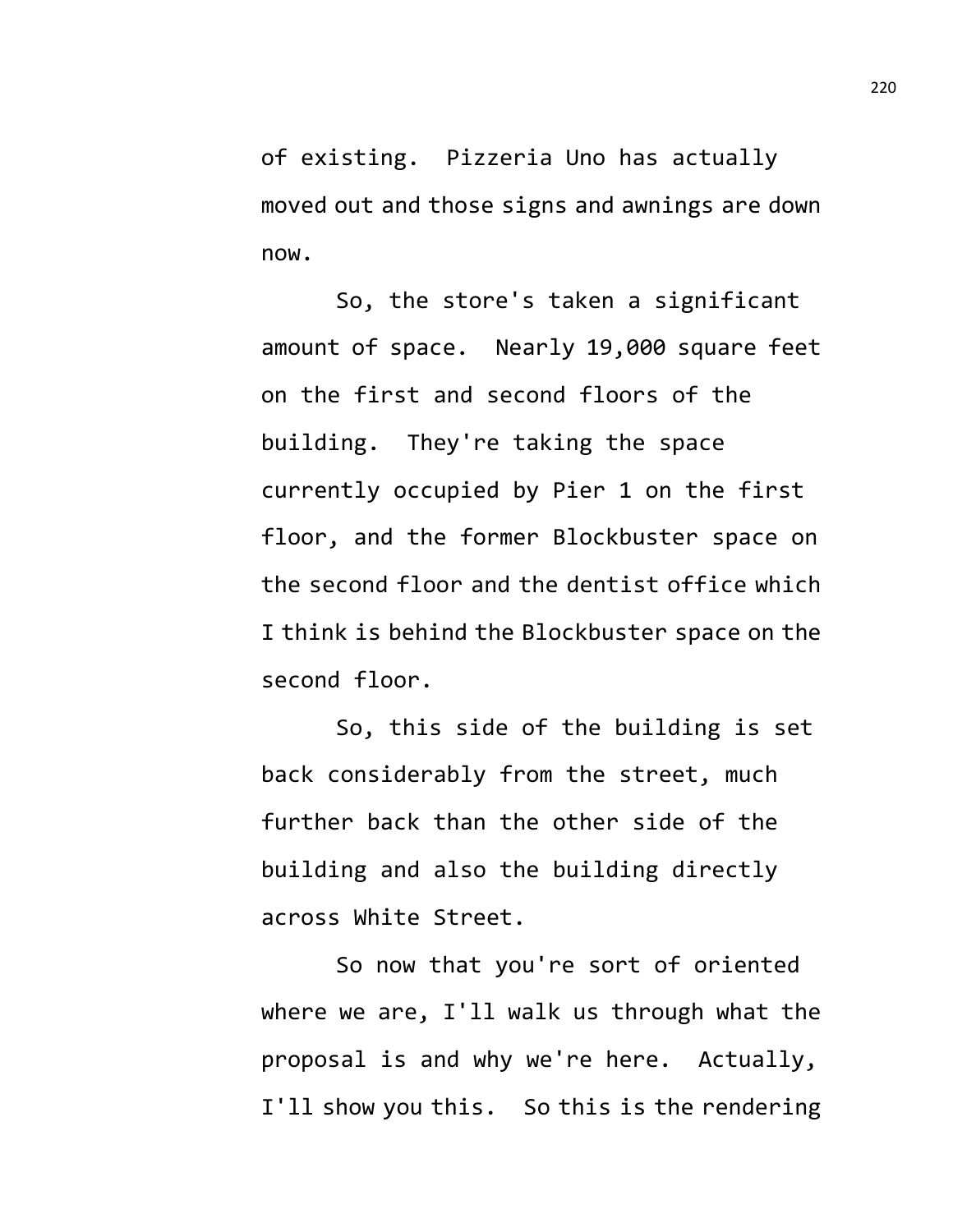showing the sign that we're proposing. It's a nearly 15-foot wide and a 40-inch tall internally illuminated script sign.

CONSTANTINE ALEXANDER: Could I stop you right there?

ATTORNEY KATIE THOMASON: Sure.

CONSTANTINE ALEXANDER: Under our Zoning Code, you're only supposed to have 20 inches of the illuminated sign, plus no more than 20 inches?

ATTORNEY KATIE THOMASON: 30 inches.

CONSTANTINE ALEXANDER: 30 inches. And how many inches --

ATTORNEY KATIE THOMASON: We're at 40.

CONSTANTINE ALEXANDER: 40? ATTORNEY KATIE THOMASON: Yes. CONSTANTINE ALEXANDER: Are you sure it's 30 inches? I thought you were going to be much more than what's permitted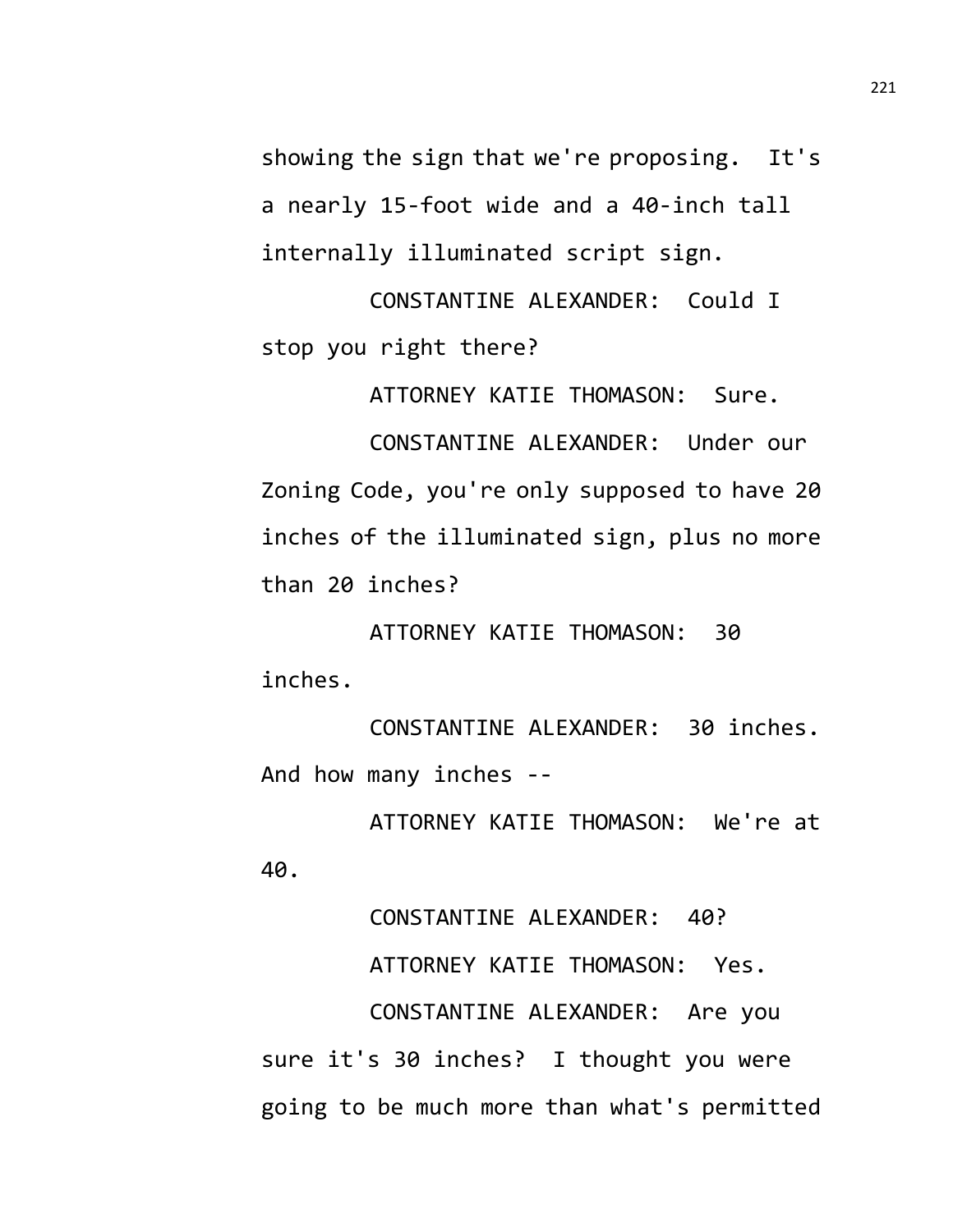by our Zoning By-Law.

ATTORNEY KATIE THOMASON: No.

CONSTANTINE ALEXANDER: 716.

ATTORNEY KATIE THOMASON: Yes, 716. Here it is. 3A on this page.

CONSTANTINE ALEXANDER: I can find it here, yes.

ATTORNEY KATIE THOMASON: It says either the vertical or the horizontal dimension of the sign does not exceed 30 inches.

CONSTANTINE ALEXANDER: Keep going. I'm sorry.

ATTORNEY KATIE THOMASON: So that's one of the points I'm getting to. The sign is non-conforming for that reason. It is -- because the sign is internally illuminated, the Ordinance requires that either the horizontal or the vertical be 30 inches or less. And our shortest here is the vertical which is 40 inches.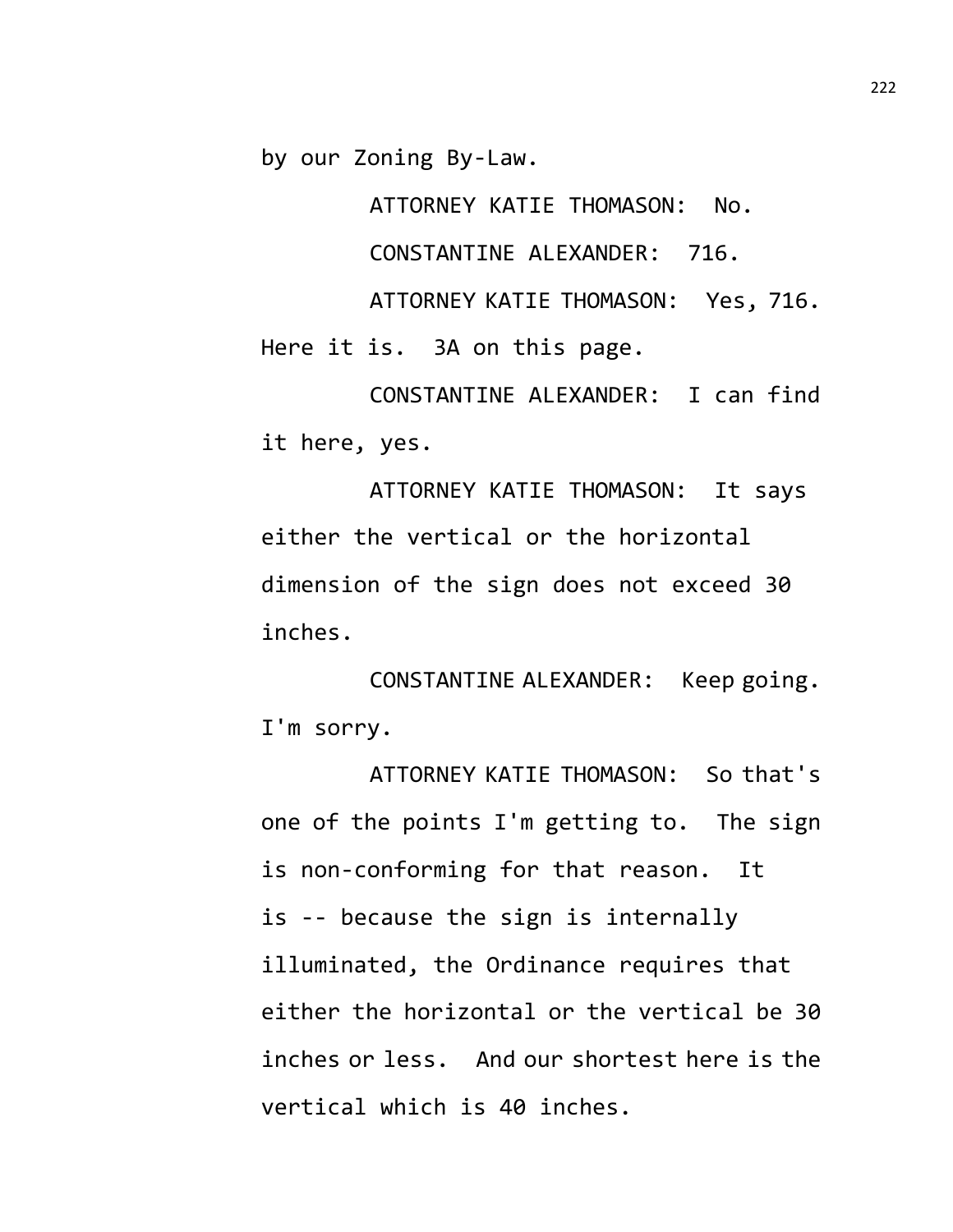The other thing is in a business district, the Zoning Ordinance prohibits wall signs above the second story windows. So those are the two reasons we are here.

We believe that granting of a Variance will not substantially -- would not be substantial detriment to public good because the proposed sign is consistent with other signage in the area, including neighboring retail properties and historic signage on the building.

The Porter Square Shopping Center across White Street has multiple and internally illuminated signs, and signs which exceed the height limit. All of which legally exist by Variances.

The prior restaurant tenant -- well, Uno's also had an internally illuminated wall sign above the second story windows. Also the sign -- it's notable, doesn't face any residential area. It faces the T stop and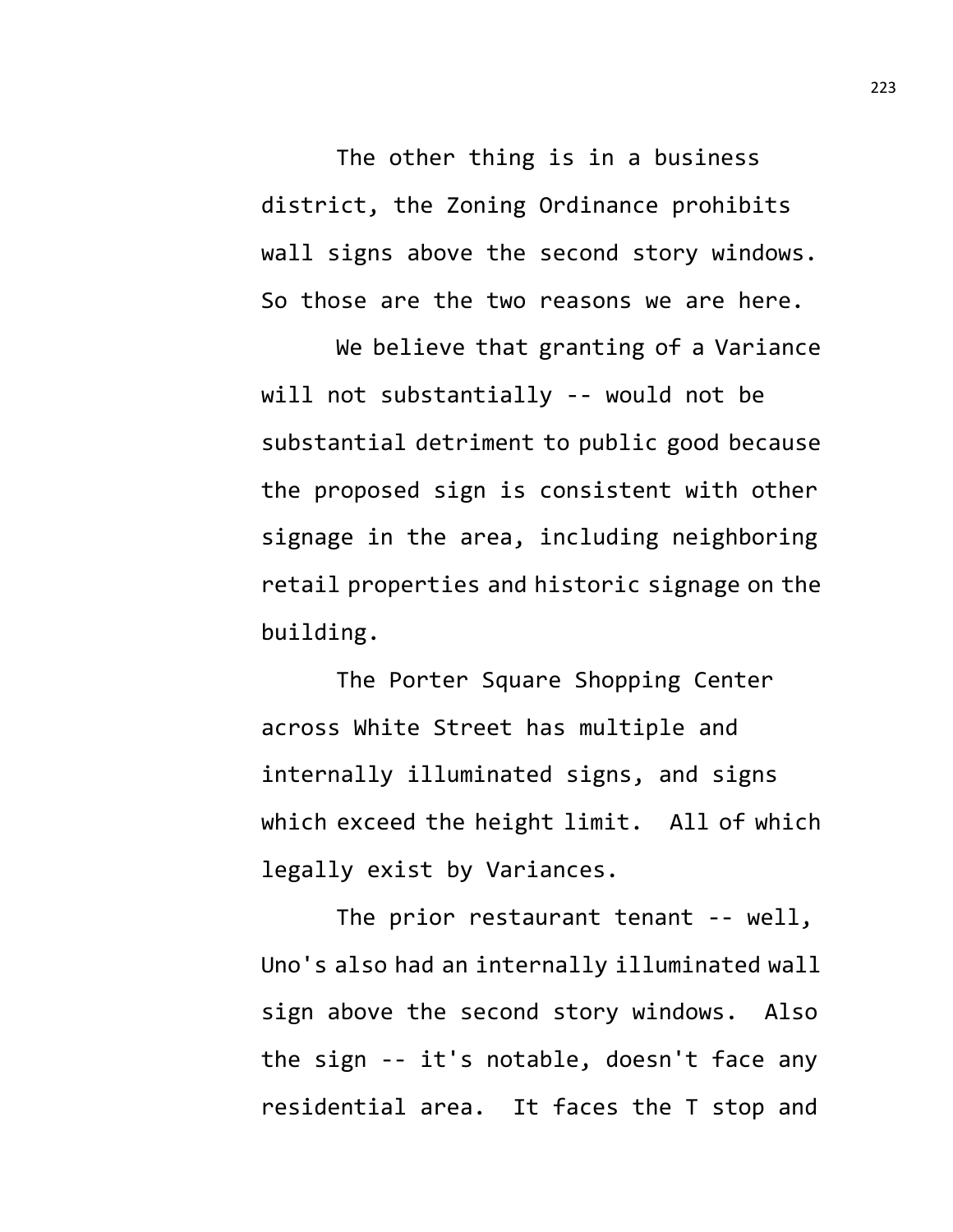other commercial properties. There's no substantial derogation from the intent of the Ordinance because two explicit purposes of the Ordinance are to conserve the value of land and buildings, and to encourage the most rational use of land. And here obviously the value of the building is preserved by allowing a retail tenant to make good competitive use of the space, and the value of nearby land and buildings is not negatively affected by having an internally illuminated sign identifying a successful retail establishment. Again, it's a commercial area. Signs like this are common for this particular area.

The retail establishment is the most rational use of this property and is encouraged by allowing adequate signage. And again the signage history of the building shows that --

CONSTANTINE ALEXANDER: Ma'am, what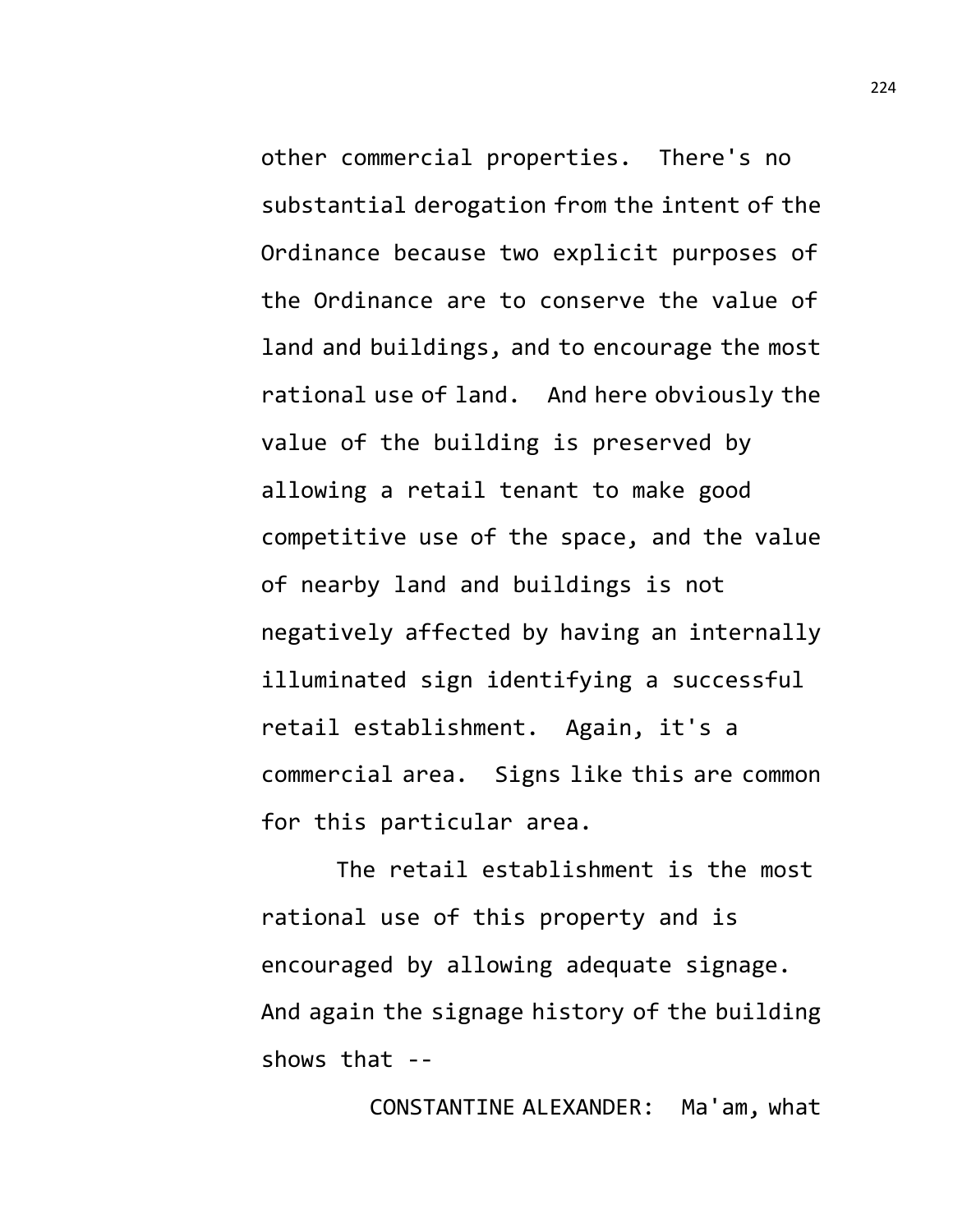you handed out, the last two pages show an alternative it looks like. The Walgreen sign being where the Pier 1 --

ATTORNEY KATIE THOMASON: That is a conforming rendering.

CONSTANTINE ALEXANDER: Why won't you do that?

ATTORNEY KATIE THOMASON: Because the sign is almost illegible from Mass. Ave. when you're --

CONSTANTINE ALEXANDER: Why? If CVS has a sign, that's not any bigger. It's not as high up off the wall as yours. You're going to dominate the streetscape with that. It's going to be a beacon, illuminated on top of it. Overly large, illuminated sign, very high up. It's going to loom over everything. CVS is going to come back and say wait a minute, if they can do it why can't we? We're going to allow a bigger sign --

ATTORNEY KATIE THOMASON: Well, the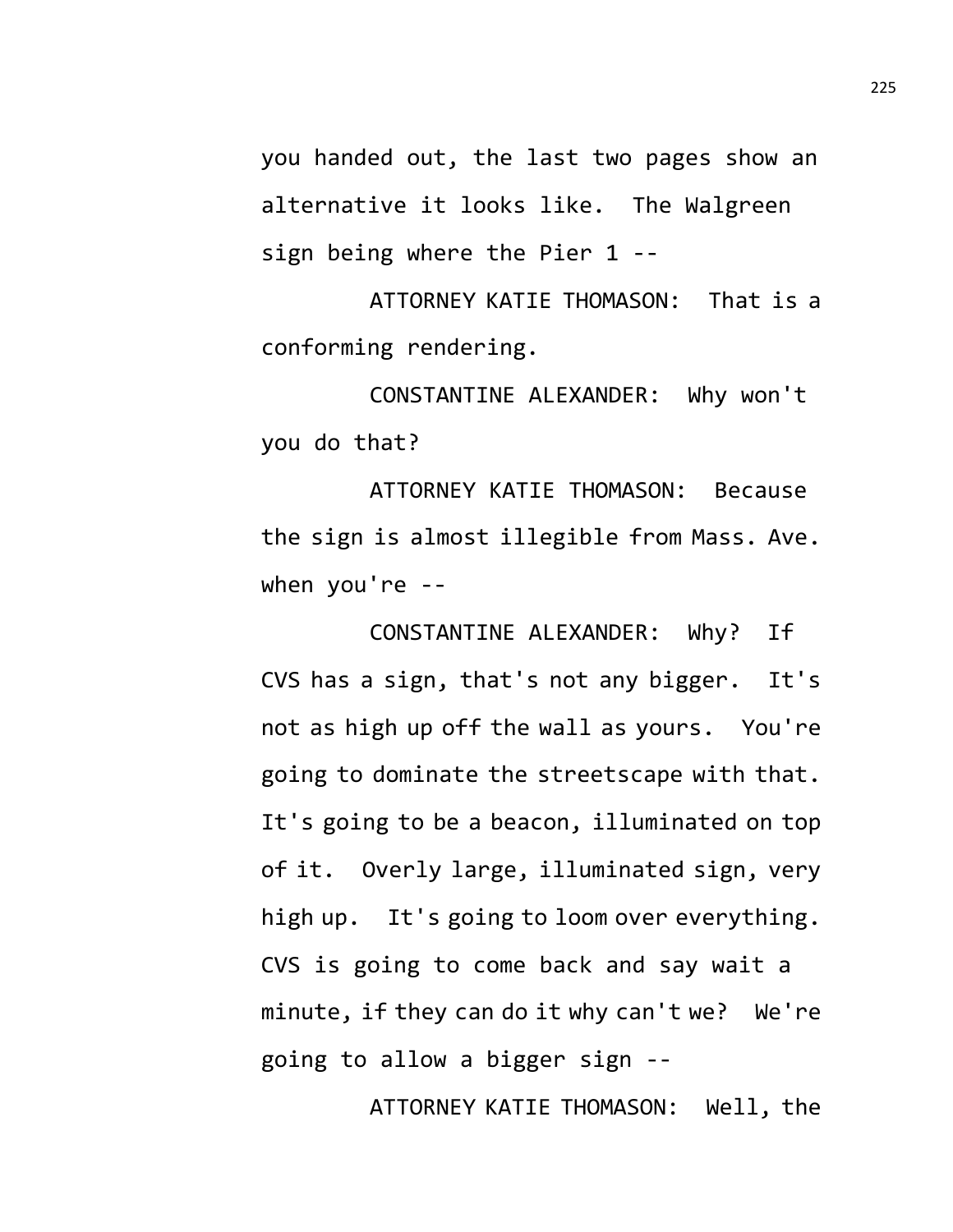difference between us and CVS is we're taking a very large space --

CONSTANTINE ALEXANDER: Well, that's your decision.

ATTORNEY KATIE THOMASON: And the first and second floor.

CONSTANTINE ALEXANDER: That's your decision. You decide you want this space, take the space. You need to take 19,000 square feet, that doesn't give you a justification for putting an overly large sign.

ATTORNEY KATIE THOMASON: Well, I believe that, you know, second-story retail is very uncommon, and we want a 70-year-old woman coming off the T being able to identify that she's at Walgreens.

CONSTANTINE ALEXANDER: I'm sorry, you get off the T because I live in this area. You can walk out of the T right here, and the first thing you see is this. You'll see a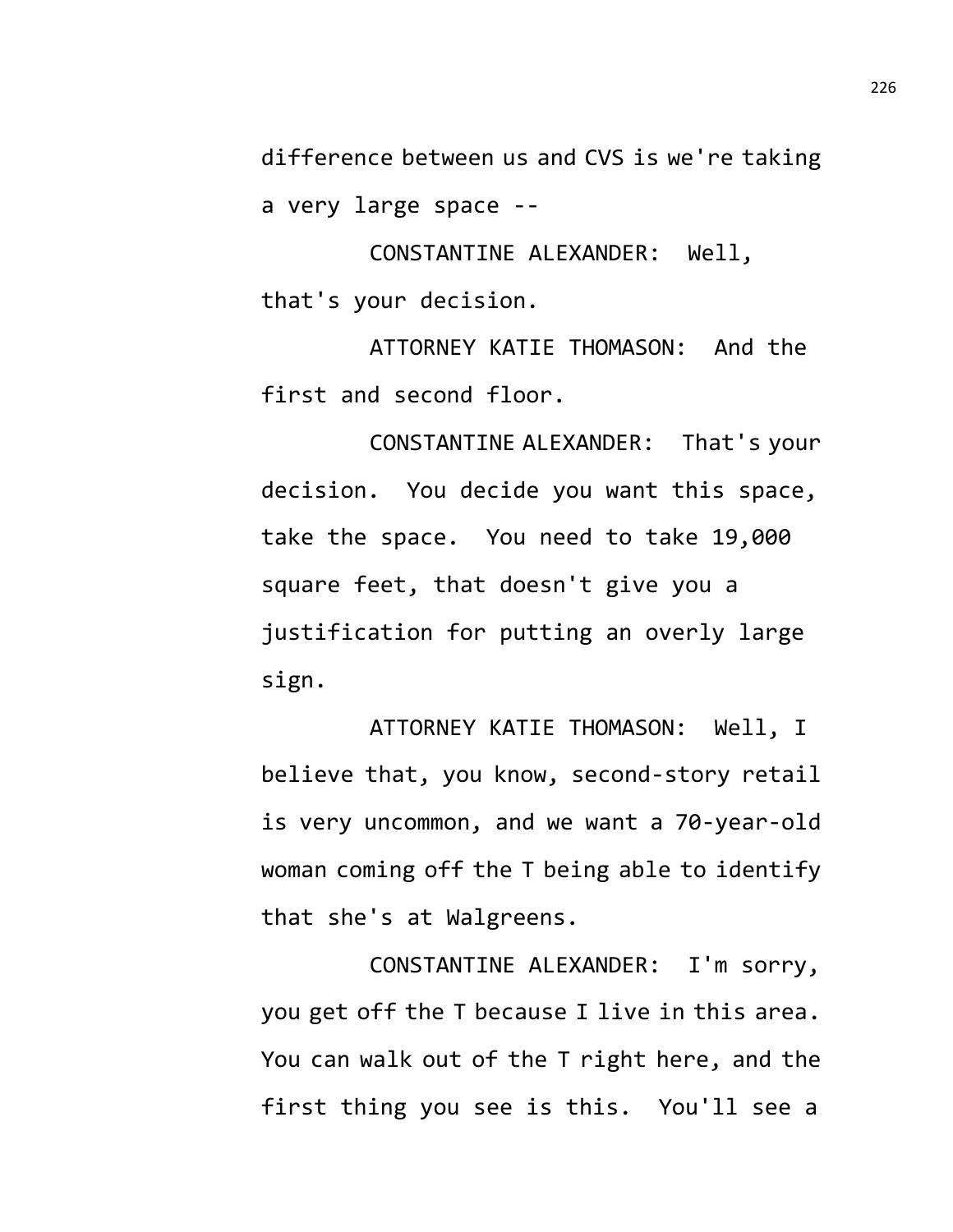sign right here that says Walgreens instead of this overly large illuminated sign on top of the building. Don't tell me you need this so people can find your store. They can find it very easily just like they found Pier 1 Imports by a sign right there.

TAD HEUER: But perhaps not as successful considering Pier 1 Imports is no longer there.

CONSTANTINE ALEXANDER: Well, they were there for decades. They moved because of other corporation reasons, not because of a lack of business.

ATTORNEY KATIE THOMASON: There's another view of the property showing the CVS sign in comparison to the proposed Walgreens sign. And we don't believe that the Walgreens sign is actually any more intrusive.

TAD HEUER: See, you're going to have second-story retail, but you also have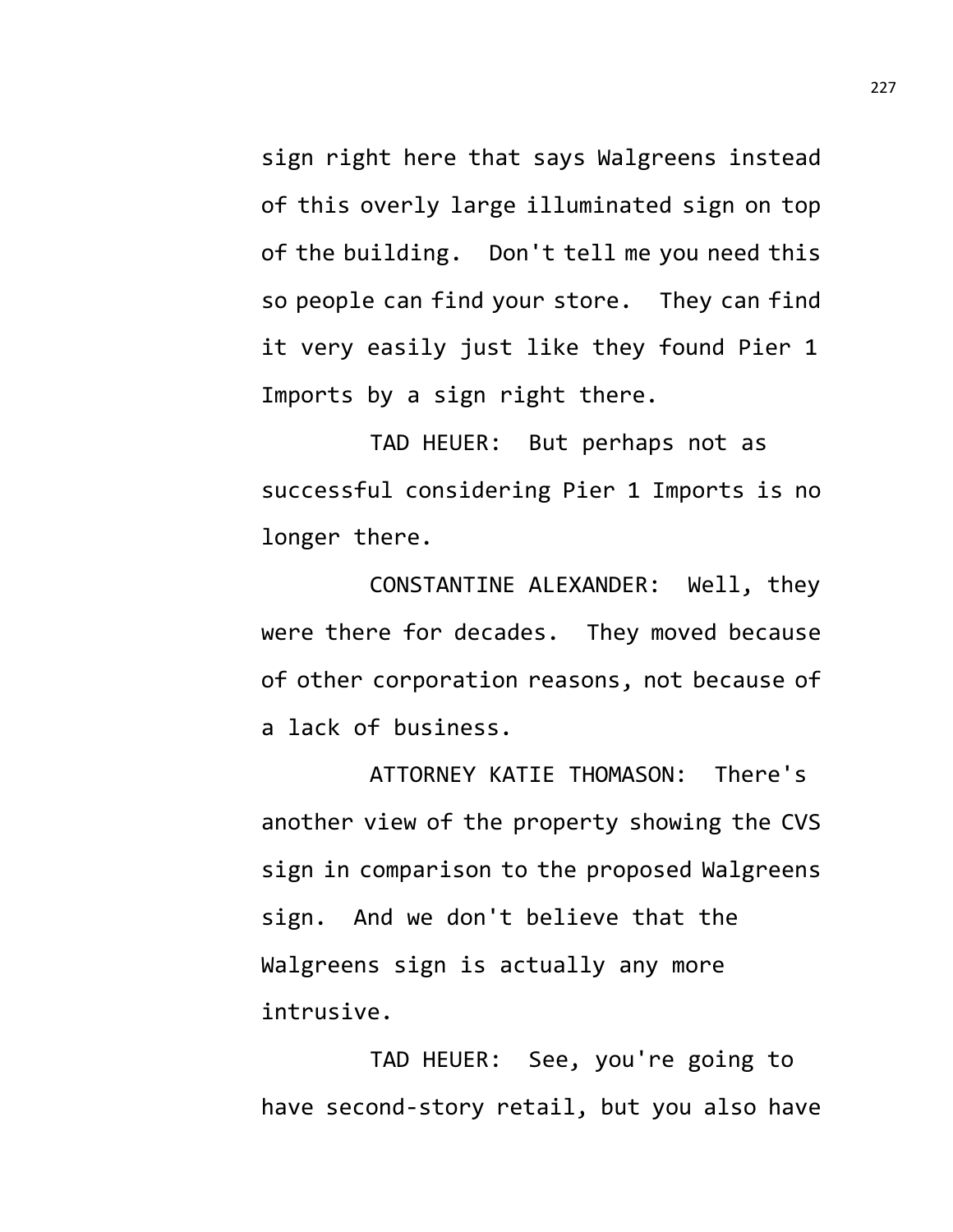first-store retail; right?

ATTORNEY KATIE THOMASON: Right.

TAD HEUER: So you're taking space on the first floor?

ATTORNEY KATIE THOMASON: Right.

TAD HEUER: One instance that I'm thinking of is on JFK Street where we approved the Kaplan signage package. And Kaplan's concern, the reason they wanted banner signage above on the second story was because A, the American Express folks in the corner of Mass. Ave. and JFK and Mount Auburn kept having people walk in their front door thinking Kaplan when Kaplan literally was on the second floor. They said we want banners on the second floor so people kind of had this sense that you have to go up to Kaplan. Coincidentally or not it also gives them more visibility. But they had a plausible reason for saying we don't want to bother the American Express travel agency because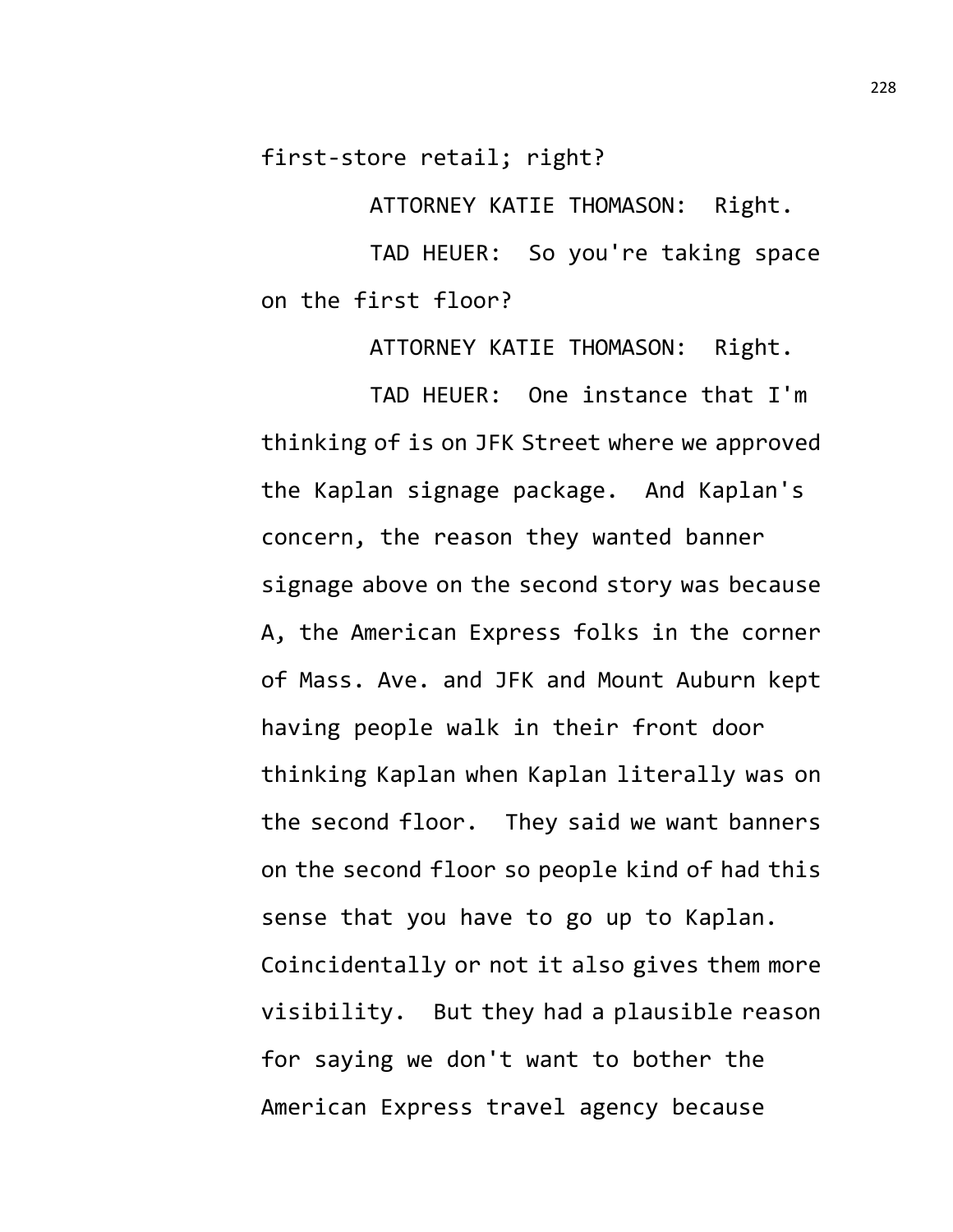people kept walking through the front door looking for us. Here people are going to be wondering in front door looking for Walgreens, and now we'll go upstairs because there's more stuff they want. It's not that putting it on the second story is necessary because you have second-story retail. The retailer is two floors, one of which is the first floor which seems to be the logical place for a sign; right?

DAMIAN SMITH: One of our other concerns is our store in comparison to the CVS store, is set back. The CVS store is out on the corner. And I understand we're making the decision that we want to be there. We don't have to be there, and I understand that. But you were making the comparison between the sign that CVS has and the sign that we have. There are stores out on the corner. Ours is set further back and it's going to be a little more difficult to see.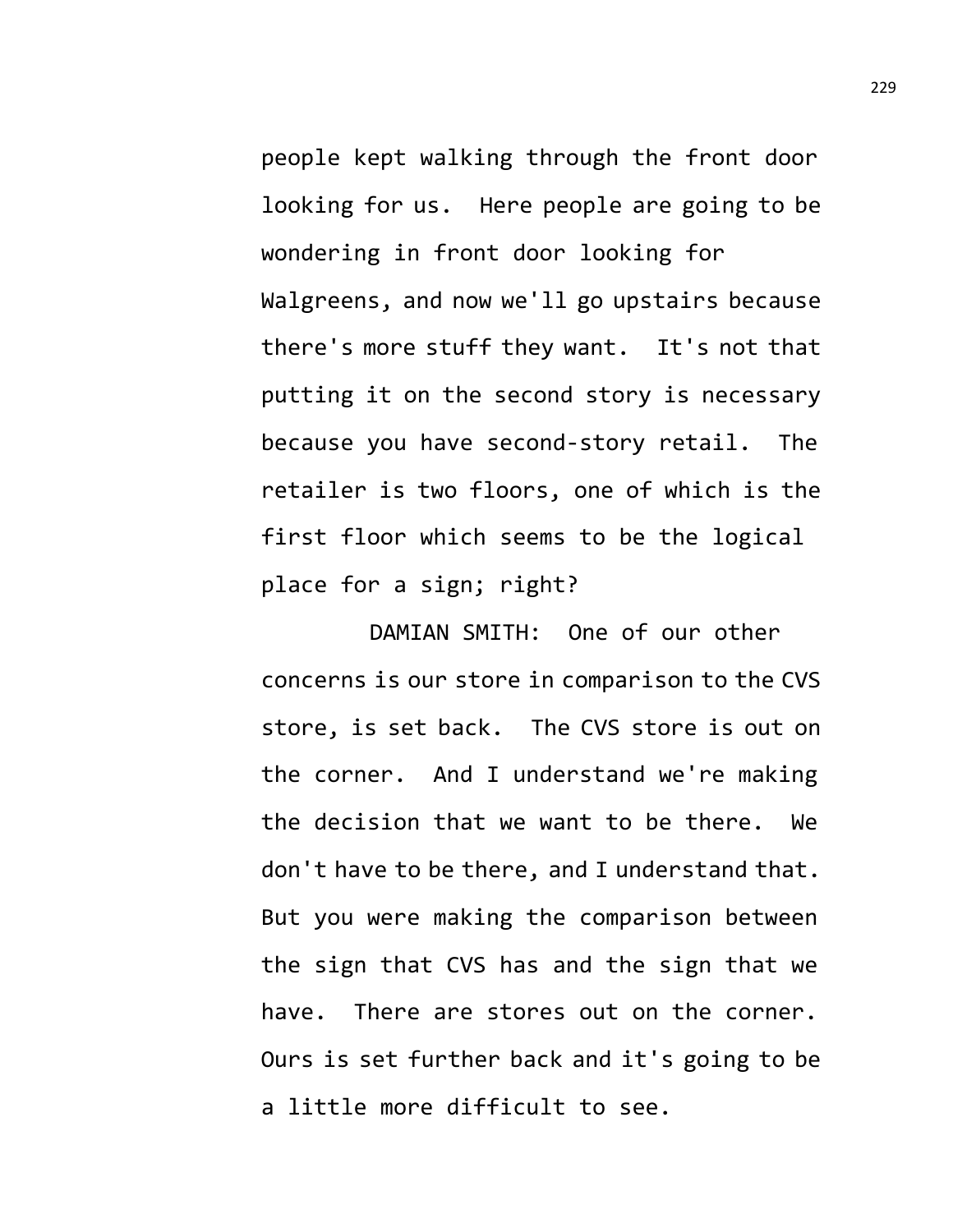CONSTANTINE ALEXANDER: I'm sorry, I don't accept that.

DAMIAN SMITH: Okay.

CONSTANTINE ALEXANDER: I mean, if you're walking anywhere in that area, you can see that sign. You can if you were on the lower level where Pier 1 Imports was --

DAMIAN SMITH: If you're walking. But if you're driving, you might not. I've driven it enough times myself to be able to make that observation. In fact, I drove it again tonight. If you're walking, if you're coming out of the T stop, there is some validity to what you're saying. If you're driving and you're making that left off of the Mass. Ave., you might miss it.

CONSTANTINE ALEXANDER: Except that Pier 1 Imports now has not only a sign on front, they have a wall sign on the side. The driveway in there. Which you haven't proposed. Which solves the problem. You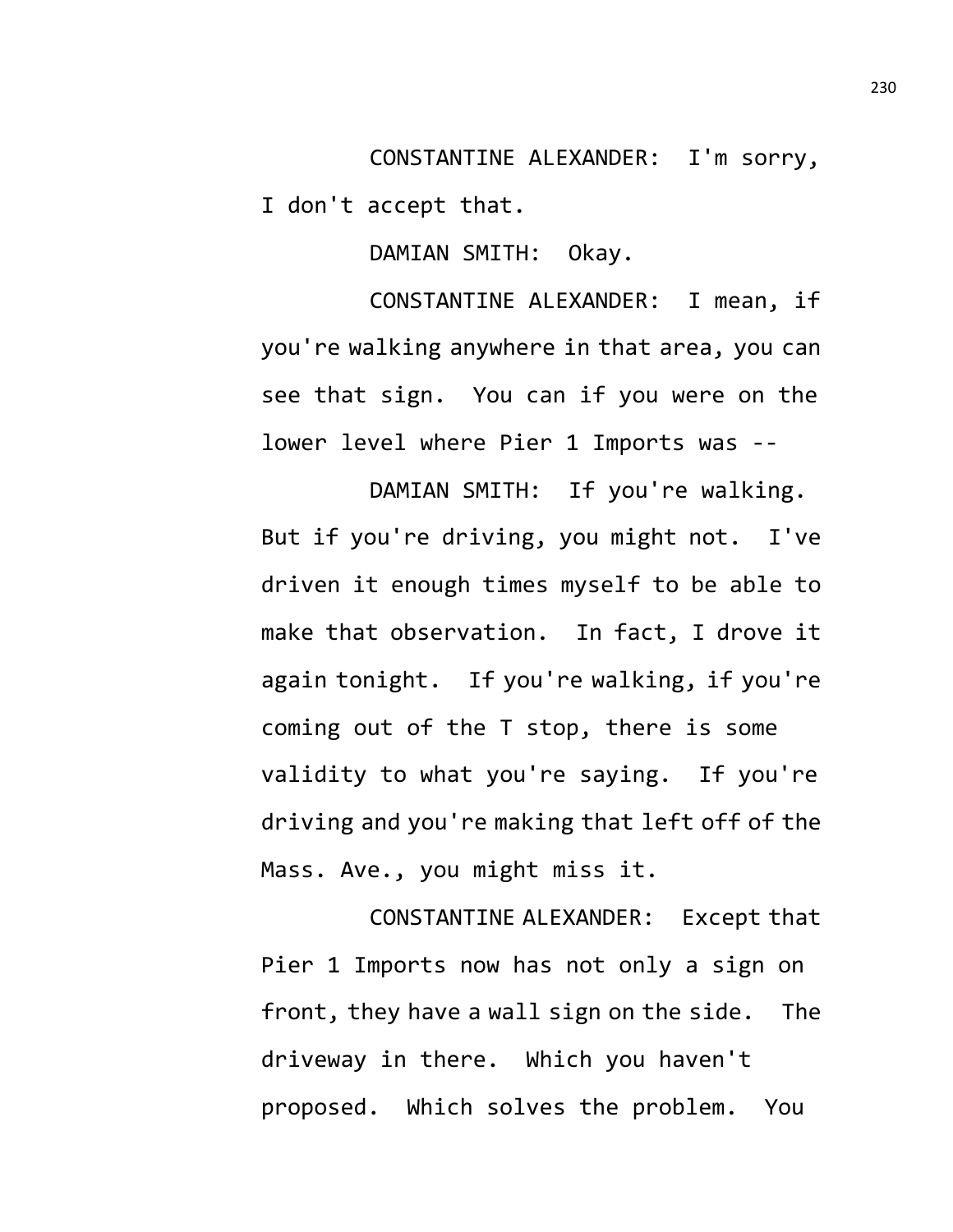can have a sign where just like Pier 1 Imports, it's two signs, neither illuminated, one is a place where Pier 1 Imports.

ATTORNEY KATIE THOMASON: I think the Pier 1 sign is illuminated.

CONSTANTINE ALEXANDER: I don't think it is. It's a flat board.

The point is that to me you're looking for advertising which is not necessarily wrong, but you're looking for something overly large to introduce yourself to the neighborhood. And I think you if you want to rent a space, you take the signage the city gives you. I mean, there's no hardship here. There's no -- this space can be used with signage where signage was before. You just want to advertise yourself as opposed to CVS.

DAMIAN SMITH: I think one of the things that we'd like to be able to do is do something similar to what was being done at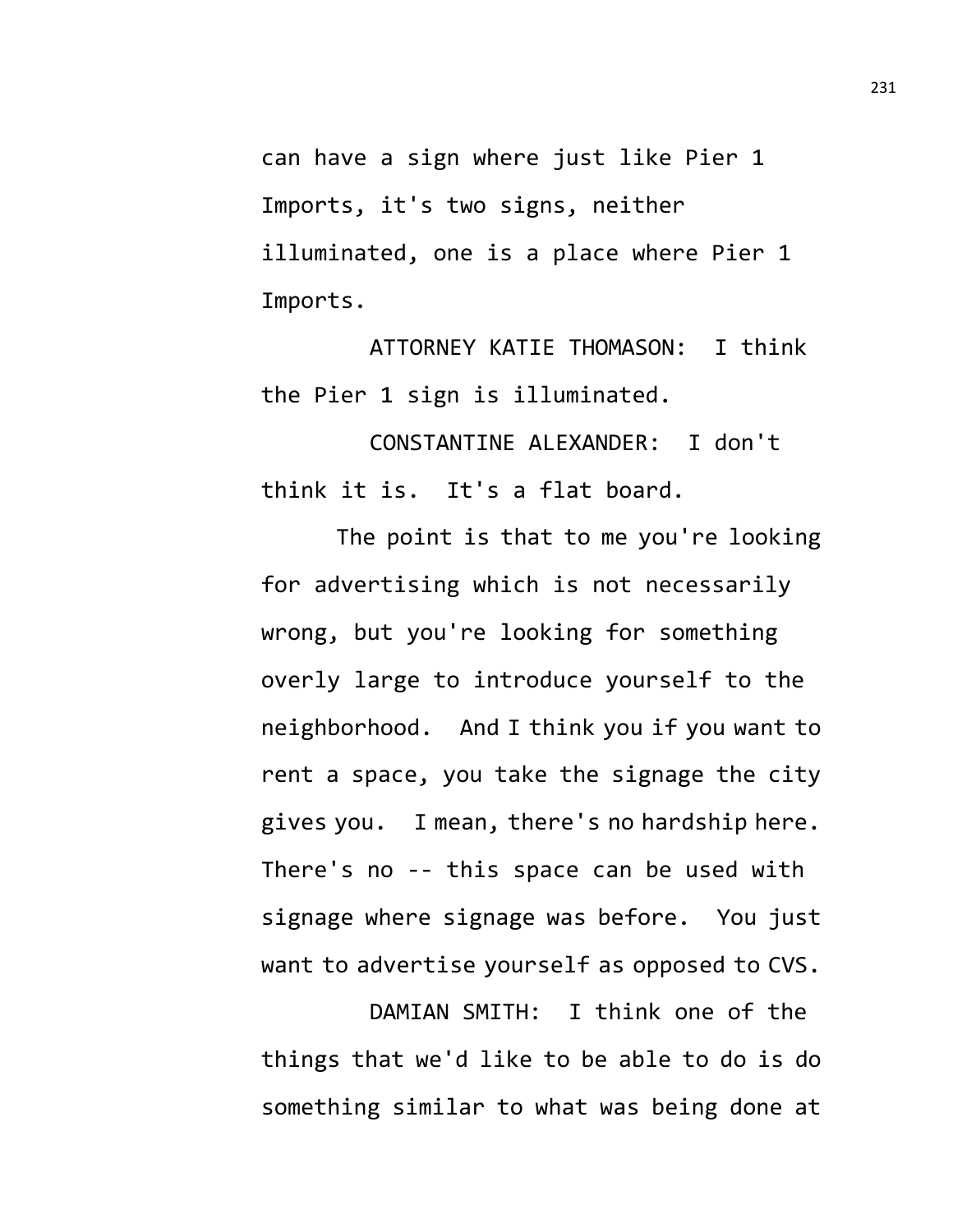the property in the past. I think that point was made earlier, that there was a Pizzeria Uno sign there as you can see from the pictures here, and that it wasn't -- I don't understand the difference personally between what Pizzeria Uno had and what we're suggesting.

BRENDAN SULLIVAN: Well, except that looking down the road a little bit, the space is obviously vacant. When the next tenant goes in, they're going to come back to us and say well Pizzeria Uno had a sign here, let us put a sign back. And all of a sudden Walgreens has got another one there, too. So there is going to be somewhat of a duplication if you were the only tenant in the building --

DAMIAN SMITH: Right.

BRENDAN SULLIVAN: -- then I could, you know, endorse what you're saying. But I see that there's going to be additional requests coming once that starts to fill up.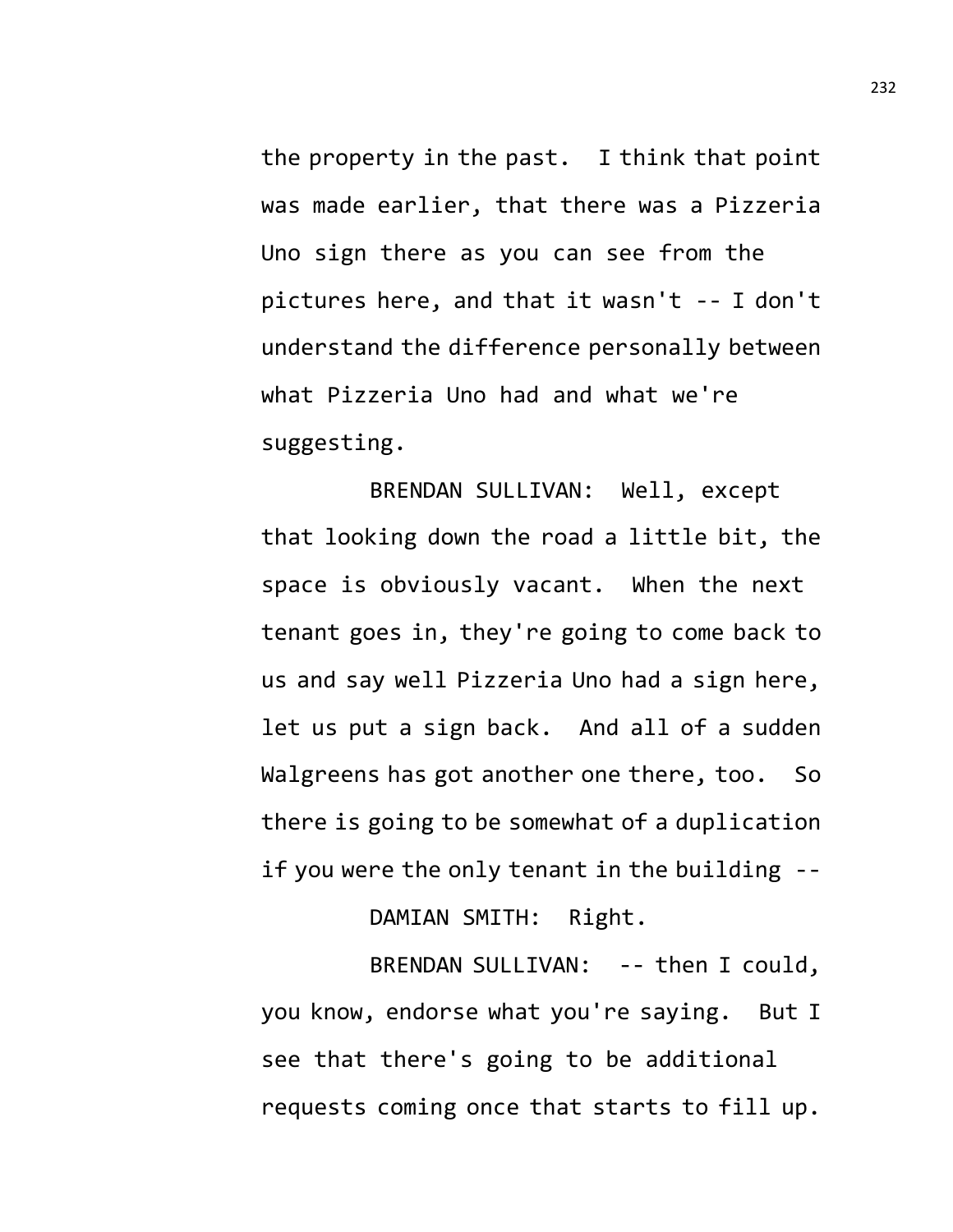But anyhow that's just aside.

TAD HEUER: And as a practical matter having lived also in this area, if you're coming up, if you're coming up -- if you're coming south on Mass. Ave. at that corner, I don't think I've ever gone through that light unabated to the remainder of Mass. Ave. You are almost always stopped at that light for some reason. Doesn't that give you enough opportunity to sit in your car saying where's the Walgreens? It's not as though you have to make the decision on the fly, I've got to take a left or stay on Mass. Ave. You generally have one, if not two light cycles at any part of the day to sit and ponder where that building is. And you'll identify it by saying it's not up as high as I thought it was. There it is on the first level. I mean, it's not necessarily driving it, you need to catch it on the fly because that's about the most congested artery of traffic in the entire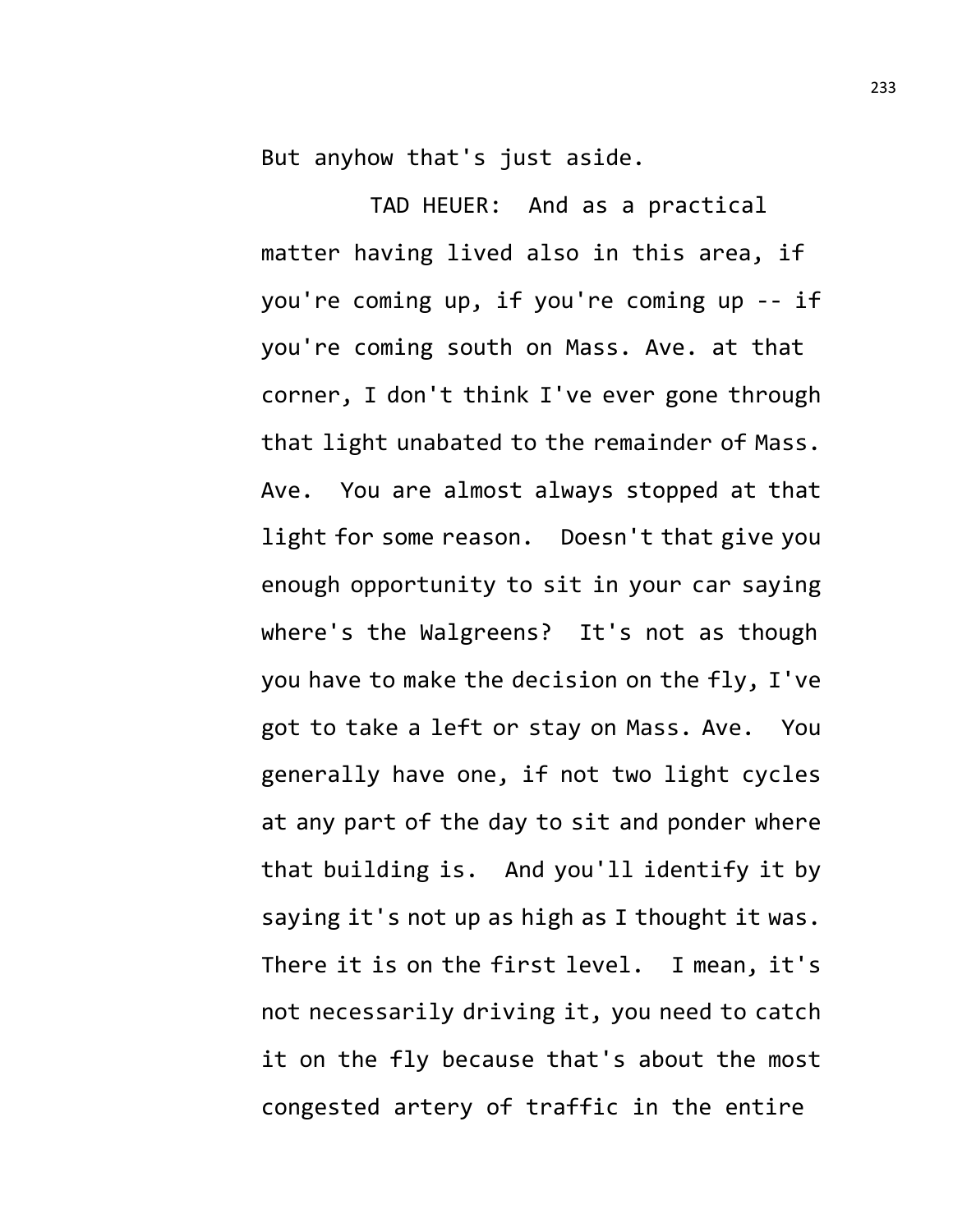city I think.

DAMIAN SMITH: There's a lot of congested arteries.

ATTORNEY KATIE THOMASON: If you're coming south on Mass. Ave., the CVS building actually does obstruct the view of this, of this facade entirely.

TAD HEUER: Well --

ATTORNEY KATIE THOMASON: Because the CVS.

TAD HEUER: It's set at that far back?

ATTORNEY KATIE THOMASON: It's set significantly back.

DAMIAN SMITH: It is.

TAD HEUER: So you're saying in the Porter Square Shopping Center, those are all by Variance. Were those by a unified Variance? So when the shopping center was built, the a single Variance was for -- ATTORNEY KATIE THOMASON: I believe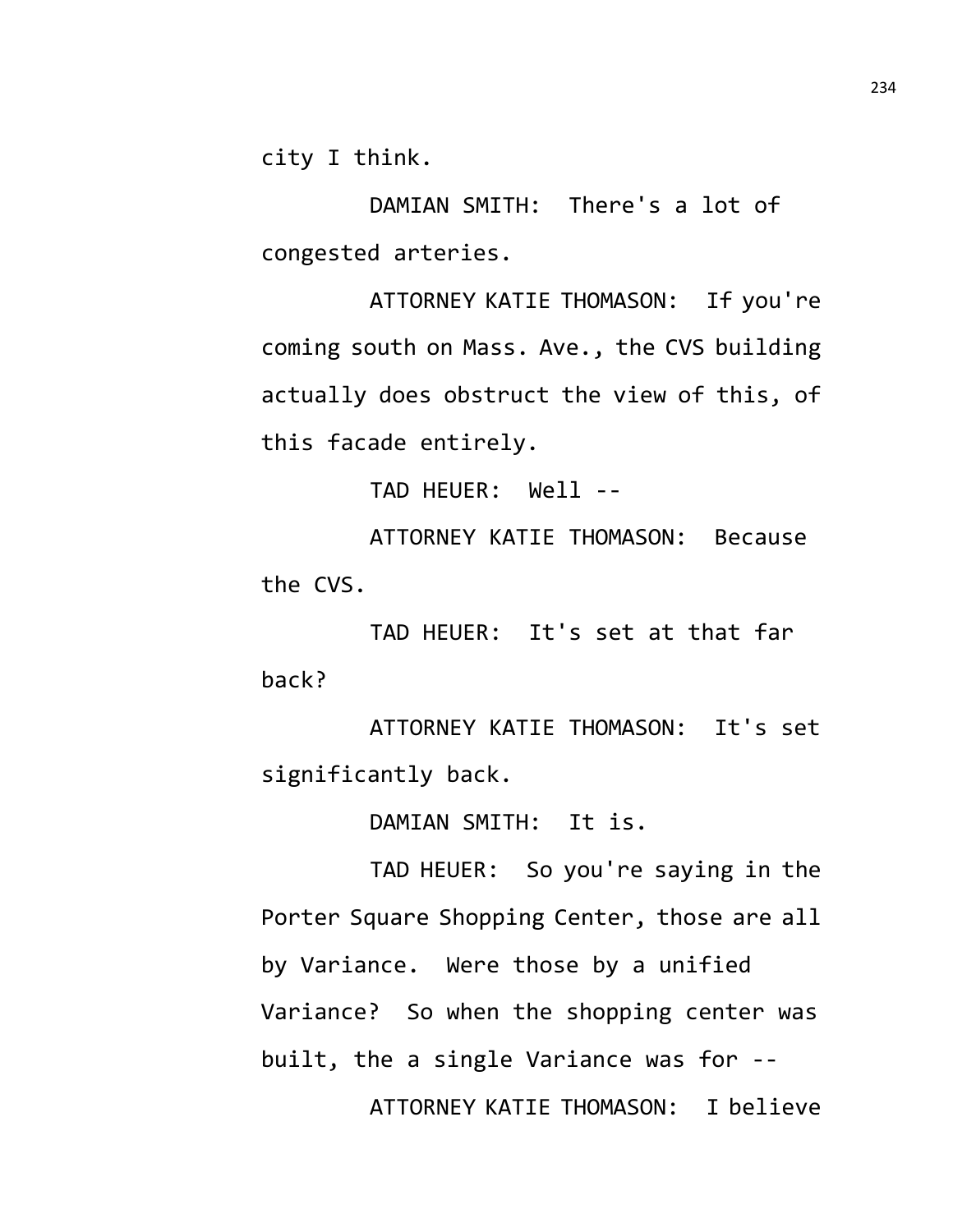that's the case.

TAD HEUER: Right. So, you know, it's not a case-by-case situation.

ATTORNEY KATIE THOMASON: The Variance of this is.

BRENDAN SULLIVAN: There was just a few years ago there was -- when CVS went in and we granted them some signage, there was a shopping center itself, there was a tremendous amount of relief. I think there's actually seven or possibly ten signs.

CONSTANTINE ALEXANDER: Yes, we also allowed Mathworks to put in a sign over CVS.

ATTORNEY KATIE THOMASON: There is a sign. There's a sign right here. It's not --

CONSTANTINE ALEXANDER: That's right. We did allow that.

BRENDAN SULLIVAN: There was a master plan for the shopping center which has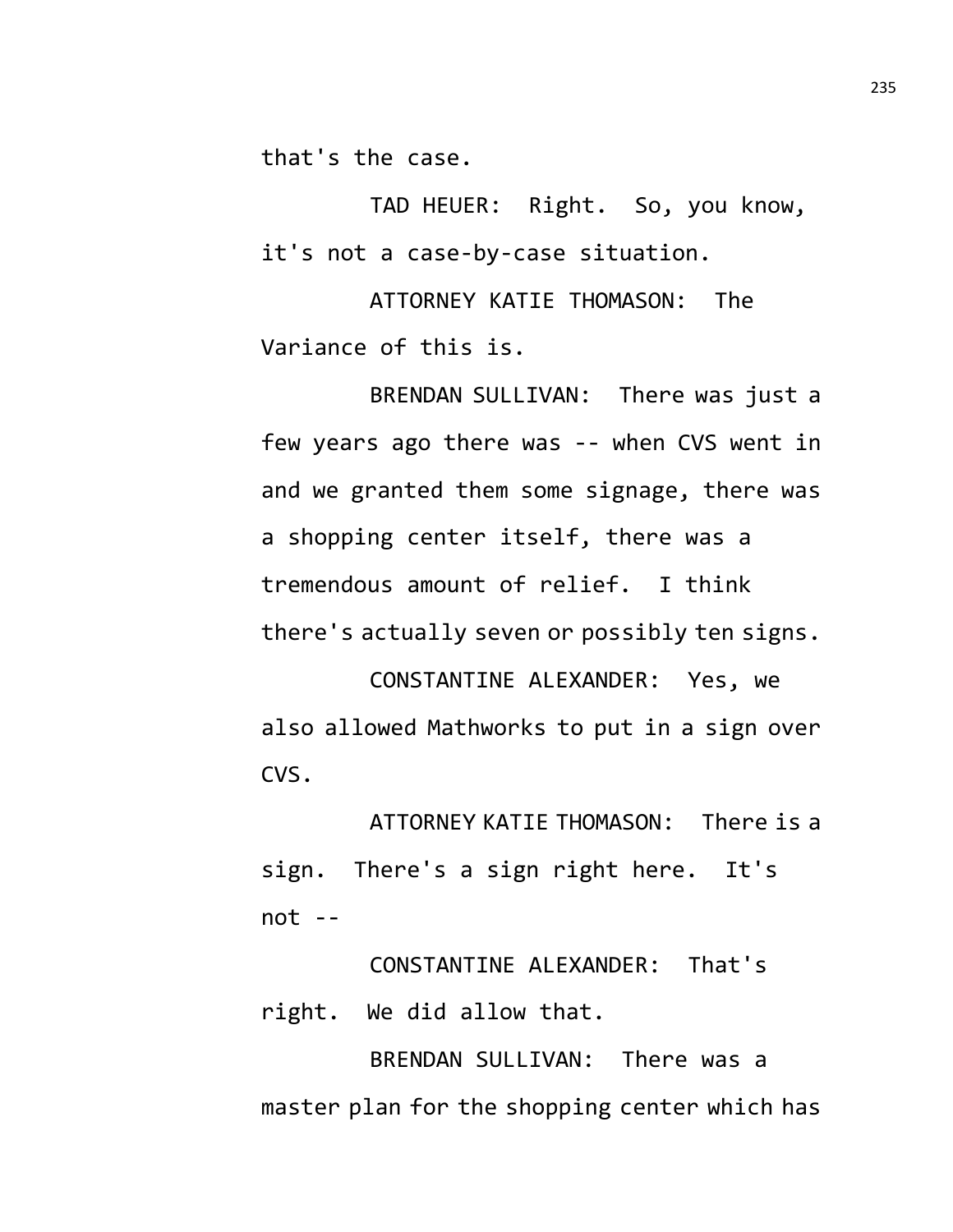somewhat gone awry, but there was, I think, seven out ten sign variances that we granted because the -- in addressing the Planning Board they wanted somewhat cohesive which never happened.

TAD HEUER: Is that district is for  $--$ 

CONSTANTINE ALEXANDER: Brendan's point is well taken. It's not going to happen. Signs beget signs. And as soon as one guy -- somebody puts a bigger sign -- we seen it in the banking cases in Harvard Square. You put a big sign up there, and then CVS is going to want to put a big sign up there. And whoever moves into the Uno space is going to want to put a big sign up there. And all of a sudden the streetscape is adversely impacted just because the kinds of things that our Zoning Ordinance says is prohibited. Too much signage, too much impact on the streetscape.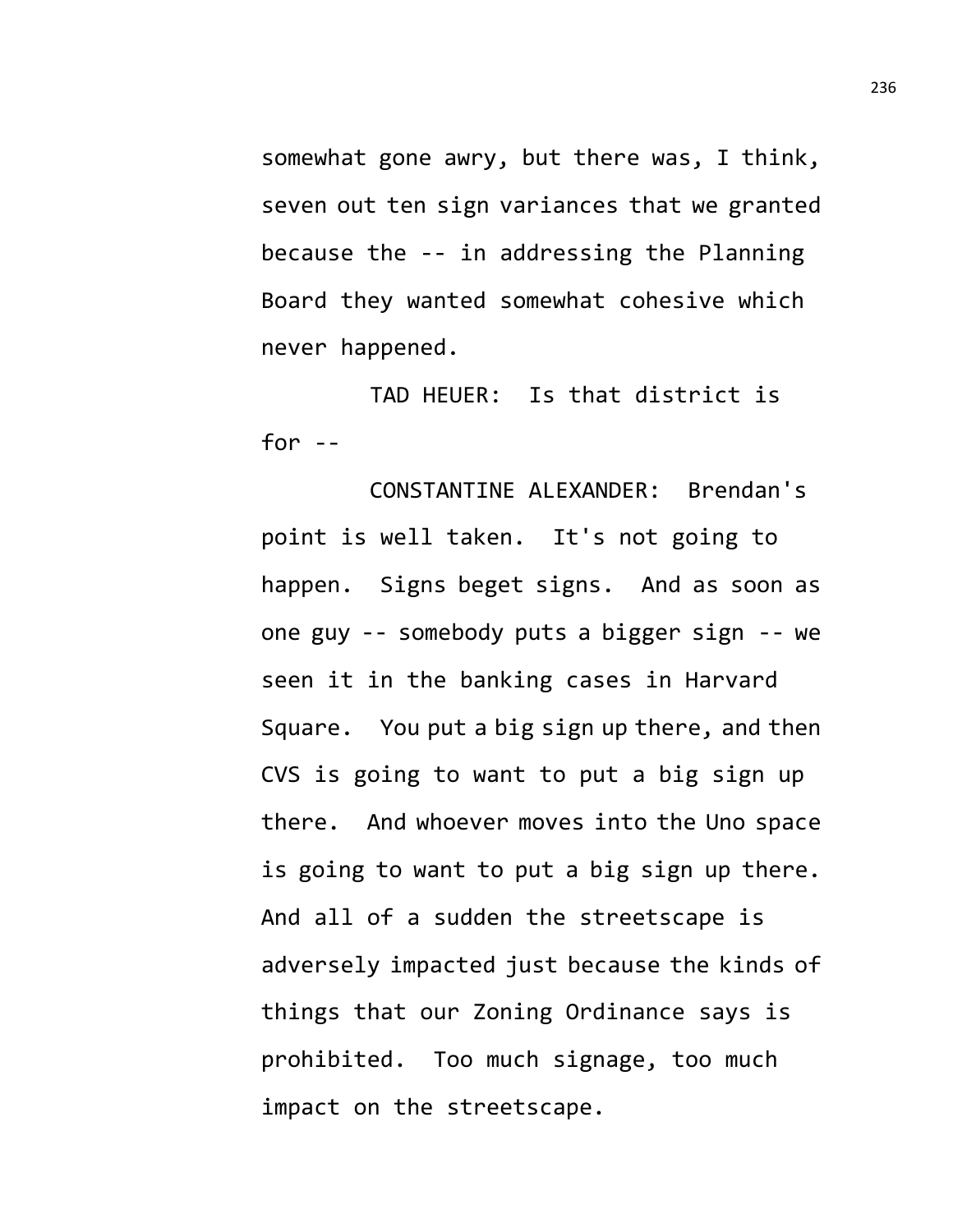ATTORNEY KATIE THOMASON: I mean, there is already a sign on the second story on Somerville Ave. On the CVS building.

CONSTANTINE ALEXANDER: Yes, Health Works.

ATTORNEY KATIE THOMASON: I mean, I don't think that -- we don't think we're adding --

BRENDAN SULLIVAN: My own taste I think CVS is overly signed.

CONSTANTINE ALEXANDER: Yes.

ATTORNEY KATIE THOMASON: Too large.

BRENDAN SULLIVAN: Well, it's to me it's too much. But, you know, they obviously want, you know -- anyhow they have neon signs if we let them. But the only thing working I think in the favor of this is the location of the building, which I think is at somewhat of a disadvantage and especially if you're coming with your back to Arlington. And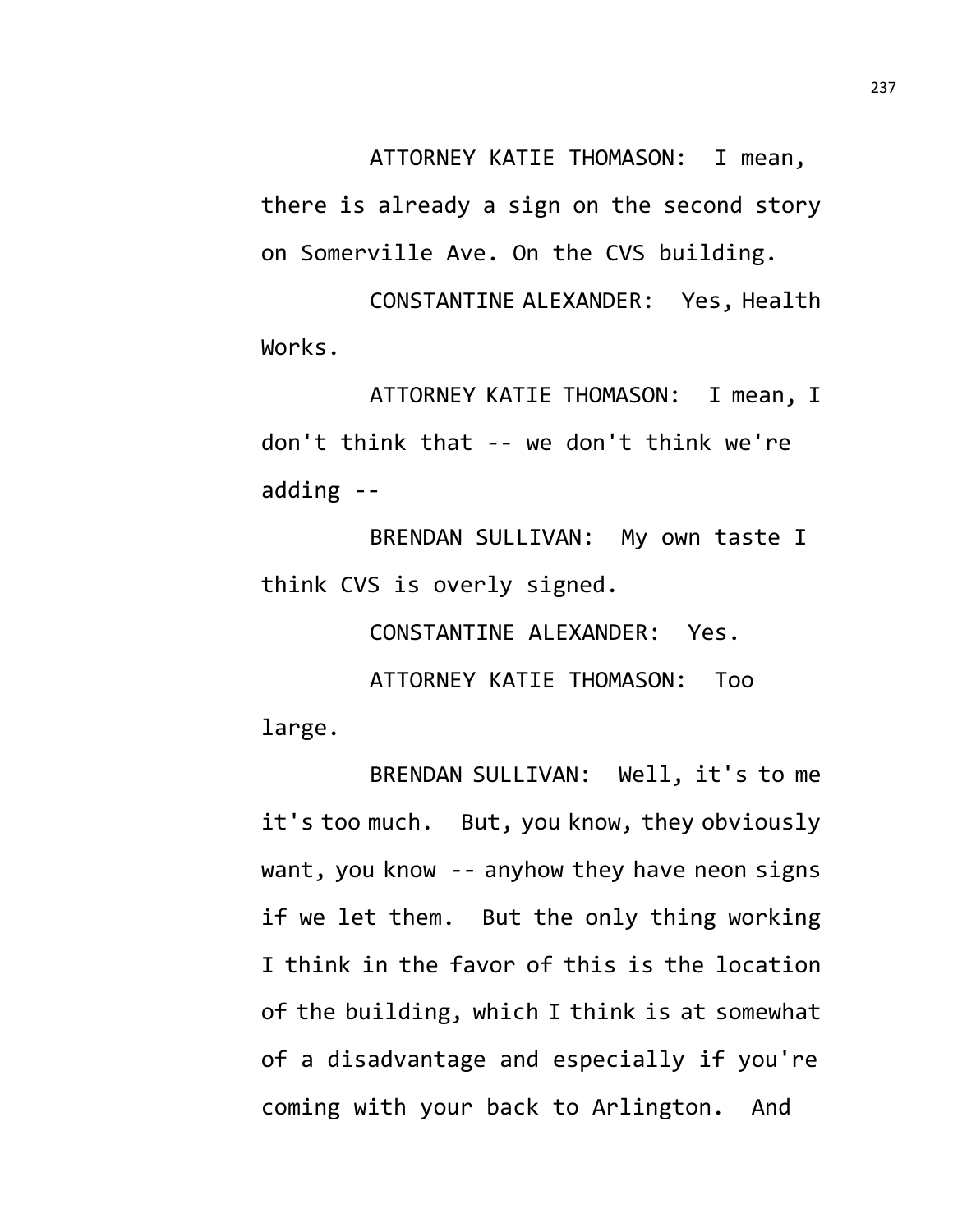you're coming down, you're at a higher elevation on Mass. Avenue by Christopher's than you are, in fact, I think probably -- and I think it would be a nice exercise, I think, not to critique, but I think if I were a presenter I would have done an elevation of where you are at Christopher's and where the sign is and the elevation of that, because it would not be all that much different. The sign would be higher obviously, but I think that what works in your favor, in my view, is that the location of the building which I agree is set back. There's somewhat of a plaza in front of that, which I think is also going to be occupied. And I think the city wants to get this outdoor stuff going which is also, I think, going to distract the cumbersome to anything going on in there. The elevation of Mass. Avenue in relationship to this, if I were Mr. Walgreen, I would say that the sign at that level probably would not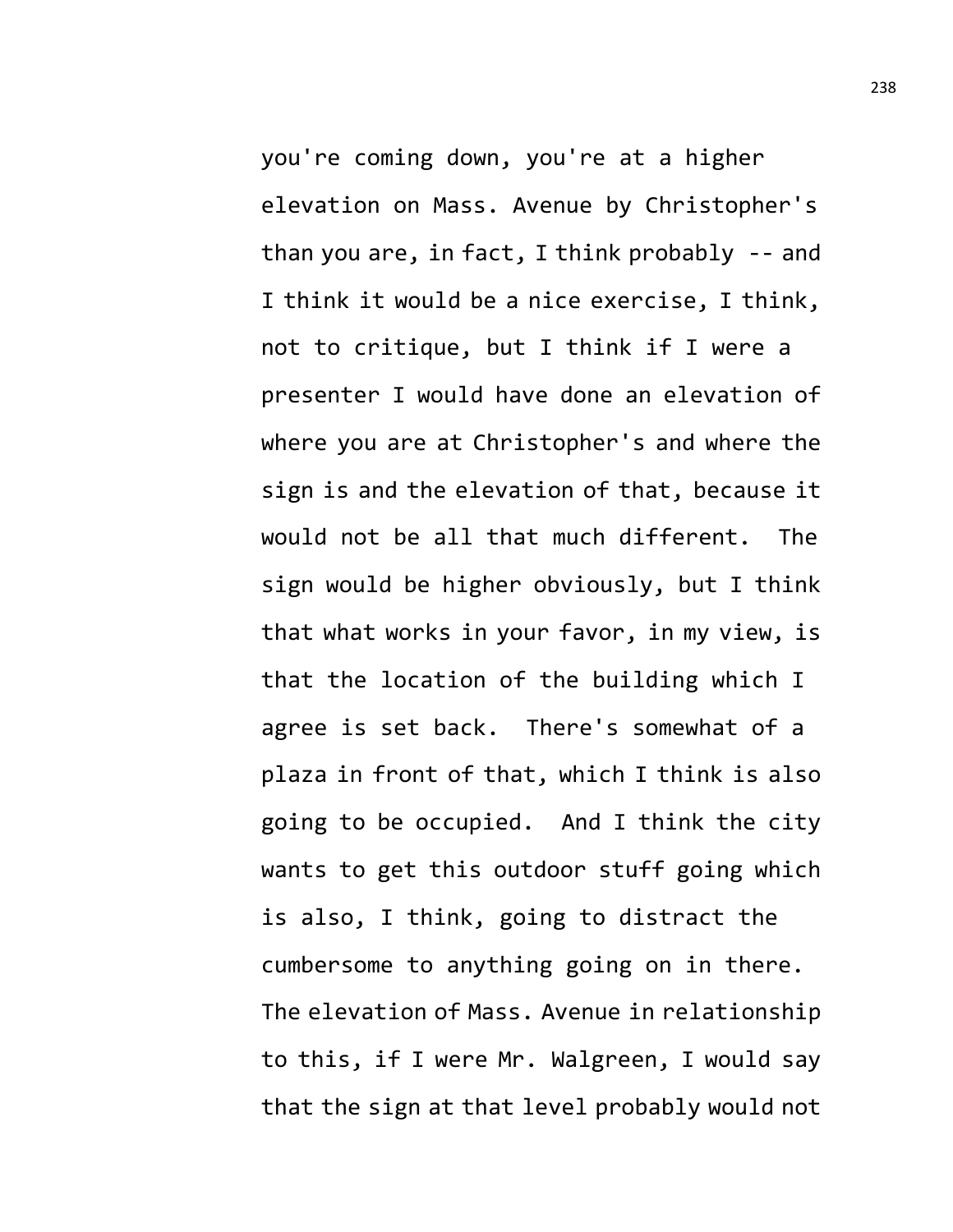work. Obviously the one higher does.

CVS is a different location. It's more prominent. It's right on the sidewalk. You can't miss the damn CVS.

ATTORNEY KATIE THOMASON: It's also, as I said, a high traffic area. Lots of pedestrians going back and forth distracting from the signage.

BRENDAN SULLIVAN: That gets outdoor seating, yadda, yadda, yadda. And I also think it's also going to beget some kind of a post with arrows and bells and whistles and stuff like that going forward to identify what's going on in that building, because the building screams at needing some stability to it because there is an awful lot of comings and goings. The building has never really worked very well right from the beginning.

CONSTANTINE ALEXANDER: That's true.

BRENDAN SULLIVAN: But as you can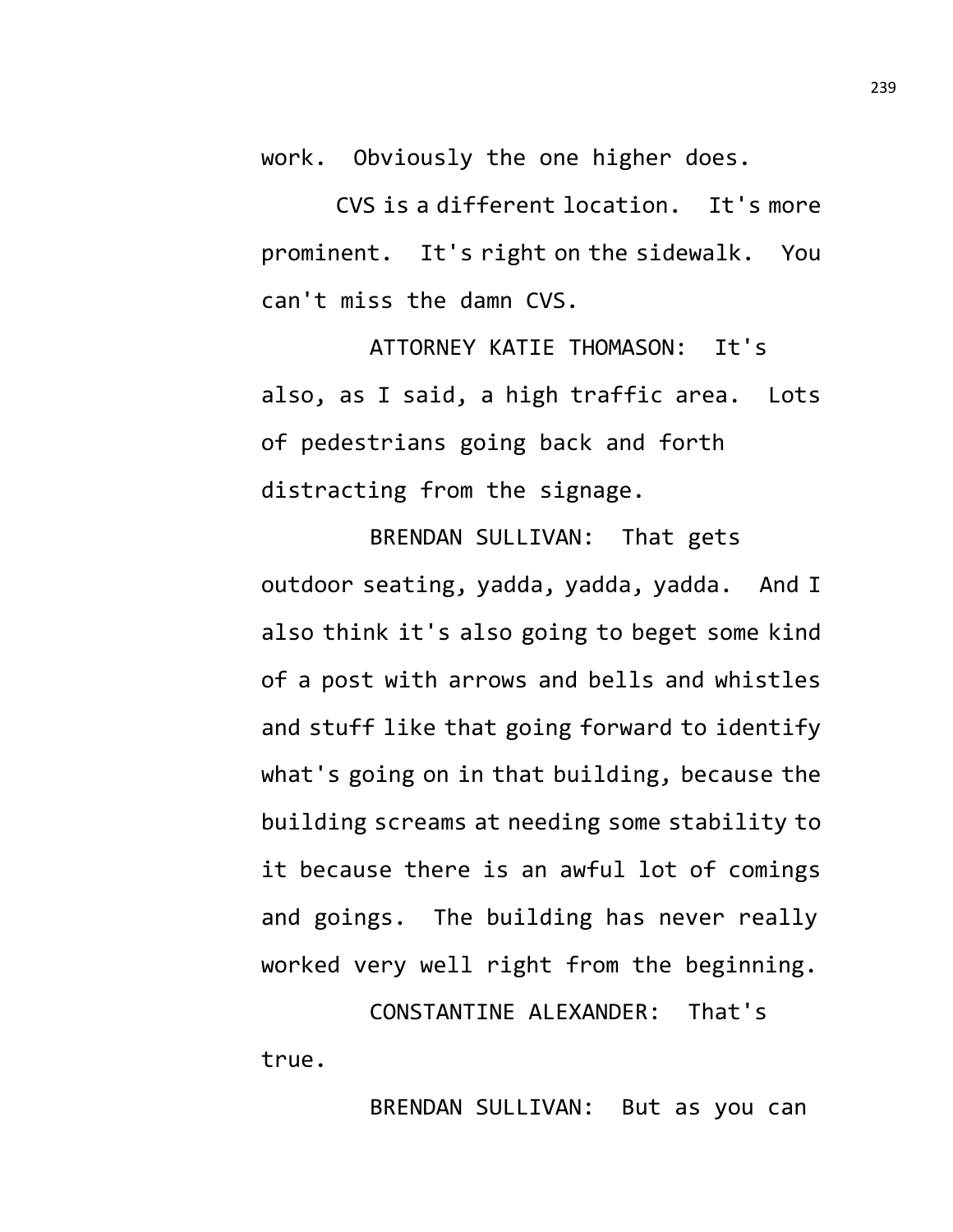see from the changeover.

ATTORNEY KATIE THOMASON: To that point there also has been -- the sign variances that have been granted on this building have almost uniformly referred to the setback as the hardship. It's been recognized as an issue on this building before. Planning Board recognized as well.

TAD HEUER: What are the intended hours of operation?

DAMIAN SMITH: Right now we're looking at either six or seven to midnight.

TAD HEUER: Okay. Would the sign be turned off in your non-open hours or would it be kept on?

DAMIAN SMITH: We would turn it off.

BRENDAN SULLIVAN: Is Walgreens a -- how do I phrase this? A point of source for medications for a group -- I know that you may have lost some health plans recently, but is it not a source of medication for certain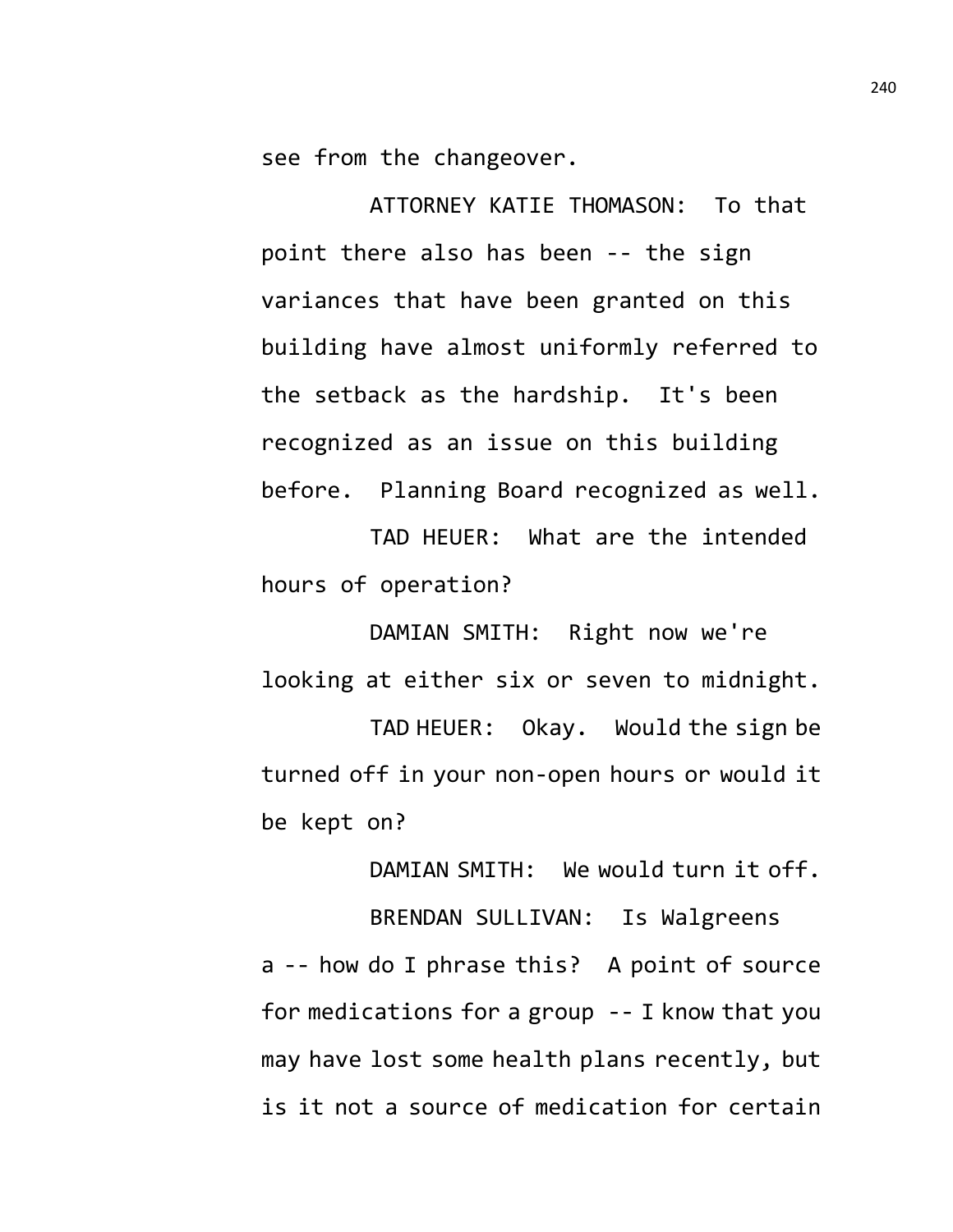health plans or something like that? In other words, if somebody has to find a Walgreens rather than going up to Arlington or something --

TAD HEUER: Are you a PBM for various health plans?

BRENDAN SULLIVAN: Yes, that's what I'm trying to say.

TAD HEUER: As far as the benefit manager?

DAMIAN SMITH: You mean where they can only come to Walgreens?

BRENDAN SULLIVAN: Yes.

TAD HEUER: Yes.

DAMIAN SMITH: Well, yes and no.

There are certain contracts that we are in the process of negotiating with. And, in fact, in Cambridge with the Cambridge Healthcare -- health centers where we would contract with them on a 340-B basis to allow their patients to come to our pharmacies.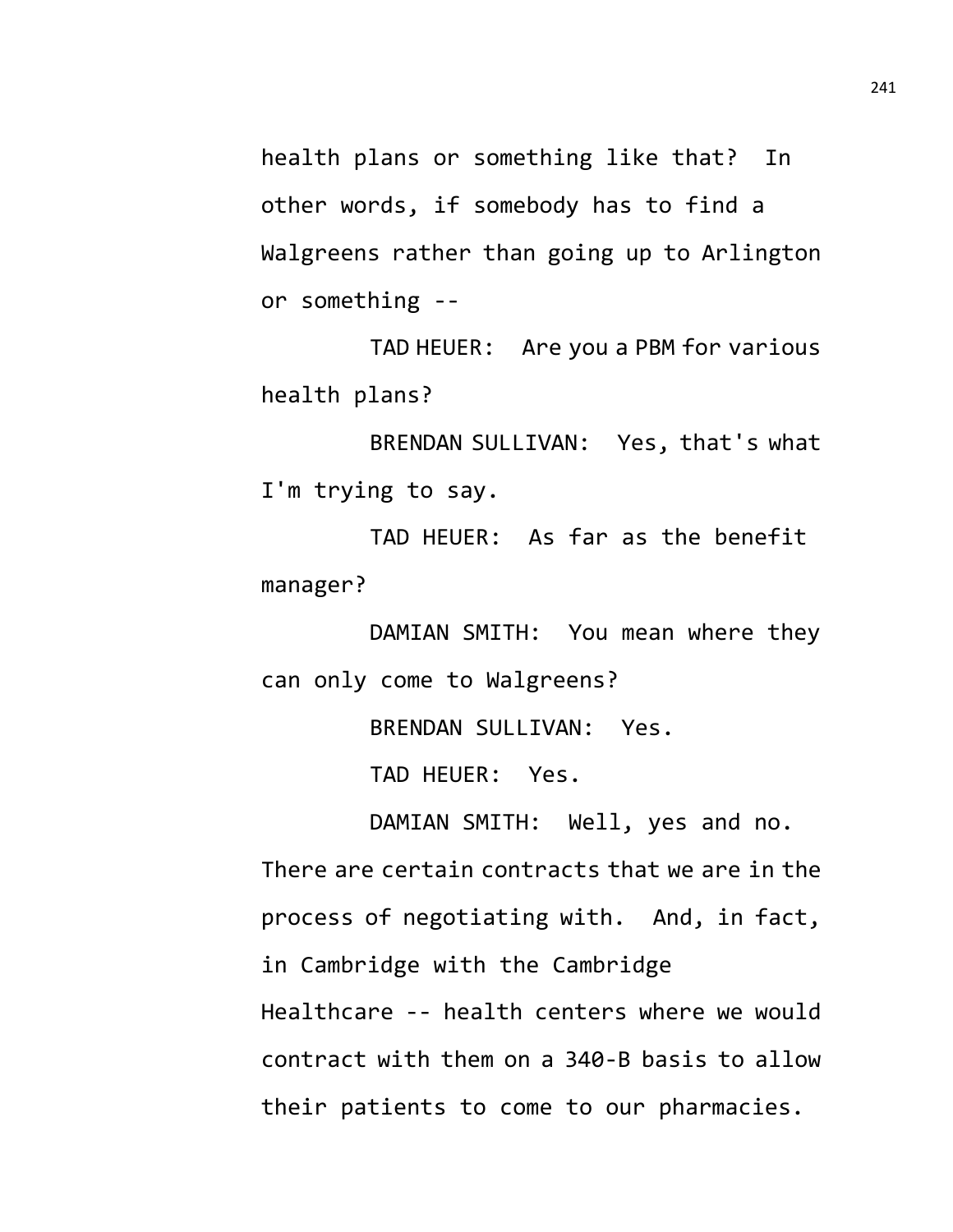BRENDAN SULLIVAN: Right.

DAMIAN SMITH: And so in an instance like that, they would only be coming to Walgreens. They could go to a pharmacy within the Cambridge health system.

BRENDAN SULLIVAN: Right. But the alternative is obviously --

DAMIAN SMITH: The alternative would be Walgreens; right.

BRENDAN SULLIVAN: And the alternative would be Arlington?

TIMOTHY HUGHES: Somerville Avenue. DAMIAN SMITH: Or go to Somerville Ave. as well.

CONSTANTINE ALEXANDER: Right.

TAD HEUER: So you're contracted for providers disproportionate to certain hospitals?

> DAMIAN SMITH: No, it's only -- TAD HEUER: It's 340B. DAMIAN SMITH: 340B through the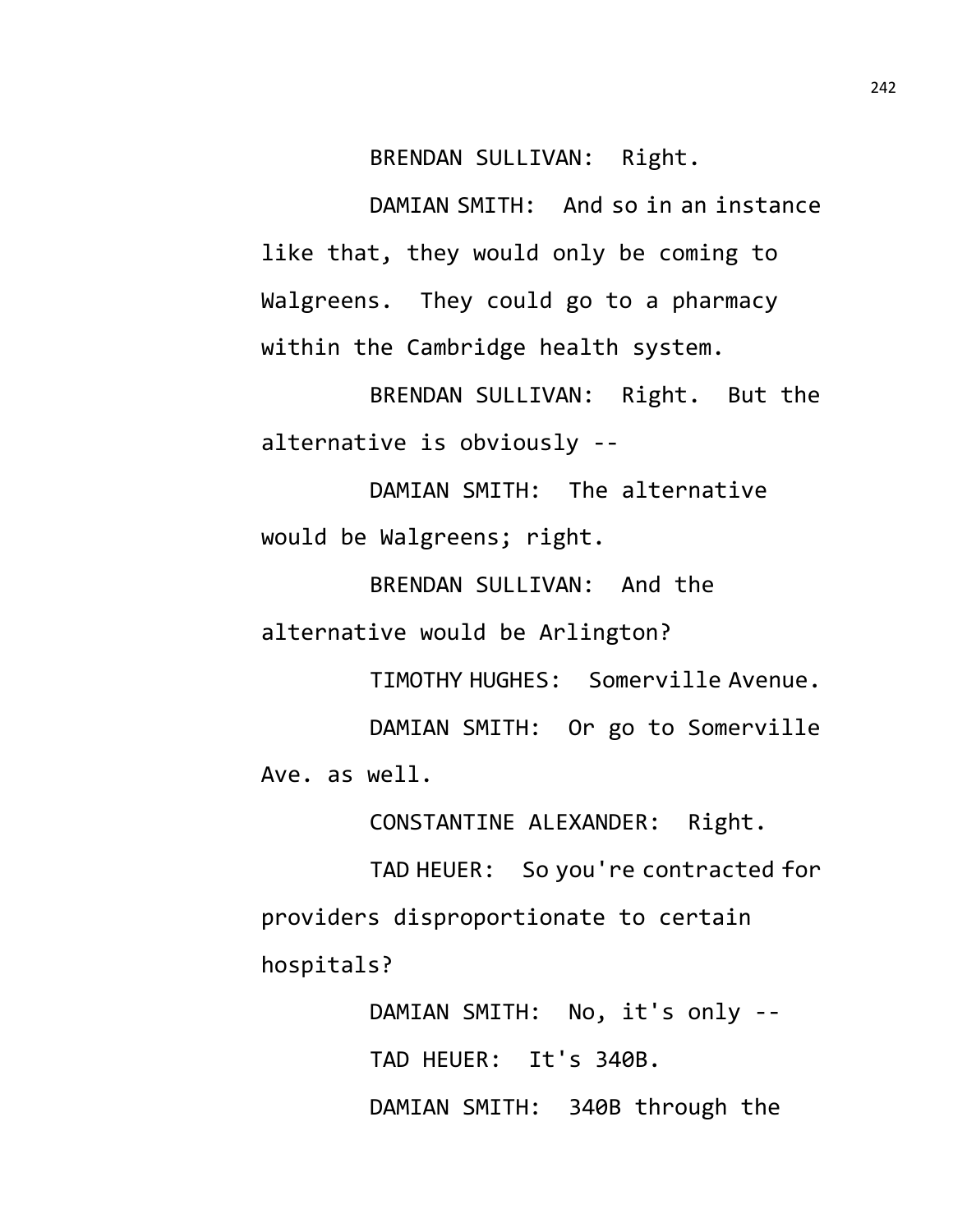health center.

TAD HEUER: Okay.

TIMOTHY HUGHES: What about the possibility of putting the conforming sign size on the second floor spot?

DAMIAN SMITH: I think our challenge there that has come up is that the Walgreens script logo, Walgreens is a longer name obviously than CVS. So that's what --

CONSTANTINE ALEXANDER: We can agree to that.

DAMIAN SMITH: That's what creates the problem. And then if you shrink the sign this way, it gets to be a little too difficult to read. You know, it's just too narrow, you know. If you look at all your names, we've done it a certain way so people can read them. If it was too narrow.

TIMOTHY HUGHES: Can you read it better now?

DAMIAN SMITH: Yes, I can.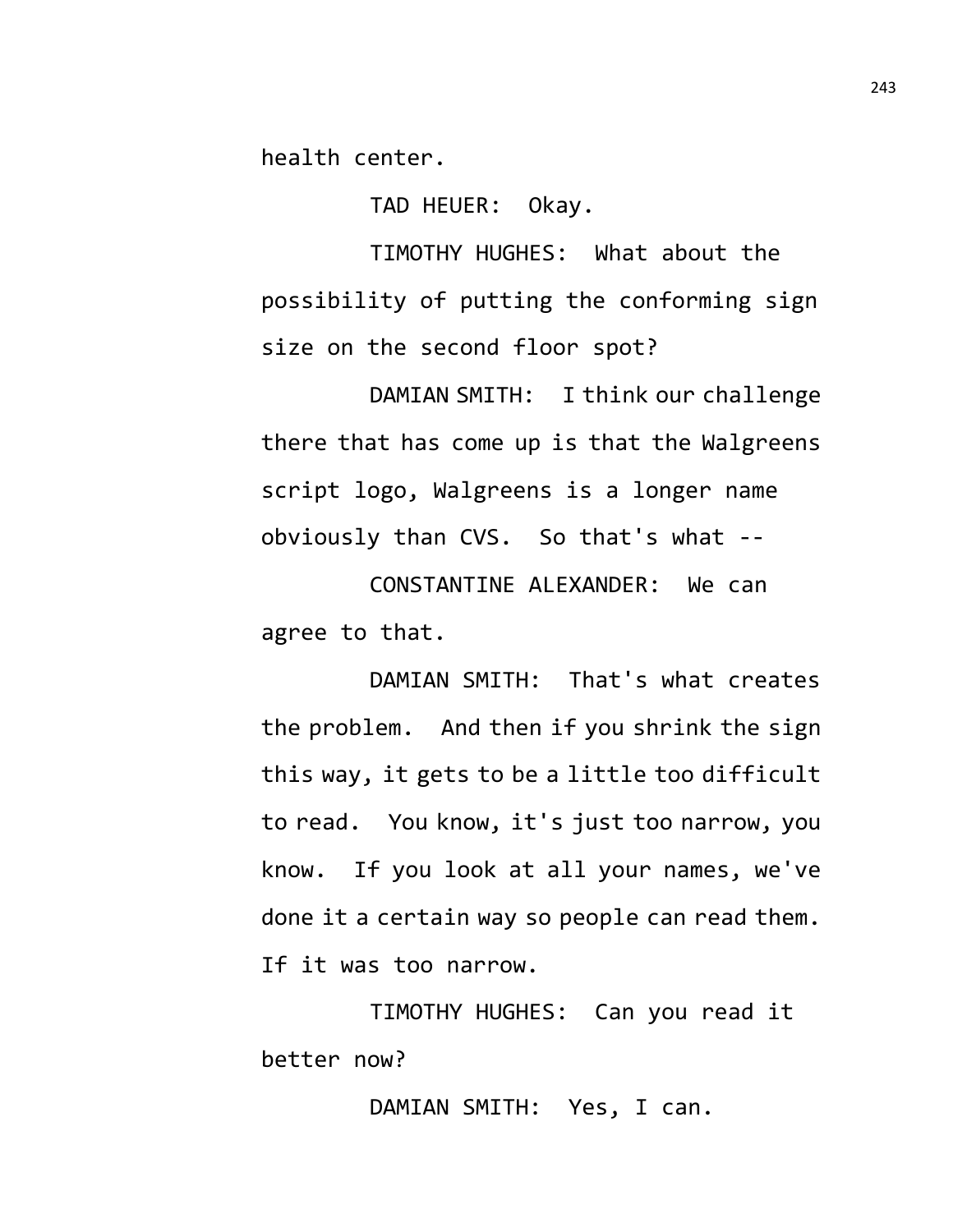BRENDAN SULLIVAN: Okay.

TAD HEUER: Conversely a larger sign but below the second story window?

ATTORNEY KATIE THOMASON: Again, we're facing the issue of the traffic and the plaza and coming out of the T stop and the elevation issue.

BRENDAN SULLIVAN: Okay. Gus, anything else at this point?

CONSTANTINE ALEXANDER: I have nothing more to add. You know my views.

BRENDAN SULLIVAN: Tom?

THOMAS SCOTT: No. I mean, I personally think that the sign, you know, where the Pier 1 sign is located would work just as well. That's just my opinion.

BRENDAN SULLIVAN: Okay. Tim, anything else at this point?

TIMOTHY HUGHES: Yes, I wanted to know if the close proximity to CVS if the competition is going to bring down the price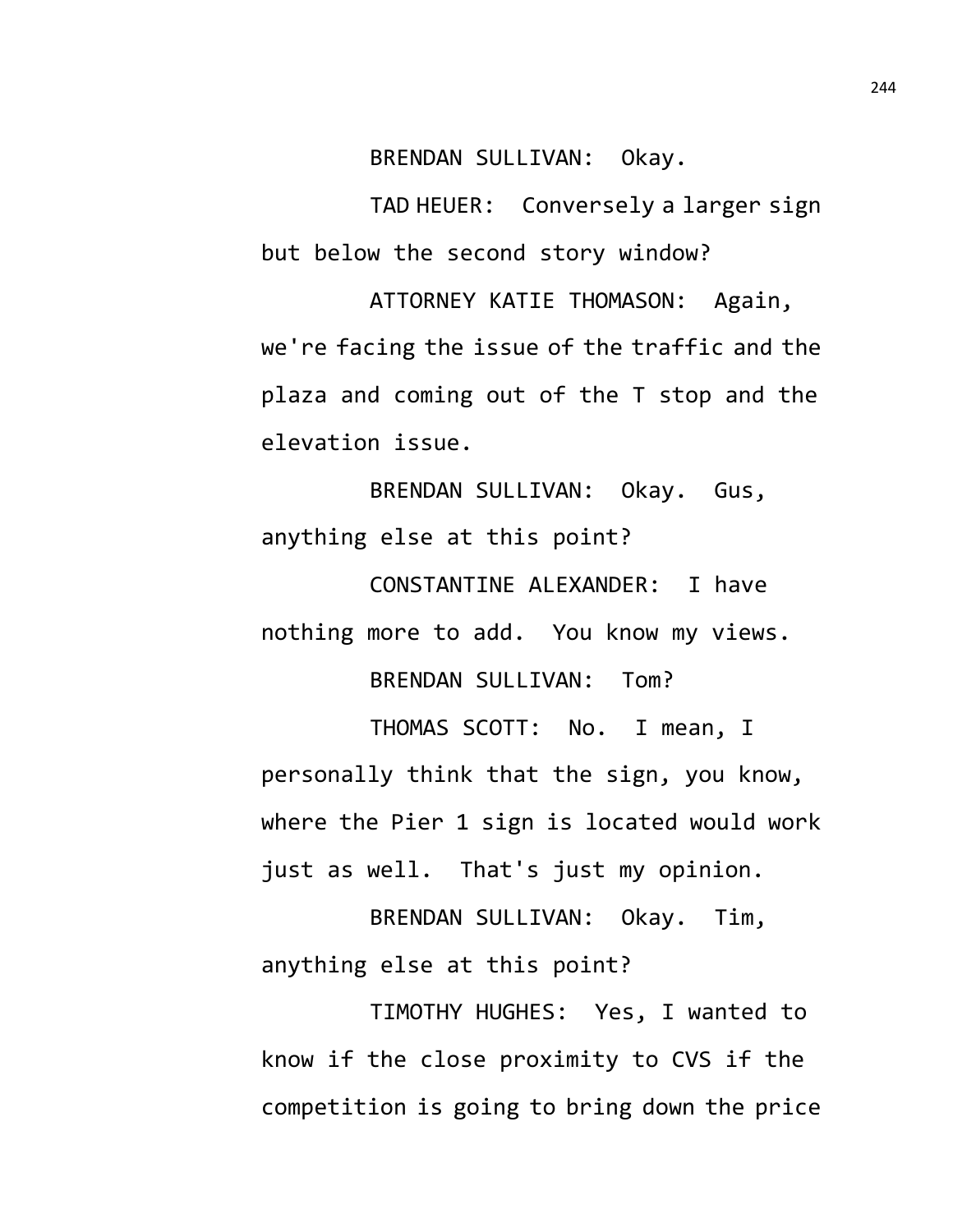of Gillette Fusion Razor Blades?

DAMIAN SMITH: I would hope so.

TIMOTHY HUGHES: Me, too. Those things are out of line.

DAMIAN SMITH: You know, I think that obviously competition always makes everybody ramp up their game a little bit. I've heard that from a lot of people.

BRENDAN SULLIVAN: Let me open it to public comment at this point.

Let me read the letter, Michael, from the Planning Board. The Board is in receipt of correspondence from the Planning Board. (Reading) The Planning Board reviewed the Sign Variance request for the Walgreens signage. The Planning Board does not support any sign located above the second floor windows. However, the Planning Board notes that this storefront is set back from Somerville Avenue, so that an internally illuminated sign slightly larger than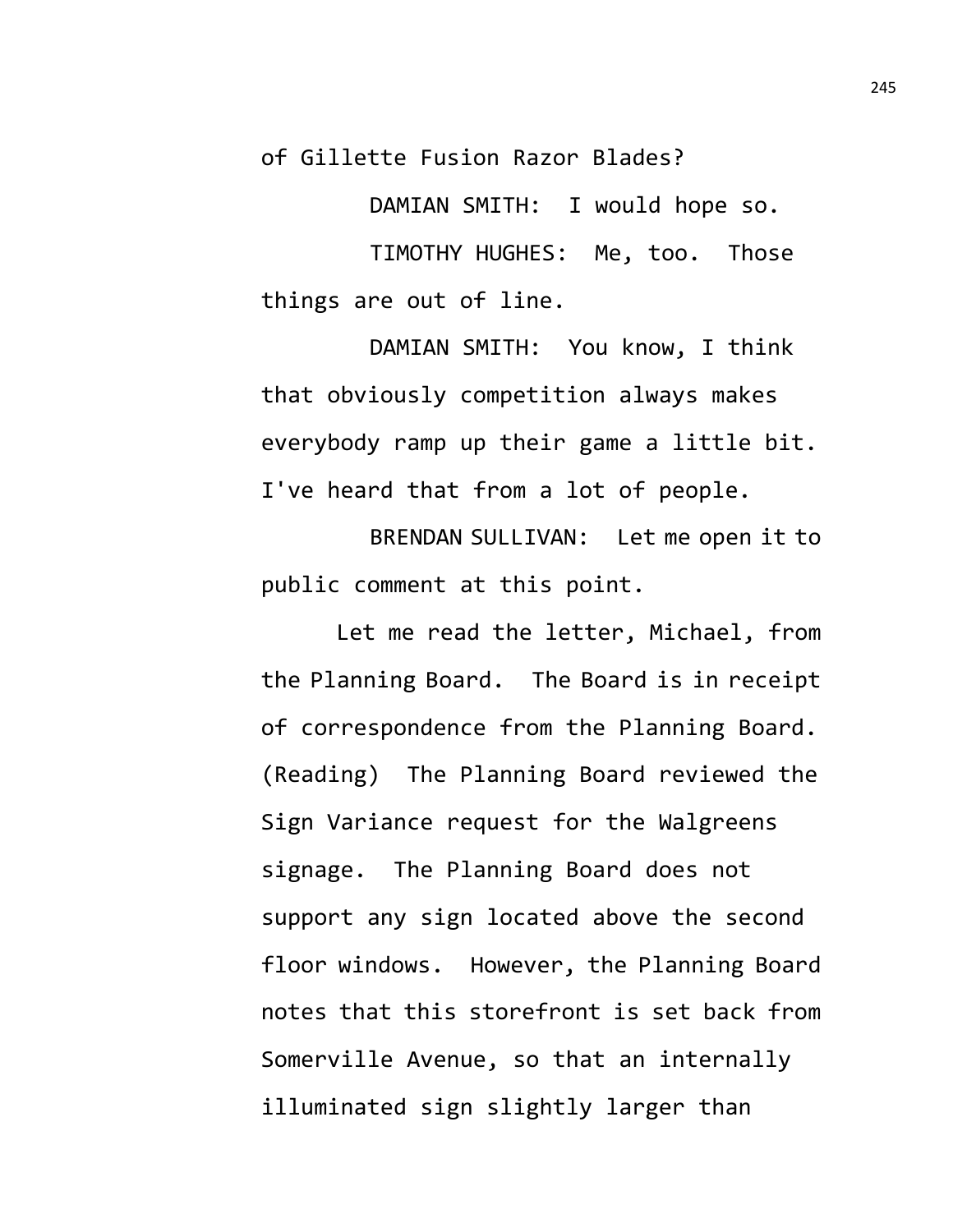allowed might be more appropriate. Overall, the building would benefit from a coordinated sign program with the building owner and operator. This program with a sign conforming and coherent signage allocation on the building facades, as well as the freestanding sign in the plaza area on the corner. The existing method of leaving tenants to create their own signs leads to visually chaotic storefronts. It also does not address retail tenants who do not have street frontage.

Okay, Mr. Brandon.

MICHAEL BRANDON: Thank you, Mr. Chairman. I'm Michael Brandon, B-r-a-n-d-o-n, 27 Seven Pines Avenue in North Cambridge. Thank you to the members of the Board for the chance to address you. The last time I was here I got to wish you Happy Valentine's Day. And now I can wish you a happy premature summer.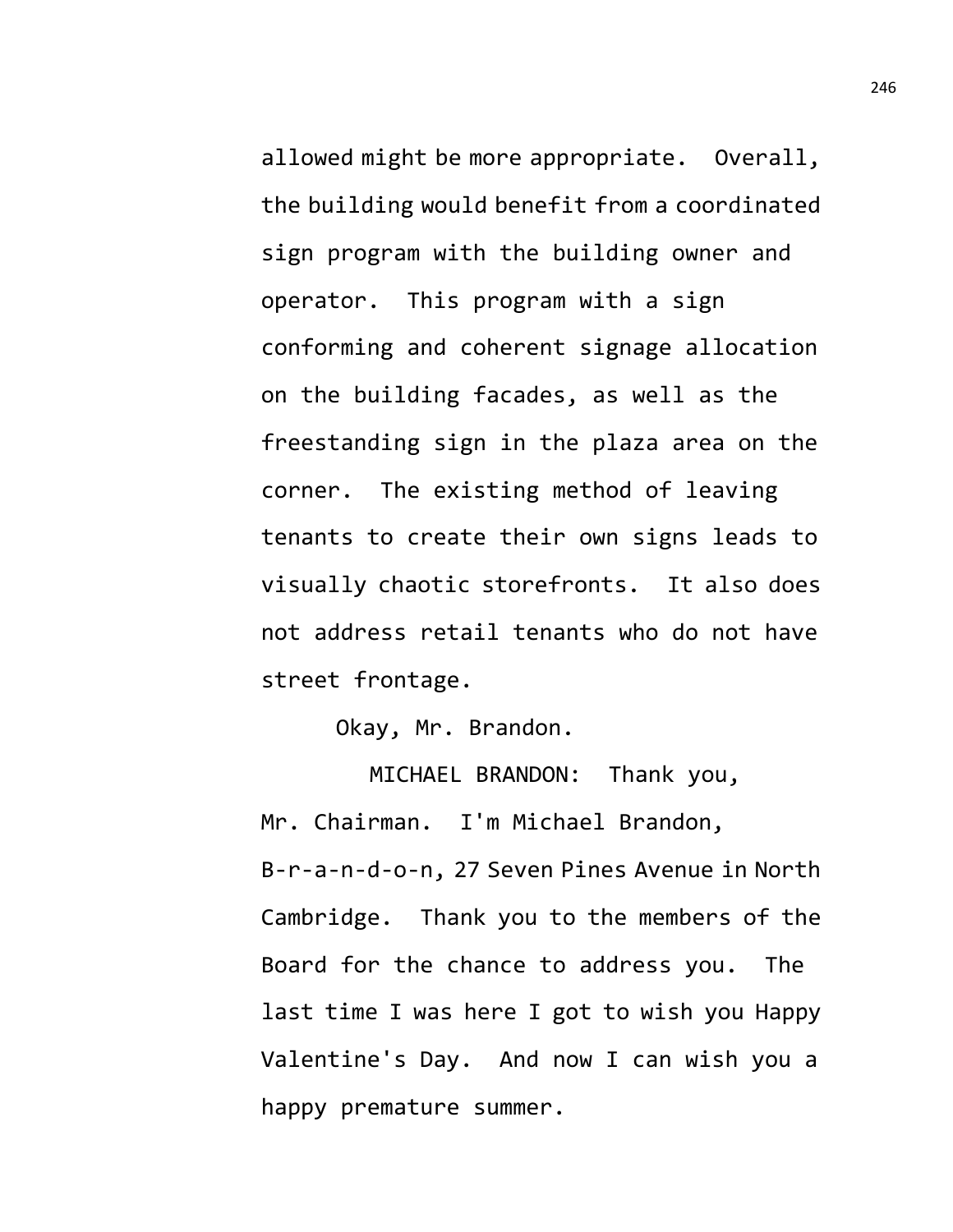I think the Board members' questions stole most of my thunder because I share your concern, but I did compress my remarks and I guess I'll just go through.

I'm here to urge you to heed the advice of the Planning Board by denying the current overreaching application. In my view the sign is obtrusive and would dominate its surroundings, needlessly add to the visual clutter of Porter Square, and continue a bad precedent of allowing the spread of oversized lighted signs above the first story buildings throughout the square.

Granting the petition, I believe, would create an unfair competitive advantage by in running regulations that were adopted to create a level playing field for all merchants and preserve the aesthetic quality of the urban environment.

Just last year the Board will recall a citizens' petition drive convinced the City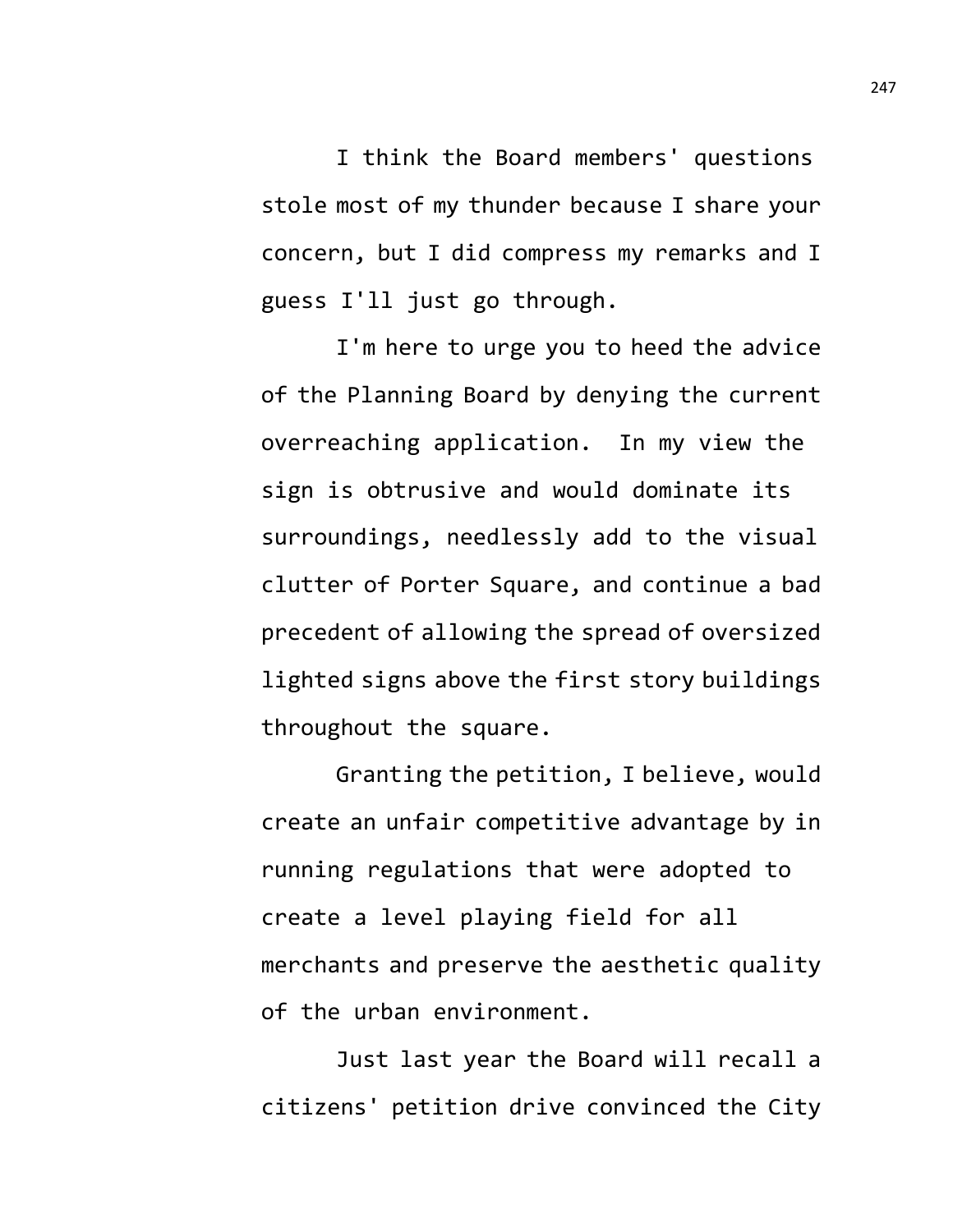Council to rescind a new Zoning Amendment that allowed similar inappropriate corporate branding efforts in other parts of the city.

There's no hardship here in my view to justify nullifying the Ordinance for the benefit of a giant drugstore chain.

I'll share with you the question that I asked the Petitioners and never really got a satisfactory answer, why can't Walgreens simply replace the Pier 1 Import signs with comparable ones in the same locations?

The CVS Pharmacy directly across White Street from Walgreens' site makes do with street level signs. Granted, a little oversized. Not to my taste. But they do it with signs at the ground level, and I believe that customers will have no difficulty finding or distinguishing between these two stores. By the way, on -- just on in passing on the issue of the CVS being shorter than Walgreens, as I pointed out to Damian, the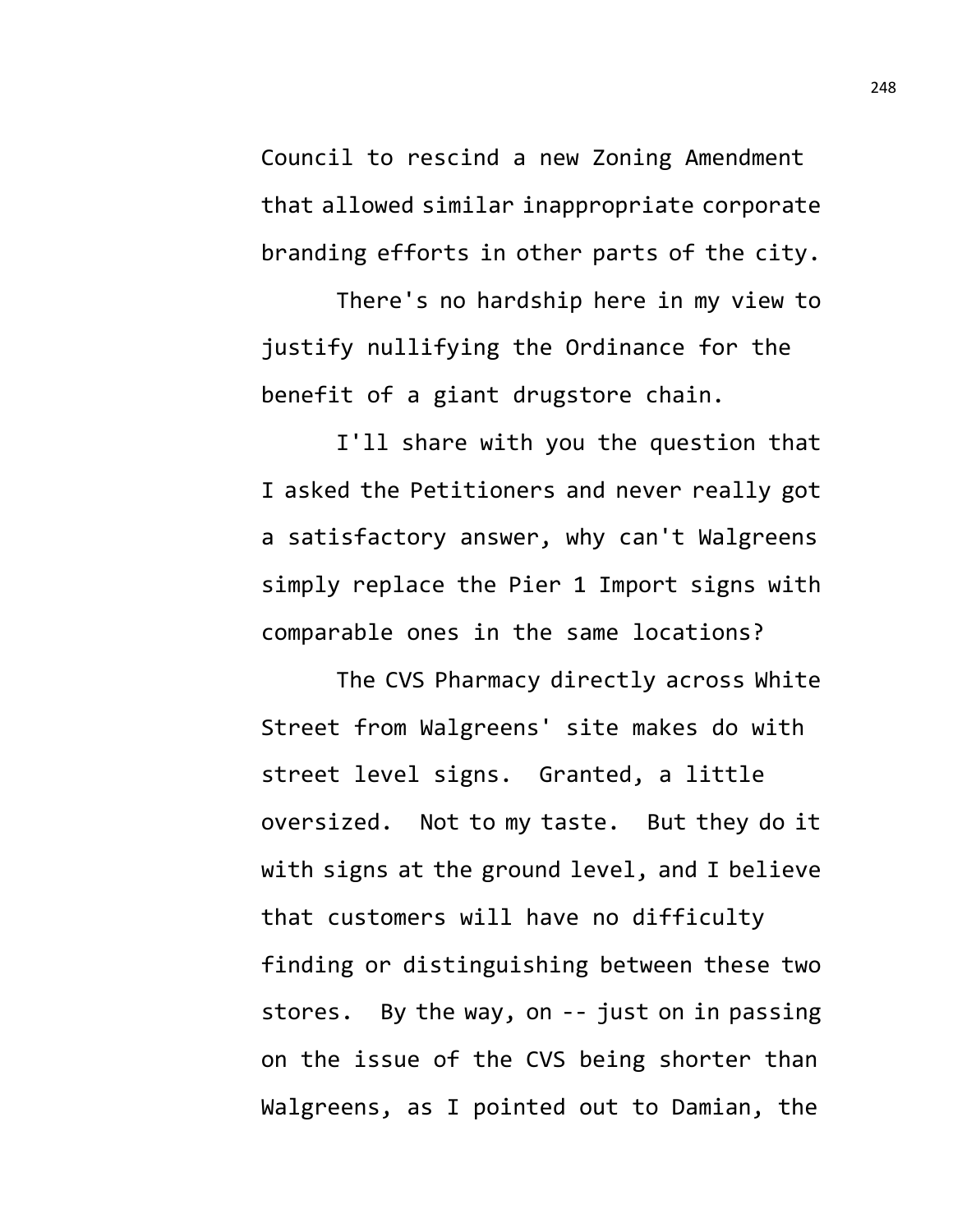sign says CVS Pharmacy. So it wouldn't be -- yeah, I think that's not a strong argument.

So in short, the proposed sign does not meet substantial hardship criterion or other legal standards for granting a Zoning Ordinance. I'd leave it at that, but I would be happy to address any of the specific written arguments that Katie didn't go through entirely, but I think all of them could be refuted if the Board wants to go even later tonight.

And so in summary I would just say that I do agree with the Planning Board comments that a comprehensive assessment of the building signs would make sense. The precedent here, as the Board has pointed out, would create major problems down the line. The prominent sign is not necessary here, and many buildings are set back from Mass. Ave. would make the same argument.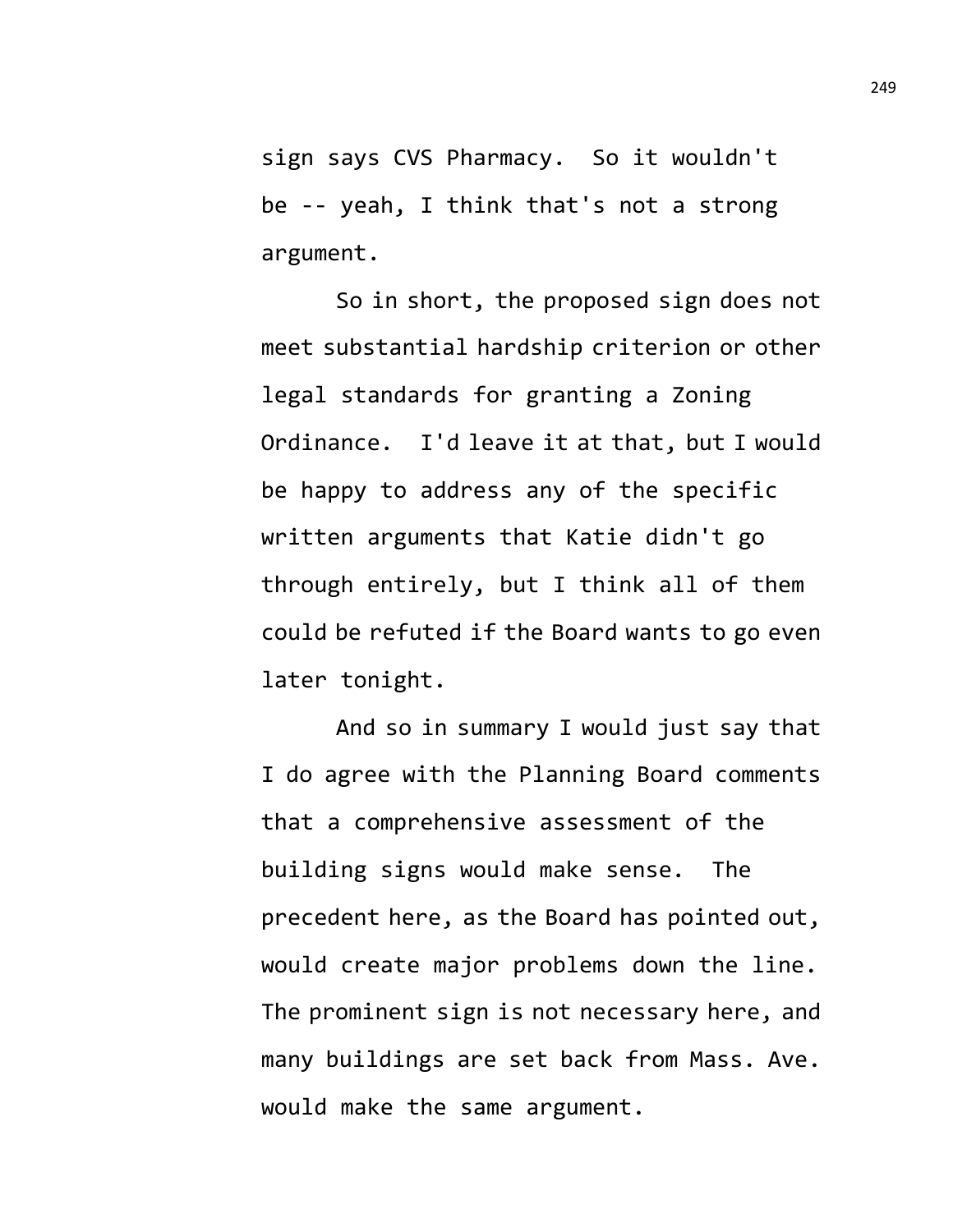It's not fair to other businesses the seller of this building and the side building, and it's not justifiable in the Zoning Ordinance or the Chapter 40-F.

Thank you very much for considering my thoughts.

BRENDAN SULLIVAN: Thank you. That would conclude public comment.

Okay, anything else to add?

ATTORNEY KATIE THOMASON: We did actually -- I wanted to point out that we did meet twice with the Porter Square Neighborhood Association. Came back a second time at Mr. Brandon's request. The neighborhood association as a whole said that the proposed signs size and height above the second story windows were acceptable to them. And the fact that -- given the fact that it was set back from the street, and they decided not to oppose or support the Variance and take no action.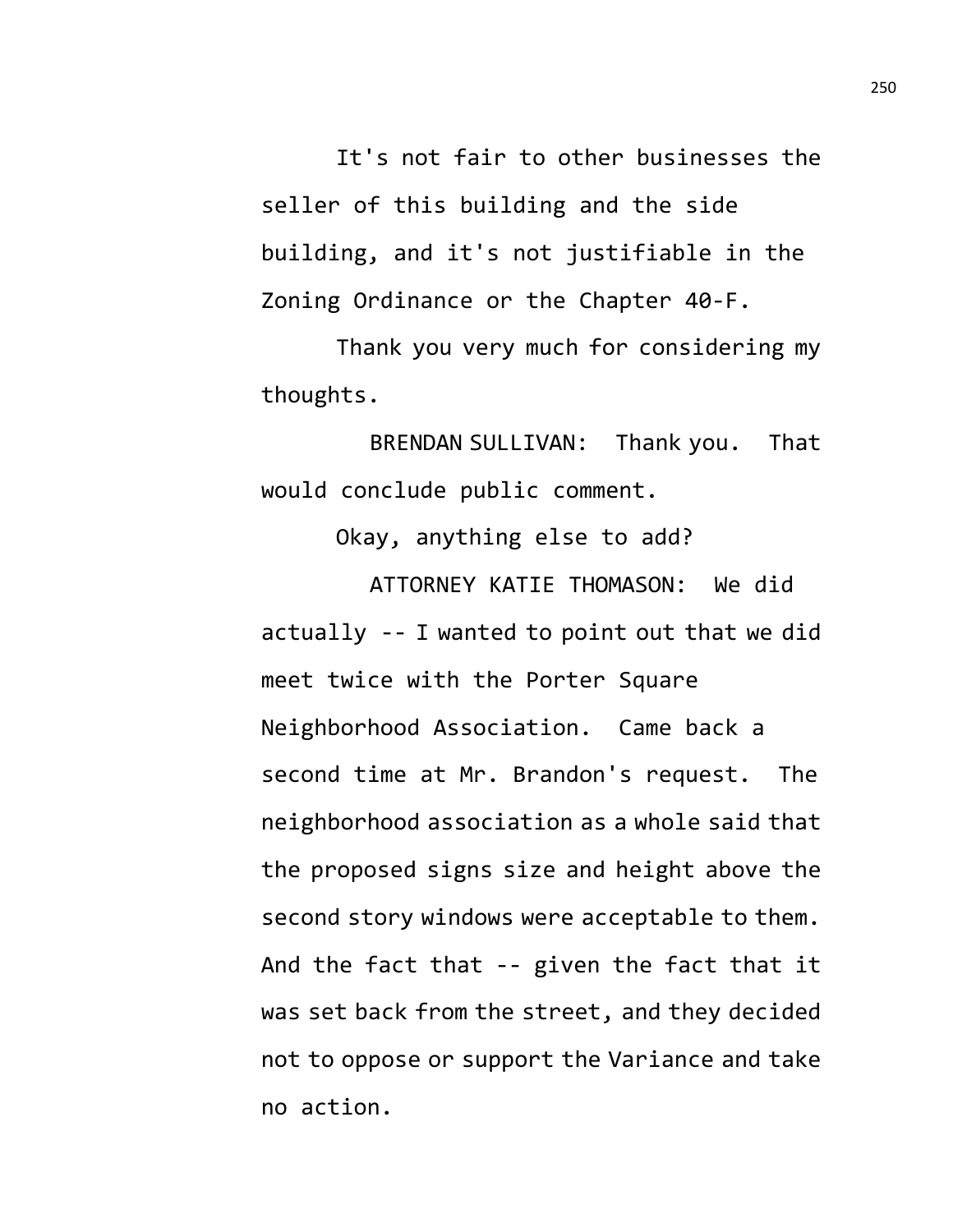MICHAEL BRANDON: I would take issue with that characterization.

ATTORNEY KATIE THOMASON: I have the minutes from the meeting that the president of the association supplied to me.

MICHAEL BRANDON: I would suggest you submit those to the Board.

ATTORNEY KATIE THOMASON: I'm happy to do so. I have a copy.

BRENDAN SULLIVAN: Mr. Brandon, in reading the Planning Board, unless I'm missing something. However, the Planning Board notes that this storefront is set back from Somerville Avenue so that in internally illuminated sign, slightly larger than allowed, might be more appropriate.

I'm reading that they feel that this sign may be appropriate. Am I reading it different?

TAD HEUER: I believe they're saying it would be appropriate at the first level.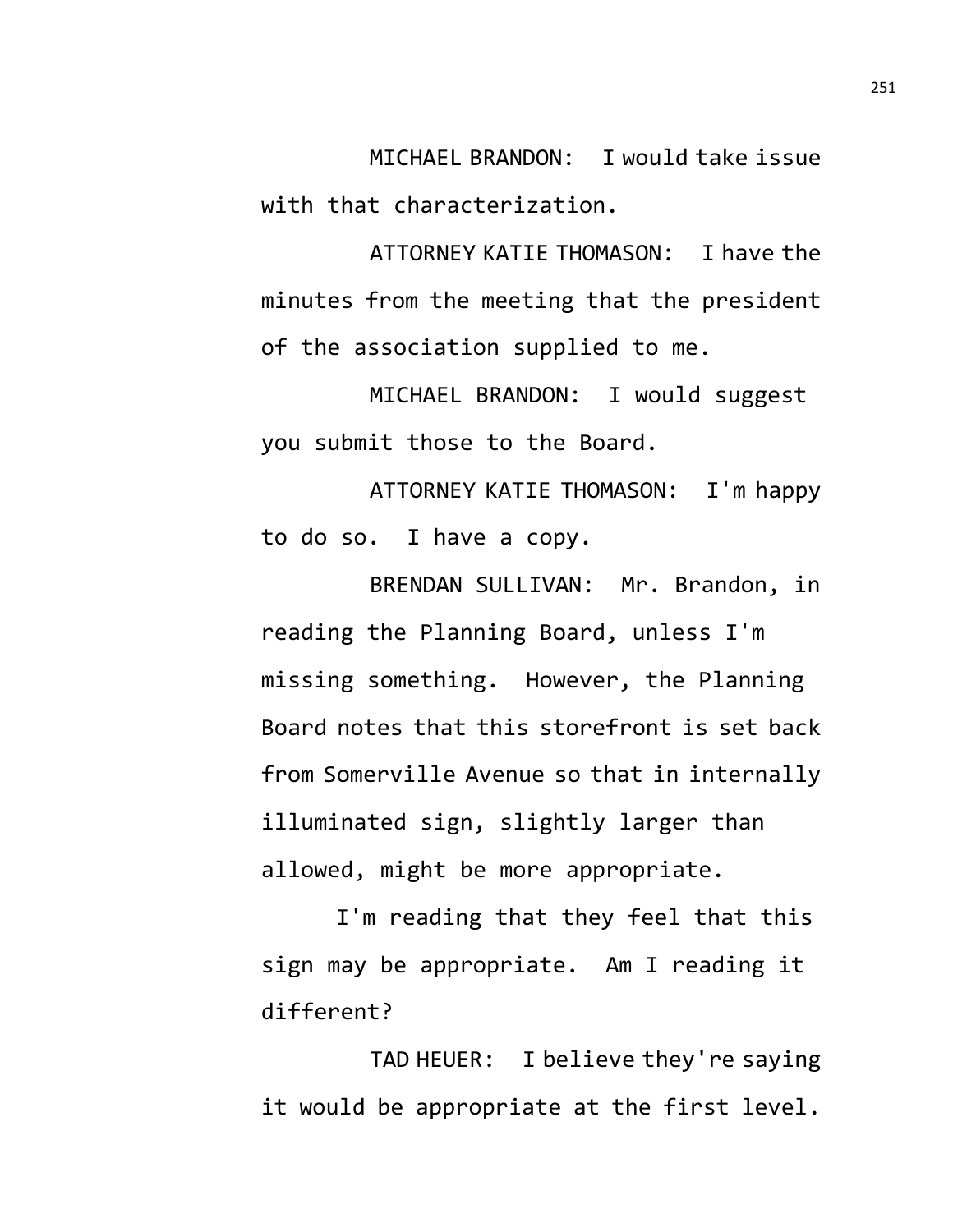THOMAS SCOTT: At the lower elevation.

TAD HEUER: I'm more willing to consider than a large sign at the second level. I can see, you know, a larger internally illuminated sign below the window. I think that's what they're saying.

BRENDAN SULLIVAN: An internally illuminated sign slightly larger than allowed might be more appropriate.

TAD HEUER: Right. No sign above the second floor window area. Period. Whatever.

BRENDAN SULLIVAN: I think they're saying that in general. In other words, that the Planning Board does not support any sign located above the second floor windows. Or they're saying that this particular sign, because it is -- they would not support it because it is above the second floor window. TAD HEUER: I would find it very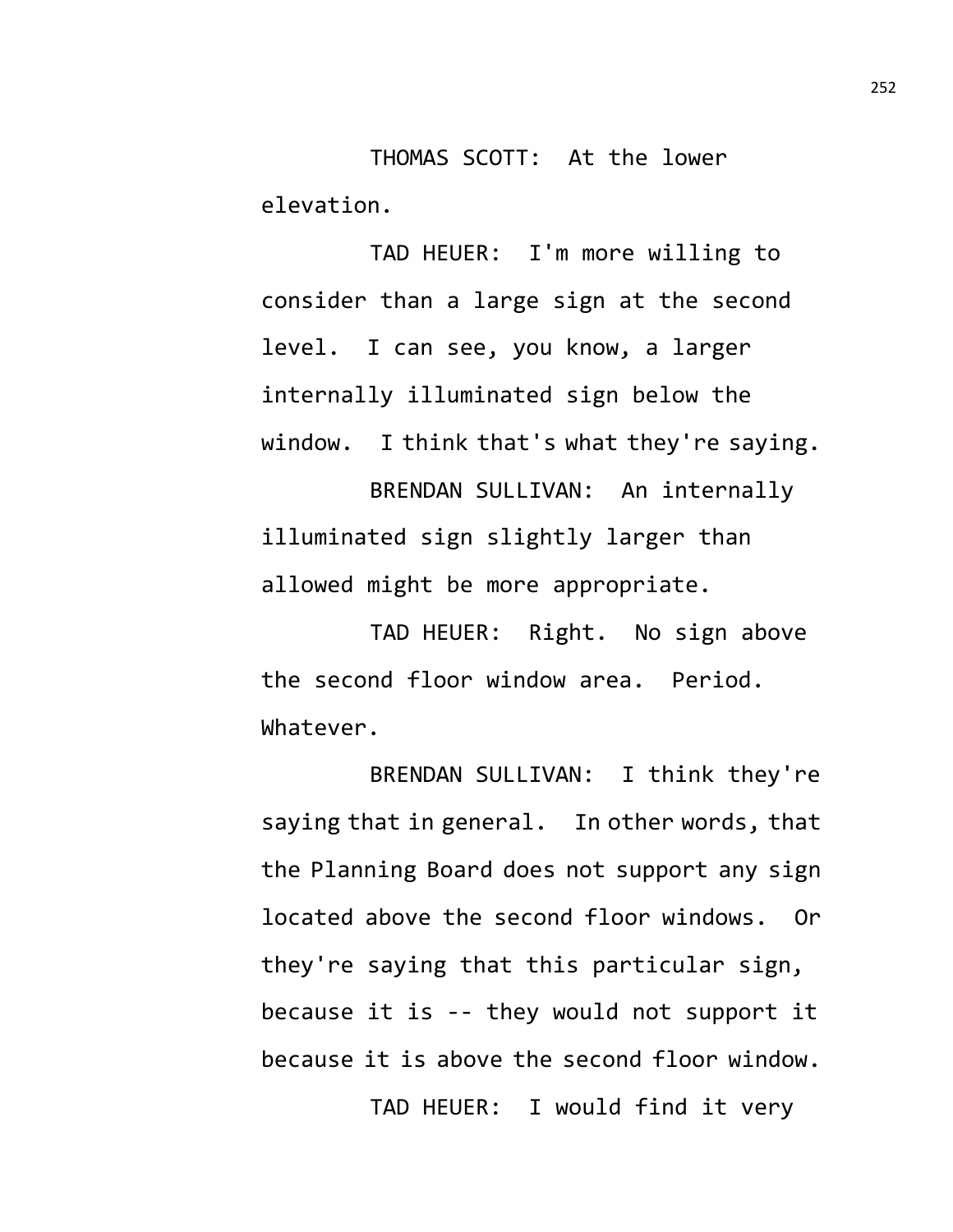difficult to believe the Planning Board is saying we don't support any sign above the second story window, I but if you do decide to sport a sign over the second story window make it even bigger than it is now. That wouldn't logically make sense to me.

BRENDAN SULLIVAN: All right. Maybe I'm reading more into it than what they're saying.

> THOMAS SCOTT: I think you're right. BRENDAN SULLIVAN: All right.

MICHAEL BRANDON: Since you started to address that to me, Mr. Chairman, just if I may, I would agree with the Planning Board even that, you know, perhaps a small Variance possibly could be justified.

CONSTANTINE ALEXANDER:

Mr. Chairman, you've ended public testimony.

MICHAEL BRANDON: Thank you.

Sorry.

BRENDAN SULLIVAN: Yes.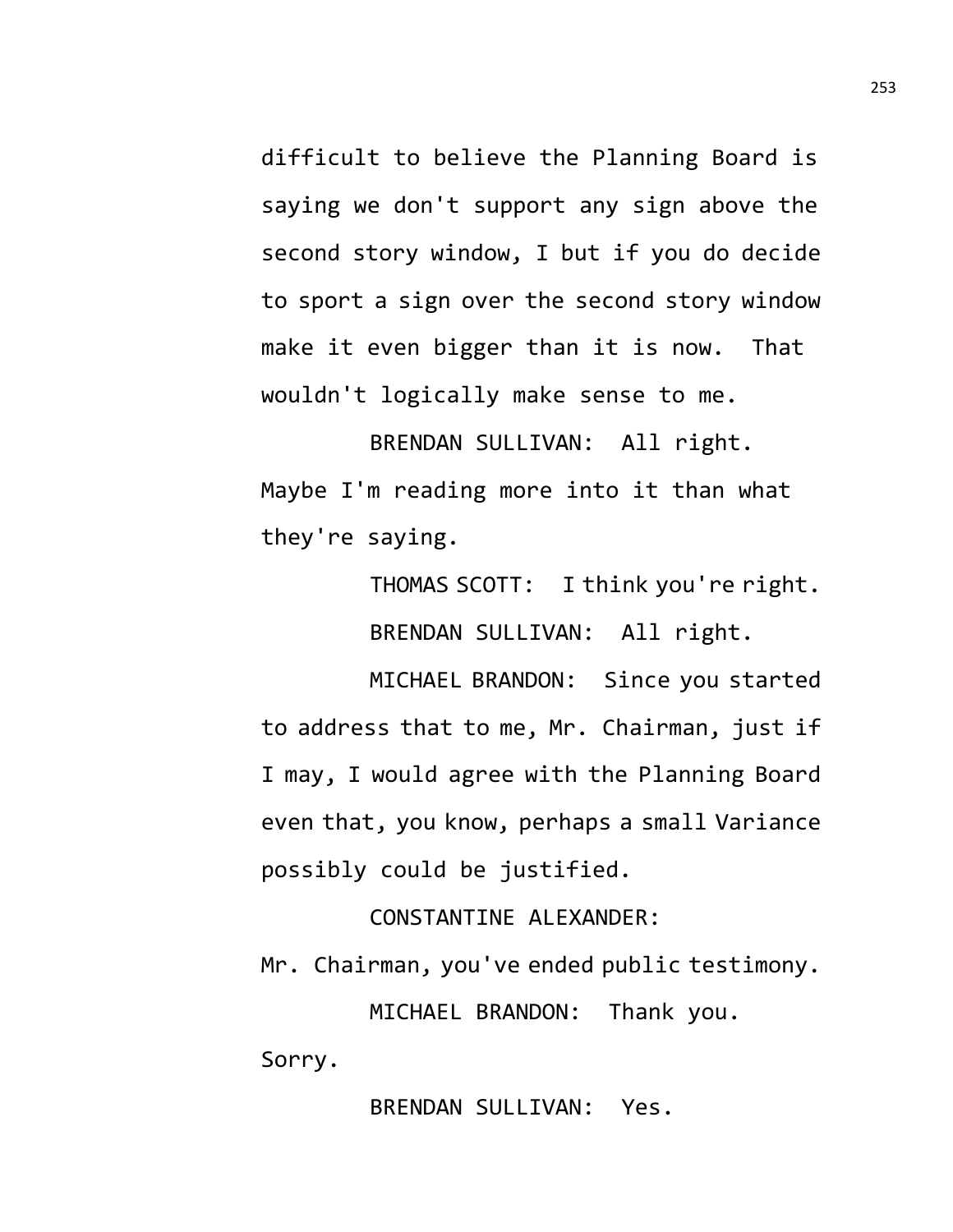Okay. Gus, what are your thoughts?

CONSTANTINE ALEXANDER: You don't know them yet? I'm opposed. I mean, I just -- there's a perfectly adequate solution is putting the sign where the Pier 1 Imports was. It will accomplish everything you need in terms of letting people know where you are. And the idea of an illuminated sign of this size, overly large on the second floor does destroy and clutter the streetscape. I strongly -- I'm in favor of a sign, but not this sign.

### BRENDAN SULLIVAN: Okay. Tom?

THOMAS SCOTT: I guess I'm in favor of their option two, and I would agree that if they wanted to make it slightly larger, at that level, that would be okay with me, too.

BRENDAN SULLIVAN: Tim?

TIMOTHY HUGHES: I've been outspoken about the Sign Ordinance, this one size fits all kind of policy. Because of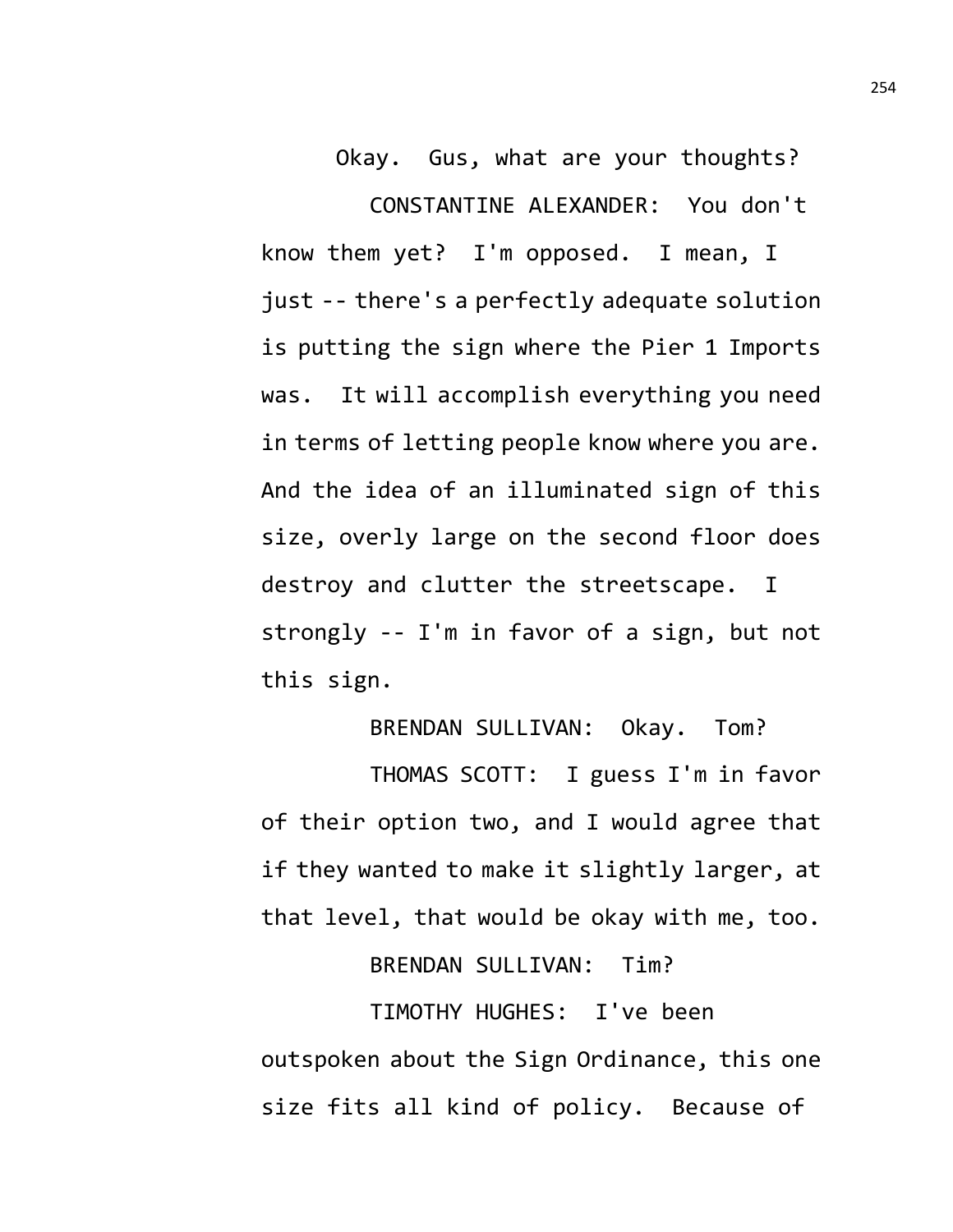architecture of buildings, you sometimes you have to put signs higher. But I'm afraid this building is the size that it fits. The one size does fit. And I don't see any need to put this one on the second floor. But I'd be happy to see it a little bigger if that was necessary, but I don't think it needs to be on the second floor.

BRENDAN SULLIVAN: Mr. Heuer.

TAD HEUER: I agree that there's need for signage. I think the signage on the first story -- I would support I think a Variance to see what it would look like. But to support a Variance of a slightly larger internally illuminated sign at the first story, I think the amount of signage, if it were by-right in terms of size, would make it a bit small for that space, it would be undersized. And I think you can accomplish the desire to offset the hardship of being set back from the street by having a slightly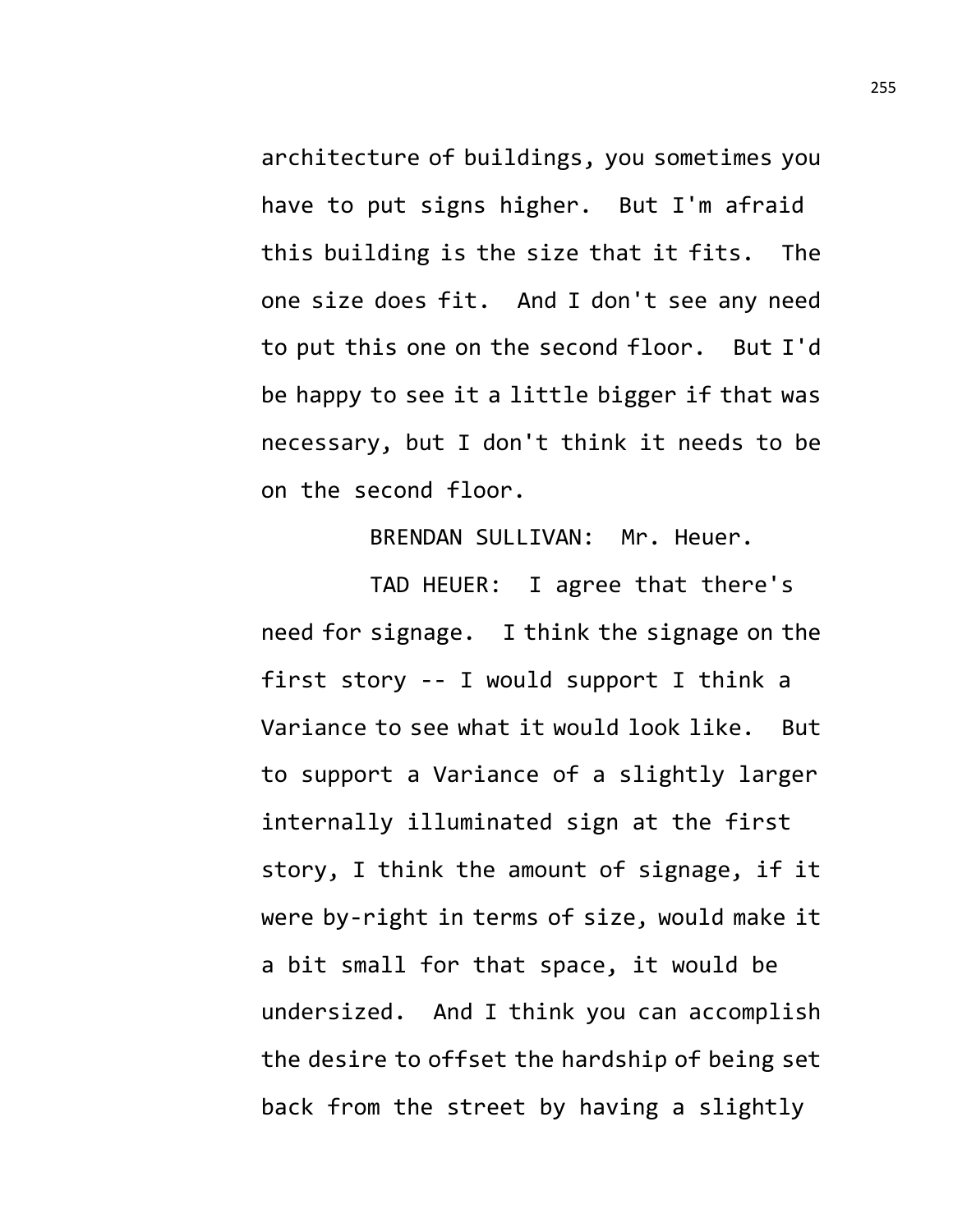larger sign. I agree with that. But I think the slightly larger sign at the first story would accomplish that task and would adequately remedy the setback which creates the hardship.

BRENDAN SULLIVAN: So the 20 feet is somewhat of a do not pass zone?

TAD HEUER: There are certainly situations in which we granted them.

BRENDAN SULLIVAN: Because of the architecture of the building.

TAD HEUER: Because of architecture of the building.

BRENDAN SULLIVAN: This does not lend itself.

TAD HEUER: It doesn't. And I voted against the sign up and away across the street at 2500 Mass. Ave. for precisely that reason. That there was an architecturally appropriate place for it to be placed on 2500 Mass. Ave. And (inaudible) the second story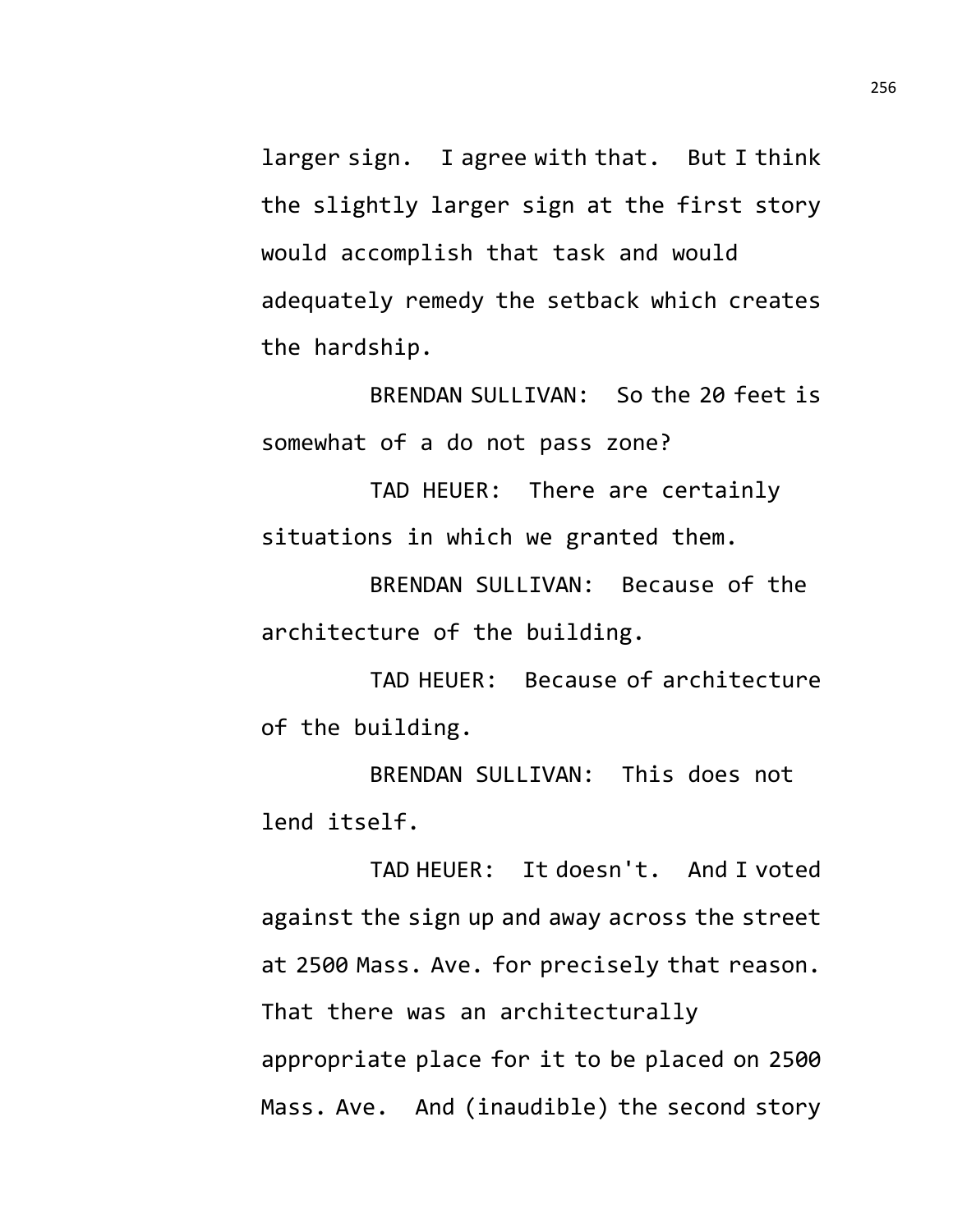window. I mean, the other thing is that, you know, to the extent that we have been interpreting the Sign Ordinance for many years, there is the situation in which we have had the City Council vote to change the Sign Ordinance and then vote to change it back. And in terms of legislative history, certainly something that was passed decades ago and was never touched, I think we have a bit more latitude then where the city has expressly said we actually affirmatively refer to what we had before. I think we have to give that some deference, maybe not complete deference, but at least some, because it's an affirmative action within the last 18 months saying we really meant what we said, at least legally we really meant what we said.

BRENDAN SULLIVAN: Okay.

Would it be in order, then, because it appears that option 1 is not an option.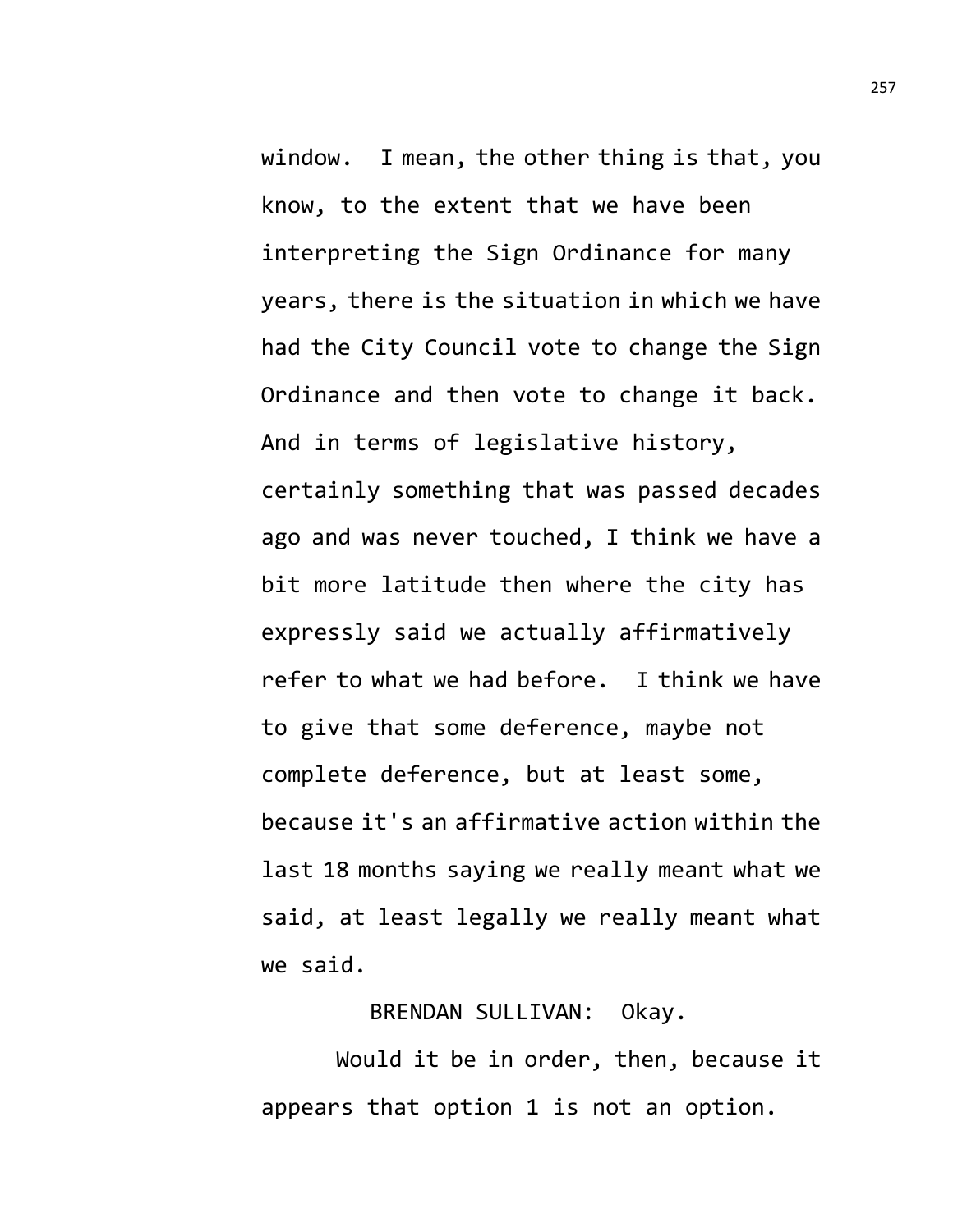That option 2 may be, but that it would exceed the Ordinance requirements, that you may want to relook at option 2 and come back with another --

ATTORNEY KATIE THOMASON: Actually if we can --

TAD HEUER: Option 2 is by right; correct?

ATTORNEY KATIE THOMASON: Right.

TIMOTHY HUGHES: So if you wanted to make option 3 --

TAD HEUER: I would be in favor of option 2 with a slightly larger sign requiring a Variance. But I just don't see what that is. I mean, it's just not physically in front of us is all I'm saying.

CONSTANTINE ALEXANDER: And I would support that same thing. I could go for option -- the option on the street level even if it's a little larger than our Zoning Ordinance.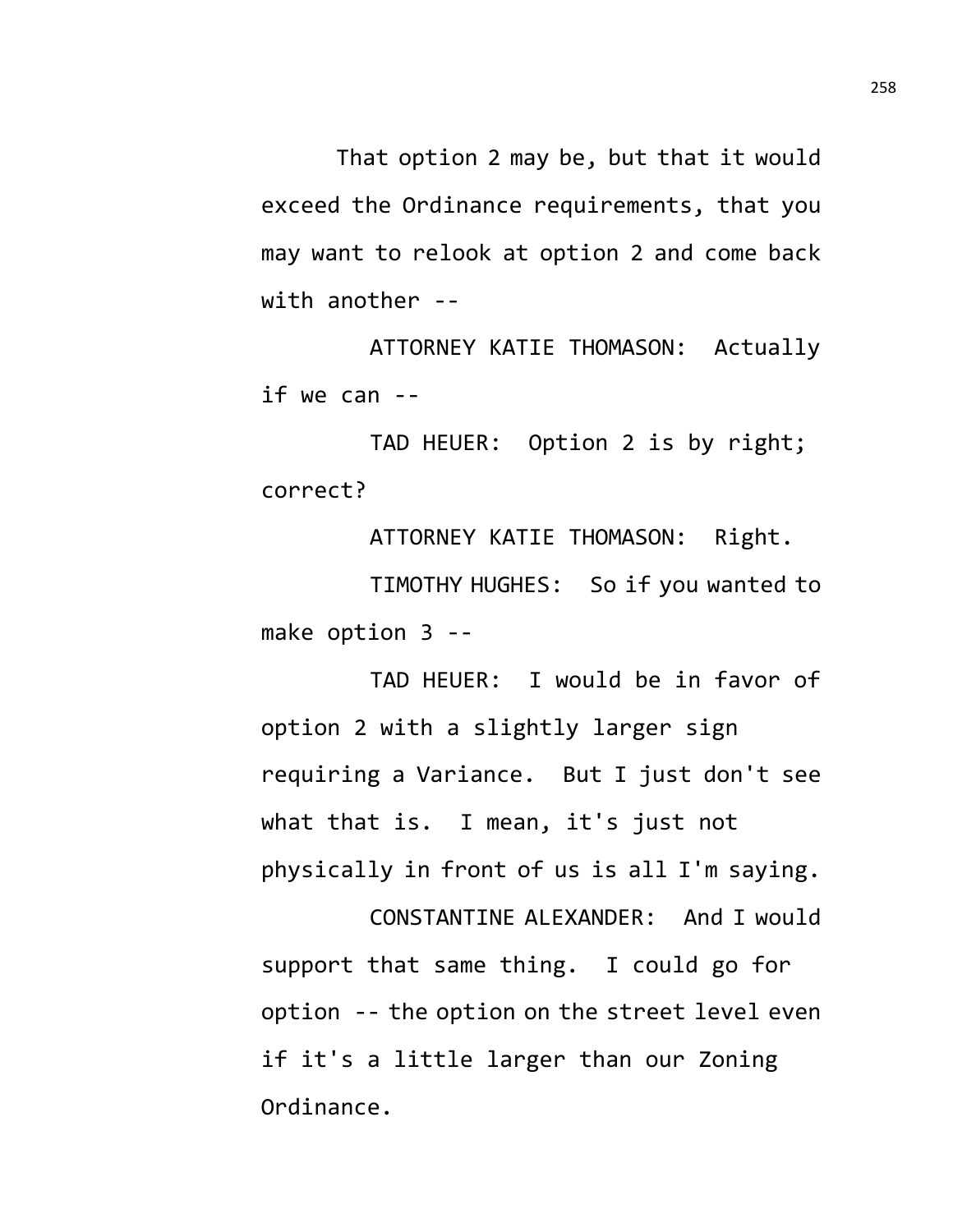ATTORNEY KATIE THOMASON: Well,

before you take a vote, could you give us just -- could we take, you know, two or three minutes to discuss?

BRENDAN SULLIVAN: Sure. You can huddle if you want, sure, absolutely.

CONSTANTINE ALEXANDER: Just, you know, you haven't appeared before us before. Often people when faced with this situation, ask for a continuance and you can come back with revised plans.

BRENDAN SULLIVAN: Yes, don't feel as if you have to shut the door tonight. But anyhow why don't you huddle. And if you want, we can continue this to another night also.

> (A short recess was taken.) BRENDAN SULLIVAN: Okay.

ATTORNEY KATIE THOMASON: So, here's what we'd like to do I think. And we think that we can do this. We'd like to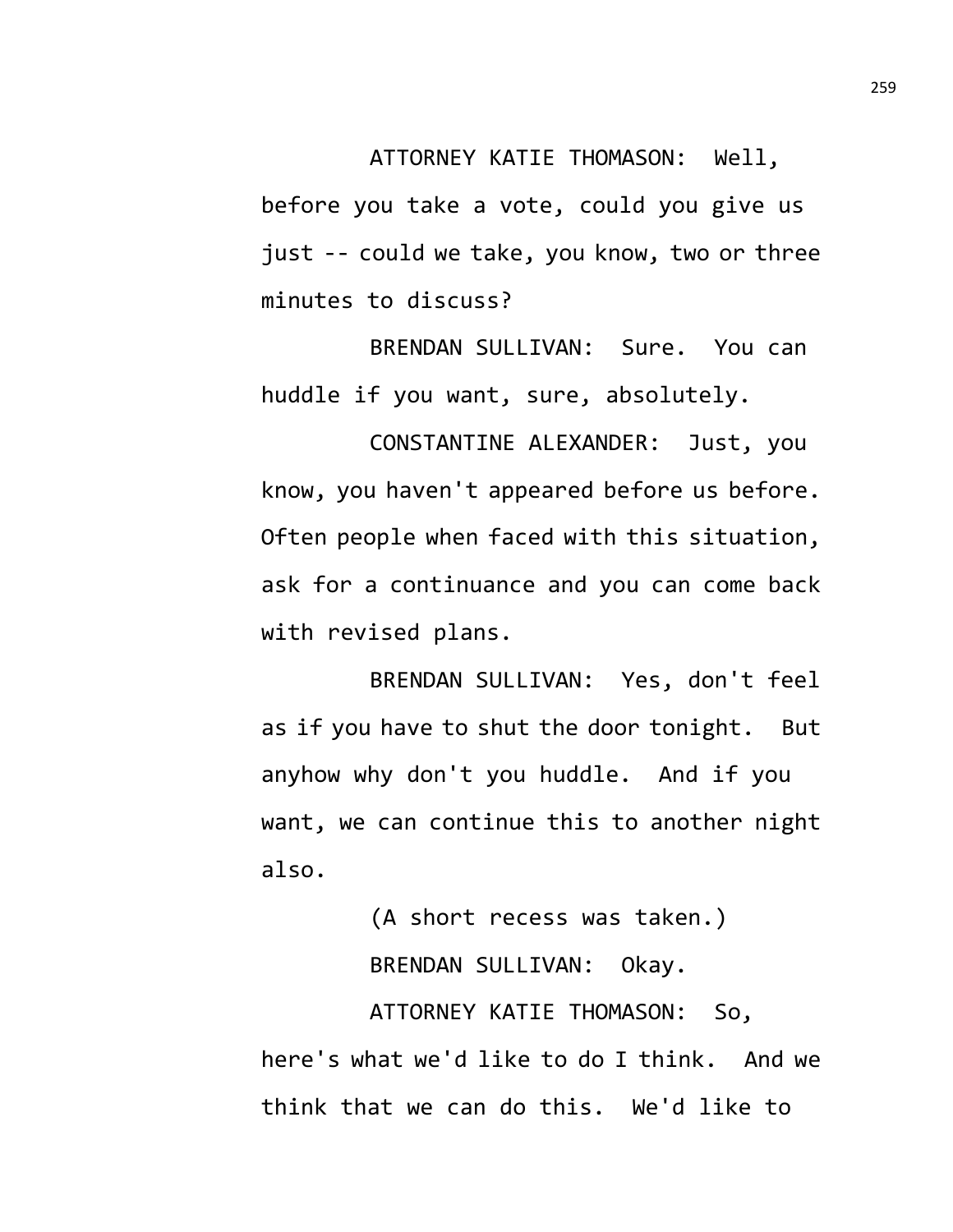withdraw our request to put the sign above the second story windows and proceed with the current application but with the modification that the sign is now proposed below the second story windows on the sign band below.

TAD HEUER: You want a by-right sign?

ATTORNEY KATIE THOMASON: No. We want a sign the same size as we've already proposed, just moved down to the lower sign. So this exact same sign, just right here.

TAD HEUER: So you want the option 1 in the location of option 2?

ATTORNEY KATIE THOMASON: Exactly.

TAD HEUER: And placement-wise is that physically where you want it on the building? Is that going to be your front doors? I mean --

ATTORNEY KATIE THOMASON: There are front doors -- yeah, there's a --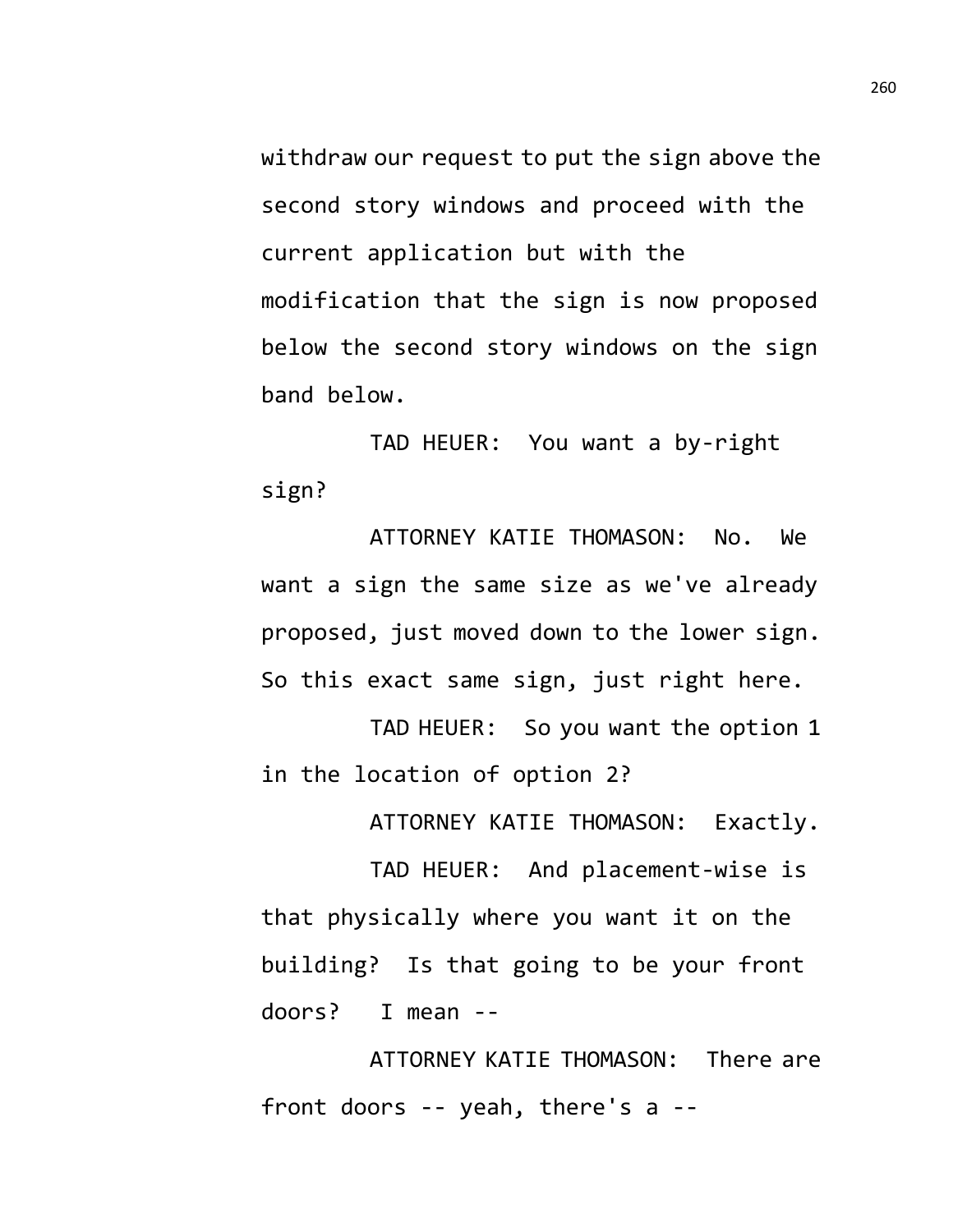TAD HEUER: I can't tell what exactly in those alcoves.

DAMIAN SMITH: There will be front doors.

ATTORNEY KATIE THOMASON: It's going to be a new entrance. It's on the plans.

TAD HEUER: So when I'm looking at the option 2 by-right, it seems -- the only reason I ask because it seems offset, and I didn't know if those are your doors.

DAMIAN SMITH: There will be doors right there.

TAD HEUER: So you essentially want to center the sign over wherever your entryway is.

ATTORNEY KATIE THOMASON: We'll take it exactly where it is and just move it down. As the plans show.

BRENDAN SULLIVAN: So what you're proposing is a sign that will be 49.93 square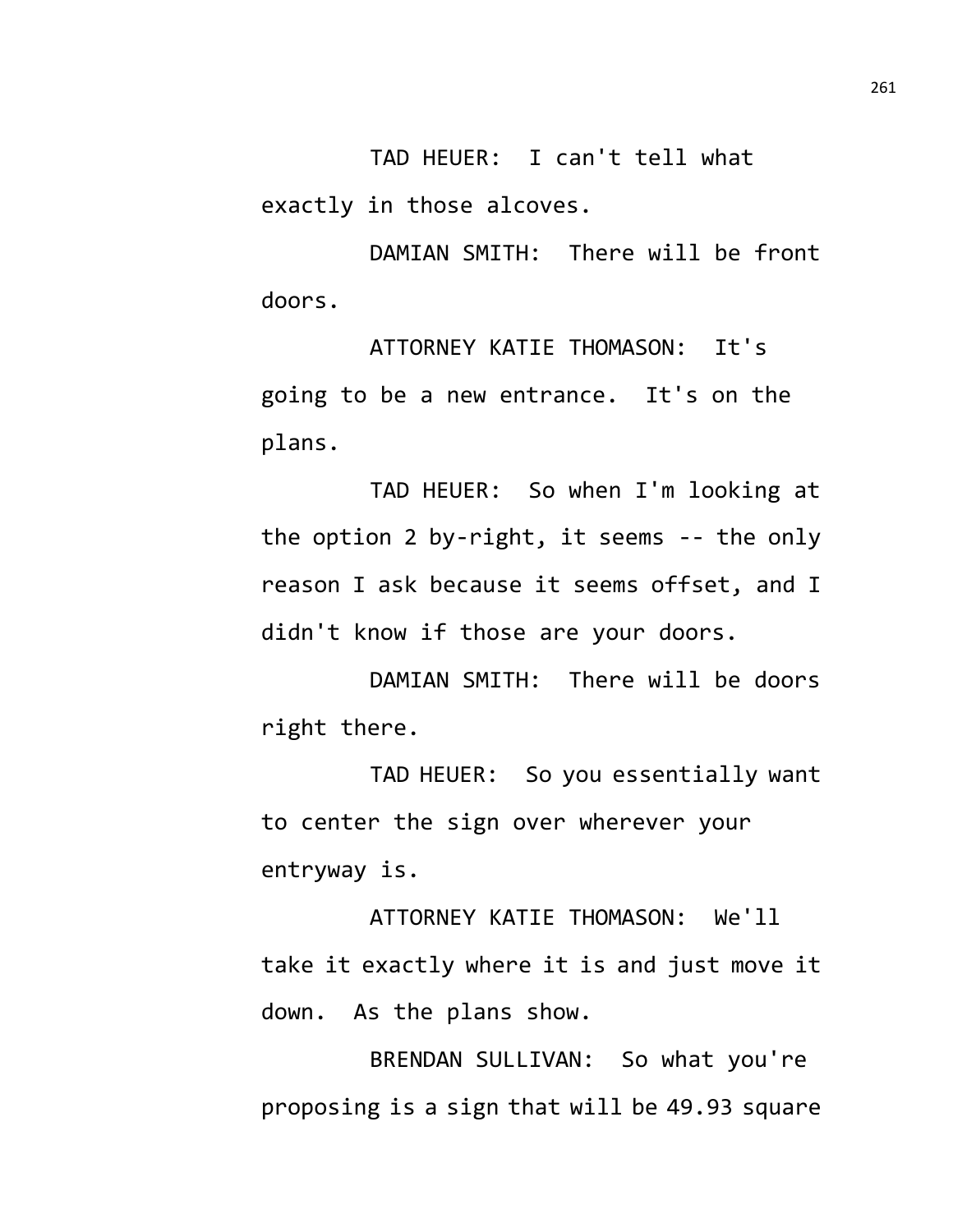feet. The dimensions will be 14-foot, eleven, three-quarter by three-foot, four and be internally illuminated.

ATTORNEY KATIE THOMASON: Correct. BRENDAN SULLIVAN: Okay. And the height from the ground to the top of the sign will -- we don't know the actual number.

ATTORNEY KATIE THOMASON: Right. BRENDAN SULLIVAN: But it will be below the sill of the second floor window. ATTORNEY KATIE THOMASON: Correct.

BRENDAN SULLIVAN: And that should define it enough.

TAD HEUER: And you would be able to provide a revised photo sim and a revised height for the file?

ATTORNEY KATIE THOMASON: Sure.

BRENDAN SULLIVAN: It's really the height, I think, is what I'm looking for.

ATTORNEY KATIE THOMASON: Just get a number for the height.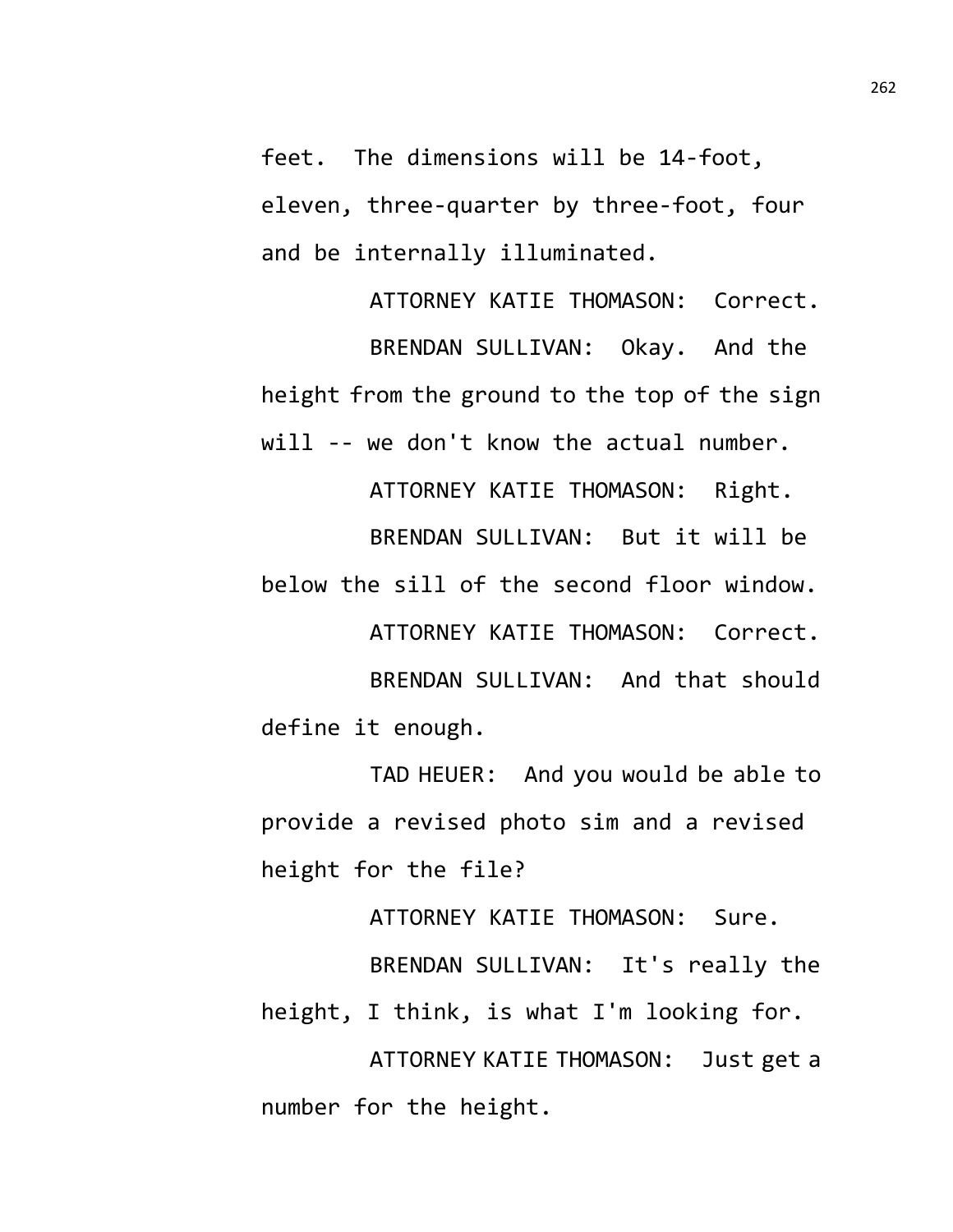BRENDAN SULLIVAN: Is the numbers. Because I'll tell you the inspectors will get crazy and then it's just going to cause --

TAD HEUER: This is just a new elevation that just shows grade.

BRENDAN SULLIVAN: And it's really the height. So that it's tied. Because they go by measurements and you don't want a sign guy to get out there and all of a sudden the inspector say, you know, that's not what I thought. You know --

DAMIAN SMITH: Yes.

THOMAS SCOTT: So for point of clarification then. The option 2 sign is a 30-inch high sign.

ATTORNEY KATIE THOMASON: Yes.

THOMAS SCOTT: And the option 1 sign is a 40-inch high sign?

ATTORNEY KATIE THOMASON: Correct. BRENDAN SULLIVAN: I just want to add the proposed wall sign was 49.93 square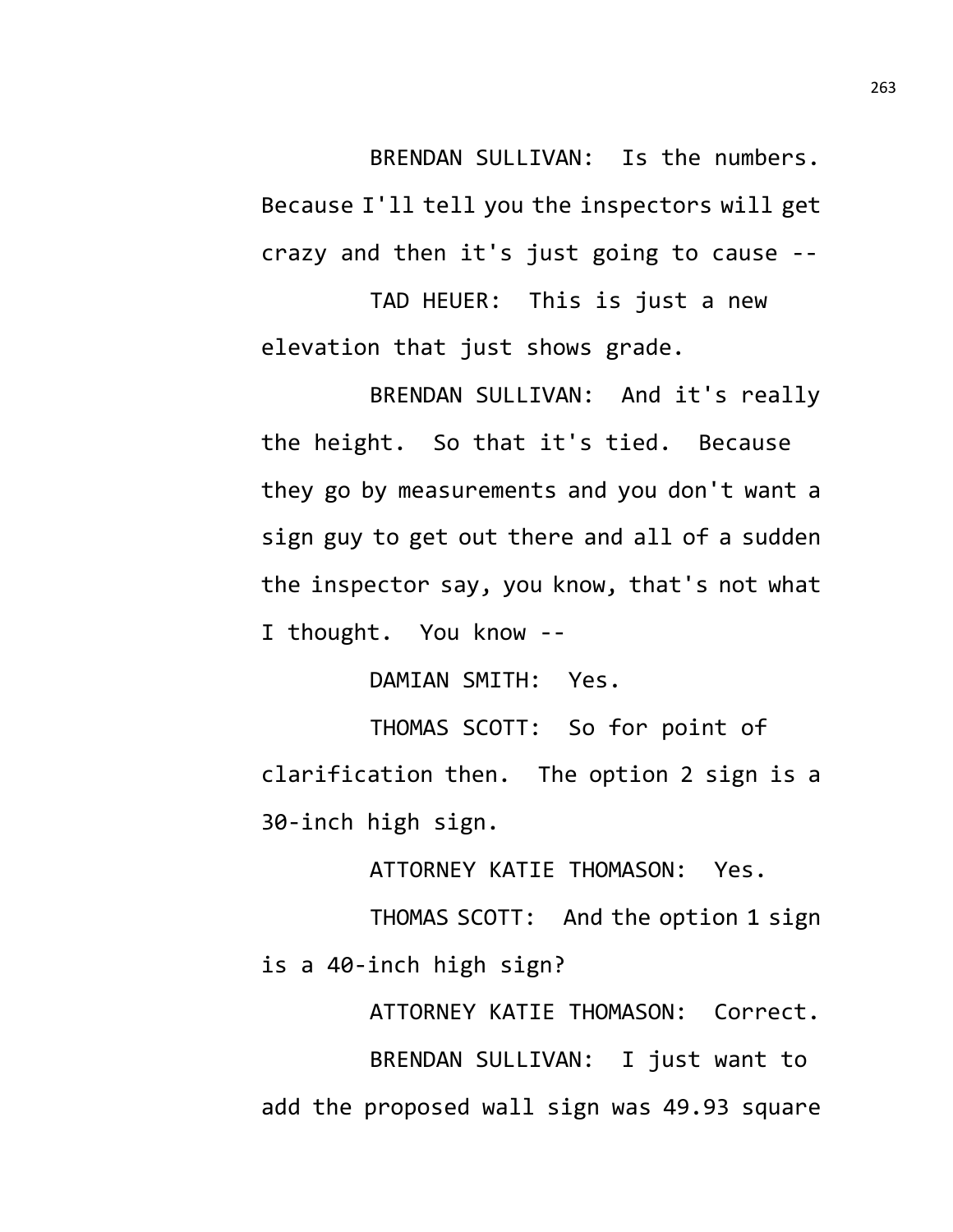feet. Which that won't change.

ATTORNEY KATIE THOMASON: Right.

TAD HEUER: Right.

BRENDAN SULLIVAN: The dimension is going to be 14, 11 and three-quarter long by three-foot, four high.

ATTORNEY KATIE THOMASON:

Three-foot, four.

THOMAS SCOTT: That's 40 inches.

BRENDAN SULLIVAN: And what did you

say 30? I'm sorry.

THOMAS SCOTT: No. The option 1 shows a 30-inch sign.

Option 2. I'm sorry.

ATTORNEY KATIE THOMASON: Right. So what we're proposing is option 2 but bigger.

CONSTANTINE ALEXANDER: A little bigger sign.

THOMAS SCOTT: But it's not a little bigger, it's a lot bigger. It's 10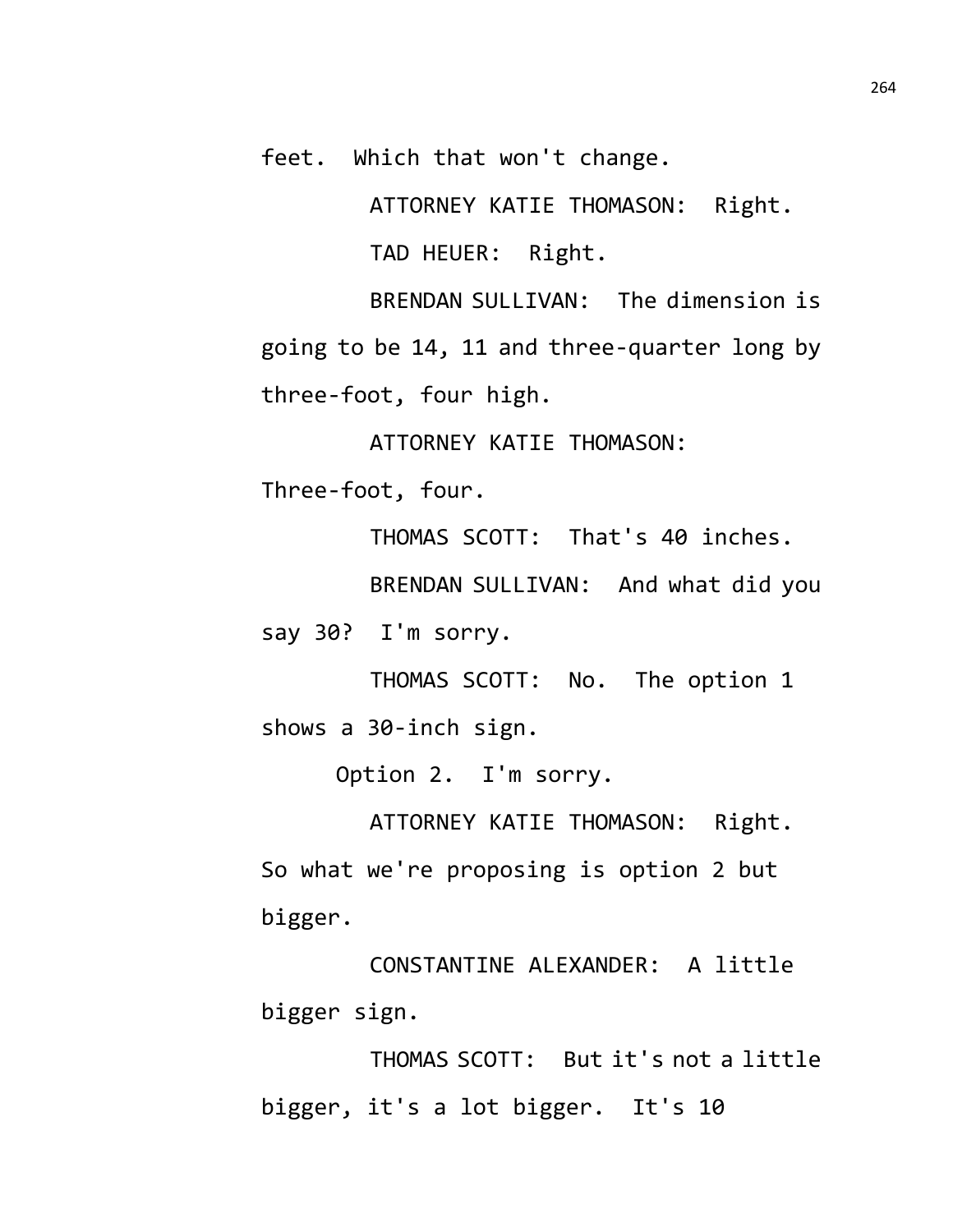inches -- it's 10 inches taller.

CONSTANTINE ALEXANDER: That's a fair point.

THOMAS SCOTT: And it's -- and it's on a narrower band of the building.

TIMOTHY HUGHES: I just kind of scaled that and looked at it. I think the bands are similar. They look -- the one at Pizzeria Uno is narrower than the lower ban.

CONSTANTINE ALEXANDER:

Mr. Chairman, who really needs --

THOMAS SCOTT: I would like to see a simulation.

CONSTANTINE ALEXANDER: I would like to see a photo simulation before I sign off on this. It won't take you that long to prepare. We can squeeze it into a nearby session. I'm very uncomfortable approving this without seeing a photo simulation of what we're approving.

THOMAS SCOTT: I mean, that extra 10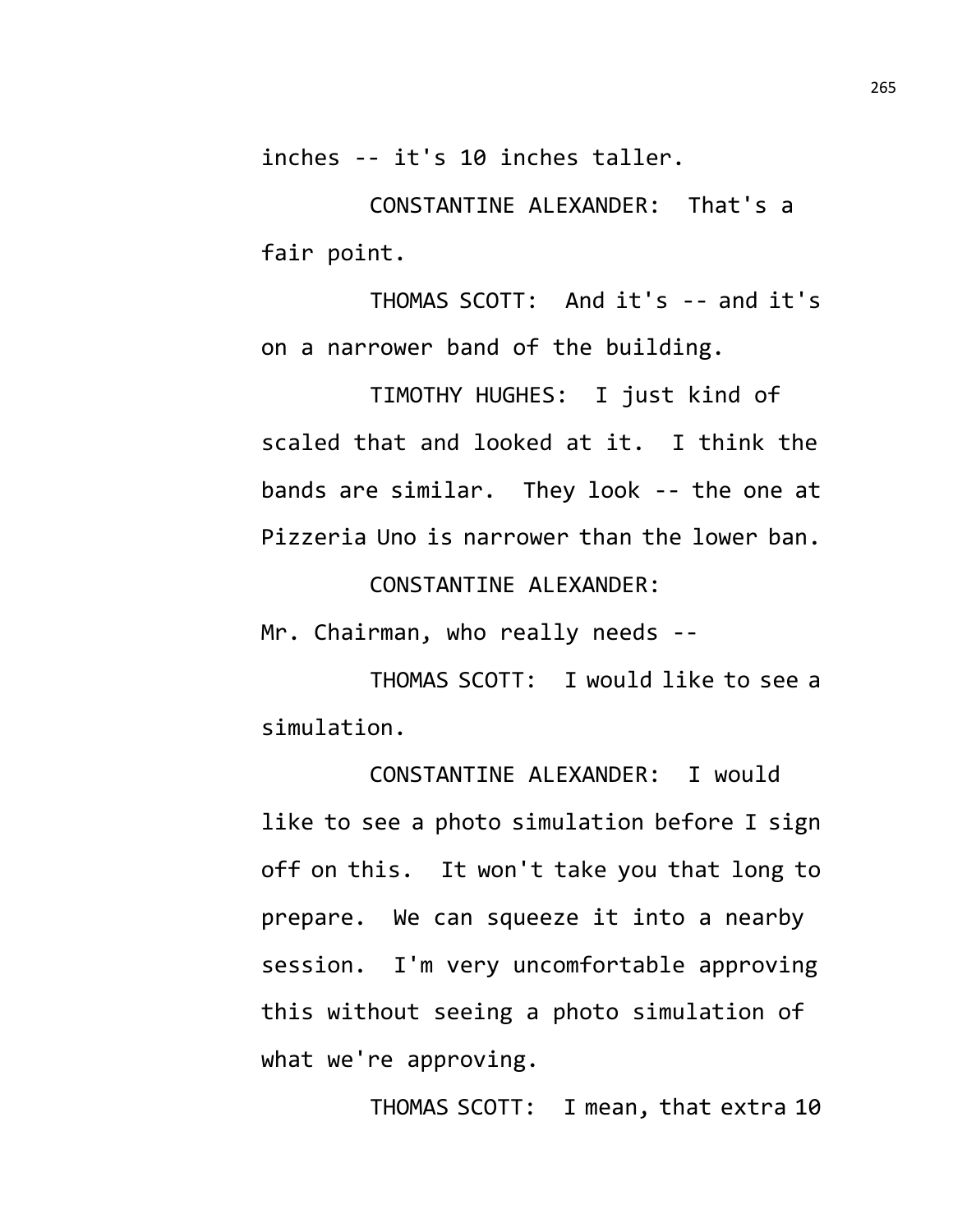inches may make that sign, you know, almost touch the sill and touch the bottom of that band, and it may look funny like it doesn't float properly.

CONSTANTINE ALEXANDER: I feel the same way.

THOMAS SCOTT: And the surroundings of it.

BRENDAN SULLIVAN: All right. Maybe we need to step back, get the photo sims, get the dimensions, and just sort of our vote is tied to an actual document. A precise document. Okay?

TAD HEUER: Can we do this at the next meeting?

BRENDAN SULLIVAN: We can do this at the very next meeting which is.

MARIA PACHECO: April 12th.

BRENDAN SULLIVAN: April 12th.

CONSTANTINE ALEXANDER: Does it give you enough time? And then, excuse me,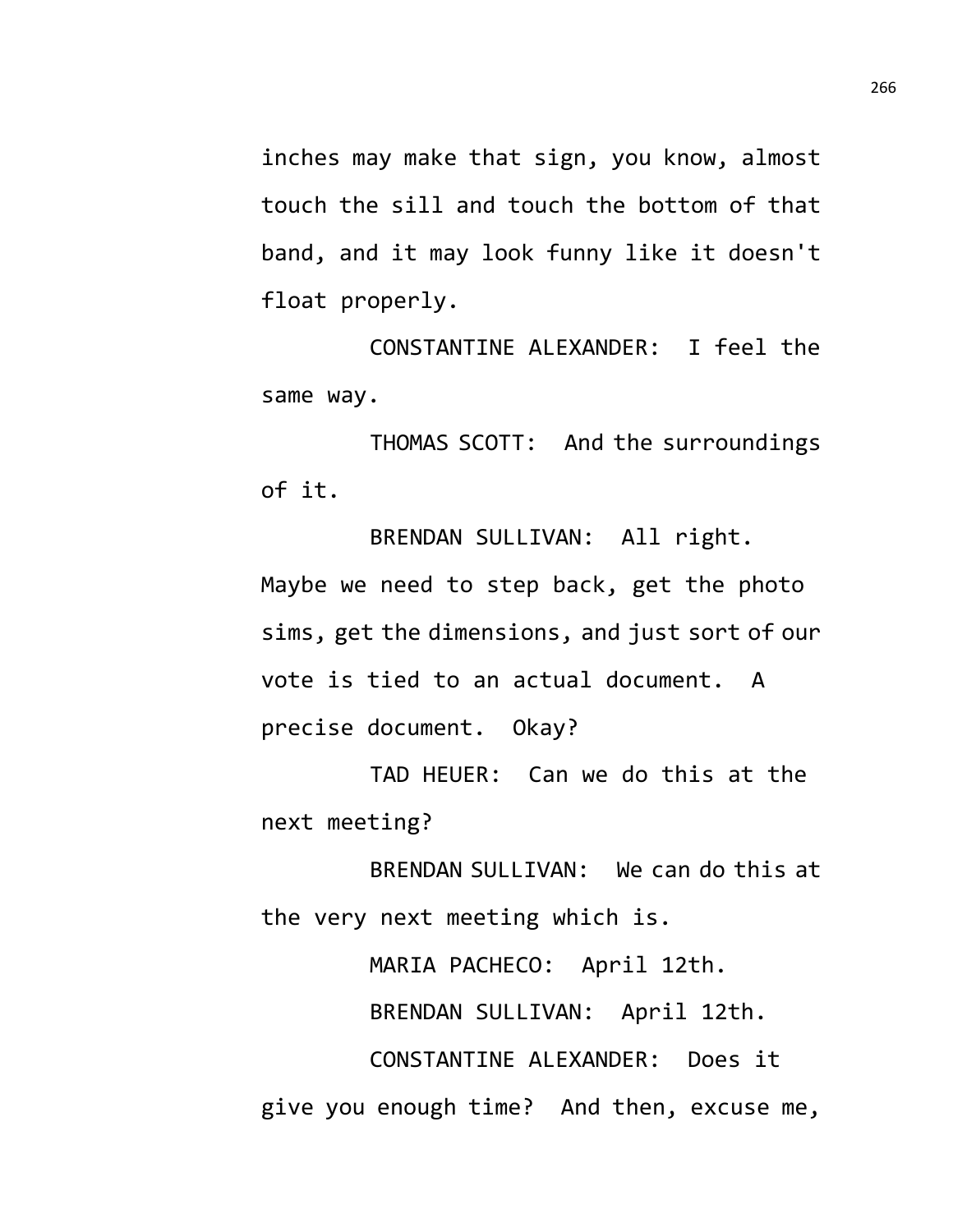you need to get it in your files by the Monday before April 12th.

DAMIAN SMITH: She may be able to do it. She may not be able to.

ATTORNEY KATIE THOMASON: You can do it later.

BRENDAN SULLIVAN: April 26th? DAMIAN SMITH: That's probably better.

BRENDAN SULLIVAN: Okay.

TIMOTHY HUGHES: That works for me.

BRENDAN SULLIVAN: All right. Let me make a motion, then, to continue this matter until April 26th at seven p.m. to allow the Petitioner sufficient time to produce some revised photo simulations and some dimensional information necessary for the placement of the sign, and for our evaluation of same.

On the condition that the posting sign be changed to reflect the new date of April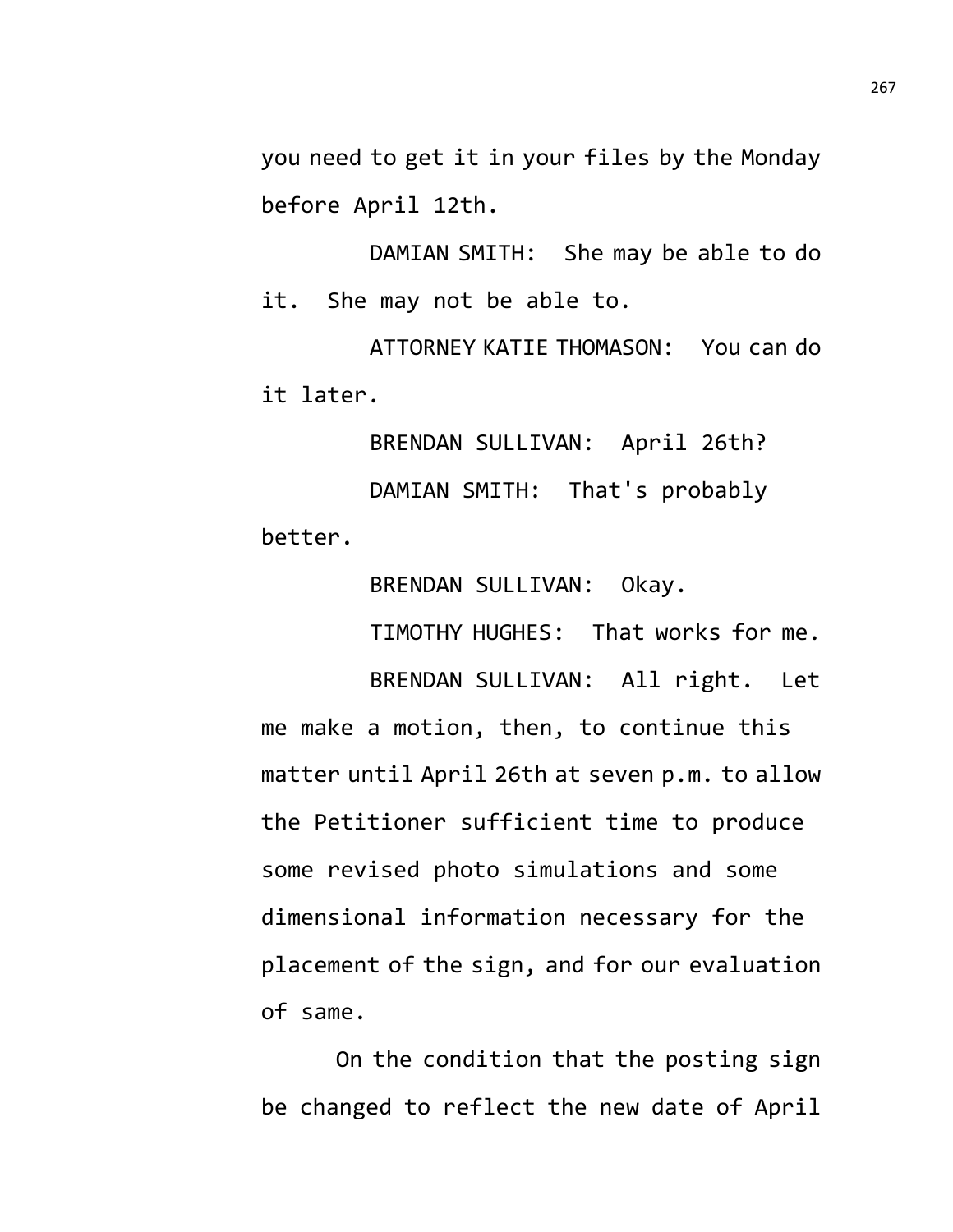26th. So that's sort of important, at seven p.m. And that any submissions, changes, be in the file by the five p.m. on the Monday prior to the April 26th.

And, again, I would just add to that that that -- picking up what Tom said, that if that sign which you're moving down seems to be a bit large, you know, you can come back again with option 2A and 3A or whatever you want you know so bring whatever you need to have.

TIMOTHY HUGHES: You should have options so then we have options.

DAMIAN SMITH: We've learned that.

CONSTANTINE ALEXANDER: I think you forgot to mention you have to sign the waiver for time of decision.

BRENDAN SULLIVAN: And also on the condition that your counsel sign a waiver to statutory requirement for a hearing on the decision to be rendered therof for the Board.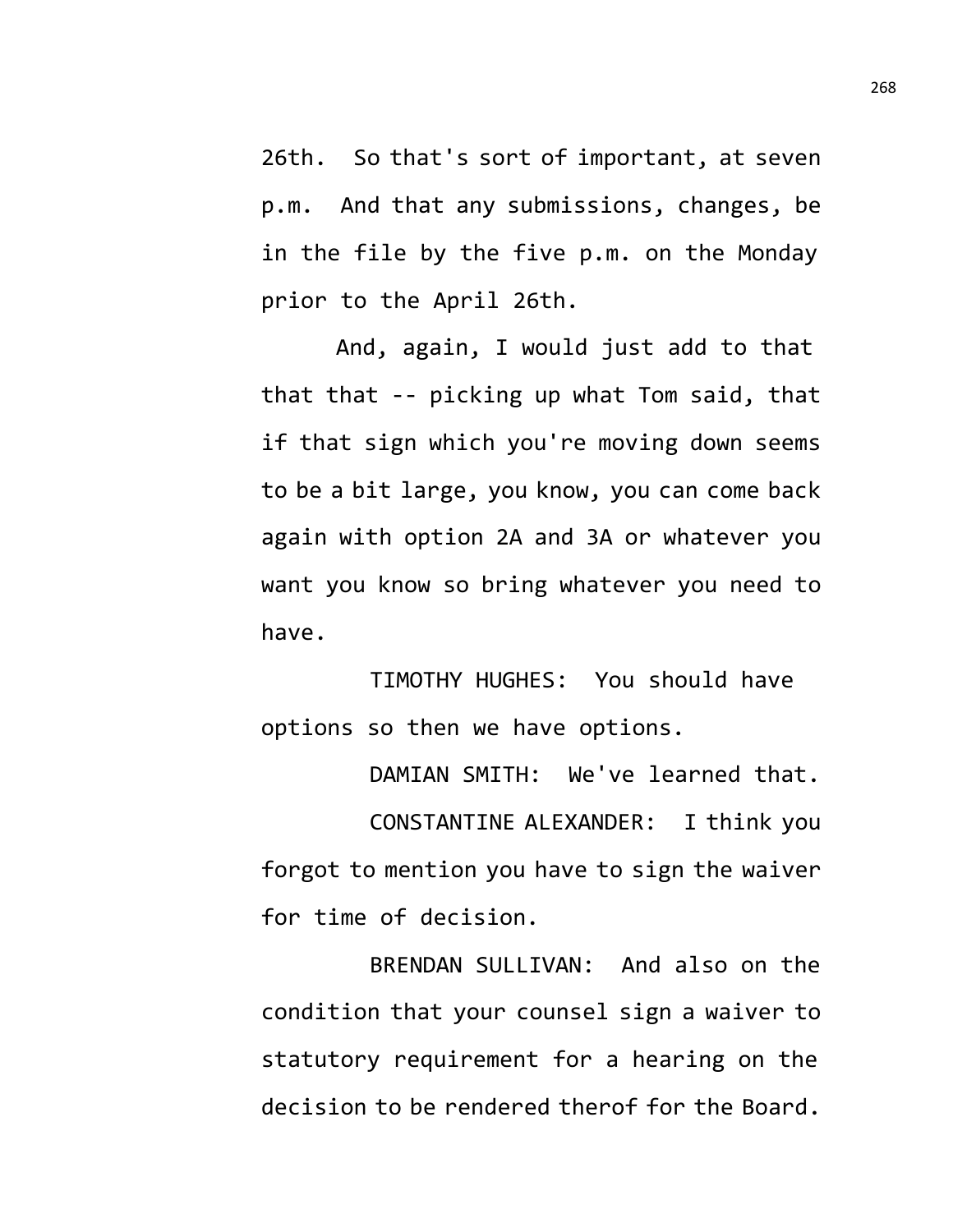If you would sign that, too, representing the Petitioner.

Okay. All those in favor of continuing this matter.

(Show of hands.)

BRENDAN SULLIVAN: Five in favor.

(Sullivan, Alexander, Hughes,

Heuer, Scott.)

(Whereupon, at 10:50 p.m., the

Zoning Board of Appeals

adjourned.)

## **ERRATA SHEET AND SIGNATURE INSTRUCTIONS**

The original of the Errata Sheet has been delivered to Inspectional Services Department.

When the Errata Sheet has been completed and signed, a copy thereof should be delivered to each party of record and the **ORIGINAL** delivered to Inspectional Services Department, to whom the original transcript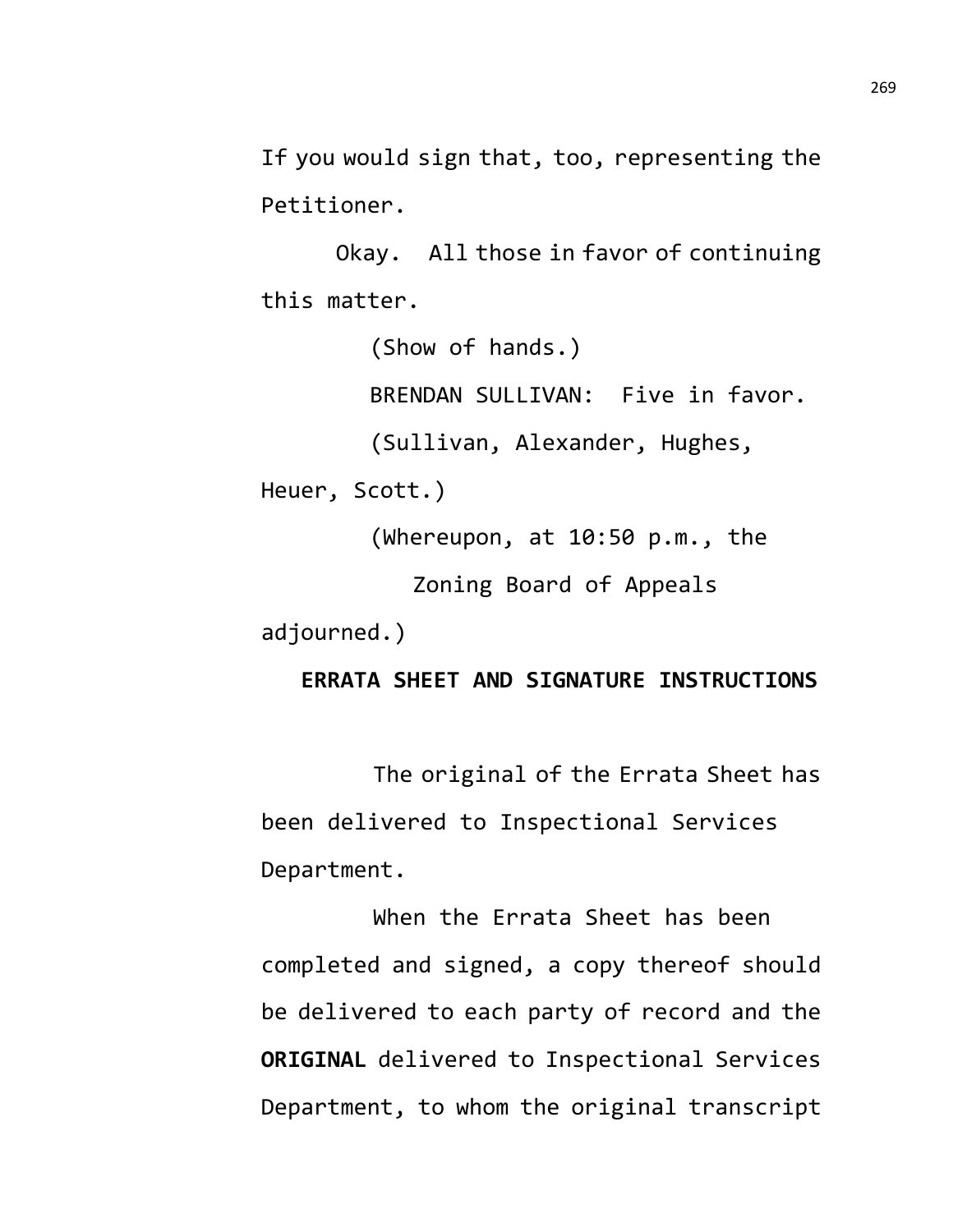was delivered.

#### **INSTRUCTIONS**

After reading this volume, indicate any corrections or changes and the reasons therefor on the Errata Sheet supplied to you and sign it. **DO NOT** make marks or notations on the transcript volume itself.

**REPLACE THIS PAGE OF THE TRANSCRIPT WITH THE COMPLETED AND SIGNED ERRATA SHEET WHEN RECEIVED.**

**ATTACH TO ZONING BOARD OF APPEALS DATE:** 3/22/12 REP:

# **ERRATA SHEET**

**INSTRUCTIONS:** After reading the transcript, note any changes or corrections and the reason therefor on this sheet. **DO NOT** make any marks or notations on the transcript volume itself. Sign and date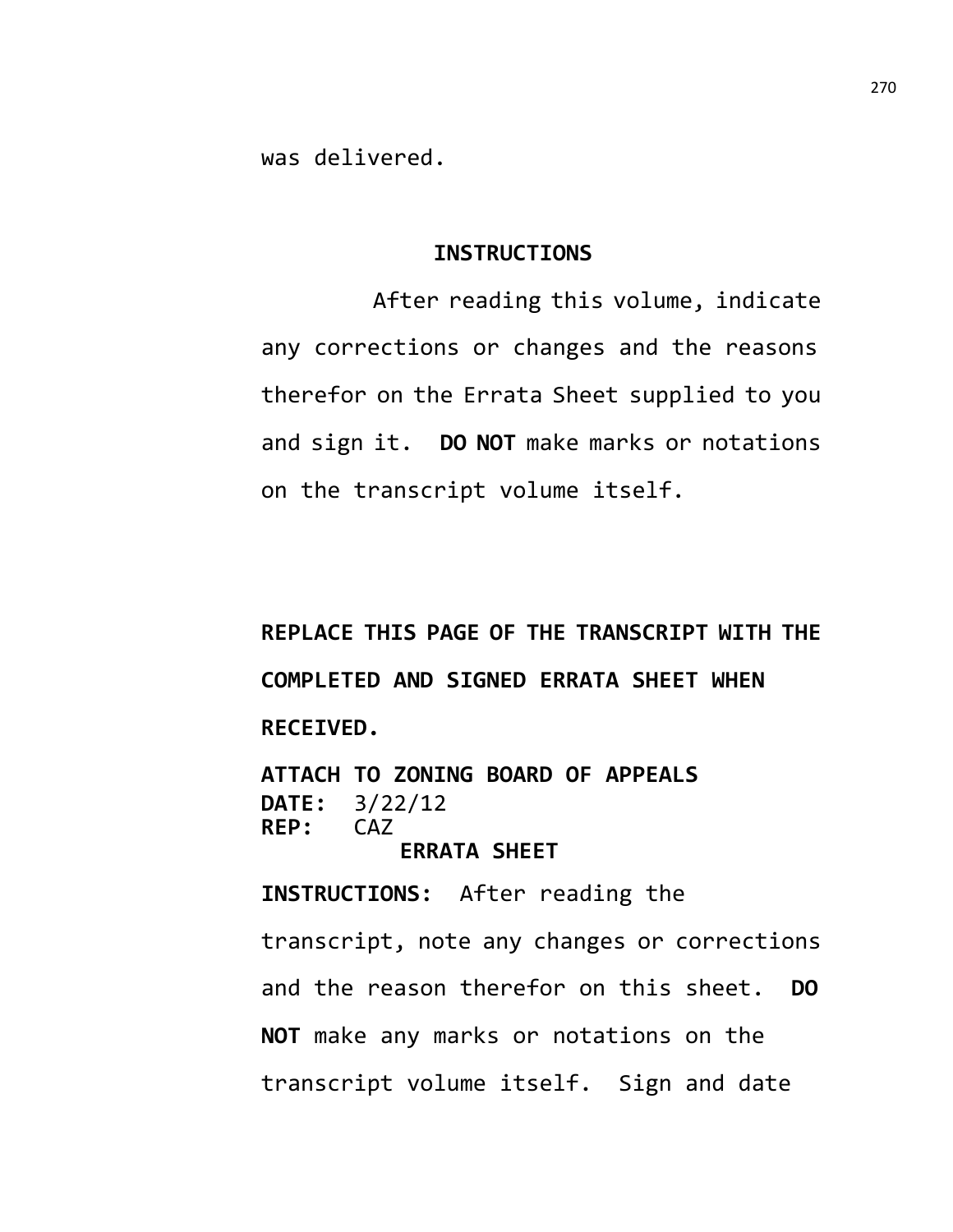this sheet Refer to Page 268 of the transcript for Errata Sheet distribution instructions.

| <b>PAGE</b> | <b>LINE</b> |                                  |  |
|-------------|-------------|----------------------------------|--|
|             |             | <b>CHANGE:</b>                   |  |
|             |             | <b>REASON:</b>                   |  |
|             |             | <b>CHANGE:</b>                   |  |
|             |             | <b>REASON:</b>                   |  |
|             |             | <b>CHANGE:</b>                   |  |
|             |             | <b>REASON:</b>                   |  |
|             |             | <b>CHANGE:</b>                   |  |
|             |             | <b>REASON:</b><br><b>CHANGE:</b> |  |
|             |             | <b>REASON:</b>                   |  |
|             |             | <b>CHANGE:</b>                   |  |
|             |             | <b>REASON:</b>                   |  |
|             |             | <b>CHANGE:</b>                   |  |
|             |             | <b>REASON:</b>                   |  |
|             |             | <b>CHANGE:</b>                   |  |
|             |             | <b>REASON:</b>                   |  |
|             |             | <b>CHANGE:</b>                   |  |
|             |             | <b>REASON:</b>                   |  |
|             |             |                                  |  |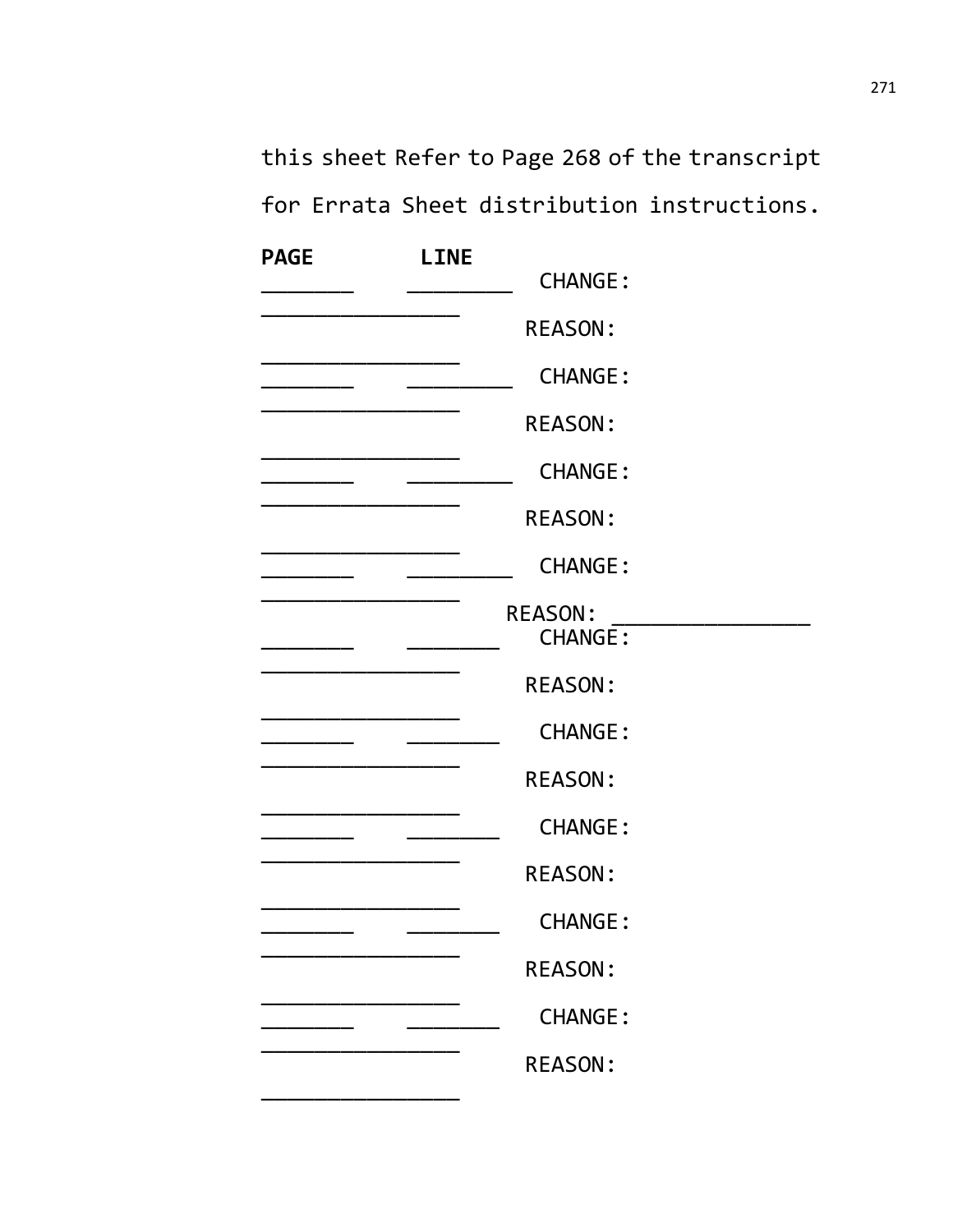I have read the foregoing transcript, and except for any corrections or changes noted above, I hereby subscribe to the transcript as an accurate record of the statements made by me.